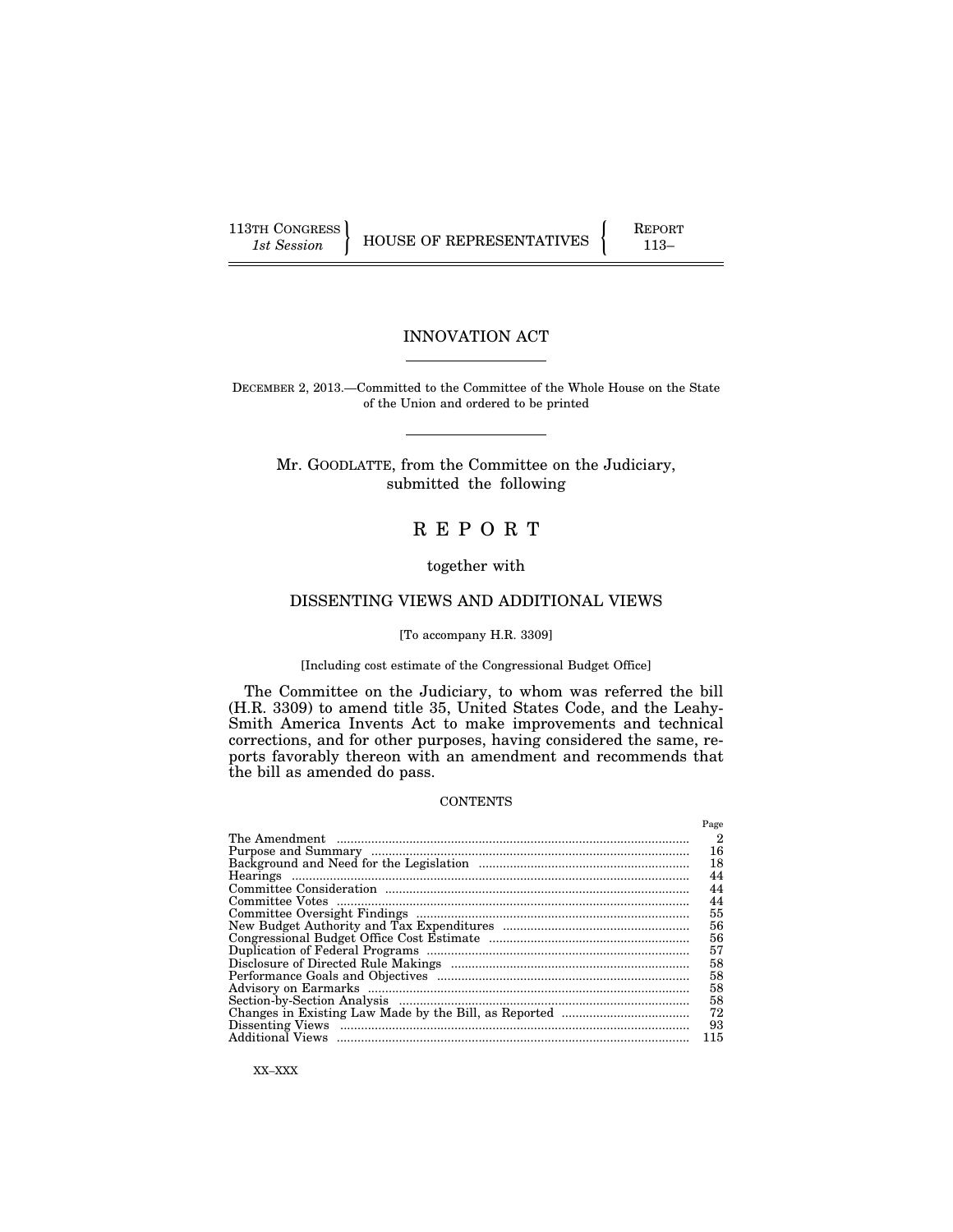# **The Amendment**

# The amendment is as follows:

Strike all after the enacting clause and insert the following:

#### **SECTION 1. SHORT TITLE; TABLE OF CONTENTS.**

- (a) SHORT TITLE.—This Act may be cited as the ''Innovation Act''.
- (b) TABLE OF CONTENTS.—The table of contents for this Act is as follows:
- Sec. 1. Short title; table of contents.
- Sec. 2. Definitions. Sec. 3. Patent infringement actions.
- 
- 
- Sec. 4. Transparency of patent ownership.<br>Sec. 5. Customer-suit exception.<br>Sec. 5. Customer-suit exception.<br>Sec. 6. Procedures and practices to implement and recommendations to the Judicial Conference.<br>Sec. 7. Small busine
- 
- 
- 

#### **SEC. 2. DEFINITIONS.**

In this Act:

(1) DIRECTOR.—The term ''Director'' means the Under Secretary of Commerce for Intellectual Property and Director of the United States Patent and Trademark Office.<br>(2) OFFICE.

-The term "Office" means the United States Patent and Trademark Office.

#### **SEC. 3. PATENT INFRINGEMENT ACTIONS.**

(a) PLEADING REQUIREMENTS.—

(1) AMENDMENT.—Chapter 29 of title 35, United States Code, is amended by inserting after section 281 the following:

# **''§ 281A. Pleading requirements for patent infringement actions**

''(a) PLEADING REQUIREMENTS.—Except as provided in subsection (b), in a civil ac-tion in which a party asserts a claim for relief arising under any Act of Congress relating to patents, a party alleging infringement shall include in the initial complaint, counterclaim, or cross-claim for patent infringement, unless the information is not reasonably accessible to such party, the following:

''(1) An identification of each patent allegedly infringed.

"(2) An identification of each claim of each patent identified under paragraph (1) that is allegedly infringed.

''(3) For each claim identified under paragraph (2), an identification of each accused process, machine, manufacture, or composition of matter (referred to in this section as an 'accused instrumentality') alleged to infringe the claim.

''(4) For each accused instrumentality identified under paragraph (3), an identification with particularity, if known, of—

'(A) the name or model number of each accused instrumentality; or

''(B) if there is no name or model number, a description of each accused instrumentality.

''(5) For each accused instrumentality identified under paragraph (3), a clear and concise statement of—

''(A) where each element of each claim identified under paragraph (2) is found within the accused instrumentality; and

''(B) with detailed specificity, how each limitation of each claim identified under paragraph (2) is met by the accused instrumentality.

''(6) For each claim of indirect infringement, a description of the acts of the alleged indirect infringer that contribute to or are inducing the direct infringement.

''(7) A description of the authority of the party alleging infringement to assert each patent identified under paragraph (1) and of the grounds for the court's jurisdiction.

'(8) A clear and concise description of the principal business, if any, of the party alleging infringement.

''(9) A list of each complaint filed, of which the party alleging infringement has knowledge, that asserts or asserted any of the patents identified under paragraph (1).

"(10) For each patent identified under paragraph (1), whether a standard-setting body has specifically declared such patent to be essential, potentially essential, or having potential to become essential to that standard-setting body, and whether the United States Government or a foreign government has imposed specific licensing requirements with respect to such patent.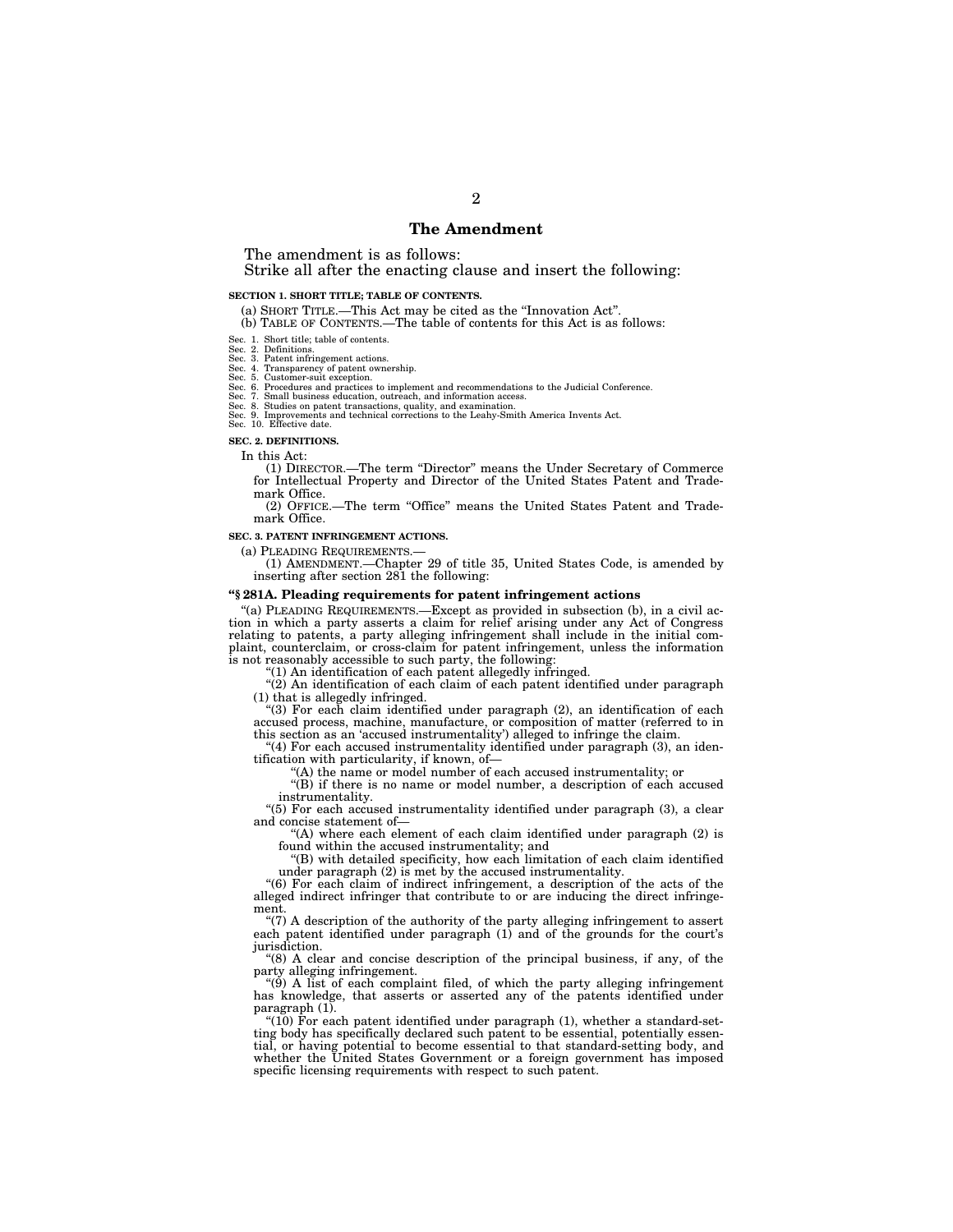''(b) INFORMATION NOT READILY ACCESSIBLE.—If information required to be disclosed under subsection (a) is not readily accessible to a party, that information may instead be generally described, along with an explanation of why such undisclosed information was not readily accessible, and of any efforts made by such party to access such information.

''(c) CONFIDENTIAL INFORMATION.—A party required to disclose information described under subsection (a) may file, under seal, information believed to be confidential, with a motion setting forth good cause for such sealing. If such motion is denied by the court, the party may seek to file an amended complaint.

''(d) EXEMPTION.—A civil action that includes a claim for relief arising under section  $271(e)(2)$  shall not be subject to the requirements of subsection (a).

(2) CONFORMING AMENDMENT.—The table of sections for chapter 29 of title 35, United States Code, is amended by inserting after the item relating to section 281 the following new item:

''281A. Pleading requirements for patent infringement actions.''.

(b) FEES AND OTHER EXPENSES.

(1) AMENDMENT.—Section 285 of title 35, United States Code, is amended to read as follows:

### **''§ 285. Fees and other expenses**

"(a) AWARD.—The court shall award, to a prevailing party, reasonable fees and other expenses incurred by that party in connection with a civil action in which any party asserts a claim for relief arising under any Act of Congress relating to patents, unless the court finds that the position and conduct of the nonprevailing party or parties were reasonably justified in law and fact or that special circumstances (such as severe economic hardship to a named inventor) make an award unjust.

''(b) CERTIFICATION AND RECOVERY.—Upon motion of any party to the action, the court shall require another party to the action to certify whether or not the other party will be able to pay an award of fees and other expenses if such an award is made under subsection (a). If a nonprevailing party is unable to pay an award that is made against it under subsection (a), the court may make a party that has been joined under section 299(d) with respect to such party liable for the unsatisfied portion of the award.

''(c) COVENANT NOT TO SUE.—A party to a civil action that asserts a claim for relief arising under any Act of Congress relating to patents against another party, and that subsequently unilaterally extends to such other party a covenant not to sue for infringement with respect to the patent or patents at issue, shall be deemed to be a nonprevailing party (and the other party the prevailing party) for purposes of this section, unless the party asserting such claim would have been entitled, at the time that such covenant was extended, to voluntarily dismiss the action or claim without a court order under Rule 41 of the Federal Rules of Civil Procedure.

(2) CONFORMING AMENDMENT AND AMENDMENT.— (A) CONFORMING AMENDMENT.—The item relating to section 285 of the table of sections for chapter 29 of title 35, United States Code, is amended to read as follows:

"285. Fees and other expenses.".

(B) AMENDMENT.—Section 273 of title 35, United States Code, is amended by striking subsections (f) and (g).

(3) EFFECTIVE DATE.—The amendments made by this subsection shall take effect on the date of the enactment of this Act and shall apply to any action for which a complaint is filed on or after the first day of the 6-month period ending on that effective date.

(c) JOINDER OF INTERESTED PARTIES.—Section 299 of title 35, United States Code, is amended by adding at the end the following new subsection:

''(d) JOINDER OF INTERESTED PARTIES.—

''(1) JOINDER.—In a civil action arising under any Act of Congress relating to patents in which fees and other expenses have been awarded under section 285 to a prevailing party defending against an allegation of infringement of a patent claim, and in which the nonprevailing party alleging infringement is unable to pay the award of fees and other expenses, the court shall grant a motion by the prevailing party to join an interested party if such prevailing party shows that the nonprevailing party has no substantial interest in the subject matter at issue other than asserting such patent claim in litigation.

''(2) LIMITATION ON JOINDER.—

''(A) DISCRETIONARY DENIAL OF MOTION.—The court may deny a motion to join an interested party under paragraph (1) if—

''(i) the interested party is not subject to service of process; or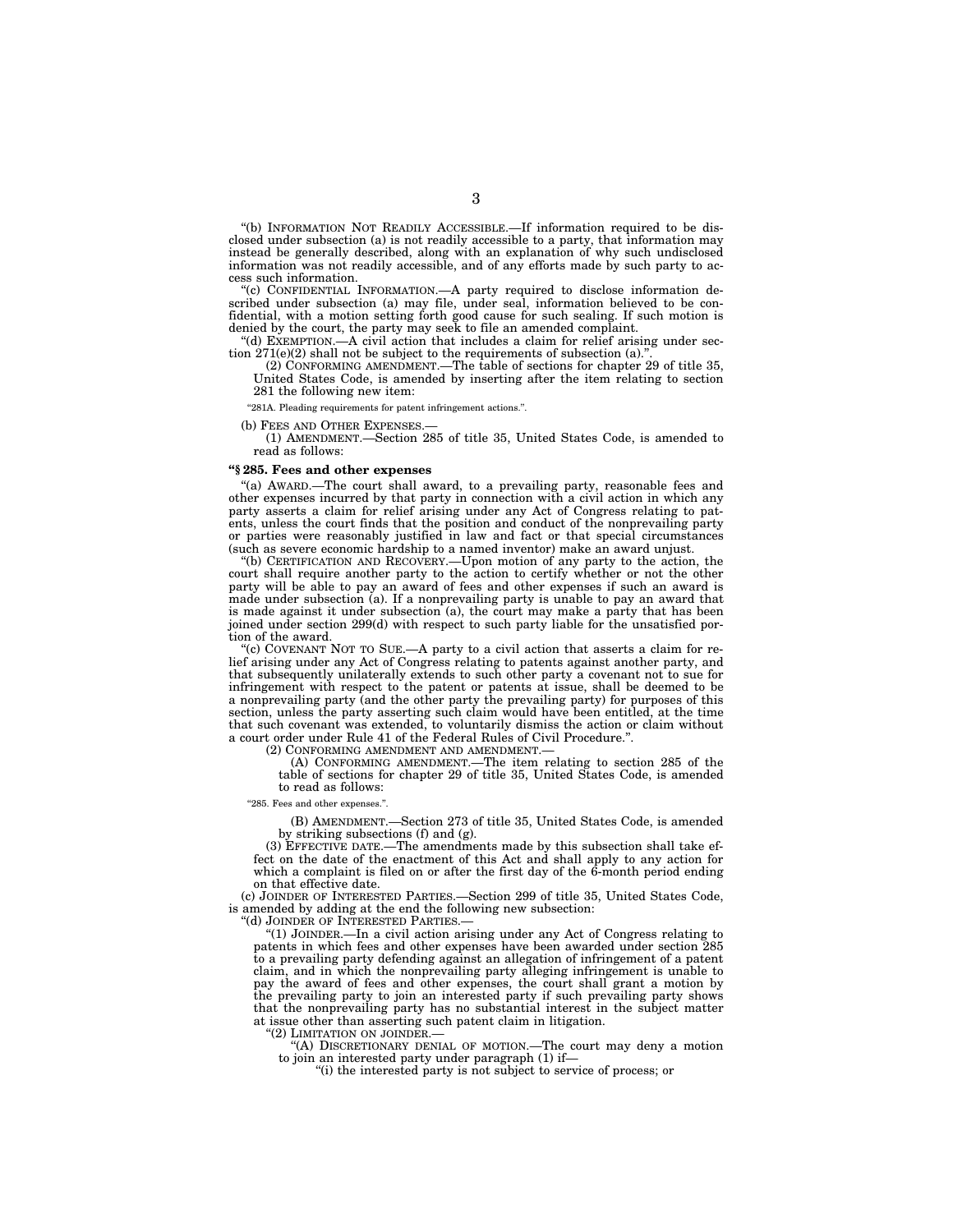"(ii) joinder under paragraph (1) would deprive the court of subject matter jurisdiction or make venue improper.<br>"(B) REQUIRED DENIAL OF MOTION.—The court shall deny a motion to join

an interested party under paragraph (1) if—

(i) the interested party did not timely receive the notice required by paragraph (3); or

''(ii) within 30 days after receiving the notice required by paragraph (3), the interested party renounces, in writing and with notice to the court and the parties to the action, any ownership, right, or direct financial interest (as described in paragraph (4)) that the interested party has in the patent or patents at issue.

"(3) NOTICE REQUIREMENT.—An interested party may not be joined under paragraph (1) unless it has been provided actual notice, within 30 days after the date on which it has been identified in the initial disclosure provided under section 290(b), that it has been so identified and that such party may therefore be an interested party subject to joinder under this subsection. Such notice shall be provided by the party who subsequently moves to join the interested party under paragraph (1), and shall include language that—

''(A) identifies the action, the parties thereto, the patent or patents at issue, and the pleading or other paper that identified the party under section  $290(b)$ ; and

''(B) informs the party that it may be joined in the action and made subject to paying an award of fees and other expenses under section 285(b) if—

''(i) fees and other expenses are awarded in the action against the party alleging infringement of the patent or patents at issue under section 285(a);

''(ii) the party alleging infringement is unable to pay the award of fees and other expenses;

'(iii) the party receiving notice under this paragraph is determined by the court to be an interested party; and

"(iv) the party receiving notice under this paragraph has not, within 30 days after receiving such notice, renounced in writing, and with notice to the court and the parties to the action, any ownership, right, or direct financial interest (as described in paragraph (4)) that the interested party has in the patent or patents at issue.

''(4) INTERESTED PARTY DEFINED.—In this subsection, the term 'interested party' means a person, other than the party alleging infringement, that—  $(A)$  is an assignee of the patent or patents at issue;

''(B) has a right, including a contingent right, to enforce or sublicense the patent or patents at issue; or

 $(C)$  has a direct financial interest in the patent or patents at issue, including the right to any part of an award of damages or any part of licensing revenue, except that a person with a direct financial interest does not include—

''(i) an attorney or law firm providing legal representation in the civil action described in paragraph (1) if the sole basis for the financial interest of the attorney or law firm in the patent or patents at issue arises from the attorney or law firm's receipt of compensation reasonably related to the provision of the legal representation; or

 $\ddot{v}$ (ii) a person whose sole financial interest in the patent or patents at issue is ownership of an equity interest in the party alleging infringement, unless such person also has the right or ability to influence, direct, or control the civil action.'

(d) DISCOVERY LIMITS.

(1) AMENDMENT.—Chapter 29 of title 35, United States Code, is amended by adding at the end the following new section:

# **''§ 299A. Discovery in patent infringement action**

''(a) DISCOVERY IN PATENT INFRINGEMENT ACTION.—Except as provided in sub-section (b), in a civil action arising under any Act of Congress relating to patents, if the court determines that a ruling relating to the construction of terms used in a patent claim asserted in the complaint is required, discovery shall be limited, until such ruling is issued, to information necessary for the court to determine the meaning of the terms used in the patent claim, including any interpretation of those terms used to support the claim of infringement. ''(b) DISCRETION TO EXPAND SCOPE OF DISCOVERY.—

"(1) TIMELY RESOLUTION OF ACTIONS.—If, under any provision of Federal law (including the amendments made by the Drug Price Competition and Patent Term Restoration Act of 1984 (Public Law 98–417)), resolution within a speci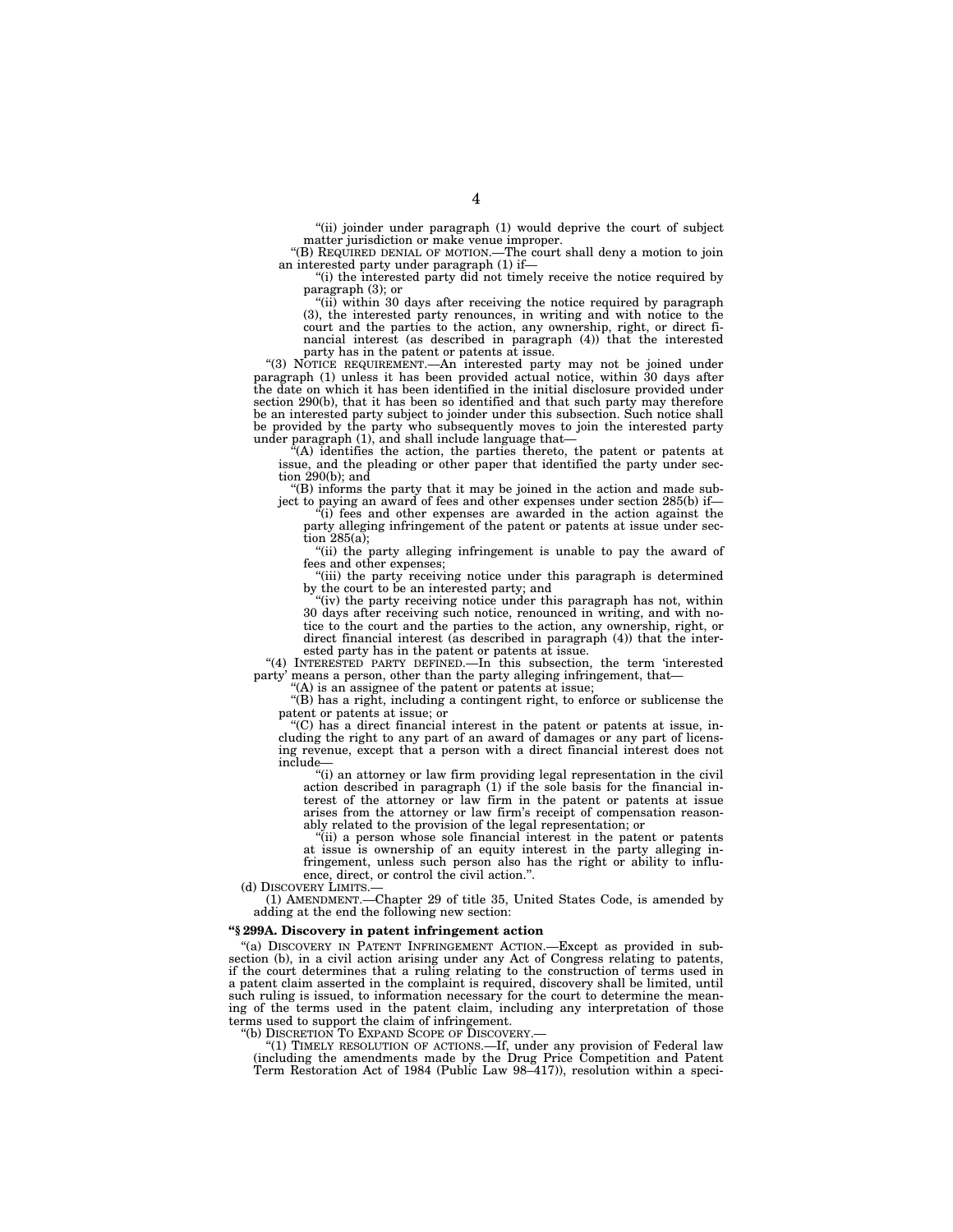fied period of time of a civil action arising under any Act of Congress relating to patents will necessarily affect the rights of a party with respect to the patent, the court shall permit discovery, in addition to the discovery authorized under subsection (a), before the ruling described in subsection (a) is issued as necessary to ensure timely resolution of the action.

"(2) RESOLUTION OF MOTIONS.—When necessary to resolve a motion properly raised by a party before a ruling relating to the construction of terms described in subsection (a) is issued, the court may allow limited discovery in addition to the discovery authorized under subsection (a) as necessary to resolve the motion.

''(3) SPECIAL CIRCUMSTANCES.—In special circumstances that would make denial of discovery a manifest injustice, the court may permit discovery, in addition to the discovery authorized under subsection (a), as necessary to prevent the manifest injustice.''.

(2) CONFORMING AMENDMENT.—The table of sections for chapter 29 of title 35, United States Code, is amended by adding at the end the following new item: ''299A. Discovery in patent infringement action.''.

(e) SENSE OF CONGRESS.—It is the sense of Congress that it is an abuse of the patent system and against public policy for a party to send out purposely evasive demand letters to end users alleging patent infringement. Demand letters sent should, at the least, include basic information about the patent in question, what is being infringed, and how it is being infringed. Any actions or litigation that stem from these types of purposely evasive demand letters to end users should be considered a fraudulent or deceptive practice and an exceptional circumstance when considering whether the litigation is abusive.

(f) DEMAND LETTERS.—Section 284 of title 35, United States Code, is amended— (1) in the first undesignated paragraph, by striking ''Upon finding'' and insert-

ing "(a) IN GENERAL.—Upon finding";

(2) in the second undesignated paragraph, by striking ''When the damages'' and inserting "(b) ASSESSMENT BY COURT; TREBLE DAMAGES.—When the damages

 $(3)$  by inserting after subsection (b), as designated by paragraph (2) of this subsection, the following:

''(c) WILLFUL INFRINGEMENT.—A claimant seeking to establish willful infringement may not rely on evidence of pre-suit notification of infringement unless that notification identifies with particularity the asserted patent, identifies the product or process accused, and explains with particularity, to the extent possible following a reasonable investigation or inquiry, how the product or process infringes one or more claims of the patent.''; and

(4) in the last undesignated paragraph, by striking ''The court'' and inserting "(d) EXPERT TESTIMONY.—The court'

(g) EFFECTIVE DATE.—Except as otherwise provided in this section, the amendments made by this section shall take effect on the date of the enactment of this Act and shall apply to any action for which a complaint is filed on or after that date. **SEC. 4. TRANSPARENCY OF PATENT OWNERSHIP.**

(a) AMENDMENTS.—Section 290 of title 35, United States Code, is amended—

(1) in the heading, by striking ''**suits**'' and inserting ''**suits; disclosure of interests**'';

(2) by striking ''The clerks'' and inserting ''(a) NOTICE OF PATENT SUITS.—The clerks''; and

(3) by adding at the end the following new subsections:

''(b) INITIAL DISCLOSURE.—

''(1) IN GENERAL.—Except as provided in paragraph (2), upon the filing of an initial complaint for patent infringement, the plaintiff shall disclose to the Patent and Trademark Office, the court, and each adverse party the identity of each of the following:

''(A) The assignee of the patent or patents at issue.

''(B) Any entity with a right to sublicense or enforce the patent or patents at issue.

''(C) Any entity, other than the plaintiff, that the plaintiff knows to have a financial interest in the patent or patents at issue or the plaintiff.

''(D) The ultimate parent entity of any assignee identified under subpararaph (A) and any entity identified under subparagraph (B) or (C).

"(2) EXEMPTION.—The requirements of paragraph (1) shall not apply with respect to a civil action filed under subsection (a) that includes a cause of action described under section 271(e)(2).

''(c) DISCLOSURE COMPLIANCE.—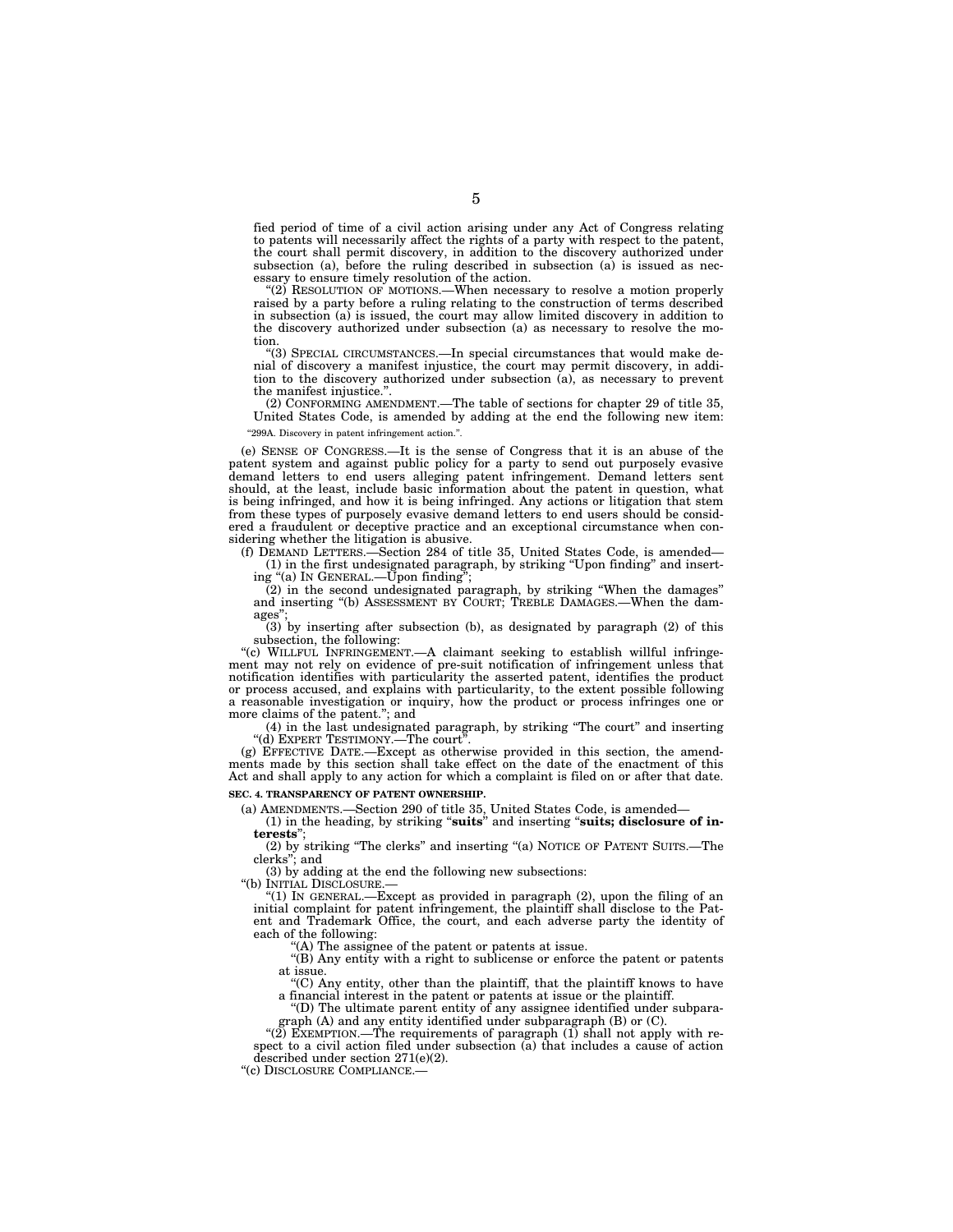"(1) PUBLICLY TRADED.—For purposes of subsection  $(b)(1)(C)$ , if the financial interest is held by a corporation traded on a public stock exchange, an identification of the name of the corporation and the public exchange listing shall satisfy the disclosure requirement.

 $^{4}(2)$  NOT PUBLICLY TRADED.—For purposes of subsection (b)(1)(C), if the financial interest is not held by a publicly traded corporation, the disclosure shall satisfy the disclosure requirement if the information identifies—

"(A) in the case of a partnership, the name of the partnership and the name and correspondence address of each partner or other entity that holds more than a 5-percent share of that partnership;

 $( B )$  in the case of a corporation, the name of the corporation, the location of incorporation, the address of the principal place of business, and the name of each officer of the corporation; and

''(C) for each individual, the name and correspondence address of that individual.

"(d) ONGOING DUTY OF DISCLOSURE TO THE PATENT AND TRADEMARK OFFICE.-

''(1) IN GENERAL.—A plaintiff required to submit information under subsection (b) or a subsequent owner of the patent or patents at issue shall, not later than 90 days after any change in the assignee of the patent or patents at issue or an entity described under subparagraph  $(B)$  or  $(D)$  of subsection  $(b)(1)$ , submit to the Patent and Trademark Office the updated identification of such assignee or entity.

''(2) FAILURE TO COMPLY.—With respect to a patent for which the requirement of paragraph (1) has not been met—

''(A) the plaintiff or subsequent owner shall not be entitled to recover reasonable fees and other expenses under section 285 or increased damages under section 284 with respect to infringing activities taking place during any period of noncompliance with paragraph (1), unless the denial of such damages or fees would be manifestly unjust; and

 $'(B)$  the court shall award to a prevailing party accused of infringement reasonable fees and other expenses under section 285 that are incurred to discover the updated assignee or entity described under paragraph (1), unless such sanctions would be unjust.

''(e) DEFINITIONS.—In this section:

''(1) FINANCIAL INTEREST.—The term 'financial interest'—

''(A) means—

''(i) with regard to a patent or patents, the right of a person to receive proceeds related to the assertion of the patent or patents, including a fixed or variable portion of such proceeds; and

''(ii) with regard to the plaintiff, direct or indirect ownership or control by a person of more than 5 percent of such plaintiff; and

''(B) does not mean—

''(i) ownership of shares or other interests in a mutual or common investment fund, unless the owner of such interest participates in the management of such fund; or

''(ii) the proprietary interest of a policyholder in a mutual insurance company or of a depositor in a mutual savings association, or a similar proprietary interest, unless the outcome of the proceeding could substantially affect the value of such interest.

"(2) PROCEEDING.—The term 'proceeding' means all stages of a civil action, including pretrial and trial proceedings and appellate review.

''(3) ULTIMATE PARENT ENTITY.—

''(A) IN GENERAL.—Except as provided in subparagraph (B), the term 'ultimate parent entity' has the meaning given such term in section 801.1(a)(3) of title 16, Code of Federal Regulations, or any successor regulation.

''(B) MODIFICATION OF DEFINITION.—The Director may modify the definition of 'ultimate parent entity' by regulation.''.

(b) TECHNICAL AND CONFORMING AMENDMENT.—The item relating to section 290 in the table of sections for chapter 29 of title 35, United States Code, is amended to read as follows:

''290. Notice of patent suits; disclosure of interests.''.

(c) REGULATIONS.—The Director may promulgate such regulations as are necessary to establish a registration fee in an amount sufficient to recover the estimated costs of administering subsections (b) through (e) of section 290 of title 35, United States Code, as added by subsection (a), to facilitate the collection and maintenance of the information required by such subsections, and to ensure the timely disclosure of such information to the public.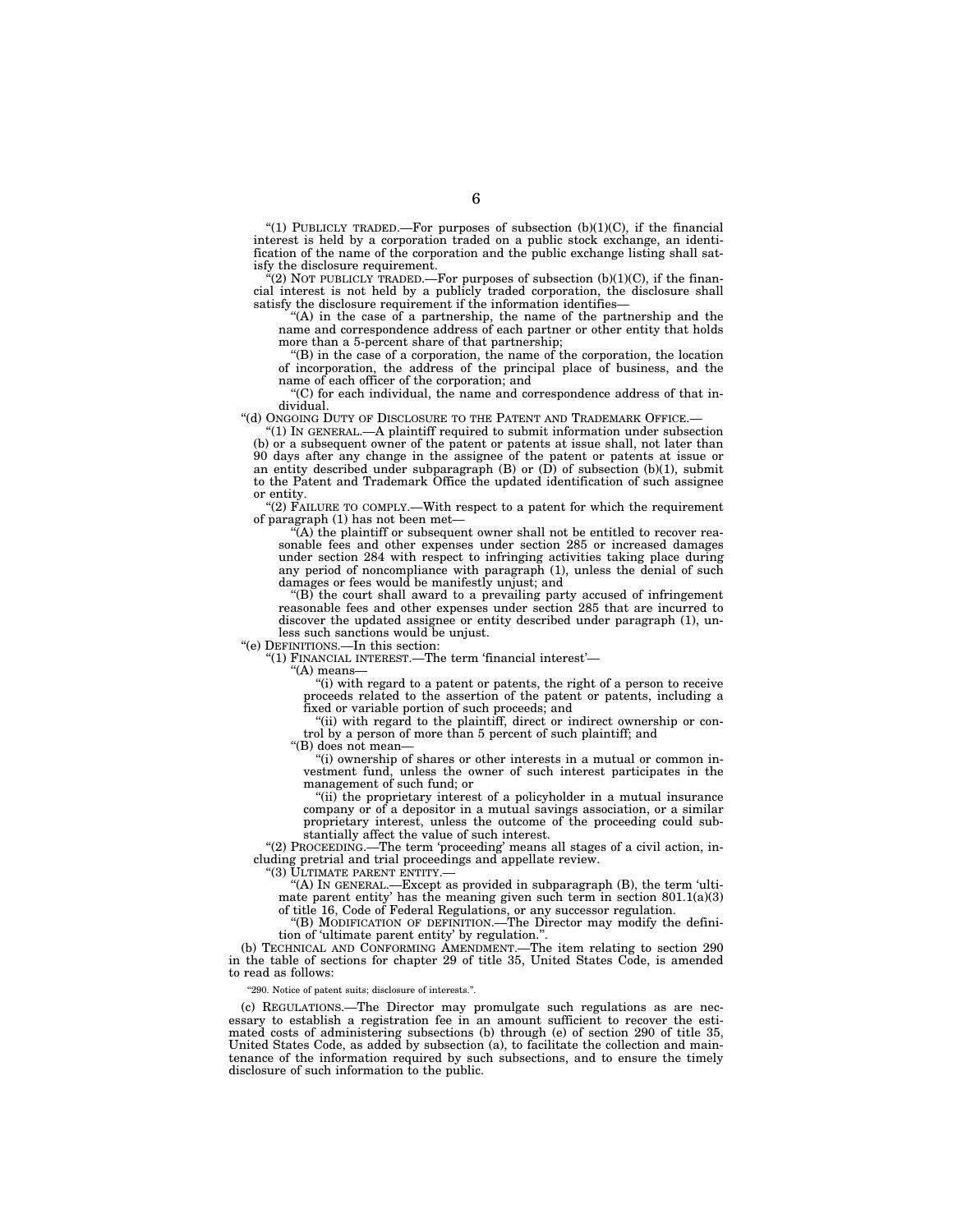(d) EFFECTIVE DATE.—The amendments made by this section shall take effect upon the expiration of the 6-month period beginning on the date of the enactment of this Act and shall apply to any action for which a complaint is filed on or after such effective date.

#### **SEC. 5. CUSTOMER-SUIT EXCEPTION.**

(a) AMENDMENT.—Section 296 of title 35, United States Code, is amended to read as follows:

# **''§ 296. Stay of action against customer**

''(a) STAY OF ACTION AGAINST CUSTOMER.—Except as provided in subsection (d), in any civil action arising under any Act of Congress relating to patents, the court shall grant a motion to stay at least the portion of the action against a covered customer related to infringement of a patent involving a covered product or process if the following requirements are met:

"(1) The covered manufacturer and the covered customer consent in writing to the stay.

"(2) The covered manufacturer is a party to the action or to a separate action involving the same patent or patents related to the same covered product or process.

''(3) The covered customer agrees to be bound by any issues that the covered customer has in common with the covered manufacturer and are finally decided as to the covered manufacturer in an action described in paragraph (2).

" $(4)$  The motion is filed after the first pleading in the action but not later than the later of—

''(A) the 120th day after the date on which the first pleading in the action is served that specifically identifies the covered product or process as a basis for the covered customer's alleged infringement of the patent and that specifically identifies how the covered product or process is alleged to infringe the patent; or

'(B) the date on which the first scheduling order in the case is entered. ''(b) APPLICABILITY OF STAY.—A stay issued under subsection (a) shall apply only to the patents, products, systems, or components accused of infringement in the action.

''(c) LIFT OF STAY.—

" $(1)$  IN GENERAL.—A stay entered under this section may be lifted upon grant of a motion based on a showing that—

''(A) the action involving the covered manufacturer will not resolve a major issue in suit against the covered customer; or

''(B) the stay unreasonably prejudices and would be manifestly unjust to the party seeking to lift the stay.

"(2) SEPARATE MANUFACTURER ACTION INVOLVED.—In the case of a stay entered based on the participation of the covered manufacturer in a separate action involving the same patent or patents related to the same covered product or process, a motion under this subsection may only be made if the court in such separate action determines the showing required under paragraph (1) has been met.

''(d) EXEMPTION.—This section shall not apply to an action that includes a cause of action described under section 271(e)(2).

''(e) CONSENT JUDGMENT.—If, following the grant of a motion to stay under this section, the covered manufacturer seeks or consents to entry of a consent judgment relating to one or more of the common issues that gave rise to the stay, or declines to prosecute through appeal a final decision as to one or more of the common issues that gave rise to the stay, the court may, upon grant of a motion, determine that such consent judgment or unappealed final decision shall not be binding on the covered customer with respect to one or more of such common issues based on a showing that such an outcome would unreasonably prejudice and be manifestly unjust to the covered customer in light of the circumstances of the case.

''(f) RULE OF CONSTRUCTION.—Nothing in this section shall be construed to limit the ability of a court to grant any stay, expand any stay granted under this section, or grant any motion to intervene, if otherwise permitted by law.

''(g) DEFINITIONS.—In this section:

''(1) COVERED CUSTOMER.—The term 'covered customer' means a party accused of infringing a patent or patents in dispute based on a covered product or process.

''(2) COVERED MANUFACTURER.—The term 'covered manufacturer' means a person that manufactures or supplies, or causes the manufacture or supply of, a covered product or process or a relevant part thereof.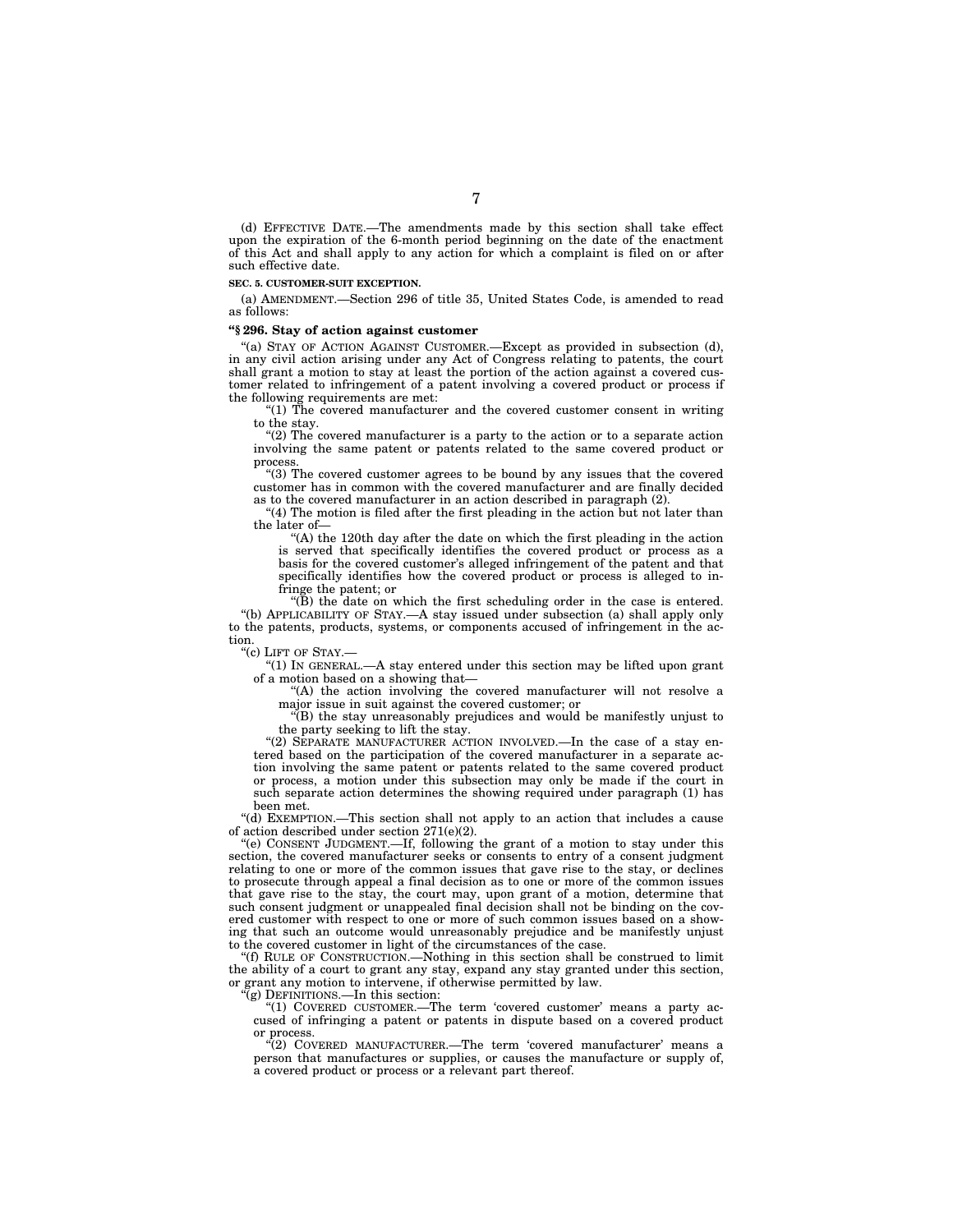''(3) COVERED PRODUCT OR PROCESS.—The term 'covered product or process' means a product, process, system, service, component, material, or apparatus, or relevant part thereof, that—

'(A) is alleged to infringe the patent or patents in dispute; or

''(B) implements a process alleged to infringe the patent or patents in dispute."

(b) CONFORMING AMENDMENT.—The table of sections for chapter 29 of title 35, United States Code, is amended by striking the item relating to section 296 and inserting the following:

"296. Stay of action against customer.".

(c) EFFECTIVE DATE.—The amendments made by this section shall take effect on the date of the enactment of this Act and shall apply to any action for which a complaint is filed on or after the first day of the 30-day period that ends on that date.

#### **SEC. 6. PROCEDURES AND PRACTICES TO IMPLEMENT RECOMMENDATIONS OF THE JUDI-CIAL CONFERENCE.**

(a) JUDICIAL CONFERENCE RULES AND PROCEDURES ON DISCOVERY BURDENS AND COSTS.

(1) RULES AND PROCEDURES.—The Judicial Conference of the United States, using existing resources, shall develop rules and procedures to implement the issues and proposals described in paragraph (2) to address the asymmetries in discovery burdens and costs in any civil action arising under any Act of Congress relating to patents. Such rules and procedures shall include how and when payment for document discovery in addition to the discovery of core documentary evidence is to occur, and what information must be presented to demonstrate financial capacity before permitting document discovery in addition to the discovery of core documentary evidence.

(2) RULES AND PROCEDURES TO BE CONSIDERED.—The rules and procedures required under paragraph (1) should address each of the following issues and proposals:

(A) DISCOVERY OF CORE DOCUMENTARY EVIDENCE.—Whether and to what extent each party to the action is entitled to receive core documentary evidence and shall be responsible for the costs of producing core documentary evidence within the possession or control of each such party, and whether and to what extent each party to the action may seek nondocumentary discovery as otherwise provided in the Federal Rules of Civil Procedure.

(B) ELECTRONIC COMMUNICATION.—If the parties determine that the dis-covery of electronic communication is appropriate, whether such discovery shall occur after the parties have exchanged initial disclosures and core documentary evidence and whether such discovery shall be in accordance with the following:

(i) Any request for the production of electronic communication shall be specific and may not be a general request for the production of information relating to a product or business.

(ii) Each request shall identify the custodian of the information requested, the search terms, and a time frame. The parties shall cooperate to identify the proper custodians, the proper search terms, and the proper time frame.

(iii) A party may not submit production requests to more than 5 custodians, unless the parties jointly agree to modify the number of production requests without leave of the court.

(iv) The court may consider contested requests for up to 5 additional custodians per producing party, upon a showing of a distinct need based on the size, complexity, and issues of the case.

(v) If a party requests the discovery of electronic communication for additional custodians beyond the limits agreed to by the parties or granted by the court, the requesting party shall bear all reasonable

costs caused by such additional discovery. (C) ADDITIONAL DOCUMENT DISCOVERY.—Whether the following should apply:

(i) IN GENERAL.—Each party to the action may seek any additional document discovery otherwise permitted under the Federal Rules of Civil Procedure, if such party bears the reasonable costs, including reasonable attorney's fees, of the additional document discovery.

(ii) REQUIREMENTS FOR ADDITIONAL DOCUMENT DISCOVERY.—Unless the parties mutually agree otherwise, no party may be permitted additional document discovery unless such a party posts a bond, or provides other security, in an amount sufficient to cover the expected costs of such additional document discovery, or makes a showing to the court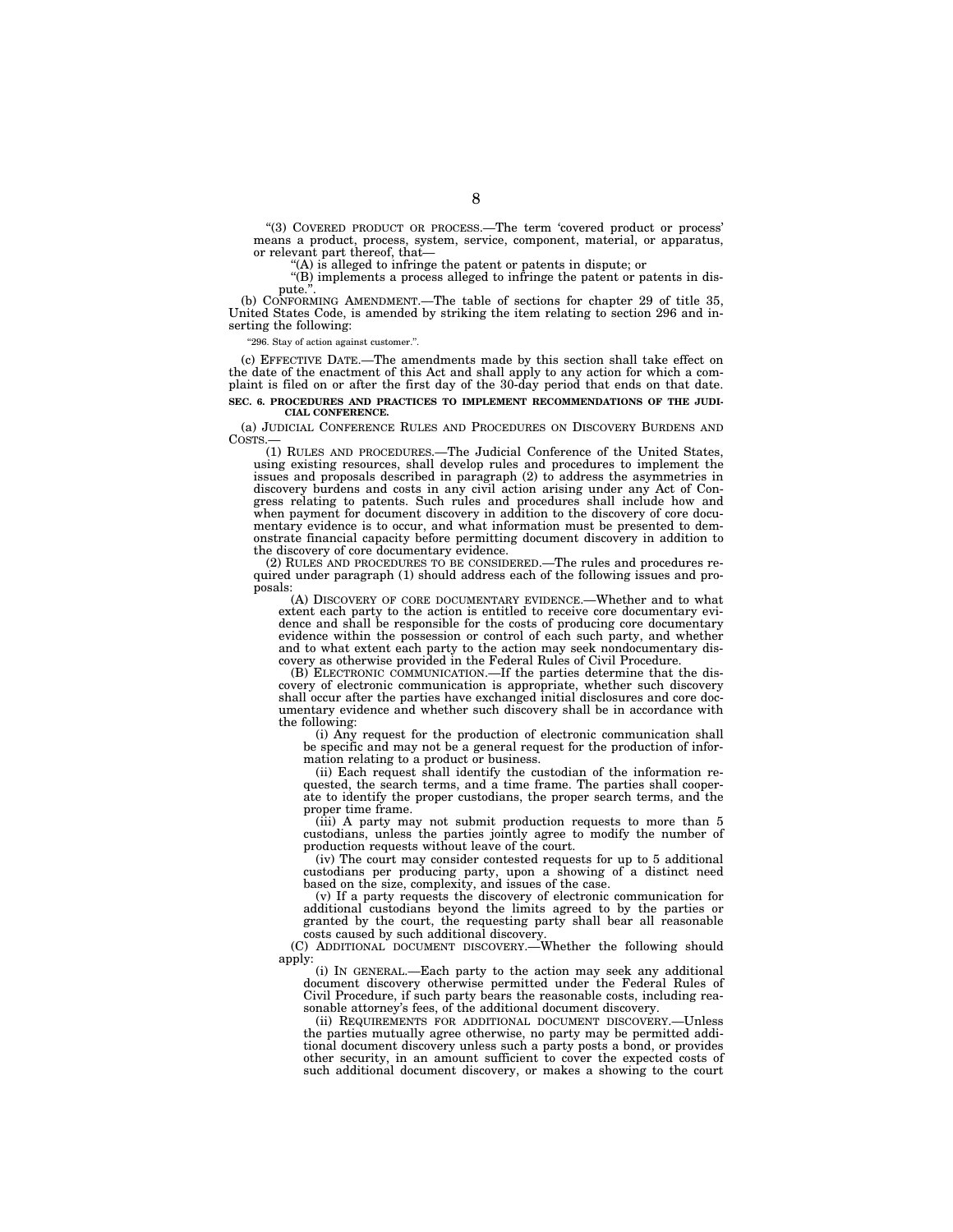that such party has the financial capacity to pay the costs of such additional document discovery.

(iii) LIMITS ON ADDITIONAL DOCUMENT DISCOVERY.—A court, upon motion, may determine that a request for additional document discovery is excessive, irrelevant, or otherwise abusive and may set limits on such additional document discovery.

(iv) GOOD CAUSE MODIFICATION.—A court, upon motion and for good cause shown, may modify the requirements of subparagraphs (A) and (B) and any definition under paragraph (3). Not later than 30 days after the pretrial conference under Rule 16 of the Federal Rules of Civil Procedure, the parties shall jointly submit any proposed modifications of the requirements of subparagraphs (A) and (B) and any definition under paragraph (3), unless the parties do not agree, in which case each party shall submit any proposed modification of such party and a summary of the disagreement over the modification.

(v) COMPUTER CODE.—A court, upon motion and for good cause shown, may determine that computer code should be included in the discovery of core documentary evidence. The discovery of computer code shall occur after the parties have exchanged initial disclosures and other core documentary evidence.

(D) DISCOVERY SEQUENCE AND SCOPE.—Whether the parties shall discuss and address in the written report filed pursuant to Rule 26(f) of the Federal Rules of Civil Procedure the views and proposals of each party on the following:

(i) When the discovery of core documentary evidence should be completed.

(ii) Whether additional document discovery will be sought under subparagraph (C).

(iii) Any issues about infringement, invalidity, or damages that, if resolved before the additional discovery described in subparagraph (C) commences, might simplify or streamline the case, including the identification of any terms or phrases relating to any patent claim at issue to be construed by the court and whether the early construction of any of those terms or phrases would be helpful.

(3) DEFINITIONS.—In this subsection:

(A) CORE DOCUMENTARY EVIDENCE.—The term ''core documentary evidence'

(i) includes—

(I) documents relating to the conception of, reduction to practice of, and application for, the patent or patents at issue;

(II) documents sufficient to show the technical operation of the product or process identified in the complaint as infringing the patent or patents at issue;

(III) documents relating to potentially invalidating prior art;

(IV) documents relating to any licensing of, or other transfer of rights to, the patent or patents at issue before the date on which the complaint is filed;

(V) documents sufficient to show profit attributable to the claimed invention of the patent or patents at issue;

(VI) documents relating to any knowledge by the accused infringer of the patent or patents at issue before the date on which the complaint is filed;

(VII) documents relating to any knowledge by the patentee of infringement of the patent or patents at issue before the date on which the complaint is filed;

(VIII) documents relating to any licensing term or pricing commitment to which the patent or patents may be subject through any agency or standard-setting body; and

(IX) documents sufficient to show any marking or other notice provided of the patent or patents at issue; and

(ii) does not include computer code, except as specified in paragraph  $(2)(C)(v)$ .

(B) ELECTRONIC COMMUNICATION.—The term ''electronic communication'' means any form of electronic communication, including email, text message, or instant message.

(4) IMPLEMENTATION BY THE DISTRICT COURTS.—Not later than 6 months after the date on which the Judicial Conference has developed the rules and procedures required by this subsection, each United States district court and the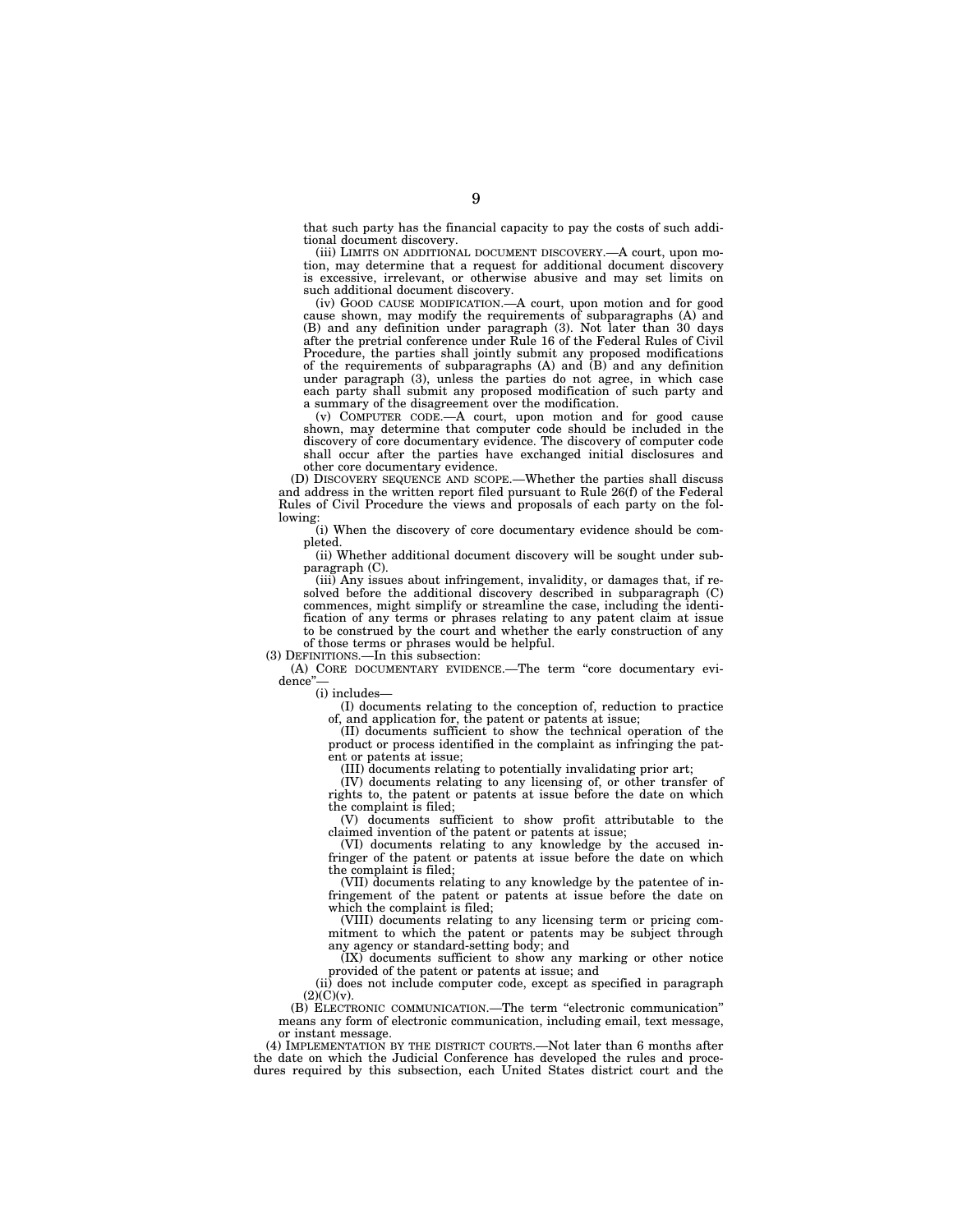United States Court of Federal Claims shall revise the applicable local rules for such court to implement such rules and procedures.

(5) AUTHORITY FOR JUDICIAL CONFERENCE TO REVIEW AND MODIFY.—

(A) STUDY OF EFFICACY OF RULES AND PROCEDURES.—The Judicial Conference shall study the efficacy of the rules and procedures required by this subsection during the 4-year period beginning on the date on which such rules and procedures by the district courts and the United States Court of Federal Claims are first implemented. The Judicial Conference may modify

such rules and procedures following such 4-year period. (B) INITIAL MODIFICATIONS.—Before the expiration of the 4-year period described in subparagraph (A), the Judicial Conference may modify the requirements under this subsection—

(i) by designating categories of ''core documentary evidence'', in addition to those designated under paragraph (3)(A), as the Judicial Con-ference determines to be appropriate and necessary; and

(ii) as otherwise necessary to prevent a manifest injustice, the impo-sition of a requirement the costs of which clearly outweigh its benefits, or a result that could not reasonably have been intended by the Congress.

(b) JUDICIAL CONFERENCE PATENT CASE MANAGEMENT.—The Judicial Conference of the United States, using existing resources, shall develop case management procedures to be implemented by the United States district courts and the United States Court of Federal Claims for any civil action arising under any Act of Congress relating to patents, including initial disclosure and early case management conference practices that—

(1) will identify any potential dispositive issues of the case; and

(2) focus on early summary judgment motions when resolution of issues may lead to expedited disposition of the case.

(c) REVISION OF FORM FOR PATENT INFRINGEMENT.

(1) ELIMINATION OF FORM.—The Supreme Court, using existing resources, shall eliminate Form 18 in the Appendix to the Federal Rules of Civil Procedure (relating to Complaint for Patent Infringement), effective on the date of the enactment of this Act.<br>(2) REVISED FORM.

-The Supreme Court may prescribe a new form or forms setting out model allegations of patent infringement that, at a minimum, notify accused infringers of the asserted claim or claims, the products or services accused of infringement, and the plaintiff's theory for how each accused product or service meets each limitation of each asserted claim. The Judicial Conference should exercise the authority under section 2073 of title 28, United States Code, to make recommendations with respect to such new form or forms.

(d) PROTECTION OF INTELLECTUAL-PROPERTY LICENSES IN BANKRUPTCY.

(1) IN GENERAL.—Section 1520(a) of title 11, United States Code, is amended—

(A) in paragraph (3), by striking "; and" and inserting a semicolon;

(B) in paragraph (4), by striking the period at the end and inserting ''; and''; and

(C) by inserting at the end the following new paragraph:

"(5) section  $365(n)$  applies to intellectual property of which the debtor is a licensor or which the debtor has transferred.''.

(2) TRADEMARKS.—

(A) IN GENERAL.—Section 101(35A) of title 11, United States Code, is amended—

(i) in subparagraph (E), by striking "or";

(ii) in subparagraph (F), by striking ''title 17;'' and inserting ''title 17; or''; and

(iii) by adding after subparagraph (F) the following new subparagraph:

''(G) a trademark, service mark, or trade name, as those terms are defined in section 45 of the Act of July 5, 1946 (commonly referred to as the 'Trademark Act of 1946') (15 U.S.C. 1127);''.

(B) CONFORMING AMENDMENT.—Section 365(n)(2) of title 11, United States Code, is amended—

(i) in subparagraph (B)—

(I) by striking ''royalty payments'' and inserting ''royalty or other payments''; and

(II) by striking ''and'' after the semicolon;

(ii) in subparagraph (C), by striking the period at the end of clause (ii) and inserting ''; and''; and

(iii) by adding at the end the following new subparagraph: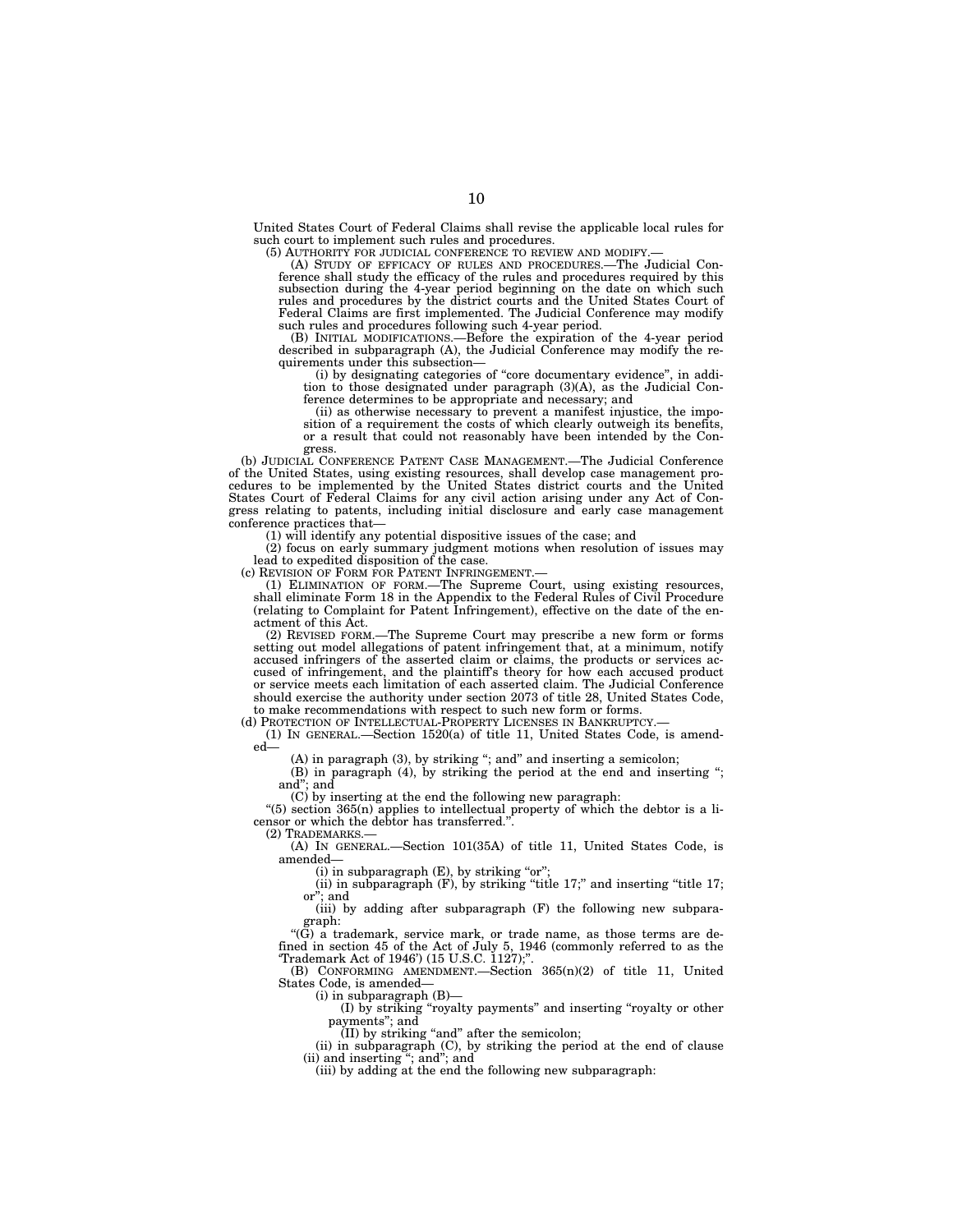''(D) in the case of a trademark, service mark, or trade name, the trustee shall not be relieved of a contractual obligation to monitor and control the quality of a licensed product or service.''.

(3) EFFECTIVE DATE.—The amendments made by this subsection shall take effect on the date of the enactment of this Act and shall apply to any case that is pending on, or for which a petition or complaint is filed on or after, such date of enactment.

#### **SEC. 7. SMALL BUSINESS EDUCATION, OUTREACH, AND INFORMATION ACCESS.**

(a) SMALL BUSINESS EDUCATION AND OUTREACH.—

(1) RESOURCES FOR SMALL BUSINESS.—Using existing resources, the Director shall develop educational resources for small businesses to address concerns arising from patent infringement.

(2) SMALL BUSINESS PATENT OMBUDSMAN.—The Patent Ombudsman Program established under section 28 of the Leahy-Smith America Invents Act (Public Law 112–29; 125 Stat. 339; 35 U.S.C. 2 note) shall coordinate with the existing small business outreach programs of the Office, and the relevant offices at the Small Business Administration and the Minority Business Development Agency, to provide education and awareness on abusive patent litigation practices. The Director may give special consideration to the unique needs of small firms owned by disabled veterans, service-disabled veterans, women, and minority entrepreneurs in planning and executing the outreach efforts by the Office.

(b) IMPROVING INFORMATION TRANSPARENCY FOR SMALL BUSINESS AND THE UNITED STATES PATENT AND TRADEMARK OFFICE USERS.—

(1) WEB SITE.—Using existing resources, the Director shall create a userfriendly section on the official Web site of the Office to notify the public when a patent case is brought in Federal court and, with respect to each patent at issue in such case, the Director shall include—

(A) information disclosed under subsections (b) and (d) of section 290 of title 35, United States Code, as added by section 4(a) of this Act; and

(B) any other information the Director determines to be relevant.

(2) FORMAT.—In order to promote accessibility for the public, the information described in paragraph (1) shall be searchable by patent number, patent art area, and entity.

#### **SEC. 8. STUDIES ON PATENT TRANSACTIONS, QUALITY, AND EXAMINATION.**

(a) STUDY ON SECONDARY MARKET OVERSIGHT FOR PATENT TRANSACTIONS TO PRO-MOTE TRANSPARENCY AND ETHICAL BUSINESS PRACTICES.

(1) STUDY REQUIRED.—The Director, in consultation with the Secretary of Commerce, the Secretary of the Treasury, the Chairman of the Securities and Exchange Commission, the heads of other relevant agencies, and interested parties, shall, using existing resources of the Office, conduct a study—

(A) to develop legislative recommendations to ensure greater transparency and accountability in patent transactions occurring on the secondary market;

(B) to examine the economic impact that the patent secondary market has on the United States;

(C) to examine licensing and other oversight requirements that may be placed on the patent secondary market, including on the participants in such markets, to ensure that the market is a level playing field and that brokers in the market have the requisite expertise and adhere to ethical business practices; and

(D) to examine the requirements placed on other markets. (2) REPORT ON STUDY.—Not later than 1 year after the date of the enactment of this Act, the Director shall submit a report to the Committee on the Judiciary of the House of Representatives and the Committee on the Judiciary of the Senate on the findings and recommendations of the Director from the study required under paragraph (1).

(b) STUDY ON PATENTS OWNED BY THE UNITED STATES GOVERNMENT.— (1) STUDY REQUIRED.—The Director, in consultation with the heads of relevant agencies and interested parties, shall, using existing resources of the Of-

fice, conduct a study on patents owned by the United States Government that— (A) examines how such patents are licensed and sold, and any litigation relating to the licensing or sale of such patents;

(B) provides legislative and administrative recommendations on whether there should be restrictions placed on patents acquired from the United States Government;

(C) examines whether or not each relevant agency maintains adequate records on the patents owned by such agency, specifically whether such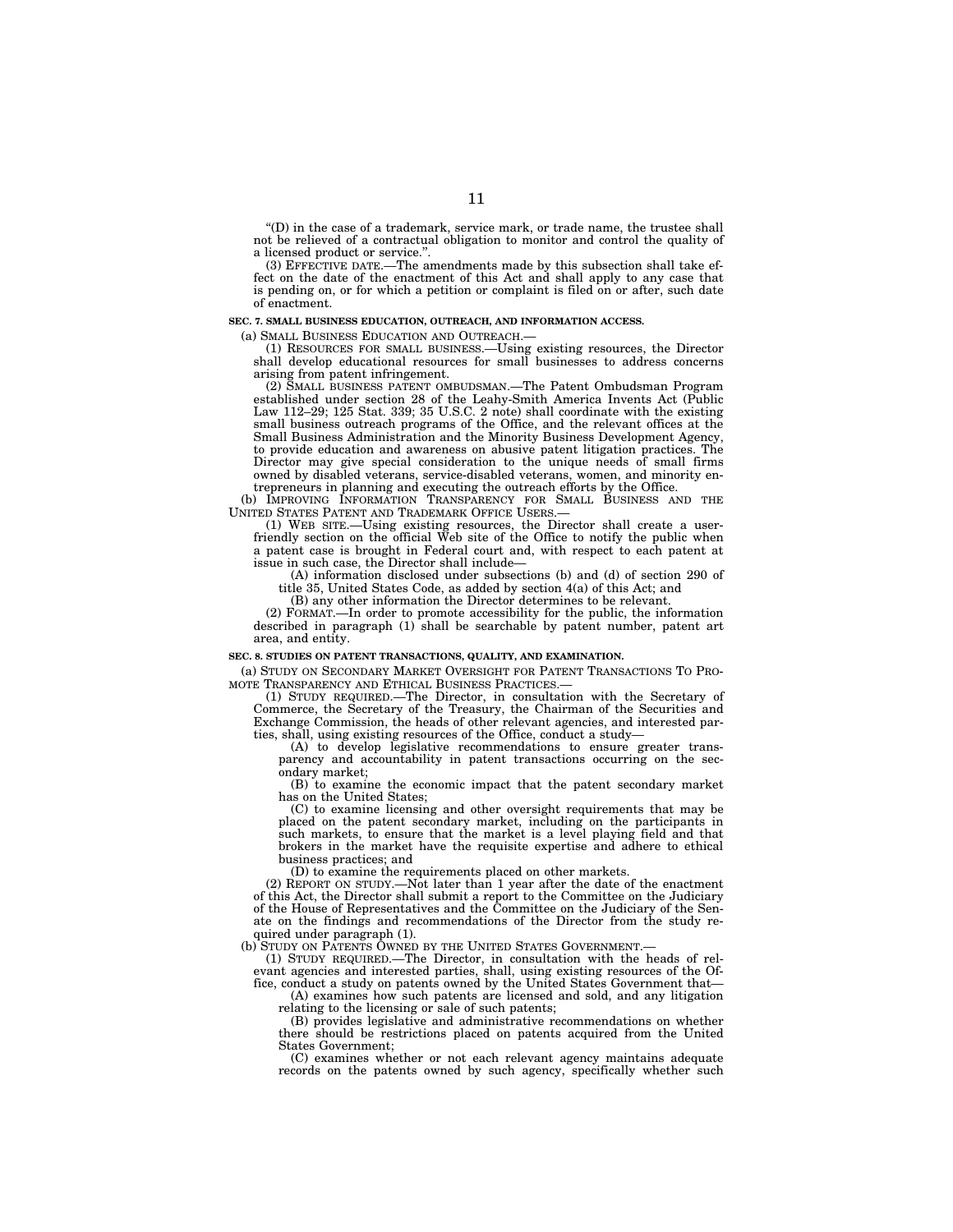agency addresses licensing, assignment, and Government grants for technology related to such patents; and

(D) provides recommendations to ensure that each relevant agency has an adequate point of contact that is responsible for managing the patent portfolio of the agency.

(2) REPORT ON STUDY.—Not later than 6 months after the date of the enactment of this Act, the Director shall submit to the Committee on the Judiciary of the House of Representatives and the Committee on the Judiciary of the Senate a report on the findings and recommendations of the Director from the study required under paragraph (1).

(c) STUDY ON PATENT QUALITY AND ACCESS TO THE BEST INFORMATION DURING EXAMINATION.

(1) GAO STUDY.—The Comptroller General of the United States shall conduct a study on patent examination at the Office and the technologies available to improve examination and improve patent quality.

(2) CONTENTS OF THE STUDY.—The study required under paragraph (1) shall include the following:

(A) An examination of patent quality at the Office.

(B) An examination of ways to improve patent quality, specifically through technology, that shall include examining best practices at foreign patent offices and the use of existing off-the-shelf technologies to improve patent examination.

(C) A description of how patents are classified.

(D) An examination of procedures in place to prevent double patenting through filing by applicants in multiple art areas.

(E) An examination of the types of off-the-shelf prior art databases and search software used by foreign patent offices and governments, particularly in Europe and Asia, and whether those databases and search tools could be used by the Office to improve patent examination.

(F) An examination of any other areas the Comptroller General determines to be relevant.

(3) REPORT ON STUDY.—Not later than 6 months after the date of the enactment of this Act, the Comptroller General shall submit to the Committee on the Judiciary of the House of Representatives and the Committee on the Judiciary of the Senate a report on the findings and recommendations from the study required by this subsection, including recommendations for any changes to laws and regulations that will improve the examination of patent applications and patent quality.

(d) STUDY ON PATENT SMALL CLAIMS COURT.—

(1) STUDY REQUIRED.—

(A) IN GENERAL.—The Director of the Administrative Office of the United States Courts, in consultation with the Director of the Federal Judicial Center and the United States Patent and Trademark Office, shall, using existing resources, conduct a study to examine the idea of developing a pilot program for patent small claims courts in certain judicial districts within the existing patent pilot program mandated by Public Law 111–349.

(B) CONTENTS OF STUDY.—The study under subparagraph (A) shall examine—

(i) the number of and qualifications for judges that could serve on such small claims courts;

(ii) how such small claims courts would be designated and the necessary criteria for such designation;

(iii) the costs that would be incurred for establishing, maintaining, and operating such a pilot program; and

(iv) the steps that would be taken to ensure that the courts in the pilot program are not misused for abusive patent litigation.

(2) REPORT ON STUDY.—Not later than 1 year after the date of the enactment of this Act, the Director of the Administrative Office of the United States Courts shall submit a report to the Committee on the Judiciary of the House of Representatives and the Committee on the Judiciary of the Senate on the findings and recommendations of the Director of the Administrative Office from the study required under paragraph (1).

(e) STUDY ON DEMAND LETTERS.—

(1) STUDY.—The Director, in consultation with the heads of other appropriate agencies, shall conduct a study of the prevalence of the practice of sending patent demand letters in bad faith and the extent to which that practice may, through fraudulent or deceptive practices, impose a negative impact on the marketplace.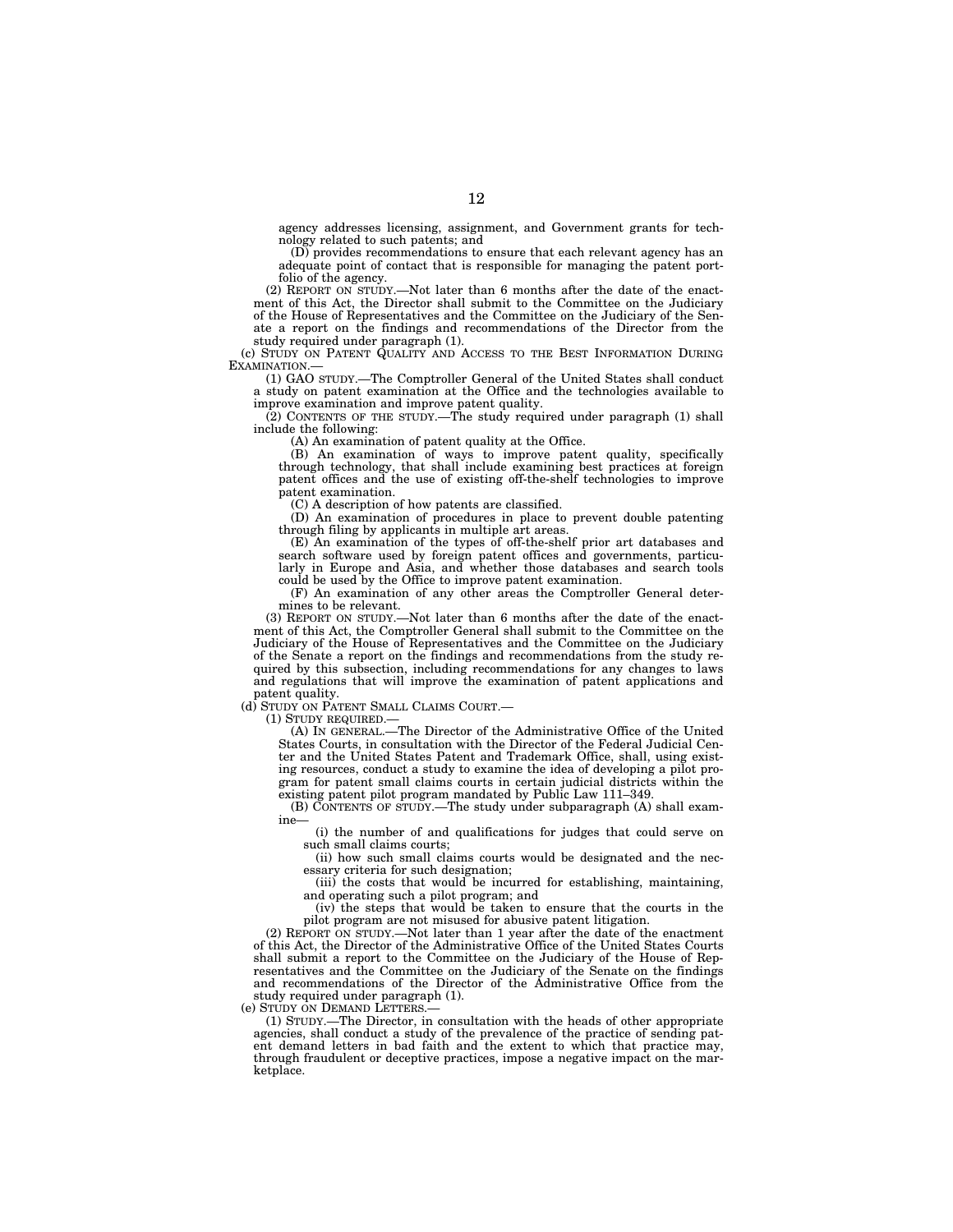(2) REPORT TO CONGRESS.—Not later than 1 year after the date of the enactment of this Act, the Director shall submit a report to the Committee on the Judiciary of the House of Representatives and the Committee on the Judiciary of the Senate on the findings and recommendations of the Director from the study required under paragraph (1).

(3) PATENT DEMAND LETTER DEFINED.—In this subsection, the term ''patent demand letter'' means a written communication relating to a patent that states or indicates, directly or indirectly, that the recipient or anyone affiliated with the recipient is or may be infringing the patent. (f) STUDY ON BUSINESS METHOD PATENT QUALITY.—

(1) GAO STUDY.—The Comptroller General of the United States shall conduct a study on the volume and nature of litigation involving business method patents.

(2) CONTENTS OF STUDY.—The study required under paragraph (1) shall focus on examining the quality of business method patents asserted in suits alleging patent infringement, and may include an examination of any other areas that the Comptroller General determines to be relevant.

(3) REPORT TO CONGRESS.—Not later than 6 months after the date of the en-actment of this Act, the Comptroller General shall submit to the Committee on the Judiciary of the House of Representatives and the Committee on the Judiciary of the Senate a report on the findings and recommendations from the study required by this subsection, including recommendations for any changes to laws or regulations that the Comptroller General considers appropriate on the basis of the study.

### **SEC. 9. IMPROVEMENTS AND TECHNICAL CORRECTIONS TO THE LEAHY-SMITH AMERICA IN-VENTS ACT.**

(a) REPEAL OF CIVIL ACTION TO OBTAIN A PATENT.

(1) REPEAL.—Section 145 of title 35, United States Code, is repealed.

(2) CONFORMING AMENDMENTS.—

(A) FEDERAL CIRCUIT JURISDICTION.—Section 1295(a)(4) of title 28, United States Code, is amended—

(i) in subparagraph (A), by striking "except that an applicant or a party" and all that follows through the end of the subparagraph and inserting the following: ''except that a party to a derivation proceeding may also have remedy by civil action under section 146 of title 35; an appeal under this subparagraph of a decision of the Board with respect to a derivation proceeding shall waive the right of such party to pro-ceed under section 146 of title 35;''; and

(ii) in subparagraph (C), by striking ''section 145, 146, or'' and insert-

ing ''section 146 or''. (B) FEDERAL CIRCUIT APPEAL.—Section 141(a) of title 35, United States Code, is amended—

(i) by striking ''may appeal the Board's decision to'' and inserting "may appeal the Board's decision only to"; and

(ii) by striking the second sentence.

(C) ADJUSTMENT OF PATENT TERM.—Section 154(b)(1)(A)(iii) of title 35, United States Code, is amended by striking ''section 141, 145, or 146'' and inserting "section 141 or 146".

(D) CLERICAL AMENDMENT.—The table of sections for chapter 13 of title 35, United States Code, is amended by repealing the item relating to section 145.

(3) EFFECTIVE DATE.—The amendments made by this subsection shall take effect on the date of the enactment of this Act and apply to any proceeding in which a decision is made by the Patent Trial and Appeal Board on or after such date of enactment.

(b) POST-GRANT REVIEW AMENDMENT.—Section 325(e)(2) of title 35, United States Code is amended by striking ''or reasonably could have raised''.

(c) USE OF DISTRICT-COURT CLAIM CONSTRUCTION IN POST-GRANT AND INTER PARTES REVIEWS.

(1) INTER PARTES REVIEW.—Section 316(a) of title 35, United States Code, is amended—

(A) in paragraph (12), by striking ''; and'' and inserting a semicolon;

(B) in paragraph (13), by striking the period at the end and inserting ''; and''; and

(C) by adding at the end the following new paragraph:

"(14) providing that for all purposes under this chapter-

''(A) each claim of a patent shall be construed as such claim would be in a civil action to invalidate a patent under section 282(b), including construing each claim of the patent in accordance with the ordinary and cus-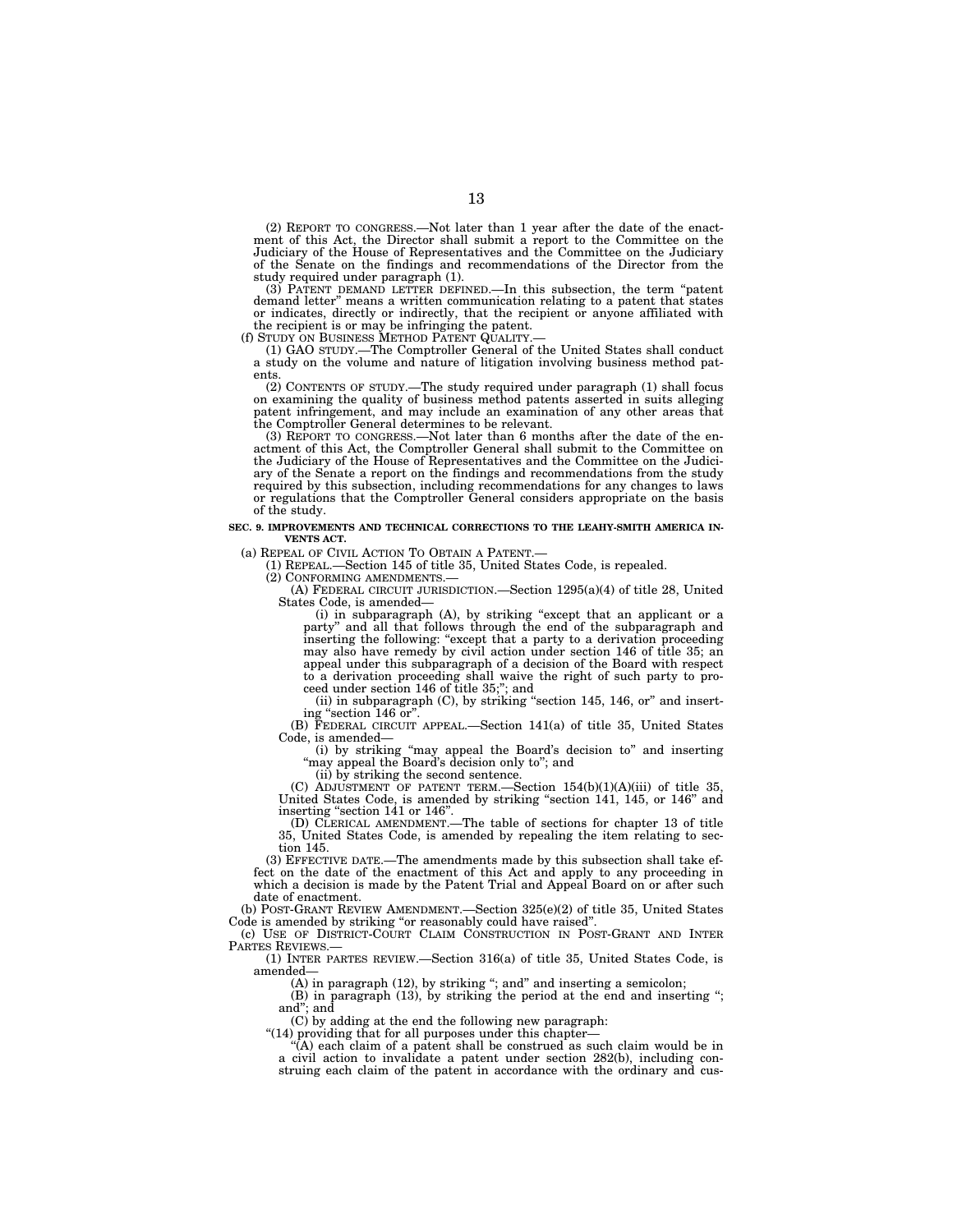tomary meaning of such claim as understood by one of ordinary skill in the art and the prosecution history pertaining to the patent; and

''(B) if a court has previously construed the claim or a claim term in a civil action in which the patent owner was a party, the Office shall consider such claim construction.'

(2) POST-GRANT REVIEW.—Section 326(a) of title 35, United States Code, is amended—

(A) in paragraph (11), by striking ''; and'' and inserting a semicolon; (B) in paragraph (12), by striking the period at the end and inserting ''; and''; and

(C) by adding at the end the following new paragraph:

''(13) providing that for all purposes under this chapter— ''(A) each claim of a patent shall be construed as such claim would be in a civil action to invalidate a patent under section 282(b), including construing each claim of the patent in accordance with the ordinary and customary meaning of such claim as understood by one of ordinary skill in the art and the prosecution history pertaining to the patent; and

''(B) if a court has previously construed the claim or a claim term in a civil action in which the patent owner was a party, the Office shall consider such claim construction.'

(3) TECHNICAL AND CONFORMING AMENDMENT.—Section 18(a)(1)(A) of the Leahy-Smith America Invents Act (Public Law 112–29; 126 Stat. 329; 35 U.S.C. 321 note) is amended by striking ''Section 321(c)'' and inserting ''Sections 321(c) and  $326(a)(13)$ "

(4) EFFECTIVE DATE.—The amendments made by this subsection shall take effect upon the expiration of the 90-day period beginning on the date of the enactment of this Act, and shall apply to any proceeding under chapter 31 or 32 of title 35, United States Code, as the case may be, for which the petition for review is filed on or after such effective date.

(d) CODIFICATION OF THE DOUBLE-PATENTING DOCTRINE FOR FIRST-INVENTOR-TO-FILE PATENTS.—

(1) AMENDMENT.—Chapter 10 of title 35, United States Code, is amended by adding at the end the following new section:

#### **''§ 106. Prior art in cases of double patenting**

''A claimed invention of a patent issued under section 151 (referred to as the 'first patent') that is not prior art to a claimed invention of another patent (referred to as the 'second patent') shall be considered prior art to the claimed invention of the second patent for the purpose of determining the nonobviousness of the claimed invention of the second patent under section 103 if—

''(1) the claimed invention of the first patent was effectively filed under section 102(d) on or before the effective filing date of the claimed invention of the second patent;<br>"(2) either—

''(A) the first patent and second patent name the same inventor; or

''(B) the claimed invention of the first patent would constitute prior art to the claimed invention of the second patent under section 102(a)(2) if an exception under section 102(b)(2) were deemed to be inapplicable and the claimed invention of the first patent was, or were deemed to be, effectively filed under section 102(d) before the effective filing date of the claimed in-

vention of the second patent; and<br>"(3) the patentee of the second patent has not disclaimed the rights to enforce the second patent independently from, and beyond the statutory term of, the first patent.

(2) REGULATIONS.—The Director shall promulgate regulations setting forth the form and content of any disclaimer required for a patent to be issued in compliance with section 106 of title 35, United States Code, as added by paragraph (1). Such regulations shall apply to any disclaimer filed after a patent has issued. A disclaimer, when filed, shall be considered for the purpose of determining the validity of the patent under section 106 of title 35, United States Code.

(3) CONFORMING AMENDMENT.—The table of sections for chapter 10 of title 35, United States Code, is amended by adding at the end the following new item: ''106. Prior art in cases of double patenting.''.

(4) EXCLUSIVE RULE.—A patent subject to section 106 of title 35, United States Code, as added by paragraph (1), shall not be held invalid on any nonstatutory, double-patenting ground.

(5) EFFECTIVE DATE.—The amendments made by this subsection shall take effect on the date of the enactment of this Act and shall apply to a patent or pat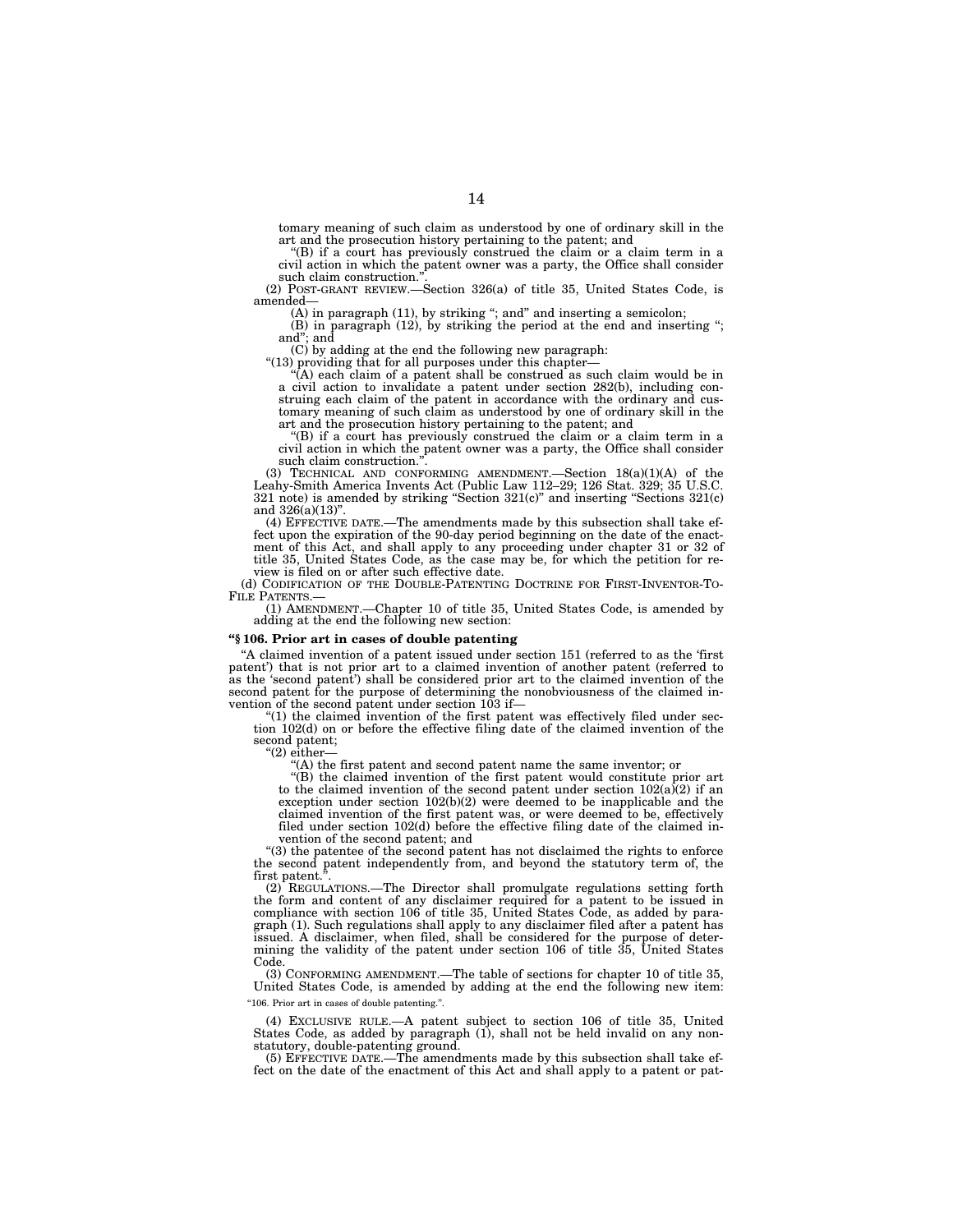ent application only if both the first and second patents described in section 106 of title 35, United States Code, as added by paragraph (1), are patents or patent applications that are described in section 3(n)(1) of the Leahy-Smith America Invents Act (35 U.S.C. 100 note).

(e) PTO PATENT REVIEWS.—

(1) CLARIFICATION.—

(A) SCOPE OF PRIOR ART.—Section  $18(a)(1)(C)(i)$  of the Leahy-Smith Amer-<br>ica Invents Act (35 U.S.C. 321 note) is amended by striking "section  $102(a)$ "

and inserting "subsection (a) or (e) of section 102".<br>(B) EFFECTIVE DATE.—The amendment made by subparagraph (A) shall take effect on the date of the enactment of this Act and shall apply to any

proceeding pending on, or filed on or after, such date of enactment. (2) AUTHORITY TO WAIVE FEE.—Subject to available resources, the Director may waive payment of a filing fee for a transitional proceeding described under section 18(a) of the Leahy-Smith America Invents Act (35 U.S.C. 321 note).

(f) CLARIFICATION OF LIMITS ON PATENT TERM ADJUSTMENT.—

(1) AMENDMENTS.—Section 154(b)(1)(B) of title 35, United States Code, is amended—

(A) in the matter preceding clause (i), by striking "not including-" and inserting ''the term of the patent shall be extended 1 day for each day after the end of that 3-year period until the patent is issued, not including—''; (B) in clause (i), by striking ''consumed by continued examination of the

application requested by the applicant'' and inserting ''consumed after continued examination of the application is requested by the applicant'';

(C) in clause (iii), by striking the comma at the end and inserting a period; and

(D) by striking the matter following clause (iii).

(2) EFFECTIVE DATE.—The amendments made by this subsection shall take effect on the date of the enactment of this Act and apply to any patent application or patent that is pending on, or filed on or after, such date of enactment. (g) CLARIFICATION OF JURISDICTION.

(1) IN GENERAL.—The Federal interest in preventing inconsistent final judicial

determinations as to the legal force or effect of the claims in a patent presents a substantial Federal issue that is important to the Federal system as a whole. (2) APPLICABILITY.—Paragraph (1)— (A) shall apply to all cases filed on or after, or pending on, the date of

the enactment of this Act; and

(B) shall not apply to a case in which a Federal court has issued a ruling on whether the case or a claim arises under any Act of Congress relating to patents or plant variety protection before the date of the enactment of this Act.

(h) PATENT PILOT PROGRAM IN CERTAIN DISTRICT COURTS DURATION.

(1) DURATION.—Section 1(c) of Public Law 111–349 (124 Stat. 3674; 28 U.S.C. 137 note) is amended to read as follows:

''(c) DURATION.—The program established under subsection (a) shall be maintained using existing resources, and shall terminate 20 years after the end of the 6-month period described in subsection (b).''.

(2) EFFECTIVE DATE.—The amendment made by paragraph (1) shall take effect on the date of the enactment of this Act.

(i) TECHNICAL CORRECTIONS.— (1) NOVELTY.—

> (A) AMENDMENT.—Section 102(b)(1)(A) of title 35, United States Code, is amended by striking ''the inventor or joint inventor or by another'' and inserting "the inventor or a joint inventor or another".

> (B) EFFECTIVE DATE.—The amendment made by subparagraph (A) shall be effective as if included in the amendment made by section 3(b)(1) of the Leahy-Smith America Invents Act (Public Law 112-29).

(2) INVENTOR'S OATH OR DECLARATION.—

(A) AMENDMENT.—The second sentence of section 115(a) of title 35, United States Code, is amended—

(i) by striking ''Except as otherwise provided'' and inserting ''Except for an application filed under section 118 or as otherwise provided''; and

(ii) by striking ''shall execute'' and inserting ''may be required by the Director to execute''.

(B) EFFECTIVE DATE.—The amendments made by subparagraph (A) shall be effective as if included in the amendment made by section  $\overline{4(a)}(1)$  of the Leahy-Smith America Invents Act (Public Law 112–29).

(3) ASSIGNEE FILERS.—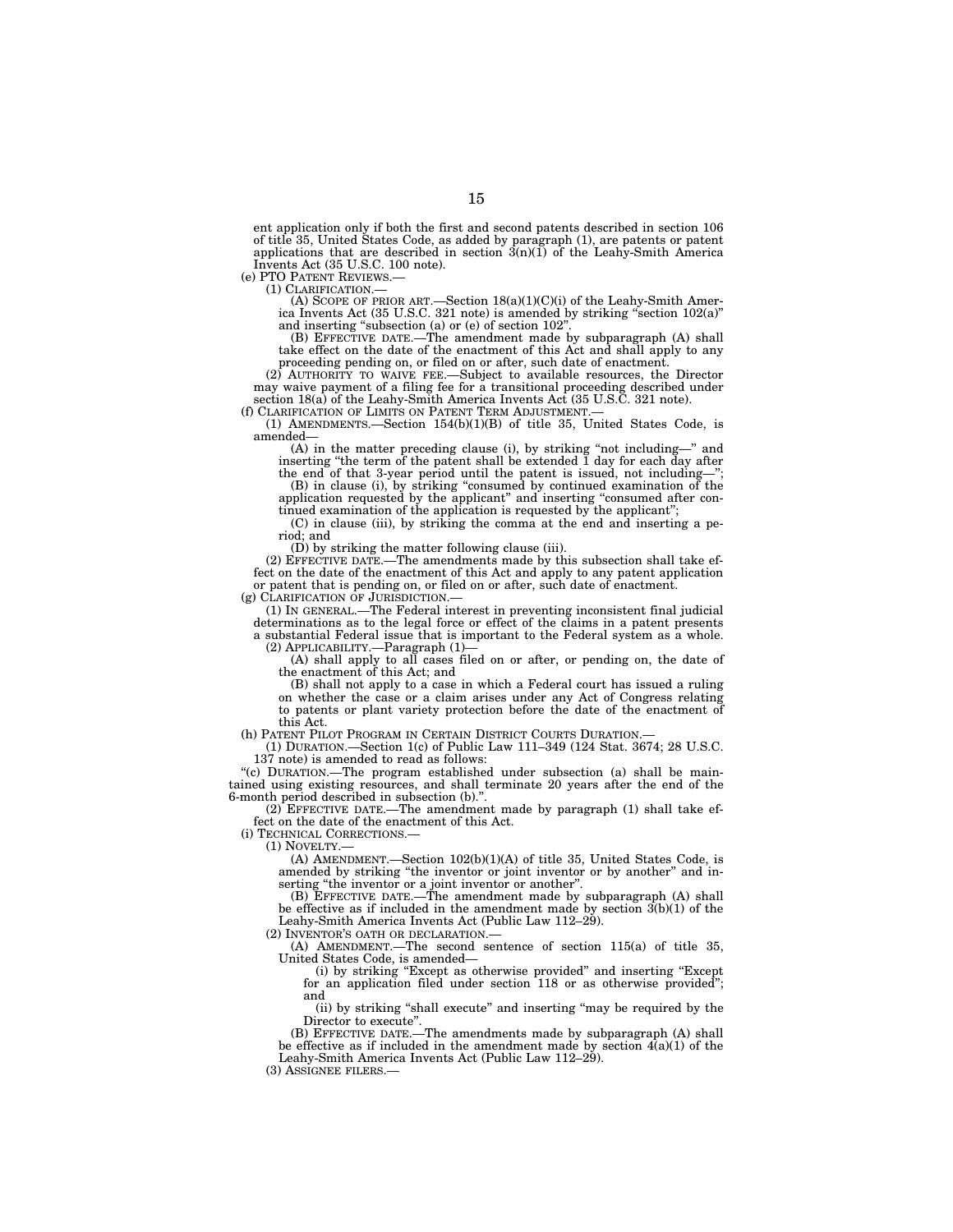(A) BENEFIT OF EARLIER FILING DATE; RIGHT OF PRIORITY.—Section 119(e)(1) of title 35, United States Code, is amended, in the first sentence, by striking ''by an inventor or inventors named'' and inserting ''that names the inventor or a joint inventor''.

(B) BENEFIT OF EARLIER FILING DATE IN THE UNITED STATES.—Section 120 of title 35, United States Code, is amended, in the first sentence, by striking ''names an inventor or joint inventor'' and inserting ''names the inventor or a joint inventor''.

(C) EFFECTIVE DATE.—The amendments made by this paragraph shall take effect on the date of the enactment of this Act and shall apply to any patent application, and any patent issuing from such application, that is filed on or after September 16, 2012.

(4) DERIVED PATENTS.—

(A) AMENDMENT.—Section 291(b) of title 35, United States Code, is amended by striking "or joint inventor" and inserting "or a joint inventor". (B) EFFECTIVE DATE.—The amendment made by subparagraph (A) shall

be effective as if included in the amendment made by section 3(h)(1) of the Leahy-Smith America Invents Act (Public Law No. 112–29).

(5) SPECIFICATION.—Notwithstanding section 4(e) of the Leahy-Smith America Invents Act (Public Law 112–29; 125 Stat. 297), the amendments made by subsections (c) and (d) of section 4 of such Act shall apply to any proceeding or matter that is pending on, or filed on or after, the date of the enactment of this Act.

(6) TIME LIMIT FOR COMMENCING MISCONDUCT PROCEEDINGS.—

(A) AMENDMENT.—The fourth sentence of section 32 of title 35, United States Code, is amended by striking "1 year" and inserting "2 years".

(B) EFFECTIVE DATE.—The amendment made by this paragraph shall take effect on the date of the enactment of this Act and shall apply to any action in which the Office files a complaint on or after such date of enactment. (7) PATENT OWNER RESPONSE.—

(A) CONDUCT OF INTER PARTES REVIEW.—Paragraph (8) of section 316(a) of title 35, United States Code, is amended by striking ''the petition under section 313'' and inserting ''the petition under section 311''.

(B) CONDUCT OF POST-GRANT REVIEW.—Paragraph (8) of section 326(a) of title 35, United States Code, is amended by striking ''the petition under sec-

tion 323'' and inserting ''the petition under section 321''. (C) EFFECTIVE DATE.—The amendments made by this paragraph shall take effect on the date of the enactment of this Act.

(8) INTERNATIONAL APPLICATIONS.—

(A) AMENDMENTS.—Section 202(b) of the Patent Law Treaties Implementation Act of 2012 (Public Law 112–211; 126 Stat. 1536) is amended—

(i) by striking paragraph (7); and

(ii) by redesignating paragraphs (8) and (9) as paragraphs (7) and (8), respectively.

(B) EFFECTIVE DATE.—The amendments made by subparagraph (A) shall be effective as if included in title II of the Patent Law Treaties Implementation Act of 2012 (Public Law 112–21).

#### **SEC. 10. EFFECTIVE DATE.**

Except as otherwise provided in this Act, the provisions of this Act shall take effect on the date of the enactment of this Act, and shall apply to any patent issued, or any action filed, on or after that date.

### **Purpose and Summary**

The Leahy-Smith America Invents Act (AIA), signed into law just over 2 years ago, was a landmark Act that made fundamental changes to American patent law. Its principal provisions, such as its adoption of the first-inventor-to-file system of establishing a patent's priority date, its simplified definition of prior art, and its creation of a limited prior user right, are reforms that were literally decades in the making. Other provisions, such as the AIA's comprehensive revision of existing administrative proceedings for postissuance review of patents, and its creation of several new administrative proceedings, will ensure that such proceedings are efficient alternatives to civil litigation that are fair to both patent owners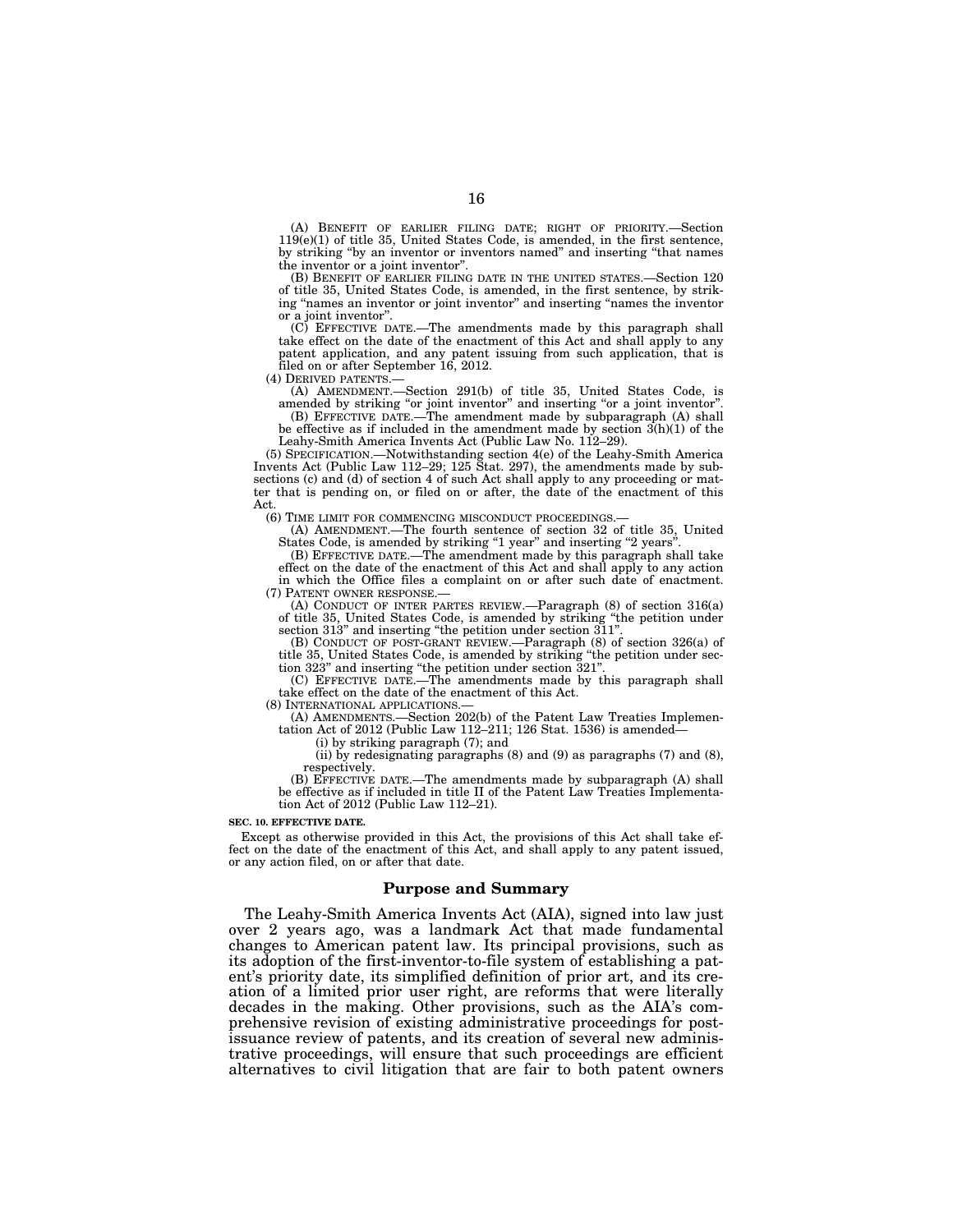and accused infringers. The AIA addressed scores of matters both large and small, updating or abrogating statutory provisions and judicial constructions from as recently as the last few years to as far back as the first half of the 19th century.

Despite the breadth and depth of the AIA's reforms, however, it was apparent even before the Act was signed into law that further legislative work remained to be done. The harm inflicted on American innovation and manufacturing by various abusive patent-enforcement practices has been widely known and acknowledged for most of the last decade. Some of these problems clearly have grown worse even since the AIA's enactment. What has been absent in the past, however, is a consensus among different American industrial and technological sectors as to how to cure these abuses without undermining the patent system's purpose of encouraging research and innovation.

The present bill—the Innovation Act—represents the emergence of a new consensus. As reflected in hearings held before this Committee and the Subcommittee on Courts, Intellectual Property, and the Internet earlier this year, $<sup>1</sup>$  industry leaders from different sec-</sup> tors have reached broad agreement on a common set of reforms that will address the most serious abuses currently afflicting the patent-enforcement system. Some of these reforms reflect new thinking about ways of addressing the burden and expense of litigation. Others are variants of proposals that were included in preliminary versions of the AIA itself or its various precursors, but which were omitted from the final public law. Still others address problems that have arisen only in the time since the AIA's enactment. Finally, the Innovation Act corrects several important technical problems that have become apparent during the course of the implementation of the AIA.

Every member of this Committee wishes to see the patent system fulfill its constitutional mandate to ''promote the progress of science and the useful arts.'' As one industry leader noted during the Subcommittee on Courts, Intellectual Property, and the Internet's hearings earlier this year, the proper goal of reform legislation

is to ensure that the patent system fairly rewards those who contribute to our society through the invention and development of new and useful products and processes. A fair, efficient, and reliable patent system will continue to stimulate the investment in innovation that is necessary in today's technologically complex world to create the new products and processes that will lead to better lives for Americans and the rest of the world. In addition, the best promise for preserving and enhancing our place in an increasingly competitive global marketplace will be to stimu-

<sup>1</sup>*See Abusive Patent Litigation: The Impact on American Innovation and Jobs, and Potential Solutions: Hearing Before the Subcomm. on Courts, Intellectual Property, and the Internet of the H. Comm. on the Judiciary,* 113th Cong. (2013) [hereinafter *March hearing*]; *Abusive Patent Litigation: The Issues Impacting American Competitiveness and Job Creation at the International Trade Commission and Beyond: Hearing Before the Subcomm. on Courts, Intellectual* Property, and the Internet of the H. Comm. on the Judiciary, 113th Cong. (2013) [hereinafter<br>April hearing]; H.R. 3309: Improving the Patent System to Promote American Innovation and *Competitiveness: Hearing Before the H. Comm. on the Judiciary,* 113th Cong. (2013) [hereinafter *October hearing*].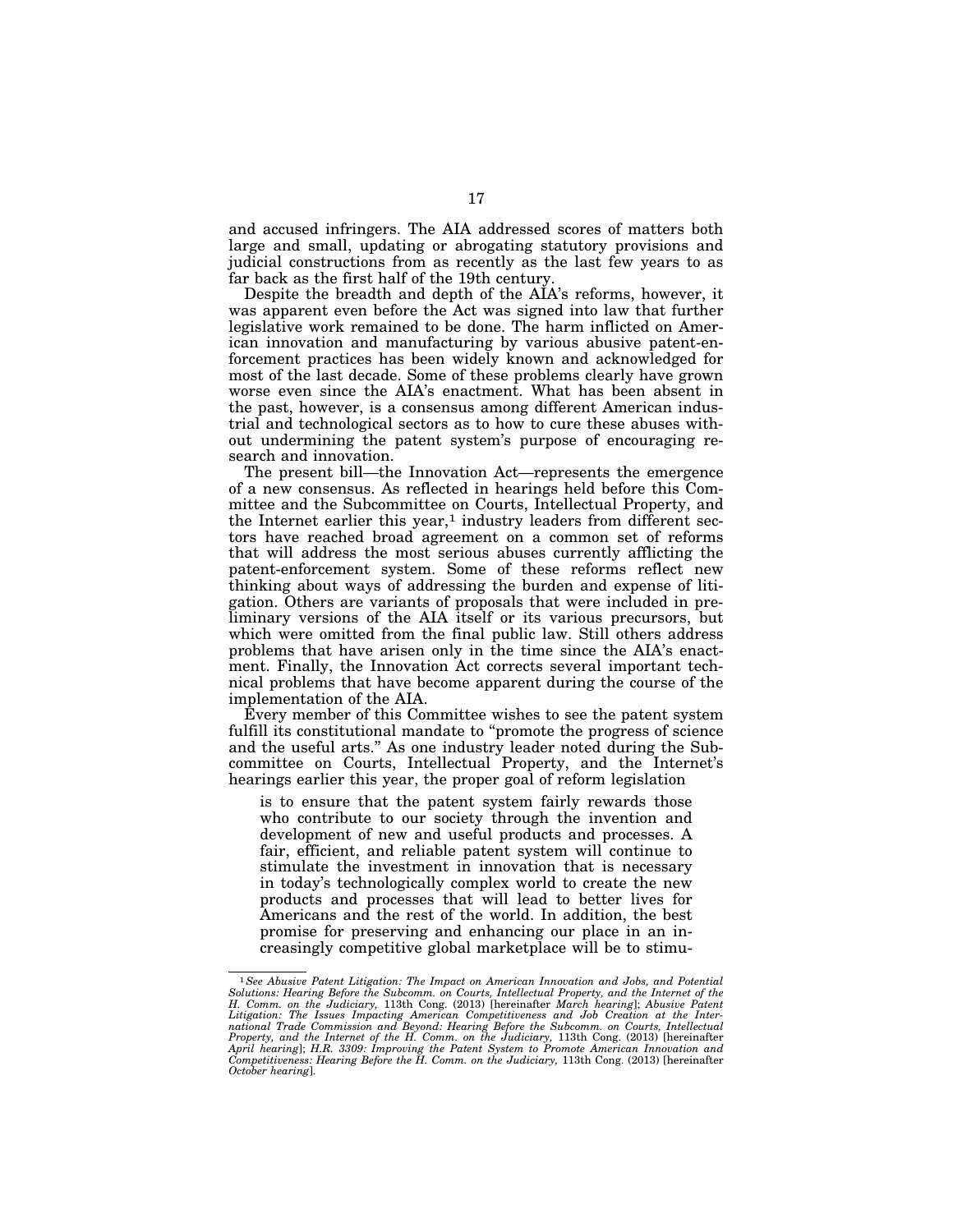late U.S. investment in research by universities and small and large companies.2

While the particular focus of the Innovation Act is to cure the misuse of various patent-enforcement mechanisms, the Committee remains mindful of the importance of preserving a strong and efficient patent system. As the same witness noted,

Research based companies are rational decision makers when it comes to deciding whether and how much to invest in R&D. . . . In determining the expected return on investment, a critical element is the likelihood that meaningful patent protection will be accorded to deserving inventions resulting from the project, the degree and duration of exclusivity that resulting products or processes will enjoy, and the likelihood that the involved patents will either be respected by competitors, or can be promptly and successfully enforced in the event of infringement. When such projections indicate that the return on investment exceeds a threshold commensurate with the risk involved, the investment is, or continues to be, made. When it does not, the project is not begun, or is cancelled.3

It is the goal of this Committee to ensure that American manufacturing, small businesses, and start ups are protected against patent-enforcement abuse, while also ensuring that the patent system continue to protect and encourage American ingenuity. The Innovation Act, which has earned the support of a broad coalition of America's most innovative companies, recalibrates the Nation's patent-enforcement mechanisms in a manner that strikes a balance between these overlapping and sometimes conflicting goals, and ensures that the Nation's patent system continues to drive technological innovation and economic growth.

# **Background and Need for the Legislation**

Testimony before this Committee and the Subcommittee on Courts, Intellectual Property, and the Internet has established that misuse of various patent-enforcement mechanisms is a serious problem—and one that has grown worse in recent years. One witness who appeared before this Committee noted how the processes and the expense of patent litigation often make pursuit of even meritorious defenses or claims a difficult business decision. He commented on

the sad state of affairs that exists under current U.S. patent law and practice—enforcement of a valid patent, or pursuit of a winning defense to a manifestly invalid patent, can each be an economically irrational choice on account of the delays, costs, and unpredictability of doing so

<sup>2</sup>*March hearing* at 61 (Statement of Philip S. Johnson, Chief Intellectual Property Counsel, Johnson & Johnson, on behalf of the 21st Century Coalition for Patent Reform).

<sup>&</sup>lt;sup>3</sup>*Id.; see also March hearing* at 81 (Statement of Dana Rao, Vice President of Intellectual Property and Litigation, Adobe Systems) ("the patent system gives us the freedom to invest in R&D, knowing that our key differentiating innovations can be protected and that the patent system will be there to help us earn a return on that investment.'').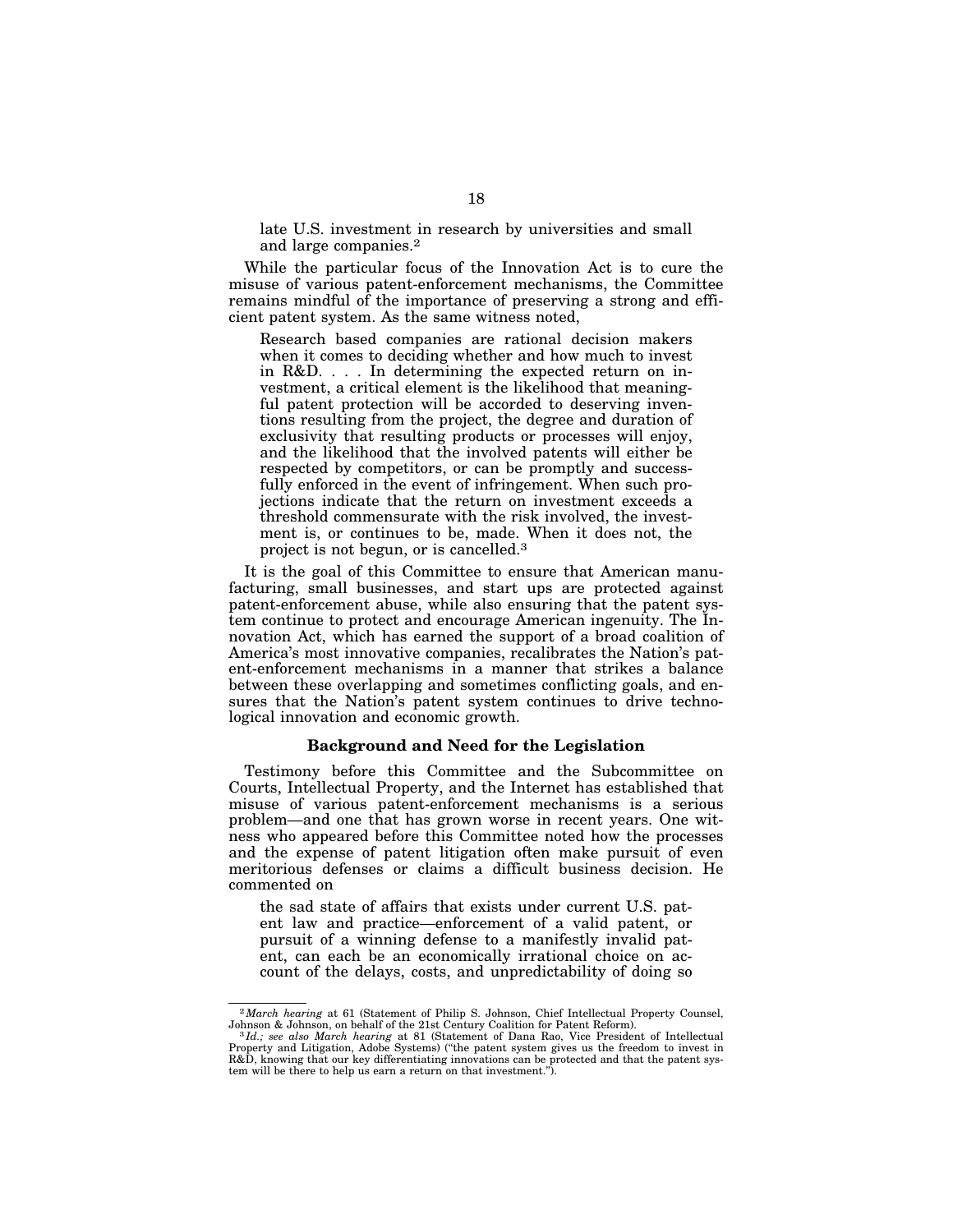under the rules and procedures defining the conduct of patent litigation.4

Another witness described how the cost of patent litigation—due to its technical nature and complexity—can lead to settlements driven by the economics of litigation rather than the merits of the case. He noted the ''common complaint'' that in patent litigation,

too many specious claims or defenses are filed solely for the purpose of forcing an unjust settlement, typically at a cost that is less than the cost of successfully completing the litigation. While this type of abuse no doubt exists in other types of litigation, it may be more effective in patent litigation, where the subject matter is complex, extensive document discovery is available, a large number of potential witnesses may be deposed, and expert testimony is a practical necessity. Coupled with the difficulty in patent cases of distinguishing specious from meritorious claims and defenses, many parties choose to settle rather than litigate to a final conclusion.<sup>5</sup>

Other witnesses noted that the volume and character of patent litigation has grown worse in the last several years. One witness described his company's recent experience:

Growing and systematic abuse has led to increasing waste, inefficiency, and unfairness. The historical trend of litigation illustrates the problem well. . . . [F]rom 1995, when Yahoo was founded, through 2006, Yahoo had between two to four defensive patent cases on its active docket at any given time. In stark contrast, since the beginning of 2007, Yahoo has had between 20 to 25 cases on its active docket at any given time. That is a tenfold increase in patent litigation. $6$ 

Similarly, a witness testifying on behalf of a major retailer described the growth in patent litigation and misuse that her company has seen:

When I joined the company 4 years ago, JCPenney had no patent cases. Over the last 4 years, the company has had to defend or settle over two dozen patent infringement lawsuits that have nothing to do with the products JCPenney actually sells. . . . [T]his number does not include those claims that are settled upon receipt of demand letters.7

The fact that a representative of a major retailer testified before the Subcommittee about patent-litigation abuses is illustrative of another recent phenomenon: problems with the patent-enforcement

<sup>4</sup>*October hearing,* Statement of Robert A. Armitage, Former General Counsel, Eli Lilly & Co., at \*i. Because the record of the October 29 hearing has not been published as of the publication of this report, citations to the testimony and other material in that record are to the material<br>as submitted, rather than to the pages of the GPO print, and are identified by asterisks.<br><sup>5</sup> March hearing at 64 (Statement

Johnson & Johnson, on behalf of the 21st Century Coalition for Patent Reform).<br><sup>6</sup> October hearing, Statement of Kevin Kramer, Vice President and Deputy General Counsel<br>for Intellectual Property, Yahoo! Inc., at \*2; *see a* 

bers, Yahoo has seen a decrease in the substantive merits of the cases filed against it.").<br><sup>77</sup> M*arch hearing* at 39 (statement of Janet L. Dhillon, Executive Vice President, General Coun-<br>sel and Corporate Secretary, JC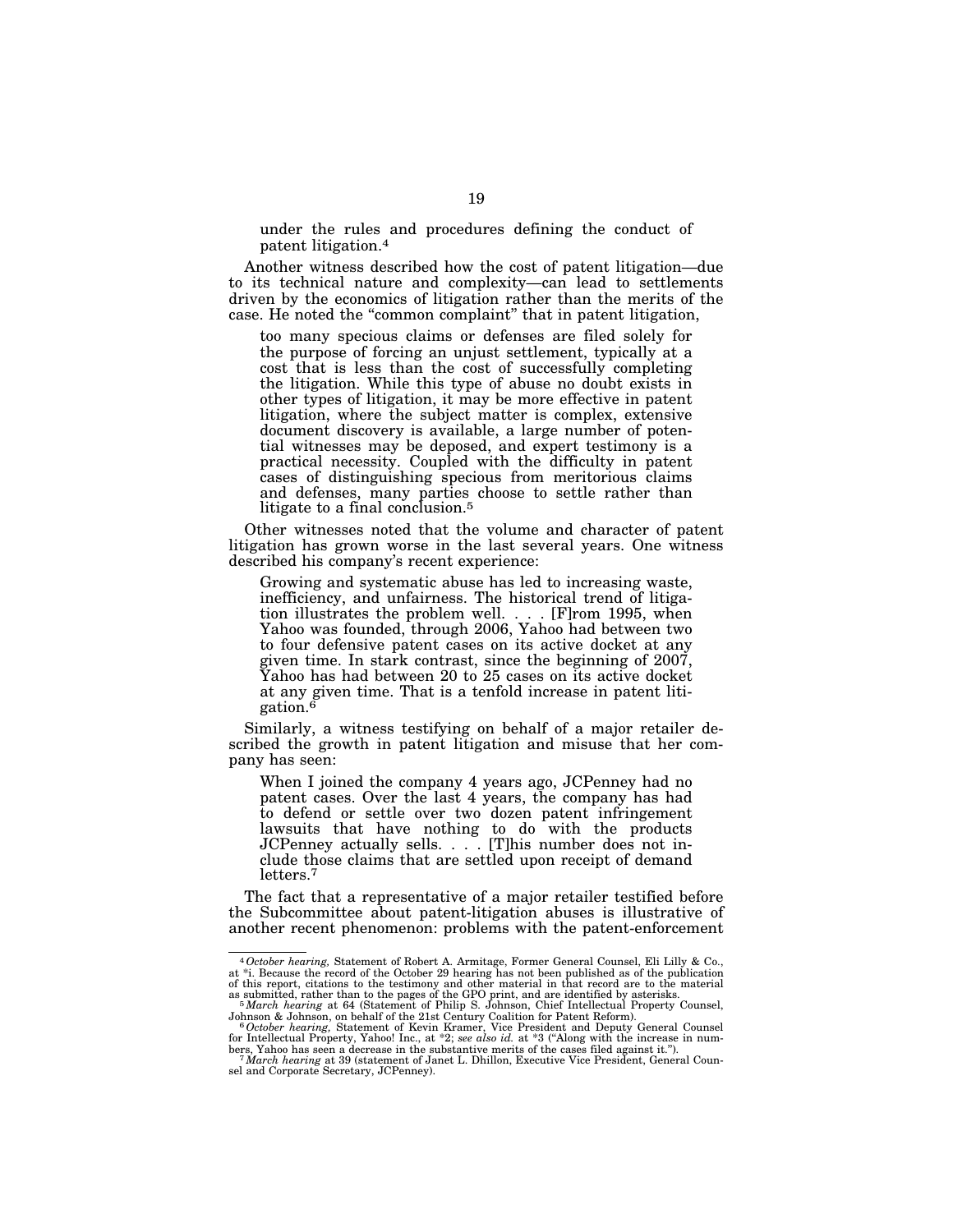system have reached beyond the industrial sectors that are directly involved in technological innovation. Increasingly, patent lawsuits have affected businesses that one ordinarily does not expect to be involved with the patent system. Concerns about abusive litigation practices have been expressed to this Committee by constituencies as diverse as the National Retail Federation,8 the Food Marketing Institute (which conducts programs on food safety for food retailers and wholesalers),9 the National Association of Realtors,10 and the American Bankers Association.11

Witnesses who appeared before the Subcommittee also described how recent trends in patent litigation have negatively affected small businesses:

In response to the wave of patent troll cases, we have changed our business practices. [F]or example, in the past, . . . we might have considered licensing technology from a small inventor, . . . [a] few guys in a garage who are putting together a very exciting idea about technology. . . . [But now,] we are taking a second look at that. . . . [W]e [often] do not license that technology because we are concerned that that young inventor, that startup, may not have the wherewithal to defend and indemnify us in a patent troll case. And I think that that is a very unfortunate thing for innovation in general.12

Others have noted that ''[c]ompanies that make \$10 million or less in revenue are the majority of unique defendants''—and that ''[s]tartups are particularly vulnerable. Although startups are a crucial source of new jobs, [patent-troll] demands have impacted their ability to hire and meet other milestones, caused them to change their products, and shut down lines of business.'' 13

Finally, one witness with deep experience of the patent system offered the following stark warning about the risks posed by these problems to the system as a whole:

Absent resolution, the concerns over the existing patent litigation rules and procedures—producing litigation consequences that often bedevil both plaintiffs and defendants alike—seem certain to doom the broad public support for the patent system.14

The inefficiencies and inequities currently afflicting the Nation's patent-enforcement system are a problem that calls for this Committee's attention.15

<sup>12</sup>*March hearing* at 140–141 (statement of Janet L. Dhillon, Executive Vice President, General Counsel and Corporate Secretary, JCPenney); *see also April hearing* at 46 (Statement of<br>Colleen V. Chien, Assistant Professor, Santa Clara University Law School) ("Allowing suits<br>against customers as we currently do

<sup>8</sup> *Id.* at 122 (''In recent years, over 200 retailers have contacted NRF about this issue because they have been, or are currently, the target of patent trolls' abusive practices.''). <sup>9</sup> *Id.* at 163.

<sup>10</sup>*March hearing* at 160. <sup>11</sup> *Id.* at 220–221.

make small suppliers unattractive, because of their inability to indemnify large companies.").<br><sup>13</sup>April hearing at 42 (Statement of Colleen V. Chien, Assistant Professor, Santa Clara University Law School).<br><sup>14</sup>October h

at \*12.

<sup>&</sup>lt;sup>15</sup>The Committee notes, but declines to rely on, the oft-cited—and surprisingly specific—figure that patent-troll litigation costs United States businesses \$29 billion annually. The study upon<br>which that figure is based has been questioned. *See, e.g., March hearing* at 111 (statement of<br>Graham Gerst, Partner, Global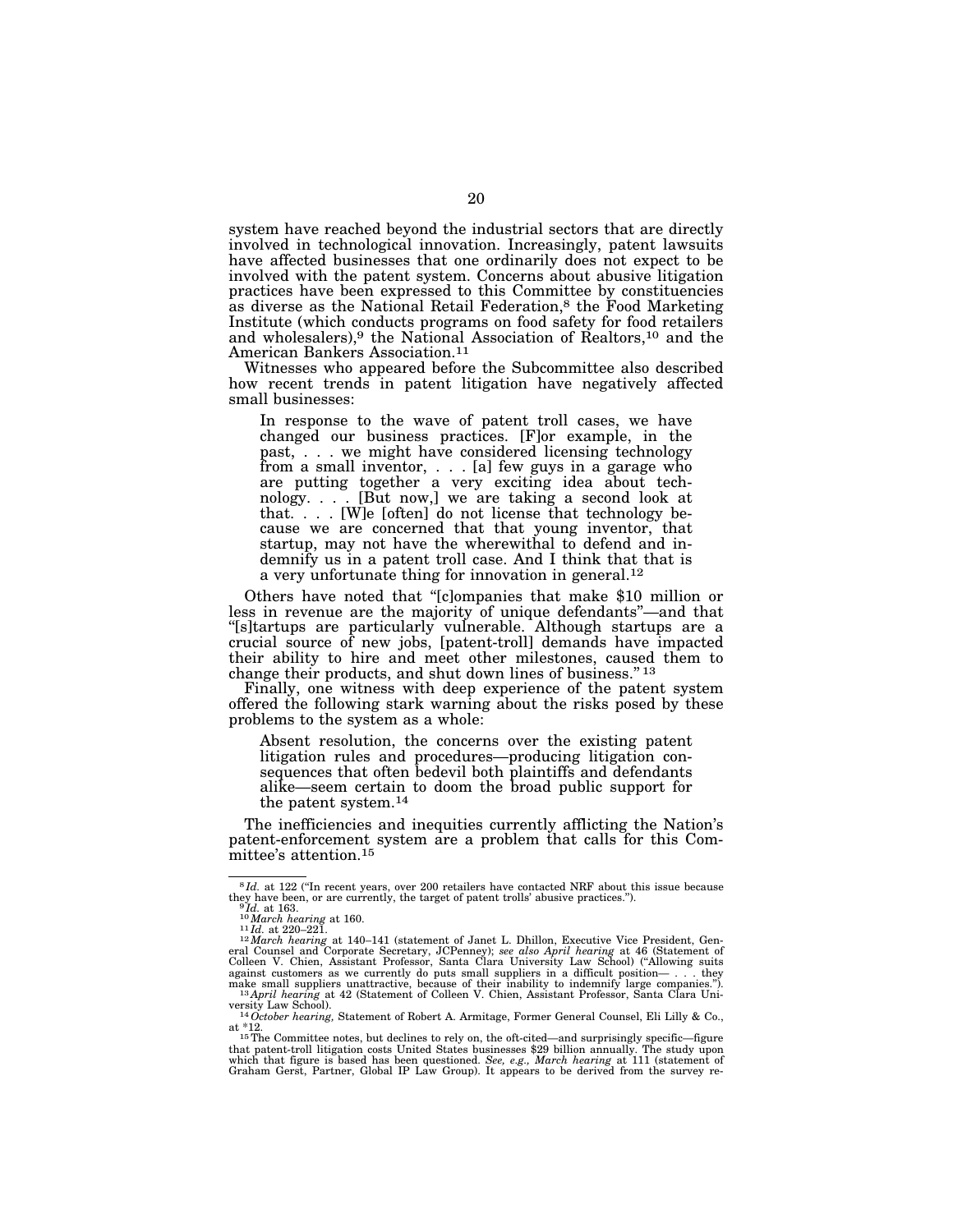## *Patent Infringement Actions*

# *1. Attorney's Fees*

Witnesses who appeared before this Committee and the Subcommittee on Courts, Intellectual Property, and the Internet repeatedly described how the high cost of mounting a defense to a complaint of patent infringement can force a defendant to settle the case and pay the plaintiff—even when the defendant has good reason to believe that it would have prevailed at trial on a defense of noninfringement or invalidity. Witnesses also predicted that allowing more liberal shifting of attorney's fees against losing parties would reduce the frequency of such nuisance settlements, and would allow more defendants to challenge patents that are invalid or that have been asserted beyond what their claims reasonably allow. As one witness stated at the March 14 Subcommittee hearing:

Given that it costs \$5 million to defend [against] a patent through trial, and the average settlement demand is less than \$1 million, the [patent-assertion entities] have an economic advantage over the targeted defendants. If, however, the PAEs faced the real possibility that the \$5 million would be shifted to them if they were unsuccessful, I believe they would think twice about bringing lawsuits based on meritless patents. And it would just take one defendant out of the hundreds of targets to challenge them to take the profit out of the aggressive litigation model.16

Witnesses appearing before the Subcommittee also urged that any new fee-shifting standard be applied evenhandedly to plaintiffs and defendants, and recommended that the law not attempt to discriminate among patent business models. As one witness noted, ''non-meritorious litigation positions are no more acceptable coming in the form of specious infringement defenses or counterclaims pled by an accused infringer, and no more acceptable coming from a patent owner that practices its patent than from a non-practicing entity."<sup>17</sup>

sponses of just 82 companies, a sample that would not appear to be statistically significant, and<br>that would appear to be prone to selection bias. Legislation cannot be permitted to be based<br>on academic pseudoscience. The patent-enforcement system, and views expressed by respected trade associations representing diverse industrial sectors, are thus the principal "data" on which the Committee places reliance.<br><sup>16</sup> March hearing at 89 (Statem

Litigation, Adobe Systems); *see also October hearing,* Statement of Kevin Kramer, Vice President and Deputy General Counsel for Intellectual Property, Yahoo! Inc., at \*6 (''Without that threat of fees, there is no disincentive for plaintiffs to file weak cases or, worse yet, bring weak cases to trial. Congress's providing clarity as to when courts should shift fees will force patent plain-<br>tiffs to act more responsibly during litigation and when contemplating whether to file suit at<br>all."); *March hearing* at Counsel, SAS) ("If Congress did something to [expand the availability of fee awards], then we<br>would have less incentive to settle. We would be inclined to take the cases until you got a deci-<br>sion. As soon as you do that, they use early settlements to fund litigation. And as soon as people stop settling, the whole par-adigm shifts.''). <sup>17</sup> *April hearing* at 14 (Statement of Kevin H. Rhodes, Vice President and Chief Intellectual

Property Counsel of 3M Company); see also *March hearing* at 74 (Statement of Philip S. John-<br>son, Chief Intellectual Property Counsel, Johnson & Johnson, on behalf of the 21st Century Coa-<br>lition for Patent Reform) ("abus that engages in it. With respect to patent owners, there is no basis to single out [non-practicing<br>entites] for special treatment as opposed to patent owners who practice their inventions—if ei-<br>ther type of patent owner t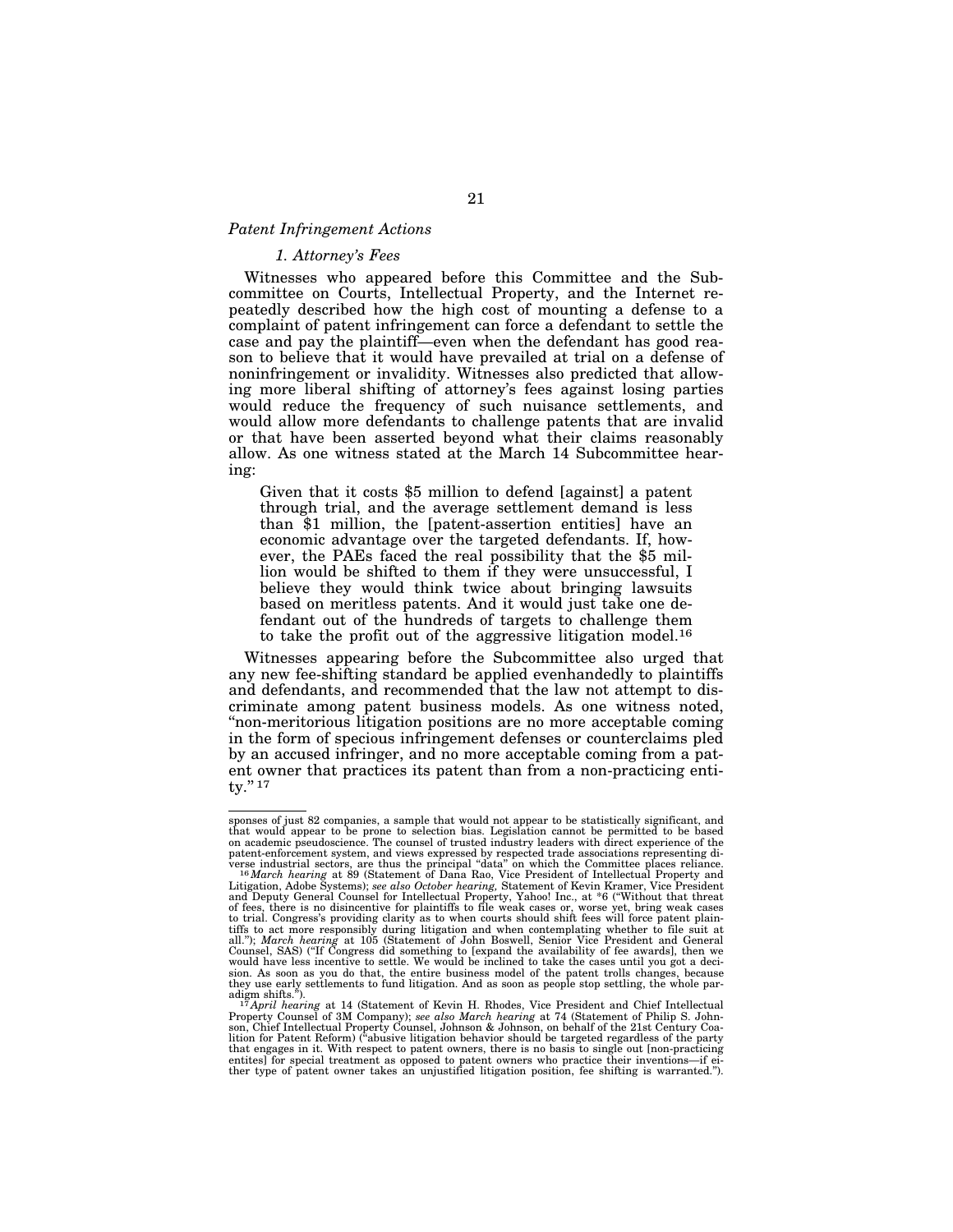Another industry witness urged the Committee to adopt a clear standard for fee awards, rather than leaving such matters to the whim of the district judge. He noted that ''patent trolls file cases in jurisdictions where judges are disinclined to award attorney fees. Providing greater discretion to judges who are not using the discretion they currently have does not seem to be particularly helpful.'' 18

Finally, one leading industry coalition urged the Committee to enact a rule that shifts fees and costs to the losing party unless its litigation position was ''substantially justified'' or special circumstances would make a fee award unjust.19 This standard is the same as that of the Equal Access to Justice Act,<sup>20</sup> which has been applied since 1980 to allow awards of attorney's fees against the Federal Government.

# *2. Heightened Pleading Standards*

An industry witness who testified before the Committee on October 29 described the scope of the problem of vague, uninformative patent infringement complaints that has confronted his company:

More often than not, when a complaint is filed against Yahoo, we are left guessing as to the scope of the case. Since 2007, 70 patent cases have been filed against Yahoo. A review of those complaints reveals that only 11 of these cases—just 16%—identified the asserted claims of the patents. Because patent claims are what is infringed, and not patents, it is insufficient to identify only the asserted patent and not the asserted claims of that patent. Furthermore, although 52 of the complaints against us identified at least one accused product, only 21 identified the accused feature within the product that was alleged to have infringed. Because asserted patents are typically much narrower in scope than one of our products, . . . the relevant information is the accused feature, and that is only provided about 30% of the time. Finally, only three patent complaints against us since 2007 provided both asserted claims and accused features of products. Thus, only in about 4% of our cases do we have genuine insight at the pleading stage into what those cases are about. In the other 96% of cases, we must guess.21

The same witness also described the problems that such complaints—which fail to identify the asserted claims or explain how they are infringed by the accused products and features—pose for

<sup>18</sup>*March hearing* at 241 (Answer of John G. Boswell, Senior Vice President, Chief Legal Officer, and Corporate Secretary, SAS, to Questions for the Record from Ranking Member Melvin<br>Watt). Such concerns militate against adoption of the standard employed by the Copyright Act,<br>which one Court of Appeals has interpr decline to award attorney's fees even when the plaintiff's copyright infringement case is quite weak." Airframe Sys., Inc. v. L-3 Commc'ns, 658 F.3d 100, 109 (1st Cir. 2011).<br><sup>19</sup> March hearing at 74 (Statement of Philip S

Johnson & Johnson, on behalf of the 21st Century Coalition for Patent Reform) ("[S]ince 2006, the 21st Century Coalition has supported amending 35 U.S.C § 285 to require fee awards to prevailing parties, unless the court m 20 28 U.S.C. sec. 2412(d).

<sup>21</sup>*October hearing,* Statement of Kevin Kramer, Vice President and Deputy General Counsel for Intellectual Property, Yahoo! Inc., at \*7–8 (emphasis in original).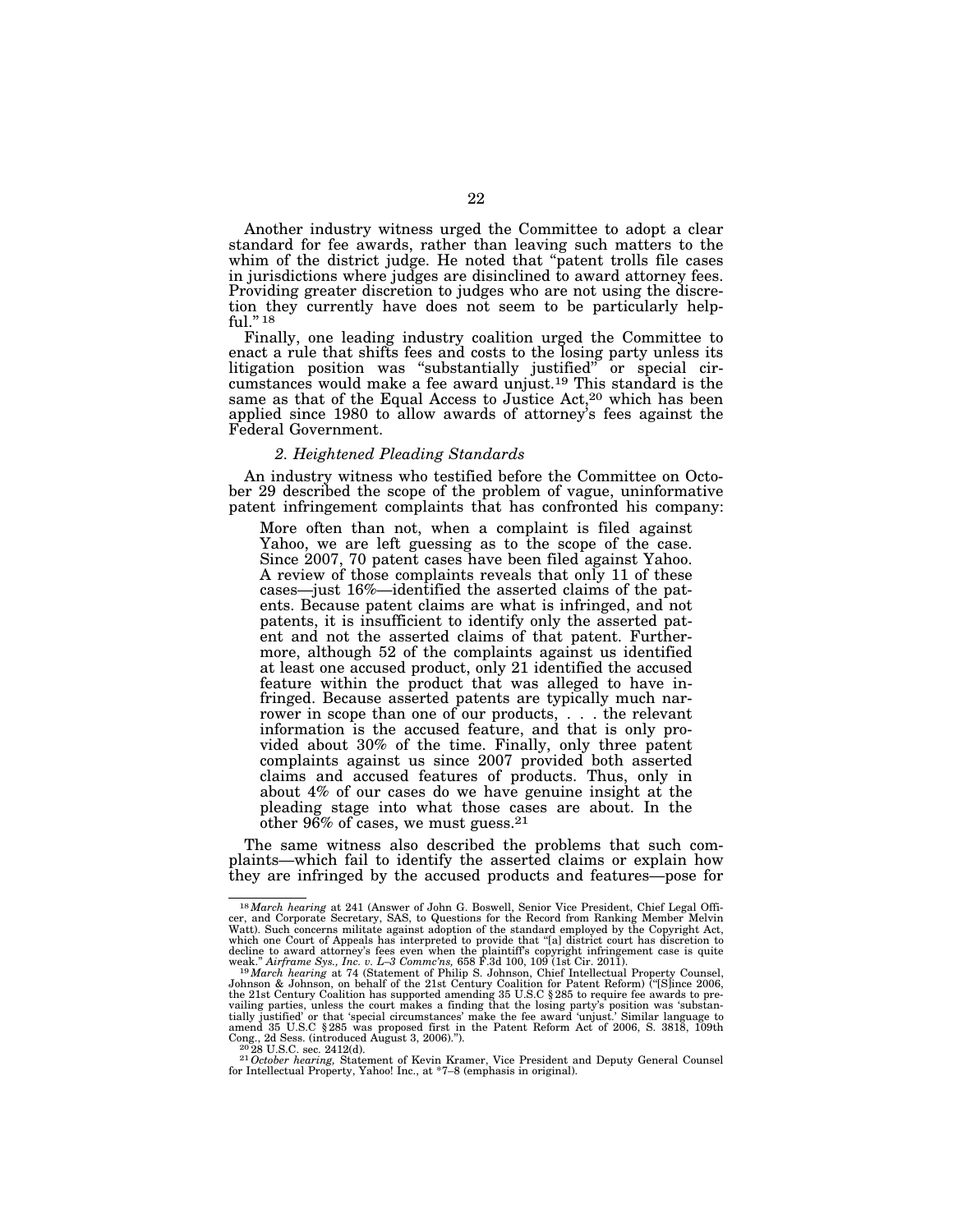defendants. The lack of such information undermines a defendant's ability to prepare a defense, and leads to unnecessary delays and expenses:

Without knowing the asserted claims and the accused features of products, it is very difficult for us to begin to defend ourselves. For example, it is difficult to identify potentially relevant witnesses in order to institute hold notices to prevent inadvertent document destruction. It is difficult to determine what the potential non-infringement arguments might be in any given case. Without knowing, we need to wait months down the road until . . . discovery when plaintiffs are required to provide infringement contentions or expert reports in order to learn what the case is really about. Accordingly, not providing the necessary information at the beginning of a case in the complaint slows down the litigation and makes it inefficient and expensive for both parties.22

Another industry witness who testified at the October 29 hearing explained that enhanced pleading standards will not impose a greater burden on patent plaintiffs than that already created by the duty to conduct an investigation and develop a reasonable, good-faith case before filing a complaint for infringement:

While current law does not require the disclosure of infringement theories in a plaintiff's complaint, Rule 11 does require that the plaintiff have conducted due diligence and arrived at a tenable, good-faith theory of infringement before filing suit. The [Innovation Act's] heightened pleading requirement, therefore, imposes no new burden on diligent plaintiffs; they merely need to disclose the results of their required analysis. But [§ 281A] will have a real effect on those plaintiffs who are not as diligent, barring them at the outset from filing suit where they have conducted no proper due diligence and ensuring that the plaintiff has in fact conducted an analysis, and that the plaintiff has a real basis for filing suit.<sup>23</sup>

# *3. Limiting Discovery to Claim Construction*

Testimony presented before the Committee explained the need for limiting discovery in patent cases to issues concerning claim construction during the period before a necessary claim construction has been entered:

In patent cases, an early ruling by the judge construing the claims of the asserted patent often is case-dispositive.

<sup>22</sup> *Id.* 

<sup>&</sup>lt;sup>23</sup> October hearing, Statement of Krish Gupta, Senior Vice President and Deputy General Counsel, EMC Corporation, at  $*9$ . During the course of the consideration of this Act, some have questioned Congress's authority to fringement actions and other matters of Federal judicial procedure. "From almost the founding<br>days of this country," however, "it has been firmly established that Congress, acting pursuant<br>to its authority to make all laws eral courts], also may enact laws regulating the conduct of those courts and the means by which<br>their judgments are enforced." Willy v. Coastal Corp., 503 U.S. 131, 136 (1992); see also Sibbach<br>v. Wilson & Co., 312 U.S. 1, and procedure of Federal courts . . ."); Paul Taylor, Congress's Power to Regulate the Federal<br>Judiciary: What the First Congress and the First Federal Courts Can Teach Today's Congress<br>and Courts, 37 PEPP. L. REV. 847 (20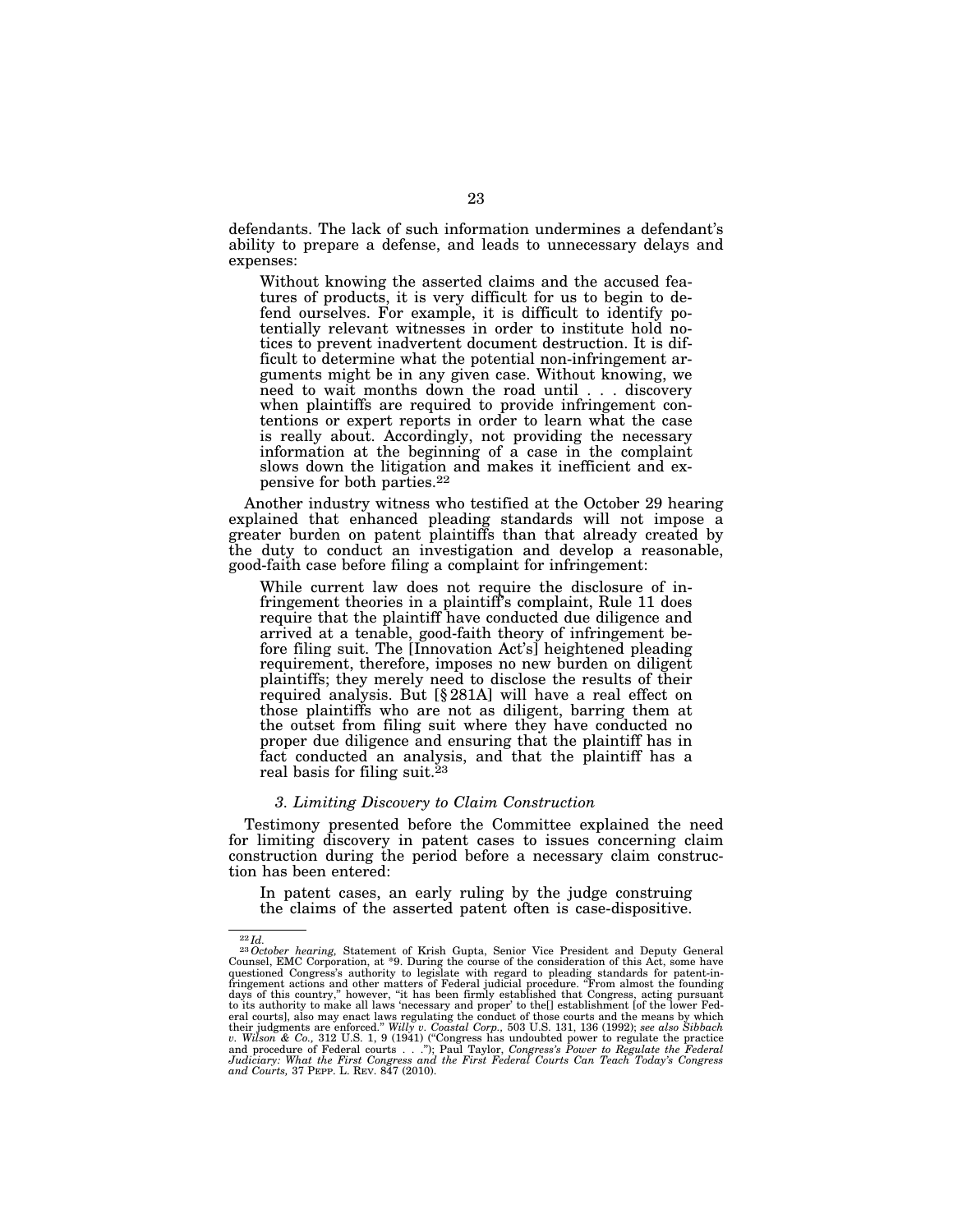The plaintiff's infringement theory may rely on a particular interpretation of a claim term, or a defendant may place significant emphasis on a prior art reference that is only within the scope of the claims under a particular construction. And in any event, before the court construes the claims, it is often difficult to know what the theories of infringement or invalidity will be.

[Limits on pre-claim-construction discovery] will help prevent wasted effort by either eliminating the need for discovery entirely (where, for example, the court's claim construction order effectively resolves the case), or at minimum by focusing the parties on truly relevant discovery, which can only be known after the court has told the parties how the claims will be interpreted.24

# *Transparency of Patent Ownership*

A witness who testified before the Subcommittee on Courts, Intellectual Property, and the Internet on March 14 catalogued the reasons why the Patent Act should require greater disclosure as to who owns or has a financial interest in a patent. The witness explained that greater transparency would allow a party seeking to practice a technology to more readily and completely determine whether other patents also need to be evaluated and possibly licensed, and noted that such ownership information would aid in identifying relevant prior art:

There are many costs associated with an incomplete ownership record, as well as benefits associated with a complete ownership record. First, the lack of transparency throughout the life of the patent hinders the public's ability to accurately assess the risk of entering into a new technology market and increases the cost of performing patent clearance analyses. Second, parties may not necessarily achieve a meaningful ''patent peace'' in settlements or licenses because they have no way of doublechecking the true extent of the other party's patent holdings, and therefore might not negotiate a broad enough license to foreclose future conflicts. Third, a similar doublechecking problem may occur in the context of standard setting, where some entities may try to hide standard-essential patents. Fourth, a complete ownership record would benefit the USPTO by providing examiners with another tool to search for prior art, and to make accurate prior art determinations in the context of the [common-ownership] exceptions. Finally, having a complete ownership record would facilitate the use of post-grant proceedings at the

<sup>&</sup>lt;sup>24</sup> October hearing, Statement of Krish Gupta, Senior Vice President and Deputy General Counsel, EMC Corporation, at  $*10$ ; see also id., Statement of Kevin Kramer, Vice President and Deputy General Counsel for Intellect resents a decisive point in most patent cases. Once the court construes the claims at issue in<br>the case, the parties have much more clarity as to the issues and the arguments to be litigated,<br>if any. In fact, claim constru *But see id.*, Statement of Robert A. Armitage, Former General Counsel, Eli Lilly & Co., at \*17<br>("In some patent infringement litigations, the Markman Ruling can be dispositive of the in-<br>fringement issues in the litigatio ing is inconsequential to the ultimate resolution of the lawsuit. A one-size-fits-all statute tying<br>the commencement of available discovery to the initial Markman Ruling would make sense in<br>some litigations, but possibly n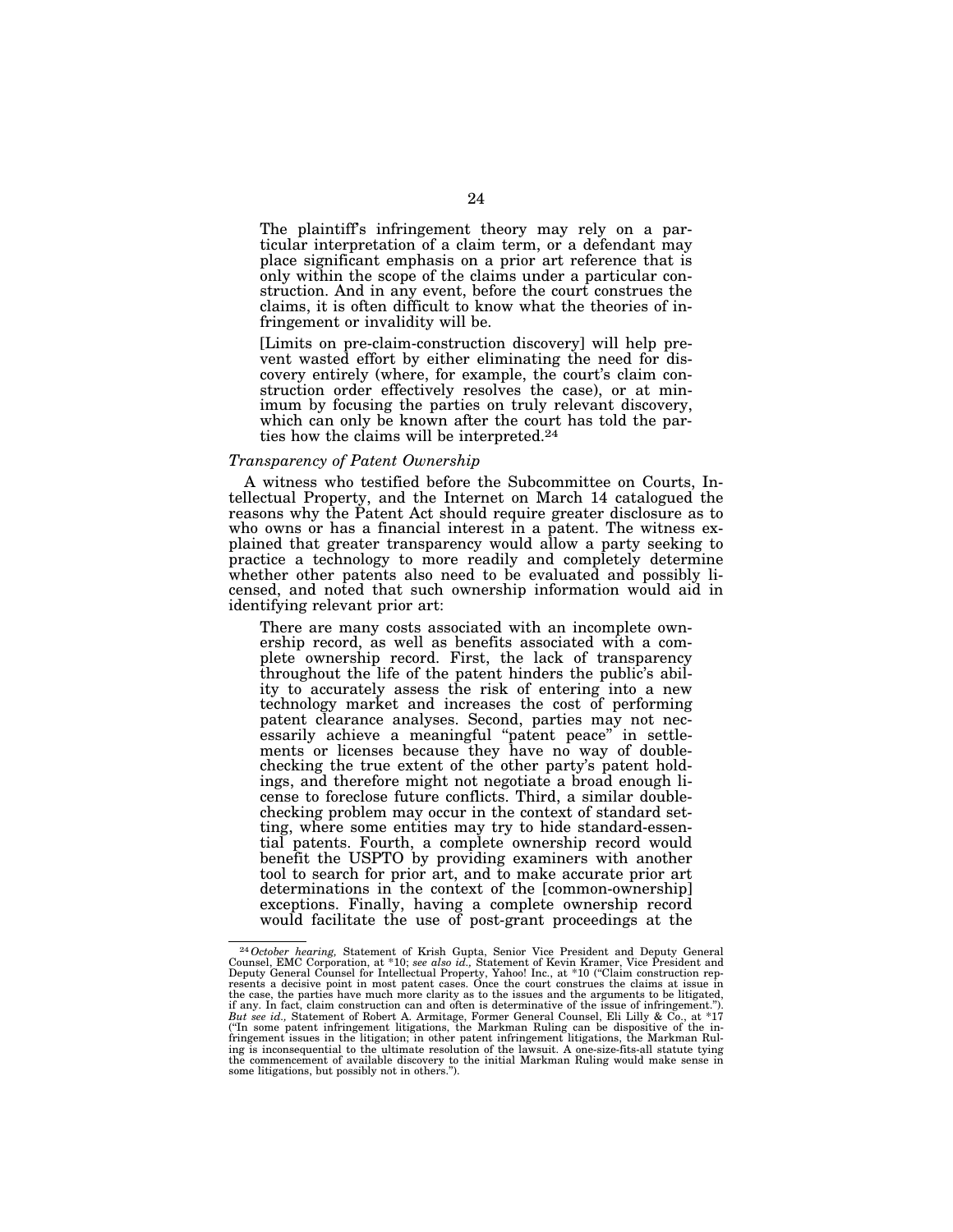USPTO by giving potential petitioners more information to assess the benefits or risks of filing petitions and to locate the most relevant prior art (which is crucial because of the estoppel provisions of these proceedings). 25

The same witness also described how some patent owners try to conceal information about which patents they own or hold a financial interest in, in order to forestall review of those patents:

[T]he large patent aggregation entities are typically holding the patents in other names or shell companies, because they don't want to draw attention to the size of their portfolio. . . . [T]hey also want to ensure that . . . declaratory judgment actions and reexamination proceedings [are not] initiated against them.26

A witness who appeared before this Committee on October 29 described the difficulties posed when ownership and financial-interest information is withheld: defendants do not know whom they are negotiating with or who has the authority to settle the case.

In most cases, a defendant goes to court knowing who is on the other side. In stark contrast, the [patent-assertion entity] model is such that a patent defendant often does not know, beyond the name of a shell corporation plaintiff, who has an interest in the litigation and the patent at issue. Yet this is knowledge that will inform decisions around every facet of a case, including key decisions such as when and whether to settle a case.

[O]ur experience plays a role in our viewpoint on this issue. In several cases, settlement has been complicated by the ''investors'' or ''partners'' that had a financial interest in a litigation. . . . This often comes to light during mediation or settlement talks when a plaintiff reveals that it cannot accept a lower offer because it would not satisfy unnamed investors in the endeavor. Transparency into the ownership stakes in a patent or in the plaintiff would help to avoid these issues and help to ensure that the parties at the bargaining table are the ones with the power and authority to settle the litigation.27

The same witness also emphasized the special obligation of transparency and disclosure that attends any government-granted property right:

[A] patent is a government grant. Like real property or any other government grant, it is reasonable to expect that the government's records disclose who owns that right. If anything, the expectation [of transparency] should be greater in patent cases given the ability to enforce that

<sup>25</sup>*March hearing* at 98 (Statement of Dana Rao, Vice President of Intellectual Property and Litigation, Adobe Systems); *see also id.* at 99 (''as defendants, we should know who is getting the ultimate economic benefit from the patents that are being asserted against us.''). <sup>26</sup> *Id.* 

<sup>&</sup>lt;sup>27</sup> October hearing, Statement of Kevin Kramer, Vice President and Deputy General Counsel for Intellectual Property, Yahoo! Inc., at \*9.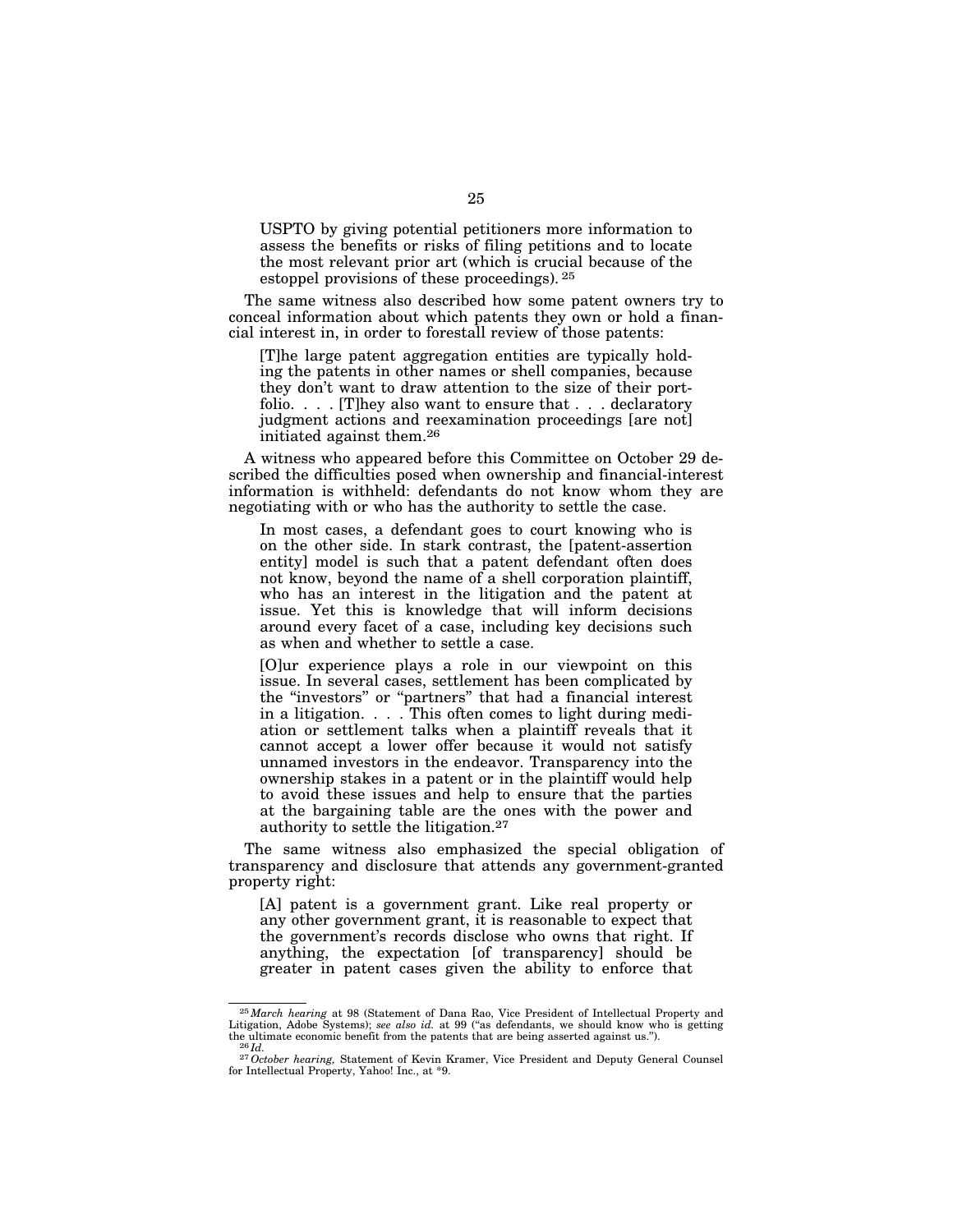right through litigation and the strict liability for infringement.28

# *The Customer-Suit Exception*

A leading industry witness, testifying at the Subcommittee on Courts, Intellectual Property, and the Internet's March 14 hearing, described the phenomenon of patent infringement suits that are filed against the customer who uses an allegedly infringing product, rather than against the manufacturer who made the product. The witness noted the potentially coercive nature of such suits and their potential to overcompensate the plaintiff:

A patent litigation practice that has been sharply criticized is the institution of suits against large numbers of assemblers, distributors, or retailers rather than the original manufacturer or provider of the component or product alleged to infringe. This tactic takes advantage of the fact that such suits threaten defendants with the disruption of aspects of their businesses that are at best tangentially related to the invention which is the subject of the patent, and that each individual defendant has less motivation to litigate the issue to final conclusion than the manufacturer of the product at issue. The result can be to collect enormous sums as the result of a very large number of small settlements whose cumulative value far exceeds the amount that could have been recovered from the original manufacturer.29

Similarly, a witness at the Subcommittee's April 16 hearing described how "[b]y targeting multiple customers or end users, a [patent-assertion entity] may create increased settlement opportunities, particularly when the customers or end users lack sufficient technical knowledge of the accused product or sufficient resources to litigate." 30 The same witness noted that current law's remedies for such abuses have proven inadequate: ''the stay of a customer suit . . . is not automatic, but rather is committed to the discretion of the district court. Unfortunately, courts have been inconsistent in their willingness to stay such customer suits, thus encouraging their filing." $31$ 

Another Subcommittee witness described the following infamous example of the abuse of lawsuits against customers. His example involved infringement actions that have been brought by a patent owner against small businesses that offer their customers wireless Internet access:

<sup>28</sup> *Id.* 

<sup>29</sup>*March hearing* at 65 (Statement of Philip S. Johnson, Chief Intellectual Property Counsel, Johnson & Johnson, on behalf of the 21st Century Coalition for Patent Reform); *see also id.* at 250 (Answers of Philip S. Johnson, Chief Intellectual Property Counsel, Johnson & Johnson, to Questions for the Record from Ranking Member Melvin Watt); April hearing at 45 (Statement of Colleen V. Chien, Assistant Professor, Santa Clara University Law School).<br><sup>30</sup>April hearing at 36–38 (Statement of Kevin H. Rhod

tual Property Counsel of 3M Company); *see also March hearing* at 76 (Statement of Philip S.<br>Johnson, Chief Intellectual Property Counsel, Johnson & Johnson, on behalf of the 21st Century<br>Coalition for Patent Reform); O*ct* and Deputy General Counsel, EMC Corporation, at \*10–11; *March hearing* at 122 (Statement for the Record of the National Retail Federation and Shop.org). <sup>31</sup> *Id.*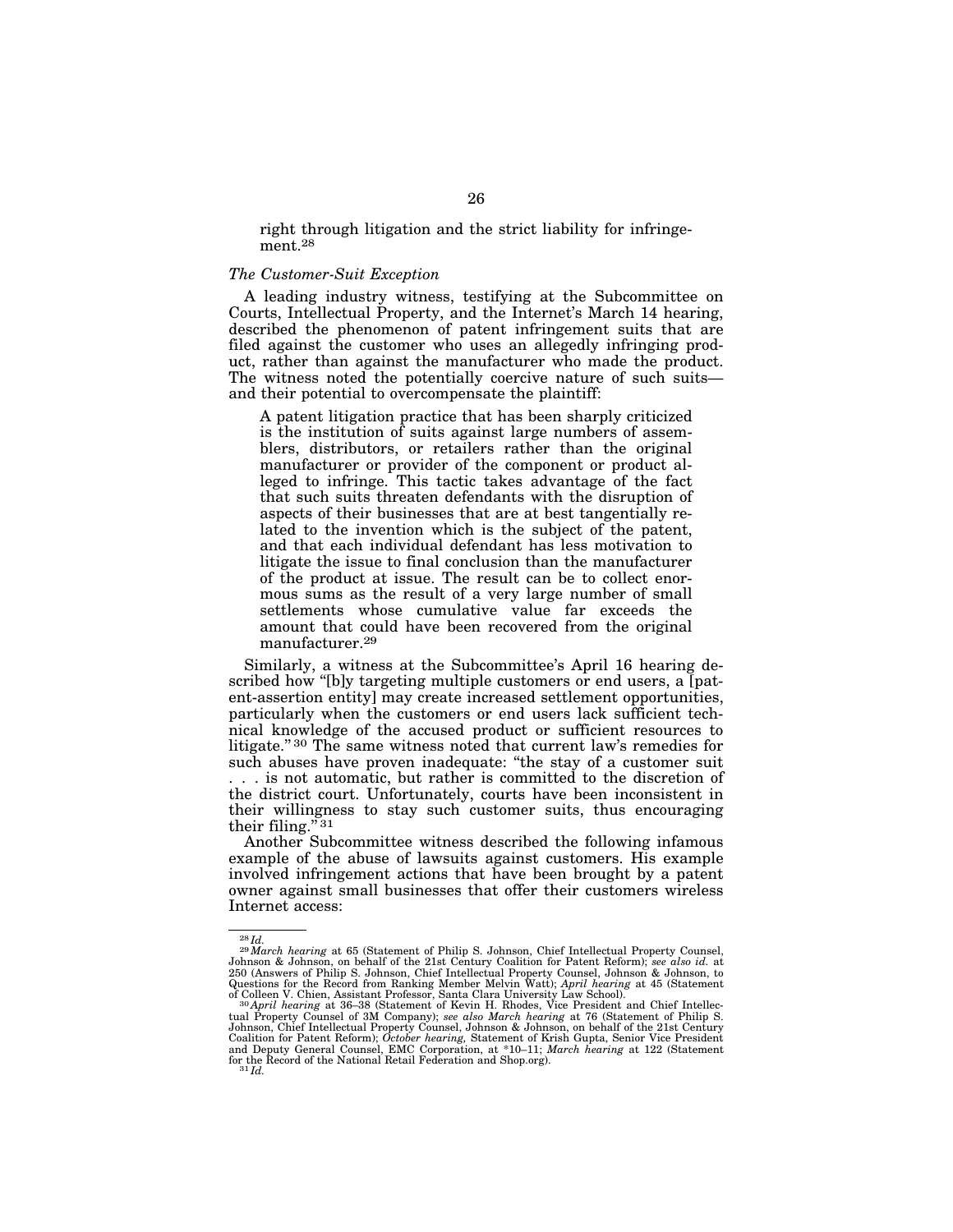The [patent-assertion entity's] plan was to assert the patents against users of equipment that provides a form of wireless Internet access commonly known as "Wi-Fi." By the time the patents were assigned to the PAE, however, the patents had already been broadly cross-licensed to competitors and were nearing the end of their patent terms. Additionally, the prior owners [of the patents] had made binding contractual commitments to license all comers on fair and reasonable terms.

Its targets—it has sent over 13,000 letters threatening litigation—often are nonprofits, local and state governments, and small and medium-sized businesses including retirement homes, children's health clinics, coffee shops, cafes, restaurants, and convenience stores. These entities are targets because they (like most every modern business) provide Wi-Fi on their premises, using equipment supplied by Cisco and other manufacturers. Some of this equipment is already licensed under the patents-in-suit because of broad licenses previously granted by the previous owners. But the PAE doesn't tell their targets this, or that the patents are subject to commitments to license on a reasonable and nondiscriminatory basis to all comers. Instead, the PAE tells these targets, who may have spent as little as \$40 on their wireless equipment, that, unless they pay at least \$2,000 or \$3,000 per location within 2 weeks, they will be sued and have to engage counsel to review thousands of pages of documents.<sup>32</sup>

Other industry witnesses noted that the phenomenon of abusive suits brought against customers who use allegedly infringing products is a problem that has grown worse in recent years:

Increasingly, these suits are directed at our customers, who in turn look to us to indemnify them of liability for using our products. Since 2009, Adobe has received more than 100 such indemnification requests. In one recent example, hundreds of retailers were sued by a particular [patent-assertion entity]. Each of these retailers faced the choice of settling for relatively low amounts, less than

<sup>32</sup>*March hearing* at 15–16 (Statement of Mark Chandler, Senior Vice President and General Counsel, Cisco Systems Inc.). Although the suits described by this witness clearly appear to be abusive, the Committee recognizes that in some situations, a patent owner will have legitimate reason to sue users of a product rather than the manufacturer of the product. For example, as one witness who appeared before the Subcommittee noted, ''[w]hen a product is made and sold abroad but then used in the U.S., the downstream user may be the only entity that is subject<br>to U.S. patent law." *March hearing* at 244 (Answer of Graham Gerst, Partner, Global IP Law<br>Group, LLC to Questions for the Recor also described the scenario in which "it is clear that the downstream user is infringing, but there is no way to know who manufactured the device the downstream user is using. In those cases, the end user is the only one to sue.'' *Id.* Another Subcommittee witness explained why the law should not immunize end users against suits for infringement: ''It may be the case that, due to the nature of the patented invention, infringement depends on how a customer uses, in-<br>stalls, or integrates a product with other products." A*pril hearing* at 36–38 (Statement of Kevin<br>H. Rhodes, Vice President and witness also noted that ''end user immunity might run the risk that would-be infringers could game the system, with the manufacturer stopping just short of selling an infringing product so<br>that the customer who is immune from infringement can complete the assembly of what would<br>otherwise be an infringing device."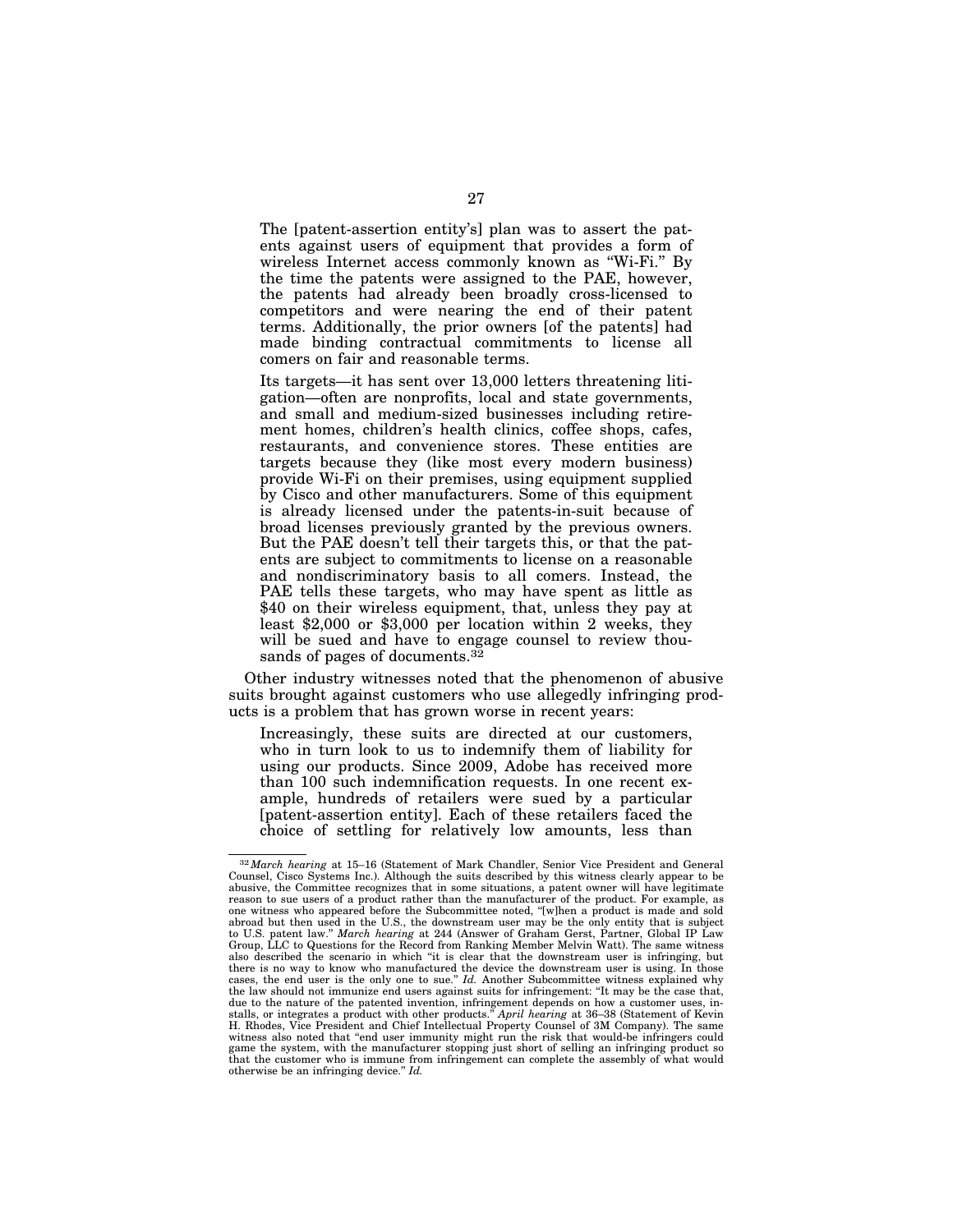\$100,000, or ending up in expensive protracted litigation costing as much as  $$5$  million per suit.<sup>33</sup>

Despite Federal Circuit precedent recognizing a customer-suit exception,34 a review of recent district-court decisions confirms Subcommittee witnesses' characterization of the courts as inconsistent in their application of the law. The current caselaw is a dog's breakfast of overlapping, inconsistent, and conflicting decisions. Even in the relatively simple scenario of the customer who uses or sells the manufacturer's product, and a patent that has claims covering that very product or the process used to make the product, 35 courts have refused to stay an infringement suit against the customer despite the participation of the manufacturer in a suit involving the same patent. Some courts have denied a stay in such circumstances on the ground that the manufacturer has been sued in the same court as the customer.36 Other courts, by contrast, have denied a stay when the manufacturer files a declaratory-judgment action challenging the patent in another district. These courts have held that a stay should be denied if the manufacturer could have intervened in the suit against the customer.<sup>37</sup> Of course, these lines of cases could be alternately applied in *every* customer suit to deny a stay *regardless* of where the manufacturer filed suit or intervened.

Another source of inconsistency in courts' application of customer-suit stays has been patent infringement actions that assert only method claims. In this scenario, the customer uses or sells the manufacturer's product, and that product is uniquely made to carry out the patented process. For example, if a patent claims the use of wireless Internet access, and the product is a router that enables such access, the router itself does not directly infringe under §271(a) because the patent does not claim the product. Instead, it is the customer who purchases the router and installs it at home who is the only direct infringer, because he is the one who is 'using wireless Internet access.' The retailer is liable only "indirectly," as

<sup>33</sup>*March hearing* at 86 (Statement of Dana Rao, Vice President of Intellectual Property and Litigation, Adobe Systems); *see also March hearing* at 246 (Answer of Graham Gerst, Partner,<br>Global IP Law Group, LLC to Questions for the Record from Ranking Member Melvin Watt)<br>("[T]he tactic of suing a large number of the last few years.").<br><sup>34</sup>*See Katz v. Lear Siegler, Inc.*, 909 F.2d 1459 (Fed. Cir. 1990).<br><sup>35</sup>The customer is liable for infringement in such a situation under 35 U.S.C. § 271(g).

<sup>&</sup>lt;sup>36</sup> See, e.g., *Heinz Kettler GmbH & Co. v. Indian Indus., Inc.*, 575 F.Supp.2d 728, 730 (E.D. Va. 2008) ("the customer suit exception is inapplicable in this case . . . [b] ecause plaintiffs have simultaneously sued *bo* infringing table-tennis tables") (emphasis in original); *Alloc, Inc. v. Unilin Decor N.V.*, 2005 WL 3448060, at \*3 (E.D. Wis. Dec. 15, 2005) (no customer-suit stay because "the allegedly infringing manufacturers... and t v. Marimba, Inc., 2001 WL 1502338, at \*2 (N.D. Ill. Nov. 20, 2001) ("When all parties are joined<br>in one simultaneous action, the same problems are not presented, and the rationale underlying<br>the customer suit exception do

<sup>&</sup>lt;sup>37</sup> See, e.g., Largan Precision Co., Ltd. v. Fujinon Corp., 2011 WL 1226040, at \*5 (N.D. Cal. Mar. 31, 2011); *BBC Int'l Ltd. v. Lumino Designs, Inc.*, 441 F.Supp. 2d 438, 443 (E.D.N.Y. 2006)<br>("[T]he customer suit except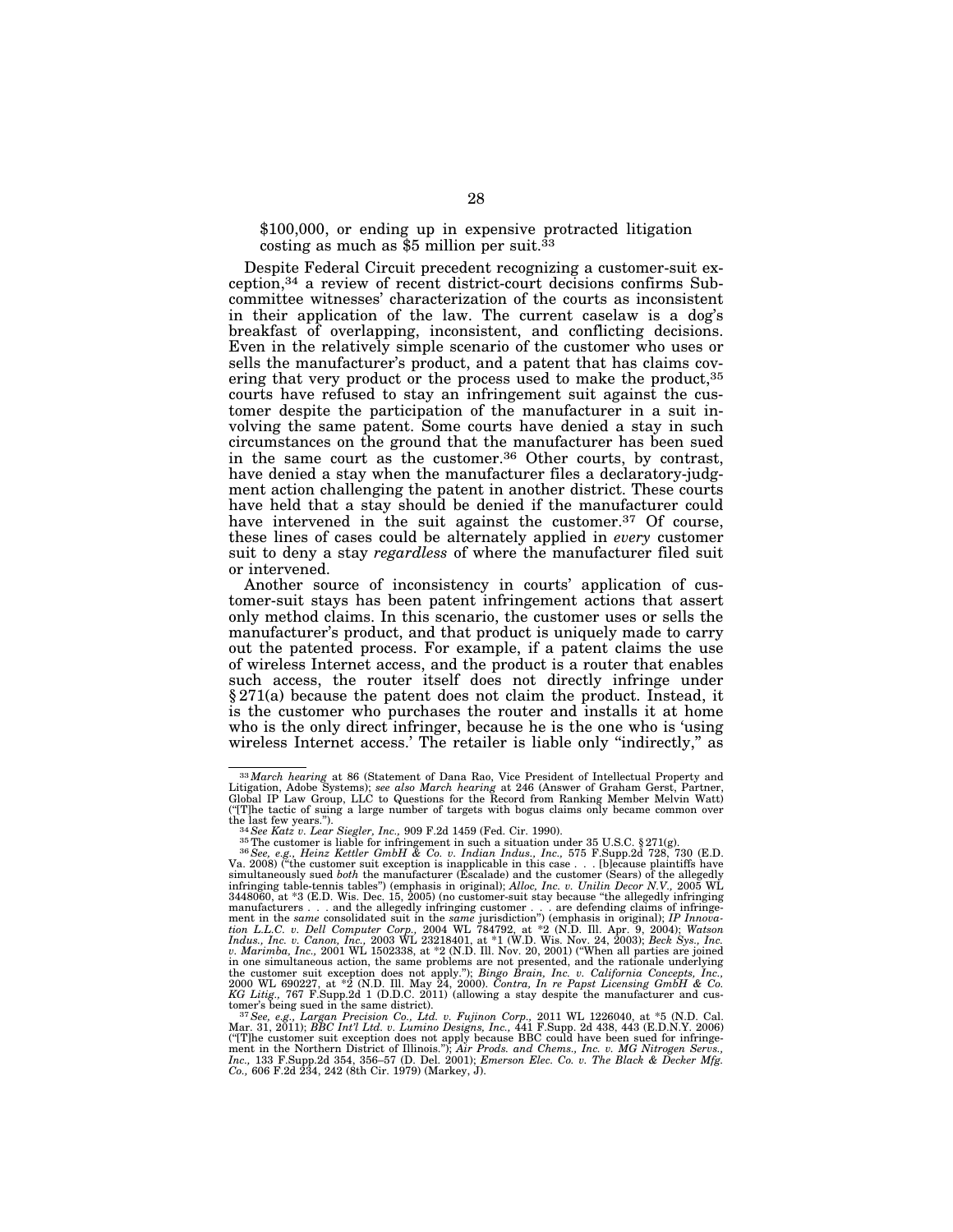a contributory infringer,<sup>38</sup> because he sells a product that is specially made or adapted to implement the patented process and that lacks substantial noninfringing use.

Although a customer who buys and uses a router is the only direct infringer of a method claim, the true infringer in this scenario is the manufacturer of the router. Typically, it is the manufacturer who understands the product and is in the best position to defend against allegations of infringement.

A number of courts, unfortunately, have held that when the customer is sued as a direct infringer of a process patent, and the manufacturer could only be sued as an indirect infringer, the customer-suit exception is inapplicable and no stay of the customer suit is permitted. These cases effectively immunize almost all method patent claims against the customer-suit exception.39 Other courts, by contrast, have recognized that a customer accused of infringing a method claim by using a manufacturer's product is still a customer, and that a stay of the customer suit in favor of an action to which the manufacturer is a party is appropriate.40

Another scenario that has resulted in inconsistent application of the customer-suit exception involves a component that causes a larger product to infringe when the component is incorporated into the product. If patent claims are drafted broadly to cover the final product ''with'' the component, the component itself does not directly infringe the patent—only the final product incorporating the component directly infringes. Unfortunately, a line of cases holds that even if a component incorporated into the final product is the principal cause of infringement, and the manufacturer of the component is a party to a suit involving the patent, a customer-suit stay must be denied if the patent's claims are drawn to cover the larger product.<sup>41</sup> Other courts, however, have recognized that a stay remains appropriate in such a scenario.42

<sup>38</sup>*See* 35 U.S.C. § 271(c).

<sup>&</sup>lt;sup>39</sup> See, e.g., Lodsys, LLC v. Brother Int'l Corp., 2013 WL 1338767, at \*11 (E.D. Tex. Jan. 14, 2013); *Teleconference Sys. v. Proctor & Gamble Pharm., Inc.*, 676 F.Supp.2d 321, 327 (D. Del. 2009) (customer-suit exception wolved in carrying out the infringement of the patented method''); *In re Laughlin Prods., Inc.*, volved in carrying out the infringement of the patented method''); *In re Laughlin Prods., Inc.*, 265 F.Supp.2d 525, 537 (E.D. Pa. 2003) ("[W]here the patentee alleges that the customers them-<br>selves have directly infringed the method or process disclosed in the patent, the customer suit<br>exception does not apply."); Ai or contributes to infringement"); Am. Acad. of Sci. v. Novell, Inc., 1992 WL 313101, at \*3 (N.D.<br>Cal. July 9, 1992) (customer-suit exception inapplicable "where the patent owner seeks to hold<br>the manufacturer liable solely

<sup>&</sup>lt;sup>40</sup> See, e.g., Select Retrieval, LLC v. L.L. Bean, Inc., 2013 WL 1099754, at \*5 (D. Me. Mar.<br>15, 2013); Thermapure, Inc. v. Temp-Air, Inc., 2010 WL 5419090, at \*9–10 (N.D. Ill. Dec. 22,<br>2010); Card Activation Techs. v. Pi

<sup>14, 2009).</sup> <sup>41</sup>*See, e.g., GeoTag, Inc. v. Frontier Commc'ns Corp.,* 2013 WL 693852, at \*2 n.2 (E.D. Tex. Feb. 26, 2013) (customer-suit exception inapplicable where no evidence that ''Microsoft and Google supply the entire accused system"); *Cadence Design Sys., Inc. v. OEA Int1, Inc.*, 2011<br>WL 4403619, at \*2 (N.D. Cal. Sep. 20, 2011) ("The [customer suit] execption is . . . inapplicable<br>when a manufacturer makes bu

Continued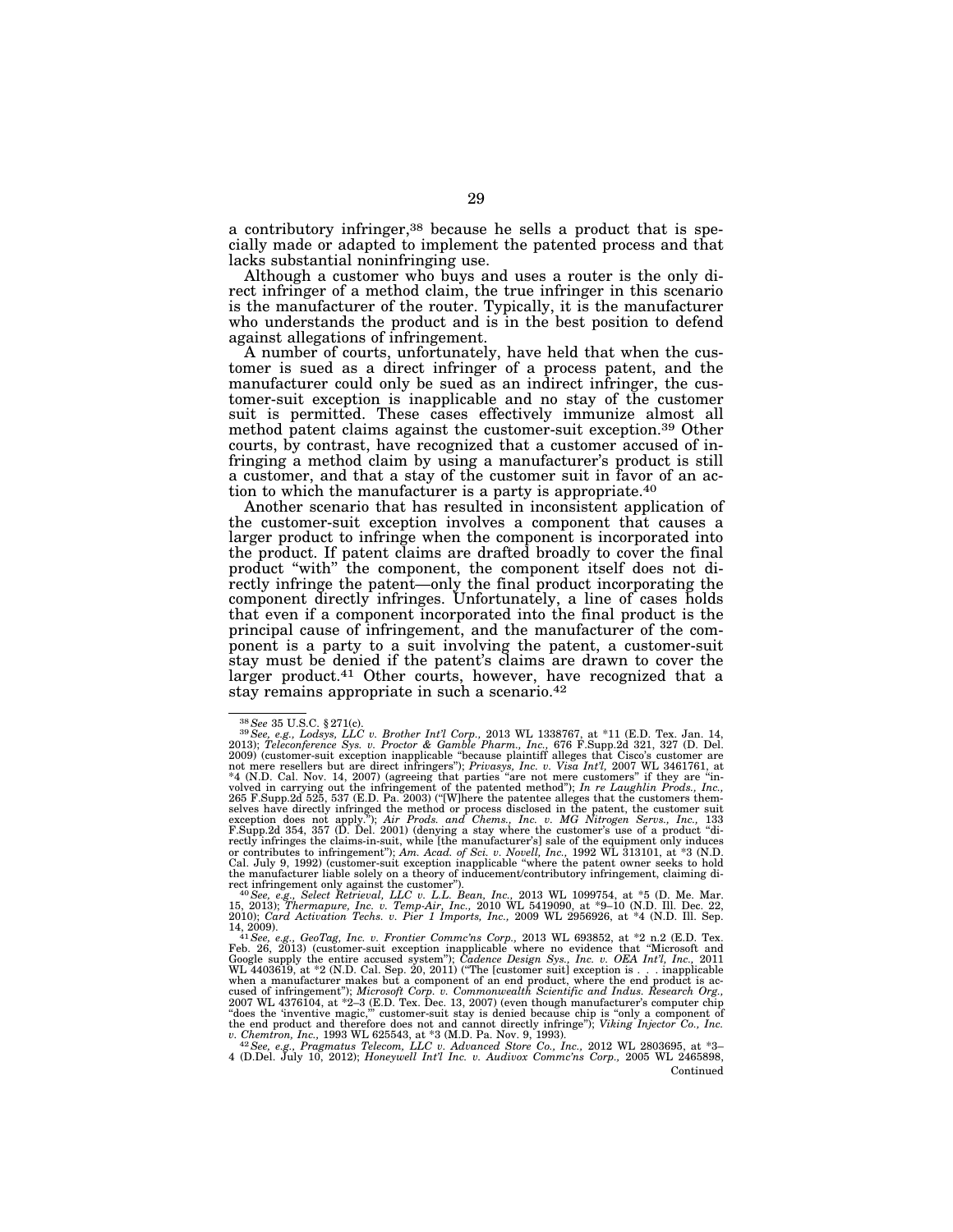A final circumstance that has bedeviled the district courts is that of a customer who is also accused of inducement of infringement. As an illustrative example, consider again the case of the router and the patent that covers the process of using wireless Internet access. If the owner of such a patent sues a retailer under  $\S 271(c)$ for selling routers that infringe a claim to using wireless Internet access, the patent owner also could sue the retailer, per § 271(b), for inducing infringement by purchasers of the router who install the router and directly infringe the patent by using wireless Internet service. Some district courts have held that when such a retailer-customer provides instructions to downstream customers (which would normally support an inducement claim), this creates a ''separate interest'' in proceeding against the retailer-customer that precludes a customer-suit stay.<sup>43</sup> Other courts, however, have recognized that adding inducement claims to an action should not defeat the customer-suit exception with respect to a party that otherwise qualifies as a customer.44

Finally, the Committee notes that although the Innovation Act's new § 296 only stays, rather than terminates, suits against customers—and thus contemplates the possibility of subsequent actions against customers after the manufacturer suit is concluded in the vast majority of cases, a suit involving the manufacturer will eliminate all potential infringement liability of the customer.

First of all, if the patent is found invalid or not infringed by the manufacturer's goods in the suit between the patent owner and the manufacturer, no further cause of action lies against the customer with respect to the same patents and goods.45

On the other hand, if the patent is found infringed and not invalid in the suit between the patent owner and the manufacturer, a cause of action still lies against the customer—but in the vast majority of cases, no further damages can be recovered from the customer. Principles of claim preclusion do not bar litigating a second action against the customer.46 Rather, while the patent owner who prevails in his action against the manufacturer may proceed with a suit against the customer,  $47$  any such customer suit is sharply limited by the *single-recovery rule.* That rule provides that although ''a patentee is entitled to full compensation for related acts of infringement, . . . the patentee, like any tort victim, is not entitled to multiple recoveries for the same injury." <sup>48</sup> Therefore, "a

U.S. 313, 349–50 (1971).<br>
"<sup>46</sup>See Transclean Corp. v. Jiffy Lube Int'l, Inc., 474 F.3d 1298, 1306 (Fed. Cir. 2007) ("[A]<br>
manufacturer or seller of a product who is sued for patent infringement typically is not in priv-<br>

at \*1, 3 (D. Del. May 18, 2005); *Commissariat a L'Energie Atomique v. Dell Computer Corp.,* 2004 WL 1554382 (D. Del. May 13, 2004); and *Ricoh Co., Ltd. v. Aeroflex Inc.,* 279 F.Supp.2d 554 (D. Del. 2003).

<sup>&</sup>lt;sup>43</sup> See, e.g., Alloc, Inc. v. Unilin Decor N.V., 2005 WL 3448060, at \*3 (E.D. Wis. Dec. 15, 2005).<br><sup>44</sup> See, e.g., Ultra Prods., Inc. v. Best Buy Co., Inc., 2009 WL 2843888, at \*4–6 (D.N.J. Sep.<br>1, 2009); Delphi Corp. v.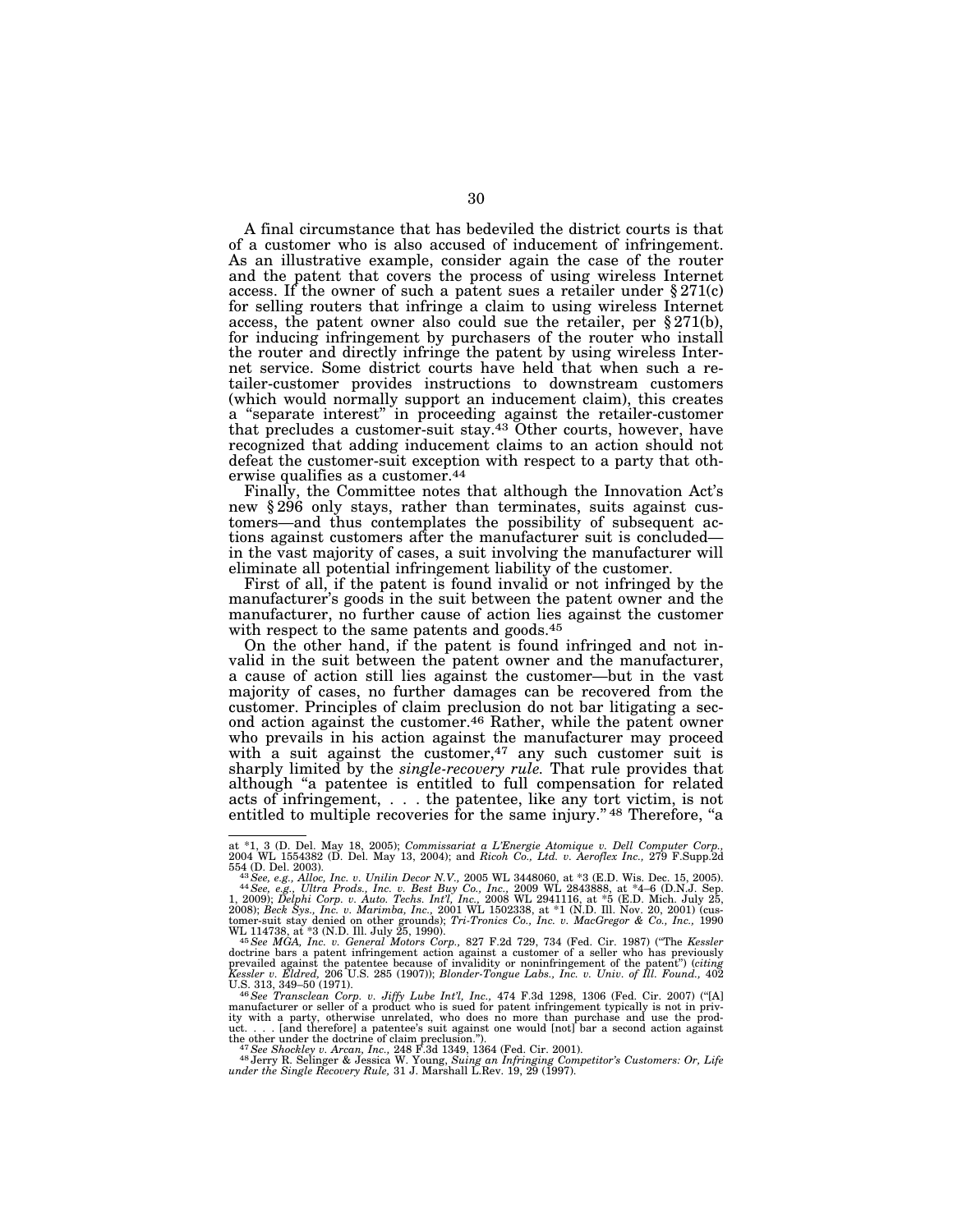patentee may not sue users of an infringing product for damages if he has collected actual damages from a manufacturer or seller, and those damages fully compensate the patentee for infringement by users."<sup>49</sup>

In almost all cases, a successful suit against the manufacturer will fully compensate the patent owner for infringing activity by the manufacturer's customers. This is true whether indirect-infringement claims<sup>50</sup> or direct-infringement claims were successfully litigated against the manufacturer.<sup>51</sup>

Therefore, although § 296 only stays (rather than terminates) a separate cause of action against the customer, the Committee anticipates that in almost all cases, resolution of the manufacturer suit pending the stay will eliminate any possibility of further litigation against the customer.

# *Recommendations to the Judicial Conference*

### *1. Discovery*

An industry witness who testified at the Subcommittee on Courts, Intellectual Property, and the Internet's April 16 hearing aptly summarized the problems posed by some discovery requests in patent-infringement litigation. He noted that plaintiffs who do not practice the claimed invention often lack reciprocal discovery burdens, and therefore feel unconstrained in their imposition of such burdens on defendants:

The costs and burdens of discovery can be enormous in any patent case. But in cases brought by [patent-assertion entities], the asymmetry of such costs and burdens increases the risk of litigation abuse. Such patent owners typically have few documents and witnesses, so they may propound extremely burdensome discovery to corporate defendants without fearing that they will be on the receiving end of corresponding burdens. Exacerbating that burden are frequently vague and overreaching infringement allegations, making it difficult for a defendant to determine the metes and bounds of its obligation to preserve evidence, and highly disruptive to comply with that obligation. Coupled with the growth of electronically stored information that is an easy target for burdensome discovery requests, the

<sup>49</sup>*Transclean,* 474 F.3d at 1303.

 $50\,$  See Glenayre Elecs., Inc. v. Jackson, 443 F.3d 851, 858–59 (Fed. Cir. 2006) (citing Selinger, supra) ("[W]here a patentee alleges that a manufacturer contributes to and induces infringement by its customers simply for indirect infringement normally will be the same as damages that would be assessed had the patentee sued and obtained a judgment against the customers.''). <sup>51</sup>*See id.* at 872 (''[W]here a patentee has enforced its patent against a direct infringer and

collected damages sufficient to put him in the same position he would have been in had there not been infringement, the patentee cannot thereafter collect actual damages from an alleged indirect infringer.''); *see also* Selinger, *supra,* at 52 (''In view of the modern theory of damages, it appears that efforts to procure recovery from different levels in the distribution (or user) chain<br>will be difficult to accomplish, so long as the manufacturer is solvent."); *October hearing*, State-<br>ment of Robert A. ations, the patent owner can be—and ultimately will be—made whole for any acts of infringe-<br>ment that have taken place, or will take place, by suing the manufacturer of an accused product.<br>In this and like situations, sepa no legitimate purpose—at least where the manufacturer is willing and able to stand in the shoes of its customers and the customer agrees that its interests would be served by having the manufacturer take over the defense of the patent.'').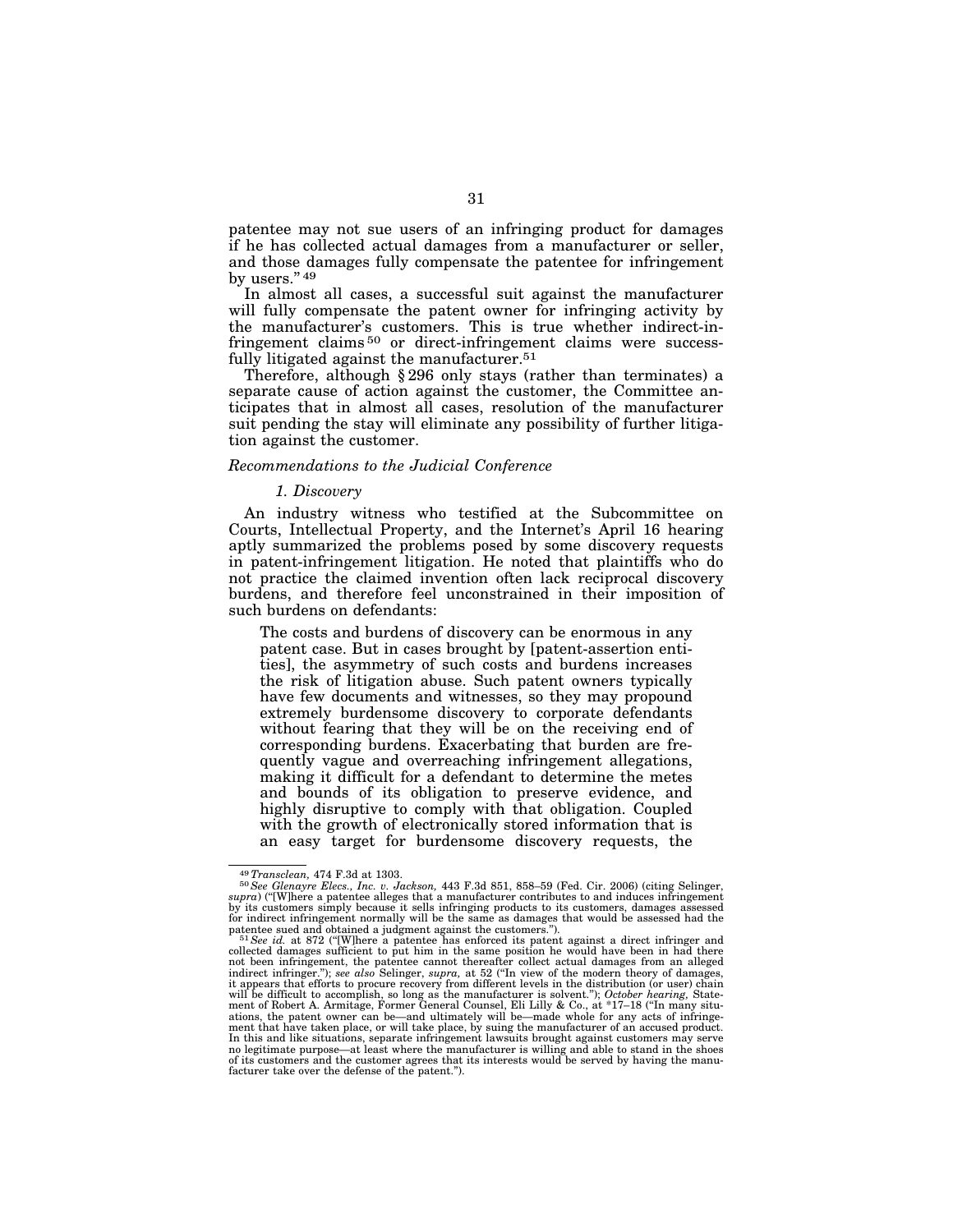costs of litigation can mushroom out of control and force defendants to settle simply to avoid intrusive discovery.52

Another Subcommittee witness described the particular burden imposed by requests for electronic discovery—and again emphasized the lack of reciprocal burdens confronted by non-practicing plaintiffs:

In the case of my company, it is really not an overstatement to say that we communicate almost completely electronically—by email, text, IM, you name it. So, when, in the context of patent litigation, we must respond to an electronic discovery request, we are instantly looking at legal and consulting bills that will run into the millions of dollars if we choose not to settle. In contrast, patent trolls have no witnesses, they have no documents, they have no evidence to discover. In short, there is an asymmetry in the patent troll context.53 Patent trolls can and do pursue litigation strategies that make the litigation as expensive as possible because that same tactic cannot be used against them. With no documents to produce and no witnesses to depose, they have very little cost associated with their obligation to respond to discovery requests.54

The same witness offered the following example of the massive costs imposed by wasteful and unnecessary discovery in a particular case—and the Hobson's choice that faces a company confronted with such costs:

The number of electronic documents that we had to collect exceeded 10 million. The cost to collect those documents, before considering the attorney's fees to review and make production determinations, was about \$1.5 million. Again, \$1.5 million was just the cost to collect; considering attorney's fees, the cost of the collection was easily double that amount. Of those documents, only 1,873 documents, or .000183%, appeared on an evidence list as possibly being introduced at trial. These are not documents that were actually used, and it is debatable whether any of the 10 million documents collected were even read by the [plain- $\text{diff}$ ].<sup>55</sup>

<sup>52</sup> *April hearing* at 32–33 (Statement of Kevin H. Rhodes, Vice President and Chief Intellec-

tual Property Counsel of 3M Company).<br><sup>53</sup>Other witnesses appearing before the Subcommittee also emphasized the lack of reciprocal<br>burdens borne by patent plaintiffs who do not practice the claimed technology. *See, e.g., hearing* at 114 (Statement of Russell W. Binns, Jr., Associate General Counsel, IP Law & Litiga-<br>tion, Avaya Inc.) ("A licensing entity typically doesn't have very many employees. It doesn't have<br>a terribly large number o they even start the suit . . ."); *March hearing* at 74–75 (Statement of Philip S. Johnson, Chief<br>Intellectual Property Counsel, Johnson & Johnson, on behalf of the 21st Century Coalition for<br>Patent Reform) ("[Patent plain ments and little to disclose in discovery, so they may propound extremely burdensome discovery<br>to corporations without fearing that they will be on the receiving end of corresponding bur-<br>dens."); *March hearing* at 86 (St and Litigation, Adobe Systems) ("Suits by [patent-assertion entities] take advantage of lopsided-<br>ness in our litigation system. . . . PAEs typically have very little in discovery costs but at the<br>same time they have the a ing to very broad discovery requests.''). <sup>54</sup>*March hearing* at 44–47 (statement of John Boswell, Senior Vice President and General

Counsel, SAS).

 $55\,$  See also October hearing, Statement of Kevin Kramer, Vice President and Deputy General Counsel for Intellectual Property, Yahoo! Inc., at  $*6$  ("In a typical troll case, we are asked to provide hundreds of thousand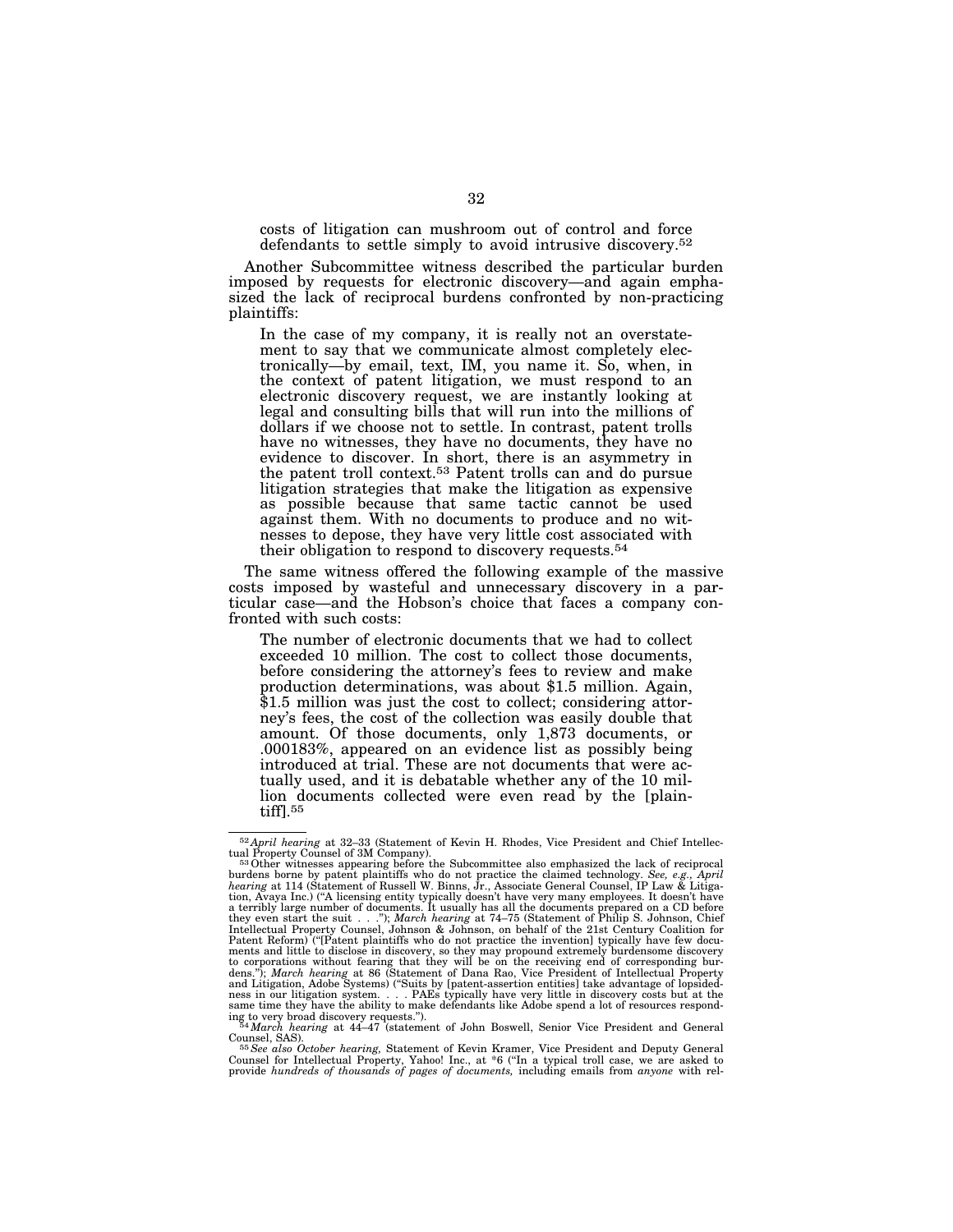SAS won summary judgment in this case and it is now on appeal to the Federal Circuit. So far this case has cost us in excess of \$8 million. If SAS ultimately wins this case, it will be a Pyrrhic victory at best. We spent \$8 million and huge amounts of developer time and executive time, for what? This victory does not resolve the other patent troll cases that we face, or will face in the future. This \$8 million and the millions more that we are spending on other cases is money that SAS no longer has to invest in people, facilities, research, or product development; and we are a relatively small player in this world. In short, the cost to us, and to the economy as a whole, is simply staggering.

The dilemma here is that when a company like SAS receives a complaint from a patent troll, it is faced with a Hobson's choice: defend the litigation, which will cost literally millions of dollars, or settle, for a smaller, but not insignificant, amount of money. If you do settle, then the company develops a reputation for being an easy target, which just invites more extortion attempts from the patent-troll community.56

# *2. Protection of Intellectual Property Licenses in Bankruptcy*

Section 365(n) of title 11 prevents a bankruptcy trustee from terminating licenses to patents and other intellectual-property of the debtor. When the 100th Congress enacted § 365(n) in 1989, it recognized that allowing patent and other intellectual-property licenses to be revoked in bankruptcy would be extremely disruptive to the economy and damaging both to patent owners and licensing manufacturers.

Manufacturers often invest billions of dollars in reliance on their right to practice a technology pursuant to a license. Allowing the license to be eliminated in bankruptcy would create commercial uncertainty and would undermine manufacturing investment. Also, under such a regime, inventors would be pressured to transfer their entire interest in a patent, rather than simply provide a license, because only a complete transfer would provide a secure right to practice the patented technology. Use of transfers rather than licensing would both reduce the inventor's return on a valuable patent, and would effectively limit who could practice the technology. For all of these reasons, the 100th Congress concluded that allowing intellectual-property licenses to be voided in bankruptcy ''is a fundamental threat to the creative process that has nurtured innovation in the United States,"<sup>57</sup> and enacted  $\S 365(n)$  to put an end to such bankruptcy practices.

In recent years, some parties have tried to subvert the protections of § 365(n) by filing for bankruptcy in a foreign country, and requesting that U.S. courts extend ''comity'' to the foreign court's termination of licenses to U.S. intellectual property. Chapter 15 of

evant information, their attachments to those emails, such as word processing documents, spreadsheets, and presentations. . . . [I]n my experience, less than 1 percent of the electronic documents that get produced actuall

 $57$ S. REP. No. 100–505, at 3 (1989).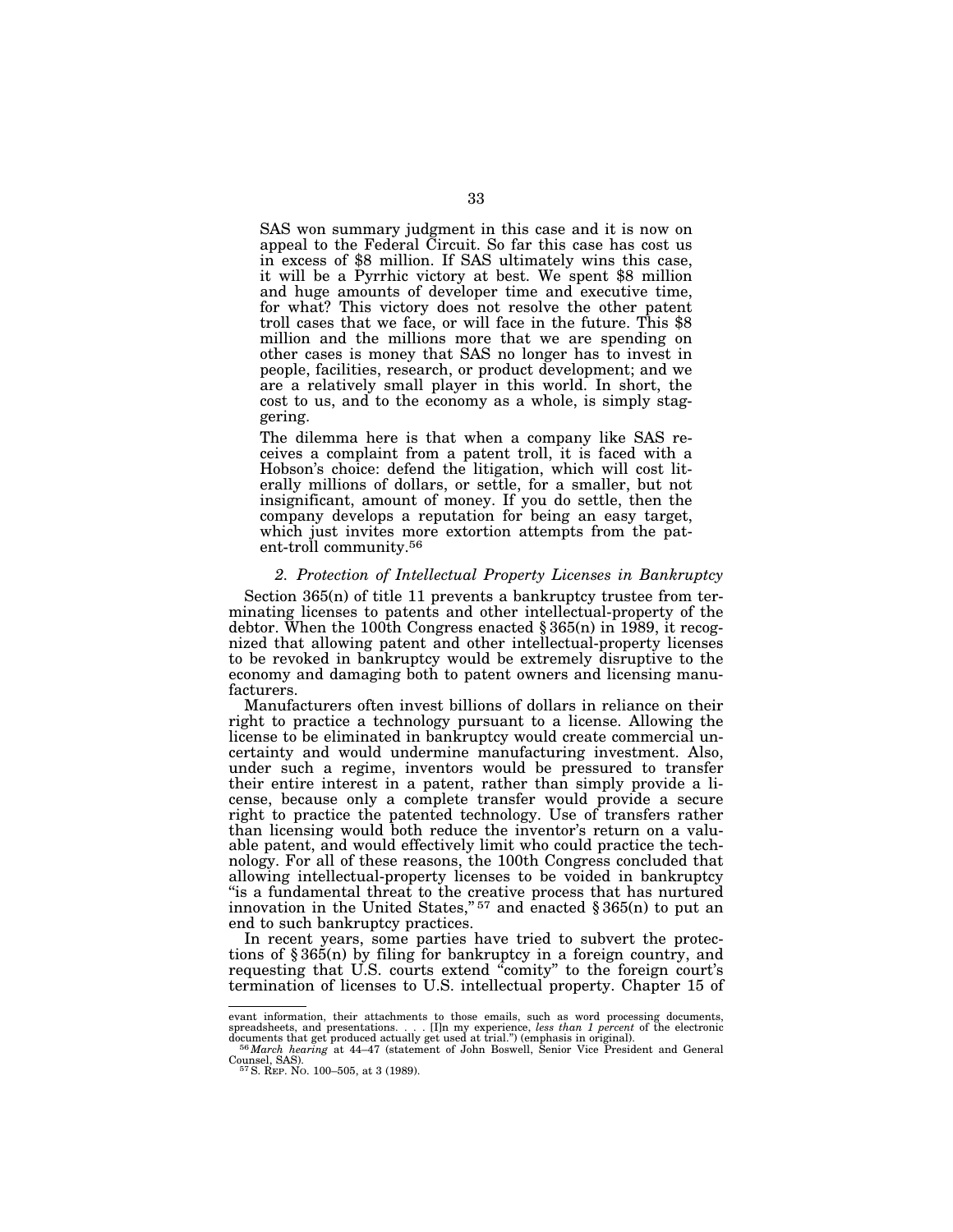the Bankruptcy Code creates procedures for recognizing and extending comity to foreign bankruptcy proceedings. Foreign trustees have cited the fact that Chapter 15 does not list  $\S 365(n)$  among the mandatory provisions that must apply when a U.S. court recognizes a foreign proceeding as a reason to deny such protections to U.S. licensees when a patent owner files for bankruptcy abroad. They also have argued that  $\S 365(n)$  does not fall within Chapter 15's public-policy exception to recognizing foreign proceedings.58 This determination currently must be litigated on a case-by-case basis, and district courts are given discretion in applying the public-policy exception. Such piecemeal litigation and its inherent risks create uncertainty that undermines intellectual-property licensees' ability to rely on their licenses—and, ultimately, undermines the fundamental purposes of § 365(n).

U.S. law's failure to clearly protect intellectual-property licenses in Chapter 15 proceedings also creates disincentives for manufacturers to invest in the United States. If the right to practice a technology under a U.S. patent remains uncertain—while other nations provide firm guarantees that licenses to their patents will be protected in a bankruptcy proceeding, whether domestic or foreign to such nation—a manufacturer contemplating building a fabrication plant would face powerful incentives to invest his resources overseas rather than in the United States. U.S. bankruptcy law must not be permitted to deter investment in plants, equipment, and manufacturing jobs in the United States.

# *Corrections and Improvements to the America Invents Act*

## *1. Repeal of Section 145*

Section 145 of title 35 allows a patent applicant whose claims have been rejected, and who has appealed to the Patent Trial and Appeal Board and lost, to challenge the Board's decision in a Federal district court rather than appealing to the Federal Circuit. Section 145 was first authorized by the Patent Act of 1839,<sup>59</sup> long before modern administrative law and procedure was developed. In the intervening years, administrative proceedings have expanded to allow applicants to present any relevant evidence of patentability to the Patent Office, and the district courts hearing § 145 actions had adopted procedural rules that effectively (and reasonably) required applicants to exhaust those administrative remedies in the first instance.<sup>60</sup>

In its decision in *Kappos v. Hyatt,*<sup>61</sup> however, the Supreme Court swept aside those understood limits on the presentation of new evidence under § 145. Apparently constrained by its own 19th Century precedents, the Court determined that ''there are no limitations on a patent applicant's ability to introduce new evidence in a § 145 proceeding''—and ''[m]oreover, if new evidence is presented on a disputed question of fact, the district court must make de novo fac-

<sup>&</sup>lt;sup>58</sup>See 11 U.S.C. § 1506.<br>
<sup>58</sup>See 11 U.S.C. § 1506.<br>
<sup>59</sup>Patent Act of 1839, Ch. 88, 5 Stat. 353–355 (March 3, 1839). Previous Acts only authorized<br>
civil actions for interference. It is § 10 of the 1839 Act that first p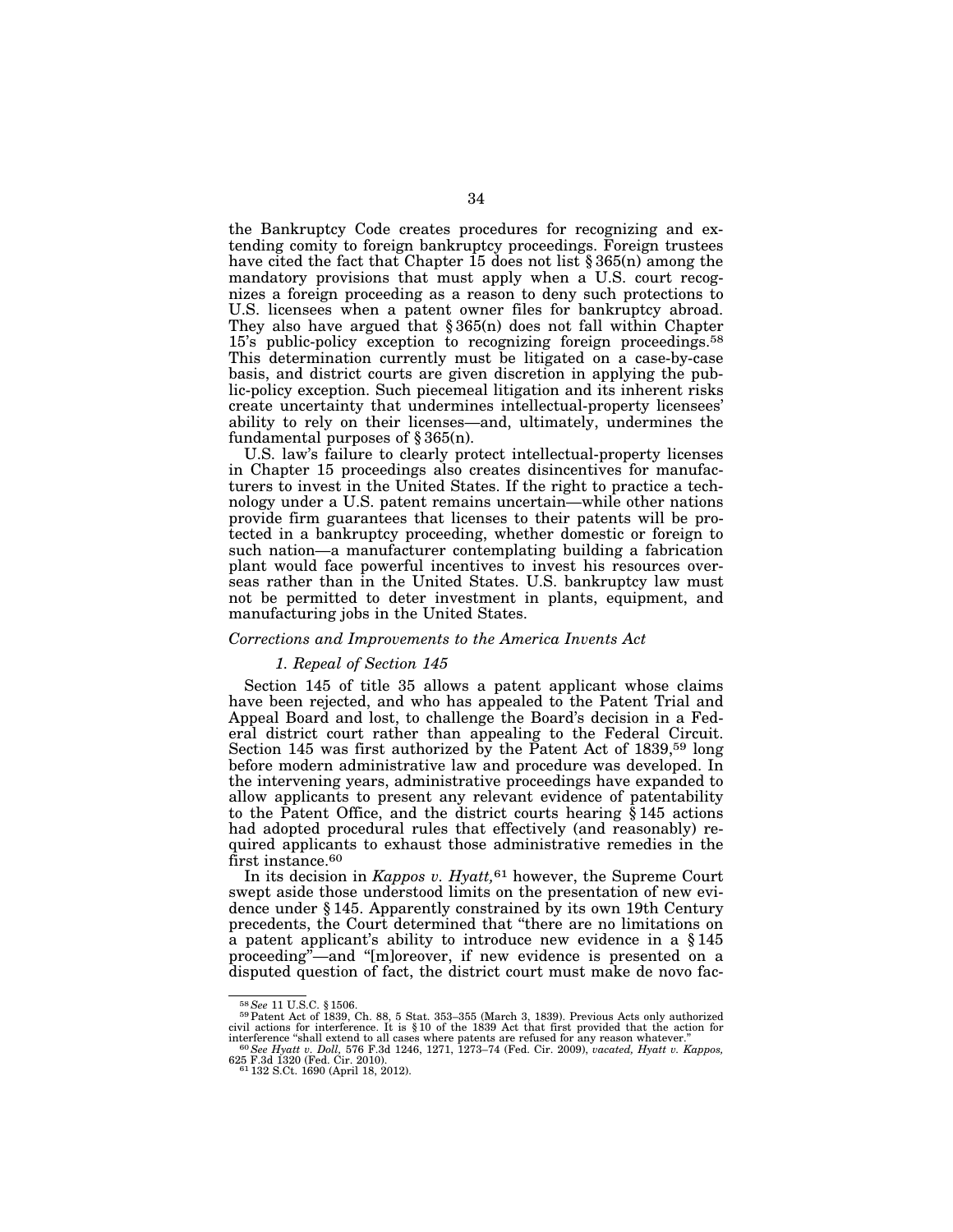tual findings that take account of both the new evidence and the administrative record before the PTO." 62

Though perhaps well suited to antebellum America, the Supreme Court's revival of an unrestrained §145 action presents several problems in the present age. First and foremost, this version of §145 effectively allows applicants to withhold evidence from the PTO. It allows applicants to ignore the administrative process and present their evidence of patentability in the first instance to a district judge, who is required to review it de novo. This puts the judge, who rarely has relevant technical training, in the difficult position of evaluating a new technology and conducting a patent examination—all without the benefit of the views of the agency that Congress created and designated to conduct such reviews.

Moreover, such an approach is unnecessary. Today, applicants have ample administrative routes provided by statute for offering new evidence, including testimony, if a claim is rejected. Even after a Board decision by an administrative patent judge affirming an examiner's rejections, an applicant can file a continuation application, and can introduce new evidence of patentability in that continuation.<sup>63</sup>

Finally, the wide-open authority to present any new evidence of patentability in district court is wasteful. By permitting an applicant to present his case for patentability for the first time in the district court, § 145 makes PTO examination and Board proceedings irrelevant and consumes disproportionate PTO litigation resources.64 PTO has developed detailed procedural rules to encourage the timely presentation of evidence; § 145 renders those rules meaningless.

Since applicants already have administrative avenues for presenting their evidence of patentability, and may seek appellate review at the U.S. Court of Appeals for the Federal Circuit under §141, § 145 no longer serves any purpose. Section 145 has outlived its utility and should be repealed.

# *2. Obviousness-Type Double Patenting*

The double-patenting doctrine was developed by the courts to control the effects of exceptions to prior art that permit a patentee to obtain multiple patents for obvious variations of the same invention.65 An inventor can obtain such obvious-variant patents because his own unpublished patent applications are not prior art to his subsequent applications. As a result, absent the double-patenting doctrine, an inventor could obtain multiple patents for what is basically the same invention, and then sell those patents to dif-

<sup>62</sup> *Id.* at 1700–01.

 $63$  In the AIA's new contested proceedings—inter partes review and post-grant review—the petitioner may challenge a patent using expert evidence in the form of affidavits or declarations, and the patent owner therefore m authorize deposition of witnesses submitting affidavits or declarations. *See* 35 U.S.C. §§ 316(a)(5)(A) and 326(a)(5). <sup>64</sup>*See October hearing,* Statement of Robert A. Armitage, Former General Counsel, Eli Lilly

<sup>&</sup>amp; Co., at \*8 ("[T]he benefits to the few patent applicants who would seek [§ 145] relief does not seem . . to justify the disproportionate burden placed upon the Office to build and maintain sthe capability to try these c

oped, for making or printing intelligible characters, letters, or signs, at any distance" were valid,<br>then a second, narrower improvement patent would necessarily be "illegal and void" as<br>"extend[ing] his monop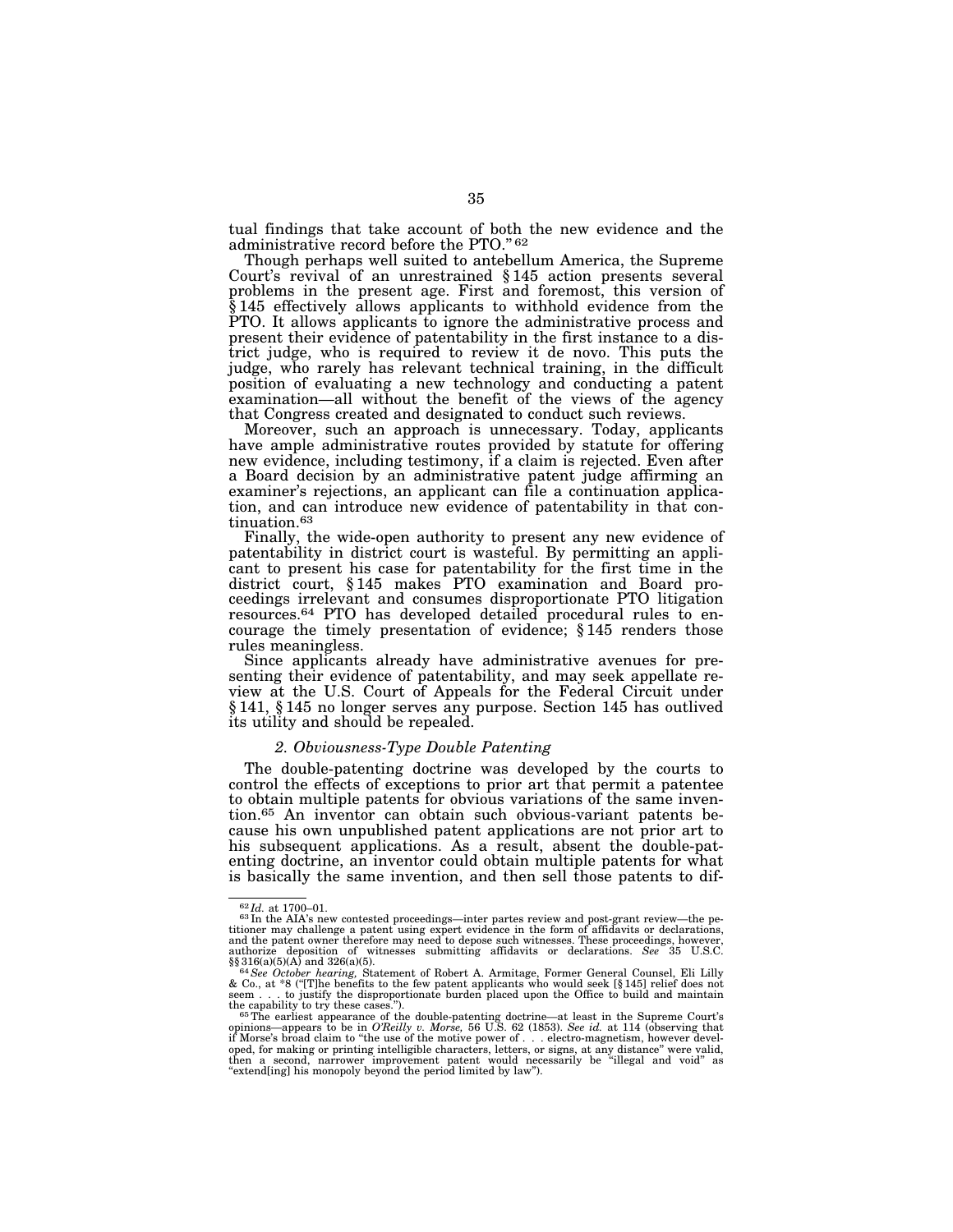ferent parties, requiring others to obtain multiple licenses from multiple parties in order to practice what is substantially the same invention.

Also, under the pre-URAA 66 system, in which a patent's term ran 17 years from its issuance, patents could expire 30, 40, or even 50 years after the date that the patent was originally sought. Inventors, by filing a series of continuing applications, could delay prosecution. Without double-patenting rules, patent protection for essentially the same subject matter could remain in force for decades.

The double-patenting doctrine precludes such practices by requiring patentees to disclaim the right to enforce any later-issued obvious-variant patents separately, and to disclaim the right to enforce such later-issued patents beyond the term of the earliest-issuing (and therefore, earliest expiring) obvious-variant patent.

As recently as the 1980's, double patenting was a relatively simple and straightforward doctrine, and was limited by several key principles. The first among these—which traces its origins to the Judge Taft's 1897 decision in *Thomson-Houston Elec. Co. v. Ohio Brass Co.*67—is that the double-patenting bar does not apply to an inventor's patents if the same patents could have validly issued to separate inventors. *Ohio Brass* recognized that if ''the personality of the owner of two different patents [were to] affect the validity of either, then the anomalous result would follow that the owner of one patent would avoid it by acquiring ownership of another." <sup>68</sup> The court dismissed the notion that such a "unity of title avoid[s] the main patent" as a "reductio ad absurdum." 69

*Ohio Brass* also recognized that it is ''well settled that a patent may issue for an improvement on an earlier invention either to the original inventor or a stranger''—and rejected the notion that ''if, by some chance, the application for the fundamental patent is delayed in its course through the patent office until a patent on the avowed improvement has issued, then the patent on the fundamental invention is void."<sup>70</sup> Noting that the "the course of an application for a generic or broad invention may legitimately take longer in its course through the patent office than a comparatively unimportant improvement,"<sup>71</sup> Ohio Brass established that the inventor had the right to rely on the order of invention (*i.e.,* pre-AIA priority), rather than the order of issuance, to determine if the later-issued patent should be subject to a double-patenting limit.

A final double-patenting principle, reflected in the PTO's 1967 Official Gazette Notice, is that ''[t]he term 'double patenting' is properly applicable only to cases involving two or more applications and/or patents of the same inventive entity."<sup>72</sup> The Notice emphasized that in cases involving different inventors, sections 102 and 103 of title 35 already operate to prevent the issuance of patents that are the same or obvious in view of one another, thus precluding the need to apply double-patenting principles.

<sup>66</sup>The Uruguay Round Agreements Act, PUB. L. NO. 103–465, 108 Stat. 4809 (1994).

<sup>67</sup> 80 F. 712 (6th Cir. 1897). <sup>68</sup> *Id.* at 727.

<sup>69</sup> *Id.* 

<sup>70</sup> *Id.* at 724. <sup>71</sup> *Id.* at 727.

<sup>72</sup>*Double Patenting,* 834 O.G. 1615 (Jan. 31, 1967).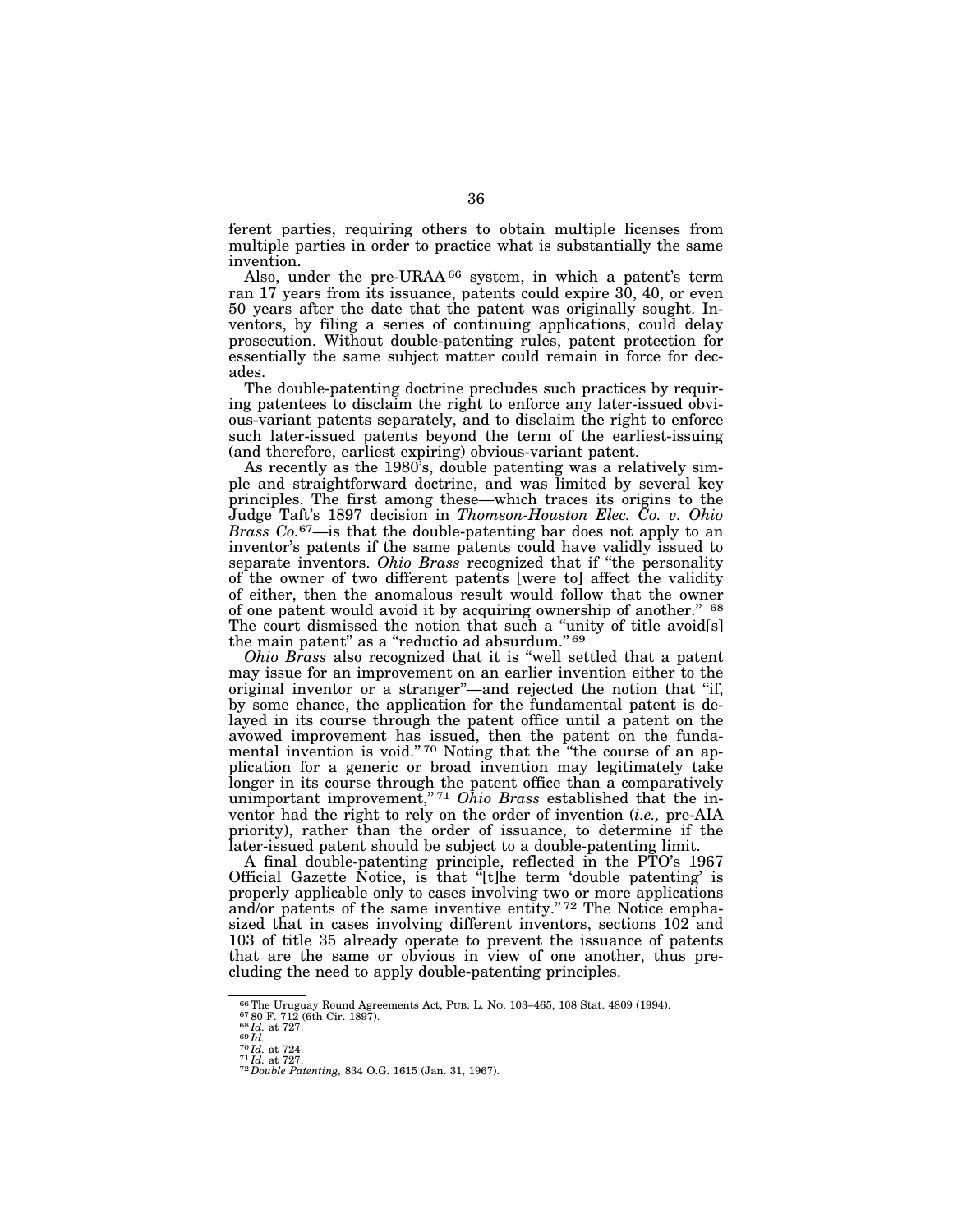These three fundamental principles—that double patenting is not a bar where the patents could have validly issued to separate inventors, does not apply where § 103 already operates to prevent the issuance of obvious-variant patents, and that order of priority (rather than issuance) must be used to determine which patent is subject to a double-patenting limit—found expression in a series of CCPA decisions following the adoption of the 1952 Act, creating a relatively simple and rational double-patenting landscape.73

The Patent Law Amendments Act of 1984,<sup>74</sup> by enacting the common-ownership exception to prior art that now appears at §102(b)(1)(C), unsettled this landscape by requiring the courts to expand the double-patenting doctrine to encompass this new, broader exception to prior art.75 This resulted in a series of court decisions during the 1990's that drastically restricted access to the ''two-way'' test for double patenting—and that ultimately congealed into a rule that violates basic principles of the double-patenting doctrine that trace their origins to *Ohio Brass.*<sup>76</sup>

Under the so-called one-way test, an earlier-filed but laterissuing commonly owned patent or application can be invalidated for double patenting even if the earlier-issued patent is nonobvious over the later-issuing patent as prior art.77 In other words, the related inventors of the two patents are punished for making two separate and nonobvious inventions that, had they been made separately by unrelated inventors, would have been entirely valid and separately enforceable for their full respective terms.

Under current jurisprudence, the two-way test is available only in the "unusual circumstance" where the USPTO is "*solely* responsible for the delay in causing the second-filed application to issue prior to the first"<sup>78</sup>—it is a "narrow exception" that is rendered inapplicable even when the timing of two applications is driven not by "nefarious intent," but rather by ordinary business decisions.<sup>79</sup>

By reversing *Ohio Brass'*s allowance of an order-of-priority test, the recent jurisprudence also abandons the principle that doublepatenting does not apply if the patents could have validly issued to separate inventors—embracing a principle that *Ohio Brass* itself had dismissed as a "reductio ad absurdum." And finally, recent decisions also extend the double-patenting doctrine to cases where the patents *did,* in fact, issue to separate inventors, and thus already operated as prior art against one another.80 For example, the very recent decision of *In re Hubbell* applied the double-patenting doctrine to destroy the earlier-filed application of a university re-

<sup>&</sup>lt;sup>73</sup> See Robert A. Armitage, *Everything You Ever Wanted to Know About Double Patenting But Never Realized that You Needed to Ask (From The Makers Of Prozac),* 2001, at \*\*8–17 [here-inafter *Armitage ODP article*]. This paper was presented at a conference of the Intellectual Property Owners Association but has not been published. A revised and updated version of the paper will be printed in the record of the October 29 hearing. 74PUB. L. NO. 98–622 (1984).

<sup>75</sup>*See Armitage ODP article* at \*\*18–19. <sup>76</sup> *Id.* at \*\*19–28.

<sup>77</sup>*See, e.g., Eli Lilly and Co. v. Barr Labs.,* 251 F.3d 955, 967–68 (Fed. Cir. 2001). Under the two-way test, the double-patenting bar does not apply unless the later-filed but earlier-issued<br>patent also is obvious in view of the earlier-filed but later-issued patent. *See In re Berg,* 140<br>F.3d 1428, 1432 (Fed. Cir.

<sup>&</sup>lt;sup>78</sup>Lilly v. Barr, 251 F.3d at 968 n.7 (emphasis in original).<br><sup>79</sup>In re Fallaux, 564 F.3d 1313, 1317 (Fed. Cir. 2009).<br><sup>80</sup> See, e.g., Lilly v. Barr, 251 F.3d 955; In re Hubbell, 709 F.3d 1140, 1146–48 (Fed. Cir. 2013); see also Armitage ODP article at \*27 ("[under these cases,] double patenting would now infect<br>two patents even if the two patented inventions were patentably distinct because the non-obvi-<br>ousness test operated, *i.e.*, on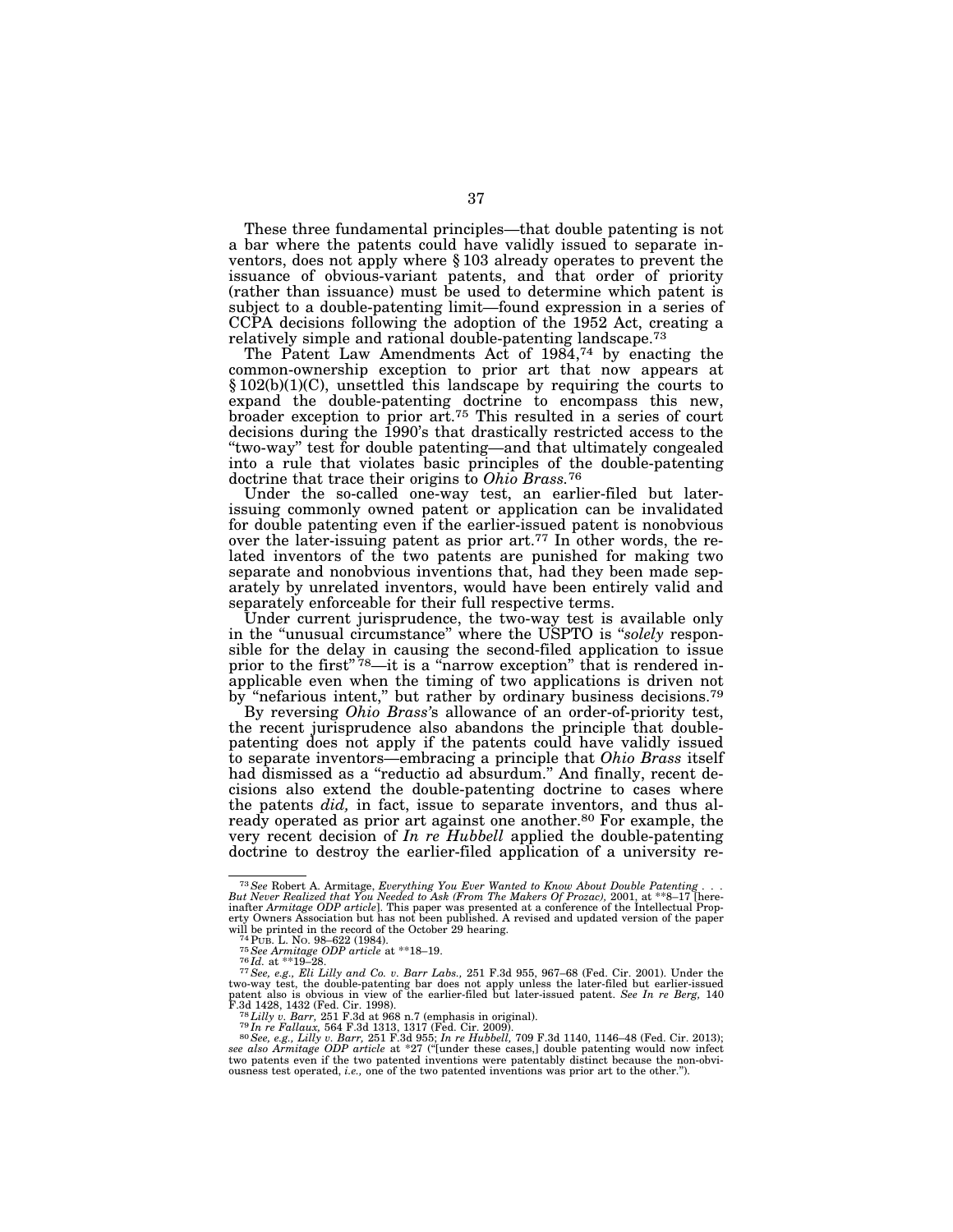search team for a broad invention because two of its joint inventors later participated in another research team that filed a later, narrow improvement application that issued before the first application did.81 The court reached the absurd result of invalidating the earlier-sought basic invention because of a later-discovered improvement that already was required to be nonobvious over the basic invention.

The one-way test, when properly applied, serves the salutary purpose of allowing the courts to rein in the potential for abuse of rules that fail to limit the filing of continuing applications—even decades after an initial patent on an invention has issued.82 Some of the courts' decisions took note of this special justification for employing the one-way test, suggesting that this approach might be confined to the pre-URAA patents.<sup>83</sup>

In 2009, however, the Federal Circuit made clear that it would not "disregard" its recent precedents—as opposed to the logic underpinning the double-patenting doctrine—and would continue to apply the one-way test's "ad hoc nullification machine" 84 to modern patents that run 20 years from their filing.85

The URAA makes it all but impossible for applicants to obtain the type of pre-URAA patent-term extensions that have been cited as justifying a liberal application of the one-way test. Given the unfairness of invalidating an earlier-filed patent because of a laterfiled patent, especially in the case of first-inventor-to-file patents for which prior art is dictated by the order of patent filing, it is appropriate to eliminate continuing application of the one-way test in favor of a rule of law that is consistent with *Ohio Brass* and the double-patenting doctrine's foundational principles.

#### *3. Use of District-Court Claim Construction in* Inter Partes *and Post-Grant Reviews*

In the course of the development of the Innovation Act, the Committee also considered proposals to require the PTAB to follow a district-court claim construction that has been entered with respect to a patent. Such an approach would have the virtue of ensuring that a patent is construed in the same way in all relevant fora. As a result, all risk would be eliminated that a patent might be subject to challenge in a PTAB proceeding for claiming subject matter than the patent owner already had been denied the right to enforce.

Such an approach, however, poses problems of its own. District courts themselves are not bound by a previous district court's claim construction or a party's stipulation. Certainly, the second-deciding court does not follow a first-deciding court's claim construction if it believes the earlier construction to be clearly erroneous. Some inconsistency in claim construction is thus inevitable in the district courts themselves. A requirement to follow constructions entered into or stipulated to in a district court could also be subject to

<sup>81</sup> *In re Hubbell,* 709 F.3d at 1142–43, 1146–48. <sup>82</sup>*See, e.g., In re Basell Poliolefine Italia, S.P.A.,* 547 F.3d 1371, 1373–74 (Fed. Cir. 2008) (invalidating for double patenting a patent that issued in 2002 from an application claiming pri-ority to 1954). <sup>83</sup>*See Takeda Pharm. Co., Ltd. v. Doll,* 561 F.3d 1372, 1377 n.1 (Fed. Cir. 2009); *Boehringer*

*Ingelheim Int'l GmbH v. Barr Labs., Inc.,* 592 F.3d 1340, 1346 (Fed. Cir. 2010). <sup>84</sup> *Hill v. Colorado,* 530 U.S. 703, 742 (2000) (Scalia, J., dissenting). <sup>85</sup> *In re Fallaux,* 564 F.3d at 1318–1319.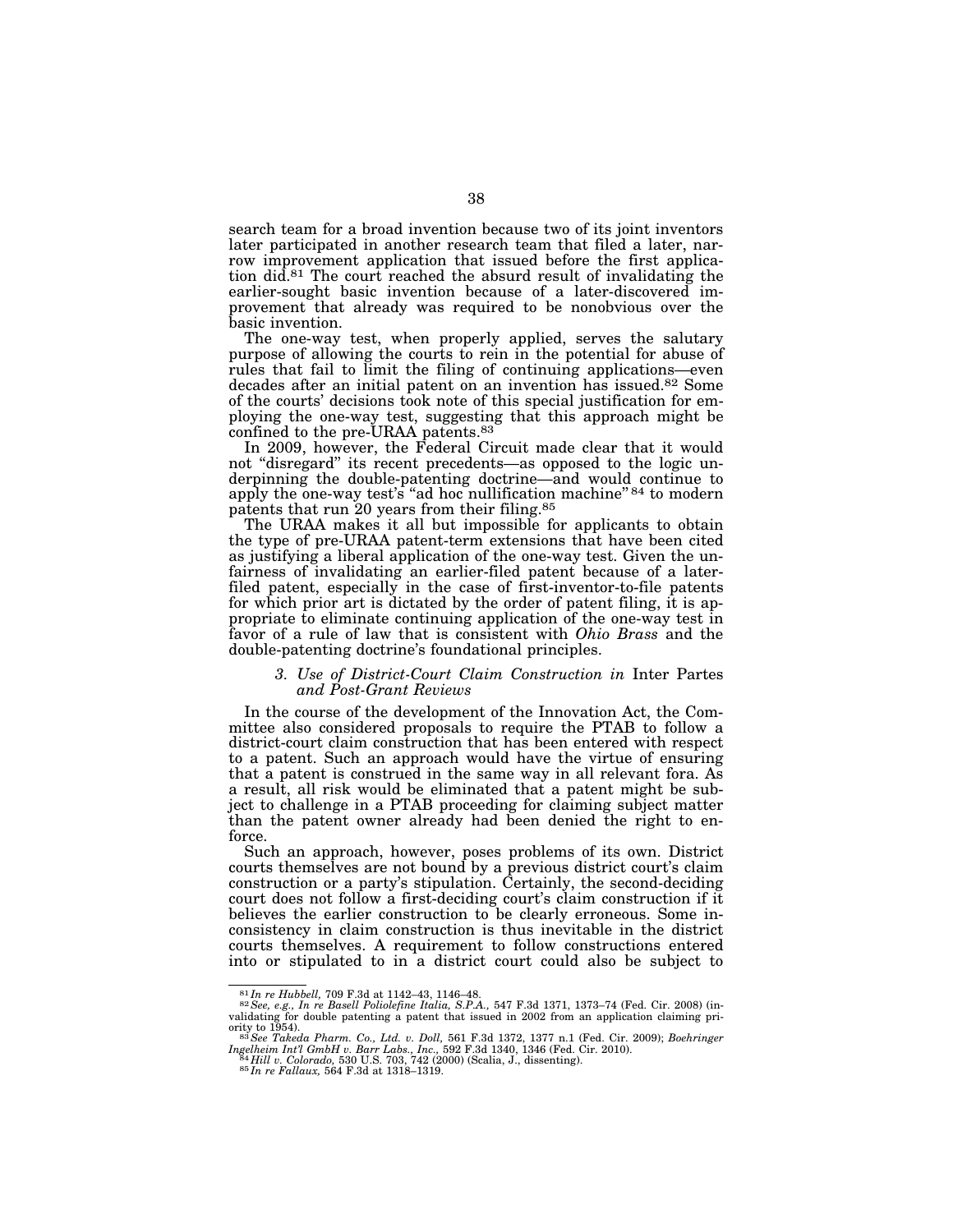abuse. A party could enter into a self-serving stipulation to an unreasonably narrowed claim construction in a settlement with another party that is not concerned about obtaining a proper claim construction. Such a construction would not bind the patent owner or other courts in other infringement actions—but could insulate the patent from PTAB review. Finally, such an approach presents practical difficulties: district courts can and do adopt claim constructions during the pendency of PTAB proceedings. If the PTAB were required to always follow claim constructions entered by a district court, it would be forced to restart the case whenever a new claim construction were entered—and would effectively find it impossible to comply with the AIA's 12- to 18-month deadline for completing these proceedings.

For the foregoing reasons, the Committee declines to mandate that the PTAB adopt district-court claim constructions in review proceedings under chapters 31 and 32. The Committee nevertheless expects that the PTO will implement the present amendments not only in their letter, but also in their spirit of narrowing the gap between what a patent is construed to claim when it is enforced, and what it claims when subject to challenge before the PTAB. To this end, the Committee expects that the PTAB will strongly consider adopting as its own any previously-entered district-court claim construction that it finds to be at least a reasonable interpretation of the claims in a patent.86

Although covered business method reviews are a subspecies of post-grant review, the unique nature of those proceedings precludes a need to employ district-court standards of claim construction in them. Only business-method patents are eligible for CBM review. Because such patents are not directed at the application of scientific or mathematical principles,<sup>87</sup> they are generally incapable of creating reproducible results, and are thus inherently unpatentably abstract, as that standard recently was clarified in *Bilski v. Kappos.*<sup>88</sup> In light of *Bilski'*s restoration of the historic bar on the patenting of business methods, the Committee finds it unnecessary

<sup>86</sup> Conversely, the Committee expects that U.S. District Courts will give at least persuasive

weight to claim constructions previously entered by the technically-trained jurists of the PTAB.<br><sup>87</sup>The Committee is aware of the Supreme Court's recent pronouncement that inventions rely-<br>ing on the application natural l apart from any human action." Mayo Collaborative Servs. v. Prometheus Labs., Inc., 132 S.Ct.<br>1289, 1297 (2012). The Court applied the "laws of nature" exception to subject-matter patent-<br>ability to invalidate a patent that an autoimmune disease on the basis of measurements of the levels of metabolites in the patient's blood. *See id.* at 1295. *Prometheus* poses several quandaries, however. It is not entirely clear why the Court concluded that the discovery of a means of determining the amount of a drug that will cure—rather than kill—the patient is an invention inherently unworthy of a pat-<br>ent. The Court's reliance on the trio of Benson, Flook, and Diehr to guide its § 101 analysis—<br>despite the fact that the latter ticularly coherent—does not contribute to clarity in this area of law. But most fundamentally, were the Committee to take seriously the suggestion that an invention is unpatentable if it adds ''nothing of significance'' to the natural laws that control its operation, *id.* at 1302, it must also conclude that the Patent Office should be deauthorized, for nothing would remain patentable<br>other than whatever business methods survive Bilski. It is thus unsurprising that the patent<br>bar, particularly in the life science of the bombing of Dresden. The Committee will continue to monitor developments in this area and evaluate whether corrective action is necessary.

<sup>88</sup> 130 S.Ct. 3218 (2010). The respondent in that case, during the Committee's October 29 hearing, described another problematic aspect of the patenting of business methods: "patents<br>covering methods of doing business . . . inherently cover all technology solving the affected<br>business problem." October hearing, Commerce for Intellectual Property and Director of the United States Patent and Trademark<br>Office, at \*5. Such patents inevitably are parasitic of the hard work and ingenuity of the inven-<br>tor of the technological product o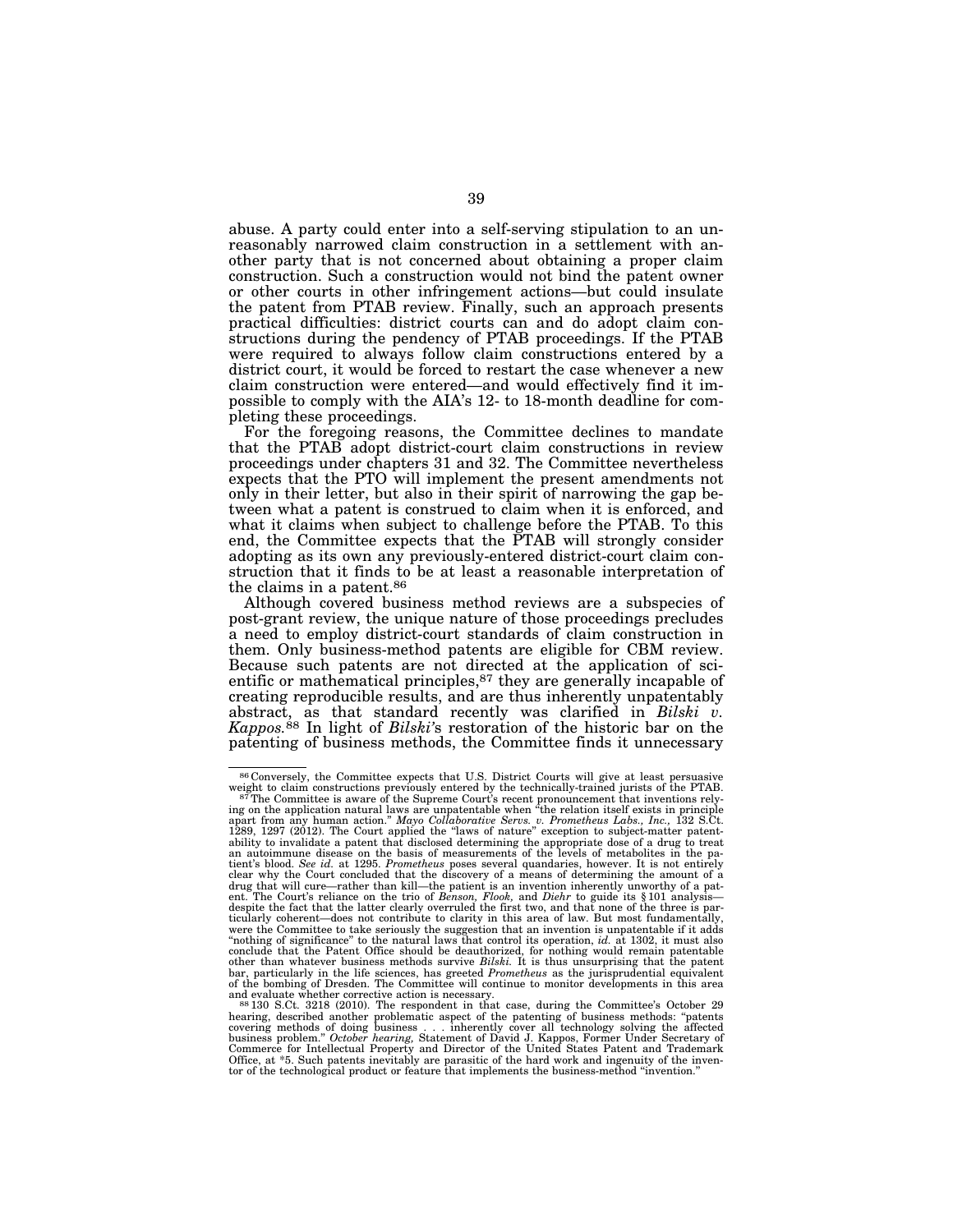to burden the Board with applying district courts' additional claimconstruction criteria in CBM proceedings to define the precise metes and bounds of the unpatentable subject matter claimed in such patents.

## *4. PTO Patent Reviews*

During the course of the Committee's consideration of the present bill, a "technical" but serious defect in AIA § 18 was brought to the Committee's attention.<sup>89</sup> AIA  $\S 18(a)(1)(C)$  delineates the types of prior art that may be employed in a covered business method patent review of a first-to-invent business-method patent. Subparagraph (C) ensures that the *Metallizing Engineering* doctrine, and other discovery-intensive pre-AIA loss-of-right rules, cannot be asserted in a CBM proceeding. Subparagraph (C) bases its definition of the prior art that may be cited against a first-to-invent patent on pre-AIA  $\S 102(a)$  and (b). The subparagraph neglects, however, to incorporate pre-AIA § 102(e).

This omission precludes using patents and published applications in a CBM proceeding as of their effective filing dates, rather than as of their publication or grant dates. The word ''patented,'' as used in pre-AIA § 102(a) and (b), makes a patent effective as prior art only as of its publication or grant date, and in any event extends only to issued patents rather than published applications—the former are mere ''printed publications,'' and thus effective as prior art only as of their publication dates.<sup>90</sup> Section 9(e) of the Innovation Act corrects this legislative oversight, ensuring that the swarm of business-method patents and abandoned-but-published applications that followed the Federal Circuit's *State Street* decision can serve as prior art in a CBM proceeding as of the date that they were filed, rather than as of when they were published.

As the Committee noted in its report accompanying the AIA, a petition to initiate a CBM review may be granted if the petitioner is either sued for or accused of infringement.91 The Committee reaffirms that a demand letter or other pre-litigation communication suggesting that infringement may have occurred constitutes an accusation of infringement and satisfies AIA  $§ 18(a)(1)(B)$ 's prerequisite for filing a petition for review.

As to other matters concerning CBM proceedings, the Committee has heeded the call of witnesses at the October 29 hearing to ''let sleeping dogs lie," and allow further analysis of the operation of CBM review before determining whether the duration or scope of the proceedings should be modified.92 The Committee also has been persuaded that it is unnecessary to codify the PTAB's application of the definition of ''covered business method patent'' in *SAP v. Versata,* CBM2012–00001. Since the Board's decision appears to be

<sup>89</sup>*See* Patents Post-Grant Blog, ''The Statutory Defect That May Doom Your CBM Petition,'' Sept. 23, 2013. <sup>90</sup>*See* MPEP § 2126; *In re Ekenstam,* 256 F.2d 321, 325 (CCPA 1958); 78 FR 11059, 11074

<sup>(</sup>Feb. 14, 2013).

<sup>&</sup>lt;sup>91</sup> See H.R. REP. No. 112–98, at 54 (2011).<br><sup>92</sup> October hearing, Statement of David J. Kappos, Former Under Secretary of Commerce for Intellectual Property and Director of the United States Patent and Trademark Office, is simply too early to say whether Section 18 needs to be made permanent."); *id.*, Statement<br>of Robert A. Armitage, Former General Counsel, Eli Lilly & Co., at \*10, n.13 ("[A]s to proposed<br>changes to AIA §18, the Committe and the 2011 compromise on CBMP, IPR and PGR should be allowed to remain undisturbed<br>absent some compelling justification for moving forward with a holistic reassessment of their<br>operation and impact on the patent system."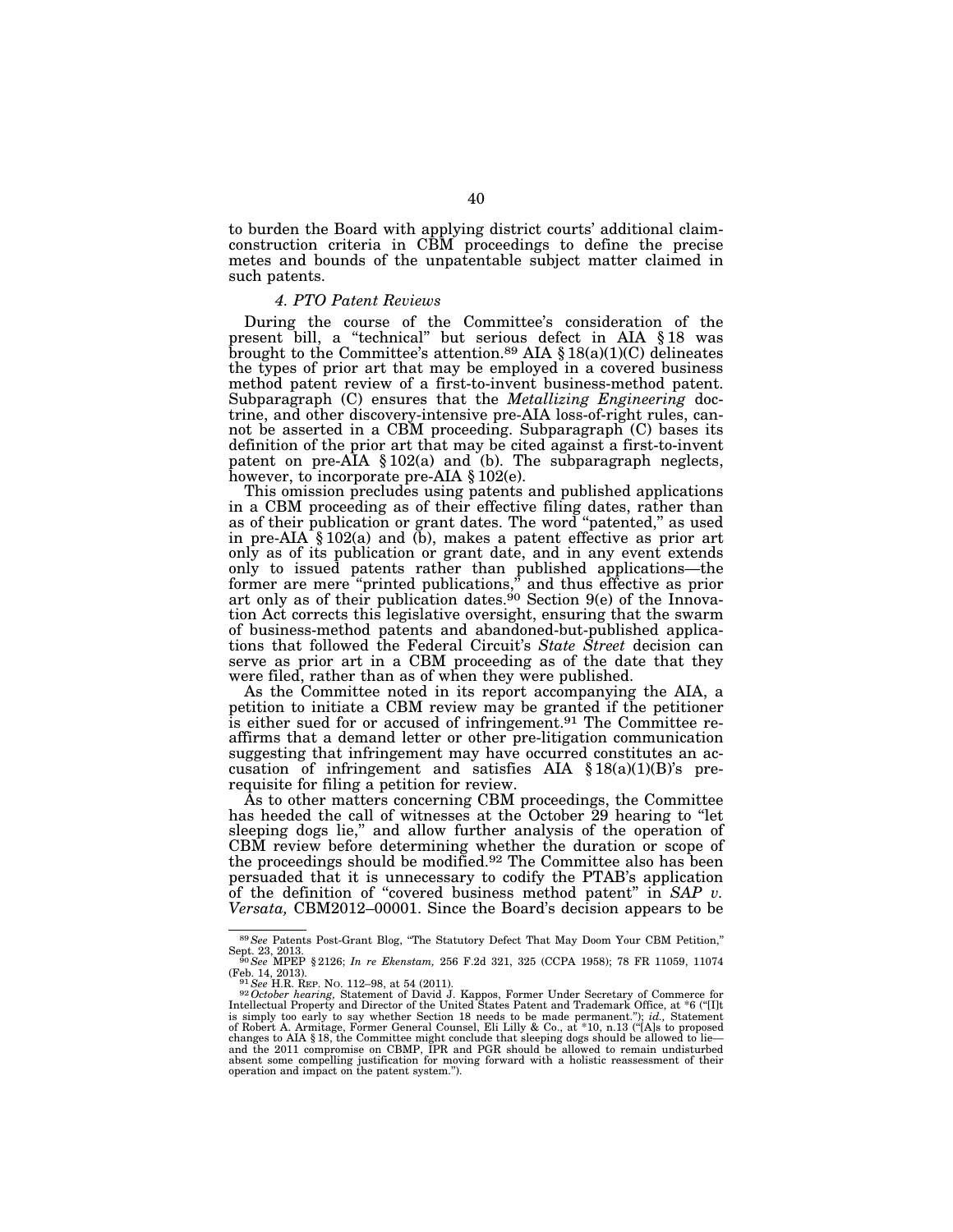entirely consistent with the statutory text, PTO's implementing regulations, and the clear and uncontradicted explanations of the language offered by its principal Senate sponsor, codifying it at this time would amount to little more than legislating for legislating's sake.93

## *5. Clarification of Limits on Patent Term Adjustment*

Subparagraph (B) of § 154(b)(1) of title 35 provides a day-for-day adjustment of the term of a patent for delays attributable to the PTO after an application has been pending for more than 3 years. Subparagraph  $(B)$  excludes certain events from that adjustment, including the time consumed by a request for continued examination ("RCE") under  $\S 132(b)$ . An RCE is like a continuation application, in that it allows an applicant to seek additional prosecution. For over a decade, the PTO has construed subparagraph (B) to provide that no patent term adjustment is awarded for time accrued as a result of an RCE filing, regardless of when the RCE was filed.94

Two recent court decisions, however, have called the PTO's interpretation into doubt. *Exelixis, Inc. v. Kappos* <sup>95</sup> and *Novartis v. Kappos* <sup>96</sup> have held that adjustments for RCE time must be provided under subparagraph (B) when the RCE is filed more than 3 years into the pendency of the application.

These decisions create an unfortunate incentive for applicants to delay filing RCEs until after the 3-year mark. They also threaten to invite a return to the pre-URAA abuses that had been eliminated by the adoption of a patent term that runs from a patent's filing date rather than from its issuance. As Mr. Lamar Smith has noted with respect to the *Exelixis* decision:

The district court's interpretation of subparagraph  $(B)$ ... would allow patent term adjustment to accrue for any continued examination sought after the 3-year clock has run. Such a result, of course, would allow applicants to postpone their patent's expiration date through dilatory prosecution, the very submarine-patenting tactic that Congress sought to preclude in 1994 when it adopted a 20-year patent term that runs from an application's effective filing date.97

Mr. Smith's concerns are well founded. Unless the *Exelixis* decision is corrected, its interpretation of subparagraph (B) would allow indefinite patent term adjustments for RCEs commenced after 3 years of prosecution. Because applicants can request multiple RCEs, *Exelixis* would potentially allow applicants to extend their patent terms by many years. This would effectively allow an unscrupulous applicant to pursue a submarine-patenting strategy.

Moreover, when an applicant exhausts his nonfinal and final rejections, and files an RCE (rather than appealing the final rejection to the Board), the applicant effectively restarts prosecution of his application. While applicants are entitled to pursue this route, they

<sup>&</sup>lt;sup>93</sup> See also Letter of Mr. Lamar Smith to Senator Schumer et al., September 8, 2011 (printed in 157 Cong. Rec. S7413-14 (daily ed. Nov. 14, 2011).<br><sup>94</sup> See 37 CFR § 1.702(b)(1) and 37 CFR § 1.703(b)(1).

<sup>95</sup> No. 1:12cv96 (E.D. Va. Nov. 1, 2012). <sup>96</sup> No. 1:10cv01138 (D.D.C. Nov. 15, 2012) (following *Exelixis*). 97 158 Cong. Rec. E2016 (daily ed. Dec. 31, 2012).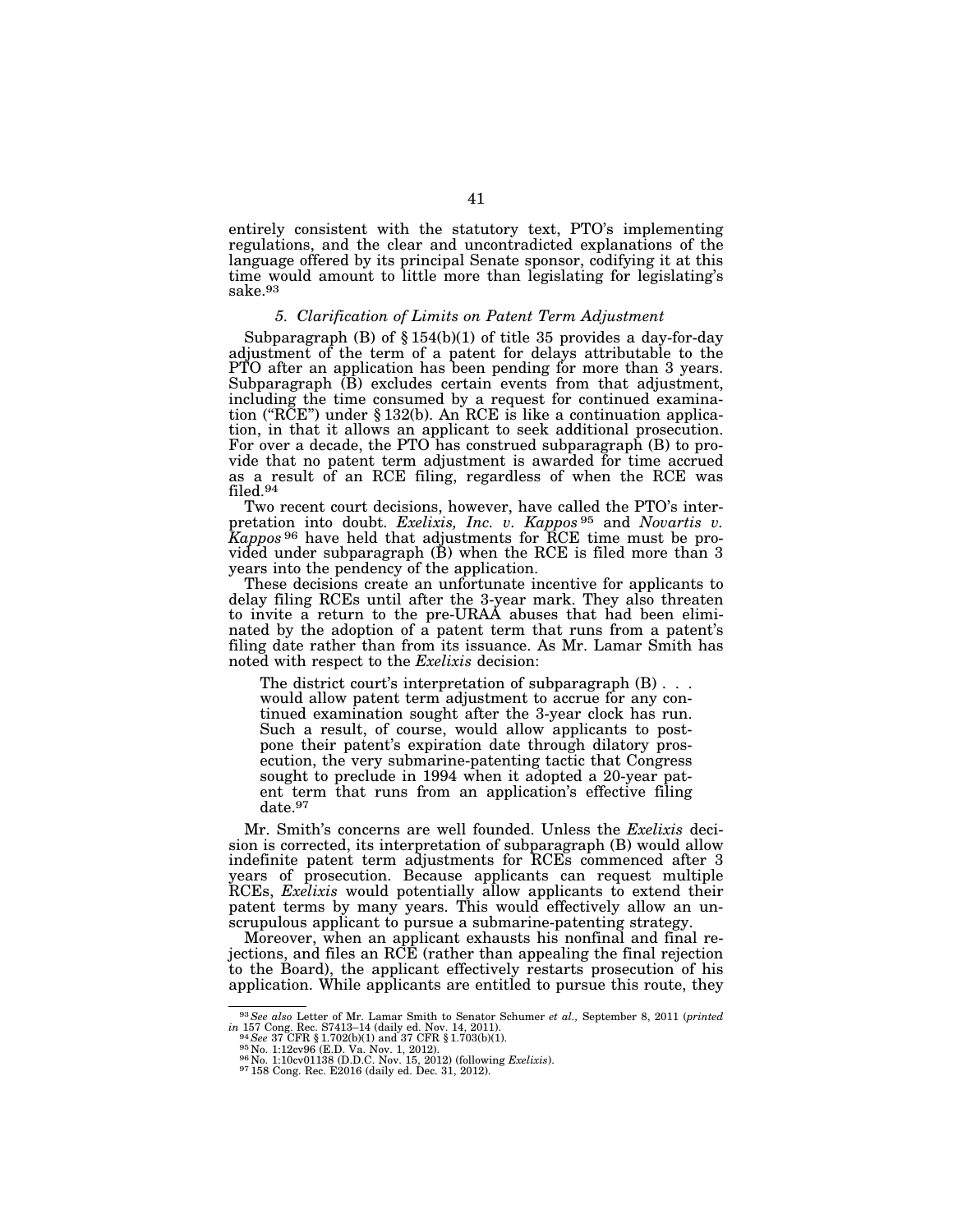should not receive patent-term adjustment for time accrued after they have requested an RCE. ''Delays'' caused by the filing of an RCE are properly attributable to the applicant's failure to submit allowable claims in his first round of prosecution, and to his choice to pursue an RCE rather than appealing to the Board. As written, however, subparagraph (B) has led to litigation about what "consumed by continued examination'' means, and whether any of the time accrued after an RCE is requested can still create eligibility for B-delay adjustment.

Section 9(f) of the Innovation Act clarifies that no B-delay patent term adjustment accrues after an applicant elects to pursue an RCE. A witness at the Committee's October legislative hearing commented on subsection (f)'s amendments:

These USPTO-proposed amendments appear on their face to be unobjectionable. With the advent of first-inventor-tofile patents and the ability of patent applicants to secure prompt action by the USPTO to get patents issued through the Prioritized Patent Examination Program, the original policy justification for Patent Term Adjustment, never strong to begin with, has now all but evaporated. If the USPTO were willing to grant Prioritized Patent Examination to any patent applicant meeting the current qualifications, the Committee ought to consider whether the time has come to retire the PTA statute in its entirety—most especially for first-inventor-to-file patents.98

#### *6. ''Arising Under'' Jurisdiction and* Gunn v. Minton

Prior to this year, Federal Circuit and regional circuit caselaw recognized that certain causes of action, though created by state law, effectively determine the legal force or effect of the claims in a patent—and therefore "arise under" Federal patent law and are within the exclusive jurisdiction of the Federal district courts and the Federal Circuit.

These causes of action include, for example, state-law actions for breach of a licensing agreement in which liability turns on whether a party has sold products that infringe a patent.99 Other such causes of action include state-law actions for business disparagement, unfair competition, injurious falsehood, or interference with prospective economic advantage in which liability depends on whether a patent is infringed by a product or whether the patent is invalid or unenforceable. Typically in such cases, a competitor sues the patentee because the patentee has informed the competitor's customers that the products that they have purchased from the competitor infringe the patentee's patent.100

Because the Federal Circuit and regional circuits agreed that these types of state-law causes of action, which effectively assign legal liability based on a determination of the scope and the validity of the claims in a patent, "arise under" Federal patent law, the

<sup>98</sup>*October hearing,* Statement of Robert A. Armitage, Former General Counsel, Eli Lilly & Co., at  $*10$ .<br>99 See,

<sup>&</sup>lt;sup>99</sup> See, e.g. Scherbatskoy v. Halliburton Co., 125 F.3d 288 (5th Cir. 1997) (transferring appeal to the Federal Circuit); U.S. Valves, Inc. v. Dray, 190 F.3d 811 (7th Cir. 1999) (same).<br><sup>100</sup> See, e.g., Additive Controls

Cir. 1993); *Hunter Douglas, Inc. v. Harmonic Design, Inc.,* 153 F.3d 1318 (Fed. Cir. 1998), *over-ruled on other grounds, Midwest Indus., Inc. v. Karavan Trailers, Inc.,* 175 F.3d 1356 (Fed. Cir. 1999).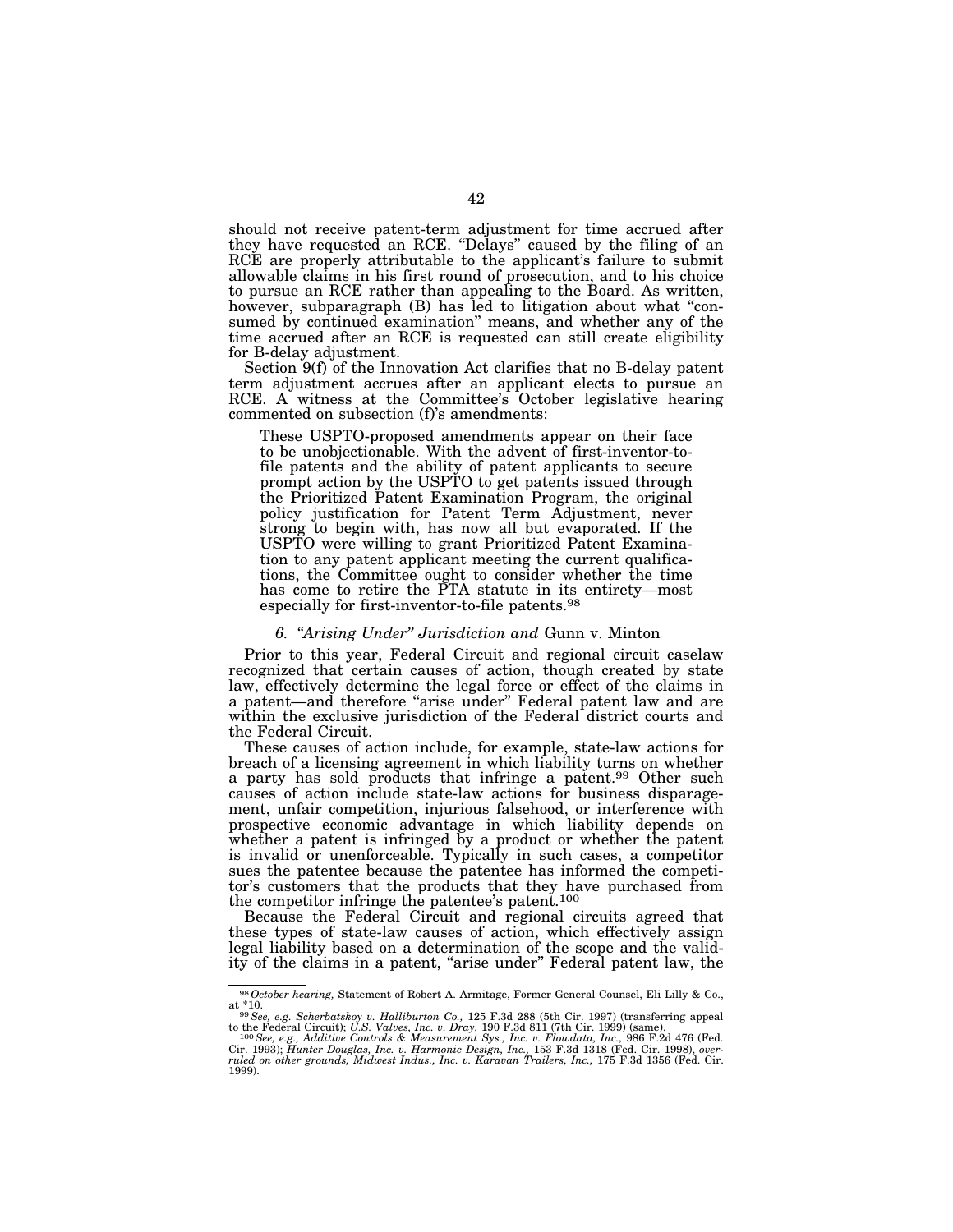Federal district courts had original (and removal) jurisdiction over such actions, and the Federal Circuit had appellate jurisdiction over them.

The Supreme Court's recent decision in *Gunn v. Minton,*<sup>101</sup> however, has cast doubt over whether such actions continue to ''arise under'' Federal patent law. The Court's opinion concluded that "arising under" jurisdiction exists when the validity or construction of a Federal statute is in question, when a case's resolution will affect numerous other Federal cases, or when a case affects the Federal Government.102

None of these factors, however, necessarily captures the case of a state contract or tort action posing the possibility of inconsistent determinations regarding the legal effect of a patent's claims. Such a case does not typically turn on an interpretation of Federal law or affect numerous other cases or the Federal Government. If Gunn's enumeration of "arising under" factors is thus treated as an exclusive listing of such factors, "arising under" jurisdiction could be deemed to no longer extend to the case merely threatening inconsistent determinations as to the effect of a patent.

The Federal Circuit recently has suggested that its past cases finding "arising under" jurisdiction for patent-related state-law business disparagement and injurious falsehood claims ''may well have survived the Supreme Court's decision in *Gunn.''* <sup>103</sup> That statement, however, is only dicta, and the matter remains unresolved in the Federal Circuit. Moreover, some regional courts of appeals have begun to apply *Gunn* broadly. They effectively have treated *Gunn'*s partial enumeration of the factors that can render a patent issue ''substantial'' for purposes of arising under jurisdiction as an exclusive list of such factors.104 Courts such as the Eleventh Circuit in *MDS (Canada) Inc.* have thus held that even a case in which liability turns on whether a particular product infringes a claim in a patent does not "arise under" the Federal patent laws.105

It is important that "arising under" jurisdiction continue to extend to these types of cases. If it were otherwise, a patent owner could successfully prosecute an infringement action in Federal court with respect to a product, yet simultaneously be held liable for ''business disparagement'' in state court for asserting that the same product infringes the same patent. Similarly, a licensee manufacturer could successfully assert a defense of noninfringement in Federal court, yet be held liable for breach of contract in state court with respect to the same patent and the same product. One of the principal reasons for creating the Federal Circuit in 1982

<sup>101</sup> 133 S.Ct. 1059 (Feb. 20, 2013). <sup>102</sup>*See Gunn,* 133 S.Ct. at 1066–67.

<sup>103</sup>*Forrester Envtl. Servs., Inc. v. Wheelabrator Techs., Inc.,* 715 F.3d 1329, 1334 (Fed. Cir. 2013).

<sup>&</sup>lt;sup>104</sup> See MDS (Canada) Inc. v. Rad Source Technologies, Inc., 720 F.3d 833, 842-43 (11th Cir. 2013) ("The substantiality inquiry under Grable looks [] to the importance of the issue to the Federal system as a whole," Gunn a question that will control many other cases is more likely to be a substantial Federal question.<br>Id. Third, a question that the government has a strong interest in litigating in a Federal forum<br>is more likely to be a sub 2368–69. All of these factors establish that the issue of patent infringement here is not a sub-stantial Federal question for the purpose of section 1338.''). <sup>105</sup>*See id.* at 846.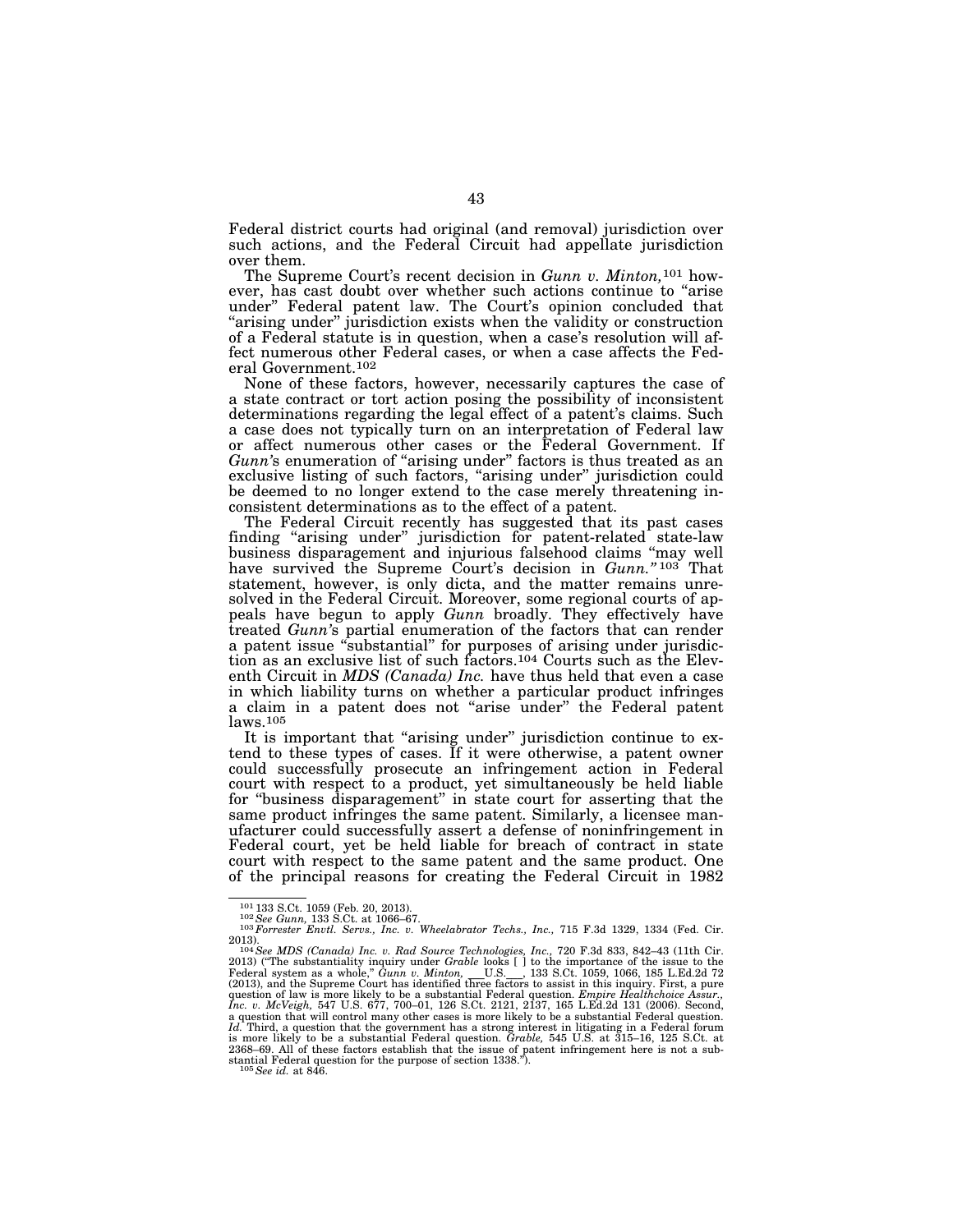was to prevent inconsistent adjudications as to the legal effect of a patent—that is, to avoid situations where one circuit finds a patent infringed by a product and valid and another circuit finds the opposite. But a broad reading of *Gunn* effectively threatens this very result.

#### **Hearings**

The Committee on the Judiciary held a hearing on H.R. 3309. The hearing took place on October 29, 2013. Testimony was received from Mr. Krish Gupta, Senior Vice President and Deputy General Counsel, EMC Corporation; Mr. Kevin Kramer, Vice President and Deputy General Counsel for Intellectual Property, Yahoo! Inc.; Mr. David J. Kappos, Former Under Secretary of Commerce for Intellectual Property and Director of the United States Patent and Trademark Office; and Mr. Robert A. Armitage, Former General Counsel, Eli Lilly & Co.

The Committee's Subcommittee on Courts, Intellectual Property, and the Internet also conducted two separate but related hearings on March 14, 2013 (''Abusive Patent Litigation: The Impact on American Innovation & Jobs, and Potential Solutions,'' Serial No. 113–13), and April 16, 2013 (''Abusive Patent Litigation: The Issues Impacting American Competitiveness and Job Creation at the International Trade Commission and Beyond,'' Serial No. 113–24).

## **Committee Consideration**

On November 20, 2013, the Committee met in open session and ordered the bill H.R. 3309 favorably reported with an amendment, by a rollcall vote of 33–5, a quorum being present.

#### **Committee Votes**

In compliance with clause 3(b) of rule XIII of the Rules of the House of Representatives, the Committee advises that the following rollcall votes occurred during the Committee's consideration of H.R. 3309.

1. The amendment to the amendment in the nature of a substitute offered by Mr. Conyers creates a revolving fund for PTO fees, requires disclosure of all parties with a financial interest in a party or the patent in a patent lawsuit, allows stays of suits against customers, instructs the PTO and others to prepare reports on several issues, and makes technical corrections. This amendment was defeated by a rollcall vote of 14–19.

#### **ROLLCALL NO. 1**

| Aves | Navs | <b>Present</b> |
|------|------|----------------|
|      |      |                |
|      |      |                |
|      |      |                |
|      |      |                |
|      |      |                |
|      |      |                |
|      | χ    |                |
|      |      |                |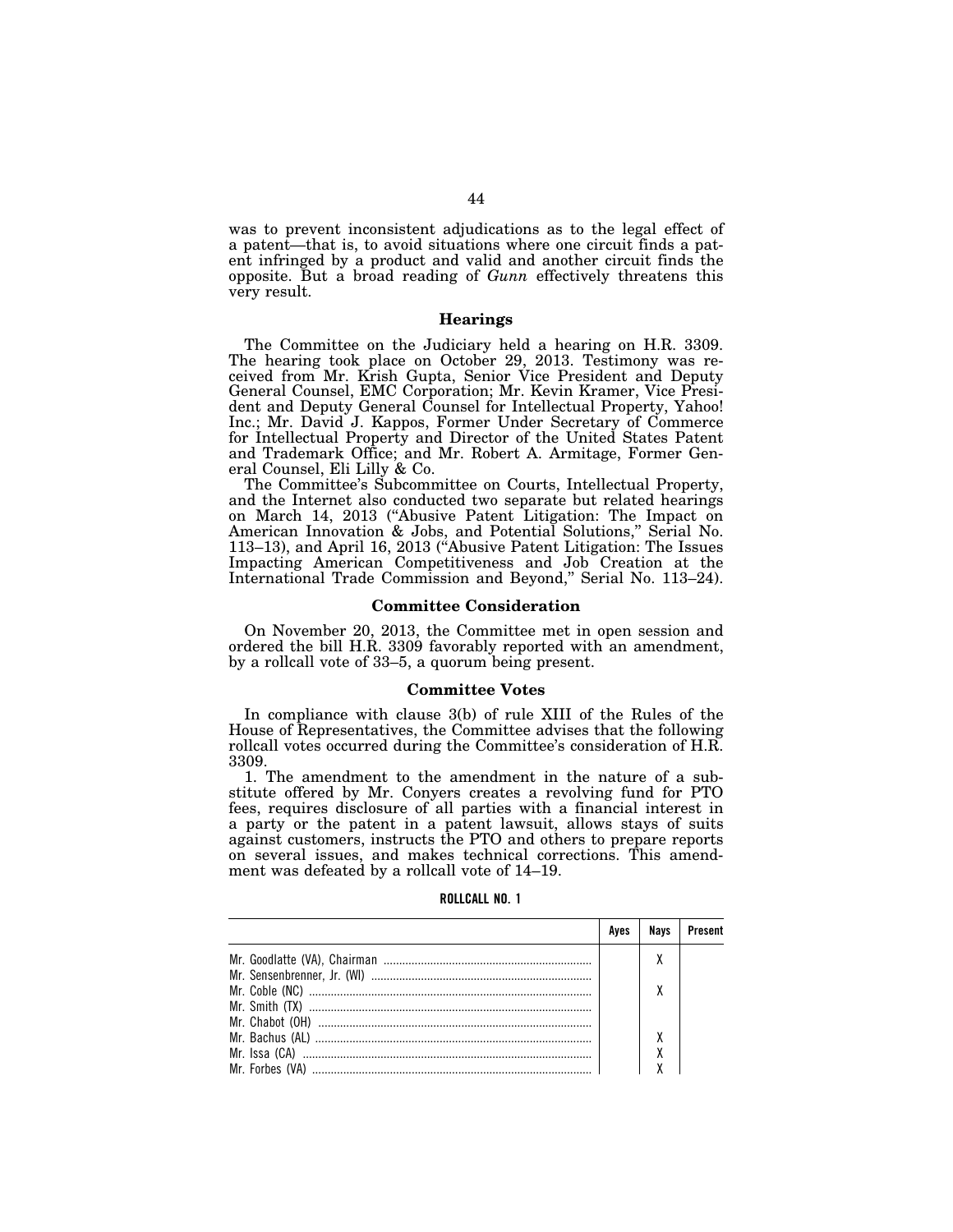ROLLCALL NO. 1-Continued

| Ayes | <b>Nays</b> | Present |
|------|-------------|---------|
|      |             |         |
|      | χ           |         |
|      | χ           |         |
|      | χ           |         |
|      |             |         |
|      | X           |         |
|      | χ           |         |
|      | χ           |         |
|      | χ           |         |
|      | χ           |         |
|      | χ           |         |
|      | χ           |         |
|      |             |         |
|      |             |         |
|      | χ           |         |
|      |             |         |
| χ    |             |         |
| χ    |             |         |
| χ    |             |         |
| χ    |             |         |
|      | χ           |         |
| χ    |             |         |
| χ    |             |         |
| χ    |             |         |
|      | χ           |         |
| χ    |             |         |
| χ    |             |         |
| χ    |             |         |
| χ    |             |         |
| χ    |             |         |
|      | χ           |         |
| χ    |             |         |
| χ    |             |         |
| 14   | 19          |         |

2. The amendment to the amendment in the nature of a substitute offered by Mr. Convers creates a revolving fund for PTO fees. This amendment was defeated by a rollcall vote of  $13-17$ .

| ROLLCALL NO. 2 |  |  |
|----------------|--|--|
|----------------|--|--|

| Aves | Navs | <b>Present</b> |
|------|------|----------------|
|      |      |                |
|      |      |                |
|      |      |                |
|      |      |                |
|      |      |                |
|      |      |                |
|      |      |                |
|      |      |                |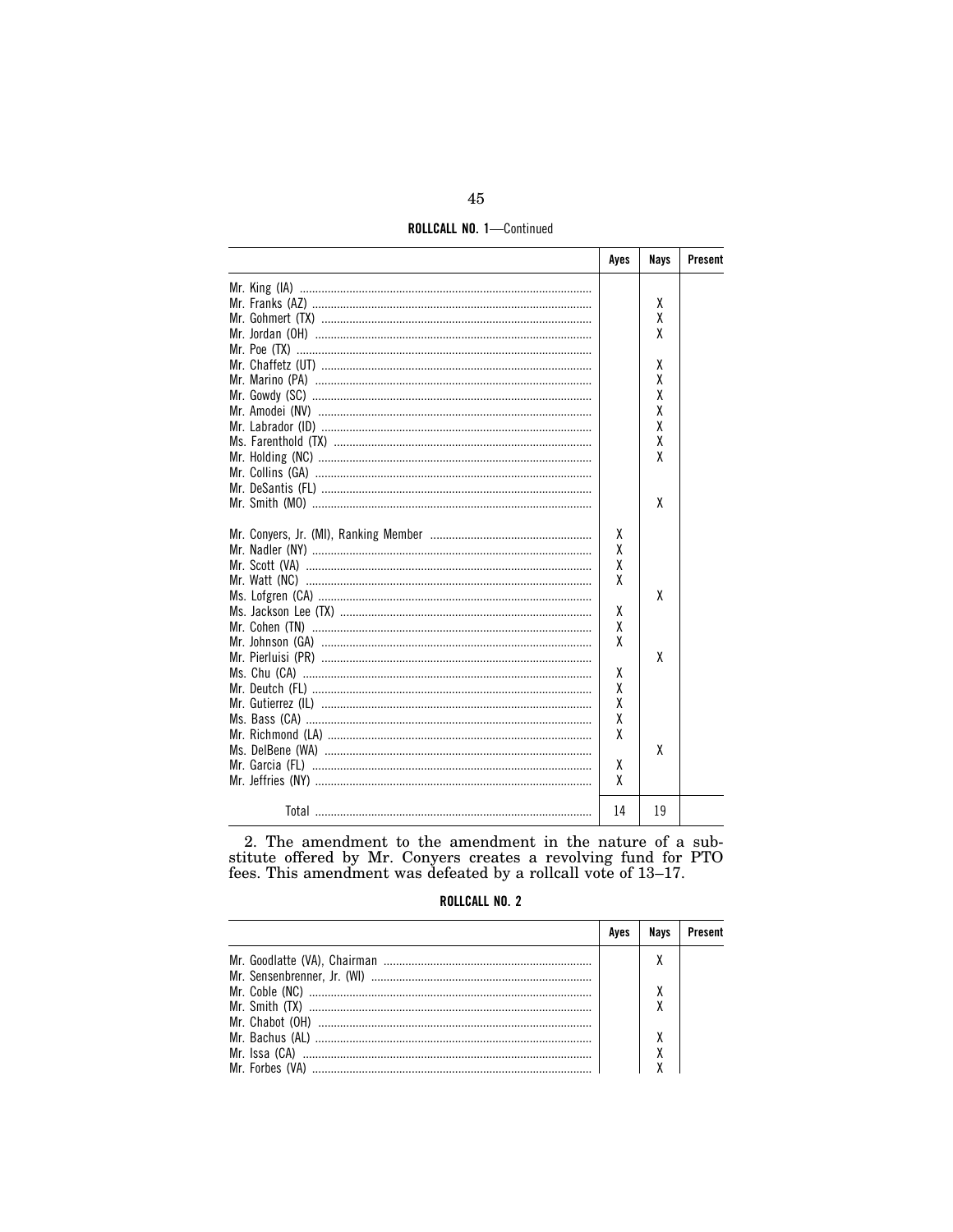ROLLCALL NO. 2-Continued

|                                    | Ayes                  | <b>Nays</b> | Present |
|------------------------------------|-----------------------|-------------|---------|
|                                    |                       | X           |         |
|                                    |                       |             |         |
|                                    |                       |             |         |
|                                    |                       |             |         |
|                                    |                       |             |         |
|                                    |                       | x           |         |
|                                    |                       | χ           |         |
|                                    |                       | χ           |         |
|                                    |                       | χ           |         |
|                                    |                       | χ           |         |
|                                    |                       | χ           |         |
|                                    |                       | χ           |         |
|                                    |                       | χ           |         |
|                                    |                       | χ           |         |
|                                    |                       | χ           |         |
|                                    | χ<br>χ<br>χ<br>χ<br>χ |             |         |
|                                    | χ                     |             |         |
|                                    |                       |             |         |
|                                    |                       |             |         |
|                                    | χ                     |             |         |
|                                    | χ                     |             |         |
|                                    | χ                     |             |         |
|                                    |                       |             |         |
|                                    | χ                     |             |         |
|                                    | χ                     |             |         |
|                                    | χ                     |             |         |
|                                    | χ                     |             |         |
|                                    |                       |             |         |
| Total ………………………………………………………………………… | 13                    | 17          |         |

3. The amendment to the amendment in the nature of a substitute offered by Mr. Convers strikes subsections (a) through (c) of section 6 of the bill and replaces them with a study. This amendment was defeated by a rollcall

| ROLLCALL NO. 3 |  |  |
|----------------|--|--|
|----------------|--|--|

| Aves | <b>Navs</b> | <b>Present</b> |
|------|-------------|----------------|
|      |             |                |
|      |             |                |
|      |             |                |
|      |             |                |
|      |             |                |
|      |             |                |
|      |             |                |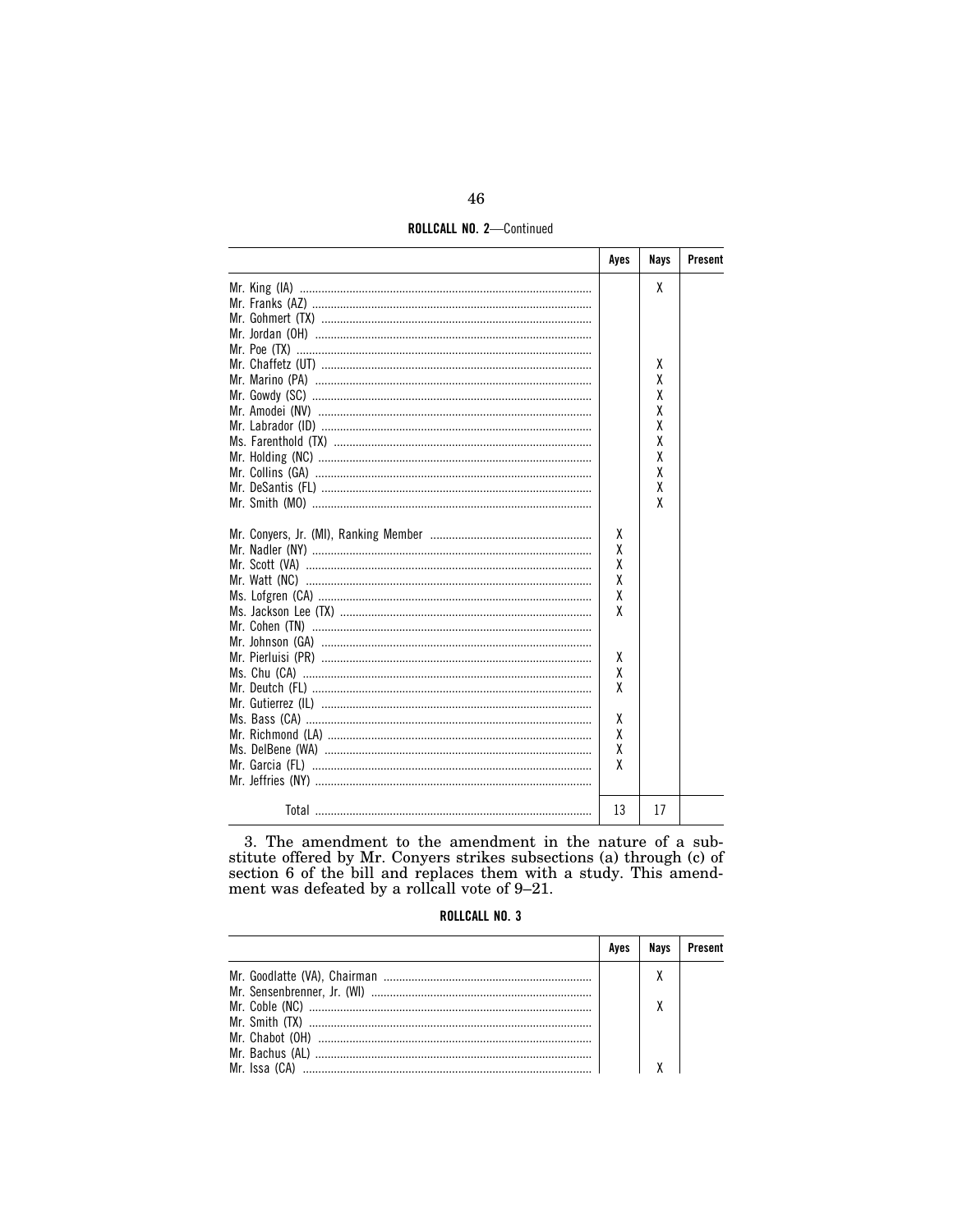ROLLCALL NO. 3-Continued

| χ<br>χ<br>χ<br>χ<br>χ<br>χ<br>χ<br>χ<br>χ<br>χ<br>χ<br>χ<br>χ<br>χ<br>χ<br>χ<br>χ<br>χ<br>χ<br>X<br>X<br>X<br>χ |  | Ayes | <b>Nays</b> | <b>Present</b> |
|-----------------------------------------------------------------------------------------------------------------|--|------|-------------|----------------|
|                                                                                                                 |  |      |             |                |
|                                                                                                                 |  |      |             |                |
|                                                                                                                 |  |      |             |                |
|                                                                                                                 |  |      |             |                |
|                                                                                                                 |  |      |             |                |
|                                                                                                                 |  |      |             |                |
|                                                                                                                 |  |      |             |                |
|                                                                                                                 |  |      |             |                |
|                                                                                                                 |  |      |             |                |
|                                                                                                                 |  |      |             |                |
|                                                                                                                 |  |      |             |                |
|                                                                                                                 |  |      |             |                |
|                                                                                                                 |  |      |             |                |
|                                                                                                                 |  |      |             |                |
|                                                                                                                 |  |      |             |                |
|                                                                                                                 |  |      |             |                |
|                                                                                                                 |  |      |             |                |
|                                                                                                                 |  |      |             |                |
|                                                                                                                 |  |      |             |                |
|                                                                                                                 |  |      |             |                |
|                                                                                                                 |  |      |             |                |
|                                                                                                                 |  |      |             |                |
|                                                                                                                 |  |      |             |                |
|                                                                                                                 |  |      |             |                |
|                                                                                                                 |  |      |             |                |
|                                                                                                                 |  |      |             |                |
|                                                                                                                 |  |      |             |                |
|                                                                                                                 |  |      |             |                |
|                                                                                                                 |  |      |             |                |
|                                                                                                                 |  |      |             |                |
|                                                                                                                 |  | χ    |             |                |
| X                                                                                                               |  |      |             |                |
| χ                                                                                                               |  |      |             |                |
| χ                                                                                                               |  |      |             |                |
|                                                                                                                 |  |      |             |                |
| 21<br>9<br>Total …………………………………………………………………………                                                                   |  |      |             |                |

4. The amendment to the amendment in the nature of a substitute offered by Mr. Jeffries strikes the bill's repeal of  $\S 145$  of title 35. This amendment was defeated by a rollcall vote of 13–19.

| ROLLCALL NO. 4 |  |  |
|----------------|--|--|
|----------------|--|--|

|  | Navs | Present |
|--|------|---------|
|  |      |         |
|  |      |         |
|  |      |         |
|  |      |         |
|  |      |         |
|  |      |         |
|  |      |         |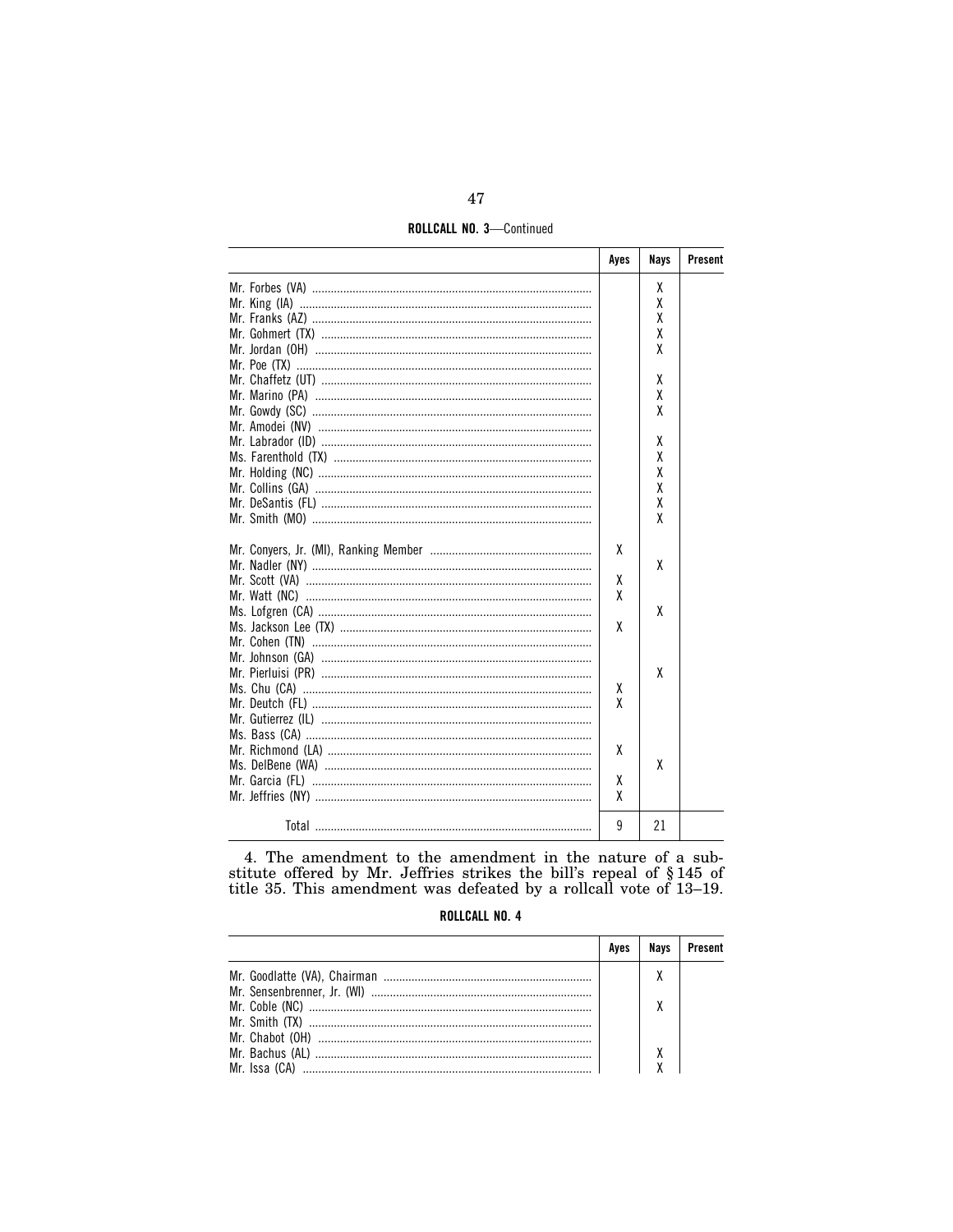ROLLCALL NO. 4-Continued

| Ayes | <b>Nays</b> | <b>Present</b> |
|------|-------------|----------------|
|      | χ           |                |
|      | χ           |                |
|      | χ           |                |
|      | χ           |                |
|      | χ           |                |
|      |             |                |
|      | χ           |                |
|      | χ           |                |
|      | χ           |                |
|      | χ           |                |
|      | χ           |                |
|      | χ           |                |
|      | χ           |                |
|      | χ           |                |
|      | χ           |                |
|      | χ           |                |
|      |             |                |
| χ    |             |                |
| χ    |             |                |
| χ    |             |                |
| χ    |             |                |
| χ    |             |                |
| χ    |             |                |
|      |             |                |
|      |             |                |
| χ    |             |                |
| χ    |             |                |
| χ    |             |                |
|      |             |                |
|      |             |                |
| χ    |             |                |
| χ    |             |                |
| χ    |             |                |
| χ    |             |                |
| 13   | 19          |                |

5. The amendment to the amendment in the nature of a substitute offered by Mr. Watt makes the provision-limiting discovery prior to claim construction discretionary. This amendment was defeated by a rollcall vote of  $8-21$ 

| ROLLCALL NO. 5 |
|----------------|
|----------------|

| Aves | Navs Present |
|------|--------------|
|      |              |
|      |              |
|      |              |
|      |              |
|      |              |
|      |              |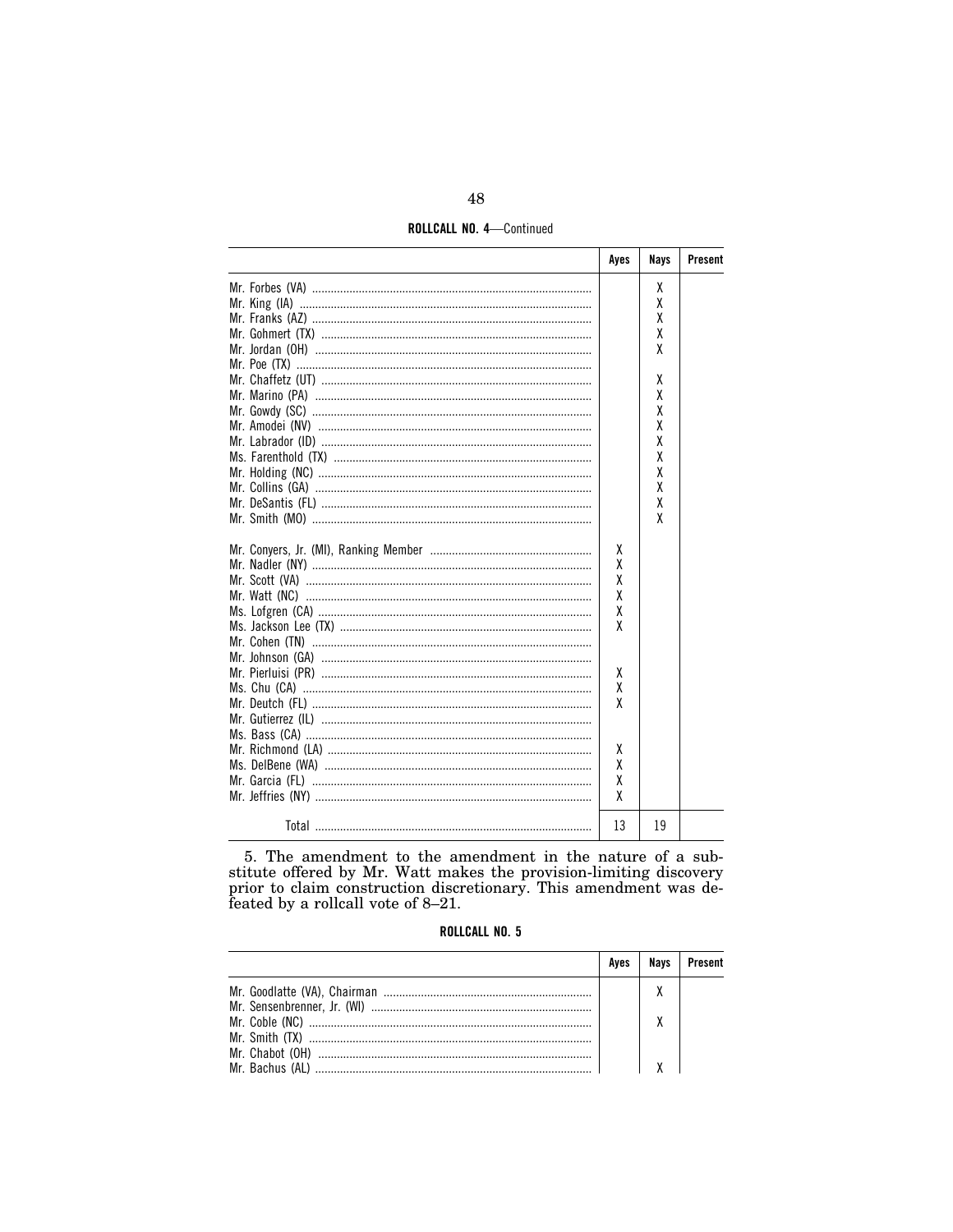ROLLCALL NO. 5-Continued

|                                    | Ayes | <b>Nays</b> | Present |
|------------------------------------|------|-------------|---------|
|                                    |      | χ           |         |
|                                    |      | χ           |         |
|                                    |      | χ           |         |
|                                    |      | χ           |         |
|                                    |      | χ           |         |
|                                    |      | χ           |         |
|                                    |      |             |         |
|                                    |      | χ           |         |
|                                    |      | χ           |         |
|                                    |      | χ           |         |
|                                    |      | χ           |         |
|                                    |      | χ           |         |
|                                    |      | χ           |         |
|                                    |      | χ           |         |
|                                    |      | χ           |         |
|                                    |      | χ           |         |
|                                    |      | χ           |         |
|                                    |      |             |         |
|                                    | χ    |             |         |
|                                    | χ    |             |         |
|                                    | χ    |             |         |
|                                    | χ    |             |         |
|                                    |      | χ           |         |
|                                    |      |             |         |
|                                    |      |             |         |
|                                    |      |             |         |
|                                    |      | X           |         |
|                                    | χ    |             |         |
|                                    | X    |             |         |
|                                    |      |             |         |
|                                    |      |             |         |
|                                    | χ    |             |         |
|                                    | χ    |             |         |
|                                    |      |             |         |
|                                    |      |             |         |
|                                    |      |             |         |
| Total ………………………………………………………………………… | 8    | 21          |         |

6. The amendment to the amendment in the nature of a substitute offered by Mr. Watt provides for the award of attorney's fees in "appropriate cases." This amendment was defeated by a rollcall vote of  $12-23$ .

| ROLLCALL NO. 6 |  |
|----------------|--|
|                |  |

|                 | Aves | Navs | <b>Present</b> |
|-----------------|------|------|----------------|
|                 |      |      |                |
|                 |      |      |                |
|                 |      |      |                |
| Mr. Chabot (OH) |      |      |                |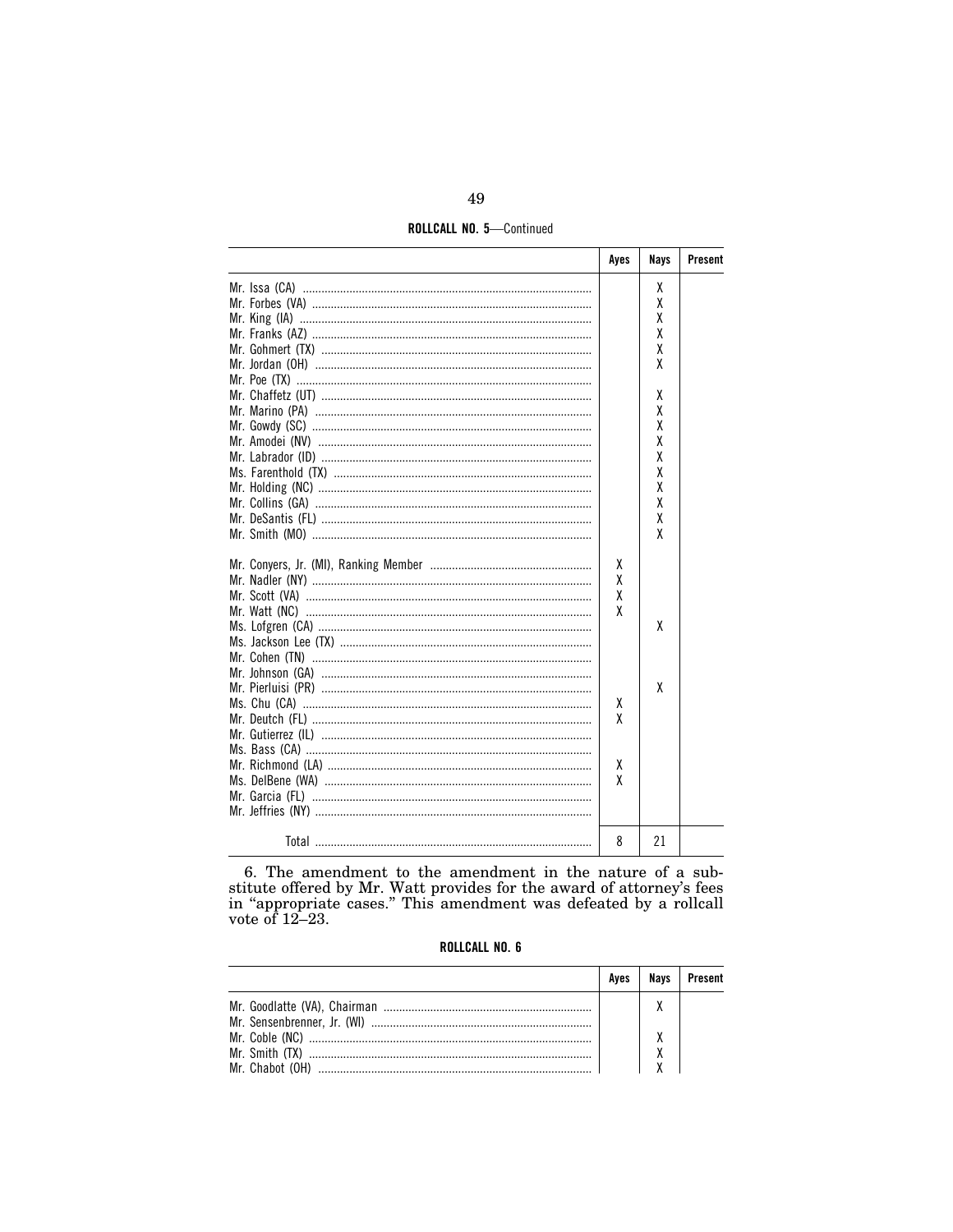ROLLCALL NO. 6-Continued

| Ayes                                                | <b>Nays</b> | Present |
|-----------------------------------------------------|-------------|---------|
|                                                     | χ           |         |
|                                                     | χ           |         |
|                                                     | χ           |         |
|                                                     | χ           |         |
|                                                     | χ           |         |
|                                                     | χ           |         |
|                                                     | χ           |         |
|                                                     |             |         |
|                                                     | χ           |         |
|                                                     | χ           |         |
|                                                     | χ           |         |
|                                                     | χ           |         |
|                                                     | χ           |         |
|                                                     | χ           |         |
|                                                     | χ           |         |
|                                                     | χ           |         |
|                                                     | χ           |         |
|                                                     | χ           |         |
| χ<br>χ<br>χ<br>χ<br>χ<br>χ<br>χ<br>χ<br>χ<br>χ<br>χ | x<br>χ      |         |
| χ                                                   |             |         |
| 12                                                  | 23          |         |

7. The amendment to the amendment in the nature of a substitute offered by Mr. Johnson strikes section 6 of the bill. This amendment was defeated by a rollcall vote of  $9-25$ .

| ROLLCALL NO. 7 |  |  |  |  |  |
|----------------|--|--|--|--|--|
|----------------|--|--|--|--|--|

| Aves | <b>Navs</b> | <b>Present</b> |
|------|-------------|----------------|
|      |             |                |
|      |             |                |
|      |             |                |
|      |             |                |
|      |             |                |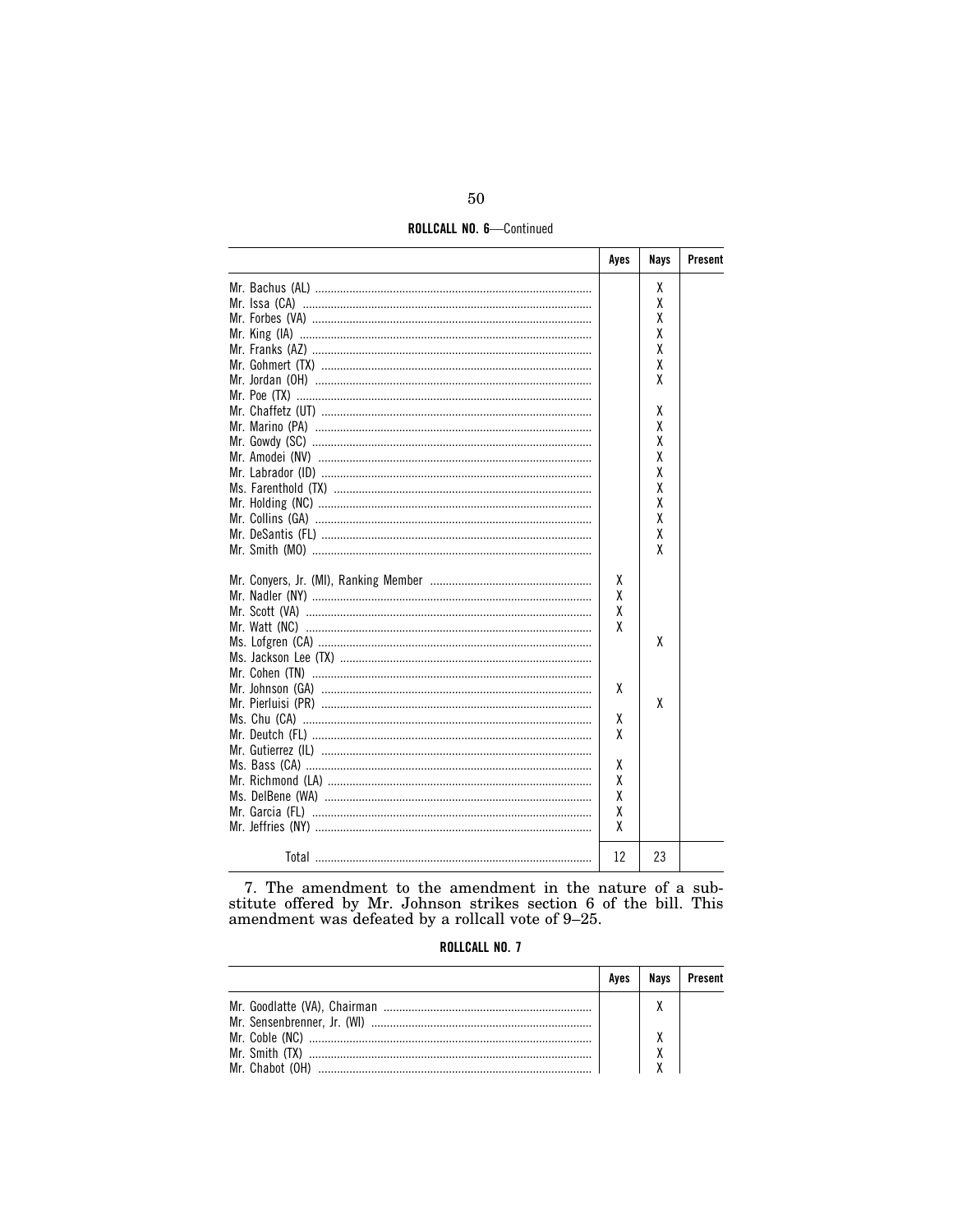ROLLCALL NO. 7-Continued

| Ayes                  | <b>Nays</b>           | Present |
|-----------------------|-----------------------|---------|
|                       | χ                     |         |
|                       |                       |         |
|                       | χ                     |         |
|                       |                       |         |
|                       | χ                     |         |
|                       |                       |         |
|                       | χ                     |         |
|                       | χ                     |         |
|                       | χ                     |         |
|                       | χ                     |         |
|                       | χ                     |         |
|                       | χ                     |         |
|                       | χ                     |         |
|                       | χ                     |         |
|                       | χ                     |         |
|                       | χ                     |         |
|                       | χ                     |         |
|                       | χ                     |         |
| χ<br>χ<br>χ<br>χ<br>χ | χ<br>χ<br>x<br>χ<br>χ |         |
| χ<br>χ<br>χ<br>χ      | X                     |         |
| 9                     | 25                    |         |

8. The amendment to the amendment in the nature of a substitute offered by Mr. Jeffries applies heightened standards to the pleading of defenses of noninfringement and invalidity. This amendment was defeated by a rollcall

ROLLCALL NO. 8

| Aves | <b>Navs</b> | Present |
|------|-------------|---------|
|      |             |         |
|      |             |         |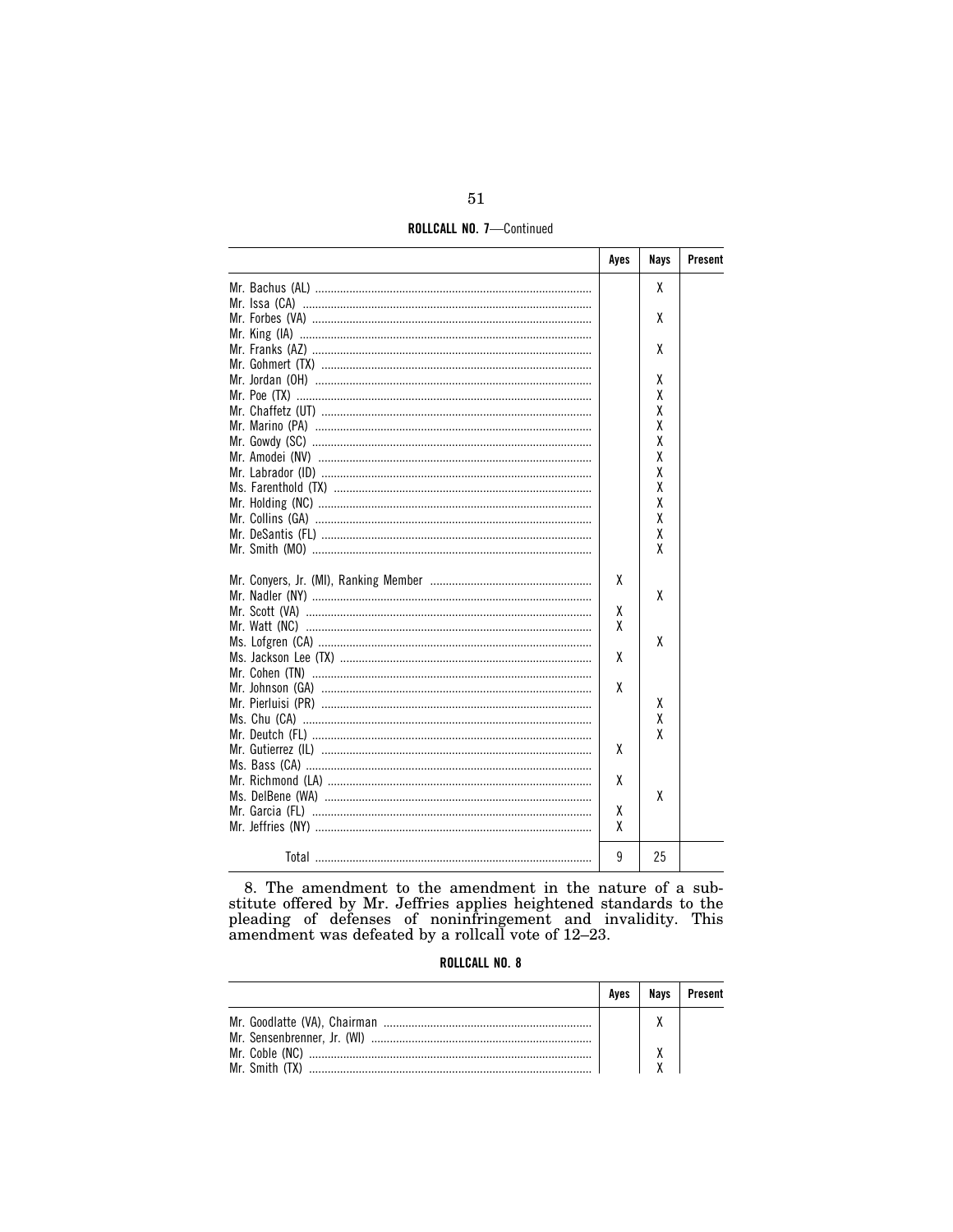ROLLCALL NO. 8-Continued

| Ayes | Nays | Present |
|------|------|---------|
|      | χ    |         |
|      | χ    |         |
|      |      |         |
|      | χ    |         |
|      |      |         |
|      | χ    |         |
|      | χ    |         |
|      | χ    |         |
|      | χ    |         |
|      | χ    |         |
|      | χ    |         |
|      | χ    |         |
|      | χ    |         |
|      | χ    |         |
|      | χ    |         |
|      | χ    |         |
|      | χ    |         |
|      | χ    |         |
|      | χ    |         |
|      |      |         |
| χ    |      |         |
| χ    |      |         |
| χ    |      |         |
| χ    |      |         |
|      | χ    |         |
| χ    |      |         |
| χ    |      |         |
| χ    |      |         |
|      | χ    |         |
| χ    |      |         |
| χ    |      |         |
| χ    |      |         |
|      |      |         |
|      |      |         |
| χ    |      |         |
|      | χ    |         |
|      |      |         |
| χ    |      |         |
|      |      |         |

9. The amendment to the amendment in the nature of a substitute offered by Mr. Jeffries provides for the award of attorney's stitute offered by Mr. Jeffres provides for the award of attorney's<br>fees unless the position of the nonprevailing party was reasonably<br>justified in law and fact, and clarifies that severe economic hard-<br>ship to the invento vote of  $36-2$ .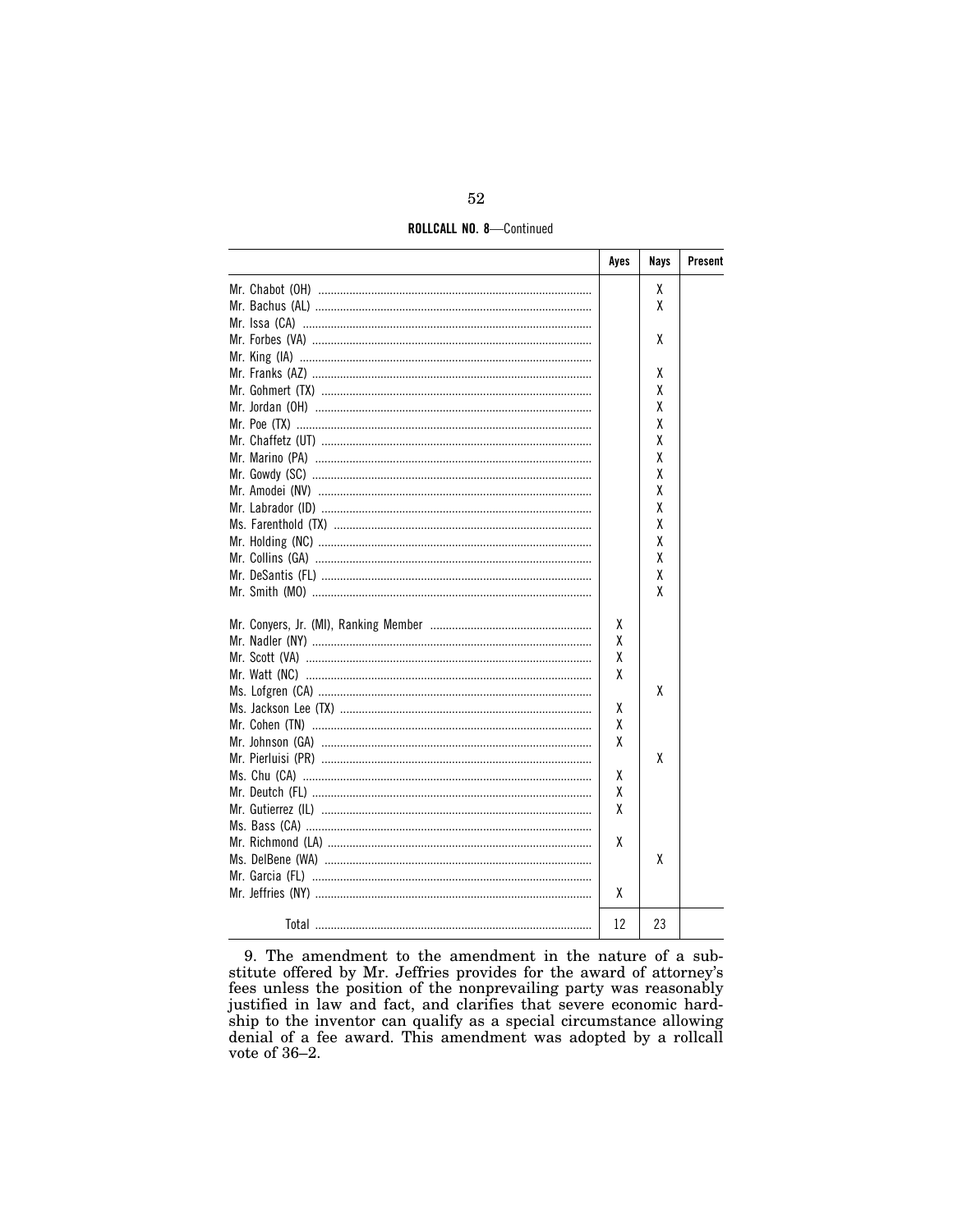ROLLCALL NO. 9

|                                    | Ayes | Nays | Present |
|------------------------------------|------|------|---------|
|                                    | X    |      |         |
|                                    |      |      |         |
|                                    | χ    |      |         |
|                                    | χ    |      |         |
|                                    | χ    |      |         |
|                                    | χ    |      |         |
|                                    |      |      |         |
|                                    | χ    |      |         |
|                                    | χ    |      |         |
|                                    | χ    |      |         |
|                                    | χ    |      |         |
|                                    | χ    |      |         |
|                                    | χ    |      |         |
|                                    | χ    |      |         |
|                                    | χ    |      |         |
|                                    | χ    |      |         |
|                                    | χ    |      |         |
|                                    | χ    |      |         |
|                                    |      |      |         |
|                                    | χ    |      |         |
|                                    | χ    |      |         |
|                                    | χ    |      |         |
|                                    | χ    |      |         |
|                                    | χ    |      |         |
|                                    |      | χ    |         |
|                                    | χ    |      |         |
|                                    | χ    |      |         |
|                                    | χ    |      |         |
|                                    | χ    |      |         |
|                                    | χ    |      |         |
|                                    | χ    |      |         |
|                                    |      | χ    |         |
|                                    | χ    |      |         |
|                                    | χ    |      |         |
|                                    | χ    |      |         |
|                                    | χ    |      |         |
|                                    | χ    |      |         |
|                                    | χ    |      |         |
|                                    | χ    |      |         |
|                                    | χ    |      |         |
|                                    | χ    |      |         |
|                                    |      |      |         |
| Total ………………………………………………………………………… | 36   | 2    |         |

10. The amendment to the amendment in the nature of a substitute offered by Mr. Watt provides for consideration of conduct that extended litigation in the award of attorney's fees. This amendment was defeated by a rollcal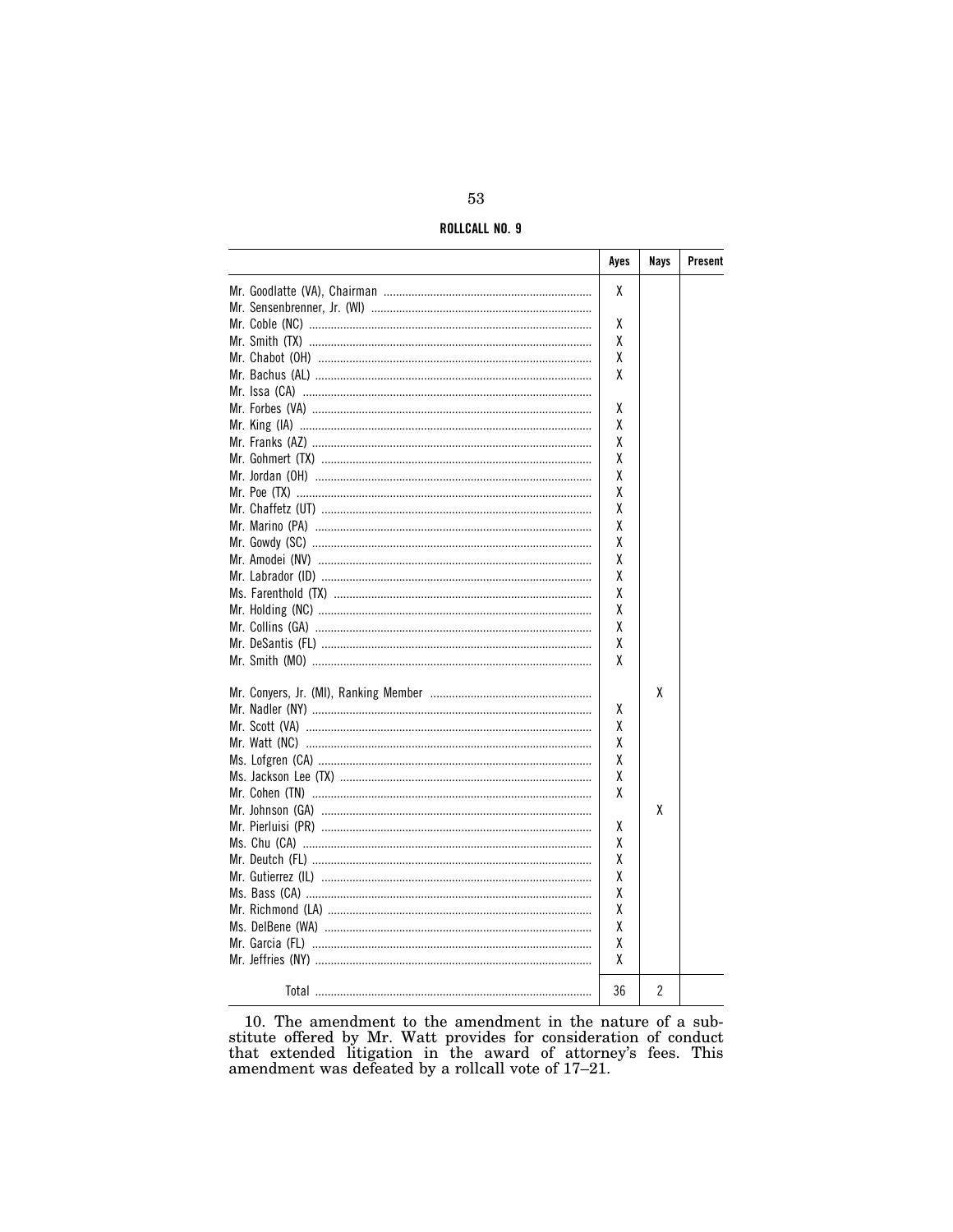ROLLCALL NO. 10

|                                              | Ayes | <b>Nays</b> | Present |
|----------------------------------------------|------|-------------|---------|
|                                              |      | x           |         |
|                                              |      |             |         |
|                                              |      | χ           |         |
|                                              |      | χ           |         |
|                                              |      | χ           |         |
|                                              |      | χ           |         |
|                                              |      |             |         |
|                                              |      | χ           |         |
|                                              |      | χ           |         |
|                                              |      | χ           |         |
|                                              |      | χ           |         |
|                                              |      | χ           |         |
|                                              |      | χ           |         |
|                                              |      | χ           |         |
|                                              |      | χ           |         |
|                                              |      | χ           |         |
|                                              |      | χ           |         |
|                                              |      | χ           |         |
|                                              |      | χ           |         |
|                                              |      | χ           |         |
|                                              |      | χ           |         |
|                                              |      | χ           |         |
|                                              |      | χ           |         |
|                                              |      |             |         |
|                                              | χ    |             |         |
|                                              | χ    |             |         |
|                                              | χ    |             |         |
| Mr. Watt (NC) ……………………………………………………………………………… | χ    |             |         |
|                                              | χ    |             |         |
|                                              | χ    |             |         |
|                                              | χ    |             |         |
|                                              | χ    |             |         |
|                                              | χ    |             |         |
|                                              | χ    |             |         |
|                                              | χ    |             |         |
|                                              | χ    |             |         |
|                                              | χ    |             |         |
|                                              | χ    |             |         |
|                                              | χ    |             |         |
|                                              | χ    |             |         |
|                                              | χ    |             |         |
|                                              |      |             |         |
| Total …………………………………………………………………………           | 17   | 21          |         |

11. The bill was reported favorably, as amended, by a rollcall vote of  $33\text{--}5.$ 

# ROLLCALL NO. 11

| Aves | Nays | Present |
|------|------|---------|
|      |      |         |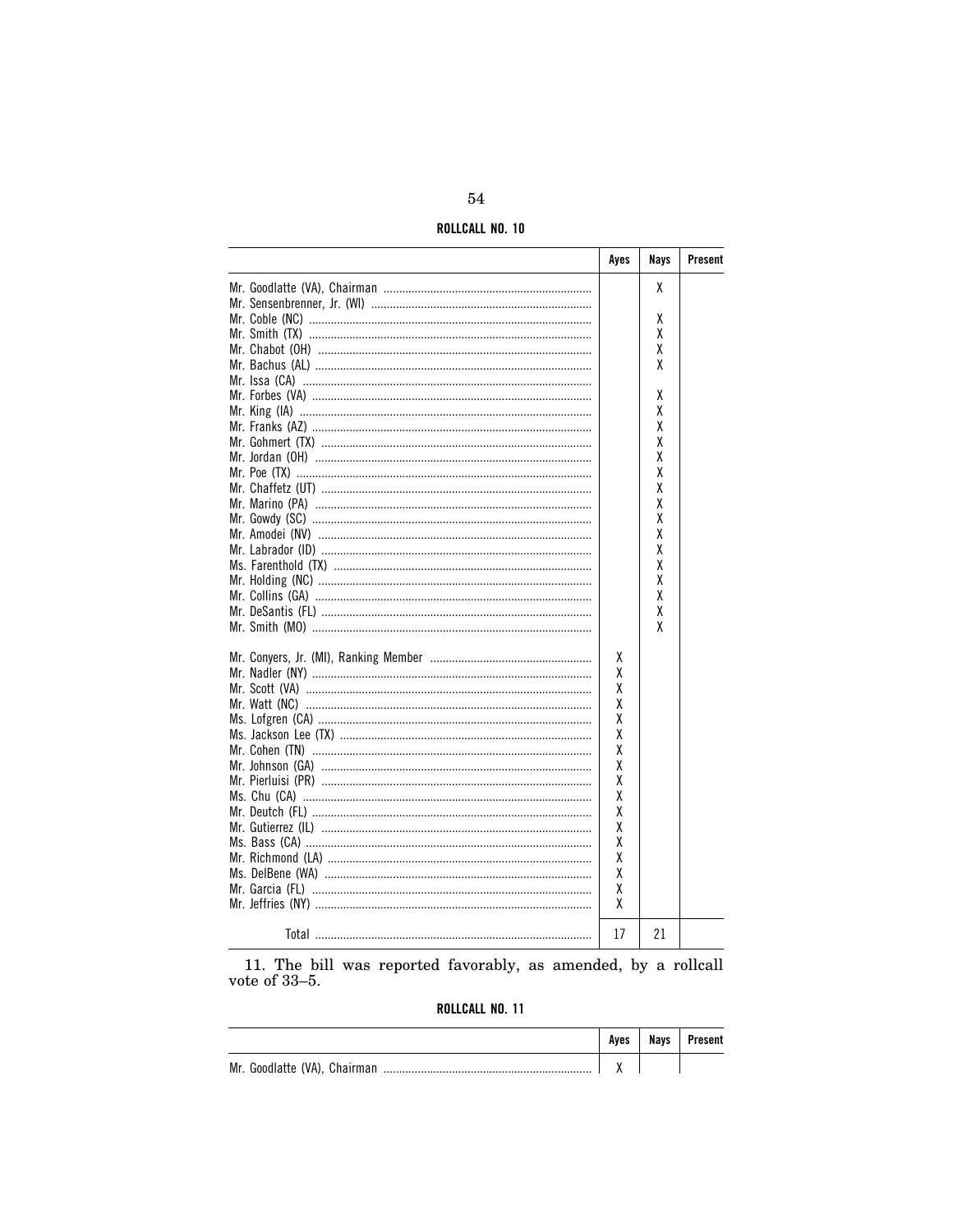ROLLCALL NO. 11-Continued

|                                              | Ayes                                                                         | Nays                  | Present |
|----------------------------------------------|------------------------------------------------------------------------------|-----------------------|---------|
|                                              | χ<br>χ<br>χ<br>χ<br>χ<br>χ<br>χ<br>χ<br>χ<br>χ<br>χ<br>χ<br>χ<br>χ<br>χ<br>χ |                       |         |
|                                              | χ<br>χ<br>χ<br>χ                                                             |                       |         |
| Mr. Watt (NC) ……………………………………………………………………………… | χ<br>χ<br>χ<br>χ<br>χ<br>χ<br>χ<br>χ<br>χ<br>χ<br>χ<br>χ                     | χ<br>χ<br>χ<br>χ<br>χ |         |
|                                              | 33                                                                           | 5                     |         |

# **Committee Oversight Findings**

In compliance with clause  $3(c)(1)$  of rule XIII of the Rules of the<br>House of Representatives, the Committee advises that the findings<br>and recommendations of the Committee, based on oversight activi-<br>ties under clause  $2(b)(1$ port.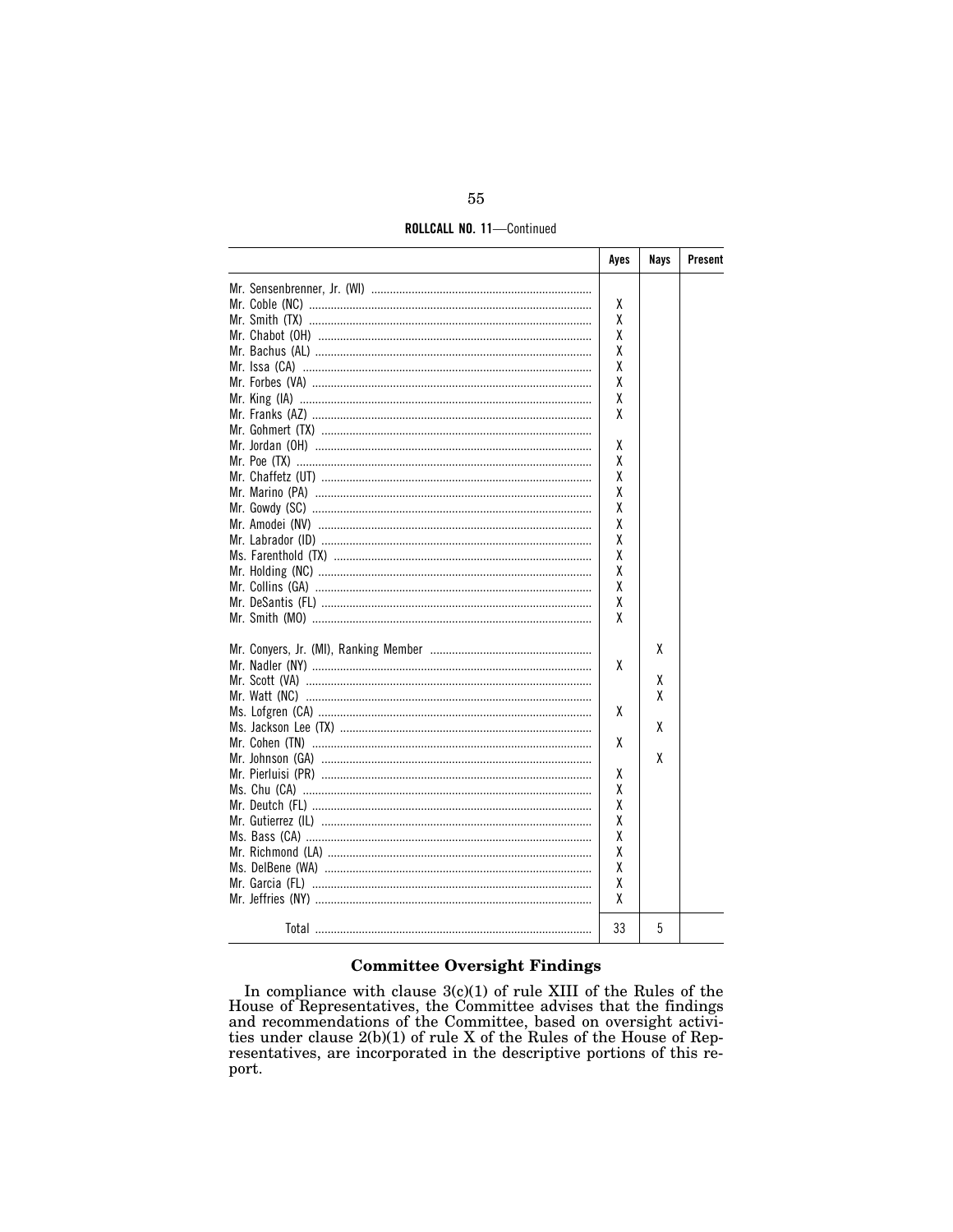## **New Budget Authority and Tax Expenditures**

Clause 3(c)(2) of rule XIII of the Rules of the House of Representatives is inapplicable because this legislation does not provide new budgetary authority or increased tax expenditures.

## **Congressional Budget Office Cost Estimate**

In compliance with clause 3(c)(3) of rule XIII of the Rules of the House of Representatives, the Committee sets forth, with respect to the bill, H.R. 3309, the following estimate and comparison prepared by the Director of the Congressional Budget Office under section 402 of the Congressional Budget Act of 1974:

> U.S. CONGRESS, CONGRESSIONAL BUDGET OFFICE, *Washington, DC, November 27, 2013.*

Hon. BOB GOODLATTE, CHAIRMAN,

*Committee on the Judiciary,*

*House of Representatives, Washington, DC.*

DEAR MR. CHAIRMAN: The Congressional Budget Office has prepared the enclosed cost estimate for H.R. 3309, the "Innovation Act.''

If you wish further details on this estimate, we will be pleased to provide them. The CBO staff contacts are Martin von Gnechten and Susan Willie, who can be reached at 226–2860.

Sincerely,

DOUGLAS W. ELMENDORF, DIRECTOR.

Enclosure

cc: Honorable John Conyers, Jr. Ranking Member

## **H.R. 3309—Innovation Act.**

As ordered reported by the House Committee on the Judiciary on November 20, 2013.

CBO estimates that implementing H.R. 3309 would cost \$3 million over the 2014–2018 period, assuming appropriation of the necessary amounts, mainly for reports to be prepared by the Administrative Office of the United States Courts (AOUSC) and the Government Accountability Office and administrative costs incurred by the AOUSC associated with new judicial procedures. Pay-as-you-go procedures do not apply to this legislation because it would not affect direct spending or revenues.

Based on information from the Patent and Trademark Office (PTO), CBO also estimates that implementing H.R. 3309 would have a gross cost to PTO of about \$30 million per year. However, PTO is authorized to collect fees sufficient to offset its operating expenses; therefore, CBO estimates that the net budgetary effect of PTO's activities undertaken to implement H.R. 3309 would not be significant, assuming appropriation actions consistent with the agency's authorities.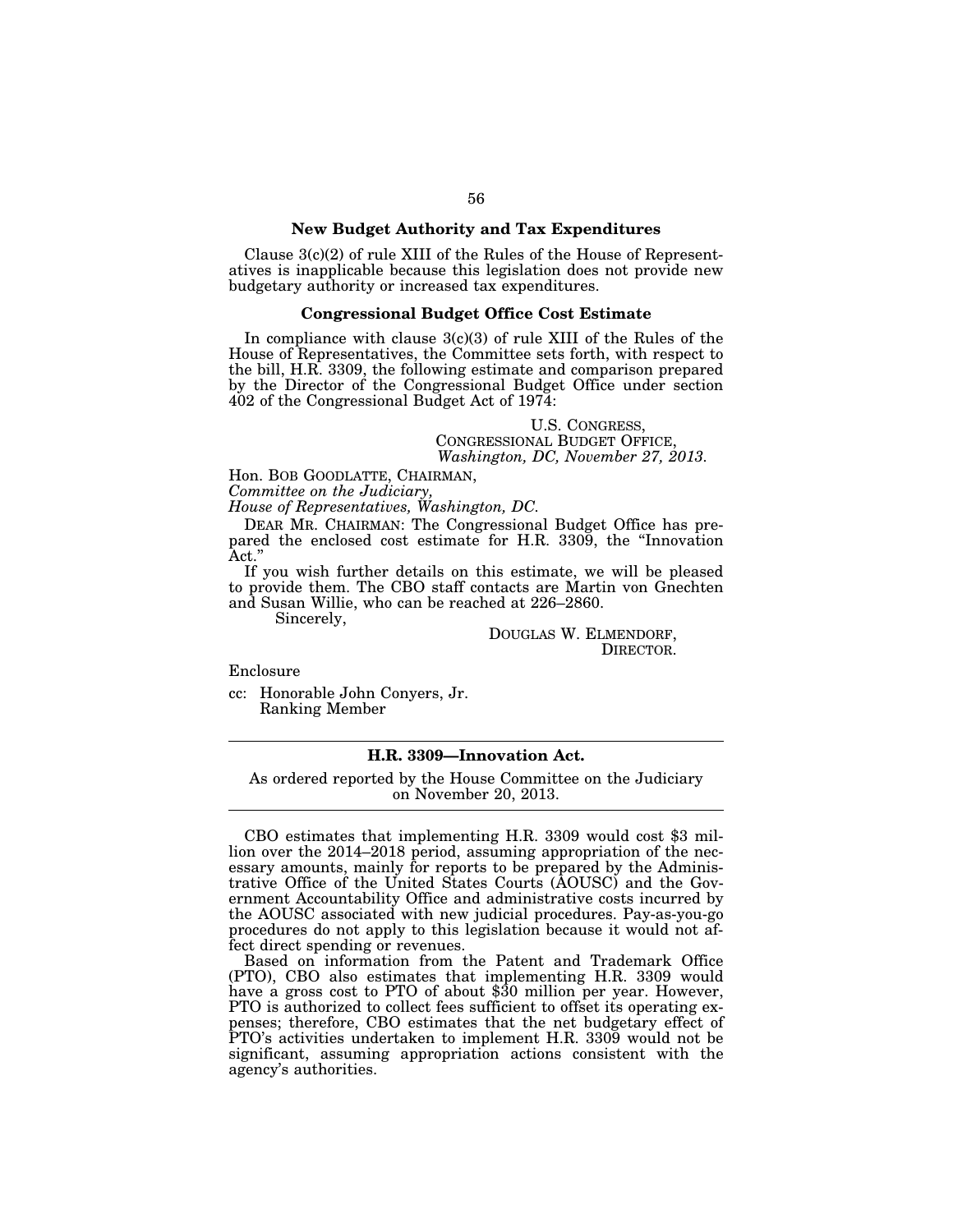H.R. 3309 would change administrative and judicial processes that support the protection of intellectual property rights. CBO expects that, by requiring inventors to be more specific in pleadings to the court, awarding attorney fees to the prevailing party, and limiting discovery early in an infringement proceeding, the bill would affect the decisions of inventors to initiate lawsuits for patent infringement.

H.R. 3309 would make several adjustments to judicial procedures for patent infringement cases, including which parties may join a suit and when a court is required to grant a motion to stay an action. Further, the bill would require the courts to award the prevailing party reasonable fees and other expenses incurred in connection with such cases. The bill also would require the AOUSC to develop rules and procedures related to the discovery of evidence in lawsuits for patent infringement.

The bill would change procedures that PTO has in place to examine patent applications, award patents, and determine the validity of a patent that has already been granted. Among other things, H.R. 3309 would specify that the agency use methods similar to those used in district courts to evaluate the validity of a patent. The bill also would require the agency to develop new databases to make information about patent ownership and litigation available on its website, perform an additional review of certain declarations made on original applications, and prepare several studies and reports on patent ownership and the behavior of certain patent owners.

H.R. 3309 would impose a mandate as defined in the Unfunded Mandates Reform Act (UMRA) on both public and private entities because PTO would charge fees to offset the costs incurred to collect and make some information related to patents publicly available. Other provisions in the bill also would result in increased patent fees. The requirement to pay those fees would be a mandate because the Federal Government controls the patent and trademark system, and no reasonable alternatives to that system exist.

Based on information from PTO, CBO estimates that the annual cost to comply with the mandate would be about \$30 million, with less than \$1 million of those costs accruing to public entities and the rest accruing to private entities. Therefore, the cost for public and private entities to comply with the mandate would fall below the annual thresholds established in UMRA for intergovernmental and private-sector mandates (\$75 million and \$150 million in 2013, respectively, adjusted annually for inflation).

The CBO contacts for this estimate are Susan Willie and Martin von Gnechten (for Federal costs), Melissa Merrell (for the impact on state and local governments), and Paige Piper/Bach and Nathan Musick (for the private-sector impact). The estimate was approved by Peter H. Fontaine, Assistant Director for Budget Analysis.

## **Duplication of Federal Programs**

No provision of H.R. 3309 establishes or reauthorizes a program of the Federal Government known to be duplicative of another Federal program, a program that was in included in any report from the Government Accountability Office pursuant to section 21 of Public Law 111–139, or a program related to a program identified in the most recent Catalog of Federal Domestic Assistance.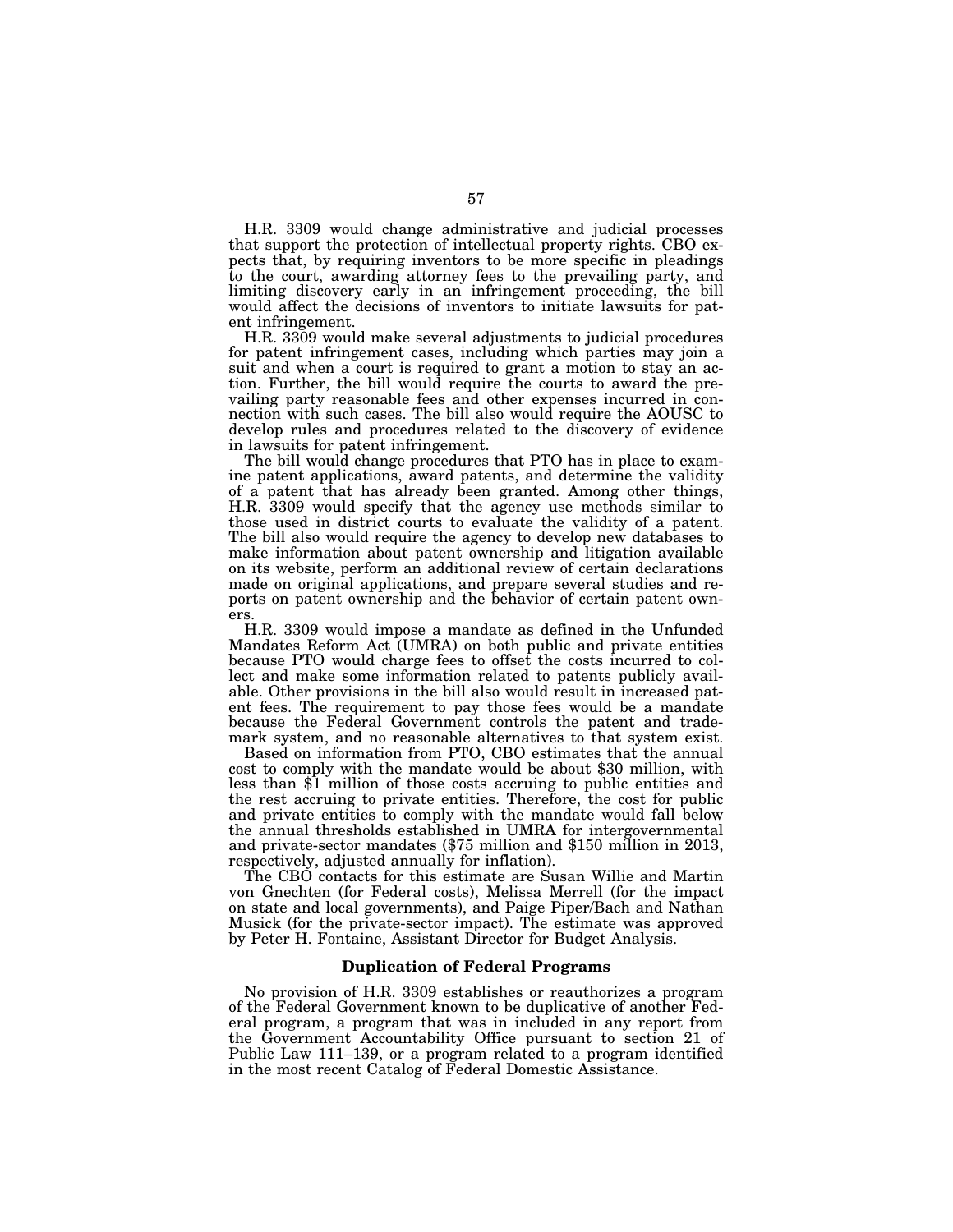## **Disclosure of Directed Rule Makings**

The Committee estimates that H.R. 3309 specifically directs to be completed one specific rule making within the meaning of 5 U.S.C. 551.

## **Performance Goals and Objectives**

The Committee states that pursuant to clause  $3(c)(4)$  of rule XIII of the Rules of the House of Representatives, H.R. 3309 amends title 35, United States Code, and the Leahy-Smith America Invents Act, to make improvements and technical corrections.

## **Advisory on Earmarks**

In accordance with clause 9 of rule XXI of the Rules of the House of Representatives, H.R. 3309 does not contain any congressional earmarks, limited tax benefits, or limited tariff benefits as defined in clause 9(e), 9(f), or 9(g) of Rule XXI.

## **Section-by-Section Analysis**

*Section 1. Short title; table of contents.*

This Act may be cited as the ''Innovation Act.''

*Section 2. Definitions.*

Section 2 defines the terms "Director" and "Office."

*Section 3. Patent infringement actions.*

#### *(a) Pleading requirements*

New § 281A establishes heightened pleading requirements for claims of patent infringement, to the extent that the required information is reasonably accessible to the claimant.

#### *(b) Attorney's fees*

Subsection (a) of revised  $\S 285$  provides that fees and expenses shall be awarded to a prevailing party unless the position and conduct of the nonprevailing party was reasonably justified in law and fact or special circumstances (such as economic hardship to the inventor) make a fee award unjust. This standard reflects the Supreme Court's clarification of the standard employed by the Equal Access to Justice Act (EAJA),106 which governs the award of fees against the Federal Government. Enacted over 30 years ago, EAJA offers a well-developed body of caselaw to guide application of revised § 285, and sets a standard that is predictable and fair.

Under this standard, there is no presumption that the nonprevailing party's position was not reasonably justified simply because it lost the case.107 Even if a plaintiff's complaint is rejected by the judge or jury, the plaintiff is immune from a fee award so long as its position had a reasonable basis in law and fact.108 Fees cannot be awarded if the nonprevailing party's case was justified to a de-

 $10628$  U.S.C. § 2412(d)).

<sup>107</sup> *Norris v. SEC,* 695 F.3d 1261, 1265 (Fed. Cir. 2012).

<sup>108</sup>*Pierce v. Underwood,* 487 U.S. 552, 565 (1988).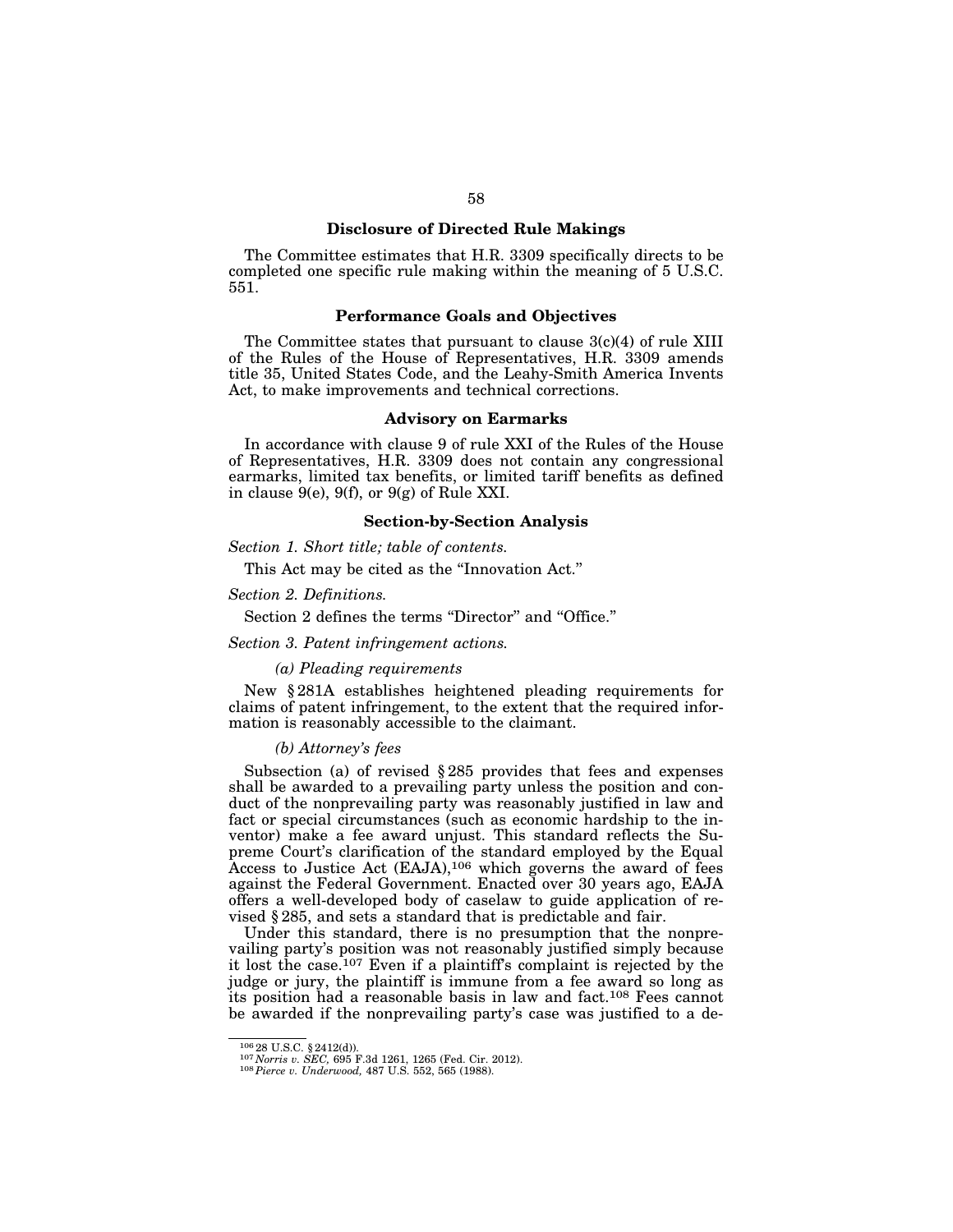gree that could satisfy a reasonable person,<sup>109</sup> or there was at least a dispute over which reasonable minds could differ.110

When a case turns on a legal question, courts have looked to the clarity of the governing law—that is, whether judicial decision on the issue left the status of the law unsettled, and whether the legal issue was novel or difficult.111 On questions of statutory interpretation, for example, courts have asked whether the Federal courts were split on the matter,<sup>112</sup> or whether the nonprevailing party interpreted a statute in a manner that is contrary to its plain language and unsupported by its legislative history.<sup>113</sup>

Subsection (a) has been modified to further clarify that the special circumstances that justify the denial of a fee award to a prevailing party may include situations involving severe economic hardship to the inventor.<sup>114</sup> The courts have discretion in special circumstances to protect from a fee award, for example, the unsophisticated independent inventor who brought a lawsuit to protect what he may have understood to be his claimed invention but whose complaint was ultimately determined not to be reasonably justified.

This analysis is not conducted issue by issue; rather, the nonprevailing party's litigation position is reviewed in the overall context.115 While the parties' postures on individual matters may be more or less justified, the reasonable-justification test favors treating a case as an inclusive whole, rather than as atomized lineitems.116 Also, when determining whether a party is prevailing party that is entitled to a fee award, courts consider the degree of success obtained by that party. A party whose "success" consists of a damage award that is only a very small fraction of what it originally sought is not entitled to a fee award.117

As under the EAJA, a district court's decision to grant or deny a fee award under  $\S 285(a)$  is reviewed for an abuse of discretion.<sup>118</sup> This deferential standard, however, ''does not mean that a mistake of law is beyond appellate correction. A district court by definition abuses its discretion when it makes an error of law.'' 119

Subsection (b) of § 285 provides that any party to the action may, upon motion, require another party to certify whether or not it will be able to satisfy a fee award in the event that such an award is made against such other party. This subsection also provides that a party joined in the action pursuant to § 299(d) may be required to pay the unsatisfied portion of a fee award.

Subsection (c) of § 285 closes a potential loophole that an abusive litigant otherwise might be able to exploit to impose substantial

 $109$  *Id.* 

<sup>110</sup> *Norris v. SEC,* 695 F.3d 1261, 1265 (Fed. Cir. 2012).

<sup>&</sup>lt;sup>111</sup>Id.<br><sup>112</sup>DGR Assocs., Inc. v. United States, 690 F.3d 1335, 1342 (Fed. Cir. 2012).<br><sup>113</sup>Patrick v. Shinseki, 668 F.3d 1325, 1330–31 (Fed. Cir. 2011).<br><sup>114</sup>The term "inventor" is defined at § 100(f) of title 35.<br><sup>115</sup>D *Corp.,* 496 U.S. 384, 402 (1990). Plenary review of the reasonableness of a nonprevailing liti-<br>gant's position on a legal question is particularly appropriate in the patents context, in light<br>of the amounts likely to be cuit's familiarity with it, and the need to provide guidance to litigants as to, for example, what types of claim-construction and obviousness arguments, even if ultimately unsuccessful, are nevertheless reasonably justified.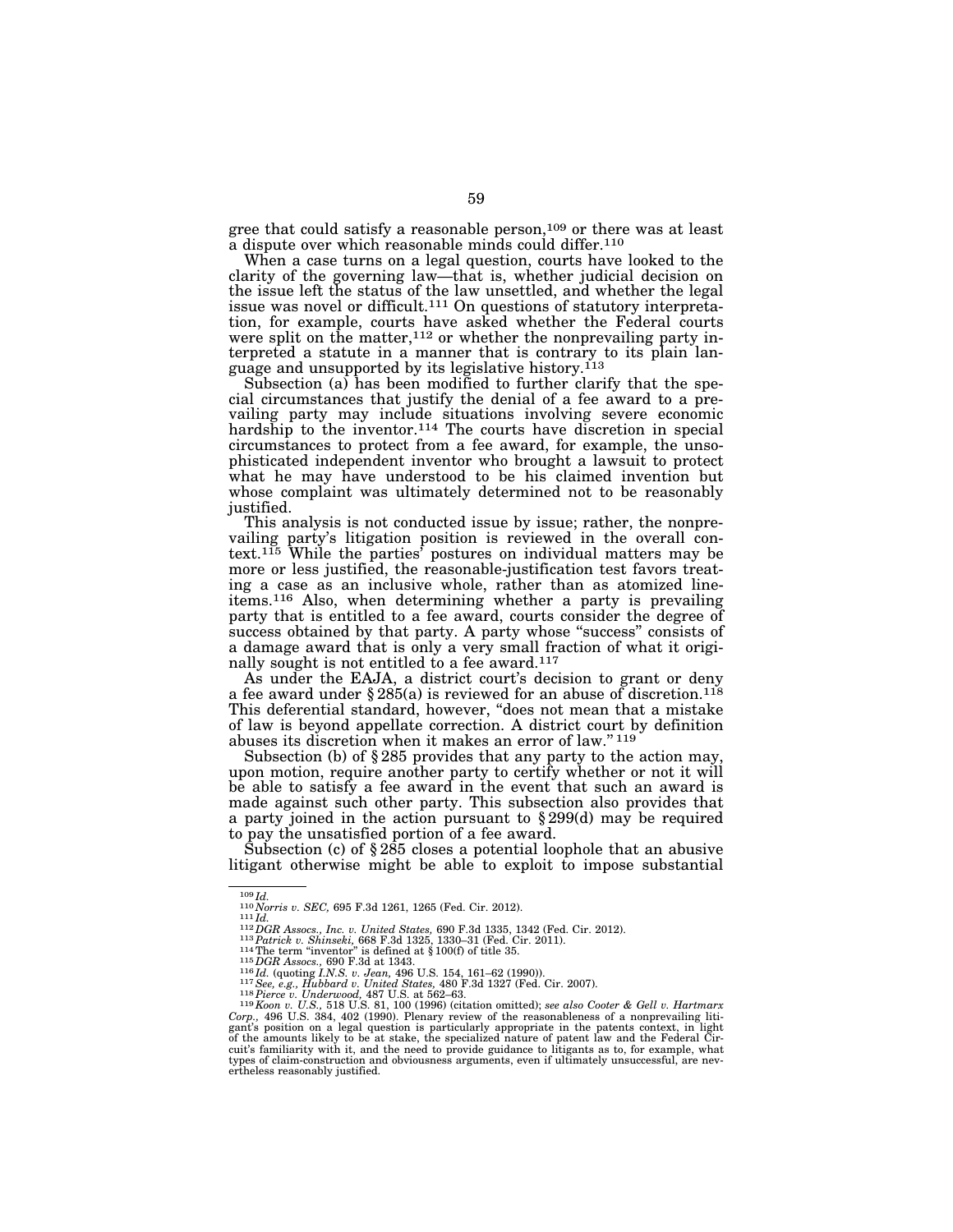costs on the opposing party with an unjustified complaint while evading accountability under subsection (a). Under the Supreme Court's *Buckhannon* decision, the ''prevailing party'' that is potentially entitled to a fee award includes only a party that has obtained from the court an ''enforceable judgment on the merits'' or a "court-ordered consent decree." <sup>120</sup> A defendant's "voluntary change in conduct,'' even if spurred by the plaintiff's lawsuit, is insufficient to make the plaintiff a prevailing party.<sup>121</sup>

Under Federal Circuit precedent,122 moreover, a patent owner can deprive a court of Article III jurisdiction over an accused infringer's counterclaims for invalidity or noninfringement by giving the accused infringer a covenant not to sue for infringement—and thereby preclude the defendant from becoming a ''prevailing party'' on the basis of those counterclaims.123 *Highway Equipment* also held, however, that such a covenant does *not* deprive the court of jurisdiction over the patent owner's infringement complaint,<sup>124</sup> and that fees may be awarded to the defendant if the covenant results in dismissal of the complaint with prejudice.<sup>125</sup> *Highway Equipment* would thus appear to allow a defendant to obtain prevailingparty status and hold a plaintiff accountable for an unjustified litigation position.

Courts have also held, however, that a defendant is *not* a prevailing party if a complaint is dismissed *without* prejudice <sup>126</sup>—and district courts have discretion to determine whether a complaint is dismissed with or without prejudice.<sup>127</sup> Moreover, *Highway Equipment* itself notes that the regional courts of appeals are divided as to whether even a dismissal *with* prejudice makes the defendant a prevailing party and potentially eligible for a fee award.128 And finally, several regional courts of appeals have held that when a case is dismissed as moot—which a covenant not to sue would appear to require—the defendant is *not* a prevailing party and no fees may be awarded.129

To avoid subjecting patent litigants to the uncertainty surrounding this still-developing area of the law, subsection (c) provides that an infringement claimant who unilaterally extends a covenant not to sue to the opposing party shall be deemed to be the nonprevailing party for purposes of subsection (a). Subsection (c) applies only if the plaintiff acts unilaterally—it does not apply if, for example, the parties jointly stipulate to dismissal of the case.

<sup>120</sup> *Buckhannon Bd. and Care Home, Inc. v. West Virginia Dep't of Health and Human Re-sources,* 532 U.S. 598, 604 (2001). <sup>121</sup> *Id.* at 605.

 $^{122}$  Highway Equipment Co., Inc. v. FECO, Ltd, 469 F.3d 1027 (Fed. Cir. 2006).<br> $^{123}$ Id. at 1033 n.1; see also Cisco Sys., Inc. v. Alberta Telecomms. Research Ctr., No. 2012–<br>1687, 2013 WL 4563117, at \*4 (Aug. 29, 201

<sup>124</sup> *Highway Equip. Co.,* 469 F.3d at 1033 n.1. <sup>125</sup> *Id.* at 1035–36.

<sup>126</sup>*See Jeroski v. Federal Mine Safety and Health Review Comm'n,* 697 F.3d 651 (7th Cir. 2012); *Newport News Holdings Corp. v. Virtual City Vision, Inc.,* 650 F.3d 423, 444 (4th Cir. 2011).

<sup>127</sup>*See Highway Equip. Co.,* 469 F.3d at 1034; Wright & Miller's Federal Practice and Proce-

dure § 2364. <sup>128</sup>*See Highway Equip. Co.,* 469 F.3d at 1032, 1036. <sup>129</sup>*Doe v. Nixon,* 716 F.3d 1041, 1050–51 (8th Cir. 2013); *Dionne v. Floormasters Enters., Inc.,* 667 F.3d 1199, 1205–06 (11th Cir. 2012); *Demis v. Sniezek,* 558 F.3d 508, 513 (6th Cir. 2009);<br>Ma v. Chertoff, 547 F.3d 342, 344 (2nd Cir. 2008); Biodiversity Conservation Alliance v. Stem,<br>519 F.3 1226, 1230 (10th Cir. 2 tension of a covenant not to sue—whether with or without prejudice—also appears to tread<br>closely to mooting the action through a voluntary cessation of conduct—the scenario that<br>*Buckhannon* found to make a party immune fr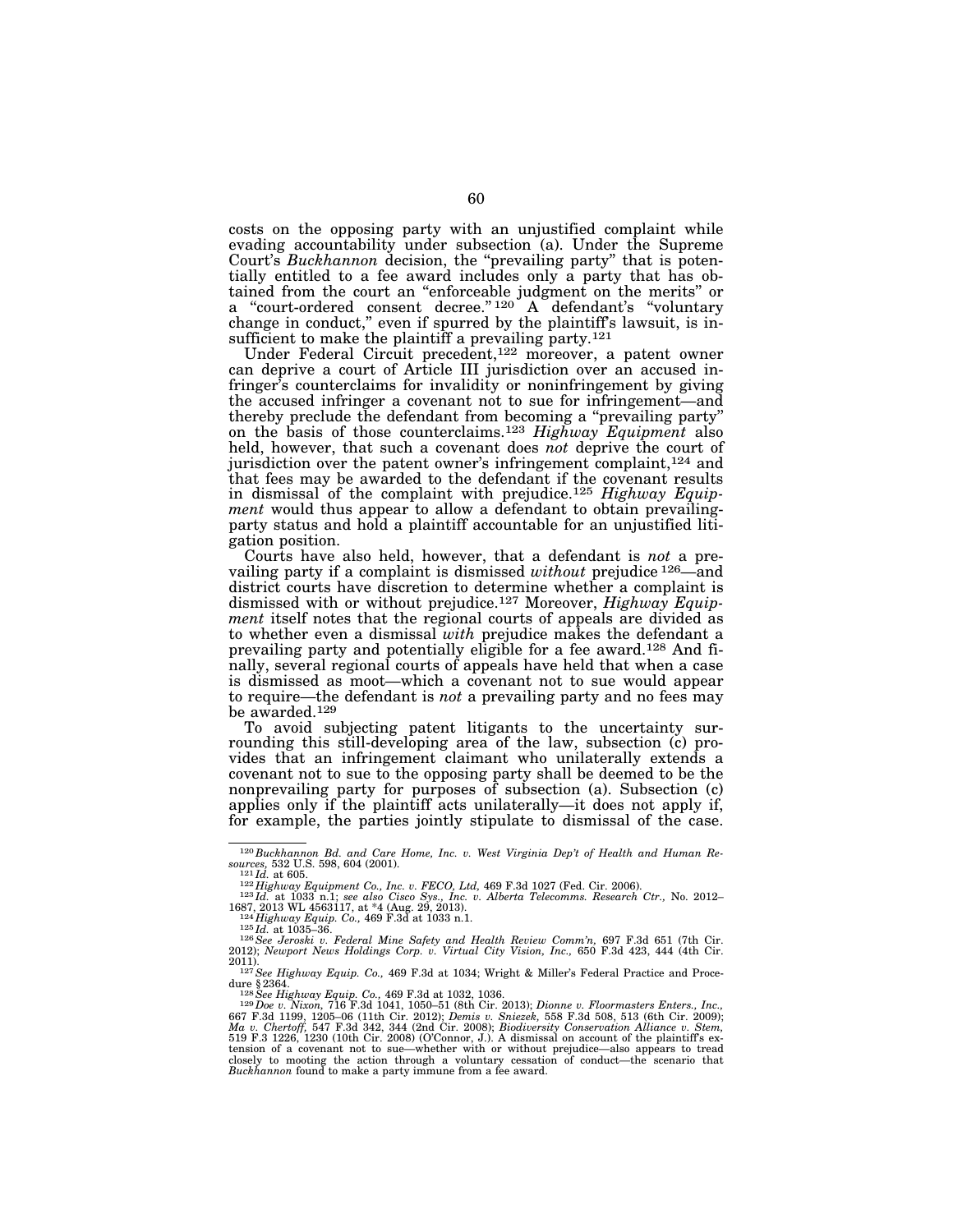Subsection (c) protects the rights of a defendant who believes that he has been the target of an abusive complaint, and who would have preferred to continue the litigation in order to hold the plaintiff accountable for his position or conduct under subsection (a). Subsection (c), by deeming the defendant the prevailing party, preserves only the possibility of a fee award. A plaintiff deemed nonprevailing under subsection (c) would not be subject to a fee award if its position and conduct were reasonably justified or special circumstances would make an award unjust.

An exception is made to subsection (c) for a plaintiff who seeks dismissal of his claims early in the litigation, when he would be allowed to do so without a court order under Rule 41. A patentee who timely reconsiders the wisdom of his infringement claims, extends a covenant not to sue to the opposing party, and seeks such early dismissal of his complaint would remain immune from the possibility of an award of attorney's fees. The abusive litigant, however, who delays and forces the defendant to incur large costs—and who subsequently dismisses his complaint and unilaterally extends a covenant not to sue in order to moot the defendant's counterclaims—could be held to account under subsection (a).130

Section 3(b)(2)(B) of the Innovation Act strikes subsections (f) and (g) of § 273 of title 35. Subsection (f) deems particular cases "exceptional" for purposes of  $\S\,285$ —a standard that will no longer be employed by § 285. Subsection (g) provides that a patent shall not be deemed invalid solely because a defense is established under §273. The subsection appears to have been enacted to address "a point of uncertainty"<sup>131</sup> regarding whether a secret use of an invention that established a § 273 defense also would establish the invalidity of the patent at issue. Because it is now clear that the activities of an inventor who suppresses or conceals his invention cannot establish a pre-AIA  $\S 102(g)$  defense,<sup>132</sup> however,  $\S 273(g)$  no longer serves any purpose.

Section 3(b)(3) of the Act applies revised § 285 to cases filed on or after the date that is 6 months prior to the enactment of the Act. This is in accord with precedents applying new fee-shifting statutes to pending cases,133 and will preclude an unseemly rush to file cases in the period immediately prior to the enactment of the Act.

#### *(c) Joinder*

New § 299(d) of title 35 provides that if a plaintiff is unable to pay fees and expenses awarded pursuant to § 285, the court may join in the action any interested party of that plaintiff. Joinder may be sought only if the plaintiff is a patent-assertion entity—*i.e.,* a party that does not use, make, or sell the subject matter of the claimed invention, and that acquired the patent or patents at issue for the sole purpose of asserting them against alleged infringers.

 $130$  It is clear that a defendant in an infringement action whose success in a copending reexamination or review proceeding results in dismissal of the civil action is regarded as the pre-<br>vailing party in the civil action. *See, e.g., Inland Steel Co. v. LTV Steel Co.*, 364 F.3d 1318,<br>1320–21 (Fed. Cir. 2004). T displace or disturb this rule. 131 H.R. REP. NO. 106–287, at 49 (1999).

<sup>&</sup>lt;sup>132</sup> See Dow Chem. Co. v. Astro-Valcour, Inc., 267 F.3d 1334, 1342 (Fed. Cir. 2001).<br><sup>133</sup> See Bradley v. School Bd. of City of Richmond, 416 U.S. 696 (1974); Hutto v. Finney, 437<br>U.S. 678, 694 n.23 (1978) ("this court's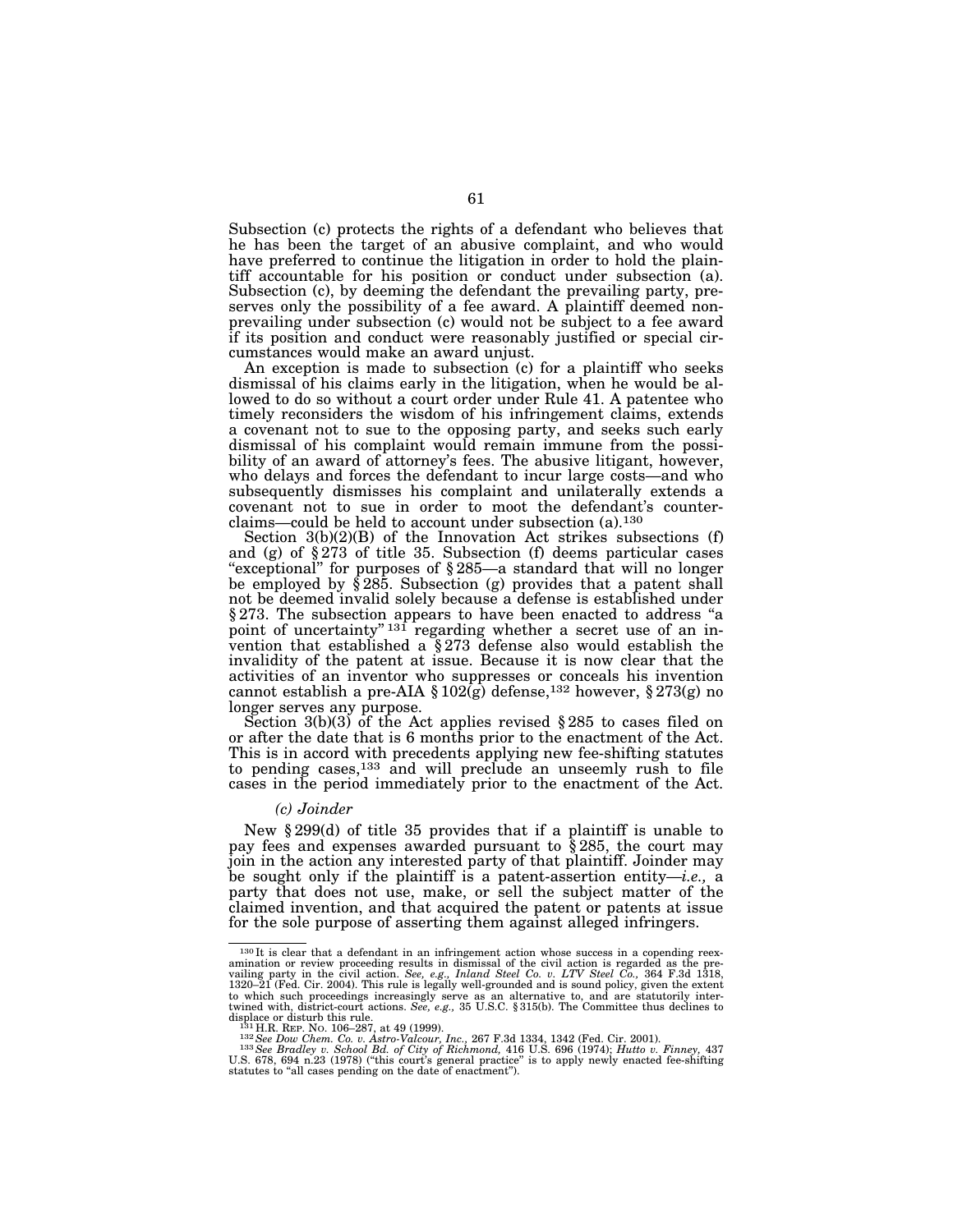#### *(d) Discovery prior to claim construction*

New § 299A of title 35 provides that in a case in which the court determines that a claim construction is necessary, discovery shall be limited to issues concerning such claim construction until the construction is entered. This limit will not apply in all cases. In many cases, it will be clear that a claim construction is required early in the case in order to bring the dispute into focus, and §299A will limit discovery to information relevant to that construction. In other cases, however, a party may need broader discovery in order to sharpen its infringement or invalidity contentions and bring into relief which claim terms and interpretations are relevant, and thus an early construction is not required.

#### *(e) Effective date*

This subsection applies the amendments made by section 3 to cases filed on or after the enactment of the Innovation Act, except where the individual subsections of section 3 supply their own effective dates.

#### *(f) Sense of congress*

This subsection states the sense of congress regarding demand letters.

#### *(g) Demand letters*

This subsection adds an undesignated paragraph to the end of §284 of title 35 that provides that pre-suit notification of infringement may not be relied on to establish willfulness unless such notification identifies with particularity the patent and the accused products or process and explains why a claim is infringed to the extent possible following a reasonable inquiry.

#### *Section 4. Transparency of patent ownership.*

New § 290(b) of title 35 requires disclosure, upon the filing an infringement action, of the real-parties-in interest to the patent and its enforcement. In the event of noncompliance, awards of attorney's fees, and recovery of enhanced damages incurred during periods of non-compliance, are barred, and the adverse party may recover attorney's fees that it incurred in the course of uncovering correct ownership information.

## *Section 5. Customer-suit exception.*

Revised § 296 of title 35 codifies and strengthens the common-law customer-suit exception to a patent plaintiff's presumptive entitlement to his choice of venue. It requires grant of a timely motion to stay the suit against the customer if the manufacturer and the customer agree to a stay, the manufacturer has joined the suit or filed a related suit, and the customer agrees to be bound by the final resolution of issues in the manufacturer's suit that the customer and manufacturer have in common.

Section 296 is voluntary—it allows a stay only if the customer and manufacturer have agreed that the manufacturer most appropriately bears the burden of defending against the infringement suit. Section 296 also eliminates inconsistencies in current law's application of the customer-suit exception. It authorizes a stay whether the manufacturer is a party to the customer suit or to a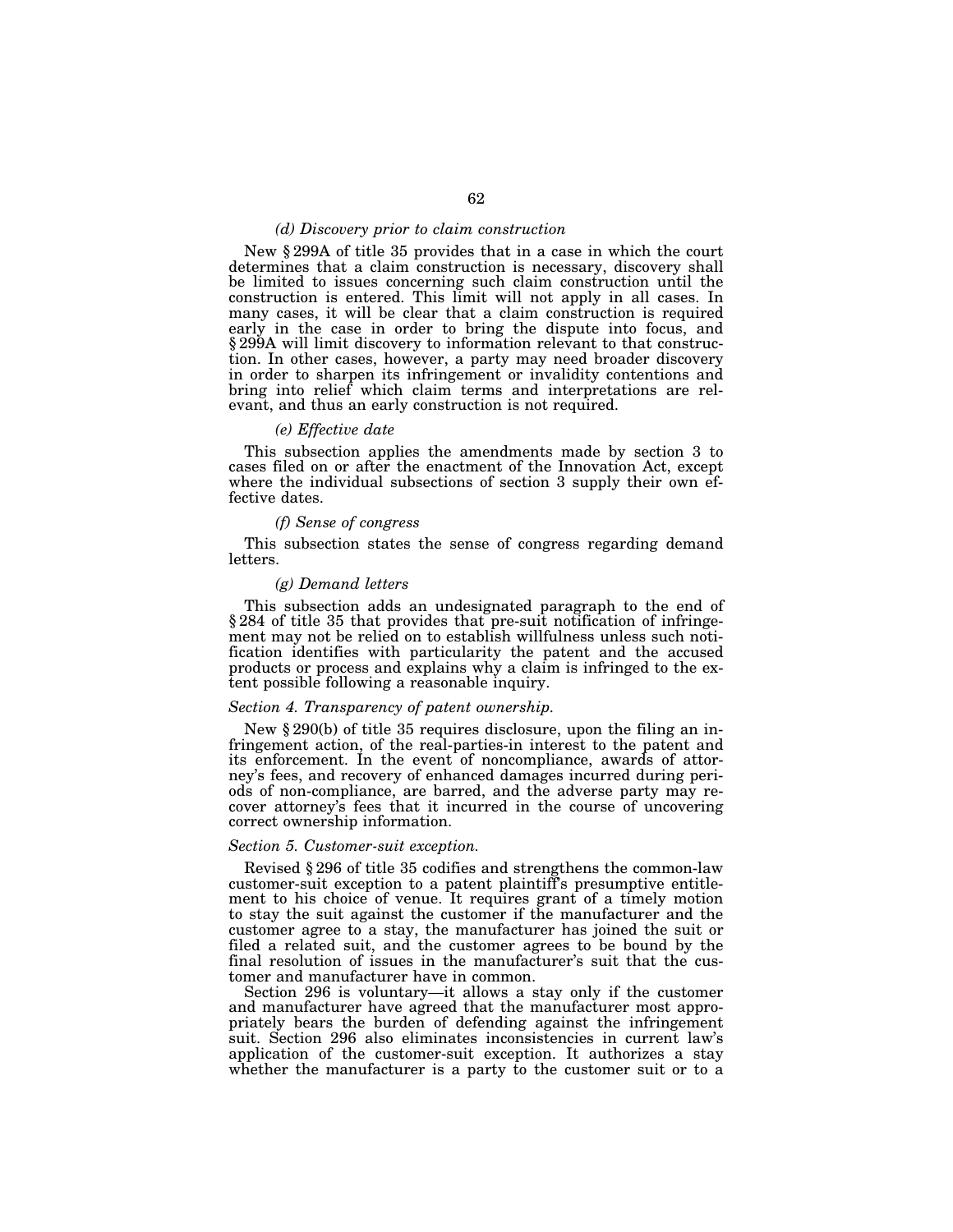separate related action, and it allows the customer and manufacturer to obtain a stay despite the fact that the customer is the only party accused of directly infringing a method claim, the customer is accused of infringing because of its incorporation of a component into its own product, or the customer has been accused of inducement of infringement.134

Subsection (c)(1) creates a limited exception to the customer and manufacturer's entitlement to a stay. Subparagraph (A) allows an exception for situations in which the manufacturer's action will not resolve a major issue in the suit against the customer. This would include, for example, a suit involving only method claims in which the manufacturer does not contest the validity of the patent or its alleged infringement by the customer, and instead contends only that the manufacturer is not liable for infringement because its product has substantial noninfringing use. It would also include a case in which it is clear that the major dispute over infringement or invalidity will concern components or materials in the covered customer's product or process other than those supplied by the covered manufacturer.

Subparagraph (B) allows an exception when a stay unreasonably prejudices and would be manifestly unjust to the patent plaintiff. This would include, for example, a case in which it is clear that the manufacturer would be unable to satisfy a substantial damages judgment and the patent owner's only true recourse is against infringing customers.

Once a stay is imposed, the customer nevertheless remains a party to the suit, and limited discovery may be sought from the customer to the extent necessary to prove the case against the manufacturer. Thus, for example, when the manufacturer is sued for indirect infringement, discovery may be necessary to show that prerequisite direct infringement has, in fact, occurred. Customer discovery also may be necessary to identify all suppliers of allegedly infringing products, components, or materials.

The original version of § 296, which was enacted in 1992 and attempted to address the Eleventh Amendment immunity of states, was voided in its entirety in 1999 by the Supreme Court in its decision in *Florida Prepaid Postsecondary Education Expense Board v. College Savings Bank.*<sup>135</sup> The Innovation Act reclaims this longdormant code section. To the extent that states and their subdivisions do not enjoy Eleventh Amendment immunity against patentinfringement actions, that liability is codified and preserved by §271(h) of title 35, which continues to provide that liability for patent infringement extends to "any State, any instrumentality of a State, and any officer or employee of a State or instrumentality of a State acting in his official capacity.''

<sup>&</sup>lt;sup>134</sup>"[E]fficiency and judicial economy" have been described as the "guiding principles" for interpreting and applying the common-law customer suit exception. *Lonestar Inventions, L.P. v. Sony Elecs. Inc.,* 2011 WL 3880550 (E.D. Tex. 2011). With the hope that a similar judicial solipsism will not infect the interpretation of § 296, the Committee emphasizes that the purpose of the statutory customer-suit stay—as expressed by witnesses testifying before the Committee and Subcommittee—is to protect customers against the inherently coercive nature of infringement suits directed at products or processes that the defendant did not develop or design.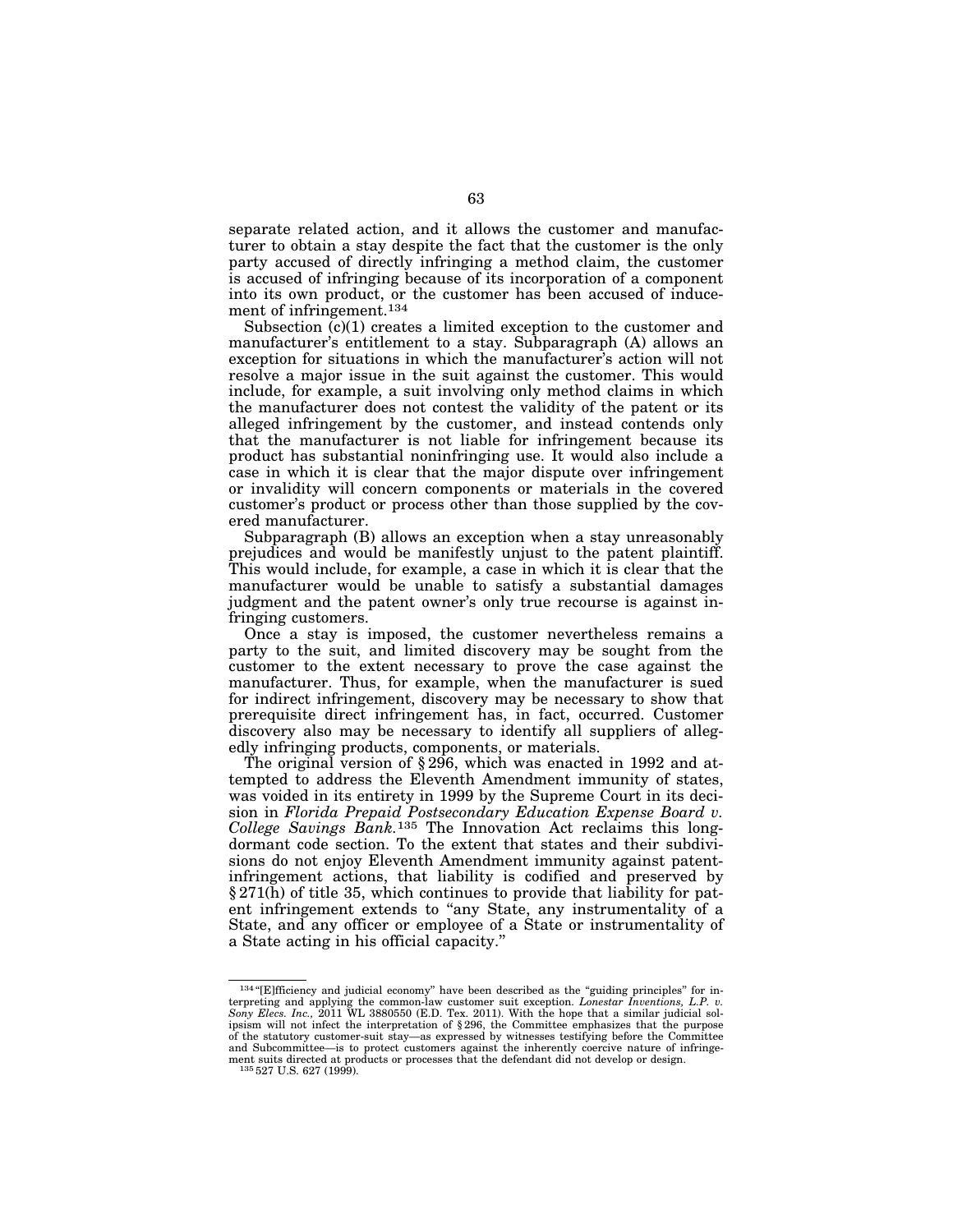## *Section 6. Procedures and practices to implement and recommendations to the Judicial Conference.*

Subsection (a) provides for an exchange of discovery of the core documents in a patent case. Costs of document discovery beyond the core documents would be shifted to the party that requests the discovery. In response to concerns expressed by witnesses at hearings before the Committee and Subcommittee,<sup>136</sup> this provision has been modified to provide the Judicial Conference with the authority to make modifications to these rules.

Subsection (b) requires the Judicial Conference to develop casemanagement procedures for patent cases. The Committee requests that the Conference, in the course of developing such procedures, address Rule 56(b), which relates to the time for filing a motion for summary judgment. Some district courts have declined to timely rule on or even allow early motions for summary judgment, thereby compounding the burden and expense of patent litigation. The Committee also suggests that Conference clarify that a litigant has an obligation under Rule 11 to withdraw a claim that has become frivolous.

Subsection (c) requires the Supreme Court to eliminate its current short-form patent complaint—Form 18—from the Appendix of the Federal Rules of Civil Procedure, and provides that the Court may prescribe a new form that, at minimum, notifies accused infringers of the asserted claim or claims, the products or services accused of infringement, and the plaintiff's theory as to how an accused product or service meets each limitation of each asserted claim.

Subsection (d), by adding 11 U.S.C. § 365(n) to the mandatory provisions that must apply in a Chapter 15 bankruptcy proceeding when relevant, provides certainty to licensees of patents and other intellectual property by guaranteeing that such licenses cannot be terminated in the United States via a foreign bankruptcy proceeding. The amendment also clarifies that trademark licenses are protected against being voided in bankruptcy, effectively codifying the Seventh Circuit's approach in *Sunbeam Prods., Inc. v. Chicago Am. Mfg., LLC.*<sup>137</sup> Because of the importance of providing certainty to manufacturers that they will be allowed to practice licensed technology in the United States, the amendment is made fully retroactive, applying to cases pending at any level of appeal or review.

## *Section 7. Small business education, outreach, and information access.*

Subsection (a) establishes a small business education and outreach program and directs the PTO to provide information to small businesses to address concerns arising from patent infringement. Subsection (b) directs the PTO to provide to the public on a website information about patent ownership that has been disclosed to the Office as a result of litigation.

<sup>136</sup>*See, e.g., October hearing,* Statement of David J. Kappos, Former Under Secretary of Com-merce for Intellectual Property and Director of the United States Patent and Trademark Office, at \*4; *id.,* Statement of Robert A. Armitage, Former General Counsel, Eli Lilly & Co., at \*18. 137 686 F.3d 372 (7th Cir. 2012) (Easterbrook, J.).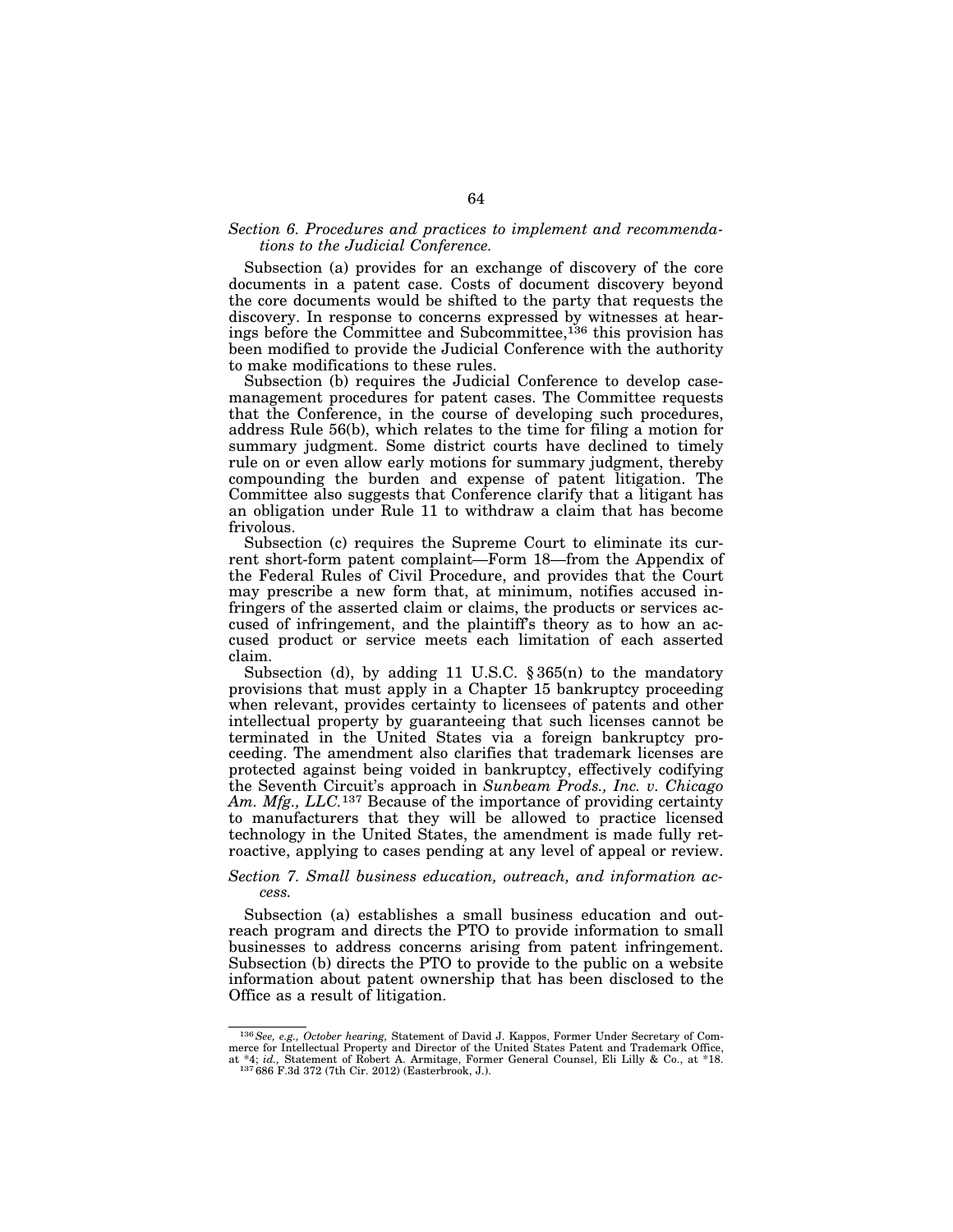## *Section 8. Studies on patent transactions, quality, and examination.*

Subsection (a) directs the PTO to conduct a study of the developing secondary market for patents in the United States, and to make recommendations as to how to promote transparency and fairness in such markets.

Subsection (b) directs the PTO to conduct a study of patents owned by the United States, how such patents are licensed, and how different agencies maintain records of such licenses, and to provide recommendations as to whether restrictions should be imposed on the transfer of patents by the United States.

Subsection (c) directs the Comptroller General to conduct a study of patent examination and relevant technology.

Subsection (d) requires the Director of the Administrative Office of the United States Courts to conduct a study regarding proposals to create a patent small-claims court.

Subsection (e) requires the PTO to conduct a study regarding demand letters.

Subsection (f) directs the Comptroller General to conduct a study of litigation involving business-method patents.

#### *Section 9. Improvements and corrections to the America Invents Act.*

#### *(a) Repeal of section 145*

This subsection repeals the cause of action authorized by § 145 of title 35. The repeal applies with respect to any proceeding in which the Patent Trial and Appeal Board has issued a decision, whether on appeal or on rehearing, after the date of enactment of this Act.

#### *(b) Repeal of could-have-raised estoppel for civil litigation following post-grant review*

This subsection corrects the so-called scrivener's error in §325(e)(2) of title 35, repealing the could-have-raised estoppel that was inadvertently applied by the AIA to civil litigation following the completion of a post-grant review. Estoppel in civil litigation will henceforth be limited to those issues that were actually raised and decided in the post-grant review. Could-have-raised estoppel will continue to apply to other PTO proceedings following the completion of a post-grant review, and to all proceedings following completion of an inter partes review.

## *(c) Use of district-court claim construction in post-grant and inter partes reviews*

This subsection directs the PTO to follow civil-litigation standards of claim construction, currently authoritatively described in *Phillips v. AWH Corp.,*<sup>138</sup> in all inter partes and post-grant reviews. The PTO will be permitted to continue to give claims their broadest reasonable interpretation during examination and in other administrative proceedings.139 This subsection also requires

<sup>&</sup>lt;sup>138</sup>415 F.3d 1303 (Fed. Cir. 2005).<br><sup>139</sup> Use of the broadest reasonable interpretation of claims is appropriate during prosecution<br>no reexamination of a patent because, during such proceedings, "a patent applicant has t tainties of claim scope be removed, as much as possible, during the administrative process.'' *In* Continued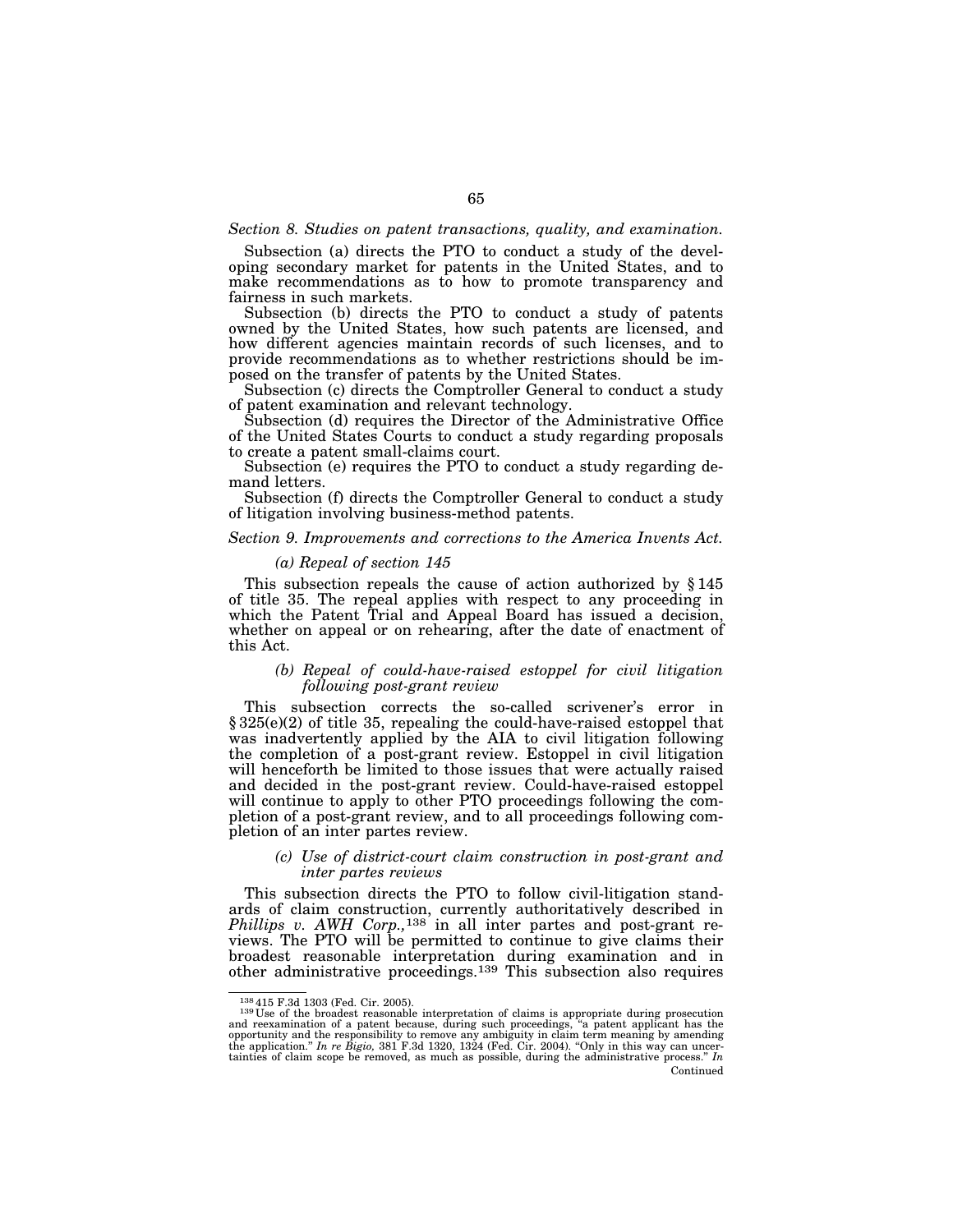the PTAB to consider an existing district-court claim construction of relevant terms in a patent when the PTAB is construing those terms, but allows the Board to reject a district-court interpretation that it finds to be clearly erroneous.

Regulations implementing this subsection's amendments, like all regulations promulgated pursuant to §§ 316 and 326 of title 35, must, pursuant to subsection (b) of those sections, be implemented with consideration of "the efficient administration of the Office" and ''the ability of the Office to timely complete proceedings instituted under'' chapters 31 and 32. District-court claim construction therefore must be adapted to the unique nature of inter partes and post-grant reviews, and should not be accompanied in those proceedings by unnecessary and time-consuming procedures such as a formal *Markman* hearing.

#### *(d) Obviousness-type double patenting*

This subsection codifies and reforms the doctrine of double patenting as it applies it to first-inventor-to-file patents.<sup>140</sup> New  $\S$ 106 is anchored in the foundational principles of double-patenting law that are reflected in the Sixth Circuit's decision in *Thomson-Houston Elec. Co. v. Ohio Brass Co.,*<sup>141</sup> and in the PTO's 1967 Official Gazette Notice on double patenting.142

Section 106 adopts as a threshold requirement for double patenting to exist with respect to two patents that, for at least one claimed invention in each of the two patents, neither claimed invention represents prior art to the other under  $\S 102(a)$ .<sup>143</sup> Section 106 also adopts, at paragraph (1), the rule that a first patent's claimed invention can subject a second patent's claimed invention to the consequences from double patenting under § 106 only if the first was effectively filed on or before the effective filing date of the second. A subsequently-filed patent or application will never be the basis for imposing double-patenting consequences on an earlierfiled application's claimed invention. Thus a broad patent for a basic invention cannot be invalidated for double patenting simply because a subsequently-filed improvement patent issued before the basic patent was granted.

In the case of patents arising from patent filings on the same day that name the same inventor,<sup>144</sup> each of the two patents will be considered as the "second patent" vis-à-vis the other, and both patents will be separately subject to the § 106 consequences from double patenting. Similarly, each of two patents is separately subject to §106 double-patenting consequences vis-à-vis the other if the respective claimed inventions of the two patents have the same effective filing date and, had the effective filing dates not been the

*re Zletz,* 893 F.2d 319, 321 (Fed. Cir. 1990). By requiring the patentee or applicant to address at least those ambiguities identified by the examiner during the administrative process, the PTO thus avoids leaving ''the public to guess about which language the drafter deems necessary

to his claimed invention and which language is merely superfluous, nonlimiting elaboration."<br>Bicon, Inc. v. The Straumann Co., 441 F.3d 945, 950 (Fed. Cir. 2006).<br><sup>140</sup> Same-invention double patenting is based on § 101's

<sup>142</sup>*Double Patenting,* 834 O.G. 1615 (Jan. 31, 1967).

<sup>143</sup> Claimed inventions in respective patents can be prior art to one another under either  $\frac{102(a)(1) \text{ or } 102(a)(2)}{2}$ .

<sup>&</sup>lt;sup>144</sup> Section 106(2)(A) applies double-patenting limits to situations where the first and second patents name the same "inventor." The term "inventor" is defined by  $\S 100(f)$  to mean the entire inventive entity.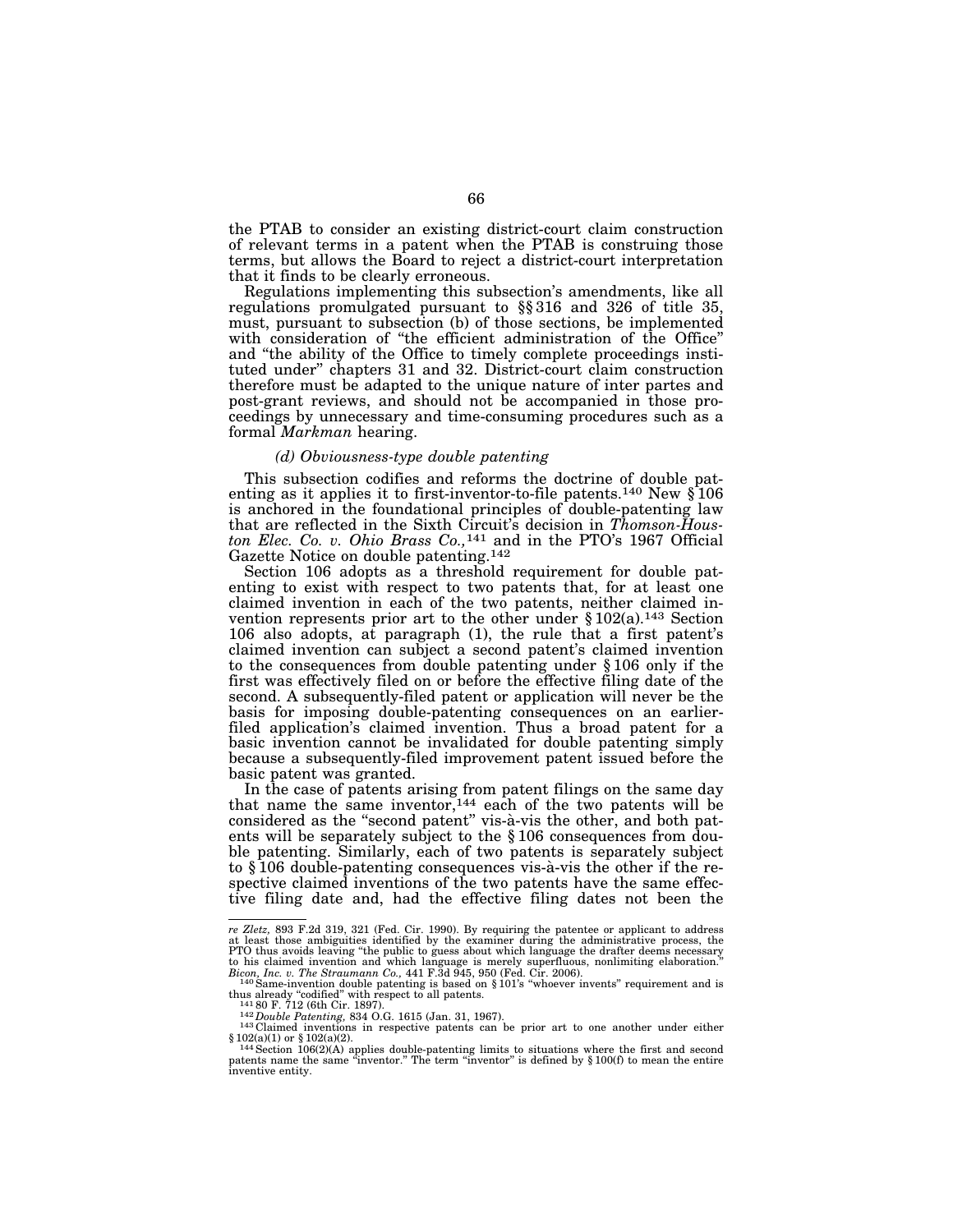same, a claimed invention of one of the two patents nevertheless would have been subject to a  $\S 102(b)(2)$  prior art exception with respect to the other.

Finally, § 106 confines double patenting's reach to situations where § 103 does not apply to limit the issuance of obvious-variant patents. Where § 103 does apply of its own force—where no priorart exception applies—then § 106 does not apply.145

The possible consequences of double patenting under § 106 are that the claimed invention of the first patent that is not otherwise prior art to the claimed invention of the second patent will become prior art for  $§ 103$  purposes,<sup>146</sup> or that the second patent will need to contain a § 106(3) disclaimer of the right to independently enforce the second patent.

Section 106 also replaces recent caselaw's parallel universe of double-patenting obviousness analysis with an ordinary § 103 analysis. The recent common law has an ''export version'' quality, resembling, but lacking some of the precision of, conventional obviousness analysis.147 Section 106 requires courts reviewing potential double patents to employ the conventional § 103 analysis.

Some features of the common-law double-patenting doctrine are preserved in § 106. Section 106 looks only to the ''claimed invention'' as prior art. Also, the safe harbor of § 121 continues to apply—as do the courts' byzantine consonance and other requirements for the application of that section. No change is made in the requirements or practices regarding the content and filing of terminal disclaimers, other than that § 106 gives the Director the authority to promulgate regulations consistent with the statute. Thus in the case of a second patent that is commonly owned with a first patent, paragraph (3)'s requirement of a disclaimer of independent enforcement can be satisfied by disclaiming the enforcement of the second patent except for periods when the patents are commonly owned.

Section 9(d)(4) of the Innovation Act makes common-law obviousness-type double-patenting rules inapplicable to any patent that is subject to § 106. Whether a particular first-inventor-to-file ''second patent'' is subject to § 106 will depend, however, on whether the "first patent" that is asserted against the second patent is a firstto-invent patent or a first-inventor-to-file patent. In the case of a family of commonly-owned patents and applications whose effective-filing dates cross the first-inventor-to-file rule's March 16, 2013 effective date, a first-inventor-to-file ''second patent'' may be subject *both* to § 106 *and* to nonstatutory double patenting rules, depending on when the ''first patents'' at issue were effectively filed. In such a scenario, of course, the applicant could, pursuant to  $\S 3(n)(1)$ of the AIA, convert his first-to-invent applications into first-inventor-to-file applications by amending them to claim subject matter

<sup>145</sup> Although § 106(2) cites § 102(b)(2), only the exclusions under subparagraphs (A) and (C) of § 102(b)(2) can invoke the application of § 106. Any application or patent that is excluded from<br>prior art by subparagraph (B) also is necessarily anticipated by the prior public disclosure of<br>the inventor or a joint inven

and cause the second patent to be a "double patent."<br><sup>146</sup> Section 106 also applies the novelty analysis inherent in a § 103 obviousness analysis, an-<br>ticipation being "the epitome of"—and is necessarily embraced by—obvio

<sup>293</sup> F.3d 1379, 1385 (Fed. Cir. 2002).<br>- <sup>147</sup> See, e.g., *Takeda Pharm. Co., Ltd. v. Doll,* 561 F.3d 1372, 1375 (Fed. Cir. 2009); *Amgen*<br>Inc. v. F. Hoffman-La Roche Ltd., 580 F.3d 1340, 1355, 1358 (Fed. Cir. 2009).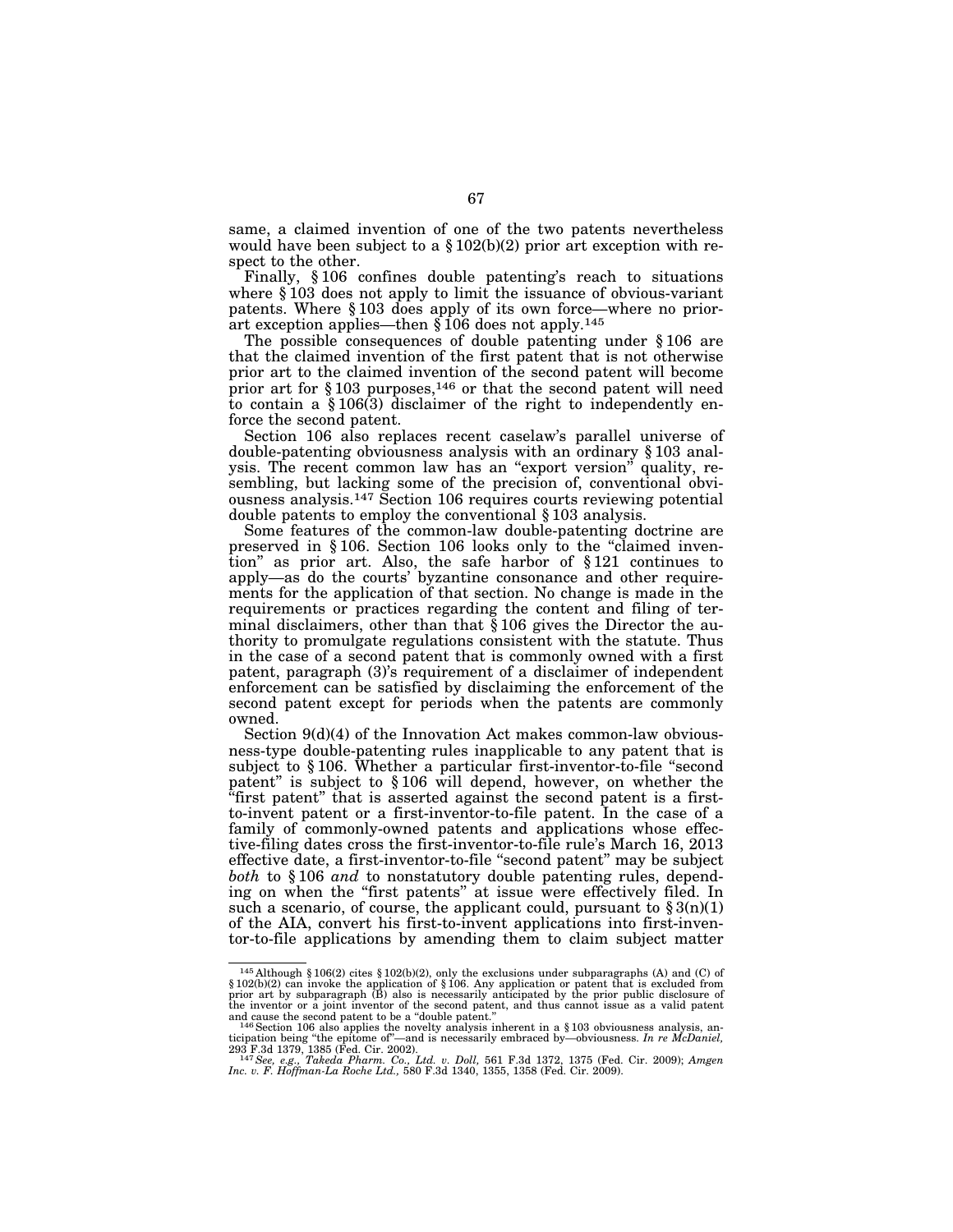with an effective filing date after March 16, 2013, thereby ensuring that any "second patent" is subject to  $§ 106$  alone.

Section  $9(d)(5)$  of the Innovation Act applies § 106 to both patents and applications, thereby preserving PTO's authority to reject an application on double-patenting grounds if it would, once issued, contain a claim that is invalid under § 106.

#### *(e) PTO patent reviews*

This subsection amends AIA  $\S 18(a)(1)(C)$  to allow patents and published applications to be effective as prior art against a firstto-invent business-method patent as of their effective filing dates.

#### *(f) Clarification of limits on patent term adjustment*

The amendments made by this subsection clarify that no B-delay patent-term adjustment may be awarded for time consumed by a request for continued examination (RCE), regardless of when the RCE was requested. The amendments also clarify that B delay may not be awarded for any of the time accrued after the applicant has restarted prosecution by filing an RCE.

#### *(g) Clarification of jurisdiction*

To preclude a broad reading of *Gunn v. Minton,*<sup>148</sup> this subsection establishes that avoiding inconsistent judgments as to the legal effect of the claims in a patent is a substantial Federal interest that is important to the Federal system—the test for "arising under'' jurisdiction applied by *Gunn*—and that such cases therefore "arise under" Federal patent law. This subsection thus clarifies that it is not necessary to exclusive Federal patent jurisdiction that a case also require interpretation of a Federal statute or affect numerous parties or the Federal Government. This provision effectively codifies the Federal Circuit's recent dicta in *Forrester Environmental Services,*<sup>149</sup> and ensures the continuing viability of the Federal Circuit and regional circuits' pre-*Gunn* precedents recognizing patents "arising under" jurisdiction over certain state-law business-disparagement and breach-of-contract actions.150

This clarification is applied to all pending and future cases. It is applied to pending cases so that courts will not be required to determine whether *Gunn'*s enumeration of ''substantiality'' factors is intended to be exclusive, or what exactly *Gunn* means—in the absence of this subsection—with respect to state-law breach of contract and unfair competition cases that turn on whether a product or process infringes a patent. An exception is made, however, for cases in which a Federal court already has determined its ''arising under'' patents jurisdiction—those courts will not be required to revisit such determinations, despite the enactment of this provision.

<sup>148</sup> 133 S.Ct. 1059 (Feb. 20, 2013).

 $149\overline{715}$  F.3d 1329, 1334 (Fed. Cir. 2013) (noting that "arising under" jurisdiction over particular ''state law claims premised on allegedly false statements about patents . . . may well have survived the Supreme Court's decision in *Gunn*'').

<sup>&</sup>lt;sup>150</sup> See, e.g., Scherbatskoy v. Halliburton Co., 125 F.3d 288 (5th Cir. 1997); U.S. Valves, Inc.<br>v. Dray, 190 F.3d 811 (7th Cir. 1999); Additive Controls & Measurement Sys., Inc. v. Flowdata,<br>Inc., 986 F.2d 476 (Fed. Cir. 1318 (Fed. Cir. 1998), *overruled on other grounds, Midwest Indus., Inc. v. Karavan Trailers, Inc.,* 175 F.3d 1356 (Fed. Cir. 1999).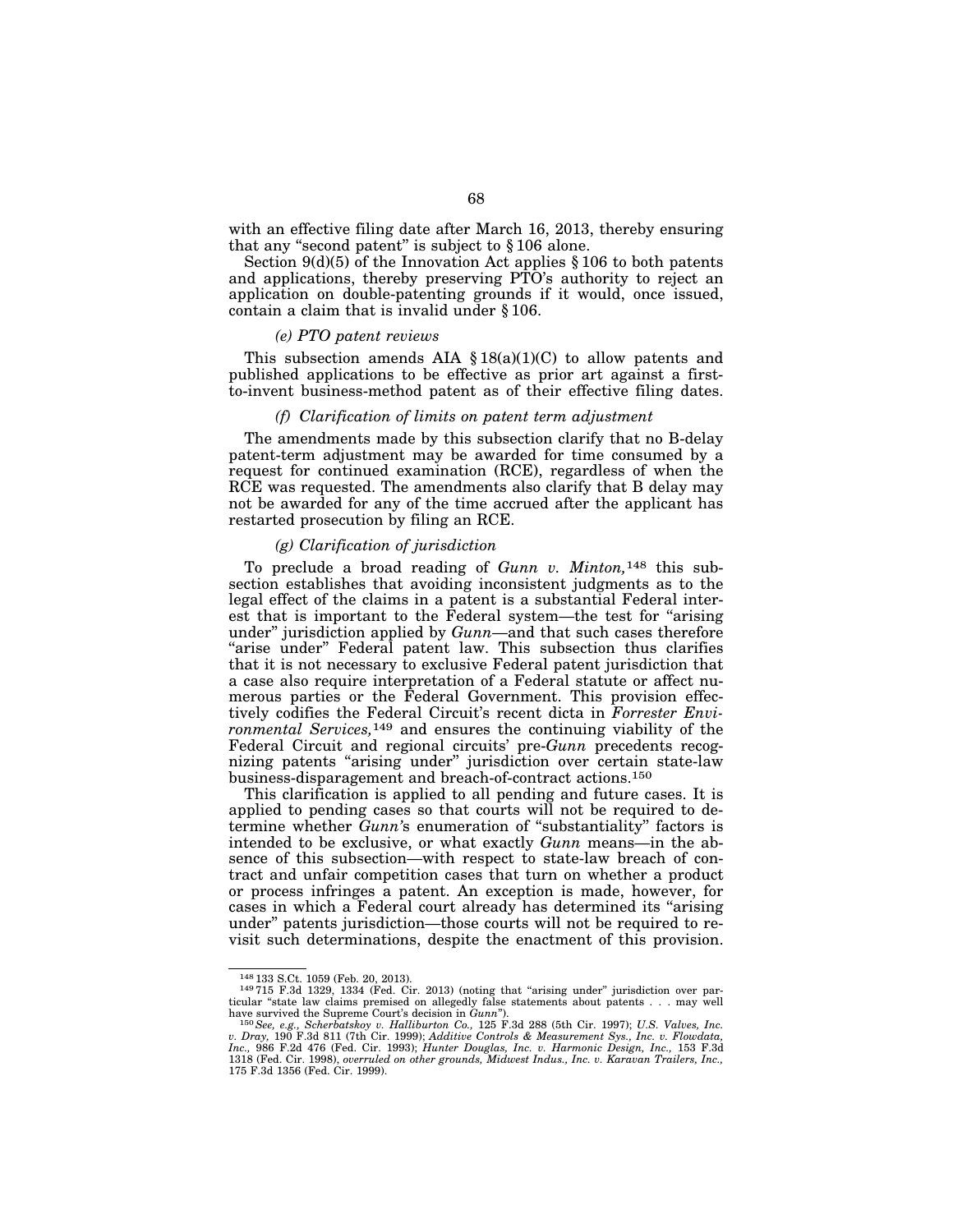#### *(h) Extension of patent pilot program*

This subsection extends by an additional 10 years the duration of the patent pilot program operating in certain district courts that was established by Public Law No. 111-349 (2011).

## *(i) Technical corrections*

#### *(1) § 102*

This paragraph makes a nonsubstantive stylistic correction to the Patent Code. It amends § 102 so that it consistently uses the term "the inventor or a joint inventor or another," rather than alternating between that phrase and ''the inventor or joint inventor or by another.'' The change has no substantive effect, and creates linguistic uniformity and eliminates a potential ambiguity in the section.

#### *(2) Inventor's oath or declaration*

Section 115 of title 35 was substantially revised by § 4(a) of the AIA, and was further modified by the AIA technical amendments.151 This paragraph makes two further changes to § 115. Section 115 currently represents a merely formal requirement that the inventor file an oath or declaration prior to the payment of the issue fee (*i.e.,* the fee that is paid after the examination of a patent application has been completed). The amendment made by clause (i) eliminates the § 115 requirement for applications that are filed by the inventor's assignee, rather than by the inventor. Section 4(b) of the AIA amended § 118 of title 35 to permit the patent owner to seek a patent in cases where the inventor has assigned the right to seek a patent. For assignee-applicants, the filing of the separate assignment of the invention from the inventor to the assignee renders any additional § 115 requirement redundant. The amendment made by clause (ii) allows the Director to dispense with the filing of the § 115 statement as he deems appropriate. This could include, for example, with respect to continuing applications for patent under §§ 120 and121, where the separate § 115 requirement can be a redundancy. The amendments thus remove unnecessary paperwork from the patent examination process.

#### *(3) Assignee filers*

Section 4(b) of the AIA amended 35 U.S.C. § 118 to broadly authorize assignees (rather than just inventors) to file their own patent applications. Per section 4(e) of the AIA, this authorization applies to all applications filed on or after the date that is 1 year after the enactment of the AIA (*i.e.,* September 16, 2012).

The AIA neglected, however, to make a conforming change to §119(e)(1) to allow the assignee filer to claim the benefit of the filing date of an earlier provisional application. That section still requires that the application claiming the earlier date be filed ''by an inventor or inventors named'' in the provisional application. Although the courts might overlook this legislative mistake (which would otherwise vitiate the effect of the AIA's changes to § 118 for provisional filers), the Committee thinks it best to simply correct this oversight in the present bill.

<sup>151</sup>PUB. L. NO. 112–274 (2013).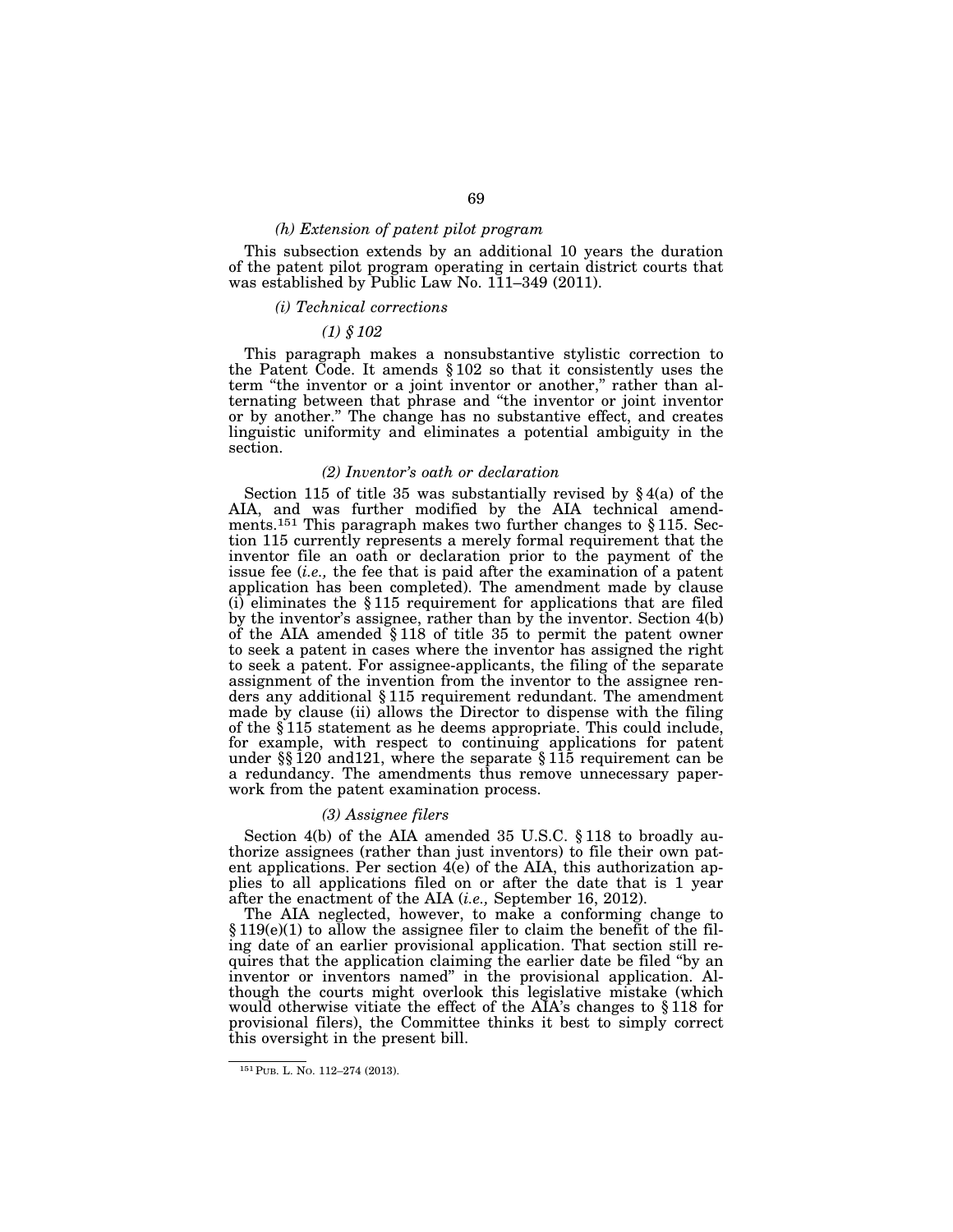This paragraph also amends the language of § 120 to make a stylistic change similar to that made by paragraph (1), while also reenacting AIA § 3(f)'s conforming amendment for assignee filers and giving the new conforming amendment a proper effective date. The AIA amended § 120 that authorize assignee applicants (rather than just inventor applicants) to claim the benefit of the filing date of a parent application in a continuation application. Unfortunately, however, this conforming change to § 120 was included in § 3(f) of the AIA. Per  $\S 3(n)$  of the AIA, the changes made by AIA  $\S 3(f)$ apply only to first-inventor-to-file patents. A large number of patents filed after September 16, 2012, however, will continue to be first-to-invent patents. Absent the revision made by this paragraph, there could be a substantial number of first-to-invent patents filed by assignees after September 16, 2012 whose owners would later discovered that they are unable to claim the benefit of a parent application's priority date. The revisions made by this paragraph ensure that the conforming change accommodating assignee filers will apply to all patents (including first-to-invent patents) for which  $\S 4(b)$  of the AIA authorizes assignee filing.

This paragraph also conforms § 120 to the proper linguistic formulation: "the inventor or a joint inventor." Sections 100(f) and (g) of title 35 now define ''inventor'' and ''joint inventor.'' The former refers to the entire inventive entity (*i.e.,* all of the joint inventors), and thus should always be preceded by the definite article. The latter (''a joint inventor'') is necessarily one of the several who invented the subject matter. This paragraph's edits, though nonsubstantive, ensure usage consistent with these meanings.

#### *(4) Derived patents*

This paragraph makes the same nonsubstative stylistic change to §291(b) of title 35 that paragraph (1) makes to § 102 of that title.

#### *(5) Specification*

This paragraph amends the effective date of the AIA's addition of subsections and titles to § 112 so that the new citation format will be used in all proceedings and matters after enactment of the present bill. This will simplify citation to § 112, which currently is understood to be required to be cited by its pre-AIA, undesignated paragraphs for patents issuing from an application filed before September 16, 2012: *Biosig Instruments, Inc. v. Nautilus, Inc.,*<sup>152</sup> recently held that the AIA's addition of substructure to § 112 applies only with respect to patents issued after September 16, 2012.<sup>153</sup> The only rational purpose of adding substructure to § 112, however, is to simplify citation to it—a purpose that is entirely defeated by the current approach. Under *Biosig,* the patent bar would be required, for the next quarter century, to first identify the issue date of a patent before it could determine whether to cite to the subsections of current § 112 or to the undesignated paragraphs of pre-AIA § 112. This paragraph avoids such absurdities by making the AIA's addition of subsections and titles to § 112 immediately applicable in all proceedings and matters, and thereby eliminating the

<sup>152</sup> 715 F.3d 891 (Fed. Cir. 2013).

<sup>153</sup>*See id.* at 897, n.3.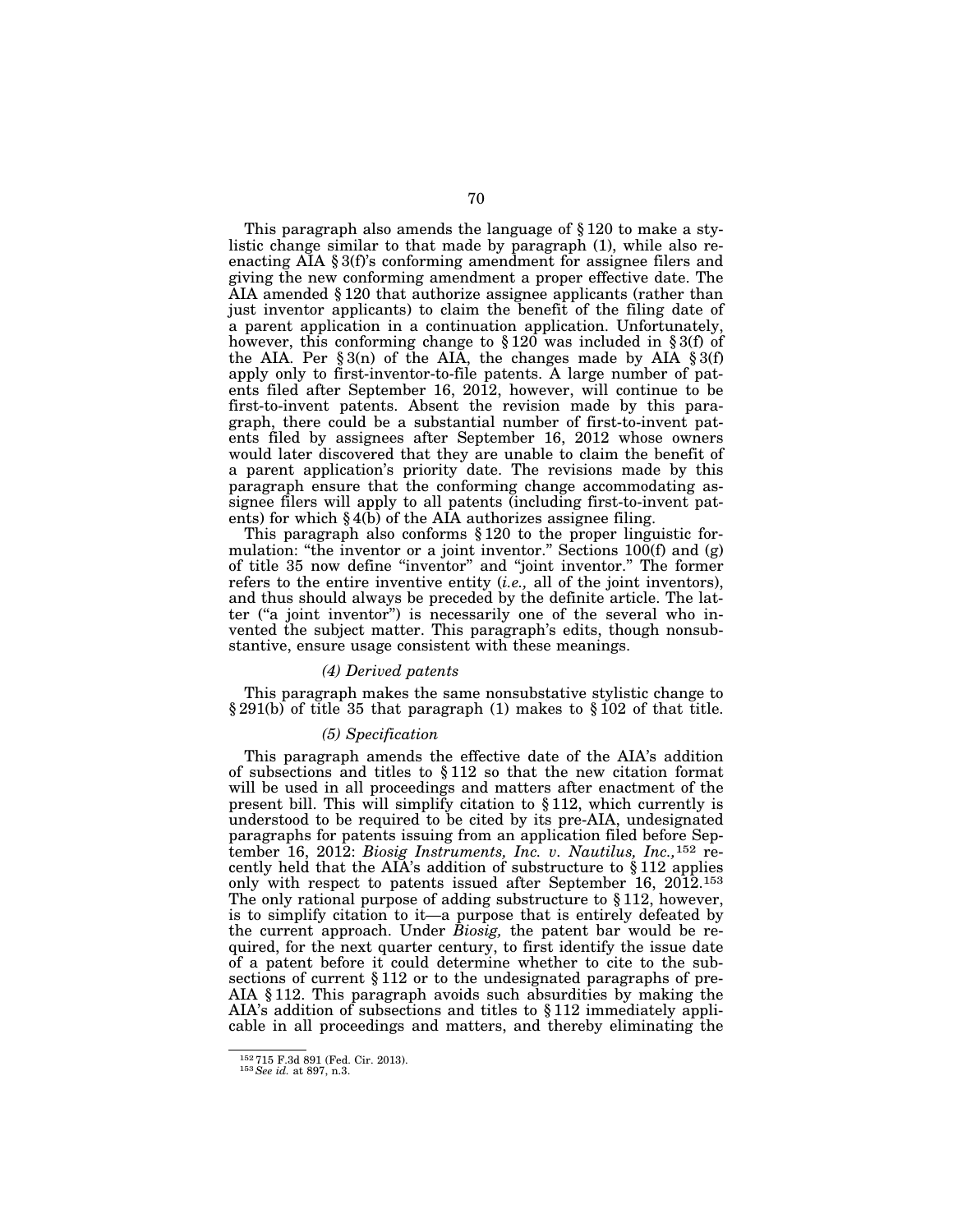need to ever again cite to the undesignated paragraphs of pre-AIA § 112.

#### *(6) Time limit for commencing misconduct proceedings*

This paragraph adds an additional year to the time by which the Director must commence a proceeding under 35 U.S.C. § 32 once the misconduct forming the basis for the proceeding is made known to an officer or employee of the Office. The amendment applies to all such proceedings commenced after the enactment of this Act.

## *(7) Patent owner response*

Sections  $316(a)(8)$  and  $326(a)(8)$  of title 35 each provide for "the filing by the patent owner of a response to the petition under section 313 [or 323] after a . . . review has been instituted.'' The citation to §§ 313 and 323 is incorrect—reviews are instituted under §§311 and 321. Sections 313 and 323 only authorize the patent owner to file a preliminary response to the petition before the review is instituted. These amendments correct this miscitation.

## *(8) International applications*

Paragraph (7) of section 202(b) of the Patent Law Treaties Implementation Act ("PLTIA") amends 35 U.S.C. § 361(c) to "authorize" the Director to allow the filing of a PCT application in a language other than English. The PCT and its regulations would require the USPTO to review such an application for errors and to process requests for incorporation by reference. The USPTO has indicated, however, that

[t]he United States Receiving Office is simply not currently capable of conducting the review and processing required by the PCT for PCT applications filed in a language other than English. Creating a procedure under the PCT to provide for the initial filing of a non-English-language PCT application and later filing of an English-language translation for the purpose of subsequent review and processing would, under the provisions of the PCT and PCT Regulations, result in the resetting of the International Filing Date to the later date of submission of the English-language translation of the non-English-language PCT application.154

This paragraph repeals PLTIA  $\S 202(b)(7)$ 's amendments to 35 U.S.C. § 361(c), thereby relieving the United States Receiving Office of its authority to review PCT applications for errors and process requests for incorporation by reference in a language other than English.

#### *Section 10. Effective date.*

Except as otherwise provided in this Act, the amendments made by the Act shall be effective upon enactment of the Act, and shall apply to any patent issued or any action filed on or after such effective date.

<sup>154</sup> *Changes to Implement the Patent Law Treaty,* 78 Fed. Reg. 62368, 62390 (Oct. 21, 2013).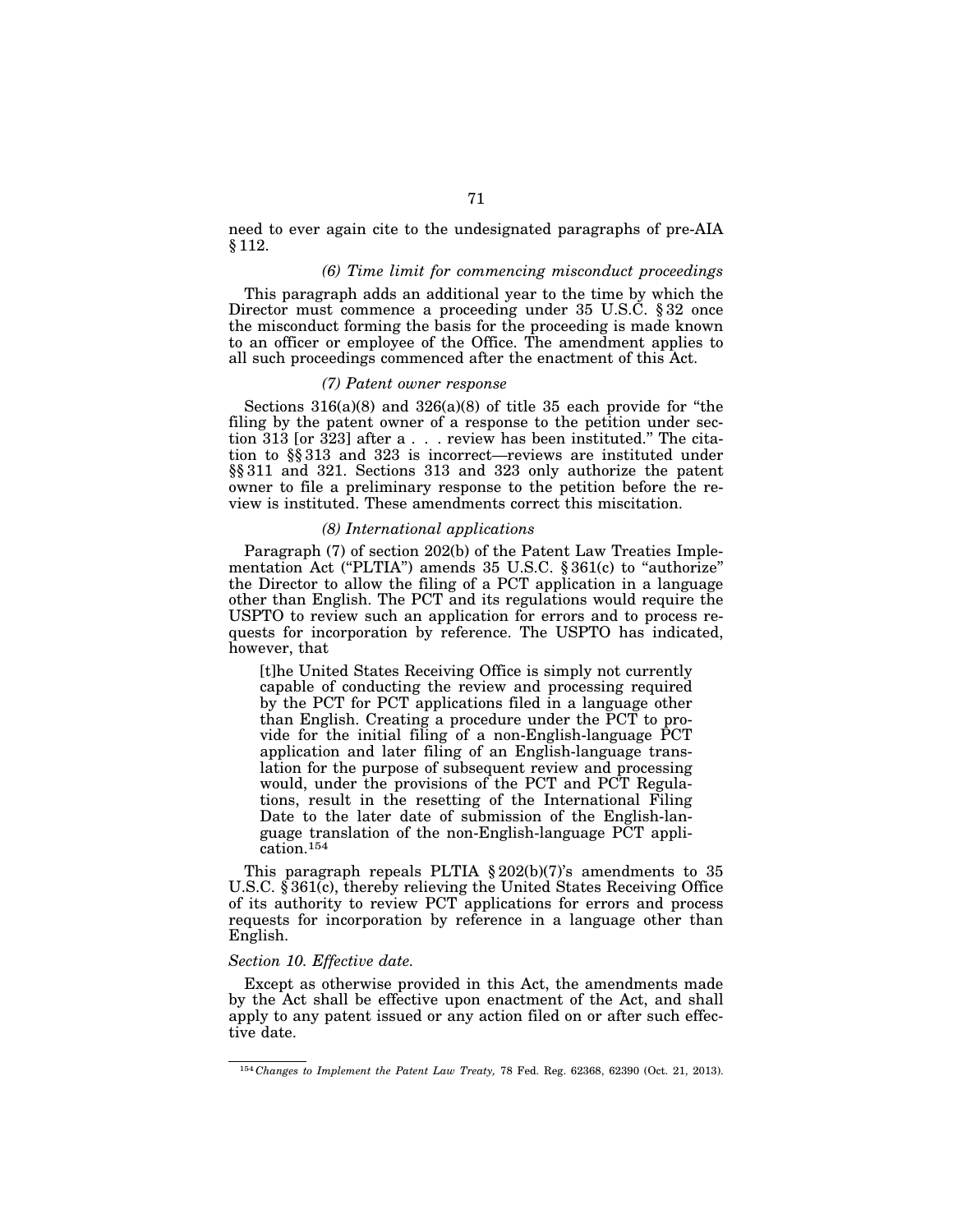#### **Changes in Existing Law Made by the Bill, as Reported**

In compliance with clause 3(e) of rule XIII of the Rules of the House of Representatives, changes in existing law made by the bill, as reported, are shown as follows (existing law proposed to be omitted is enclosed in black brackets, new matter is printed in italics, existing law in which no change is proposed is shown in roman):

## **TITLE 35, UNITED STATES CODE**

# **PART I—UNITED STATES PATENT AND TRADEMARK OFFICE**

\* \* \* \* \* \* \*

# \* \* \* \* \* \* \* **CHAPTER 3—PRACTICE BEFORE PATENT AND TRADEMARK OFFICE**

\* \* \* \* \* \* \*

## **§ 32. Suspension or exclusion from practice**

The Director may, after notice and opportunity for a hearing, suspend or exclude, either generally or in any particular case, from further practice before the Patent and Trademark Office, any person, agent, or attorney shown to be incompetent or disreputable, or guilty of gross misconduct, or who does not comply with the regulations established under section 2(b)(2)(D), or who shall, by word, circular, letter, or advertising, with intent to defraud in any manner, deceive, mislead, or threaten any applicant or prospective applicant, or other person having immediate or prospective business before the Office. The reasons for any such suspension or exclusion shall be duly recorded. The Director shall have the discretion to designate any attorney who is an officer or employee of the United States Patent and Trademark Office to conduct the hearing required by this section. A proceeding under this section shall be commenced not later than the earlier of either the date that is 10 years after the date on which the misconduct forming the basis for the proceeding occurred, or [1 year] 2 years after the date on which the misconduct forming the basis for the proceeding is made known to an officer or employee of the Office as prescribed in the regulations established under section 2(b)(2)(D). The United States District Court for the Eastern District of Virginia, under such conditions and upon such proceedings as it by its rules determines, may review the action of the Director upon the petition of the person so refused recognition or so suspended or excluded.

\* \* \* \* \* \* \*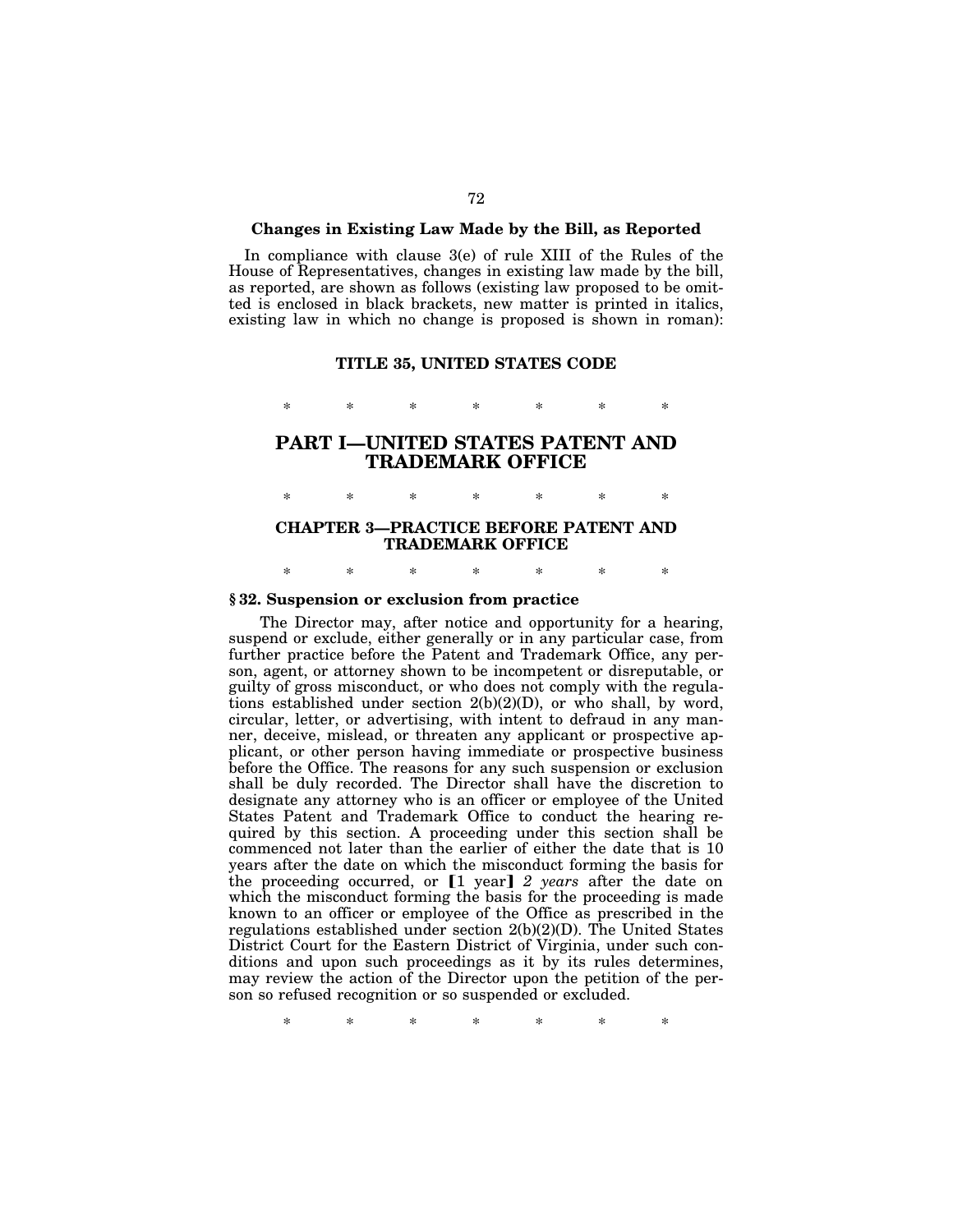# **PART II—PATENTABILITY OF INVENTIONS AND GRANT OF PATENTS**

\* \* \* \* \* \* \*

# **CHAPTER 10—PATENTABILITY OF INVENTIONS**

*\* \* \* \* \* \* \**

\* \* \* \* \* \* \* Sec. 100. Definitions. \* \* \* \* \* \* \* *106. Prior art in cases of double patenting.*

## **§ 102. Conditions for patentability; novelty**

 $(a) * * *$ 

(b) EXCEPTIONS.—

(1) DISCLOSURES MADE 1 YEAR OR LESS BEFORE THE EFFEC-TIVE FILING DATE OF THE CLAIMED INVENTION.—A disclosure made 1 year or less before the effective filing date of a claimed invention shall not be prior art to the claimed invention under subsection (a)(1) if—

 $(A)$  the disclosure was made by [the inventor or joint inventor or by another] the inventor or a joint inventor or *another* who obtained the subject matter disclosed directly or indirectly from the inventor or a joint inventor; or

\* \* \* \* \* \* \*

#### *§ 106. Prior art in cases of double patenting*

*A claimed invention of a patent issued under section 151 (referred to as the ''first patent'') that is not prior art to a claimed invention of another patent (referred to as the ''second patent'') shall be considered prior art to the claimed invention of the second patent for the purpose of determining the nonobviousness of the claimed invention of the second patent under section 103 if—*

*(1) the claimed invention of the first patent was effectively filed under section 102(d) on or before the effective filing date of the claimed invention of the second patent;*

*(2) either—*

*(A) the first patent and second patent name the same inventor; or*

*(B) the claimed invention of the first patent would constitute prior art to the claimed invention of the second patent under section 102(a)(2) if an exception under section 102(b)(2) were deemed to be inapplicable and the claimed invention of the first patent was, or were deemed to be, effectively filed under section 102(d) before the effective filing date of the claimed invention of the second patent; and*

*(3) the patentee of the second patent has not disclaimed the rights to enforce the second patent independently from, and beyond the statutory term of, the first patent.*

\* \* \* \* \* \* \*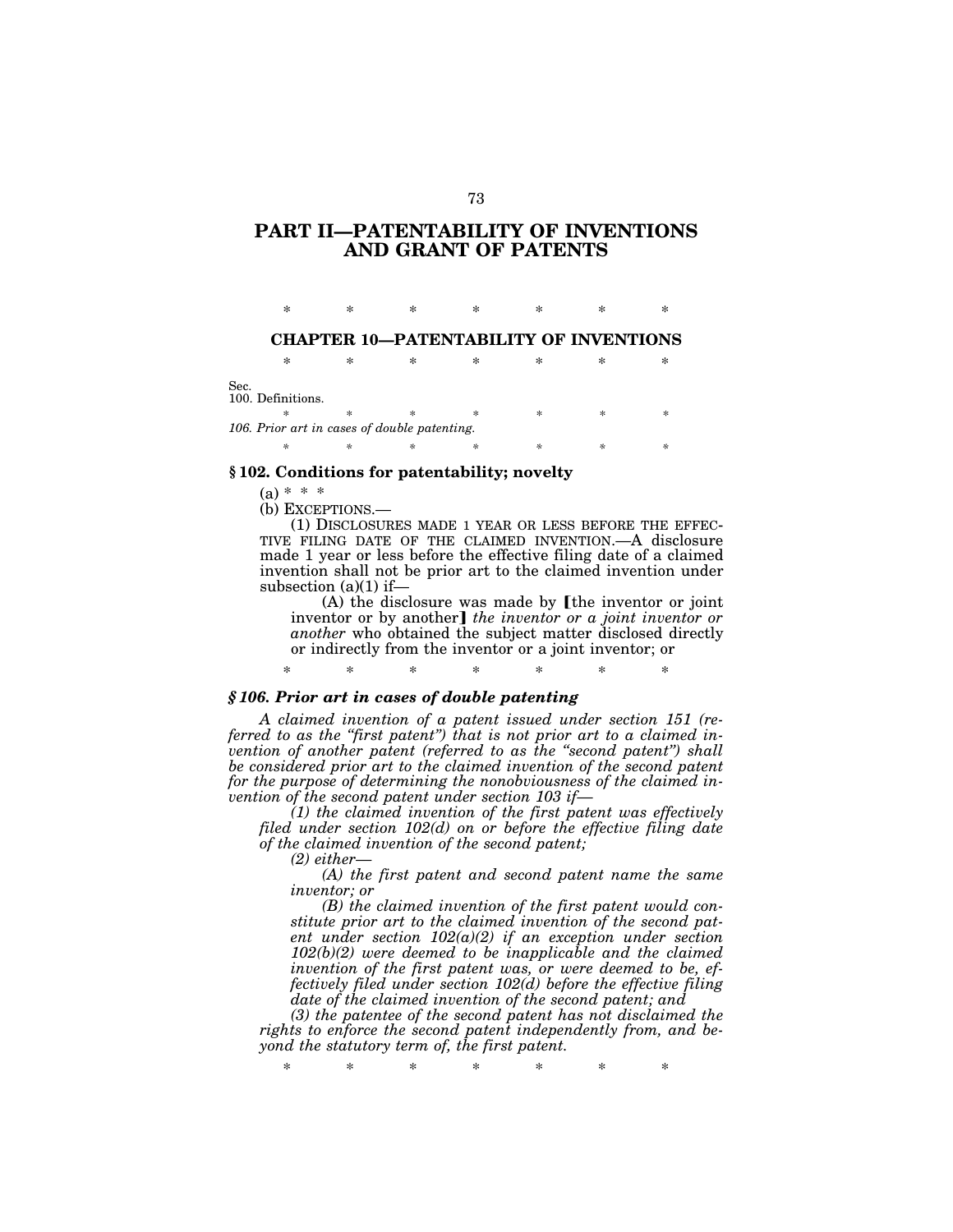# **CHAPTER 11—APPLICATION FOR PATENT** \* \* \* \* \* \* \*

#### **§ 115. Inventor's oath or declaration**

(a) NAMING THE INVENTOR; INVENTOR'S OATH OR DECLARA-TION.—An application for patent that is filed under section 111(a) or commences the national stage under section 371 shall include, or be amended to include, the name of the inventor for any invention claimed in the application. [Except as otherwise provided]  $Ex$ *cept for an application filed under section 118 or as otherwise provided* in this section, each individual who is the inventor or a joint inventor of a claimed invention in an application for patent [shall] execute] may be required by the Director to execute an oath or declaration in connection with the application.

\* \* \* \* \* \* \*

#### **§ 119. Benefit of earlier filing date; right of priority**

 $(a) * * *$ 

\* \* \* \* \* \* \* (e)(1) An application for patent filed under section 111(a) or section 363 for an invention disclosed in the manner provided by section 112(a) (other than the requirement to disclose the best mode) in a provisional application filed under section  $111(b)$ , [by an inventor or inventors named *that names the inventor or a joint inventor* in the provisional application, shall have the same effect, as to such invention, as though filed on the date of the provisional application filed under section 111(b), if the application for patent filed under section 111(a) or section 363 is filed not later than 12 months after the date on which the provisional application was filed and if it contains or is amended to contain a specific reference to the provisional application. No application shall be entitled to the benefit of an earlier filed provisional application under this subsection unless an amendment containing the specific reference to the earlier filed provisional application is submitted at such time during the pendency of the application as required by the Director. The Director may consider the failure to submit such an amendment within that time period as a waiver of any benefit under this subsection. The Director may establish procedures, including the payment of a surcharge, to accept an unintentionally delayed submission of an amendment under this subsection during the pendency of the application.

# \* \* \* \* \* \* \*

# **§ 120. Benefit of earlier filing date in the United States**

An application for patent for an invention disclosed in the manner provided by section 112(a) (other than the requirement to disclose the best mode) in an application previously filed in the United States, or as provided by section 363, which [names an inventor or joint inventor] *names the inventor or a joint inventor* in the previously filed application shall have the same effect, as to such invention, as though filed on the date of the prior application, if filed before the patenting or abandonment of or termination of proceedings on the first application or on an application similarly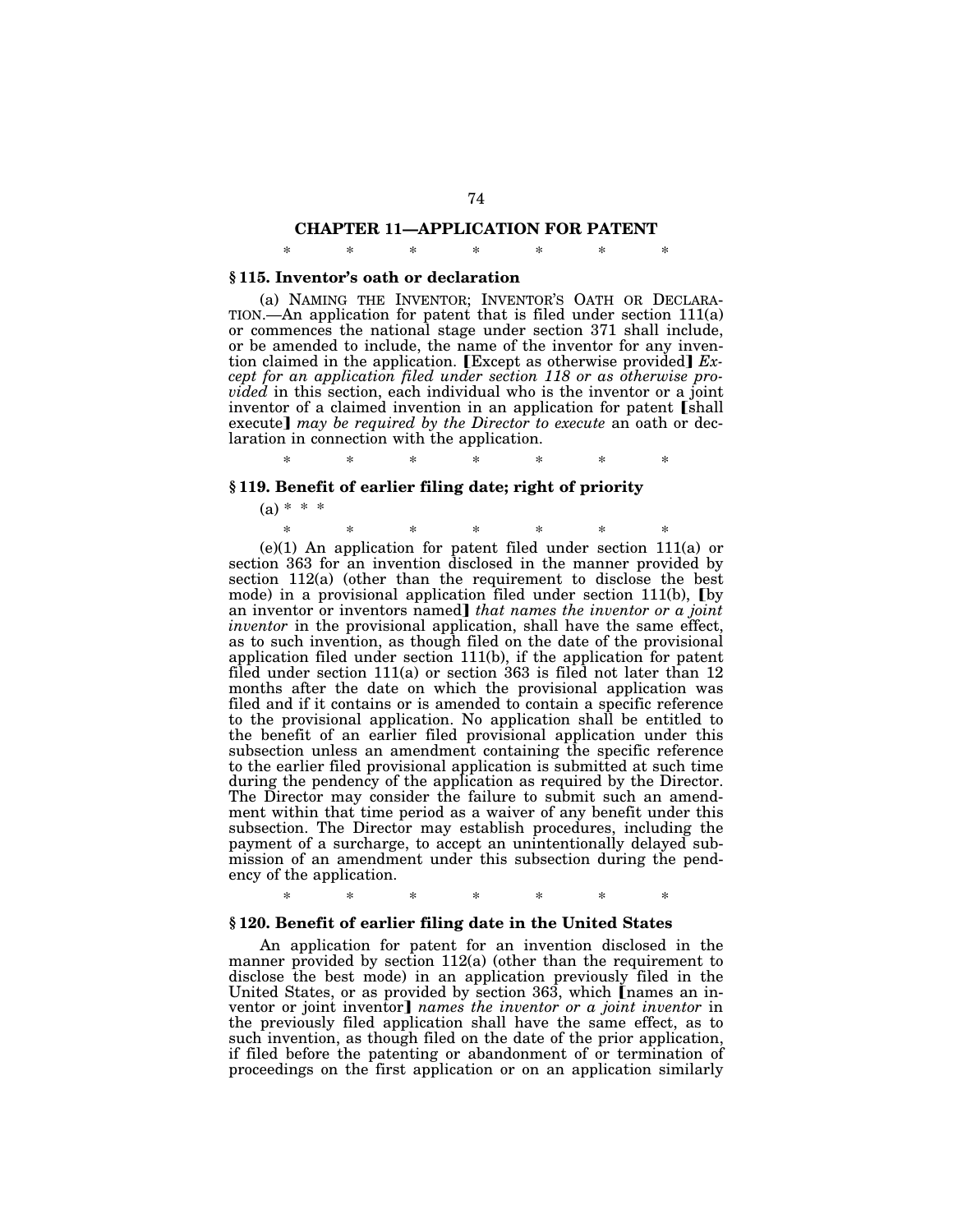entitled to the benefit of the filing date of the first application and if it contains or is amended to contain a specific reference to the earlier filed application. No application shall be entitled to the benefit of an earlier filed application under this section unless an amendment containing the specific reference to the earlier filed application is submitted at such time during the pendency of the application as required by the Director. The Director may consider the failure to submit such an amendment within that time period as a waiver of any benefit under this section. The Director may establish procedures, including the payment of a surcharge, to accept an unintentionally delayed submission of an amendment under this section.

\* \* \* \* \* \* \*

### **CHAPTER 13—REVIEW OF PATENT AND TRADEMARK OFFICE DECISIONS**

\* \* \* \* \* \* \*

[145. Civil action to obtain patent.]

\* \* \* \* \* \* \*

#### **§ 141. Appeal to Court of Appeals for the Federal Circuit**

(a) EXAMINATIONS.—An applicant who is dissatisfied with the final decision in an appeal to the Patent Trial and Appeal Board under section 134(a) [may appeal the Board's decision to] *may appeal the Board's decision only to* the United States Court of Appeals for the Federal Circuit. [By filing such an appeal, the applicant waives his or her right to proceed under section 145.

\* \* \* \* \* \* \*

# ø**§ 145. Civil action to obtain patent**

**An applicant dissatisfied with the decision of the Patent Trial** and Appeal Board in an appeal under section 134(a) may, unless appeal has been taken to the United States Court of Appeals for the Federal Circuit, have remedy by civil action against the Director in the United States District Court for the Eastern District of Virginia if commenced within such time after such decision, not less than sixty days, as the Director appoints. The court may adjudge that such applicant is entitled to receive a patent for his invention, as specified in any of his claims involved in the decision of the Patent Trial and Appeal Board, as the facts in the case may appear and such adjudication shall authorize the Director to issue such patent on compliance with the requirements of law. All the expenses of the proceedings shall be paid by the applicant.

\* \* \* \* \* \* \*

# **CHAPTER 14—ISSUE OF PATENT**

\* \* \* \* \* \* \*

# **§ 154. Contents and term of patent; provisional rights**

 $(a) * * * *$ 

(b) ADJUSTMENT OF PATENT TERM.— (1) PATENT TERM GUARANTEES.—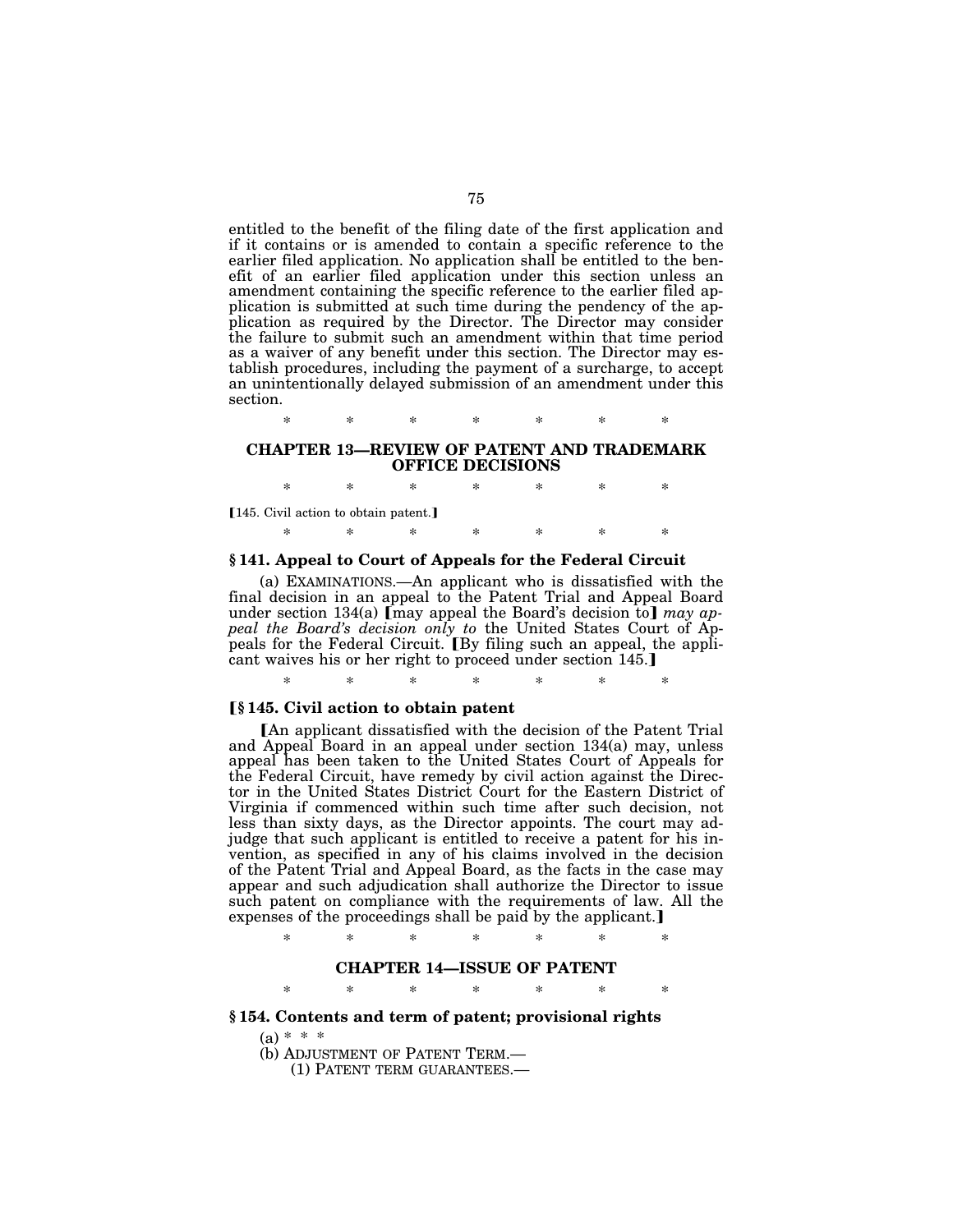(A) GUARANTEE OF PROMPT PATENT AND TRADEMARK OFFICE RESPONSES.—Subject to the limitations under paragraph (2), if the issue of an original patent is delayed due to the failure of the Patent and Trademark Office to— (i) \* \* \*

\* \* \* \* \* \* \* (iii) act on an application within 4 months after the date of a decision by the Patent Trial and Appeal Board under section 134 or 135 or a decision by a Federal court under [section 141, 145, or 146] *section 141 or 146* in a case in which allowable claims remain in the application; or

\* \* \* \* \* \* \* (B) GUARANTEE OF NO MORE THAN 3-YEAR APPLICATION PENDENCY.—Subject to the limitations under paragraph (2), if the issue of an original patent is delayed due to the failure of the United States Patent and Trademark Office to issue a patent within 3 years after the actual filing date of the application under section 111(a) in the United States or, in the case of an international application, the date of commencement of the national stage under section 371 in the international application, [not including-] the *term of the patent shall be extended 1 day for each day after the end of that 3-year period until the patent is issued, not including—*

 $(i)$  any time [consumed by continued examination] of the application requested by the applicant] *consumed after continued examination of the application is requested by the applicant* under section  $13\overline{2}$ (b);

\* \* \* \* \* \* \* (iii) any delay in the processing of the application by the United States Patent and Trademark Office requested by the applicant except as permitted by para $graph (3)(C)[,].$ 

øthe term of the patent shall be extended 1 day for each day after the end of that 3-year period until the patent is issued.]

\* \* \* \* \* \* \*

# **PART III—PATENTS AND PROTECTION OF PATENT RIGHTS**

\* \* \* \* \* \* \*

# **CHAPTER 28—INFRINGEMENT OF PATENTS**

\* \* \* \* \* \* \*

# **§ 273. Defense to infringement based on prior commercial use**

(a) \* \* \*

\* \* \* \* \* \* \*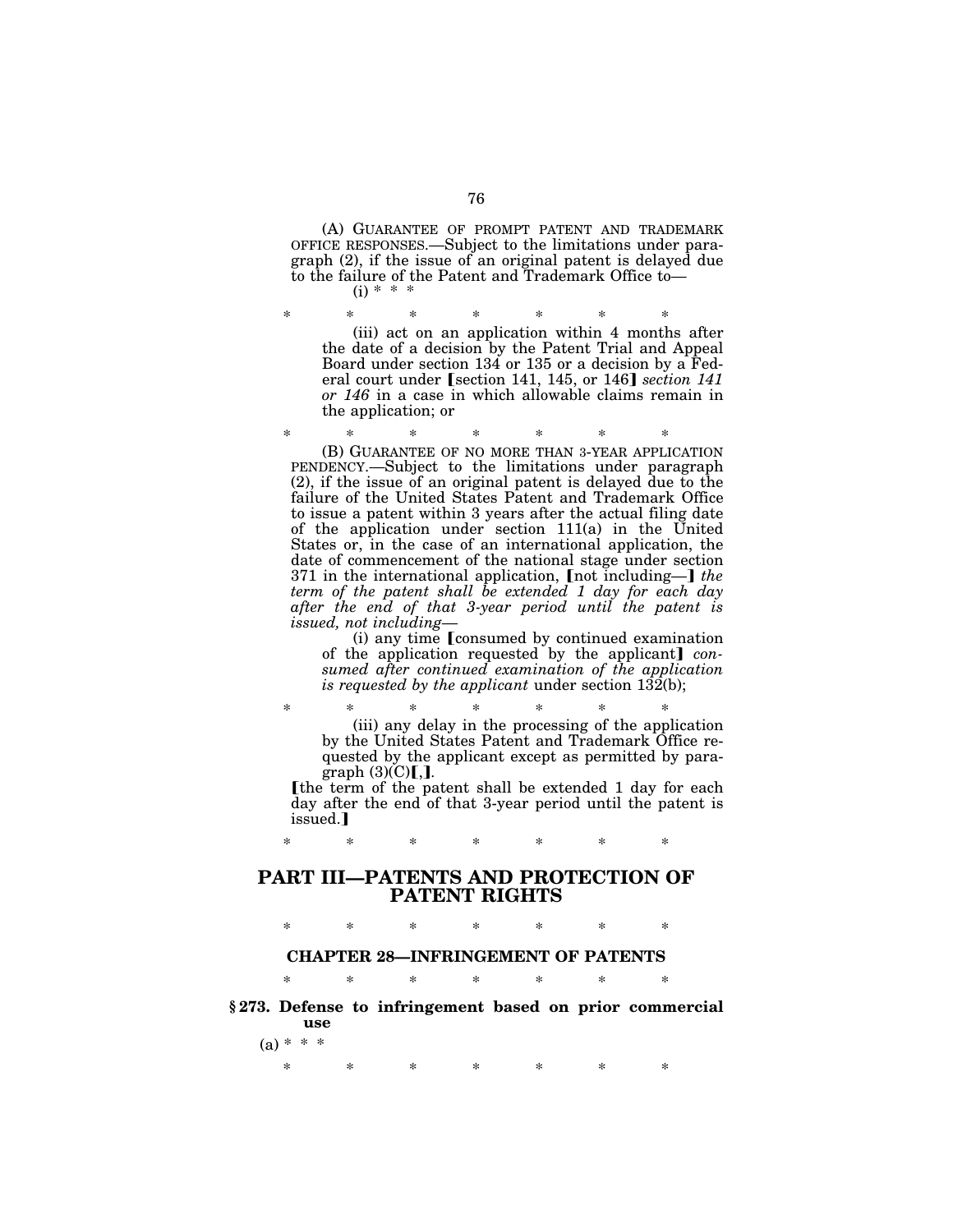ø(f) UNREASONABLE ASSERTION OF DEFENSE.—If the defense under this section is pleaded by a person who is found to infringe the patent and who subsequently fails to demonstrate a reasonable basis for asserting the defense, the court shall find the case exceptional for the purpose of awarding attorney fees under section 285.

 $(q)$  INVALIDITY.—A patent shall not be deemed to be invalid under section 102 or 103 solely because a defense is raised or established under this section.]

\* \* \* \* \* \* \*

## **CHAPTER 29—REMEDIES FOR INFRINGEMENT OF PATENT, AND OTHER ACTIONS**

Sec. 281. Remedy for infringement of patent. *281A. Pleading requirements for patent infringement actions.* \* \* \* \* \* \* \* **[285. Attorney fees.]** *285. Fees and other expenses.* \* \* \* \* \* \* \* [290. Notice of patent suits.] *290. Notice of patent suits; disclosure of interests.* \* \* \* \* \* \* \* ø296. Liability of States, instrumentalities of States, and State officials for infringement of patents. *296. Stay of action against customer. \* \* \* \* \* \* \* 299A. Discovery in patent infringement action.*

### *§ 281A. Pleading requirements for patent infringement actions*

\* \* \* \* \* \* \*

*(a) PLEADING REQUIREMENTS.—Except as provided in subsection (b), in a civil action in which a party asserts a claim for relief arising under any Act of Congress relating to patents, a party alleging infringement shall include in the initial complaint, counterclaim, or cross-claim for patent infringement, unless the information is not reasonably accessible to such party, the following:*

*(1) An identification of each patent allegedly infringed.*

*(2) An identification of each claim of each patent identified under paragraph (1) that is allegedly infringed.*

*(3) For each claim identified under paragraph (2), an identification of each accused process, machine, manufacture, or composition of matter (referred to in this section as an ''accused instrumentality'') alleged to infringe the claim.*

*(4) For each accused instrumentality identified under paragraph (3), an identification with particularity, if known, of—*

*(A) the name or model number of each accused instrumentality; or*

*(B) if there is no name or model number, a description of each accused instrumentality.*

*(5) For each accused instrumentality identified under paragraph (3), a clear and concise statement of—*

*(A) where each element of each claim identified under paragraph (2) is found within the accused instrumentality; and*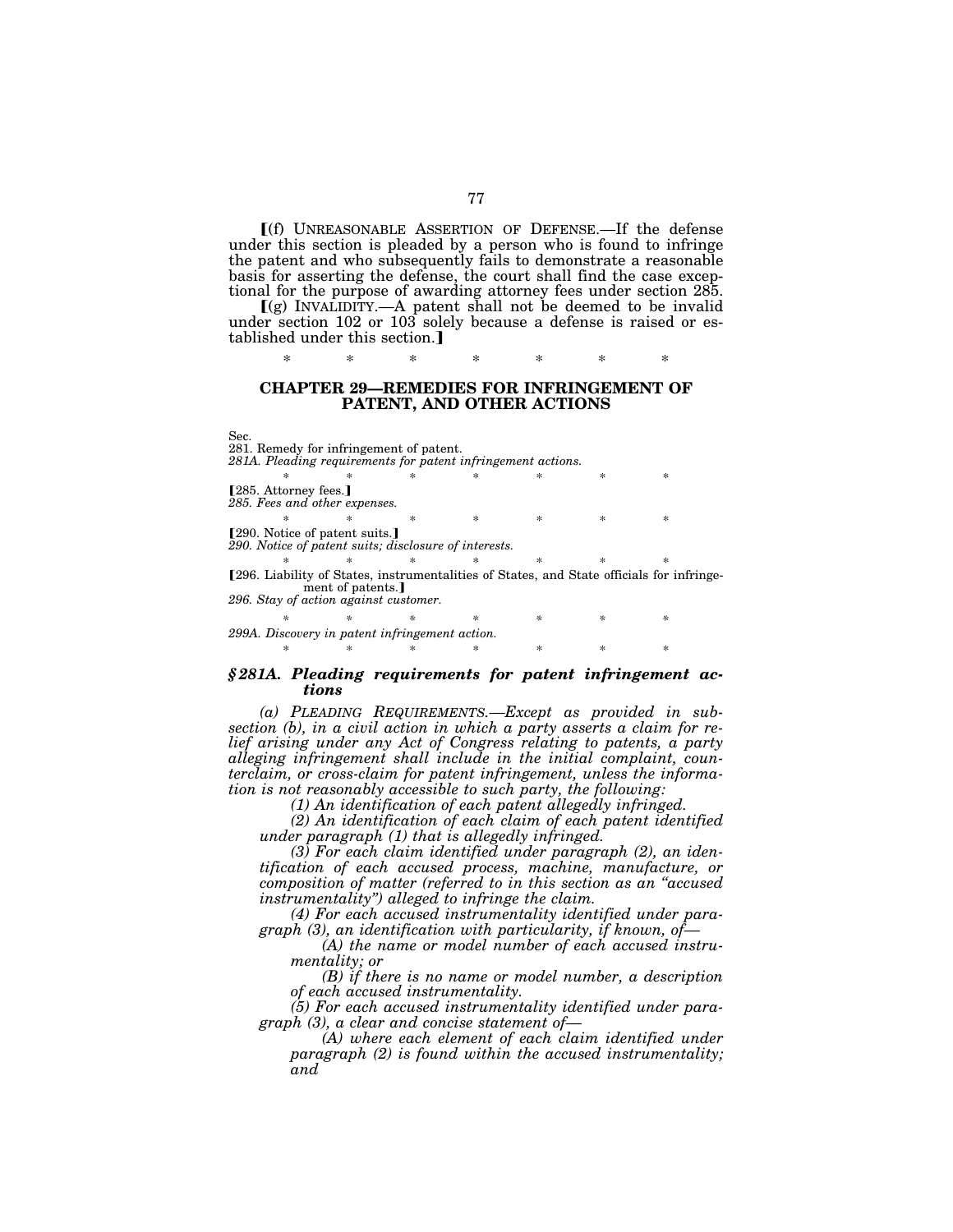*(B) with detailed specificity, how each limitation of each claim identified under paragraph (2) is met by the accused instrumentality.*

*(6) For each claim of indirect infringement, a description of the acts of the alleged indirect infringer that contribute to or are inducing the direct infringement.*

*(7) A description of the authority of the party alleging infringement to assert each patent identified under paragraph (1) and of the grounds for the court's jurisdiction.*

*(8) A clear and concise description of the principal business, if any, of the party alleging infringement.*

*(9) A list of each complaint filed, of which the party alleging infringement has knowledge, that asserts or asserted any of the patents identified under paragraph (1).*

*(10) For each patent identified under paragraph (1), whether a standard-setting body has specifically declared such patent to be essential, potentially essential, or having potential to become essential to that standard-setting body, and whether the United States Government or a foreign government has imposed specific licensing requirements with respect to such patent.*

*(b) INFORMATION NOT READILY ACCESSIBLE.—If information required to be disclosed under subsection (a) is not readily accessible to a party, that information may instead be generally described, along with an explanation of why such undisclosed information was not readily accessible, and of any efforts made by such party to access such information.*

*(c) CONFIDENTIAL INFORMATION.—A party required to disclose information described under subsection (a) may file, under seal, information believed to be confidential, with a motion setting forth good cause for such sealing. If such motion is denied by the court, the party may seek to file an amended complaint.*

*(d) EXEMPTION.—A civil action that includes a claim for relief arising under section 271(e)(2) shall not be subject to the requirements of subsection (a).*

\* \* \* \* \* \* \*

#### **§ 284. Damages**

*(a) IN GENERAL.—*Upon finding for the claimant the court shall award the claimant damages adequate to compensate for the infringement, but in no event less than a reasonable royalty for the use made of the invention by the infringer, together with interest and costs as fixed by the court.

*(b) ASSESSMENT BY COURT; TREBLE DAMAGES.—*When the damages are not found by a jury, the court shall assess them. In either event the court may increase the damages up to three times the amount found or assessed. Increased damages under this paragraph shall not apply to provisional rights under section 154(d).

*(c) WILLFUL INFRINGEMENT.—A claimant seeking to establish willful infringement may not rely on evidence of pre-suit notification of infringement unless that notification identifies with particularity the asserted patent, identifies the product or process accused, and explains with particularity, to the extent possible following a reasonable investigation or inquiry, how the product or process infringes one or more claims of the patent.*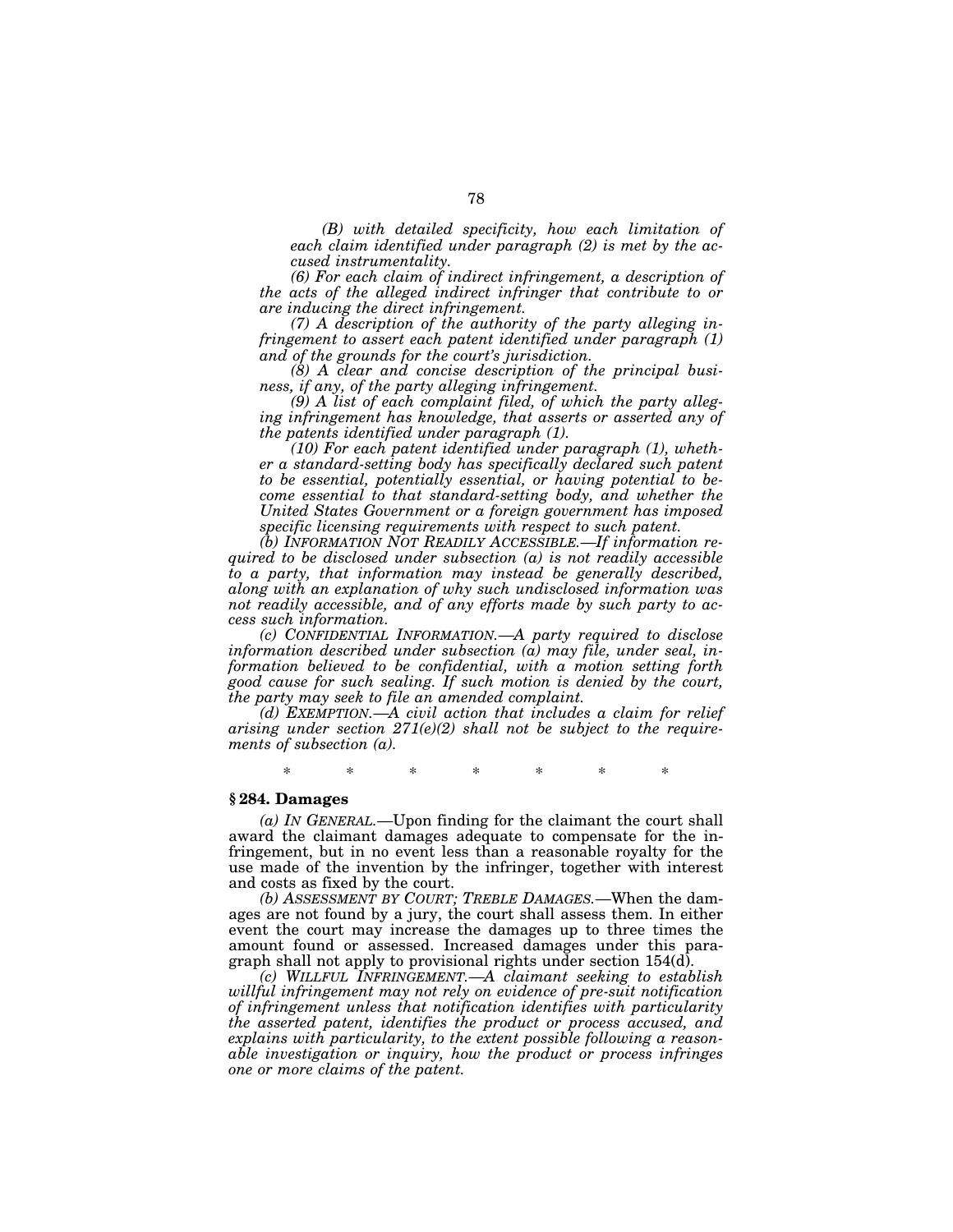*(d) EXPERT TESTIMONY.—*The court may receive expert testimony as an aid to the determination of damages or of what royalty would be reasonable under the circumstances.

#### ø**§ 285. Attorney fees**

øThe court in exceptional cases may award reasonable attorney fees to the prevailing party.]

# *§ 285. Fees and other expenses*

*(a) AWARD.—The court shall award, to a prevailing party, reasonable fees and other expenses incurred by that party in connection with a civil action in which any party asserts a claim for relief arising under any Act of Congress relating to patents, unless the court finds that the position and conduct of the nonprevailing party or parties were reasonably justified in law and fact or that special circumstances (such as severe economic hardship to a named inventor) make an award unjust.*

*(b) CERTIFICATION AND RECOVERY.—Upon motion of any party to the action, the court shall require another party to the action to certify whether or not the other party will be able to pay an award of fees and other expenses if such an award is made under subsection (a). If a nonprevailing party is unable to pay an award that is made against it under subsection (a), the court may make a party that has been joined under section 299(d) with respect to such party liable for the unsatisfied portion of the award.*

*(c) COVENANT NOT TO SUE.—A party to a civil action that asserts a claim for relief arising under any Act of Congress relating to patents against another party, and that subsequently unilaterally extends to such other party a covenant not to sue for infringement with respect to the patent or patents at issue, shall be deemed to be a nonprevailing party (and the other party the prevailing party) for purposes of this section, unless the party asserting such claim would have been entitled, at the time that such covenant was extended, to voluntarily dismiss the action or claim without a court order under Rule 41 of the Federal Rules of Civil Procedure.*

\* \* \* \* \* \* \*

## § 290. Notice of patent [suits] *suits; disclosure of interests*

øThe clerks¿ *(a) NOTICE OF PATENT SUITS.—The clerks* of the courts of the United States, within one month after the filing of an action under this title shall give notice thereof in writing to the Director, setting forth so far as known the names and addresses of the parties, name of the inventor, and the designating number of the patent upon which the action has been brought. If any other patent is subsequently included in the action he shall give like notice thereof. Within one month after the decision is rendered or a judgment issued the clerk of the court shall give notice thereof to the Director. The Director shall, on receipt of such notices, enter the same in the file of such patent.

*(b) INITIAL DISCLOSURE.—*

*(1) IN GENERAL.—Except as provided in paragraph (2), upon the filing of an initial complaint for patent infringement, the plaintiff shall disclose to the Patent and Trademark Office,*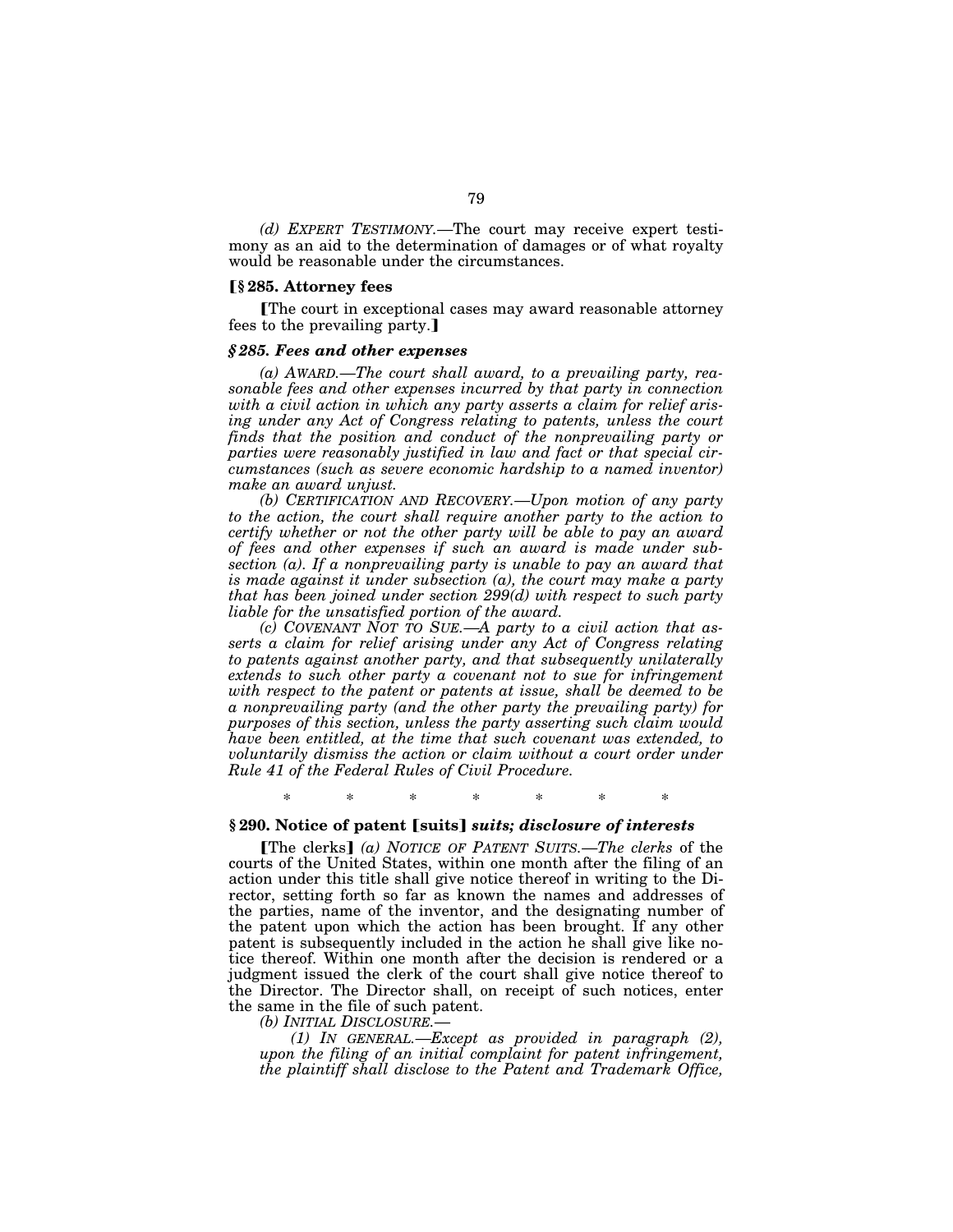*the court, and each adverse party the identity of each of the following:*

*(A) The assignee of the patent or patents at issue.*

*(B) Any entity with a right to sublicense or enforce the patent or patents at issue.*

*(C) Any entity, other than the plaintiff, that the plaintiff knows to have a financial interest in the patent or patents at issue or the plaintiff.*

*(D) The ultimate parent entity of any assignee identified under subparagraph (A) and any entity identified under subparagraph (B) or (C).*

*(2) EXEMPTION.—The requirements of paragraph (1) shall not apply with respect to a civil action filed under subsection (a) that includes a cause of action described under section 271(e)(2).* 

*(c) DISCLOSURE COMPLIANCE.—*

*(1) PUBLICLY TRADED.—For purposes of subsection (b)(1)(C), if the financial interest is held by a corporation traded on a public stock exchange, an identification of the name of the corporation and the public exchange listing shall satisfy the disclosure requirement.*

*(2) NOT PUBLICLY TRADED.—For purposes of subsection (b)(1)(C), if the financial interest is not held by a publicly traded corporation, the disclosure shall satisfy the disclosure requirement if the information identifies—*

*(A) in the case of a partnership, the name of the partnership and the name and correspondence address of each partner or other entity that holds more than a 5-percent share of that partnership;*

*(B) in the case of a corporation, the name of the corporation, the location of incorporation, the address of the principal place of business, and the name of each officer of the corporation; and*

*(C) for each individual, the name and correspondence address of that individual.*

*(d) ONGOING DUTY OF DISCLOSURE TO THE PATENT AND TRADE-MARK OFFICE.—*

*(1) IN GENERAL.—A plaintiff required to submit information under subsection (b) or a subsequent owner of the patent or patents at issue shall, not later than 90 days after any change in the assignee of the patent or patents at issue or an entity described under subparagraph (B) or (D) of subsection (b)(1), submit to the Patent and Trademark Office the updated identification of such assignee or entity.*

*(2) FAILURE TO COMPLY.—With respect to a patent for which the requirement of paragraph (1) has not been met—*

*(A) the plaintiff or subsequent owner shall not be entitled to recover reasonable fees and other expenses under section 285 or increased damages under section 284 with respect to infringing activities taking place during any period of noncompliance with paragraph (1), unless the denial of such damages or fees would be manifestly unjust; and* 

*(B) the court shall award to a prevailing party accused of infringement reasonable fees and other expenses under*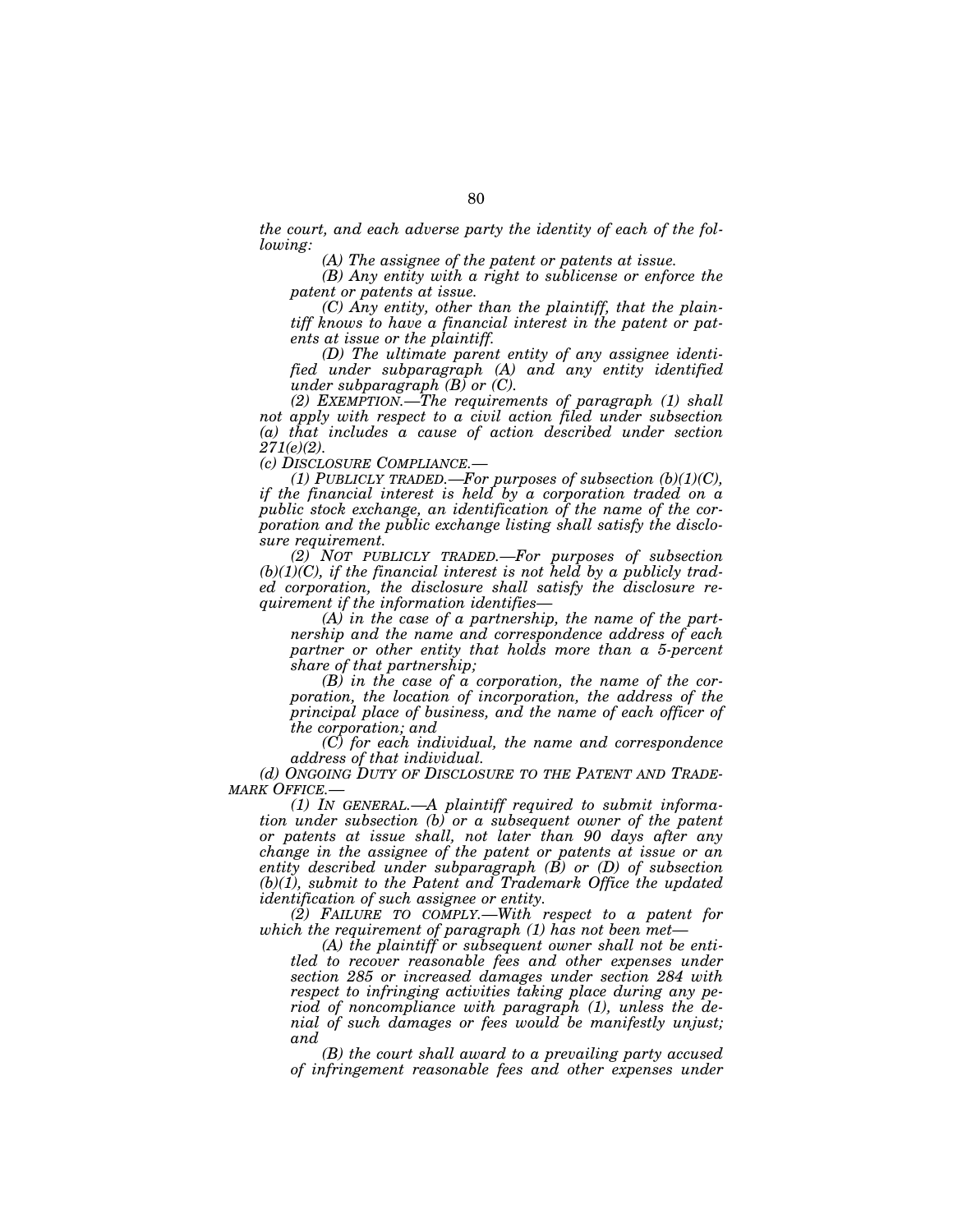*section 285 that are incurred to discover the updated assignee or entity described under paragraph (1), unless such sanctions would be unjust.*

*(e) DEFINITIONS.—In this section:*

*(1) FINANCIAL INTEREST.—The term ''financial interest''— (A) means—*

*(i) with regard to a patent or patents, the right of a person to receive proceeds related to the assertion of the patent or patents, including a fixed or variable portion of such proceeds; and*

*(ii) with regard to the plaintiff, direct or indirect ownership or control by a person of more than 5 percent of such plaintiff; and*

*(B) does not mean—*

*(i) ownership of shares or other interests in a mutual or common investment fund, unless the owner of such interest participates in the management of such fund; or*

*(ii) the proprietary interest of a policyholder in a mutual insurance company or of a depositor in a mutual savings association, or a similar proprietary interest, unless the outcome of the proceeding could substantially affect the value of such interest.*

*(2) PROCEEDING.—The term ''proceeding'' means all stages of a civil action, including pretrial and trial proceedings and appellate review.*

*(3) ULTIMATE PARENT ENTITY.—*

*(A) IN GENERAL.—Except as provided in subparagraph (B), the term ''ultimate parent entity'' has the meaning given such term in section 801.1(a)(3) of title 16, Code of Federal Regulations, or any successor regulation.*

*(B) MODIFICATION OF DEFINITION.—The Director may modify the definition of ''ultimate parent entity'' by regulation.*

# **§ 291. Derived Patents**

 $(a) * * * *$ 

(b) FILING LIMITATION.—An action under this section may be filed only before the end of the 1-year period beginning on the date of the issuance of the first patent containing a claim to the allegedly derived invention and naming an individual alleged to have derived such invention as the inventor [or joint inventor] *or a joint inventor*.

\* \* \* \* \* \* \*

## ø**§ 296. Liability of States, instrumentalities of States, and State officials for infringement of patents**

ø(a) IN GENERAL.—Any State, any instrumentality of a State, and any officer or employee of a State or instrumentality of a State acting in his official capacity, shall not be immune, under the eleventh amendment of the Constitution of the United States or under any other doctrine of sovereign immunity, from suit in Federal court by any person, including any governmental or nongovern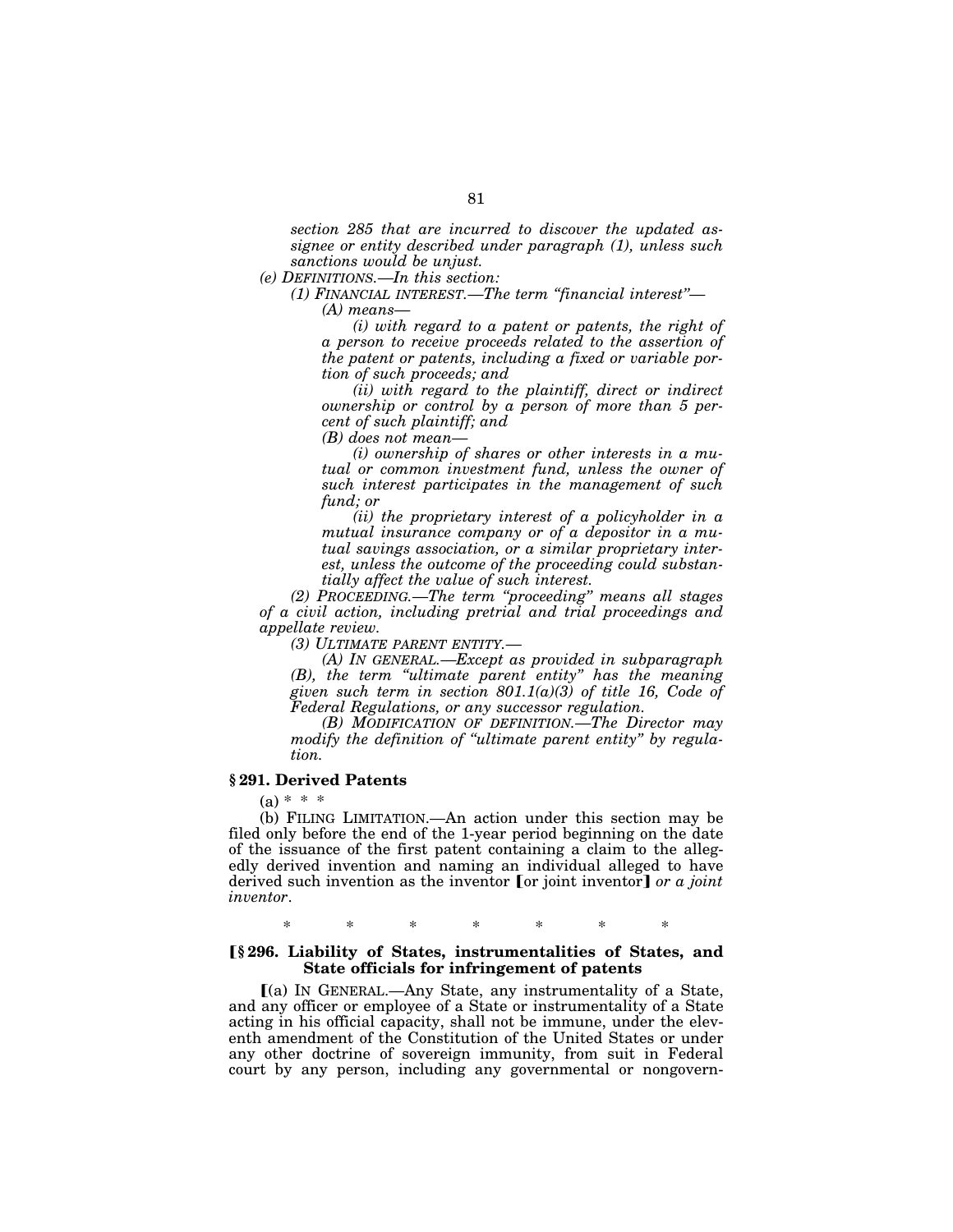mental entity, for infringement of a patent under section 271, or for any other violation under this title.

 $\tilde{I(b)}$  REMEDIES.—In a suit described in subsection (a) for a violation described in that subsection, remedies (including remedies both at law and in equity) are available for the violation to the same extent as such remedies are available for such a violation in a suit against any private entity. Such remedies include damages, interest, costs, and treble damages under section 284, attorney fees under section 285, and the additional remedy for infringement of design patents under section 289.

#### *§ 296. Stay of action against customer*

*(a) STAY OF ACTION AGAINST CUSTOMER.—Except as provided in subsection (d), in any civil action arising under any Act of Congress relating to patents, the court shall grant a motion to stay at least the portion of the action against a covered customer related to infringement of a patent involving a covered product or process if the following requirements are met:*

*(1) The covered manufacturer and the covered customer consent in writing to the stay.*

*(2) The covered manufacturer is a party to the action or to a separate action involving the same patent or patents related to the same covered product or process.*

*(3) The covered customer agrees to be bound by any issues that the covered customer has in common with the covered manufacturer and are finally decided as to the covered manufacturer in an action described in paragraph (2).*

*(4) The motion is filed after the first pleading in the action but not later than the later of—*

*(A) the 120th day after the date on which the first pleading in the action is served that specifically identifies the covered product or process as a basis for the covered customer's alleged infringement of the patent and that specifically identifies how the covered product or process is alleged to infringe the patent; or*

*(B) the date on which the first scheduling order in the case is entered.*

*(b) APPLICABILITY OF STAY.—A stay issued under subsection (a) shall apply only to the patents, products, systems, or components accused of infringement in the action.*

*(c) LIFT OF STAY.—*

*(1) IN GENERAL.—A stay entered under this section may be lifted upon grant of a motion based on a showing that—*

*(A) the action involving the covered manufacturer will not resolve a major issue in suit against the covered customer; or*

*(B) the stay unreasonably prejudices and would be manifestly unjust to the party seeking to lift the stay.*

*(2) SEPARATE MANUFACTURER ACTION INVOLVED.—In the case of a stay entered based on the participation of the covered manufacturer in a separate action involving the same patent or patents related to the same covered product or process, a motion under this subsection may only be made if the court in such separate action determines the showing required under paragraph (1) has been met.*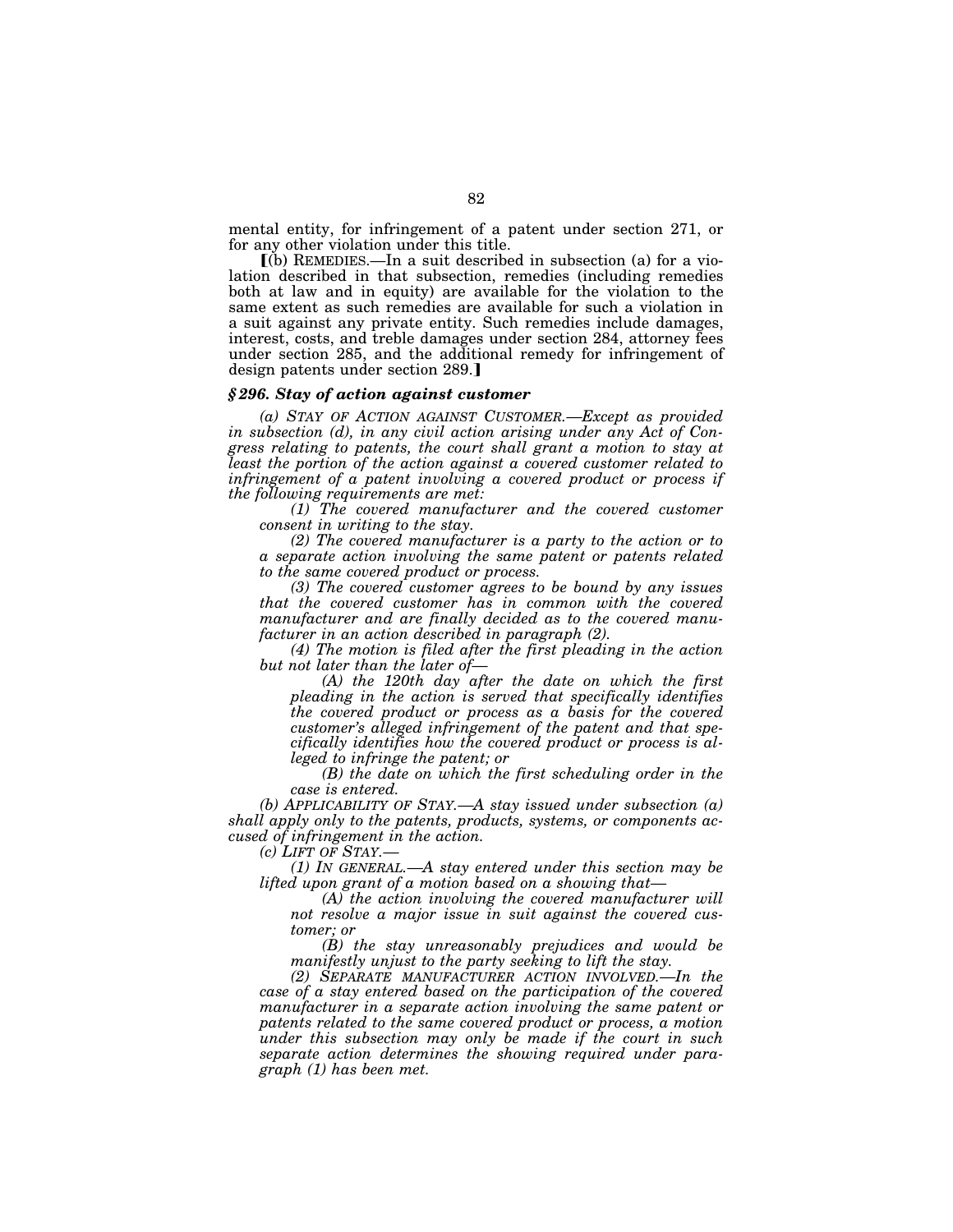*(d) EXEMPTION.—This section shall not apply to an action that includes a cause of action described under section 271(e)(2).*

*(e) CONSENT JUDGMENT.—If, following the grant of a motion to stay under this section, the covered manufacturer seeks or consents to entry of a consent judgment relating to one or more of the common issues that gave rise to the stay, or declines to prosecute through appeal a final decision as to one or more of the common issues that gave rise to the stay, the court may, upon grant of a motion, determine that such consent judgment or unappealed final decision shall not be binding on the covered customer with respect to one or more of such common issues based on a showing that such an outcome would unreasonably prejudice and be manifestly unjust to the covered customer in light of the circumstances of the case.*

*(f) RULE OF CONSTRUCTION.—Nothing in this section shall be construed to limit the ability of a court to grant any stay, expand any stay granted under this section, or grant any motion to intervene, if otherwise permitted by law.*

*(g) DEFINITIONS.—In this section:*

*(1) COVERED CUSTOMER.—The term ''covered customer'' means a party accused of infringing a patent or patents in dispute based on a covered product or process.*

*(2) COVERED MANUFACTURER.—The term ''covered manufacturer'' means a person that manufactures or supplies, or causes the manufacture or supply of, a covered product or process or a relevant part thereof.*

*(3) COVERED PRODUCT OR PROCESS.—The term ''covered product or process'' means a product, process, system, service, component, material, or apparatus, or relevant part thereof, that—* 

*(A) is alleged to infringe the patent or patents in dispute; or*

*(B) implements a process alleged to infringe the patent or patents in dispute.*

\* \* \* \* \* \* \*

# **§ 299. Joinder of parties**

 $(a) * * *$ 

\* \* \* \* \* \* \*

*(d) JOINDER OF INTERESTED PARTIES.—*

*(1) JOINDER.—In a civil action arising under any Act of Congress relating to patents in which fees and other expenses have been awarded under section 285 to a prevailing party defending against an allegation of infringement of a patent claim, and in which the nonprevailing party alleging infringement is unable to pay the award of fees and other expenses, the court shall grant a motion by the prevailing party to join an interested party if such prevailing party shows that the nonprevailing party has no substantial interest in the subject matter at issue other than asserting such patent claim in litigation.*

*(2) LIMITATION ON JOINDER.—*

*(A) DISCRETIONARY DENIAL OF MOTION.—The court may deny a motion to join an interested party under paragraph (1) if—*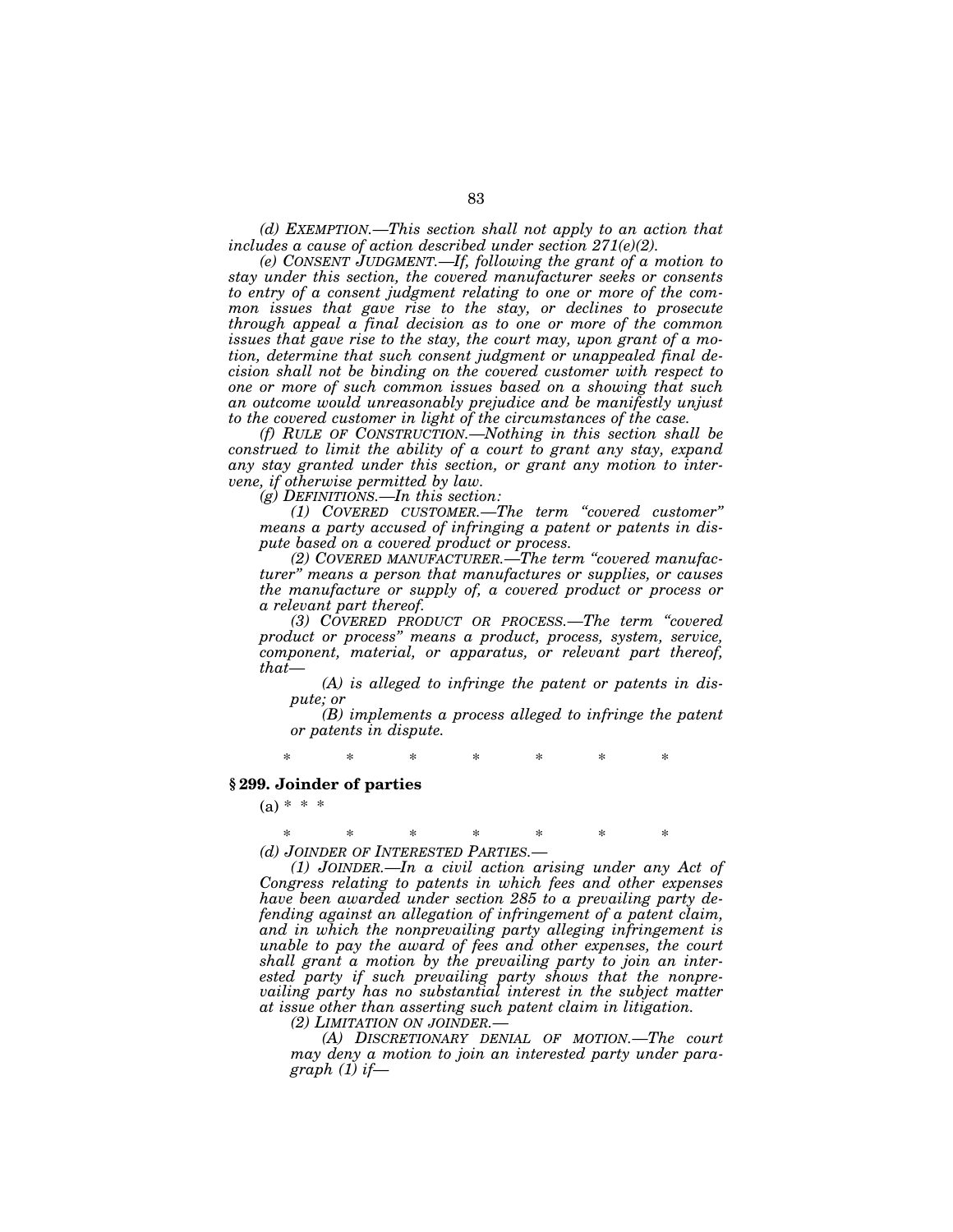*(i) the interested party is not subject to service of process; or*

*(ii) joinder under paragraph (1) would deprive the court of subject matter jurisdiction or make venue improper.*

*(B) REQUIRED DENIAL OF MOTION.—The court shall deny a motion to join an interested party under paragraph (1) if—*

*(i) the interested party did not timely receive the notice required by paragraph (3); or*

*(ii) within 30 days after receiving the notice required by paragraph (3), the interested party renounces, in writing and with notice to the court and the parties to the action, any ownership, right, or direct financial interest (as described in paragraph (4)) that the interested party has in the patent or patents at issue.* 

*(3) NOTICE REQUIREMENT.—An interested party may not be joined under paragraph (1) unless it has been provided actual notice, within 30 days after the date on which it has been identified in the initial disclosure provided under section 290(b), that it has been so identified and that such party may therefore be an interested party subject to joinder under this subsection. Such notice shall be provided by the party who subsequently moves to join the interested party under paragraph (1), and shall include language that—*

*(A) identifies the action, the parties thereto, the patent or patents at issue, and the pleading or other paper that identified the party under section 290(b); and*

*(B) informs the party that it may be joined in the action and made subject to paying an award of fees and other expenses under section 285(b) if—*

*(i) fees and other expenses are awarded in the action against the party alleging infringement of the patent or patents at issue under section 285(a);*

*(ii) the party alleging infringement is unable to pay the award of fees and other expenses;*

*(iii) the party receiving notice under this paragraph is determined by the court to be an interested party; and*

*(iv) the party receiving notice under this paragraph has not, within 30 days after receiving such notice, renounced in writing, and with notice to the court and the parties to the action, any ownership, right, or direct financial interest (as described in paragraph (4)) that the interested party has in the patent or patents at issue.*

*(4) INTERESTED PARTY DEFINED.—In this subsection, the term ''interested party'' means a person, other than the party alleging infringement, that—*

*(A) is an assignee of the patent or patents at issue;*

*(B) has a right, including a contingent right, to enforce or sublicense the patent or patents at issue; or*

*(C) has a direct financial interest in the patent or patents at issue, including the right to any part of an award*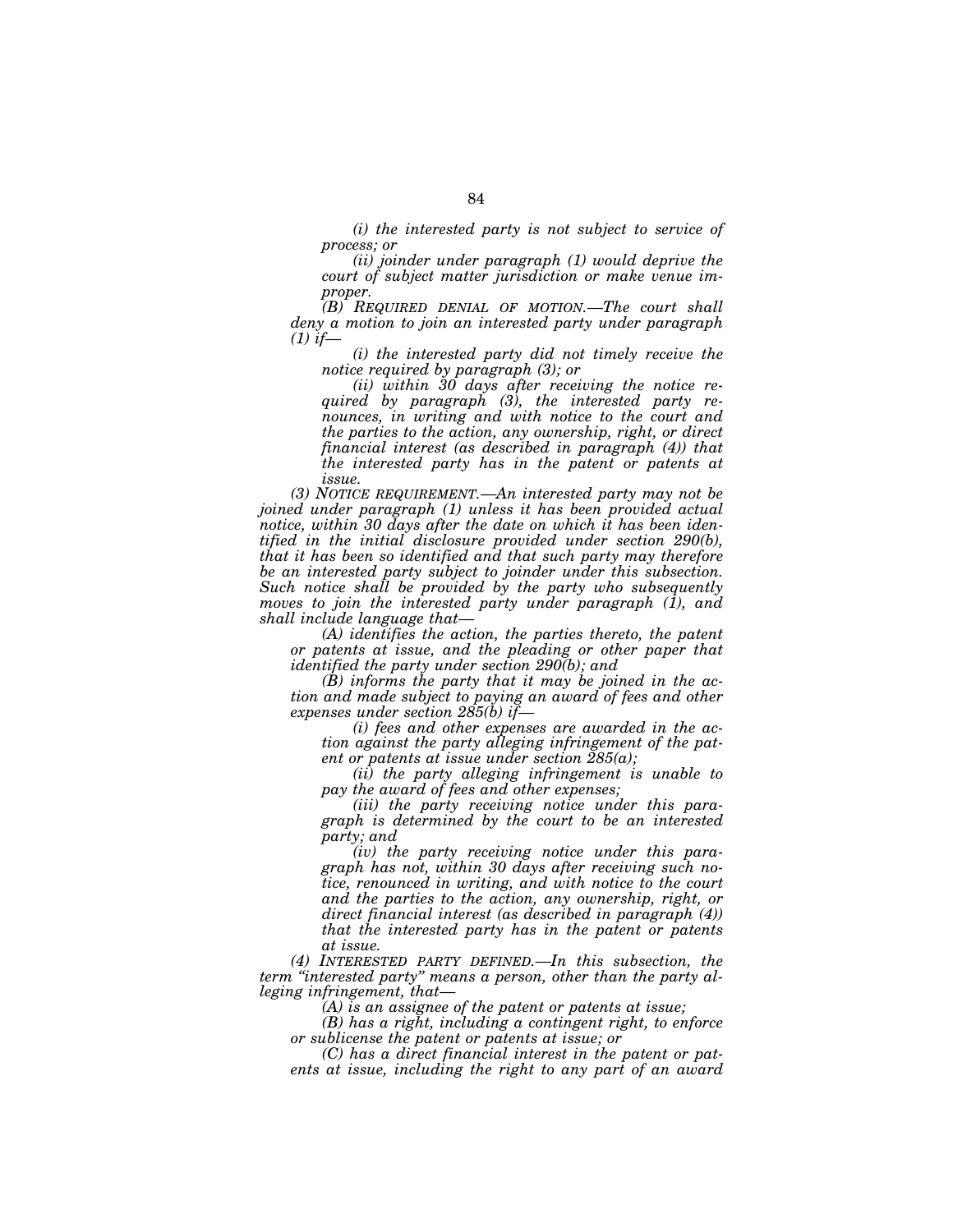*of damages or any part of licensing revenue, except that a person with a direct financial interest does not include—*

*(i) an attorney or law firm providing legal representation in the civil action described in paragraph (1) if the sole basis for the financial interest of the attorney or law firm in the patent or patents at issue arises from the attorney or law firm's receipt of compensation reasonably related to the provision of the legal representation; or*

*(ii) a person whose sole financial interest in the patent or patents at issue is ownership of an equity interest in the party alleging infringement, unless such person also has the right or ability to influence, direct, or control the civil action.*

#### *§ 299A. Discovery in patent infringement action*

*(a) DISCOVERY IN PATENT INFRINGEMENT ACTION.—Except as provided in subsection (b), in a civil action arising under any Act of Congress relating to patents, if the court determines that a ruling relating to the construction of terms used in a patent claim asserted in the complaint is required, discovery shall be limited, until such ruling is issued, to information necessary for the court to determine the meaning of the terms used in the patent claim, including any interpretation of those terms used to support the claim of infringement.*

*(b) DISCRETION TO EXPAND SCOPE OF DISCOVERY.—*

*(1) TIMELY RESOLUTION OF ACTIONS.—If, under any provision of Federal law (including the amendments made by the Drug Price Competition and Patent Term Restoration Act of 1984 (Public Law 98–417)), resolution within a specified period of time of a civil action arising under any Act of Congress relating to patents will necessarily affect the rights of a party with respect to the patent, the court shall permit discovery, in addition to the discovery authorized under subsection (a), before the ruling described in subsection (a) is issued as necessary to ensure timely resolution of the action.*

*(2) RESOLUTION OF MOTIONS.—When necessary to resolve a motion properly raised by a party before a ruling relating to the construction of terms described in subsection (a) is issued, the court may allow limited discovery in addition to the discovery authorized under subsection (a) as necessary to resolve the motion.*

*(3) SPECIAL CIRCUMSTANCES.—In special circumstances that would make denial of discovery a manifest injustice, the court may permit discovery, in addition to the discovery authorized under subsection (a), as necessary to prevent the manifest injustice.* 

\* \* \* \* \* \* \*

## **CHAPTER 31—INTER PARTES REVIEW**

\* \* \* \* \* \* \*

# **§ 316. Conduct of inter partes review**

(a) REGULATIONS.—The Director shall prescribe regulations—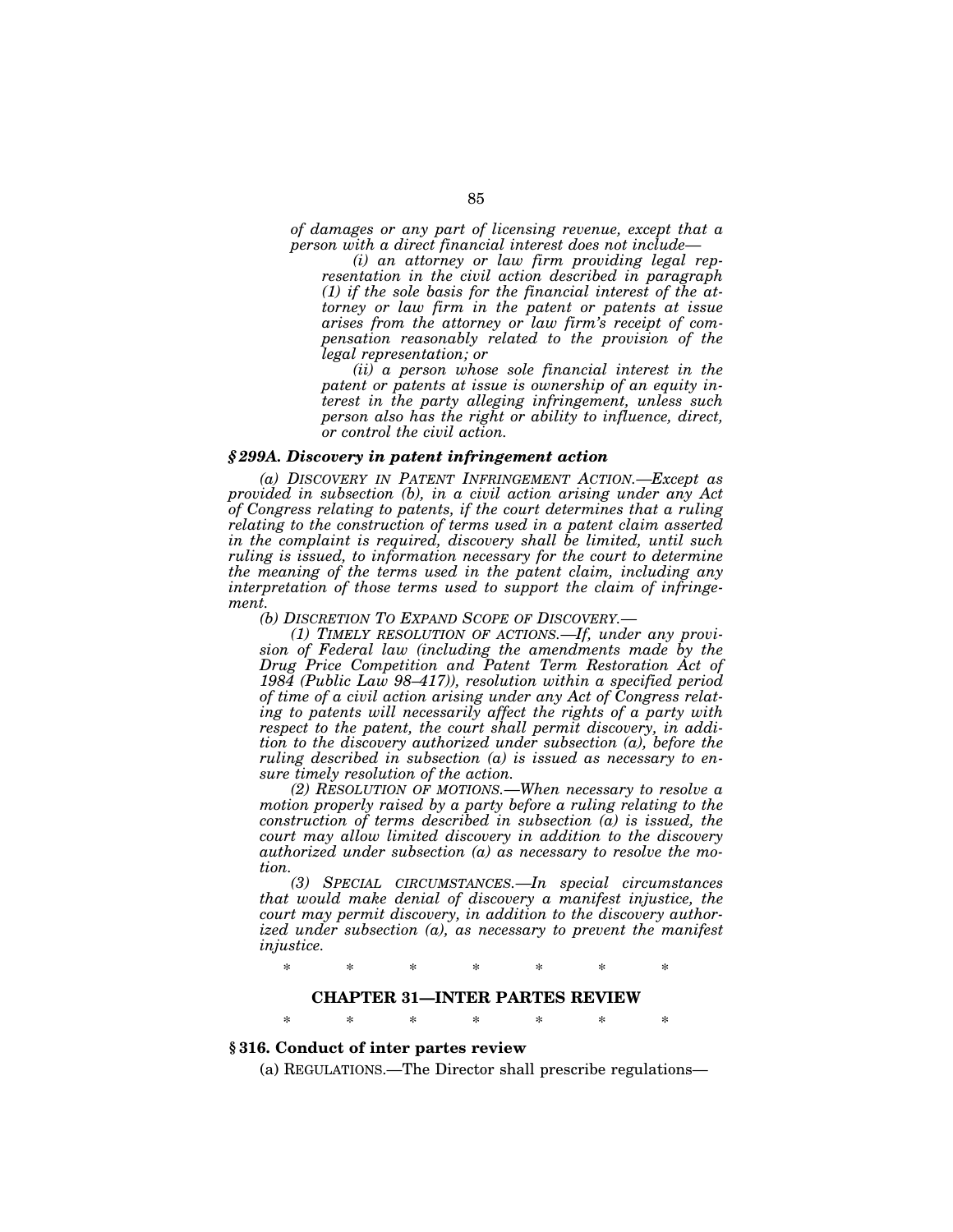$(1) * * *$ 

\* \* \* \* \* \* \* (8) providing for the filing by the patent owner of a response to **[the petition under section 313]** *the petition under section 311* after an inter partes review has been instituted, and requiring that the patent owner file with such response, through affidavits or declarations, any additional factual evidence and expert opinions on which the patent owner relies in support of the response;

\* \* \* \* \* \* \* (12) setting a time period for requesting joinder under sec- $\text{tion } 315(c)$  [; and ]*;* 

(13) providing the petitioner with at least 1 opportunity to file written comments within a time period established by the Director**[.]**; and

*(14) providing that for all purposes under this chapter—*

*(A) each claim of a patent shall be construed as such claim would be in a civil action to invalidate a patent under section 282(b), including construing each claim of the patent in accordance with the ordinary and customary meaning of such claim as understood by one of ordinary skill in the art and the prosecution history pertaining to the patent; and*

*(B) if a court has previously construed the claim or a claim term in a civil action in which the patent owner was a party, the Office shall consider such claim construction.*

\* \* \* \* \* \* \*

# **CHAPTER 32—POST-GRANT REVIEW**

\* \* \* \* \* \* \*

#### **§ 325. Relation to other proceedings or actions**

(a) \* \* \*

\* \* \* \* \* \* \* (e) ESTOPPEL.—

 $(1) * * *$ 

(2) CIVIL ACTIONS AND OTHER PROCEEDINGS.—The petitioner in a post-grant review of a claim in a patent under this chapter that results in a final written decision under section 328(a), or the real party in interest or privy of the petitioner, may not assert either in a civil action arising in whole or in part under section 1338 of title 28 or in a proceeding before the International Trade Commission under section 337 of the Tariff Act of 1930 that the claim is invalid on any ground that the petitioner raised [or reasonably could have raised] during that post-grant review.

\* \* \* \* \* \* \*

# **§ 326. Conduct of post-grant review**

(a) REGULATIONS.—The Director shall prescribe regulations—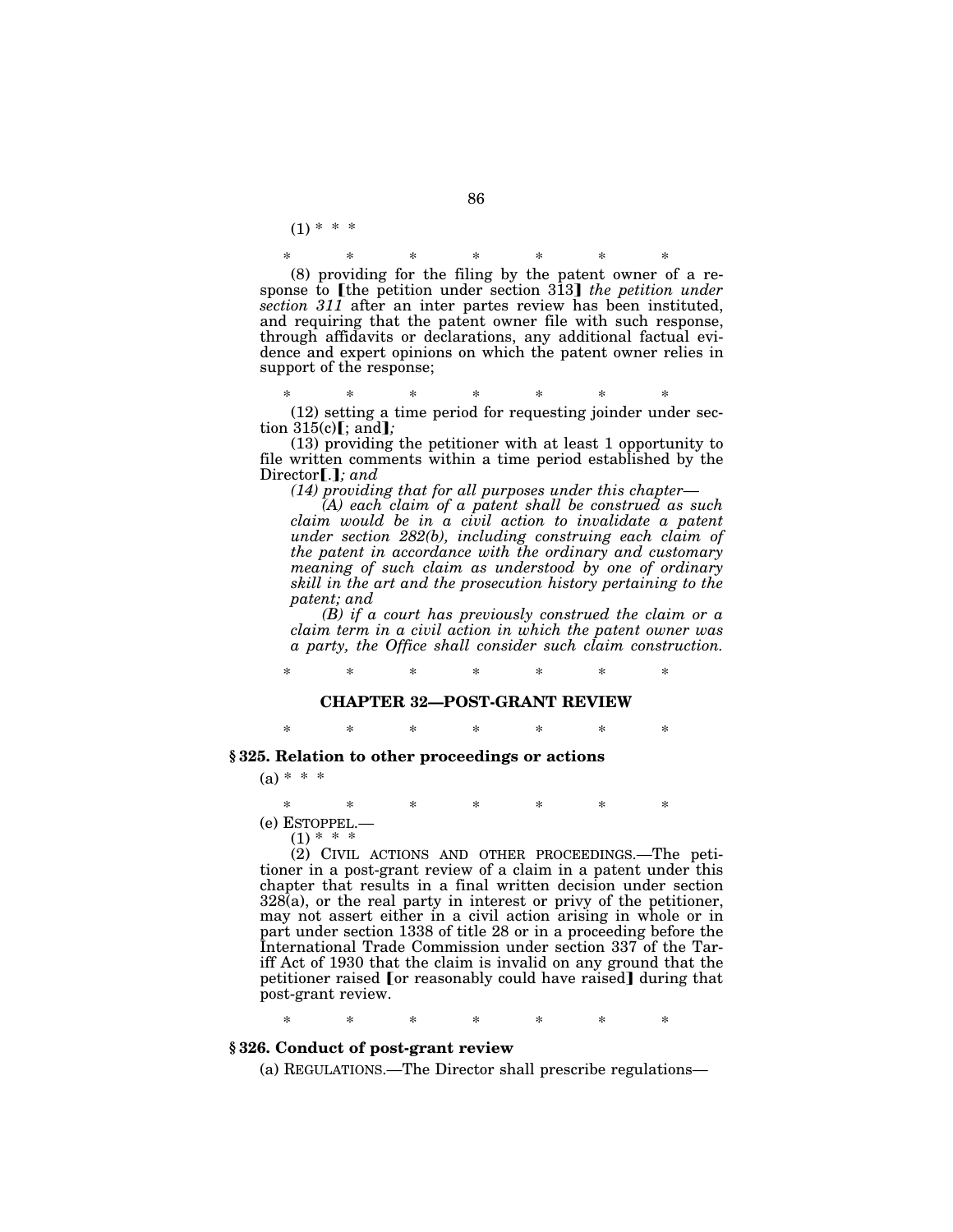$(1) * *$ 

\* \* \* \* \* \* \* (8) providing for the filing by the patent owner of a response to [the petition under section 323] *the petition under section 321* after a post-grant review has been instituted, and requiring that the patent owner file with such response, through affidavits or declarations, any additional factual evidence and expert opinions on which the patent owner relies in support of the response;

\* \* \* \* \* \* \* (11) requiring that the final determination in any postgrant review be issued not later than 1 year after the date on which the Director notices the institution of a proceeding under this chapter, except that the Director may, for good cause shown, extend the 1-year period by not more than 6 months, and may adjust the time periods in this paragraph in the case of joinder under section  $325(c)$  [; and ]*;* 

(12) providing the petitioner with at least 1 opportunity to file written comments within a time period established by the Director[.]; and

*(13) providing that for all purposes under this chapter—*

*(A) each claim of a patent shall be construed as such claim would be in a civil action to invalidate a patent under section 282(b), including construing each claim of the patent in accordance with the ordinary and customary meaning of such claim as understood by one of ordinary skill in the art and the prosecution history pertaining to the patent; and*

*(B) if a court has previously construed the claim or a claim term in a civil action in which the patent owner was a party, the Office shall consider such claim construction.*

\* \* \* \* \* \* \*

# **TITLE 11, UNITED STATES CODE**

# **CHAPTER 1—GENERAL PROVISIONS**

# **§ 101. Definitions**

In this title the following definitions shall apply:

 $(1)$  \* \* \*

\* \* \* \* \* \* \* (35A) The term ''intellectual property'' means—  $(A) * * * *$ 

\* \* \* \* \* \* \*  $(E)$  work of authorship protected under title 17; [or] (F) mask work protected under chapter 9 of [title  $17;$ ] *title 17; or*

*(G) a trademark, service mark, or trade name, as those terms are defined in section 45 of the Act of July 5, 1946 (commonly referred to as the ''Trademark Act of 1946'') (15 U.S.C. 1127);*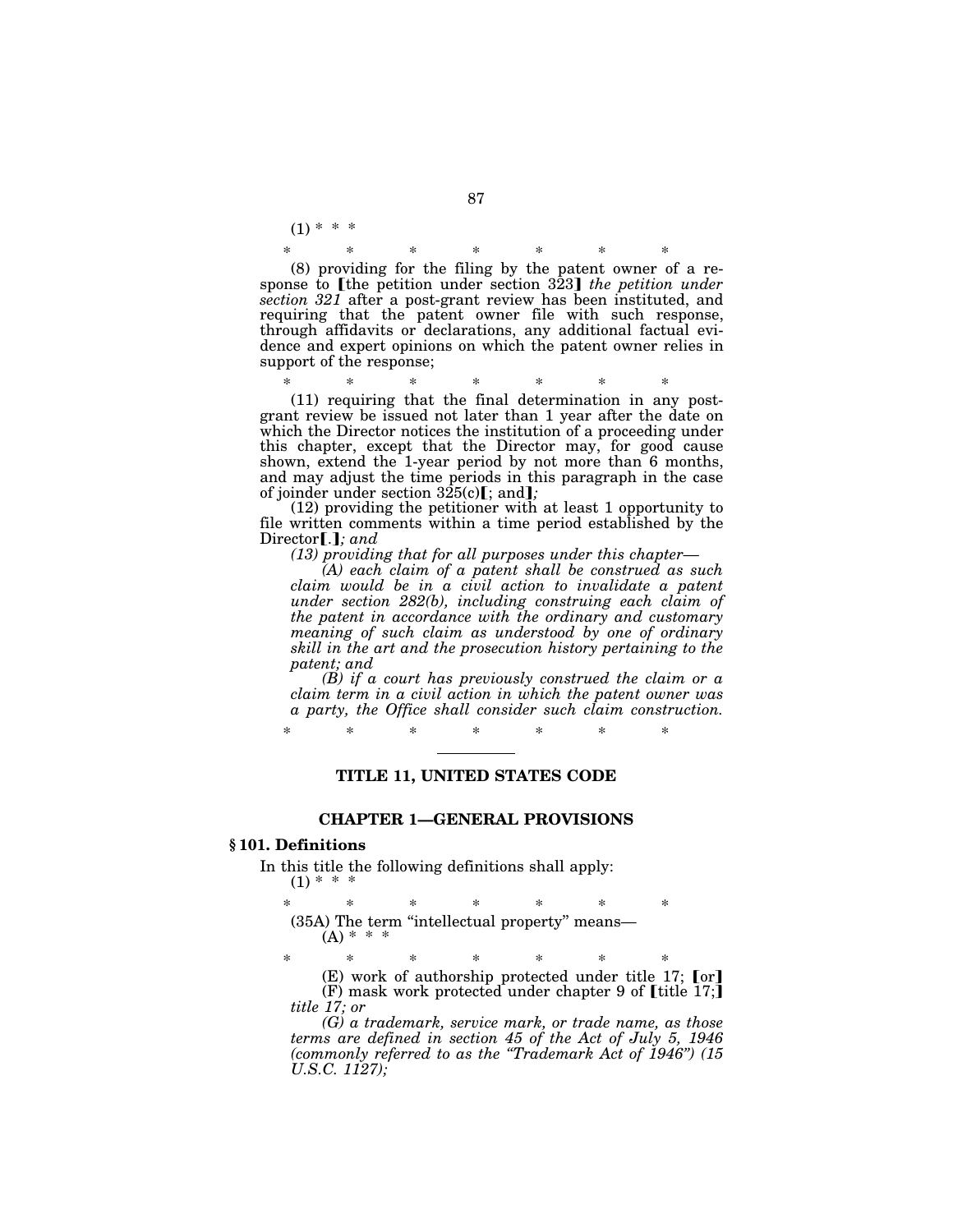to the extent protected by applicable nonbankruptcy law.

# \* \* \* \* \* \* \* **CHAPTER 3—CASE ADMINISTRATION** \* \* \* \* \* \* \* SUBCHAPTER IV—ADMINISTRATIVE POWERS \* \* \* \* \* \* \*

# **§ 365. Executory contracts and unexpired leases**

 $(a) * * *$ 

\* \* \* \* \* \* \*  $(n)(1)$  \* \* \*

(2) If the licensee elects to retain its rights, as described in paragraph (1)(B) of this subsection, under such contract—  $(A) * * * *$ 

(B) the licensee shall make all **[**royalty payments**]** *royalty or other payments* due under such contract for the duration of such contract and for any period described in paragraph (1)(B) of this subsection for which the licensee extends such contract; [and]

(C) the licensee shall be deemed to waive—

 $(i) * * * *$ 

(ii) any claim allowable under section 503(b) of this title arising from the performance of such contract[.]; and *(D) in the case of a trademark, service mark, or trade name, the trustee shall not be relieved of a contractual obligation to monitor and control the quality of a licensed product or service.* 

\* \* \* \* \* \* \*

# **CHAPTER 15—ANCILLARY AND OTHER CROSS-BORDER CASES**

\* \* \* \* \* \* \*

SUBCHAPTER III—RECOGNITION OF A FOREIGN PROCEEDING AND RELIEF

\* \* \* \* \* \* \*

# **§ 1520. Effects of recognition of a foreign main proceeding**

(a) Upon recognition of a foreign proceeding that is a foreign main proceeding—  $(1) * *$ 

\* \* \* \* \* \* \*

(3) unless the court orders otherwise, the foreign representative may operate the debtor's business and may exercise the rights and powers of a trustee under and to the extent provided by sections  $363$  and  $552$ *[; and];* 

(4) section 552 applies to property of the debtor that is within the territorial jurisdiction of the United States[.]; and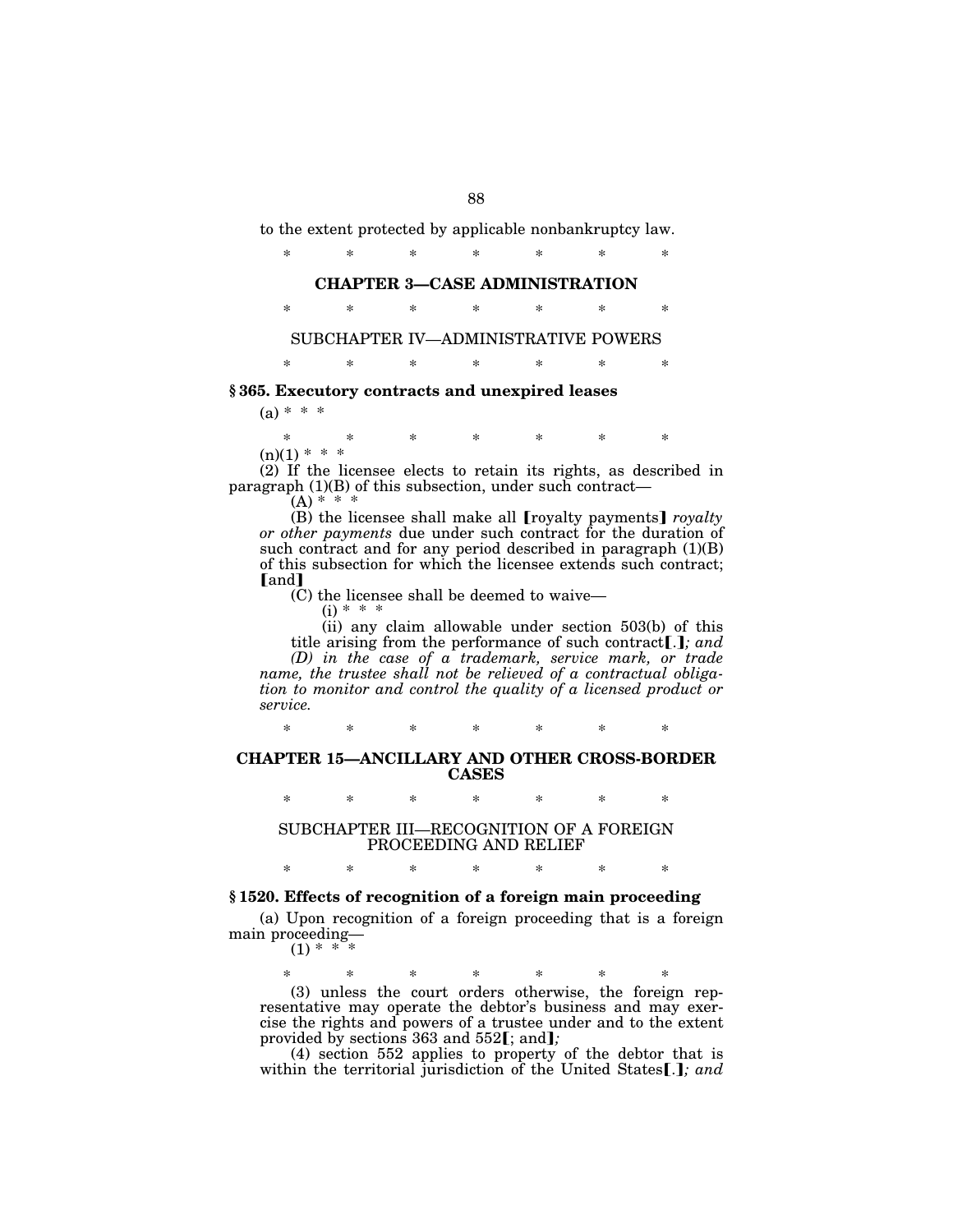*(5) section 365(n) applies to intellectual property of which the debtor is a licensor or which the debtor has transferred.*

# **SECTION 1295 OF TITLE 28, UNITED STATES CODE**

\* \* \* \* \* \* \*

# **§ 1295. Jurisdiction of the United States Court of Appeals for the Federal Circuit**

(a) The United States Court of Appeals for the Federal Circuit shall have exclusive jurisdiction—  $(1) * * * *$ 

\* \* \* \* \* \* \* (4) Of an appeal from a decision of—

(A) the Patent Trial and Appeal Board of the United States Patent and Trademark Office with respect to a patent application, derivation proceeding, reexamination, post-grant review, or inter partes review under title 35, at the instance of a party who exercised that party's right to participate in the applicable proceeding before or appeal to the Board, I except that an applicant or a party to a derivation proceeding may also have remedy by civil action pursuant to section 145 or 146 of title 35; an appeal under this subparagraph of a decision of the Board with respect to an application or derivation proceeding shall waive the right of such applicant or party to proceed under section 145 or 146 of title 35;¿ *except that a party to a derivation proceeding may also have remedy by civil action under section 146 of title 35; an appeal under this subparagraph of a decision of the Board with respect to a derivation proceeding shall waive the right of such party to proceed under section 146 of title 35;*

\* \* \* \* \* \* \* (C) a district court to which a case was directed pursuant to Section 145, 146, or<sup> $\vert$ </sup> *section 146 or* 154(b) of title 35;

# **LEAHY-SMITH AMERICA INVENTS ACT**

\* \* \* \* \* \* \*

## \* \* \* \* \* \* \* **SEC. 18. TRANSITIONAL PROGRAM FOR COVERED BUSINESS METHOD PATENTS.**

(a) TRANSITIONAL PROGRAM.—

(1) ESTABLISHMENT.—Not later than the date that is 1 year after the date of the enactment of this Act, the Director shall issue regulations establishing and implementing a transitional post-grant review proceeding for review of the validity of covered business method patents. The transitional proceeding implemented pursuant to this subsection shall be regarded as, and shall employ the standards and procedures of, a post-grant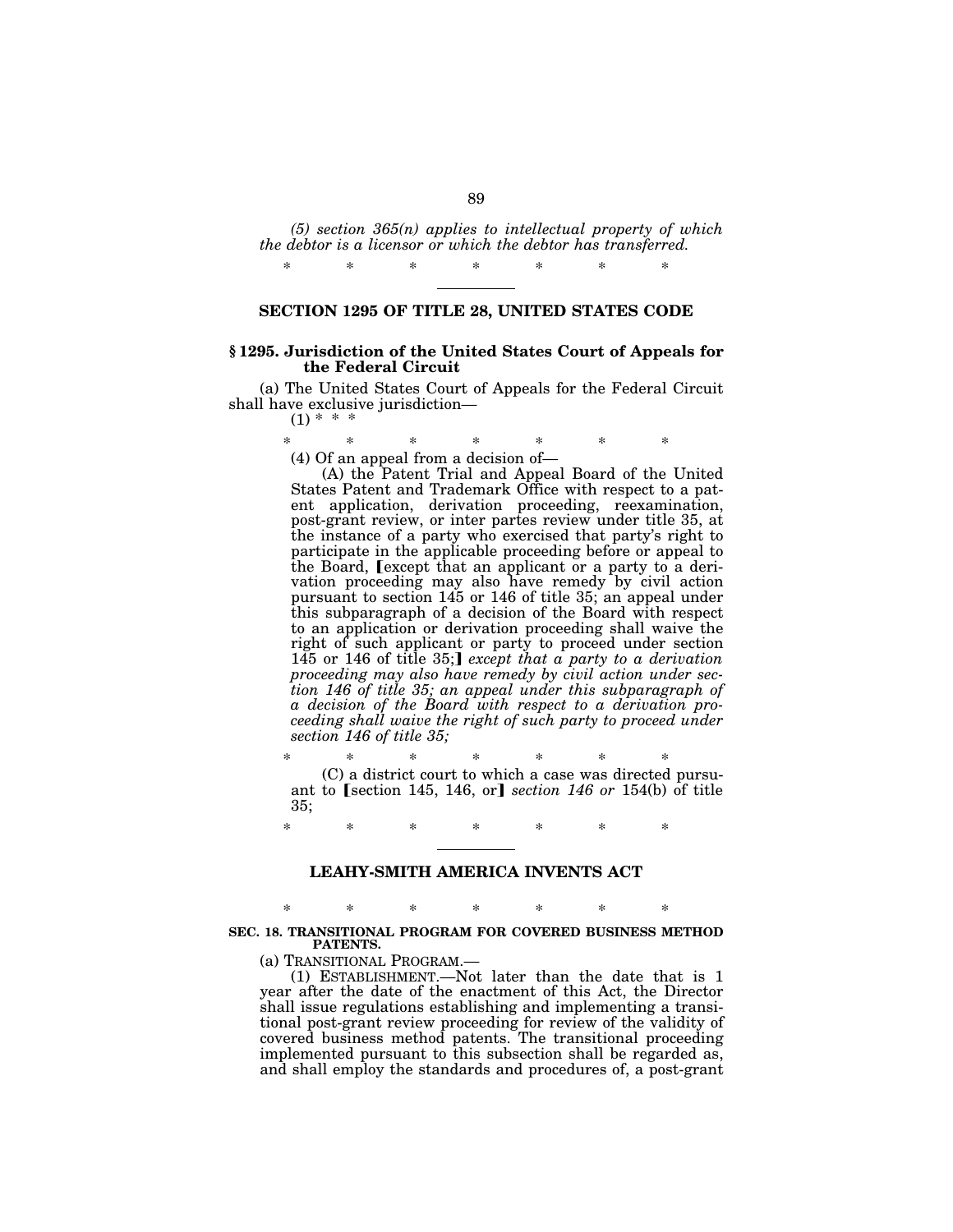review under chapter 32 of title 35, United States Code, subject to the following:

(A)  $[Section 321(c)]$  *Sections 321(c) and 326(a)(13)* of title 35, United States Code, and subsections (b), (e)(2), and (f) of section 325 of such title shall not apply to a transitional proceeding.

\* \* \* \* \* \* \* (C) A petitioner in a transitional proceeding who challenges the validity of 1 or more claims in a covered business method patent on a ground raised under section 102 or 103 of title 35, United States Code, as in effect on the day before the effective date set forth in section  $3(n)(1)$ , may support such ground only on the basis of—

(i) prior art that is described by  $[section 102(a)]$ *subsection (a) or (e) of section 102* of such title (as in effect on the day before such effective date); or

# \* \* \* \* \* \* \*

# **ACT OF JANUARY 4, 2011**

## (Public Law 111-349)

AN ACT To establish a pilot program in certain United States district courts to encourage enhancement of expertise in patent cases among district judges.

# **SECTION 1. PILOT PROGRAM IN CERTAIN DISTRICT COURTS.**

 $(a) * * * *$ 

\* \* \* \* \* \* \* ø(c) DURATION.—The program established under subsection (a) shall terminate 10 years after the end of the 6-month period described in subsection (b).]

*(c) DURATION.—The program established under subsection (a) shall be maintained using existing resources, and shall terminate 20 years after the end of the 6-month period described in subsection (b).* 

\* \* \* \* \* \* \*

# **PATENT LAW TREATIES IMPLEMENTATION ACT OF 2012**

\* \* \* \* \* \* \*

# **TITLE II—PATENT LAW TREATY IMPLEMENTATION**

\* \* \* \* \* \* \*

# **SEC. 202. CONFORMING AMENDMENTS.**

 $(a) * * * *$ 

(b) RELIEF IN RESPECT OF TIME LIMITS AND REINSTATEMENT OF RIGHT.—Title 35, United States Code, is amended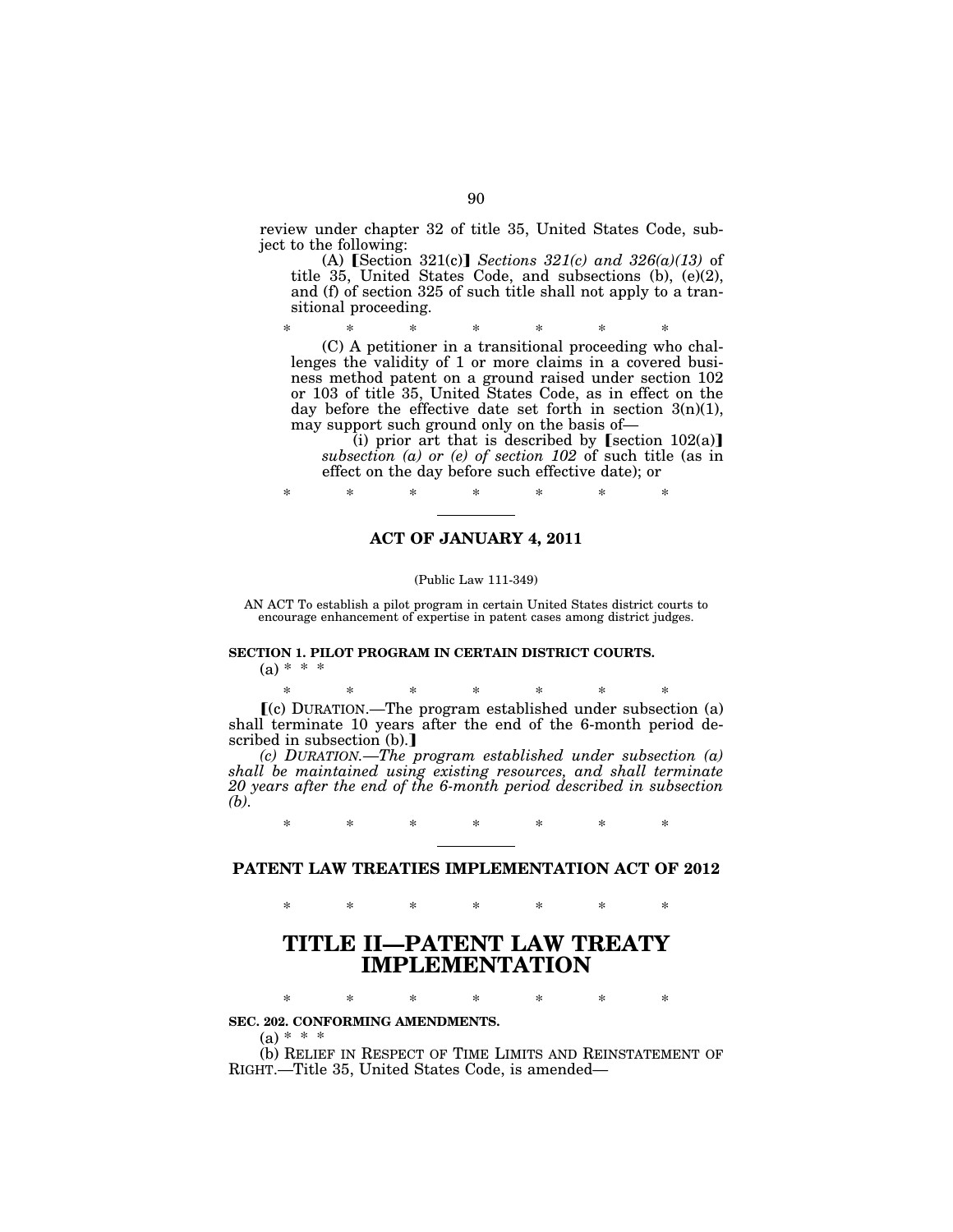$(1) * * * *$ 

\* \* \* \* \* \* \*

 $(7)$  in section 361, by striking subsection (c) and inserting the following:

ø''(c) International applications filed in the Patent and Trademark Office shall be filed in the English language, or an English translation shall be filed within such later time as may be fixed by the Director.";]

 $[(8)]$  (7) in section 364, by striking subsection (b) and inserting the following:

''(b) An applicant's failure to act within prescribed time limits in connection with requirements pertaining to an international application may be excused as provided in the treaty and the Regulations.''; and

 $[(9)]$   $(8)$  in section 371(d), in the third sentence, by striking '', unless it be shown to the satisfaction of the Director that such failure to comply was unavoidable''.

\* \* \* \* \* \* \*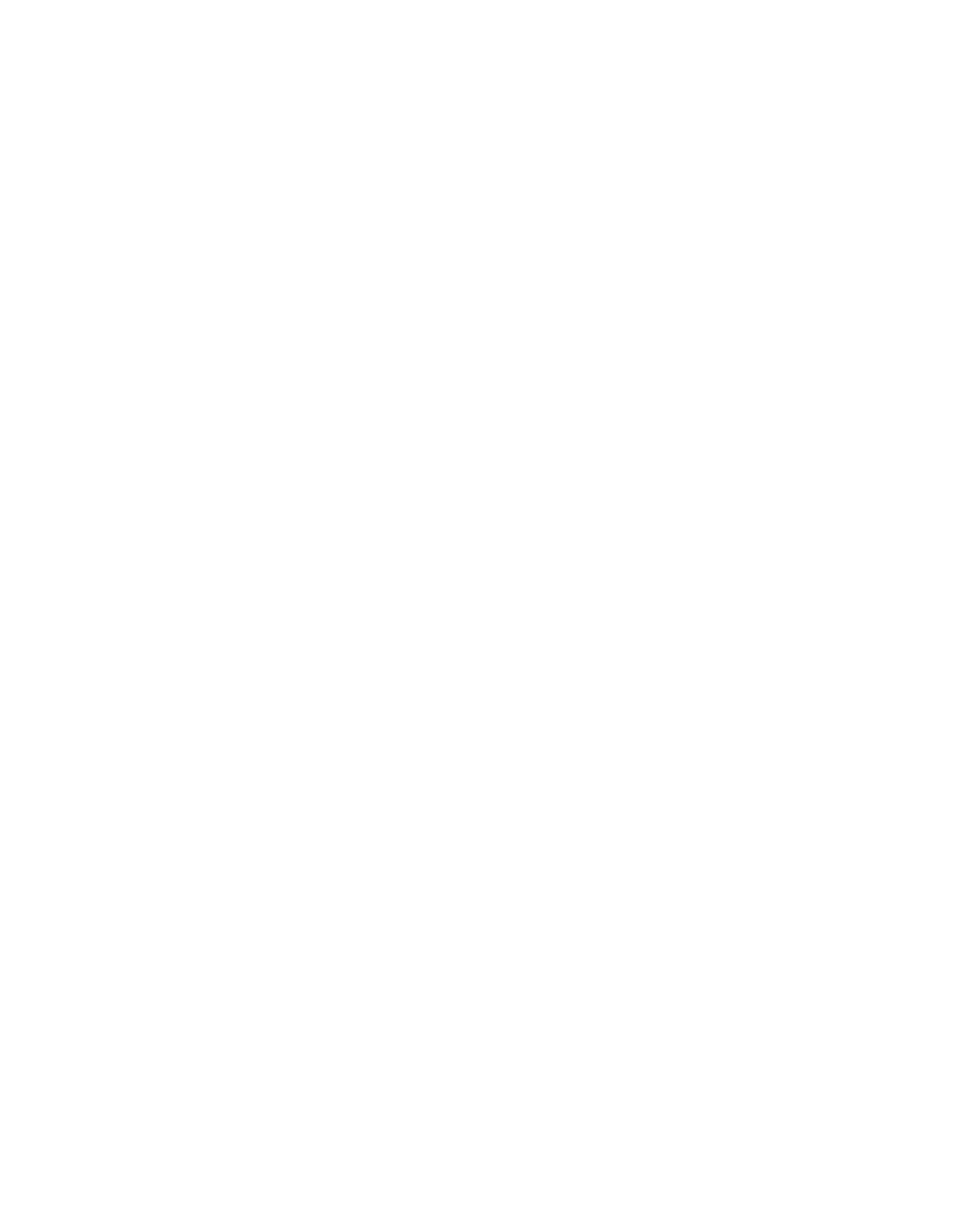# **Dissenting Views**

We strongly oppose H.R. 3309, the "Innovation Act." Although we believe certain legislative changes are needed to respond to litigation asymmetries when so-called patent trolls—also referred to as non-practicing entities (NPE's) or patent assertion entities  $(PAE's)$ —unfairly target small businesses and end users,<sup>1</sup> the overall legislation is unbalanced and will discourage innovation. In particular, we oppose the legislation because:

- (i) it has been considered pursuant to a rushed and unfair process;
- (ii) it excludes the single most important step we can take to improve patent quality and protect against abusive litigation—ending US Patent and Trademark Office (PTO) fee diversion;
- (iii) it includes a number of one-sided changes to our civil justice system that apply to limit the rights of all patent holders, not just cases involving ''trolls''; and
- (iv) it violates our system of separation of powers by imposing unnecessary mandates on the Federal courts.

There are few economic issues Congress will face that are more important than our patent system. Intellectual property intensive industries account for over a third of our Nation's gross domestic product, about 5 trillion dollars, and contribute over 40 million jobs to the U.S. economy.2 Our patent system, while not perfect, is the envy of the world and a significant driver of growth in our economy. While we support common sense changes to improve and enhance the system, we cannot support the changes included in H.R. 3309 which taken as a whole will unbalance the patent system for all patent owners (not just patent ''trolls''), disrupt comity with our coequal judicial branch of government, and discourage the very innovation that is the lifeblood of our economy.

Our concerns are shared by a wide and deep range of participants and stakeholders in the patent system who have issued letters opposing or expressing numerous serious concerns with the legislation, including the Federal Judicial Conference, the American Bar Association (ABA), the American Intellectual Property Law Association (AIPLA), the Patent Officers Professional Associa-

<sup>1</sup> Because many NPEs do not manufacture or run businesses with a substantial number of employees, they do not experience the disruptive effect that litigation may impose on businesses<br>that do. Whether NPEs assert valid or dubious patents, they are more likely to settle, both prior<br>to and after filing a lawsu them greater leverage over alleged infringers. Also, because NPEs generally do not have cor-<br>porate customers or consumers, they do not face the same reputational harms that operating<br>companies do. See generally Brian T. Y

<sup>2</sup> Economics and Statistics Administration and the U.S. Patent and Trademark Office, 2012, ''Intellectual Property and the U.S. Economy: Industries in Focus,'' at vii.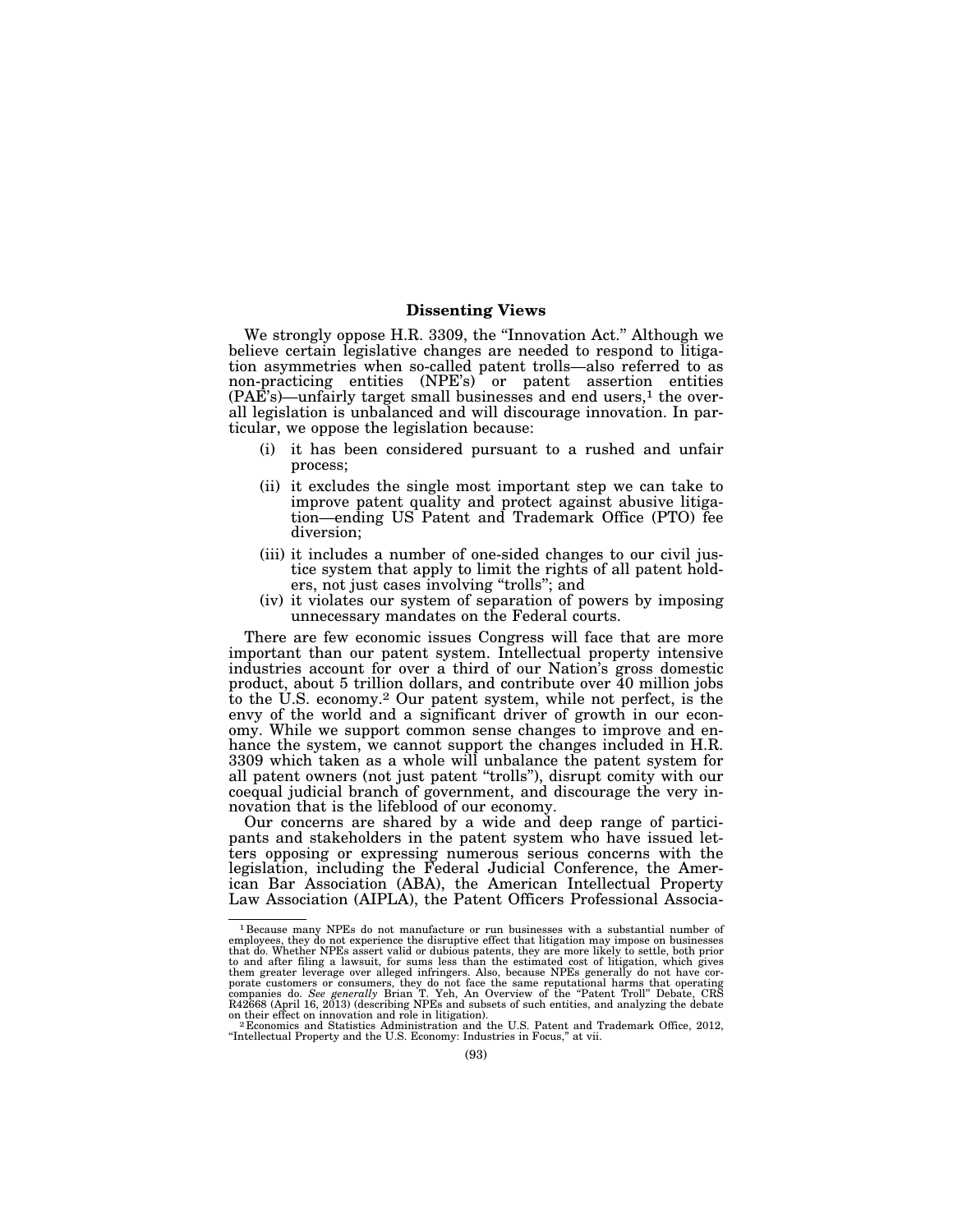tion (POPA), the American Association of Universities (AAU), the Biotechnology Industry Association (BIO), the Coalition for Twenty-First Century Patent Reform (21C), the Innovation Alliance, the American Association for Justice (AAJ), the Pharmaceutical Research and Manufacturers Association (PhRMA), the Eagle Forum, the Institute of Electrical and Electronics Engineers, the National Association of Patent Practitioners (NAPP), the National Venture Capital Association, and the National Bankruptcy Conference.3

<sup>3</sup>These and numerous other well-regarded groups and individuals have cited similar concerns with the bill. The following materials are on file with the House of Representatives Committee on the Judiciary, Democratic Staff, and many are accessible on the minority website: Letter<br>from Jeffrey S. Sutton, Chair of the Committee on Rules of Practice and Procedure of the Judi-<br>cial Conference of the United State tive John Conyers, Jr., Ranking Member of the House Committee on the Judiciary (Nov. 6,<br>2013) (noting that "bly dictating the outcome of the Rules Enabling Act process with respect<br>to potential rules, Section 6 of H.R. 330 14, 2013) (noting that "[o]ur primary concerns regard provisions of the bill that call for Congress, rather than the courts, to establish certain rules of procedure for the Federal courts, thereby circumventing a rulemakin ciary (Nov. 19, 2013) (noting that "AIPLA is concerned that the bill will mandate inflexible<br>rules, many of which may have unintended consequences including impeding access to the<br>courts, and we further believe that the Ju position to work with the district courts to institute appropriate case management rules."); Let-<br>frem Robert D. Budens, President of the Patent Office Professional Association, to Rep-<br>resentative Robert Goodlatte, Chairm University Technology Managers, and Council on Governmental Relations to Representative Robert Goodlatte, Chairman of the House Committee on the Judiciary, and Representative John Conyers, Jr., Ranking Member of the House Committee on the Judiciary (Nov. 19, 2013) (argu-<br>ing that "a number of provisions in the Manager's Amendment are problematic, including the<br>extremely broad scope of civil actions threshold for a court's waiver of that fee shifting, the extent of the heightened pleading require-<br>ments, the breadth of the information required in Sec. 4's transparency provisions, and the nar-<br>rowing of the scope of th Letter from James C. Greenwood, President and CEO of the Biotechnology Industry Organization, to Representative Robert Goodlatte, Chairman of the House Committee on the Judiciary (Nov. 14, 2013) (arguing that ''in an attempt to target abusive litigation practices by the few, the proposals impose unjustified burdens on too many legitimate patent owners seeking to en-<br>force and defend their inventions in good faith.''); Letter from Carl B. Horton of the Coalition<br>for 21st Century Patent Reform t Committee on the Judiciary, and Representative John Conyers, Jr., Ranking Member of the<br>House Committee on the Judiciary (Nov. 18, 2013) (noting that "we continue to have a serious<br>concern that the provision related to sta long all patent litigation by a year or more, substantially increase its cost, and deny parties with<br>meritorious positions of the timely relief they deserve."); Letter from Brian Pomper, Executive<br>Director of the Innovatio Committee on the Judiciary, and Representative John Conyers, Jr., Ranking Member of the House Committee on the Judiciary (Nov. 19, 2013) (arguing that ''[o]verly detailed pleading requirements, inflexible discovery limits, and broad provisions permitting stays against certain parties have the potential to undermine the enforceability of all patent rights, no matter how valuable the patent, and thus potentially incentivize infringement.''); Letter from Linda Lipsen, CEO of The American Association for Justice, to Representative Robert Goodlatte, Chairman of the House Committee on the Judiciary, and Representative John Conyers, Jr., Ranking Member<br>of the House Committee on the Judiciary (Nov. 19, 2013) (arguing that the "Innovation Act<br>makes radical and unnecessary changes to house door to individual inventors and small start-ups.''); Letter from Chester Davis, Jr., Execu-tive Vice President of Advocacy and Member Relations for the Pharmaceutical Research and Manufacturers of America, to Representative Robert Goodlatte, Chairman of the House Committee on the Judiciary, and Representative John Conyers, Jr., Ranking Member of the House<br>Committee on the Judiciary (Nov. 13, 2013) (noting that "many of the provisions contained in<br>the recently introduced Innovation Act ity of patent owners more broadly to enforce their rights by filing a patent suit and litigating it to completion.''); Letter from Marc T. Apter, President of The Institute of Electrical and Elec-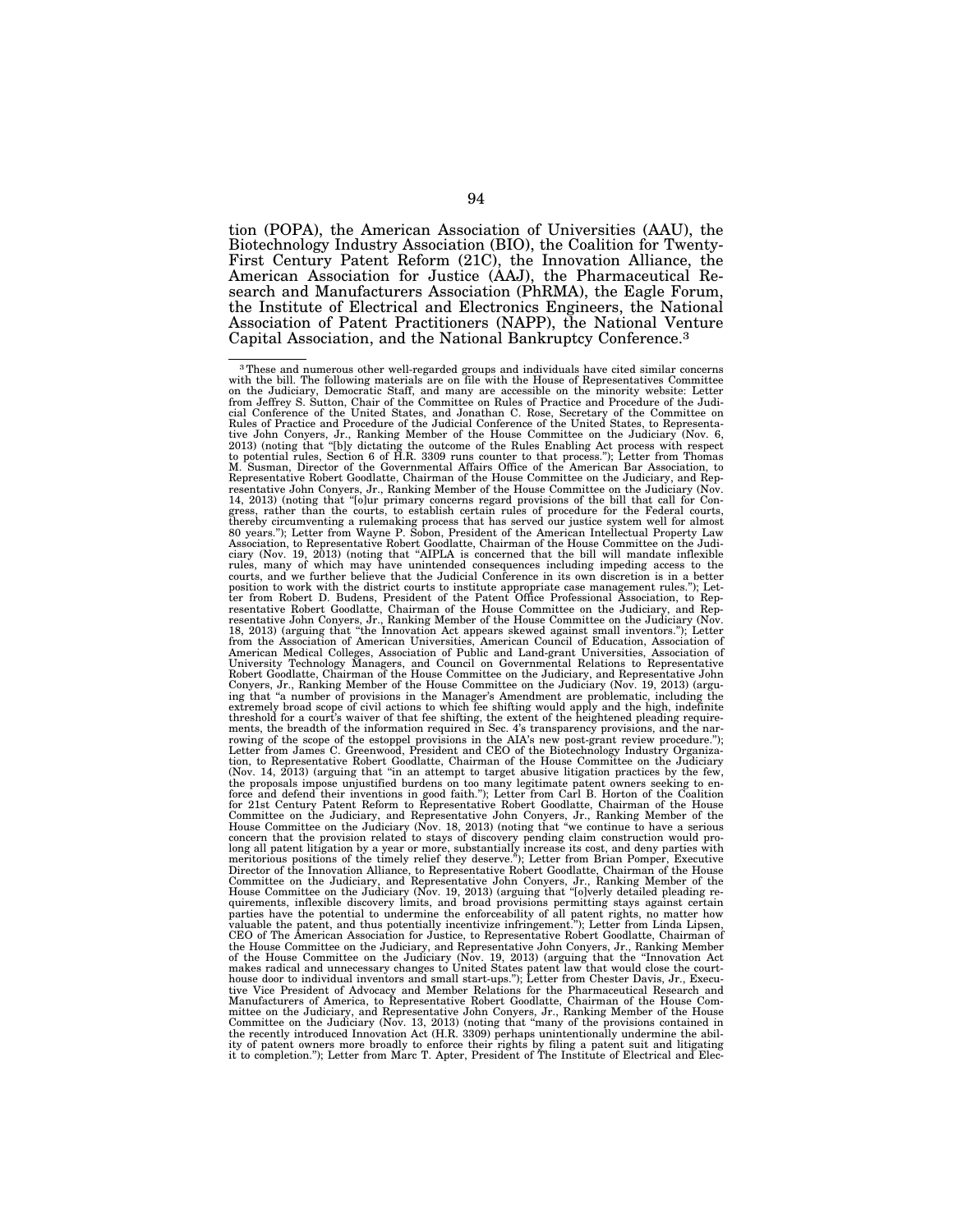For these reasons, and those described below, we respectfully dissent and urge our colleagues to reject this legislation when it comes to the House floor.

# DESCRIPTION AND BACKGROUND

#### I. BRIEF SUMMARY OF H.R. 3309

H.R. 3309 includes several common sense proposals that as a general matter we believe would improve the patent system and respond to abuses and asymmetries in the patent system. These include:

- (i) *Transparency of Patent Ownership (Sec. 4)*—requiring patent litigants to disclose the real parties in interest in the asserted patent.4
- (ii) *Customer Stay (Sec. 5)*—limiting the practice of suing downstream users of a patented product or technology, such as retailers, restaurants or supermarkets, for infringement by allowing the manufacturer to step in to defend against an infringement claim.5
- (iii) *Small Business Assistance (Sec. 7)*—facilitating coordination between the USPTO patent ombudsman, the Small Business Administration, and the Minority Business Development Agency to provide educational resources and outreach programs for small business concerns arising from patent infringement and abusive patent litigation practices.

At the same time, we strongly oppose a number of provisions that go well beyond the problem of patent trolls and would harm legitimate patent holders and independent inventors. These include:

(i) *Limits on Access to the Courts (Sec. 3)*—imposing a series of limitations on the civil justice system involving patents,

to the enactment of section 6(d) of H.R. 3309 as a matter of international bankruptcy policy.).<br>4 We find the additional fee-shifting provision in this section unnecessary and duplicative. We<br>supported the Conyers/Watt sub

tronics Engineers, to Representative Robert Goodlatte, Chairman of the House Committee on the Judiciary, and Representative John Conyers, Jr., Ranking Member of the House Committee<br>on the Judiciary (Nov. 19, 2013) (arguing that "provisions in the Bill are still not sufficiently<br>narrowly crafted to target litiga ability of patents more broadly."); Letter from Priya Sinha Cloutier, Chair of The National Asso-<br>ciation of Patent Practitioners Government Affairs Committee, to Representative Robert Good-<br>latte, Chairman of the House Co provisions contained in the recently introduced Innovation Act (H.R.3309) are not narrowly crafted to address abusive practices, butinstead broadly undermine the ability of patent owners to enforce their constitutionally protected,government (USPTO) granted patent rights.''); Letter from Bobby Franklin, President and CEO of the National Venture Capital Association, to Rep-<br>resentative Robert Goodlatte, Chairman of the House Committee on the Judiciary, and Rep-<br>resentative John Conyers, Jr., Ranking Me 20, 2013) (noting that it is "critical that Congress balance the need for patent litigation reform<br>with the needs of those start-ups that depend on strong patent protection and that believe the<br>system is working. Congress

associated with the transparency obligations.<br><sup>5</sup> We would hope that the final language concerning the customer stay could be reviewed and<br>fine tuned if necessary to insure that the language does not have any unintended co in terms of protecting culpable parties. *See, e.g.,* testimony of David J. Kappos before the Com-mittee on the Judiciary, H.R. 3309 Innovation Act, Oct. 29, 2013.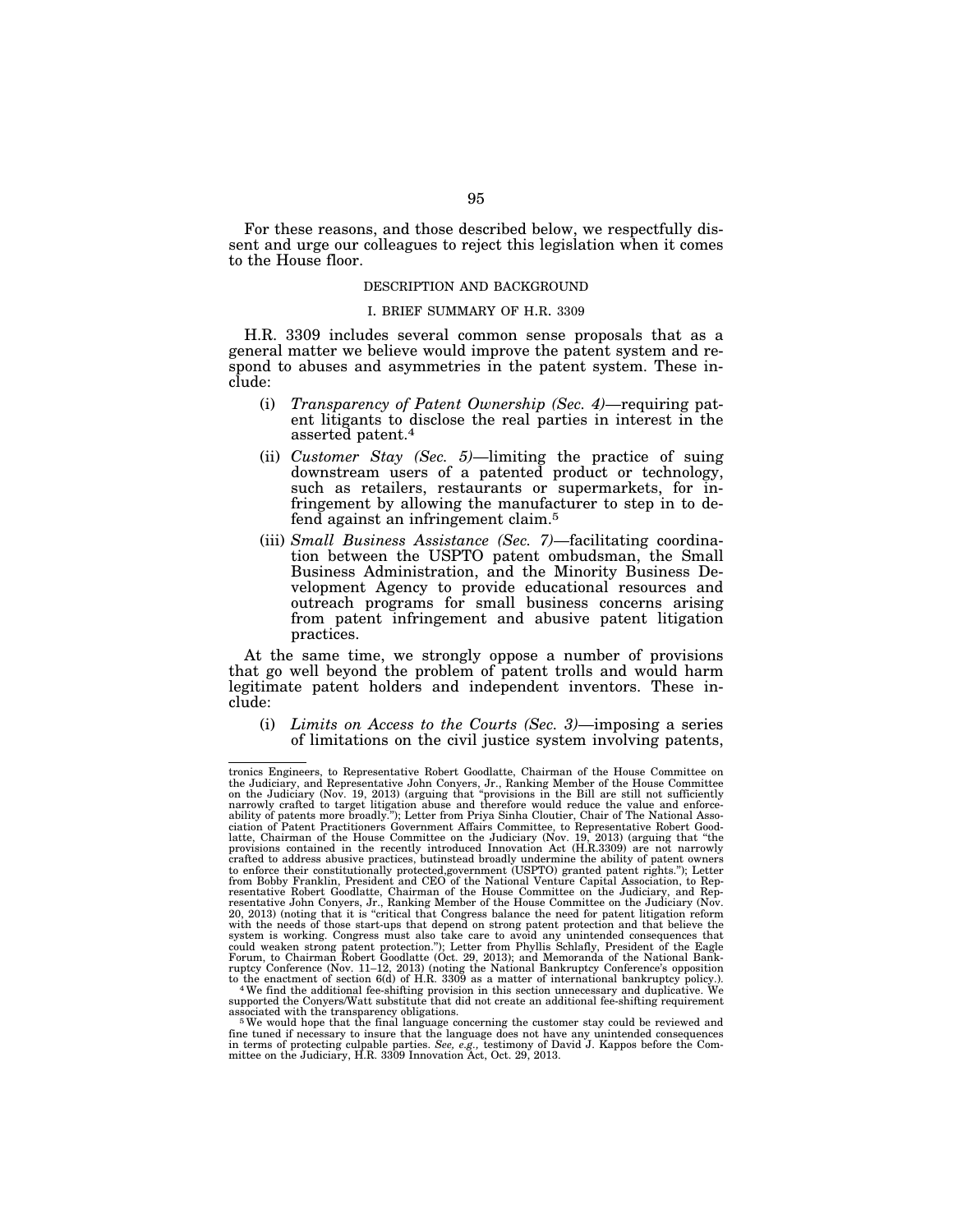including heightened pleading requirements; mandatory fee shifting in most cases; and limitations on discovery.

(ii) *Encroachment on Judicial Authority (Sec. 6)*—imposing a series of mandates and directives on the Federal judiciary involving patent litigation in contravention of the timetested Rules Enabling Act process.

#### II. DETAILED SECTION-BY-SECTION ANALYSIS OF H.R. 3309

*Sec. 1. Short Title.* Section 1 sets forth the short title of the bill as the ''Innovation Act.''

*Sec. 2. Definitions.* Section 2 provides for the definitions of ''Director" and "Office".

*Sec. 3. Patent Infringement Actions.* Subsection (a) imposes heightened pleading requirements on parties asserting patent infringement whether in an initial complaint, counterclaim or crossclaim. Current law governing pleading in all civil actions, including patent infringement claims, is somewhat fluid following the decisions of the U.S. Supreme Court in *Bell Atlantic v. Twombly,* 550 U.S. 544 (2007) and *Ashcroft v. Iqbal,* 556 U.S. 662 (2009). Those cases moved away from the traditional ''notice'' pleading regime and moved towards more fact-based pleading requirements. Section 3(a) imposes statutory heightened pleading requirements by requiring patent holders to identify the patents and claims infringed and to provide more specificity as to how they are infringed.

Subsection (b) alters the fee-shifting scheme under existing law. Currently, a court ''in exceptional cases may award reasonable attorney fees to the prevailing party'' in a patent infringement lawsuit. There is pending litigation concerning the meaning of the term ''exceptional cases.'' The Federal Circuit is expected to address this issue within the next month in *Sidense Corp. v. Kilopass Tech., Inc.* <sup>6</sup> And the Supreme Court has granted *certiorari* in two cases involving fee-shifting in patent litigation this term, including *Octane Fitness v. Icon Health & Fitness Inc.* in which the two-step test to meet the "exceptional case" standard has been challenged.<sup>7</sup> Section 3(b) would replace the current discretionary statutory provision with a mandatory fee-shifting provision. As amended by Representative Hakeem Jeffries' amendment at markup, it requires that fees shift to the non-prevailing party unless they can meet the burden of establishing that their position was ''reasonably justified'' or that "special circumstances"<sup>8</sup> make an award unjust. The provision also defines a non-prevailing party to include a plaintiff patentee who "subsequently unilaterally extends . . . a covenant not

 $6.6$  See Sidense Corp. v. Kilopass Tech., Inc., (Fed. Cir. pending 2013).<br><sup>7</sup> Octane Fitness v. Icon Health & Fitness, Inc., 496 Fed. Appx. 57 (Fed. Cir. 2012), cert. grant-<br>ed, 81 USLW 3567 (U.S. Oct. 1, 2013) (No. 12–1 Circuit's two-part test for satisfying the "exceptional case" standard. According to the Federal<br>Circuit "[albsent misconduct in conduct of the litigation or in securing the patent, sanctions may<br>be imposed . . . only if b gation is objectively baseless." *Brooks Furniture Mfg. Inc. v. Futailer Int'l, Inc.,* 393 F.3d 1378,<br>1381 (Fed. Cir. 2005). The Court also granted certiorari in Highmark, Inc. v. Allcare Health<br>Management Systems, Inc., 6 Oct 1, 2013) (No. 12–1163, 12A763), in which it will consider to what extent a district court's determination whether the criteria for ''exceptional case'' status has been met is entitled to deference.

<sup>&</sup>lt;sup>8</sup>The Jeffries Amendment parenthetically explains that "special circumstances" includes "se-<br>vere economic hardship to a named inventor)."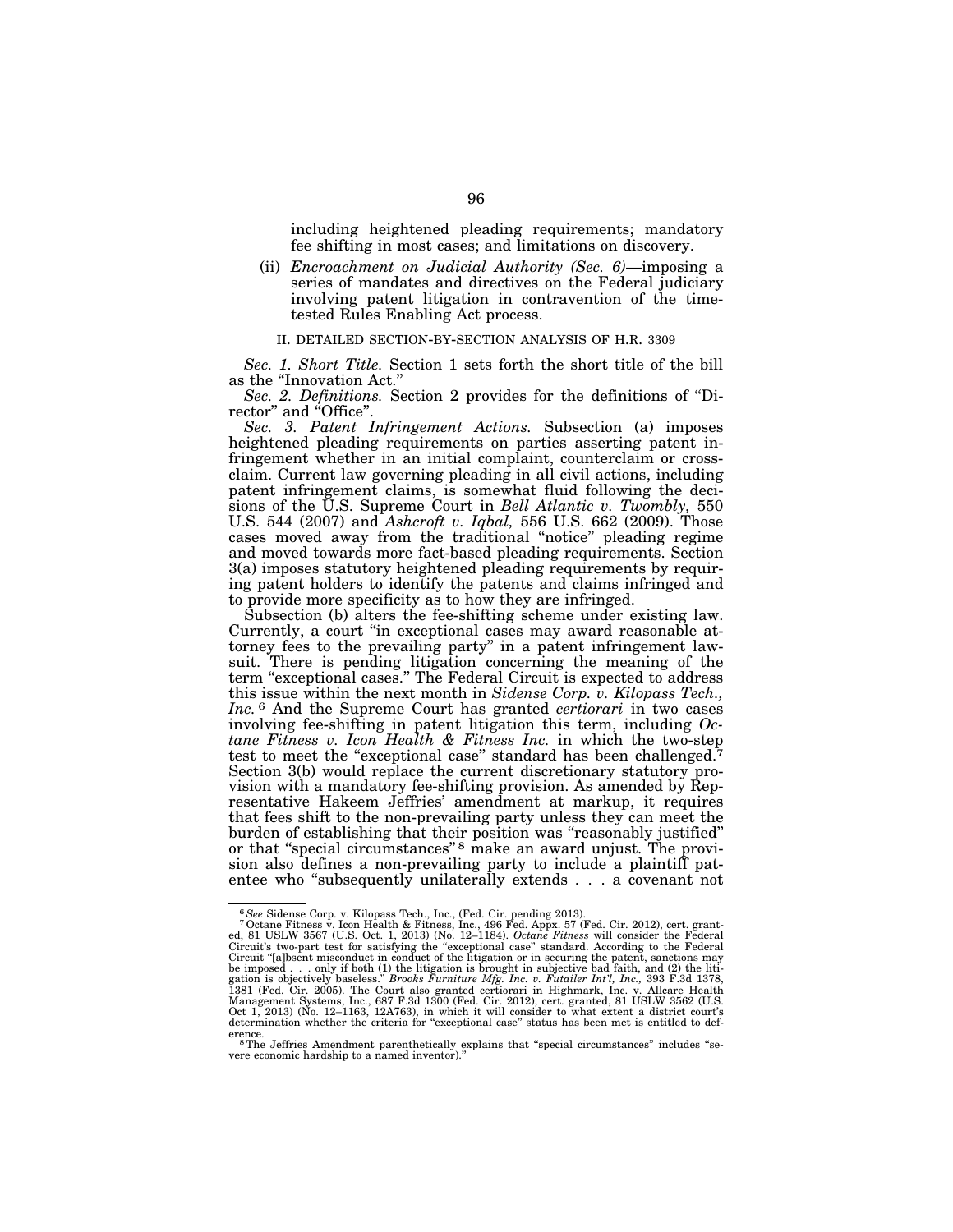to sue for infringement with respect to the patent or patents at issue.''

Subsection (c) establishes an additional mechanism for joinder of additional plaintiffs notwithstanding Federal Rules of Civil Procedure 19 and 20, which already provide for the permissive and mandatory joinder of parties, respectively. Under section 3(c) defendants may join additional parties having a financial interest in the patents at issue for the purpose of satisfying any award of attorneys' fees and other expenses against a judgment-proof patentee.

Subsection (d) requires a judge to limit discovery in any case where the court will hold a *Markman* hearing<sup>9</sup> to construe the terms in the patent claim and determine the scope of the patent. *Markman* proceedings can occur early in the litigation or at the end of full-scale discovery but before the trial. Section 3(d) strips the court of discretion to manage proceedings before it by requiring that they limit discovery in all cases to only that information needed to construe the claims of the patent and render a *Markman* ruling. This section further restricts the discretion of the court to expand the scope of discovery prior to claim construction only in cases with a statutory deadline (specifically including cases where a pharmaceutical company submits an abbreviated application for approval of a new drug) ''when necessary to resolve a motion properly raised" or "as necessary to prevent the manifest injustice.'

*Sec. 4. Transparency of Patent Ownership.* Section 4(a) requires a patent owner who asserts an infringement claim in court to provide detailed information about all persons or entities having an interest in the patent. Specifically, the patent owner has an ongoing duty to inform the parties, the court, and the USPTO of the identity of any: (1) assignee of the patent, (2) entity with the right to sublicense or enforce the patent, (3) entity with any financial interest in the patent or in the patentee, and (4) the ultimate parent entity of the assignee. The patent owner is encouraged to comply with this requirement by causing it to forfeit attorneys fees under section 285 or enhanced damages. In addition, the patent owner may also be required to pay the opposing party's costs and attorneys fees incurred to determine the identity of the real parties at interest in the patent if the patent owner fails to comply with this section. Fees may be shifted even if the identity of additional parties was immaterial to the proceedings and may only be avoided if the court determines they are "unjust.

*Sec. 5. Customer-suit Exception.* Currently, manufacturers or suppliers may seek leave to intervene in patent infringement actions against their customers or end users. They may also seek a declaratory judgment where a case or controversy exists, or pursue administrative legal action against a patent owner. Section 5(a) goes further to require an action against a customer be stayed if: 1) both the manufacturer and customer agree, 2) the customer agrees to be bound by any judgment against the manufacturer, and 3) the motion for a stay is brought within 120 days of service of the first infringement pleading.

*Sec. 6. Procedures and Practices to Implement and Recommendations to the Judicial Conference.* Section 6 includes a number of

<sup>9</sup>*Markman v. Westview Instruments, Inc.,* 517 U.S. 370 (1996).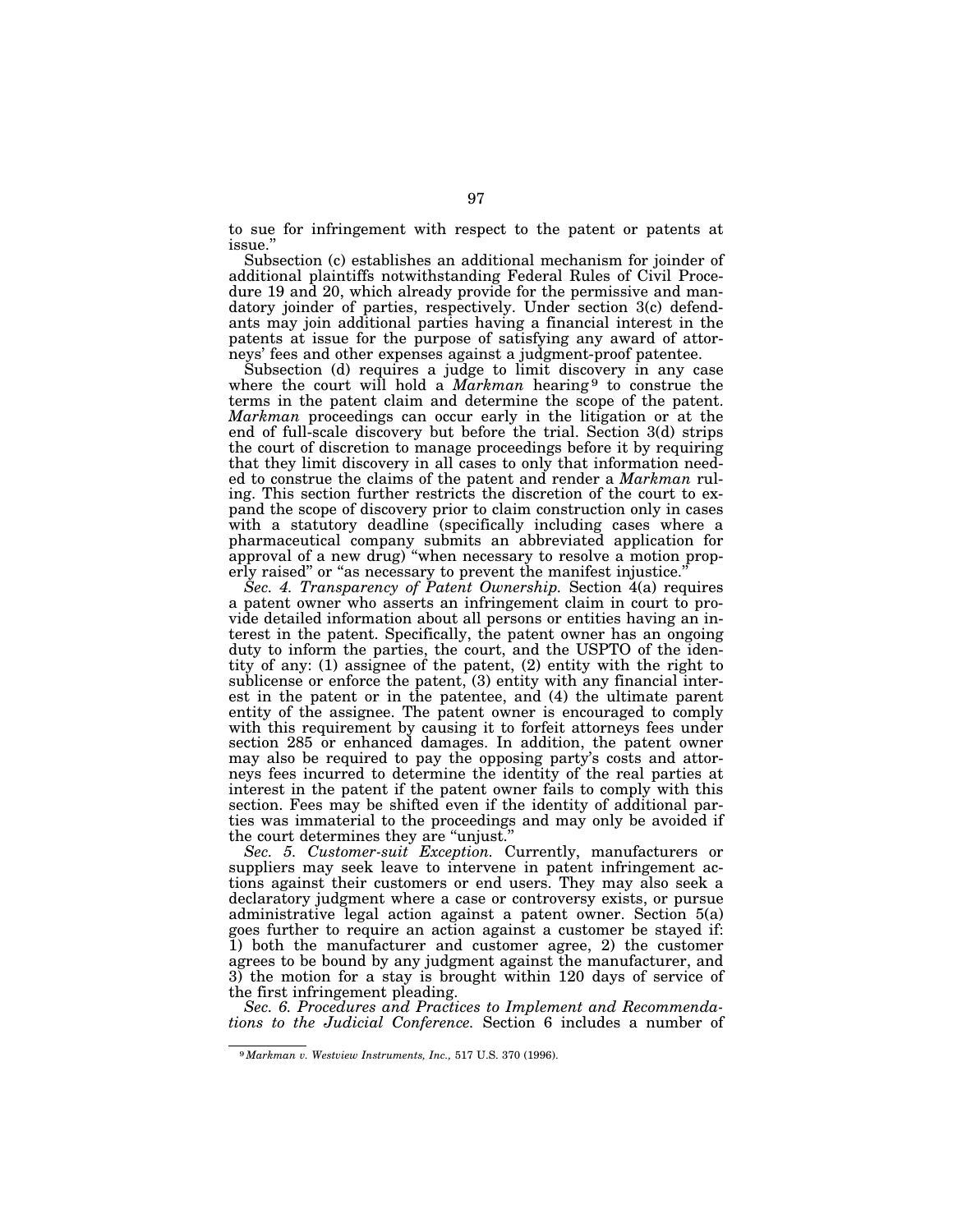mandates that the Federal judiciary change its rules of procedure in several specified areas. Subsection (a) requires the Judicial Conference to promulgate rules and procedures on core document discovery, electronic communication production, fee-shifting for additional document discovery, and the sequence and scope of discovery. Subsection (b) requires the Judicial Conference to develop case management procedures for all patent cases, including procedures that will focus on early disposition of the case. Subsection (c) requires the Supreme Court to eliminate Form 18 (concerning patent pleadings) and authorizes the Court to replace Form 18 with specific minimum contents.

Section 6(d) makes two substantive amendments to the Bankruptcy Code. The first concerns chapter 15 of the Bankruptcy Code, which codifies the Model Law on Cross-Border Insolvency promulgate by the United Nations Commission on International Trade Law (UNCITRAL). It reflects a very carefully crafted international agreement that guides bankruptcy courts throughout the world about how to manage transnational insolvencies implicating the laws of other nations.10 To achieve its goal of reciprocal international cooperation, chapter 15 requires "each country to recognize a foreign main proceeding in the debtor's home country as the leader in the worldwide effort and that it cooperate with that jurisdiction to achieve the best results for all concerned."<sup>11</sup> Section 6(d) would alter a fundamental principal of chapter 15, namely, that it not favor a particular country's law. It does this by requiring a U.S. court to apply Bankruptcy Code section 365(n) (which gives certain rights to intellectual property licensees where the debtor has rejected the license agreement) to "foreign main proceedings," a type of chapter 15 case ''pending in the country where the debtor has the center of its main interests."<sup>12</sup> This change effectively imposes U.S. law whether or not it should apply to a particular license. For example, a U.S. bankruptcy court would be required to apply U.S. law to a license owned by a foreign company and issued under another country's law even if the intellectual property that is the subject of the license agreement is not located in the U.S.

In addition, section 6(d) amends the Bankruptcy Code's definition of intellectual property to include trademarks, service marks, and trade names 13 and imposes an affirmative duty on the debtor-licensor that has rejected the license contract to monitor and control the quality of the licensed product or service. This provision would apply to all types of bankruptcy cases, namely, liquidating chapter

 $^{11}Id.$ 

<sup>10</sup> Enacted in 2005, chapter 15 is intended to ''provide effective mechanisms for dealing with cases of cross-border insolvency" through various statutorily mandated objectives. Bankruptcy<br>Abuse Prevention and Consumer Protection Act of 2005, Pub. L. No. 109–8, 119 Stat. 23 (2005).<br>The text of the Model Law and the G.A., 52d Sess., Supp. No. 17 (A/52/17). These include promoting cooperation between U.S.<br>courts and the courts of foreign nations and ensuring "fair and efficient administration of cross-<br>border insolvencies that protects cluding the debtor.'' 11 U.S.C. § 1501(a)(1) & (3) (2013). As explained in this Committee's report that accompanied identical legislation that led to the enactment of chapter 15, ''[c]ases brought under chapter 15 are intended to be ancillary to cases brought in a debtor's home country, unless a full United States bankruptcy case is brought under another chapter.'' H. Rep. No. 109– 31, at 105–06 (2005).

<sup>12</sup> 11 U.S.C. § 1506 (2013). 13 11 U.S.C. § 101(35A) (2013).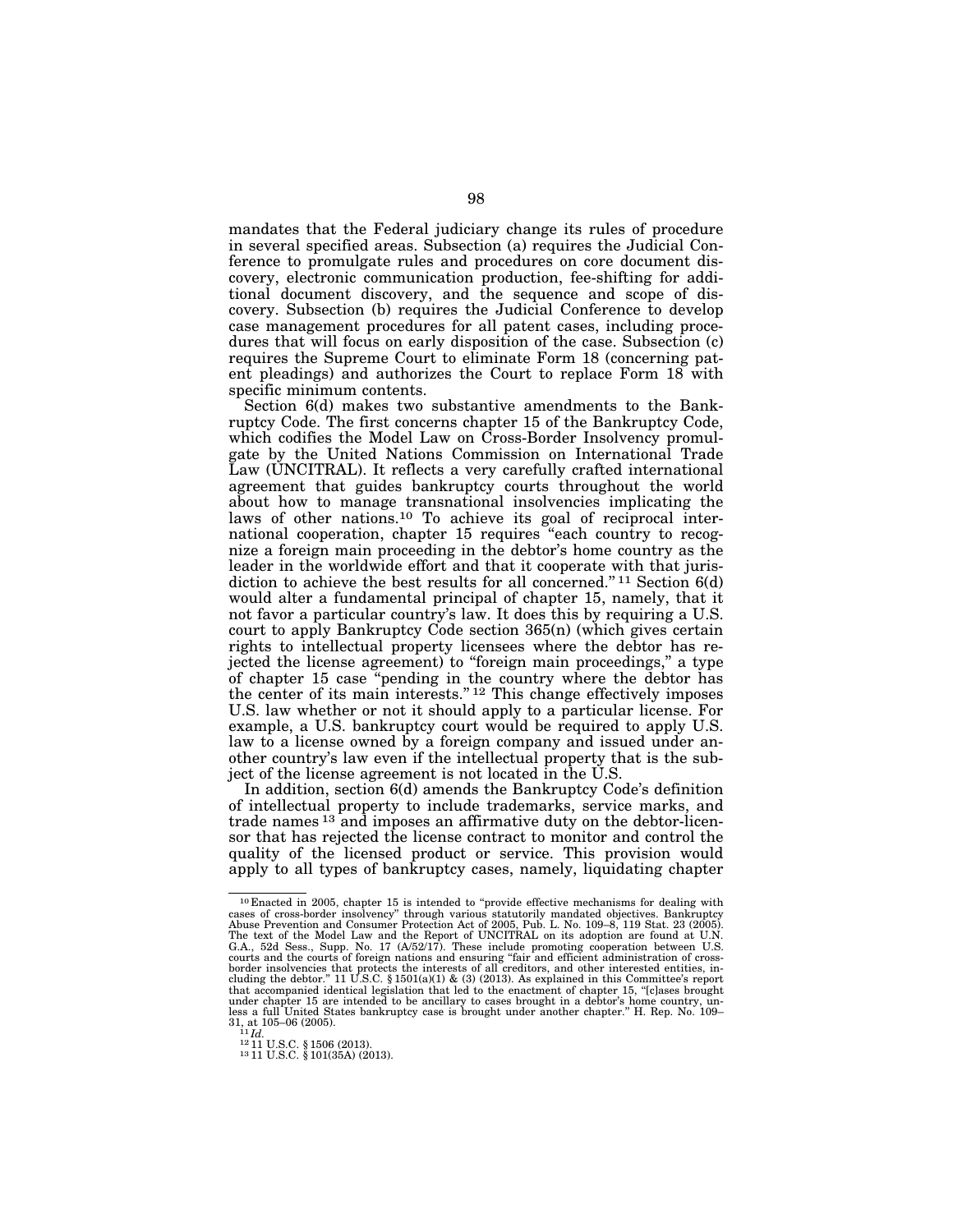7 cases, reorganizing chapter 11 cases, and transnational chapter 15 bankruptcy cases.

*Sec. 7. Small Business Education, Outreach, and Information Access.* Subsection (a) requires the USPTO to develop educational resources and outreach programs for small business concerns arising from patent infringement and abusive patent litigation practices. It requires the Patent Ombudsman Program, established under AIA, to coordinate with small and minority business initiatives. The Director of the PTO is required under section 7(b) to develop a website for small businesses that should include patent transparency information required under the bill whenever a patentee sues on a patent.

*Sec. 8. Studies on Patent Transactions, Quality, and Examination.* Section 8 mandates a number of concurrent studies. Subsection (a) requires a study on the secondary market oversight for patent transactions to promote transparency and ethical business practices and is due within 1 year of enactment of the bill. Subsection (b) requires a study on patents owned by the U.S. government and is due within 6 months of enactment of the bill. Subsection (c) requires a study on patent quality and access to the best information during examination. The GAO is also directed to evaluate the patent examination process at the USPTO and to assess the available technologies. The GAO study is due within 6 months of enactment of the bill. The manager's amendment includes a new subsection (d) which requires an additional study by the Administrative Office of the U.S. Courts to examine the feasibility of developing a pilot program for patent small claims proceedings.

Two additional studies were added during the markup. One imposes yet another obligation on the USPTO to study a very broadly defined ''demand letter'' and issue a report to Congress within 1 year of enactment of the bill. The other requires the GAO to produce a study within 6 months of the enactment of the bill on the quality of business method patents asserted in patent infringement lawsuits.

*Sec. 9. Improvements and Technical Corrections to the Leahy-Smith America Invents Act.* Section 9 makes several changes to patent law, many of which are not technical and would have a significant impact on patent system. A summary of these provisions follows:

Section 9(a) repeals section 145, which allows a *de novo* appeal of denial of a patent application by the USPTO to a district court. Currently, a patent applicant has the option of either appealing a decision by the USPTO denying a patent application directly to the Federal Circuit under 35 U.S.C. § 141 or initiating an action against the USPTO in district court under 35 U.S.C. § 145. The Federal Circuit reviews an appeal of a USPTO decision solely based on the record that was before the agency. In a district court proceeding, however, the applicant can introduce new evidence and subpoena witnesses. The Supreme Court recently affirmed the expansive breadth of evidence that a patent applicant may introduce in a  $§ 145$  proceeding.<sup>14</sup>

<sup>&</sup>lt;sup>14</sup> See Kappos v. Hyatt. 566 U.S. (132 S.Ct. 1690 (2012).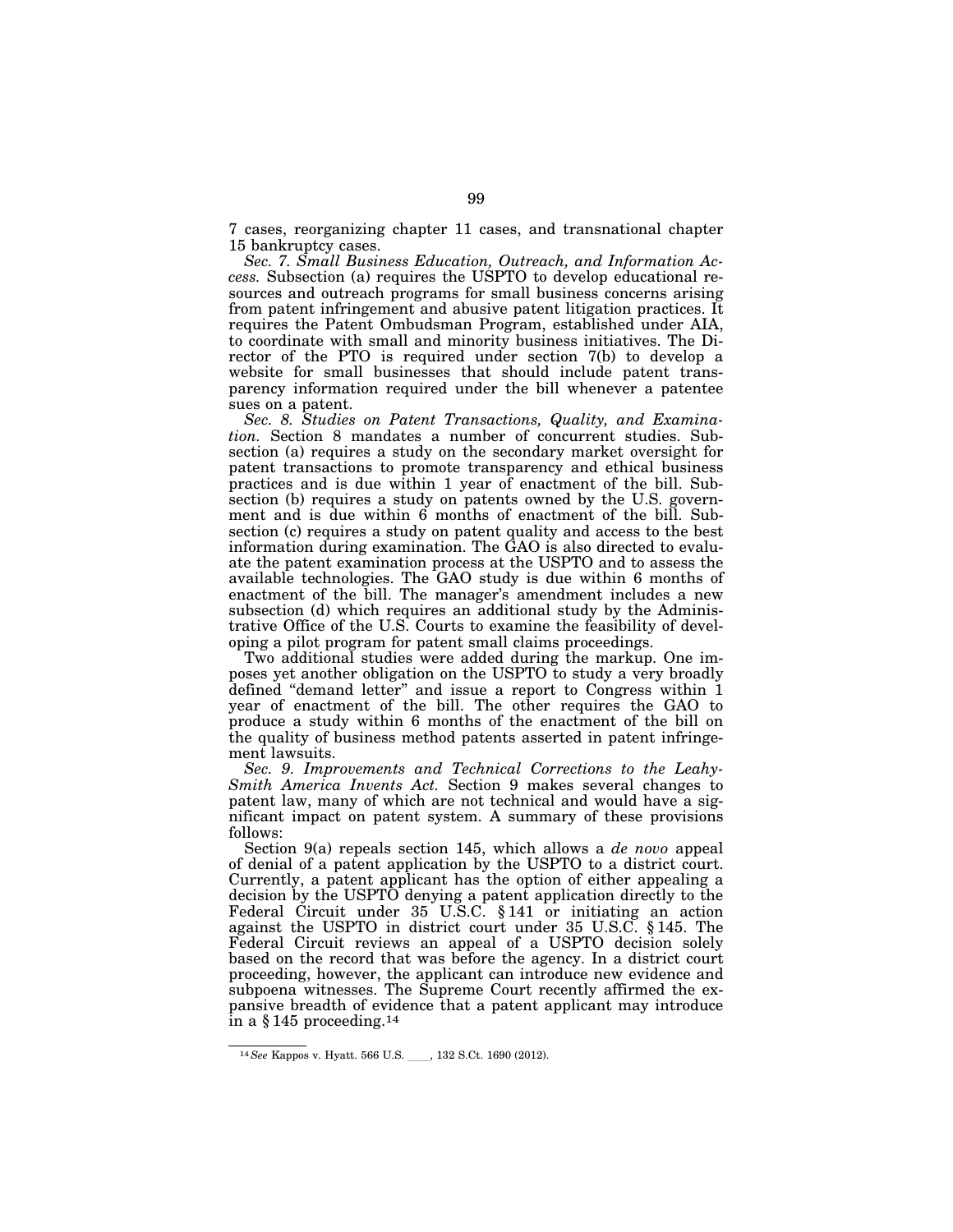Section 9(b) deletes "or reasonably could have raised" from section 325(e)(2) in the AIA's Post Grant Review (PGR) procedure. The AIA established this new first window procedure to enable early challenge of patents. PGR is intended to weed out weak issued patents before they have an adverse effect on the market. Section 325(e)(2) of the AIA currently contains an estoppel provision that prohibits a participant in PGR from asserting claims ''on any ground that the petitioner raised or reasonably could have raised during that post-grant review'' in a subsequent civil action. The revision now estops a PGR participant from raising in a subsequent lawsuit only those claims the petitioner actually raised in the PGR.

Section 9 (c) eliminates the ''Broadest Reasonable Interpretation'' (BRI) standard and requires that claims of issued patents be construed in PGR and inter partes review (IPR) proceedings under the same standard used in district court. Patents before the district courts are presumed valid and subject to a ''clear and convincing'' standard of proof to establish validity. BRI is an administrative rule that the USPTO has used and the courts have sanctioned since the 1930's. After enactment of the AIA, however, the USPTO issued a rulemaking proceeding to determine the rules of practice to implement the newly created IPR proceeding, the PGR proceeding, and the transitional post-grant review proceeding for covered business method patents (Section 18/CBM program). The final rule requires the USPTO to apply BRI to construe certain patent claims before the agency, including those in the new IPR and PGR proceedings.15 This subsection, in effect, repeals the agency rulemaking and replaces the BRI standard with the same standard used in the district courts.

Section 9(d) codifies the judicial doctrine against double-patenting and applies it to patents issued after AIA under the first to file system. Current law prohibits two types of double patenting. One type is based on 35 U.S.C. § 101, which has been construed to disallow multiple patents for the "same invention." The other type is judicially created. The judicial doctrine against double patenting prevents a patentee from prolonging the life of a patent by rejecting claims in a second patent that are obvious variations from claims in a first patent. The provision codifies the concept that ''unless two patents from the same inventor could have validly issued had they been sought by two different inventors, the two patents must be owned by the same entity, and must both terminate upon the earliest termination of either patent."<sup>16</sup>

Section 9(e) of the manager's amendment dispensed with the controversial expansion of the reach and duration of the transitional Section 18/CPM program included in the introduced version of H.R. 3309. The manager's amendment, however, redefines and expands the scope of prior art under the transitional covered business method program, and retains the seemingly unencumbered authority of the Director to waive fees under this section.

Section 9(f) extends the life of certain patents if there are delays in the issuance of those patents. There are often delays during the patent examination process and Congress enacted 35 U.S.C.

<sup>&</sup>lt;sup>15</sup> See Federal Register/Vol. 77, No. 157, Aug. 14, 2012.<br><sup>16</sup> Summary of 21C Position, at 11.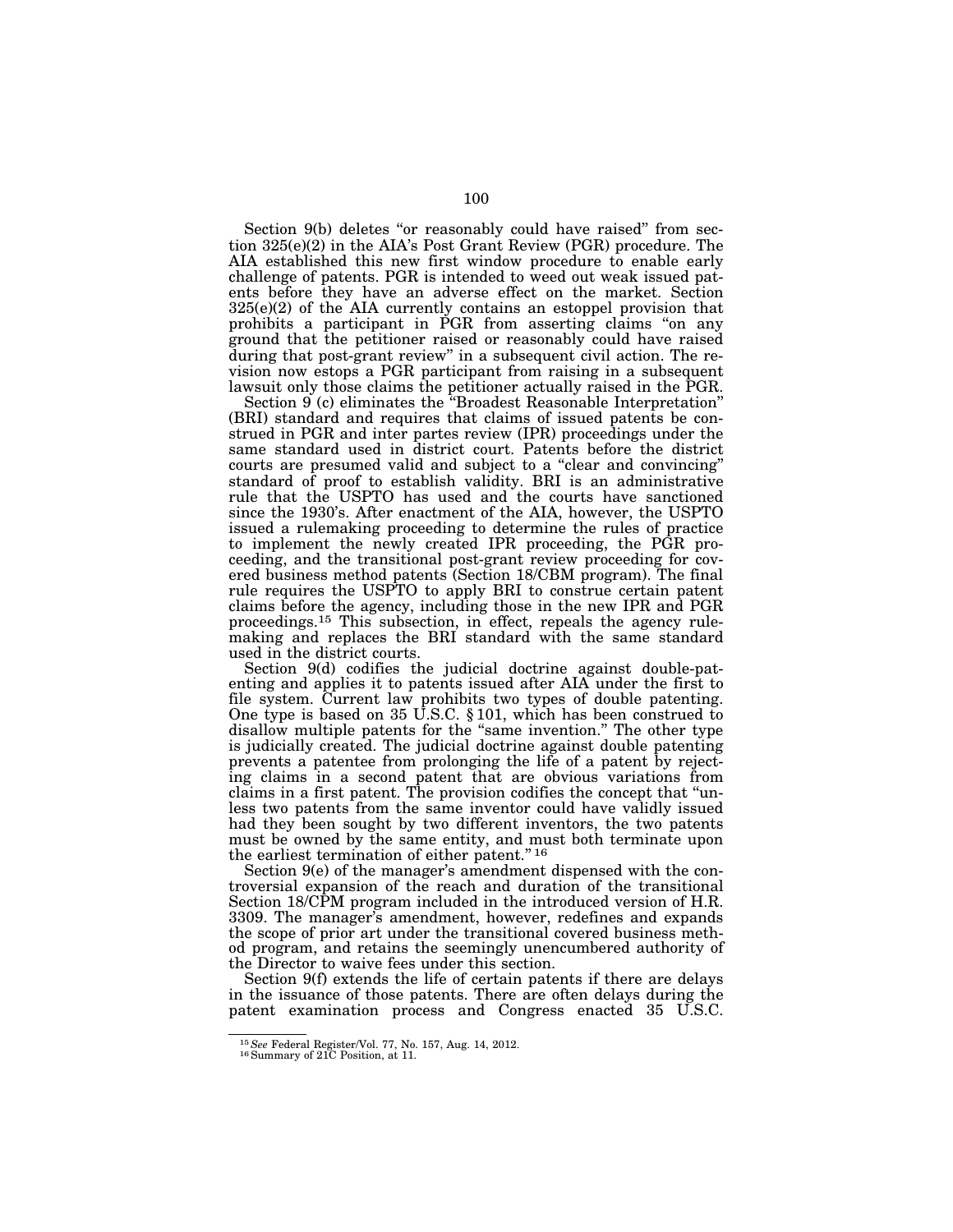§154(b)(1) to provide for an extension of a patent term for USPTO delays. Part B delay occurs when the USPTO fails to issue a patent within 3 years from the filing date of the patent application. For a "B" type delay there is an addition of one day for each day after the end of the 3-year period beginning on the date the patent application was filed. Judges on the U.S. District Court for the Eastern District of Virginia have disagreed about the meaning of section 154(b)(1)(B) and how the filing of a Request for Continued Examination (RCE) impacts the ability to accrue "B" type Patent Term Adjustment. Section 9(f) would amend § 154(b)(1)(B) to eliminate any patent term adjustment for ''B delay'' occurring after an applicant files a RCE. The section would make the change effective with regards to any ''patent application or patent'' pending on the Act's date of enactment. This section would codify the USPTO's current practice of excluding any time consumed by an RCE from the calculation of patent term adjustment under section 154(b)(1)(B). This change would overturn the November 1, 2012 decision in *Exelixis, Inc. v. Kappos I* <sup>17</sup> and codify the January 28, 2013 decision in *Exelixis, Inc. v. Kappos II.*<sup>18</sup>

Section 9(g) clarifies Federal jurisdiction over cases in which a patent issue is not the primary issue in the case. This provision is presumed to be an attempt to override the Supreme Court decision in *Gunn v. Minton* <sup>19</sup> in which the Court held that a legal malpractice claim did not "arise under" Federal patent law for purposes of section 1338(a). The Court applied a four-prong test: ''federal jurisdiction over a state law claim will lie if a federal issue is: (1) necessarily raised, (2) actually disputed, (3) substantial, and (4) capable of resolution in federal court without disrupting the federal-state balance approved by Congress.'' Although the Court found that the first two prongs were satisfied, jurisdiction was absent because the patent question "was not substantial in the relevant sense'' and therefore the third prong was not satisfied. This subsection focuses on the third of the four prongs without relating it to the first two.

Section 9(h) extends the life of the patent pilot program from 10 to 20 years.

Section 9(i) makes a series of seven additional changes it classifies as ''technical,'' including one that extends the time limit for bringing disciplinary proceedings before the USPTO. Like several other technical changes, the rationale has never been explained and it does not appear to be supported by the USPTO.

*Sec. 10. Effective date.* Section 10 provides that unless otherwise specified in the bill, the provisions shall become effective on the date of enactment and apply to any patent issued or any case filed on or after the date of enactment.

#### CONCERNS WITH H.R. 3309

As noted above, we oppose the legislation for a number of reasons, including the rushed process; the failure to end USPTO fee diversion; the legislation's limitations imposed on the patent civil justice system in a manner that will harm all patent holders, not

<sup>&</sup>lt;sup>17</sup> No. 1: 12cv96 (E.D. Va. Nov. 1, 2012).<br><sup>18</sup> No. 1: 12cv574 (LMB/TRJ) (E.D. Va. Jan. 28, 2013).<br><sup>19</sup> 568 U.S. \_\_\_\_ (2013).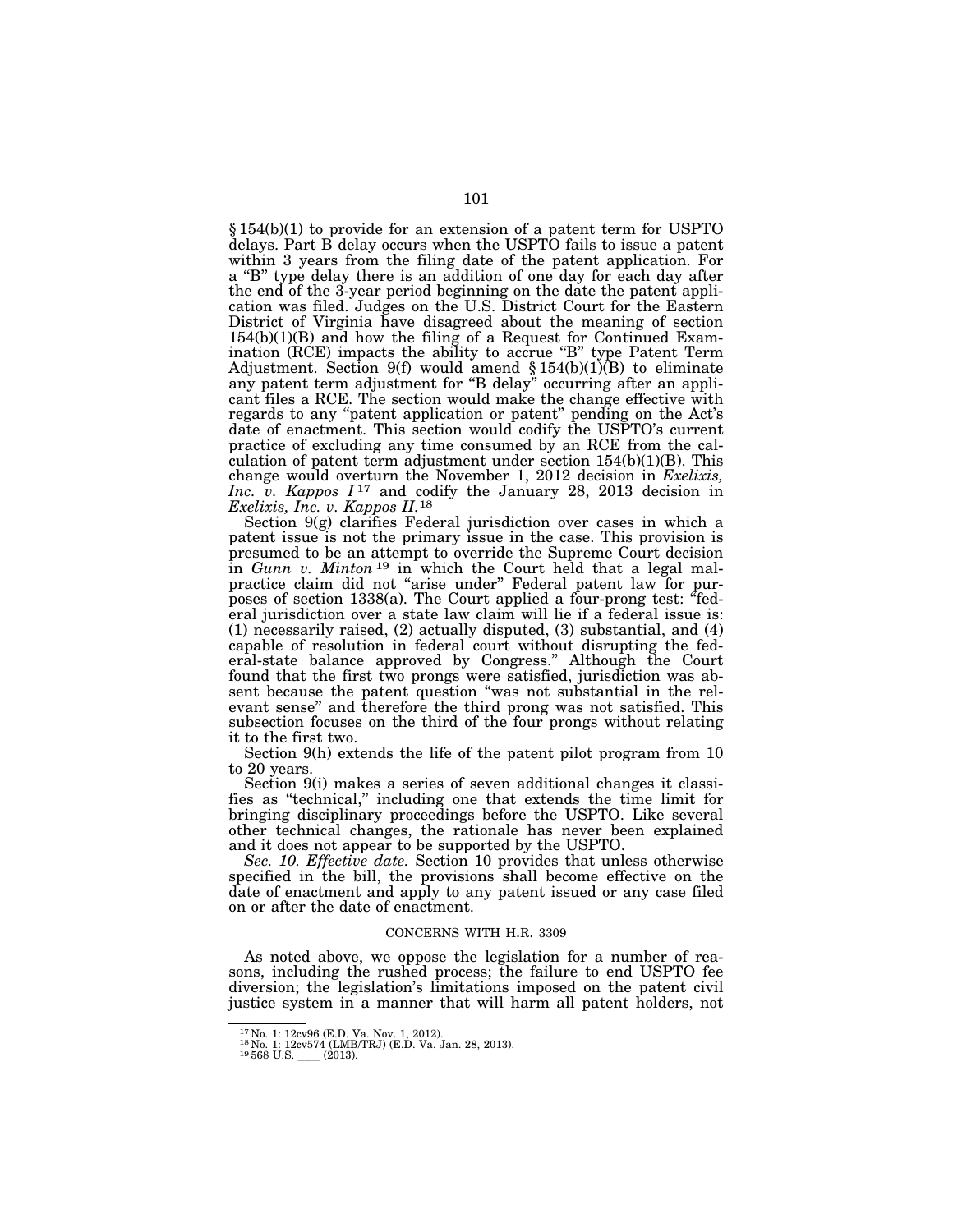just "trolls;" and its general disregard for our system of mutual respect for the prerogatives of a coequal branch of government by imposing unnecessary and overly prescriptive mandates on the Federal courts. The following is a more detailed description of these concerns.

# I. RUSHED AND UNFAIR LEGISLATIVE PROCESS

Legislation involving a subject matter as critical and sensitive as patent law should be reviewed and considered only under the most careful and deliberative process. The America Invents Act (AIA),20 was signed into law by President Barrack Obama in 2011 which was the most comprehensive overhaul of the U.S. patent system since 1952.<sup>21</sup> That legislation was the subject of numerous hearings over more than three Congresses.22

Yet now, a little more than 2 years after the AIA was signed into law, and at a time when many important aspects of the new law are largely untested, we are again considering a significant patent overhaul. In this context, and given the stakes involved, it is all the more important that we proceed with caution and deliberation. This was the message strongly delivered to the Committee just a few weeks ago by David J. Kappos, the most recent Director of the USPTO:

At the outset of considering further changes to our patent system, we must recognize that the time constant of the patent system—the period between new patent application and court decision on patent infringement claim—is very long. Many years. As such, the impact of Congress' very recent major changes to our patent system has barely begun to be felt. *In such long time constant situations, every engineering instinct and every leadership instinct tells me to proceed with caution.*

Moreover, in long time constant systems such as our patent system, over-correction is a major danger. By the time an over-correction is apparent, it will be years after the system is badly damaged. *And we are not tinkering with just any system here; we are reworking the greatest innovation engine the world has ever known, almost instantly after it has been significantly overhauled. If there were ever a case where caution is called for, this is it.*

 $^{20}$  Leahy-Smith America Invents Act, Pub. L. No. 112–29, 125 Stat. 285, (2011).<br><sup>21</sup> The White House, "President Obama Signs America Invents Act, Overhauling the Patent System to Stimulate Economic Growth, and Announce

ate Jobs'' (Sept. 16, 2011). 22The AIA was intended, in part, to provide American inventors and entrepreneurs with new or improved administrative alternatives to costly litigation regarding patent validity, freeing them to focus on innovation and job creation. Implementation of the various provisions of the AIA was staggered to allow the agency adequate time to comply with the new statutory mandates. "America Invents Act: Effective Dates, United States Patent and Trademark Office (USPTO) "(Oct. 5, 2011) http://www.uspto.gov/ was hastily added to the bill just prior to the markup to discourage the improper joinder of mul-<br>tiple, unrelated defendants in a single suit. David O. Taylor, "*Patent Misjoinder*," 88 N.Y.U. L.<br>Rev. 652, 655–656 (2013). fringement. Section 299 of the AIA severely restricts this practice by imposing specific requirements that must be met before a court may allow numerous accused infringers to be sued together.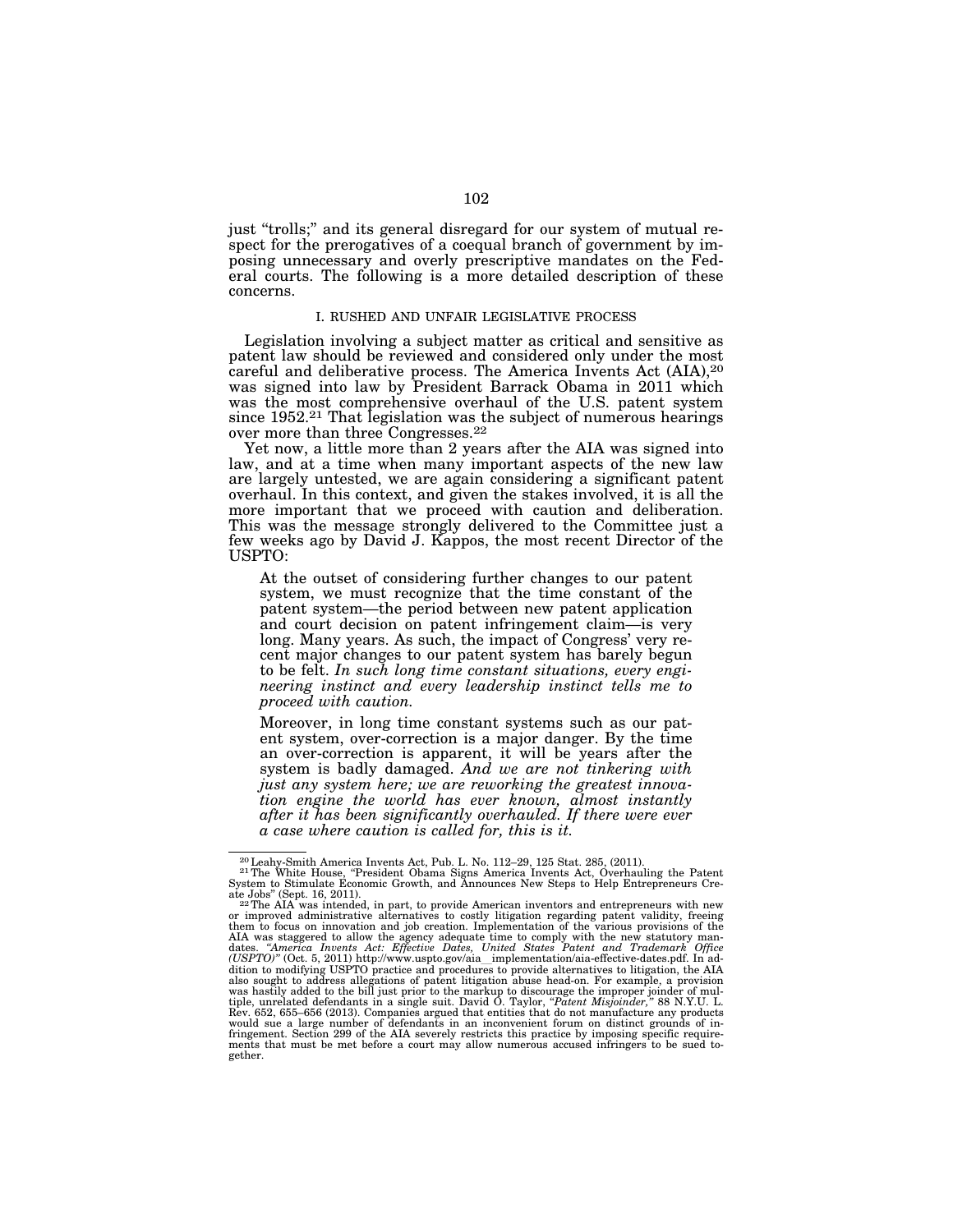Caution in turn calls for a deliberative process that takes the time to reach out and listen to all stakeholders, including those who will be the fastest ones off the mark. Many small innovators—today's Edisons—have not had time to make their views heard. Others having various levels of dependence on strong IP rights are just now beginning to consider the prospect of further changes to our patent system. *We need to allow these important stakeholders their time to participate.*

Caution also calls for us to ask: is the building on fire? Do we have an emergency that requires immediate action? No. The building is not on fire.23

Unfortunately, in this case the Committee on the Judiciary has proceeded with undue haste and with a bill that goes well beyond the issue of patent ''trolls'' and well beyond even the patent law. We have only had a single legislative hearing, with a single panel of four witnesses a mere 1 month ago.24 The Chair ignored a bipartisan request signed by six Members of the Committee seeking an additional hearing "to further study the text and impact"<sup>25</sup> of the legislation. Subcommittee markup was skipped and the bill proceeded to full committee where it was marked up for a single day. A deadline for floor amendments has been set by the Rules Committee on the very first day back after the Thanksgiving District Work period, making it difficult for Members of the full House to

<sup>&</sup>lt;sup>23</sup>Statement of David J. Kappos before the Committee on the Judiciary, H.R. 3309 Innovation Act, Oct. 29, 2013 (emphasis added). In this regard, it is useful to note the AIA required the Act, Oct. 29, 2013 (emphasis added). In this regard, it is useful to note the AIA required the Government Accountability Office (GAO) to conduct a study of the litigation and litigation reac-<br>tices of these "non-practicing and may include individual inventors who do not produce or have not yet produced a product associated with their patented invention; universities that partner with technology transfer com-panies; or research and development companies that license their patents to others in order to fund further research. NPEs may even consist of manufacturing or ''operating companies'' that claim infringement based upon patented products they no longer produce, or on patents for which they have never produced a product that uses the asserted invention. Due in part to this definition dilemma, the GAO's analysis suggested that focusing on the identity of the patent<br>holder to assess the nature and scope of litigation abuses is likely misplaced. Id., at 45. Instead,<br>the GAO thought it noteworth gant, were based on software patents. Significantly, the GAO also found that, despite the argu-<br>ments that abusive patent litigation by NPEs was pervasive, in fact, "companies that make<br>products brought most of the lawsuit fifth of all lawsuits." Id., inside cover of report, "What GAO Found". Moreover, to the extent<br>that there was an uptick in lawsuits by NPEs, the increase was likely a consequence of the<br>AIA's strict joinder provision which to a rush to the courthouse by plaintiffs seeking to avoid the restrictive joinder provision before the AIA was signed into law. Id, at 15. Finally, the GAO concluded that there was little difference in the rate of settlements of lawsuits whether brought by operating companies or NPEs.

Id., at 25.<br><sup>24</sup> Although the Intellectual Property Subcommittee held a number of hearings to explore var-<br><sup>24</sup> Although the Intellectual Property Subcommittee held a number of hearings to explore var-<br>ious aspects of the overlapping measures that would affect procedures before both the courts and the USPTO.

<sup>25</sup>Letter from Representatives Doug Collins & John Conyers, Jr., et al., to Chairman Bob Goodlatte (Nov. 7, 2013).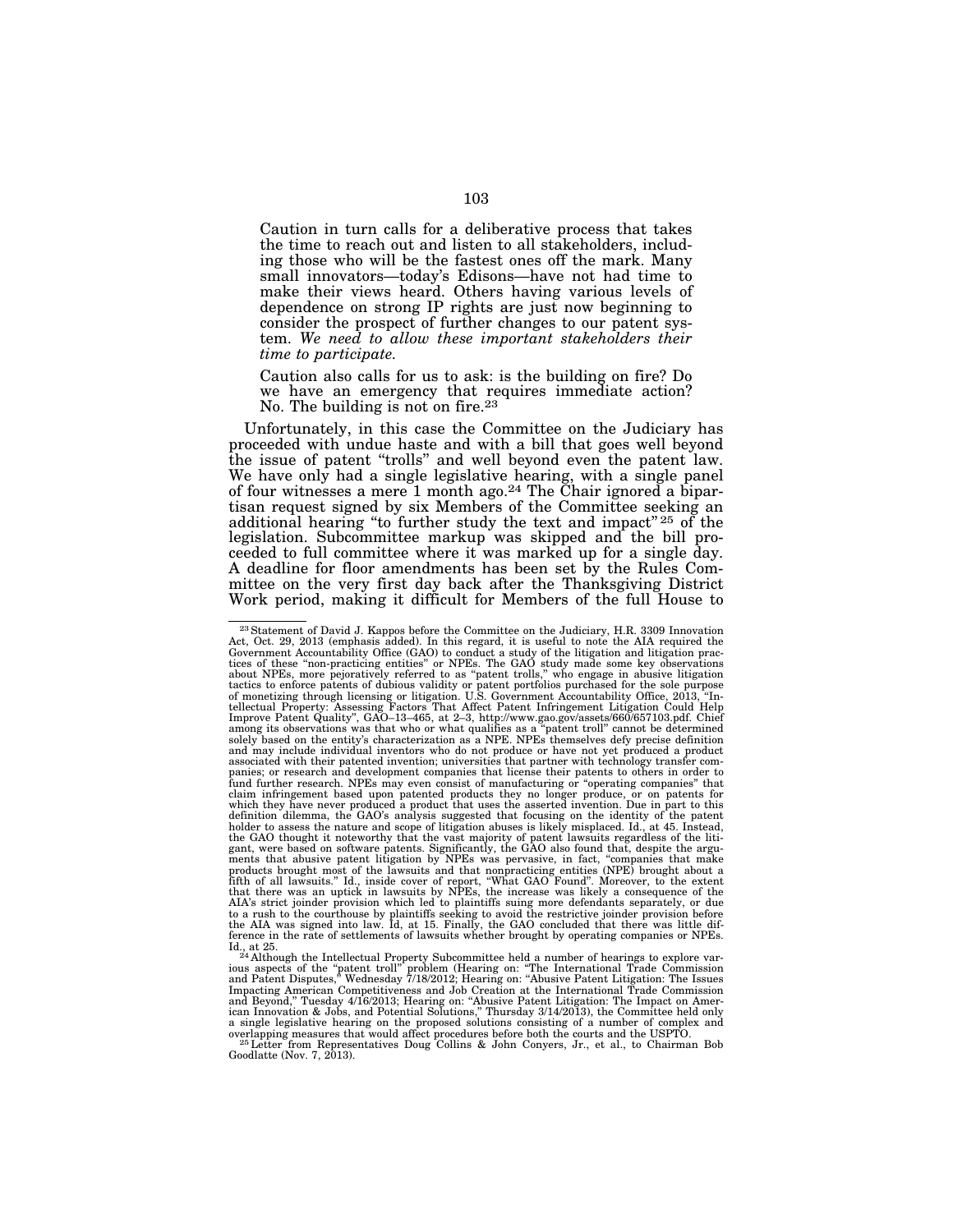review the bill and the report and develop meaningful amendments. H.R. 3309 is scheduled for floor consideration the very first legislative week after markup. In essence, we are acting as if there is an emergency at a time when caution and deliberation are clearly required.

## II. FAILURE TO END PTO FEE DIVERSION

A critical threshold failing of H.R. 3309 is its failure to respond to the single most important problem facing our patent system today—the continuing diversion of patent fees When the AIA was passed 2 years ago, there was consensus on both sides of the aisle that continuing fee diversion constituted a tax on innovation and undermined efforts of the USPTO to reduce its backlog. Unfortunately, loopholes in the final agreement and the onset of sequester have again resulted in user fees being diverted away from the USPTO.

The result is that nearly \$150 million in badly needed user fees have been diverted in Fiscal Year 2013. This loss is on top of the estimated \$1 billion in fees diverted over the last two decades.<sup>26</sup> By failing to provide patent examiners the resources they need to review and analyze effectively the hundreds of thousands of complex and interrelated patent applications they receive every year, ongoing efforts at the USPTO to keep pace with innovation and to continue to enhance patent quality will be stymied. This diversion prevented improvements to IT projects and resulted in the hiring of about 1000 less patent examiners.27

There is widespread agreement by observers of the system and stakeholders that this is an unacceptable and harmful situation. Former PTO Director Kappos has testified:

Less than 2 years after the passage of the AIA and all the accompanying focus on USPTO fee diversion, we found ourselves again looking at an Agency having its lifeblood, the user fees that come with the work asked of USPTO by American innovators drained away. *I simply cannot overstate the destruction that is causing, as the work remains without funding to handle it, creating an innovation deficit that will require future generations of innovators to pay into the Agency again in hopes their fees are paid.* Nor will it be possible for the USPTO to accomplish the mandates of the AIA, much less the added responsibilities contemplated by parts of H.R. 3309, without access to the user fees calculated to meet those challenges.28

Similarly, the Coalition for Twenty First Century Patent Reform has written that ''The single most critical issue facing the U.S. Patent and Trademark Office (USPTO) is its inability to retain all of the fees paid by patent and trademark applicants and to use those fees to provide the services for which they were paid. Legislation

 $^{26}$  See Letter from Herbert C. Wamsley, Executive Director of the Intellectual Property Owners Association to Ranking Members John Convers, Jr. and Mel Watt and Representatives Darrell Issa and Doug Collins, (Oct. 29,

<sup>27</sup> IPO Daily News for Friday, November 22, 2013, *available at* http://www.ipo.org.

<sup>28</sup>Statement of David J. Kappos, before the House Judiciary Committee, Hearing on H.R. 3309, Innovation Act., October 29, 2013 (emphasis addded).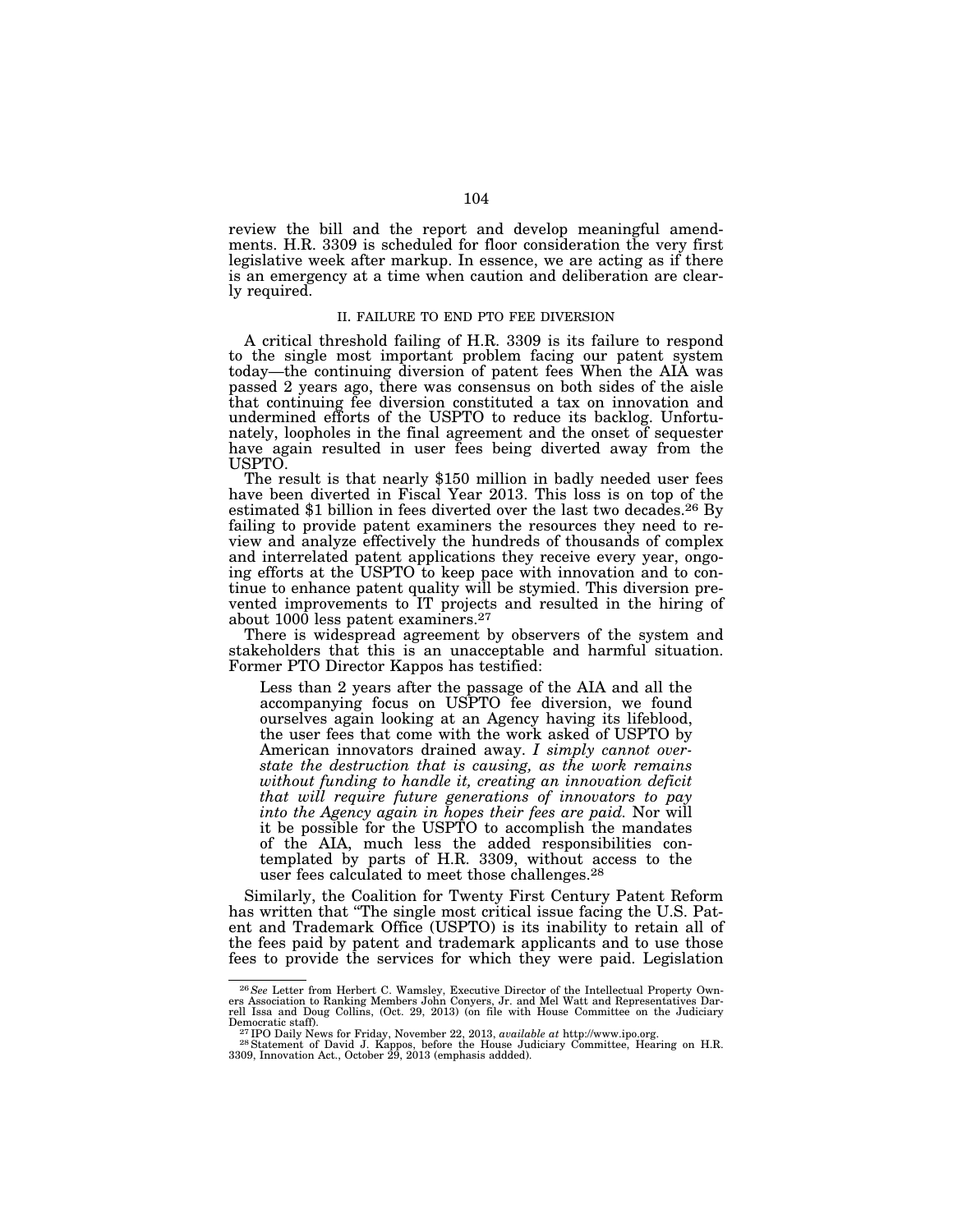to prevent USPTO user fees from being diverted or sequestered to support other government programs must be enacted."<sup>29</sup> This view is shared by the Patent Office Professional Association,30 the American Intellectual Property Law Association, 31 and the Innovation Alliance.32 Failure to include language ending PTO fee diversion once and for all belies any serious effort to reform and update the patent system.33

#### III. THE LEGISLATION LIMITS THE RIGHTS OF ALL PATENT HOLDERS, NOT JUST PATENT ''TROLLS''

#### *A. The Bill's Heightened Pleading Requirements Will Deny Legitimate Inventors Access to the Courts*

We oppose the heightened pleading requirements set forth in Section  $3(a)$  because they will work an unfairness against patent holders across the board; are drafted in a one-sided manner; will prolong litigation; and the provision is unnecessary as the issue is already being dealt with by the courts.

First, the information required by the heightened pleading standard will in many cases create an unfairness since the information may not be available to the patent holder at the time of the filing.34 It is for these reasons that so many key patent stakeholders oppose this provision of H.R. 3309. For example, PhRMA has written that the section ''increases pleading requirements in a way that raises questions about the balance between having information available in pleadings and providing for the prompt and effective access to the courts by patent owners more broadly." 35

The American Association for Justice has noted that ''[t]he practical effect of this change is that many meritorious cases will face early dismissal because corporate defendants will simply refuse to provide the information necessary to plead the case."<sup>36</sup> And in a similar vein, the Coalition for Twenty-First Century Patent Reform, representing many of the largest operating companies in America, has complained that ''[t]he pleading requirements in proposed Sec. 281A go well beyond this concept of fair notice of the basis for the allegation of infringement and well beyond the requirements of Rule 11 of the Federal Rules of Civil Procedure." 37 Likewise, several other key participants in the patent community have expressed serious concerns about the fairness and practicality

36 AAJ letter. 37 21C letter.

<sup>&</sup>lt;sup>29</sup> Letter from 21C.<br><sup>30</sup> "The single most urgent problem facing the U.S. Patent System is not 'patent trolls,' it is<br>stable and adequate funding for the USPTO." Letter from POPA.<br><sup>31</sup> "Finally, and perhaps most importan

portant reform for improving the quality of patents is requiring a fully funded USPTO." Letter

from AIPLA. 32 ''We have long supported ensuring that USPTO has full access to the fee revenue that it collects. No other change would more effectively enhance patent quality in the United States.''

Letter from Innovation Alliance.<br>
<sup>33</sup> Representatives Convers and Watt, along with a bipartisan group of 10 additional Members<br>
<sup>33</sup> Representatives Convers and Watt, along with a bipartisan group of 10 additional Members

<sup>35</sup>PhRMA letter.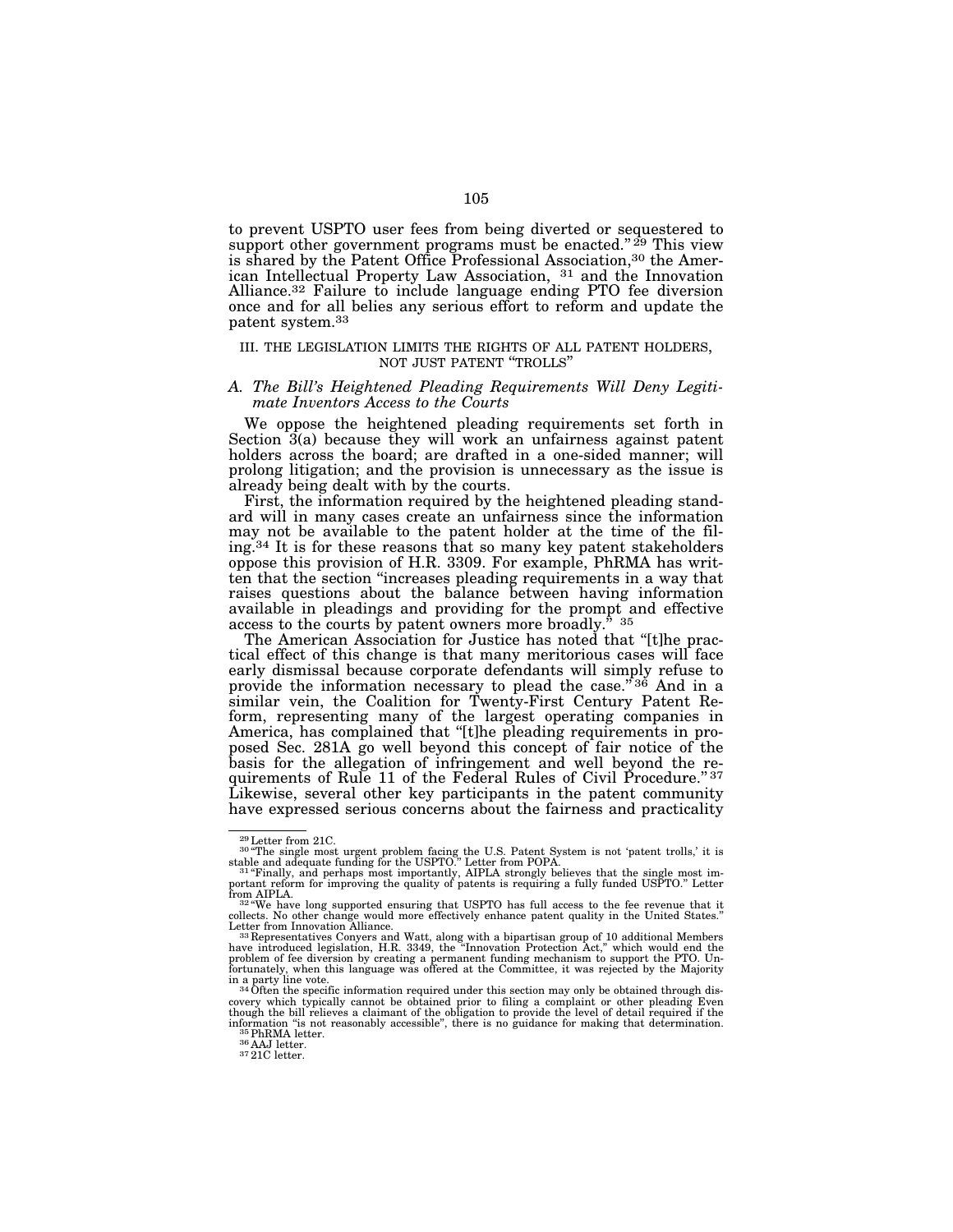of this provision, including the National Association of Patent Practitioners 38 and the higher education community.39

Second, section 3(c), is drafted in a one sided manner in that, as the ABA notes, it applies "only to parties asserting patent infringement, either as a plaintiff or as a defendant counterclaimant [but] does not provide any corresponding heightened pleading standards for asserting non-infringement or invalidity in a complaint or counterclaim for Declaratory Judgment."<sup>40</sup> Under this provision, a small inventor will be required to provide detailed information in their complaint, however, an alleged infringer does not bear the same burden to explain with specificity to that inventor why they believe they have not infringed the patent or why they believe the patent is invalid. As the Institute of Electronics Engineers has written, "[s]ince most patent infringement complaints draw a counter-claim of patent invalidity, any such counter-claim should also be pleaded with comparable particularity (e.g., citing applied prior art references to all claim terms) that would support the invalidity contention."<sup>41</sup>

Third, although the stated goal of the legislation is to reduce and shorten litigation, the heightened pleading requirement may well have the opposite effect by fostering litigation over whether the patent owner has met the heightened pleading standard or had reasonable access to the required information if they admittedly did not comply.

Finally, as with many other provisions in section 3, it is not necessary for Congress to enact a statutory change, as this very matter is being addressed by the Federal judiciary already. Indeed, in the patent context, courts have addressed whether emerging pleading standards in the aftermath of the Supreme Court's decisions in *Bell Atlantic v. Twombly* <sup>42</sup> and *Ashcroft v. Iqbal* <sup>43</sup> override Form 1844 of the Federal Rules of Civil Procedure.45 Courts have also considered the interrelationship of Form 18, pleading requirements

<sup>38</sup>Letter from Priya Sinha Cloutier, Chair of The National Association of Patent Practitioners Government Affairs Committee to Representative Robert Goodlatte, Chairman of the House Committee on the Judiciary (Nov. 19, 2013).

<sup>39</sup>Letter from the Association of American Universities, American Council of Education, Asso-ciation of American Medical Colleges, Association of Public and Land-grant Universities, Association of University Technology Managers, and Council on Governmental Relations to Representative Robert Goodlatte, Chairman of the House Committee on the Judiciary, and Rep-resentative John Conyers, Jr., Ranking Member of the House Committee on the Judiciary (Nov.

<sup>19, 2013).</sup> 40 American Bar Association Section of Intellectual Property Law, 2013 Fall Council Meeting, Innovation Act Task Force Resolutions and Reports, at 5, Nov. 8, 2013.

<sup>41</sup>Letter from Marc T. Apter, President of The Institute of Electrical and Electronics Engi-neers to Representative Robert Goodlatte, Chairman of the House Committee on the Judiciary, and Representative John Conyers, Jr., Ranking Member of the House Committee on the Judici-ary (Nov. 19, 2013) (hereinafter IEEE-USA letter). 42 550 U.S. 544 (2007).

<sup>43</sup> 556 U.S. 662 (2009).

<sup>44</sup>Fed. R. Civ. Pro. 84 provides: ''The forms in the Appendix suffice under these rules and illustrate the simplicity and brevity that these rules contemplate.'' Form 18 in the Appendix is the template for a complaint for patent infringement.

<sup>45</sup> In *McZeal v. Sprint Nextel Corp.,* 501 F.3d 1354 (Fed. Cir. 2007), the Federal Circuit considered whether the bare allegations of the predecessor to Form 18, Form 16, were sufficient post-<br>Twombly. The Court approved of the Form as sufficient for pleading direct infringement by a<br>pro se litigant. See, 501 F. 3d at *Iqbal* and in the context of a direct infringement claim asserted by a pro se litigant, is valid post-*Iqbal* in other patent contexts. *See, e.g., Ingeniador, LLC v. Interwoven,* 874 F. Supp. 2d 56 (2012).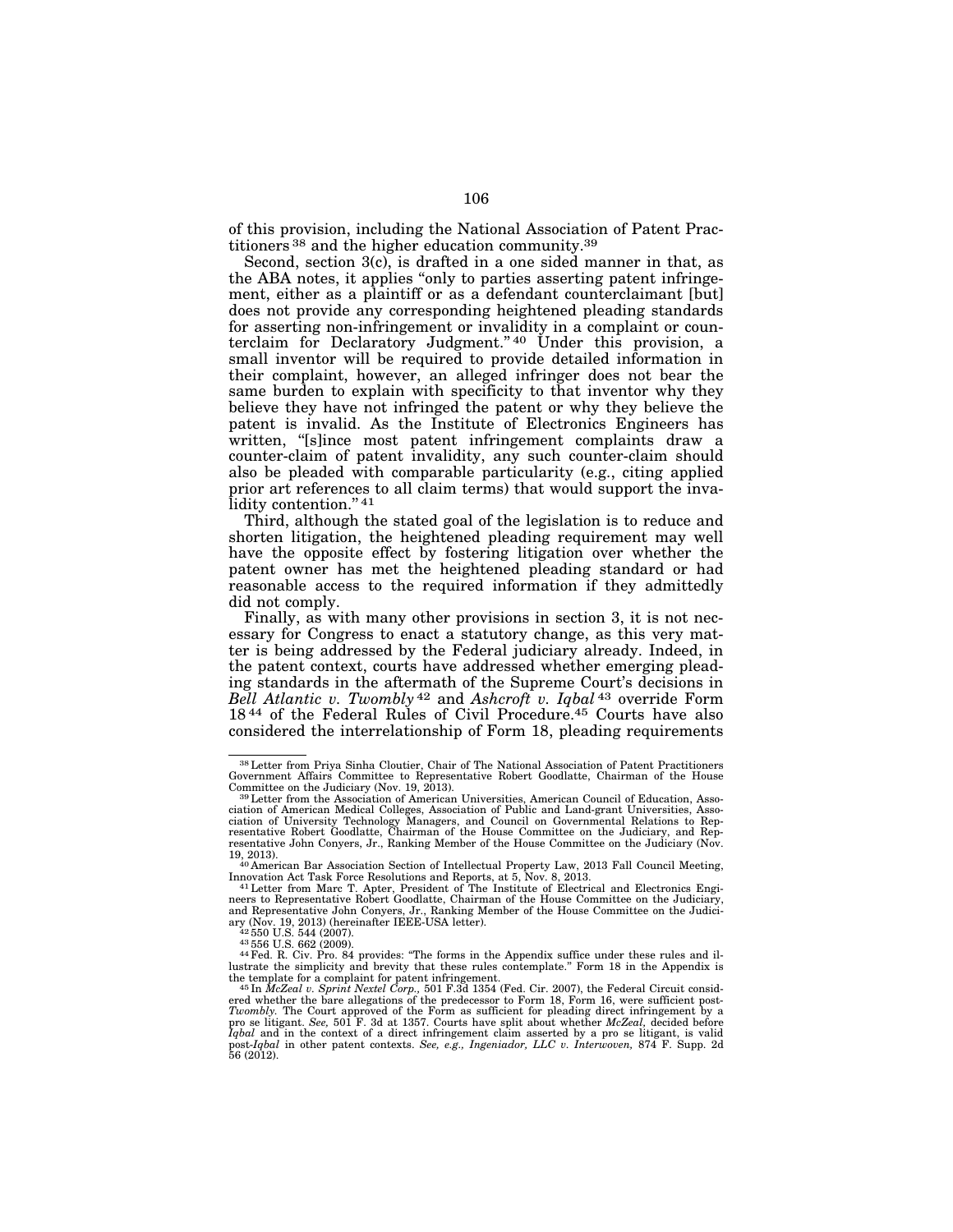for claims other than direct infringement,  $46$  counterclaims,  $47$  and affirmative defenses <sup>48</sup> after *Twombly* and *Iqbal.* The Judicial Conference of the United States has issued its request under the Rules Enabling Act 49 for comments to its proposed amendments to Federal Rules of Civil Procedure, including revision of forms and discovery rules.50

#### *B. The Bill's Fee Shifting Standard Will Favor Wealthy Parties and will Chill Potential Meritorious Claims*

We oppose section 3(b)'s fee shifting requirement because it will favor wealthy corporate parties over individual inventors; is drafted in an over-broad manner to apply in beyond patent infringement actions; deprives courts of discretion; and is unnecessary as the issue is under consideration by the Federal courts. The related enforcement provision allowing for expanded joinder in fee shifting cases—section 3(c)—also raises a host of problematic issues of law and equity.

Our first concern is that fee-shifting always favors the party with greater financial resources, and thus could chill potential meritorious claims. Enacting a mandatory regime into our patent law would not only work an unfairness to independent inventors, it would constitute a very unfortunate precedent in our civil justice system generally. This concern was articulated by the American Association for Justice: ''A 'loser pays' provision will deter patent holders from pursuing meritorious patent infringement claims and protects institutional defendants with enormous resources who can use the risk of fee shifting to force inventors into accepting unfair settlements or dismissing their legitimate claims."<sup>51</sup>

Make no mistake, this provision is not a modest or temperate step, instead of requiring that fees be shifted in exceptional cases as set forth in current law, this provision would create a presumption of fee shifting in every single case, not just cases involving socalled ''trolls,'' with the burden of establishing that fees should not be imposed borne by the non-prevailing party. The dangerous na-

<sup>46</sup>*See, e.g.,* Selex Commc'ns, Inc. v. Google Inc., No. 1:09-CV-2927-TWT, 2012 WL 1681824, at 4, 6 n.3 (N.D. Ga. May 11, 2012) (requiring specific facts to support a theory of joint infringe-<br>ment on ground that Form 18 provides sufficient complaint only for direct patent infringement,<br>and observing that complai v. Avreo, Inc., No 11-CV-0932 BEN (WVG), 2012 WL 1068995, at 1 (S.D. Cal. Mar. 29, 2012) (noting that ''because Form 18 does not address induced infringement or contributory infringement, the heightened pleading standard of Twombly and Iqbal apply to allegations of induced

infringement and contributory infringement." (citations omitted)).<br><sup>47</sup> See, e.g., Memory Control Enter., LLC v. Edmunds.com, Inc., No. CV 11-7658 PA (Jcx), 2012<br>WL 681765, at 2–3 (C.D. Cal. Feb. 8, 2012) (finding *Twombl* for patent invalidity, even though infringement claims need only comply with Form 18 under<br>Rule 84, in part because "[j]ust as<br>Twombly and Iqbal did not rewrite the Federal Rules of Civil Procedure—thus, Rule 84 still

applies, and Form 18 still suffices—a court cannot write into the Federal Rules a form for a claim for claim of patent invalidity.").<br>  $^{48}$ See, e.g.,Tyco Fire Prods. LP v. Victaulic Co., 777 F. Supp. 2d 893 (E.D. Pa. 20

rules/preliminary-draft-proposed-amendments.pdf.

An amendment offered by Rep. Jeffries during markup would have mandated pleading parity<br>to ensure that the exchange of information in litigation was balanced and that specificity re-<br>quirements applied to all parties in a was defeated by a vote of 12–23. 51 AAJ Letter.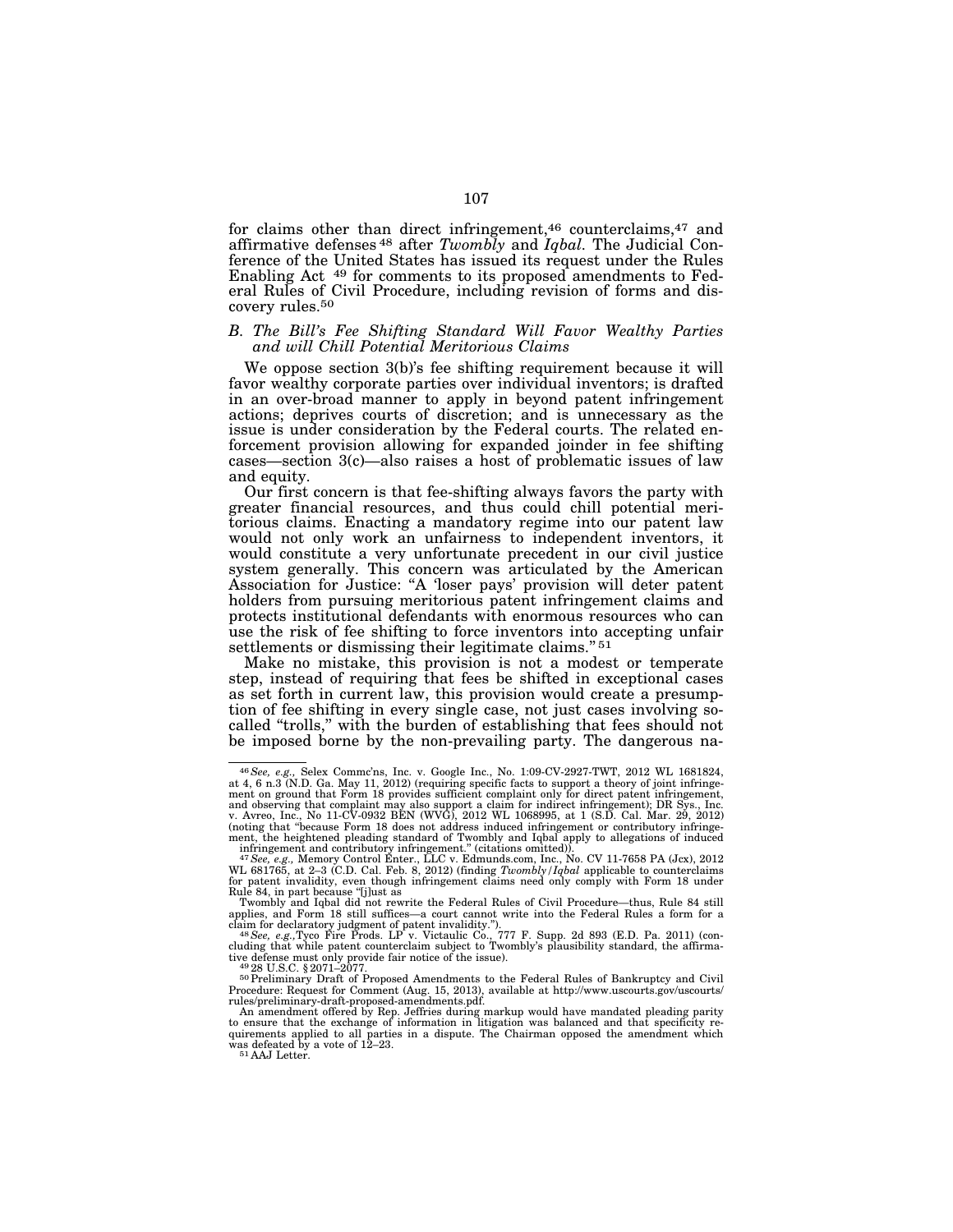ture of this provision was highlighted by a recent article by the American Enterprise Institute which noted:

*By shifting the burden of proof onto the losing party, it will require courts to examine the justification of each and every case . . . it won't just be patent trolls who pay* at times, but at times the legitimate companies who occasionally are found to infringe PAE patents . . . [O]ur unique justice system, dedicated as it is to allowing every American person and company its 'day in court' would be immutably changed in the area of patent litigation. We'd be one step closer to adopting the loser-pays model.52

In this regard, we would dispute the Majority's assertion that section 3(b) is fairly based on the Equal Access to Justice Act.<sup>53</sup> EAJA was developed as a means to allow private citizens to obtain legal fees when they prevail in litigation against the U.S. government, not to serve as a model for fee shifting in private lawsuits. Further, although the bill purports to align itself with EAJA, the fees and expenses scheme established by that Act is far more complex and balanced than section 3(b). For example, EAJA permits the court ''in its discretion [to] reduce . . . or deny an award, to the extent that the prevailing party . . . engaged in conduct which unduly and unreasonably protracted the final resolution of the matter in controversy."<sup>54</sup> No such balance or flexibility for the court is provided in this bill.<sup>55</sup>

Third, section 3(b) is drafted in an overly broad manner. The higher education community has noted that the language is so broad that it could potentially apply ''to any civil action in which any party asserts a claim for relief arising under any Act of Congress relating to patents. That scope sweeps in over 25 statutes containing patent law clauses, including the Space Act, the Atomic Energy Act, the Non-Nuclear R&D Act as well as all titles of the omnibus bills in which the Bayh-Dole Act and amendments became law. The breadth of the proposed amendment will impair parties' ordinary enforcement procedures and litigation activities outside the scope of abusive patent litigation."<sup>56</sup> BIO opposes the fee-shifting provision for similar reasons, writing that it permits ''parties to seek reimbursement of their litigation costs from other parties

<sup>52</sup>Patent troll legislation: a closer look (pt. 2)—fee shifting, Tech Policy Daily, November 26, 2013 (emphasis added).

<sup>53</sup>*See* Section By Section, Innovation Act, available at http://judiciary.house.gov/news/2013/ 10232013%20%20Section%20by%20Section%20Patent%20Bill.pdf.

<sup>54</sup> 28 U.S.C. § 2412(d)(1)(c).

<sup>55</sup>During the markup, Ranking Member Melvin Watt offered an amendment that would have restored judicial discretion to the determination whether to shift fees by modifying the under-<br>lying statute to permit shifting in "appropriate" as opposed to "exceptional" cases. The amend-<br>ment failed by a vote of 12–23 to "reasonably justified" for the nonprevailing party's position in the case. The amendment<br>passed by a vote of 36–2. Ranking Member Watt then offered an amendment that would more<br>accurately align itself with EAJA and perm vailing and nonprevailing parties in determining whether to depart from the American rule.<br>Ranking Member Watt's amendment would have allowed the court "in its discretion [to] reduce<br>. . . or deny an award, to the extent t unduly and unreasonably protracted the final resolution of the matter in controversy.'' The amendment failed by a vote of 17–21.

<sup>56</sup>Statement from the Higher Education Community on H.R. 3309, The Innovation Act, at 1, Nov. 8, 2013 (hereinafter Universities' letter) (on file with Committee on the Judiciary Democratic staff).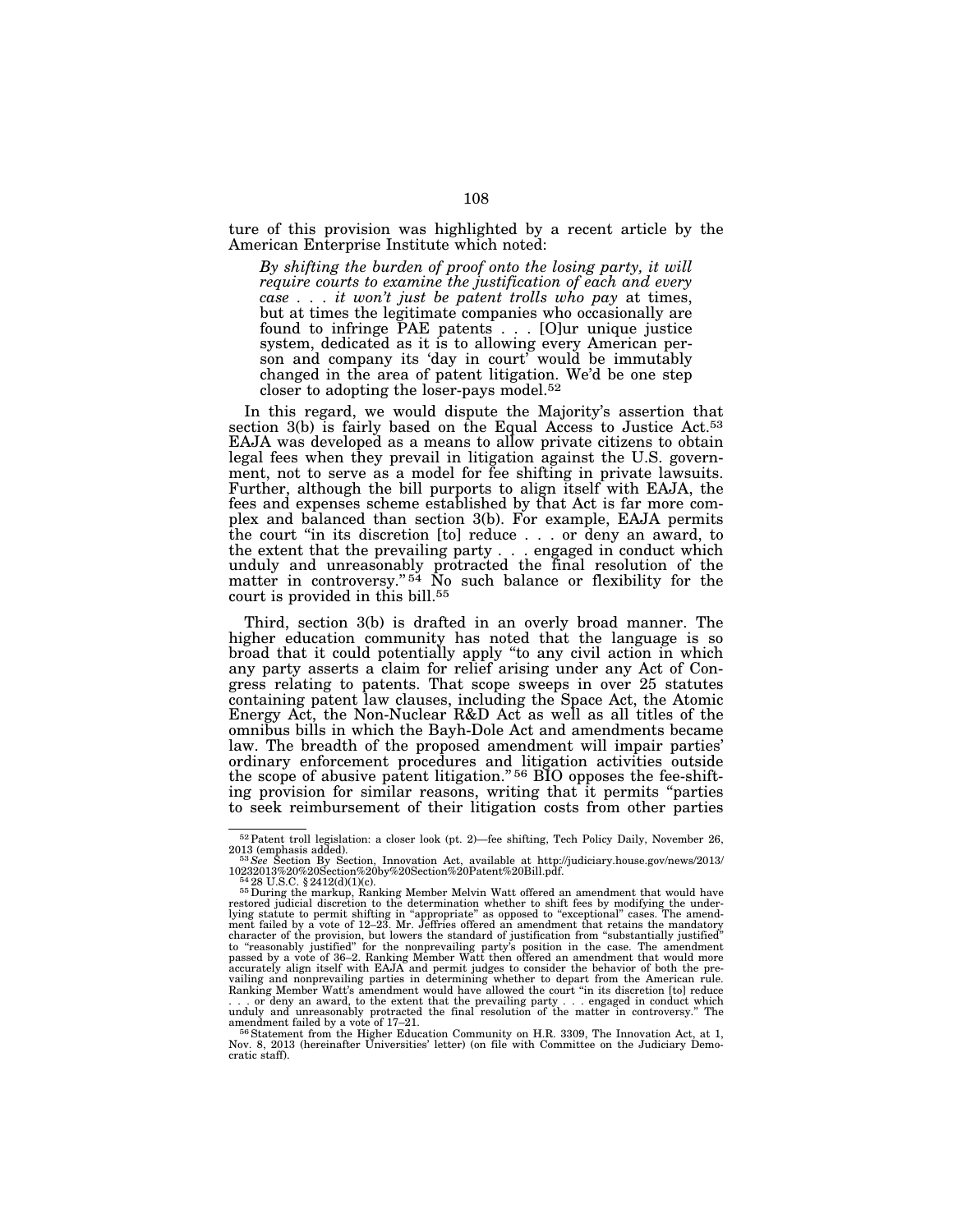under a vaguely-defined and potentially broad set of patent-related cases."<sup>57</sup> The inclusion of language in the managers amendment defining a non-prevailing party as one who offers a ''covenant not to sue'' may have the effect of increasing litigation, with the Coalition for Twenty First Century Patent Reform noting the provision may also have the unintended effect of discouraging early settlement and prolonging costly discovery.58

Fourth, the fee shifting provision is again wholly unnecessary because both the Supreme Court and the Federal Circuit are preparing to rule on litigation concerning the phrase "exceptional cases.'' The Supreme Court has granted certiorari in two cases that focus on fee shifting in patent cases.59 The Court of Appeals for the Federal Circuit, which is the appellate court for patent cases, is also preparing to issue an opinion in a case on fee shifting in patent cases.60

Finally, we would also note that the joinder provision included in section 3(c) in order to help enforce the fee shifting provision raises a host of potential additional concerns. Among other things, it is drafted in a one-way manner that benefits alleged infringers. Deep pocketed defendants would be guaranteed satisfaction of fee awards but small companies, startups, and independent inventors would not be similarly protected when they prevail as plaintiffs against defendant infringers that hide their assets, file for bankruptcy, or otherwise evade payment of fee awards. This provision also raises constitutional concerns because it creates standing for parties that would otherwise not have it. In other words, a defendant may join a third-party at the end of the case for purposes of fee shifting, but the third-party had no standing to assert or defend themselves during the course of the legal proceedings. The joinder provision may allow defendants to ''bring higher education institutions and their inventors, non-profit technology transfer organizations associated with those institutions, federal laboratories, and federal agencies within the fee-shifting purview."<sup>61</sup> Defendants already have other avenues to join plaintiffs, including Federal Rules of Civil Procedure 19 and 20. As a result, a broad range of patent stakeholders, including  $21C$ ,<sup>62</sup> AIPLA,<sup>63</sup> and BIO,<sup>64</sup> have raised concerns with this new joinder provision.

#### *C. The Bill's Discovery Limitations Will Prolong Litigation and Increase Costs*

The legislation's limitations on discovery prior to holding hearings to construe patent claims and determine their scope set forth in section 3(d) are objectionable because they will delay litigation

<sup>57</sup>Letter from James C. Greenwood, President and CEO of the Biotechnology Industry Organization to Representative Robert Goodlatte, Chairman of the House Committee on the Judiciary (Nov. 14, 2013) (hereinafter BIO letter).

<sup>58</sup>Summary of 21C Position, at 3–4.

<sup>&</sup>lt;sup>59</sup> See Highmark v. Allcare Health Management, No. 12–1163 (cert. granted); Octane Fitness v. Icon Health & Fitness Inc., No. 12–1184 (cert. granted); Sidense Corp. v. Kilopass Tech., Inc., No. 13–1193 (Fed. Cir. argued

<sup>62</sup>Summary of 21C Position, at 5.

<sup>63</sup> AIPLA letter. 64 BIO letter.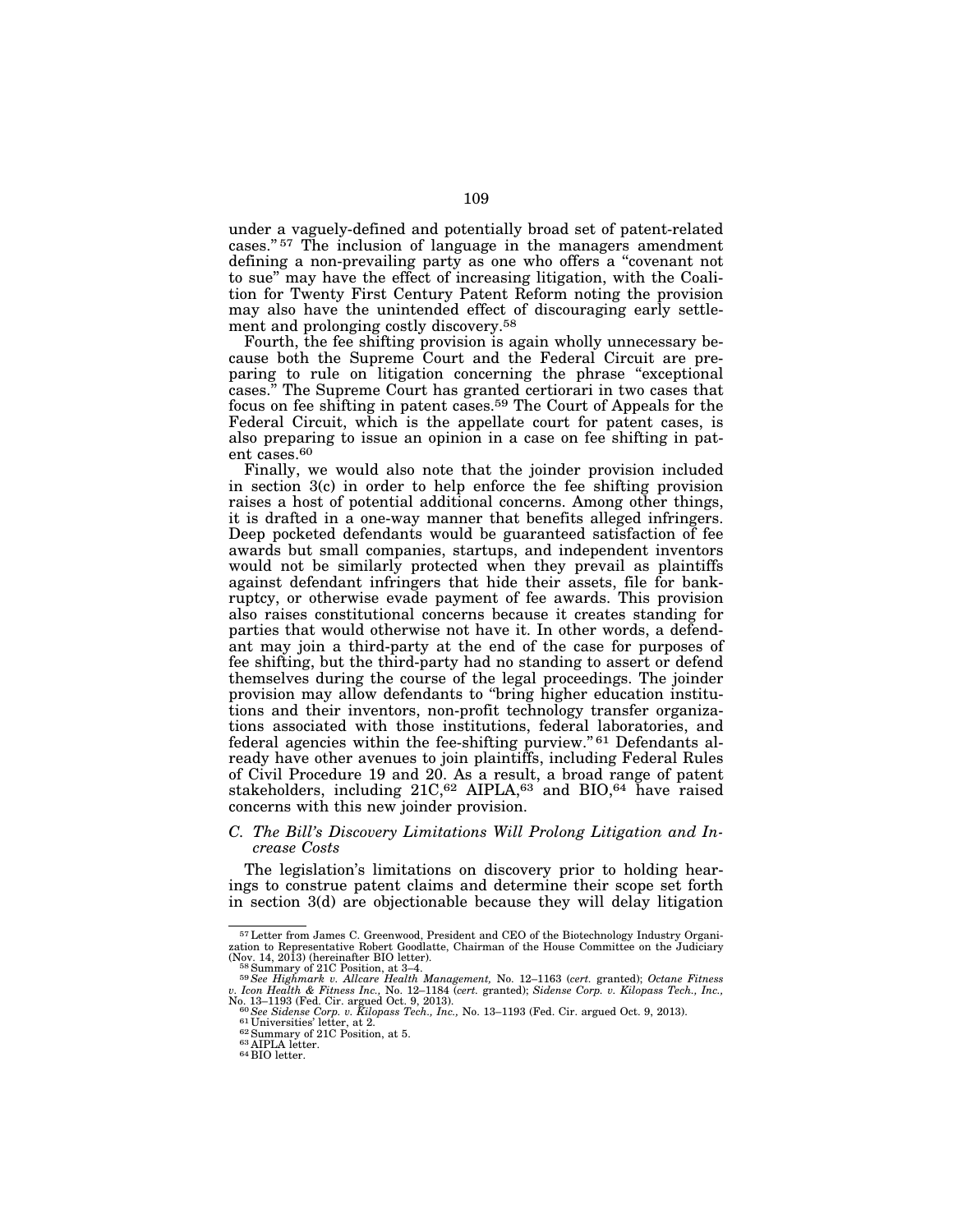and lead to greater expenses for the parties and can be more properly dealt with by the courts.

First, the discovery provision is likely to extend litigation and increase costs.65 Numerous participants in the patent system, including many large patent holders have stated that the provision will be harmful and counterproductive. For example, PhRMA has written section 3(d) will ''impose restrictions on discovery that could serve to delay ultimate resolution of patent litigation and increase costs.'' 66 Similarly, BIO asserts the legislation creates ''opportunities for systematic delays in patent litigation by inviting piecemeal discovery and adjudication that would push back a determination of patent infringement liability until much later in the case."<sup>67</sup> The Coalition for Twenty-First Century Patent Reform agrees that ''under proposed sec. 299A, discovery that might otherwise be undertaken concurrently . . . will be postponed, thus delaying trial while the postponed discovery is completed, delaying the resolution of all patent cases. Such an . . . approach would be less efficient and likely more costly . . . The Innovation Act's approach to patent case discovery reflects a narrow and one-sided view of patent litigation, in essence legislating that each case be managed in the manner that a defendant in an action brought by a non-practicing entity would seek to have the case managed. This unbalanced and inflexible approach to all cases is reflected in the automatic stay of discovery pending claim construction.'' 68 The IP Law section of the ABA concurs, writing, the subsection will "further delay the resolution of patent litigation."<sup>69</sup>

Second, these new limitations on discovery ignore the role of the courts in setting proper discovery time lines. It was recently opposed by Judicial Conference's Court Administration and Case Management Committee. In particular, they oppose this provision because it unnecessarily removes judicial discretion in setting discovery.

The mandatory nature of the discovery limitation ignores the fact that Federal courts with the most experience and skill in managing patent infringement cases have adopted local rules that specify the timing and scope of discovery, but none have adopted rules automatically staying discovery pending claim construction.70 The Judicial Conference shares this concern and also observed that the proposed change will create confusion in relation to the local rules the patent pilot courts have developed to manage discovery. The Federal Circuit is also dealing with the precise issue of potentially excessive discovery cost, as their Advisory Council released a Model Order Regarding E-Discovery in Patent Cases to strike a ''balance between the value of discovery and its costs."<sup>71</sup> Of note is that the

 $^{65}$  Further, the provision's rigidity in restricting judicial discretion only in cases with a statu-<br>tory deadline (specifically including cases where a pharmaceutical company submits an abbre-<br>viated application for a

may become unavailable. 66PhRMA letter.

<sup>67</sup> BIO letter.

<sup>68</sup> 21C letter.

<sup>69</sup> American Bar Association Section of Intellectual Property Law, at 24.

<sup>70</sup>Summary of 21C Position, at 6.

<sup>&</sup>lt;sup>71</sup> See Federal Circuit Advisory Council's Model Order Limiting E-Discovery, *available at* http://www.cafc.uscourts.gov/images/stories/announcements/Ediscovery\_Model\_Order.pdf.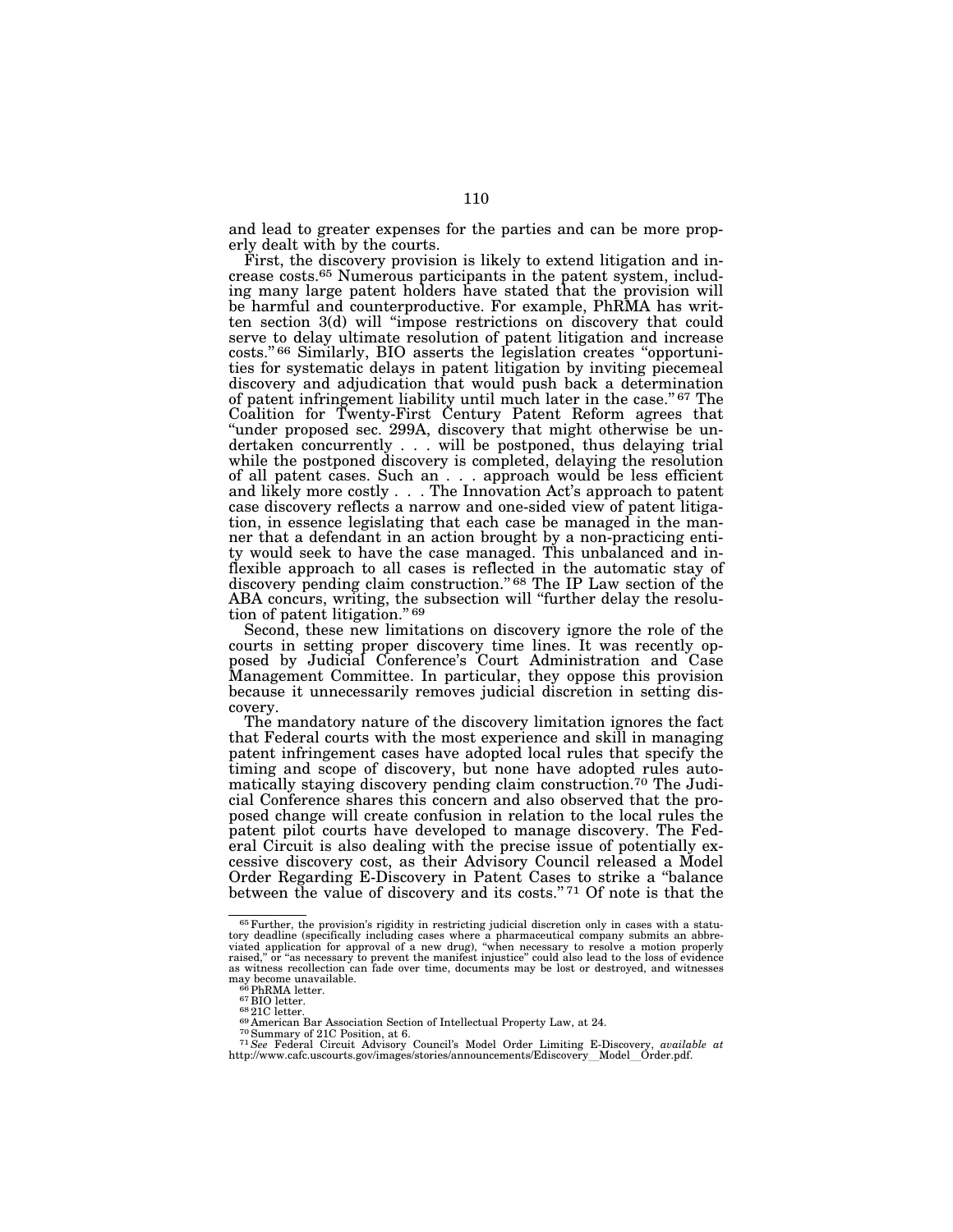Model Order Regarding E-Discovery specifies that both abusive or ''disproportionate'' requests and ''nonresponsive or dilatory discovery tactics'' are relevant factors for ''cost-shifting considerations.'' 72

#### IV. THE MANDATE ON THE COURTS WILL UNDERMINE THE FEDERAL JUDICIARY

We oppose section 6 of H.R. 3309, dictating that the Federal judiciary adopt a series of new rules and judicial changes, because the provision undermines the judiciary by intruding on the cherished principle of comity between coequal branches of government and ignores the very real expertise the courts are able to bring to the issue of developing rules and procedures for patent cases.

First, the very idea of Congress dictating procedures to the Federal courts is an anathema to our system of government. As a matter of fact, the Obama Administration took a strong stand against such a mandate on November 12 when they opposed the H.R. 2655, Lawsuit Abuse Reduction Act, which would have also overridden the Rules Enabling Act.73 We believe the Administration's objections to LARA are applicable here, namely that the Innovation Act ''would circumvent the usual procedure for amending the Federal Rules of Civil Procedure . . . raise the amount and cost of civil litigation and provide more opportunity for unnecessary delay and harassment . . . could chill meritorious claims by deterring worthy plaintiffs from challenging existing laws or seeking novel interpretations of them . . . [and] is an attempt to amend the rules directly, over the objections of the Judicial Conference.''

This is also why Section 6 is so strongly opposed by the Federal judiciary and the American Bar Association. The Committee on Rules of Practice and Procedure of the Judicial Conference wrote to the Committee that ''legislation that mandates the contents of the Federal rules contravenes the longstanding Judicial Conference policy opposing direct amendment of the Federal rules by legislation instead of through the deliberative process Congress established in the Rules Enabling Act. . . . We worry that this kind of approach will undermine rather than further, the development of sound rules and practices." 74

The ABA also objects, writing "Our primary concerns regard provisions of the bill that call for Congress, rather than the courts, to establish certain rules of procedure for the Federal courts, thereby circumventing a rule making process that has served our justice system for almost 80 years . . . This unhealthy precedent could prompt calls to Congress to provide special rules of procedure in still other areas of the law, leading to the balakanization in the administration of justice—precisely the opposite result that the Rules Enabling Act process was designed by Congress to avoid." $75$ 

Second, Congress' historic deference to the courts on matters involving judicial rules and procedures is not some arcane notion. It is based on the reality that the courts are far better equipped and

<sup>72</sup>*See id.,* at 6 ¶ 3.

<sup>73</sup>*See* Statement of Administration Policy, H.R. 2655, the Lawsuit Abuse Reduction Act, available at 74 Judicial Conference Letter.

<sup>75</sup> ABA letter.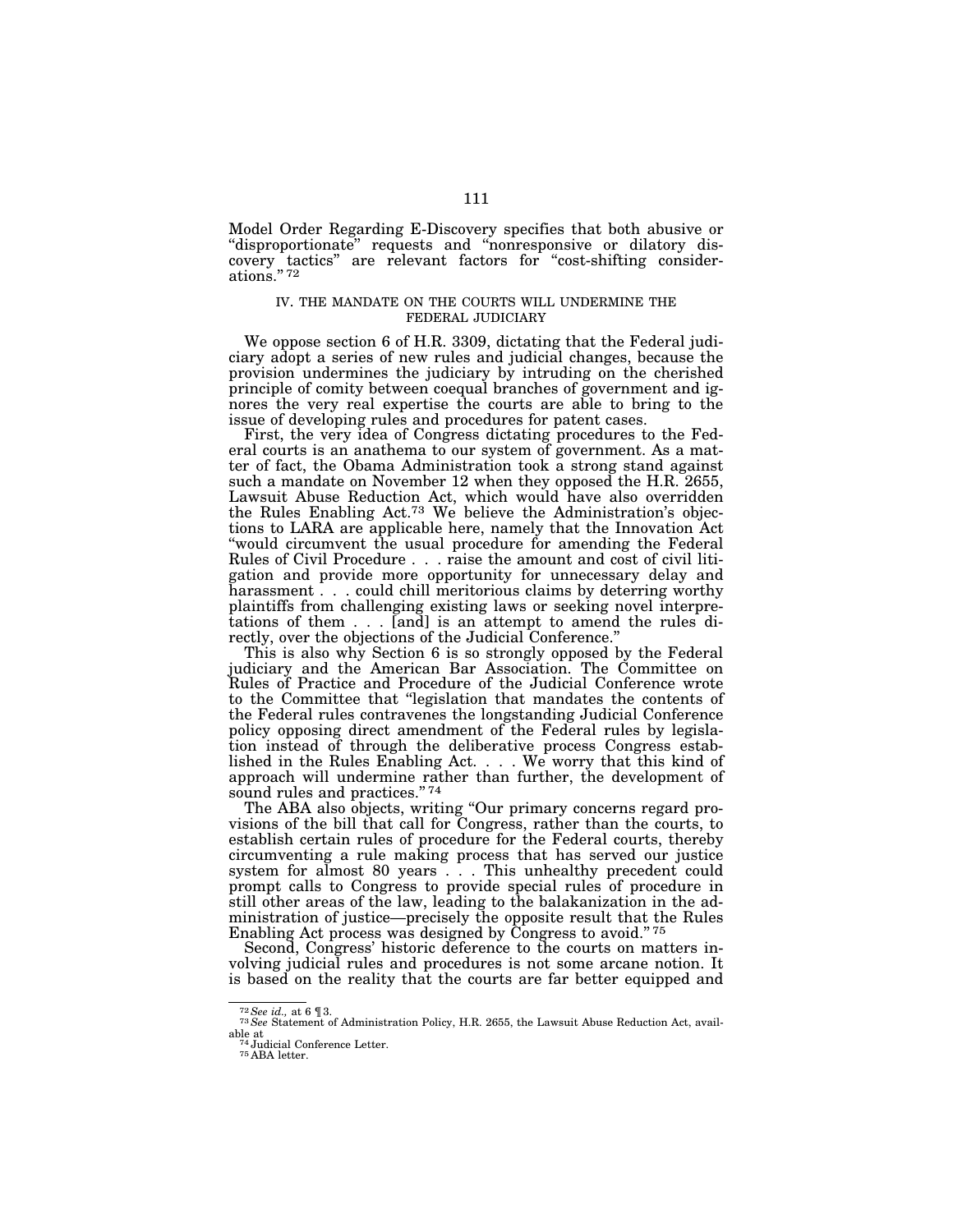less partial in making these intricate determinations. As the AIPLA wrote: ''We fear that . . . these [changes] would intrude on the established role of the Judicial Conference and would overly restrict the traditional discretion of district court judges to manage their cases. In this regard, AIPLA is concerned that the bill will mandate inflexible rules, many of which have unintended consequences including impeding access to the courts, and we further believe that the Judicial Conference in its own discretion is in a better position to work with the district courts to institute appropriate case management rules.'' 76

In this regard, the Rules Enabling Act provides for a deliberative process for the Judicial Conference to amend court rules and allows input from interested parties, including the public and Congress. Recently, the Judicial Conference issued a request for comments to its proposed amendments to the Federal rules, including revision of forms and discovery rules.77 Before the proposed amendments become final, Congress has the authority to reject, modify, or defer any final rule. Yet, this legislation ignores that reasonable process. A far more appropriate and traditional means of indicating Congress' interest in a rule making matter include describing specific concerns in a committee report.

Though our fundamental concern with section 6 is that it undermines the independence of the Judiciary, it is important to note that section 6 includes two unrelated substantive amendments to the Bankruptcy Code. Section 6(d) of the Innovation Act makes two significant amendments to the Bankruptcy Code, first by requiring that U.S. law be applied to patent licenses in international bankruptcy cases, whether or not it should apply to that license, and second by requiring bankruptcy trustees to perform certain duties under trademark licenses even where it has no assets or ability to do so. Both of these changes are strongly opposed by the National Bankruptcy Conference, a leading group of non-partisan bankruptcy legal experts.

The first change is an attempt to pre-empt an appeal currently pending in the 4th Circuit Court of Appeals.78 The issue before the court is whether the U.S. bankruptcy court erred in ruling that Bankruptcy Code section 365(n) may be applied to a German insolvency proceeding to constrain the application of German law. Given the gravity of this issue and its international ramifications, the United States filed an *amicus* brief in that case.

The second change regarding the treatment of trademarks is also significant because it could result in an impossibility, i.e., requiring a debtor that essentially has gone out of business to perform certain affirmative duties, even where there are no assets available to fund the execution of such duties. In effect, section 6(d) imposes an affirmative duty on a debtor-licensor that has rejected a license contract to monitor and control the quality of the licensed product or service.79 This provision wold apply to all types of bankruptcy,

<sup>76</sup> AIPLA letter.

<sup>&</sup>lt;sup>77</sup>See Preliminary Draft of Proposed Amendments to the Federal Rules of Bankruptcy and Civil Procedure: Request for Comment (Aug. 15, 2013), *available at* http://www.uscourts.gov/<br>uscourts/rules/preliminary-draft-proposed-amendments.pdf.<br><sup>78</sup>*In re* Qimonda AG, 462 B.R. 165 (Bankr. E.D. Va. 2011) [give subs

<sup>79</sup>This provision would apply to all types of bankruptcy cases, that is, liquidating chapter 7 cases, reorganizing chapter 11 cases, and transnational chapter 15 bankruptcy cases. For exam-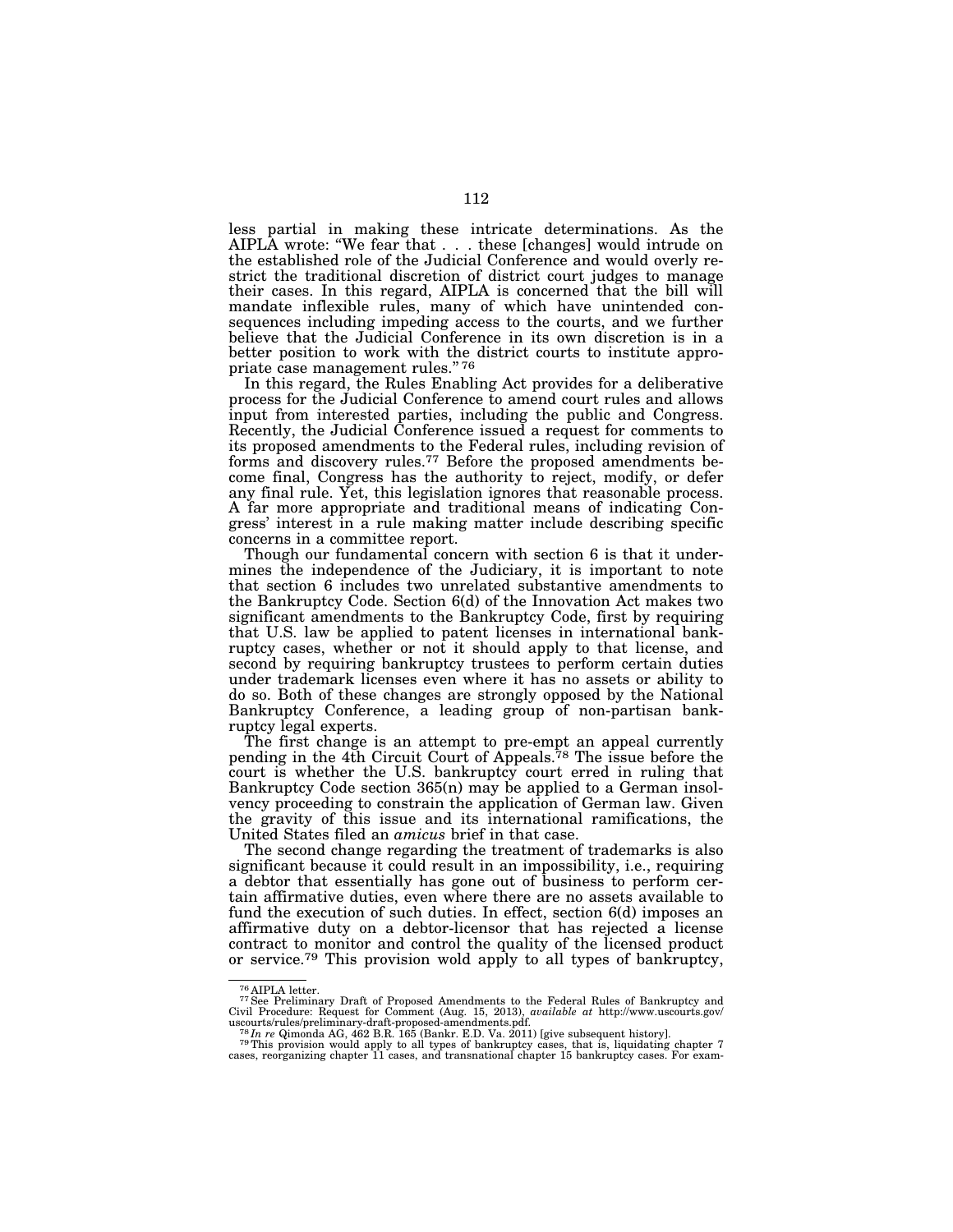including a chapter 7 case where the debtor has gone out of business, but would nonetheless be required to perform certain duties with respect to this form of trademark. As with the other aspect of section 6(d), this provision has nothing to do with the issue of abusive patent litigation. Obviously, careful consideration of the implications of a change is necessary if we are to avoid unintended consequences. Although we believe the issues presented by section 6(d) are worthy of further consideration, in the absence of any substantive analysis or deliberative process of these issues, we cannot support them.

There are numerous other provision in the bill which like the bankruptcy amendments are also unrelated to the issues of patent ''trolls'', yet they somehow made there way into the legislation. For example, section 9(a) repeals section 145 of the patent law, granting patent owners the right to a de novo review of the denial of a patent application.80 Section 9 (i) for some reason extends the time period for bringing judicial discipline proceedings, even though we understand the PTO does not need this authority, as they can use tolling agreements if time is running out in a disciplinary matter. These are just two examples, but the legislation includes numerous so-called ''technical changes'' which clearly warrant further vetting.

#### **CONCLUSION**

We have stated repeatedly that we are willing to work with the Majority and any and all stakeholders and interested parties to develop a fair process to consider common sense solutions that would improve the patent system and respond to the problems posed by asymmetries in the patent litigation system. That is why we all voted for a Democratic Substitute that would have pursued such a reasonable legislative route.<sup>81</sup> We also strongly believe that any serious reform of the patent laws must include once and for all an end to fee diversion from the USPTO to ensure adequate hiring, proper training of examiners, and sustained patent quality. How-

ple, in a chapter 7 case where the debtor has ceased to exist because it has gone out of business, this provision would require the bankruptcy trustee to perform certain duties even where there

are no assets available to fund the execution of such duties.<br><sup>80</sup>Currently, the patent applicant has an option to appeal an adverse decision by the USPTO<br>on their patent application directly to the Federal Circuit under 3 an action against the USPTO in district court under 35 U.S.C. § 145. While the scope of review<br>on appeal to Federal Circuit is narrowly based upon the record that was before the USPTO,<br>the district court considers the deni may consider new evidence and subpoena witnesses that were unavailable or unwilling to ap-<br>pear before the USPTO. The Supreme Court in Kappos v. Hyatt recently affirmed the expansive<br>breadth of evidence that a patent appli that a district court should only admit new evidence if the patent applicant had no reasonable<br>opportunity to present it to the USPTO during its consideration of the application. The USPTO<br>also argued that even when new ev should consider that evidence along with the findings of the agency under a deferential standard<br>of review. The Supreme Court rejected both arguments finding instead that an applicant in a<br>§ 145 proceeding was limited only Civil Procedure with respect to new evidence that could be introduced and that the district court's determinations of disputed questions of fact based on new evidence would be de novo.

<sup>81</sup> At the markup, Democratic Members of the Committee overwhelmingly supported a substitute that responded to the real problems of patent abuse without upsetting the entire patent<br>law system. In addition to including provisions concerning real parties in interest, customer<br>stays, and small business assist Watt, included a revolving fund to end fee diversion, required a study on the practice of decep-tive demand letters and a report with tailored recommendations on changes to laws and regulations that would deter the use of those letters. Unfortunately, the substitute failed 13–17 on<br>a nearly party line vote. We believe that the substitute provides a better baseline legislative<br>approach from which to begin to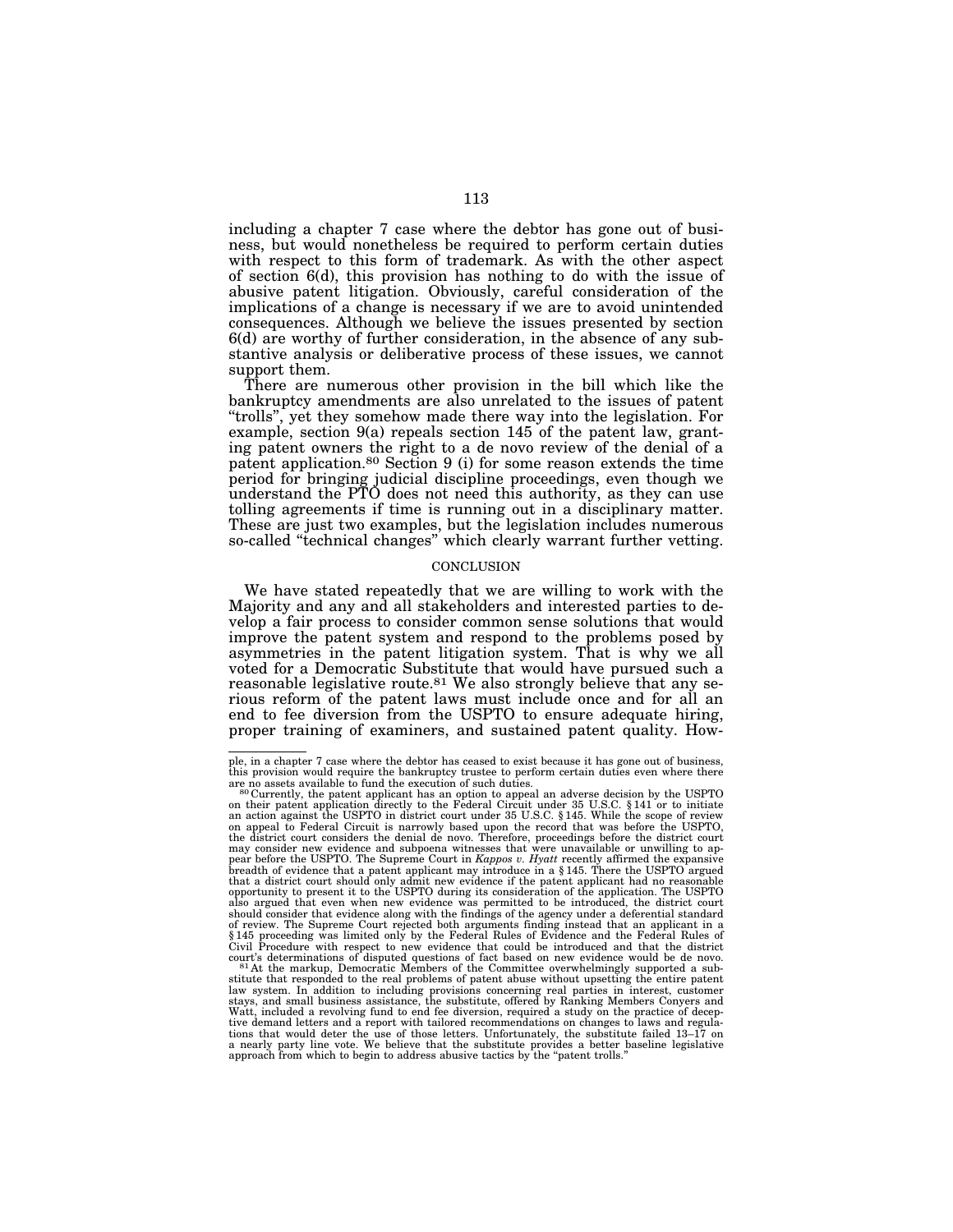ever, we are unwilling to support changes that go well beyond the problems of patent ''trolls,'' would create an imbalance in the patent system skewed in favor of big corporate interests, negatively impact all patent owners thereby undermining innovation, and would encroach on our longstanding deference to the prerogatives of the Judiciary. For these reasons, we dissent from H.R. 3309.

> JOHN CONYERS, JR. ROBERT C. "BOBBY" SCOTT. MELVIN L. WATT. SHEILA JACKSON LEE. Henry C. "Hank" Johnson, Jr.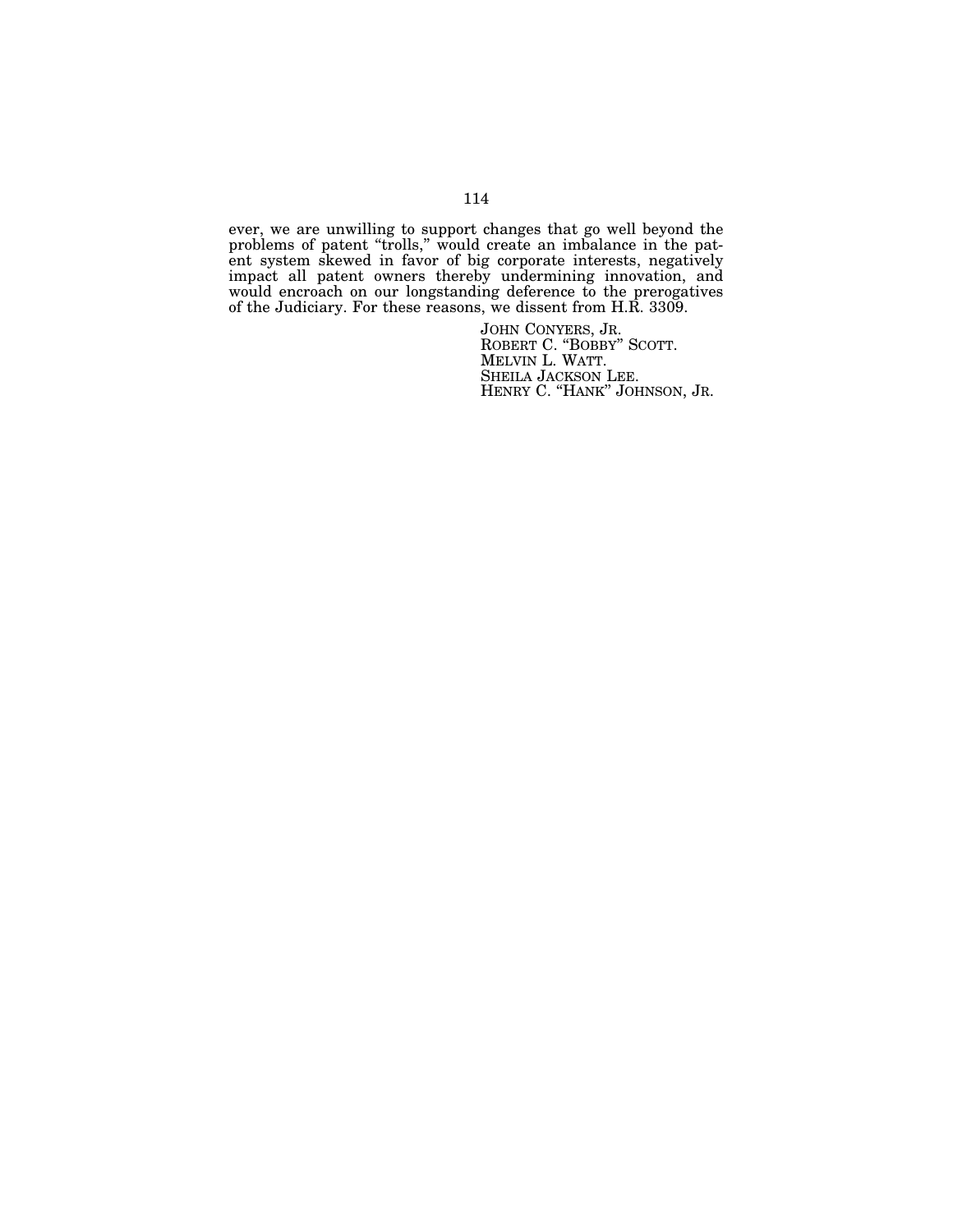### **Additional Views**

We support a reasonable and fair approach to address the issue of abusive patent litigation. Nevertheless, we continue to have concerns about how H.R. 3309, the ''Innovation Act,'' would impact the independence of the federal judiciary, impose limits on pleadings and discovery, and place intrusive mandates on the court system. We are also very concerned that the legislation, as currently drafted, is overly broad. We write separately to highlight some of the concerns that we continue to have with the bill.

It is essential that we strike the appropriate balance between addressing the issue of abusive patent litigation and avoiding unintended consequences. Inventors, start-ups, and tech entrepreneurs must be protected. Although the process leading up to the markup was not perfect, we are encouraged that some of the bill's provisions have been improved. For example, we appreciate that the fee shifting provision was slightly improved. Accordingly, we look forward to working with our colleagues to further improve this bill so that the final version is one that we can continue to support.

While many of the provisions currently in the bill are designed to limit patent litigation abuse, it is critical that these provisions do not harm inventors and small entrepreneurs. As the Government Accountability Office study on patent litigation found, the patent troll problem accounted for only 19 percent of the cases between 2007 and 2011, demonstrating that the extent of the problem does not merit this rushed effort.<sup>1</sup> This underscores why we should proceed with caution to ensure against unintended consequences and legislative overreach.

Several Democratic amendments that would have addressed many of these concerns were offered and defeated during the markup of the bill. We hope as the bill moves to the floor many of these recommended revisions will be made. In addition, we supported the substitute amendment that was offered by Ranking Member Conyers and Congressman Watt because it would respond to the real and identifiable problems without upsetting the entire patent law system. And, we agreed that the substitute addressed one of the most important issues, making sure that there is an end to fee diversion, so that the Patent and Trademark Office has access to all of its fees.

We have traditionally been opponents of fee shifting for many years. Although there was a fee shifting amendment accepted at markup, which we view as an incremental improvement, we continue to have concerns that the language remains broad. While we agree that we should work to address abusive patent litigation, we do not believe that it should be addressed in a way that hurts hon-

<sup>1</sup>Government Accountability Office, Assessing Factors That Affect Patent Infringement Litiga-tion Could Help Improve Patent Quality, GAO–13–465, at 17 (Aug. 22, 2013).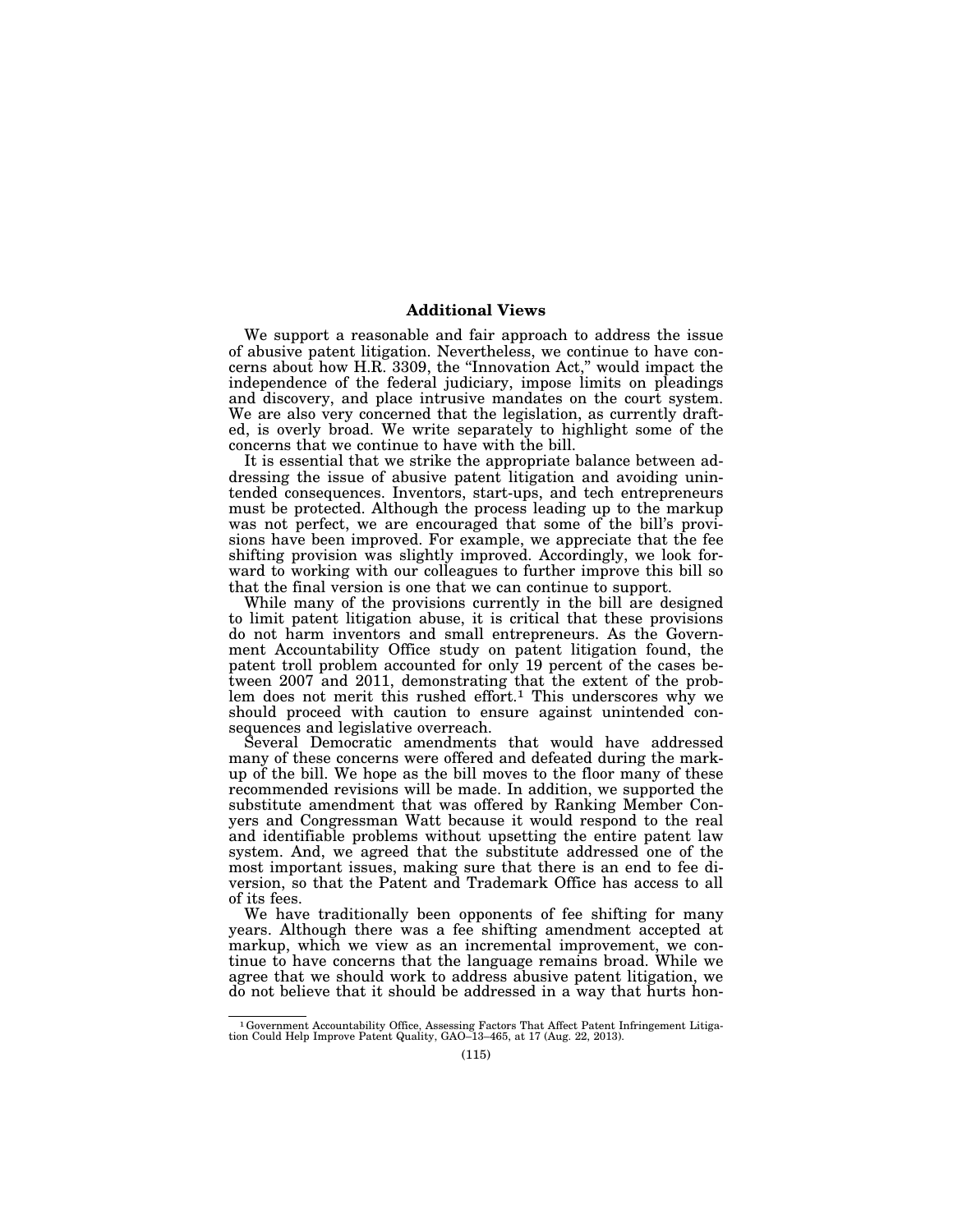est inventors trying to enforce their patents. This legislation must be viewed from both the perspective of the small company that is sued and the small inventor who may have a valid case.

We also have concerns that the provisions in section 3 would unduly limit a patent holder's rights. In particular, section 3 could harm legitimate inventors who are seeking to defend their patents. Specifically, Section 3(d) would limit discovery in every patent infringement case until the court has construed the patent claims at issue. The language in the bill restricts the discretion of judges to manage cases in their courts, and presents the prospect of prolonging patent litigation and substantially increasing its alreadyhigh cost. This unbalanced approach limits a judge's discretion and could harm patent owners seeking to protect their patented technologies and products against infringement quickly and expeditiously.

Section 6 of the bill also remains problematic. The Judicial Conference warns that it will ''undermine, rather than further, the development of sound rules and practices."<sup>2</sup> This provision is an unnecessary imposition on the independence of the judicial branch of government. The Conference explains:

[L]egislation that mandates the contents of federal rules contravenes the longstanding Judicial Conference policy opposing direct amendments of the federal rules by legislation instead of through the deliberative process in the Rules Enabling Act. . . .

By dictating the outcome of the Rules Enabling Act process with respect to potential rules, Section 6 of H.R. 3309 runs counter to that process. . . . Instead of mandating the outcome of the Rules Enabling Act process, Congress may wish to urge the Judicial Conference's Rules Committee to study whether certain rules should be amended to address abusive patent litigation tactics and/or to implement the provisions of the Innovation Act. That approach would allow Congress to express its interest in addressing these problems *and* would respect the long-established virtues of the deliberative process created by the Rules Enabling Act.3

We concur with the Conference's concerns. Section 6 will not further the development of sound rules and practices.

For these reasons, we believe the bill should continue to be improved and we hope these changes are made as the bill progresses to the floor.

> STEVE COHEN. LUIS V. GUTIERREZ. CEDRIC RICHMOND. JOE GARCIA.

<sup>2</sup>Letter from Jeffrey S. Sutton, Chair of the Committee on Rules of Practice and Procedure of the Judicial Conference of the United States, and Jonathan C. Rose, Secretary of the Com-mittee on Rules of Practice and Procedure of the Judicial Conference of the United States to Representative John Conyers, Jr., Ranking Member of the House Committee on the Judiciary (Nov. 6, 2013). <sup>3</sup> *Id.* (original emphasis).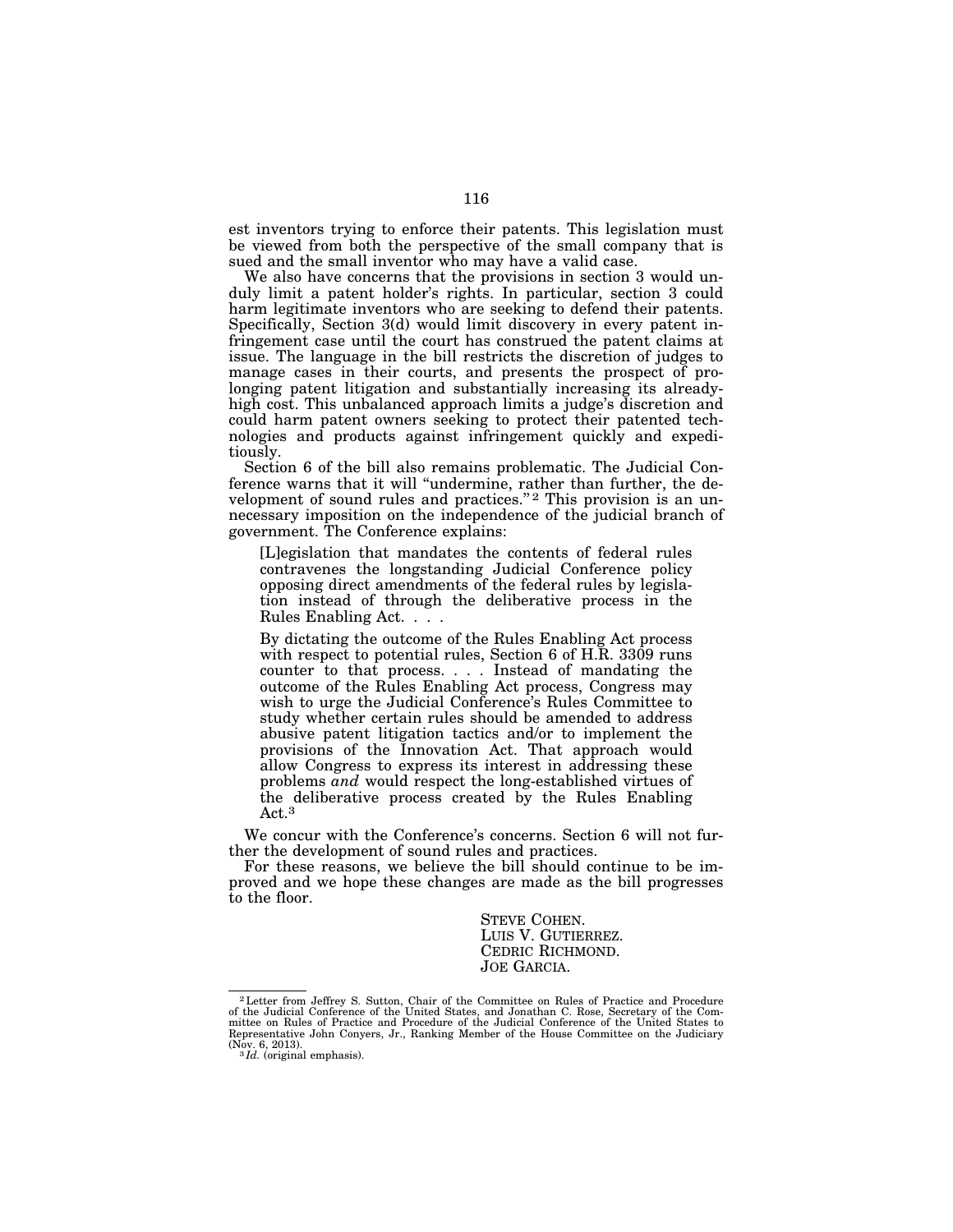

 $\bigcirc$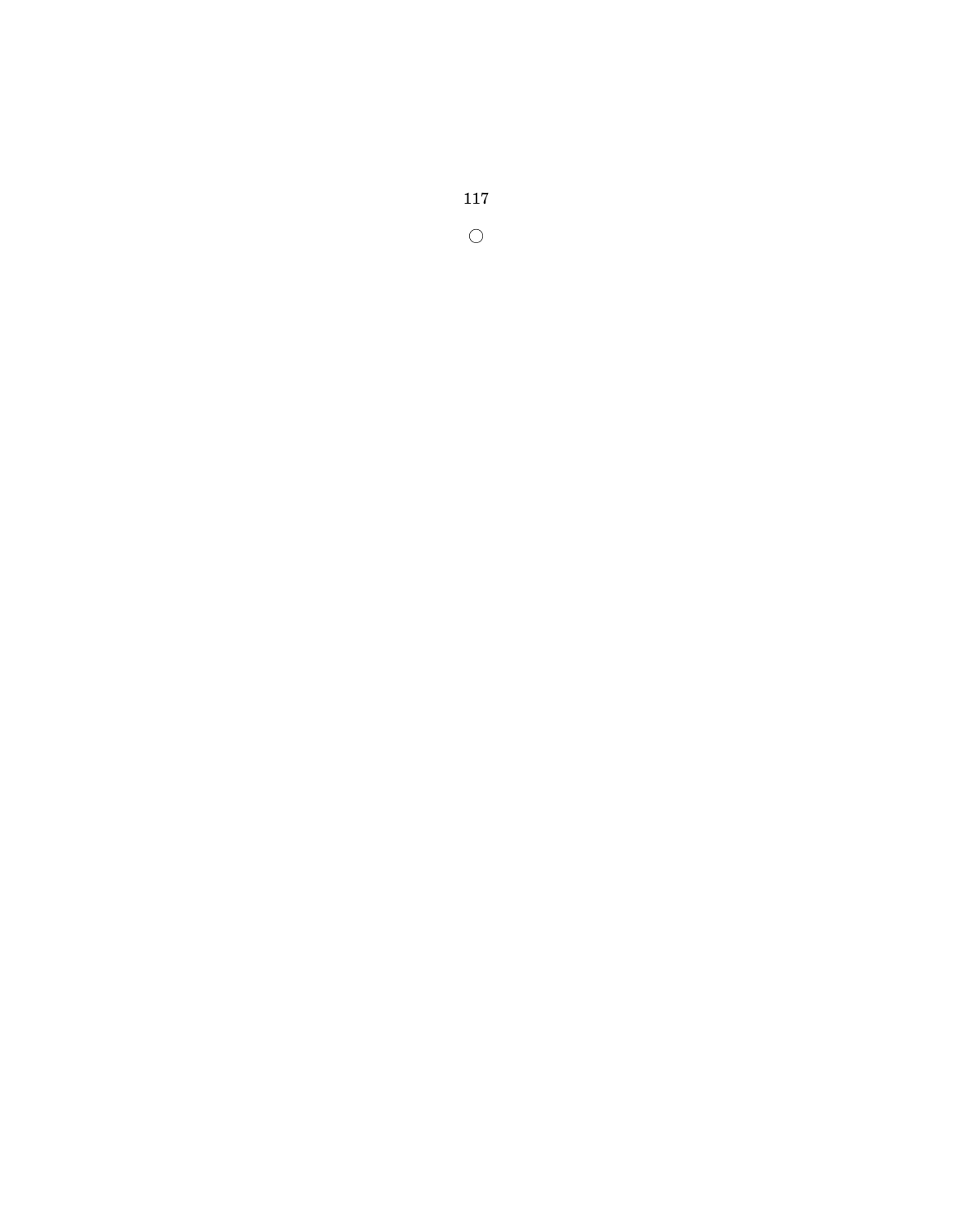# **Union Calendar No.**  113TH CONGRESS<br>1st Session 1ST SESSION **H. R. 3309**

**[Report No. 113–]** 

To amend title 35, United States Code, and the Leahy-Smith America Invents Act to make improvements and technical corrections, and for other purposes.

## IN THE HOUSE OF REPRESENTATIVES

OCTOBER 23, 2013

Mr. GOODLATTE (for himself, Mr. DEFAZIO, Mr. COBLE, Ms. LOFGREN, Mr. SMITH of Texas, Ms. ESHOO, Mr. CHAFFETZ, Mr. BACHUS, Mr. MARINO, Mr. FARENTHOLD, and Mr. HOLDING) introduced the following bill; which was referred to the Committee on the Judiciary

### DECEMBER --, 2013

Reported with an amendment, committed to the Committee of the Whole House on the State of the Union, and ordered to be printed

[Strike out all after the enacting clause and insert the part printed in italic]

[For text of introduced bill, see copy of bill as introduced on October 23, 2013]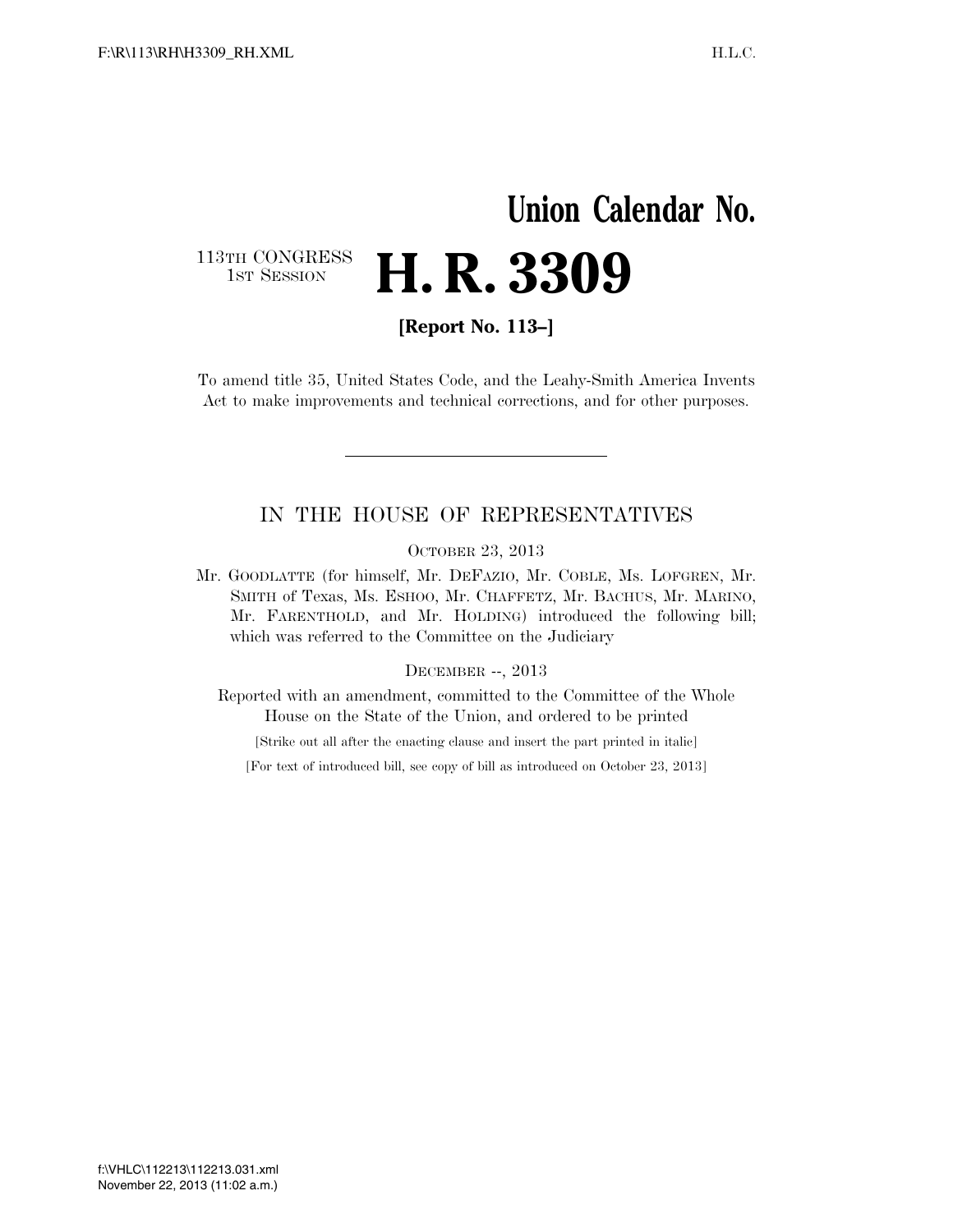# **A BILL**

To amend title 35, United States Code, and the Leahy-Smith America Invents Act to make improvements and technical corrections, and for other purposes.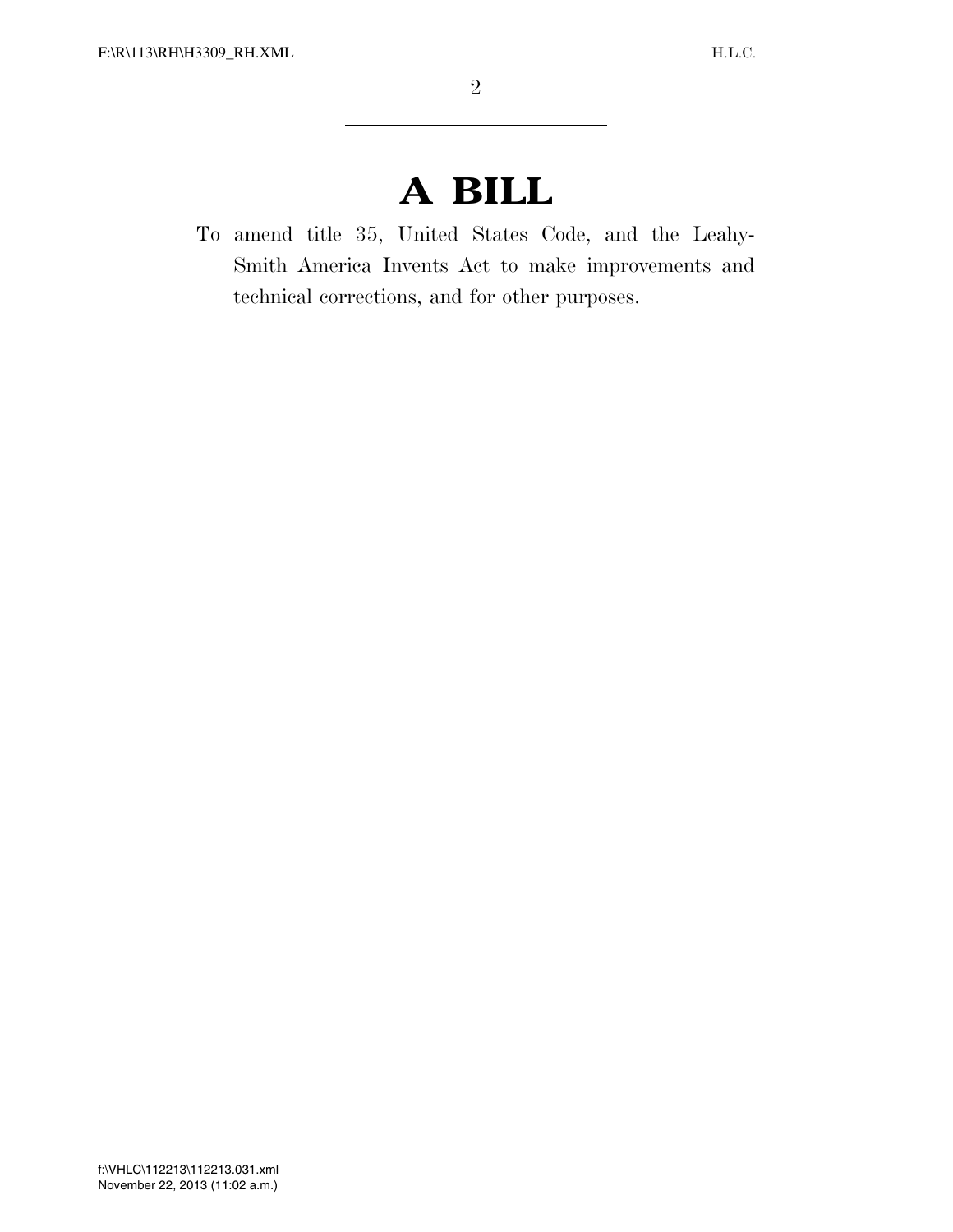| L  | Be it enacted by the Senate and House of Representa-                                                                                                                                                                                                                                                                                                                                                                                                                                                                                                                  |
|----|-----------------------------------------------------------------------------------------------------------------------------------------------------------------------------------------------------------------------------------------------------------------------------------------------------------------------------------------------------------------------------------------------------------------------------------------------------------------------------------------------------------------------------------------------------------------------|
| 2  | tives of the United States of America in Congress assembled,                                                                                                                                                                                                                                                                                                                                                                                                                                                                                                          |
| 3  | <b>SECTION 1. SHORT TITLE; TABLE OF CONTENTS.</b>                                                                                                                                                                                                                                                                                                                                                                                                                                                                                                                     |
| 4  | (a) SHORT TITLE.—This Act may be cited as the "In-                                                                                                                                                                                                                                                                                                                                                                                                                                                                                                                    |
| 5  | novation Act".                                                                                                                                                                                                                                                                                                                                                                                                                                                                                                                                                        |
| 6  | (b) TABLE OF CONTENTS.—The table of contents for                                                                                                                                                                                                                                                                                                                                                                                                                                                                                                                      |
| 7  | <i>this Act is as follows:</i>                                                                                                                                                                                                                                                                                                                                                                                                                                                                                                                                        |
|    | Sec. 1. Short title; table of contents.<br>Sec. 2. Definitions.<br>Sec. 3. Patent infringement actions.<br>Sec. 4. Transparency of patent ownership.<br>Sec. 5. Customer-suit exception.<br>Sec. 6. Procedures and practices to implement and recommendations to the Judi-<br>cial Conference.<br>Sec. 7. Small business education, outreach, and information access.<br>Sec. 8. Studies on patent transactions, quality, and examination.<br>Sec. 9. Improvements and technical corrections to the Leahy-Smith America In-<br>vents Act.<br>Sec. 10. Effective date. |
| 8  | <b>SEC. 2. DEFINITIONS.</b>                                                                                                                                                                                                                                                                                                                                                                                                                                                                                                                                           |
|    |                                                                                                                                                                                                                                                                                                                                                                                                                                                                                                                                                                       |
| 9  | In this Act:                                                                                                                                                                                                                                                                                                                                                                                                                                                                                                                                                          |
| 10 | (1) DIRECTOR.—The term "Director" means the                                                                                                                                                                                                                                                                                                                                                                                                                                                                                                                           |
| 11 | Under Secretary of Commerce for Intellectual Prop-                                                                                                                                                                                                                                                                                                                                                                                                                                                                                                                    |
| 12 | erty and Director of the United States Patent and                                                                                                                                                                                                                                                                                                                                                                                                                                                                                                                     |
| 13 | Trademark Office.                                                                                                                                                                                                                                                                                                                                                                                                                                                                                                                                                     |
| 14 | OFFICE.—The term "Office" means<br><i>the</i><br>(2)                                                                                                                                                                                                                                                                                                                                                                                                                                                                                                                  |
| 15 | United States Patent and Trademark Office.                                                                                                                                                                                                                                                                                                                                                                                                                                                                                                                            |
| 16 | <b>SEC. 3. PATENT INFRINGEMENT ACTIONS.</b>                                                                                                                                                                                                                                                                                                                                                                                                                                                                                                                           |
| 17 | (a) PLEADING REQUIREMENTS.—                                                                                                                                                                                                                                                                                                                                                                                                                                                                                                                                           |
| 18 | $(1)$ AMENDMENT.—Chapter 29 of title 35, United                                                                                                                                                                                                                                                                                                                                                                                                                                                                                                                       |
| 19 | States Code, is amended by inserting after section 281                                                                                                                                                                                                                                                                                                                                                                                                                                                                                                                |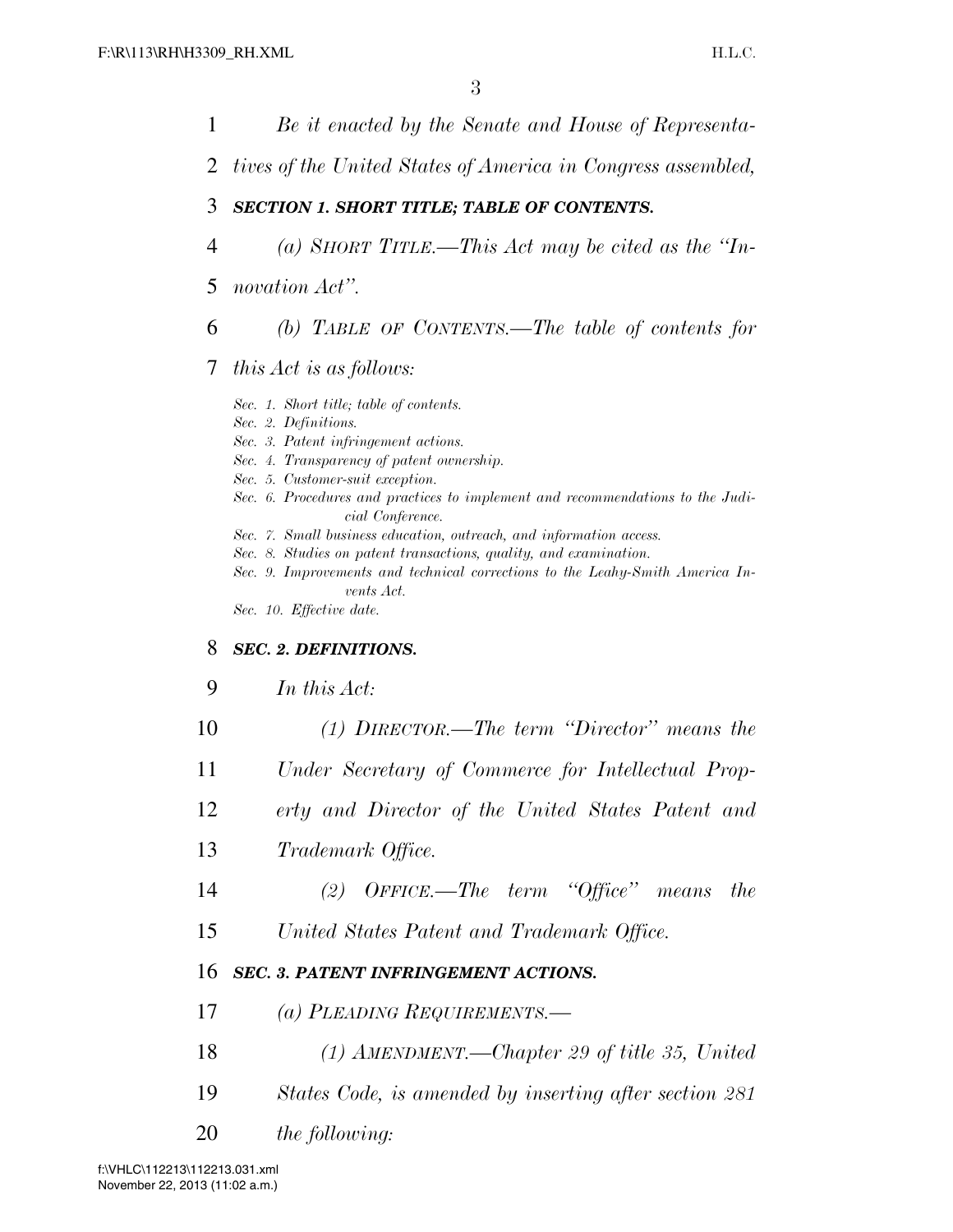| $\mathbf{1}$ | "§281A. Pleading requirements for patent infringe-               |
|--------------|------------------------------------------------------------------|
| 2            | ment actions                                                     |
| 3            | "(a) PLEADING REQUIREMENTS.—Except as provided                   |
| 4            | in subsection $(b)$ , in a civil action in which a party asserts |
| 5            | a claim for relief arising under any Act of Congress relating    |
| 6            | to patents, a party alleging infringement shall include in       |
| 7            | the initial complaint, counterclaim, or cross-claim for pat-     |
| 8            | ent infringement, unless the information is not reasonably       |
| 9            | <i>accessible to such party, the following:</i>                  |
| 10           | $"(1)$ An identification of each patent allegedly                |
| 11           | <i>infringed.</i>                                                |
| 12           | $\lq(2)$ An identification of each claim of each pat-            |
| 13           | ent identified under paragraph (1) that is allegedly             |
| 14           | infringed.                                                       |
| 15           | "(3) For each claim identified under paragraph                   |
| 16           | $(2)$ , an identification of each accused process, ma-           |
| 17           | chine, manufacture, or composition of matter (re-                |
| 18           | ferred to in this section as an 'accused instrumen-              |
| 19           | tality') alleged to infringe the claim.                          |
| 20           | $\lq(4)$ For each accused instrumentality identified             |
| 21           | under paragraph $(3)$ , an identification with particu-          |
| 22           | <i>larity, if known, of</i> —                                    |
| 23           | $\lq (A)$ the name or model number of each ac-                   |
| 24           | cused instrumentality; or                                        |
| 25           | $\lq\lq(B)$ if there is no name or model number,                 |
| 26           | a description of each accused instrumentality.                   |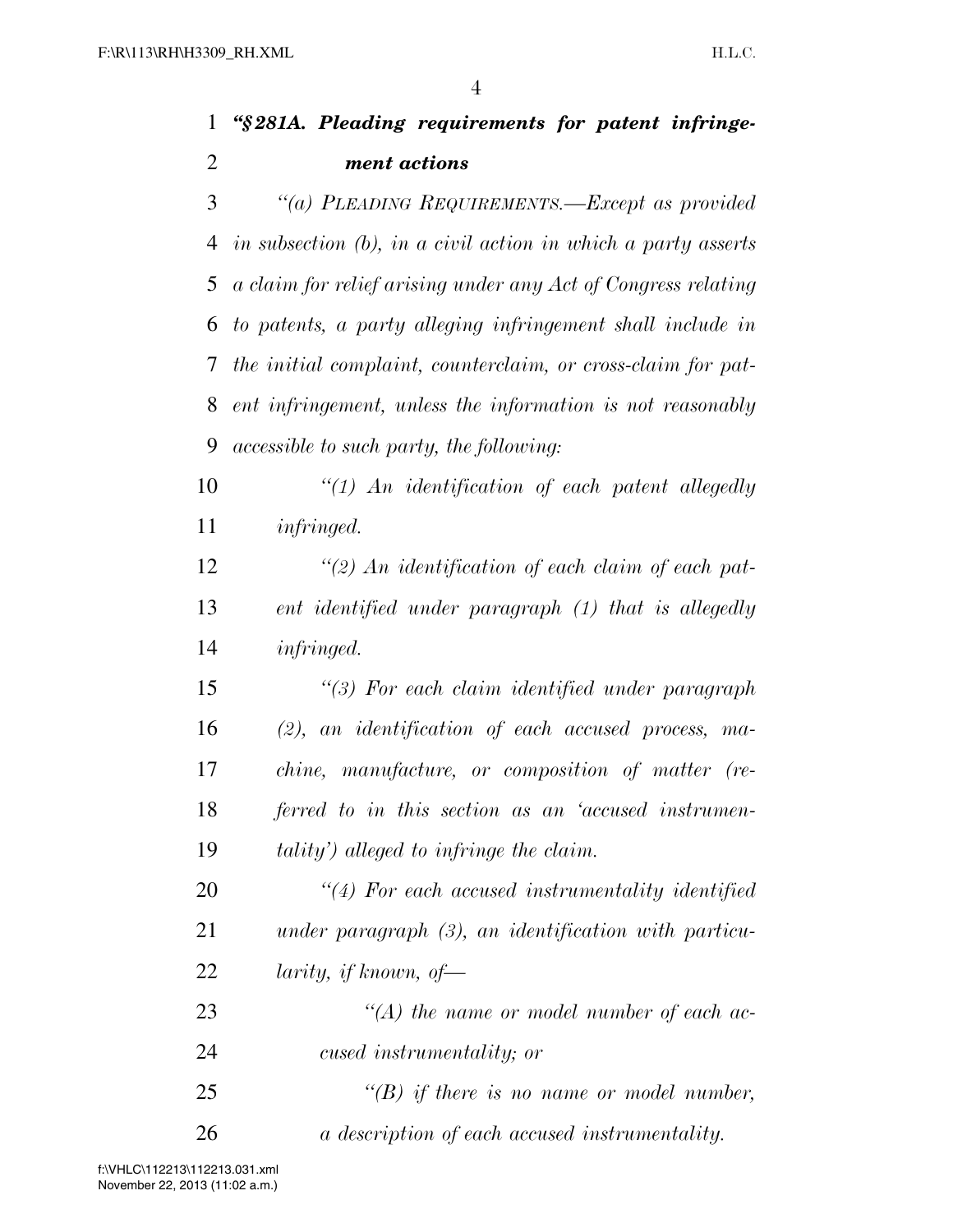| $\mathbf{1}$   | $\lq(5)$ For each accused instrumentality identified      |
|----------------|-----------------------------------------------------------|
| $\overline{2}$ | under paragraph $(3)$ , a clear and concise statement     |
| 3              | $of$ —                                                    |
| $\overline{4}$ | $\lq (A)$ where each element of each claim iden-          |
| 5              | tified under paragraph (2) is found within the            |
| 6              | accused instrumentality; and                              |
| 7              | $\lq\lq B$ with detailed specificity, how each            |
| 8              | limitation of each claim identified under para-           |
| 9              | $graph (2)$ is met by the accused instrumentality.        |
| 10             | $\lq(6)$ For each claim of indirect infringement, a       |
| 11             | description of the acts of the alleged indirect infringer |
| 12             | that contribute to or are inducing the direct infringe-   |
| 13             | ment.                                                     |
| 14             | $\lq(7)$ A description of the authority of the party      |
| 15             | alleging infringement to assert each patent identified    |
| 16             | under paragraph $(1)$ and of the grounds for the          |
| 17             | court's jurisdiction.                                     |
| 18             | $\lq(8)$ A clear and concise description of the prin-     |
| 19             | cipal business, if any, of the party alleging infringe-   |
| <b>20</b>      | ment.                                                     |
| 21             | "(9) A list of each complaint filed, of which the         |
| 22             | party alleging infringement has knowledge, that as-       |
| 23             | serts or asserted any of the patents identified under     |
| 24             | paragraph (1).                                            |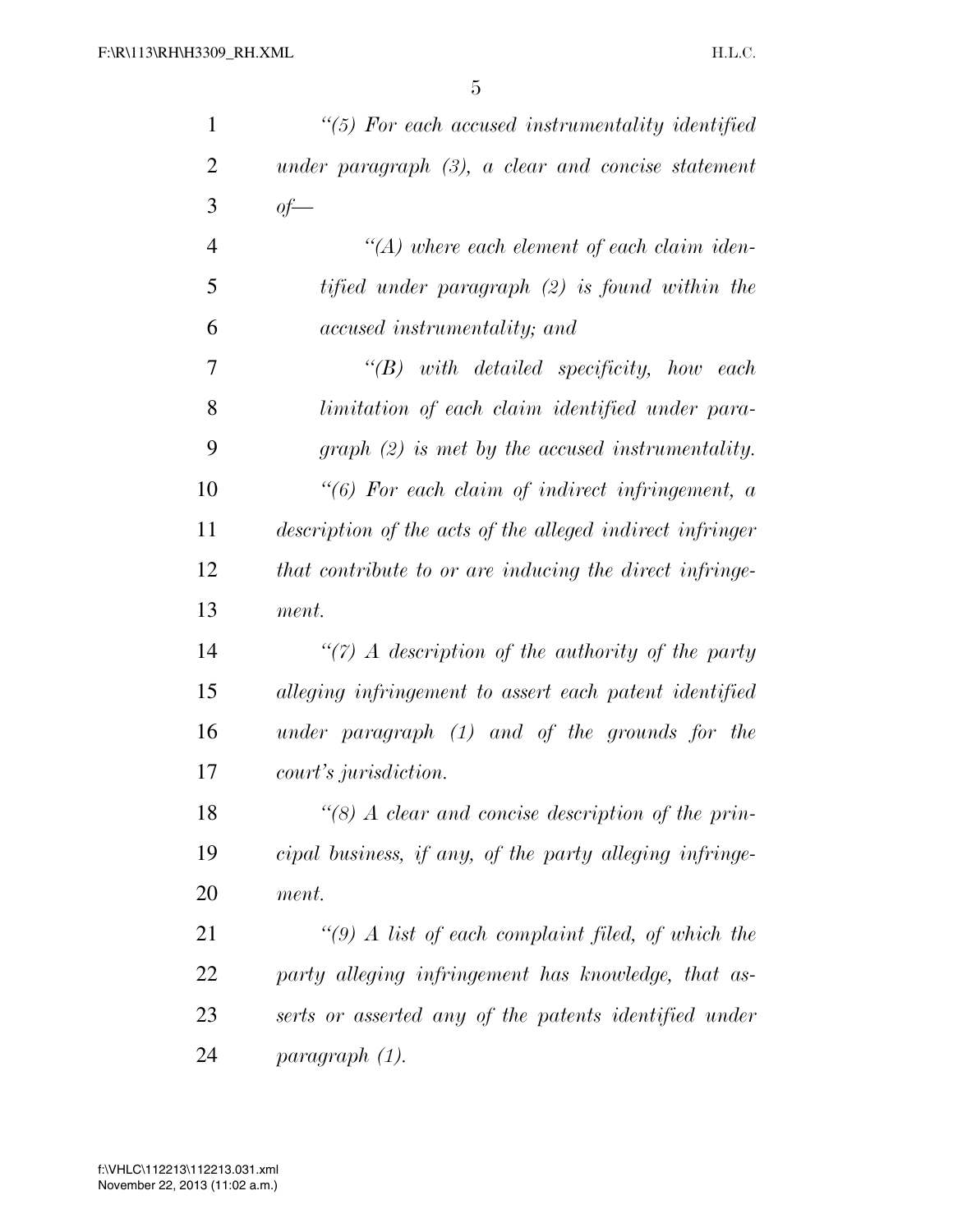*''(10) For each patent identified under para- graph (1), whether a standard-setting body has spe- cifically declared such patent to be essential, poten- tially essential, or having potential to become essen- tial to that standard-setting body, and whether the United States Government or a foreign government has imposed specific licensing requirements with re-spect to such patent.* 

 *''(b) INFORMATION NOT READILY ACCESSIBLE.—If in- formation required to be disclosed under subsection (a) is not readily accessible to a party, that information may in- stead be generally described, along with an explanation of why such undisclosed information was not readily acces- sible, and of any efforts made by such party to access such information.* 

 *''(c) CONFIDENTIAL INFORMATION.—A party required to disclose information described under subsection (a) may file, under seal, information believed to be confidential, with a motion setting forth good cause for such sealing. If such motion is denied by the court, the party may seek to file an amended complaint.* 

 *''(d) EXEMPTION.—A civil action that includes a claim for relief arising under section 271(e)(2) shall not be subject to the requirements of subsection (a).''.*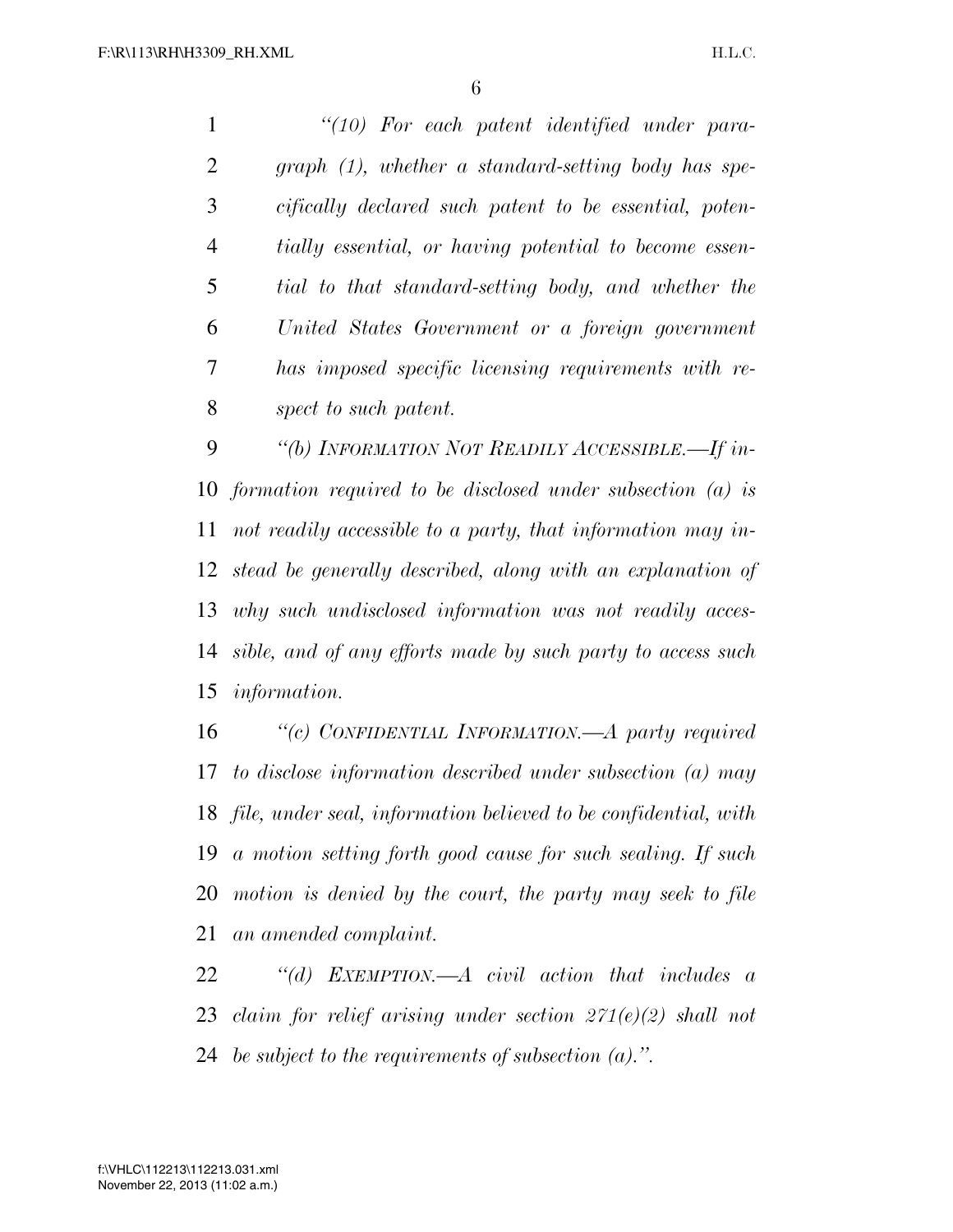$\overline{7}$ 

| $\mathbf{1}$   | (2) CONFORMING AMENDMENT.—The table of sec-                     |
|----------------|-----------------------------------------------------------------|
| $\overline{2}$ | tions for chapter 29 of title 35, United States Code,           |
| 3              | is amended by inserting after the item relating to sec-         |
| $\overline{4}$ | tion 281 the following new item:                                |
|                | "281A. Pleading requirements for patent infringement actions.". |
| 5              | (b) FEES AND OTHER EXPENSES.-                                   |
| 6              | $(1)$ AMENDMENT.—Section 285 of title 35,                       |
| 7              | United States Code, is amended to read as follows:              |
| 8              | "§285. Fees and other expenses                                  |
| 9              | "(a) $A$ WARD.—The court shall award, to a prevailing           |
| 10             | party, reasonable fees and other expenses incurred by that      |
| 11             | party in connection with a civil action in which any party      |
| 12             | asserts a claim for relief arising under any Act of Congress    |
| 13             | relating to patents, unless the court finds that the position   |
| 14             | and conduct of the nonprevailing party or parties were rea-     |
| 15             | sonably justified in law and fact or that special cir-          |
| 16             | cumstances (such as severe economic hardship to a named         |
| 17             | <i>inventor</i> ) make an award unjust.                         |
| 18             | "(b) CERTIFICATION AND RECOVERY.—Upon motion                    |
| 19             | of any party to the action, the court shall require another     |
| 20             | party to the action to certify whether or not the other party   |
| 21             | will be able to pay an award of fees and other expenses         |
| 22             | if such an award is made under subsection $(a)$ . If a nonpre-  |

- *vailing party is unable to pay an award that is made*
- *against it under subsection (a), the court may make a party*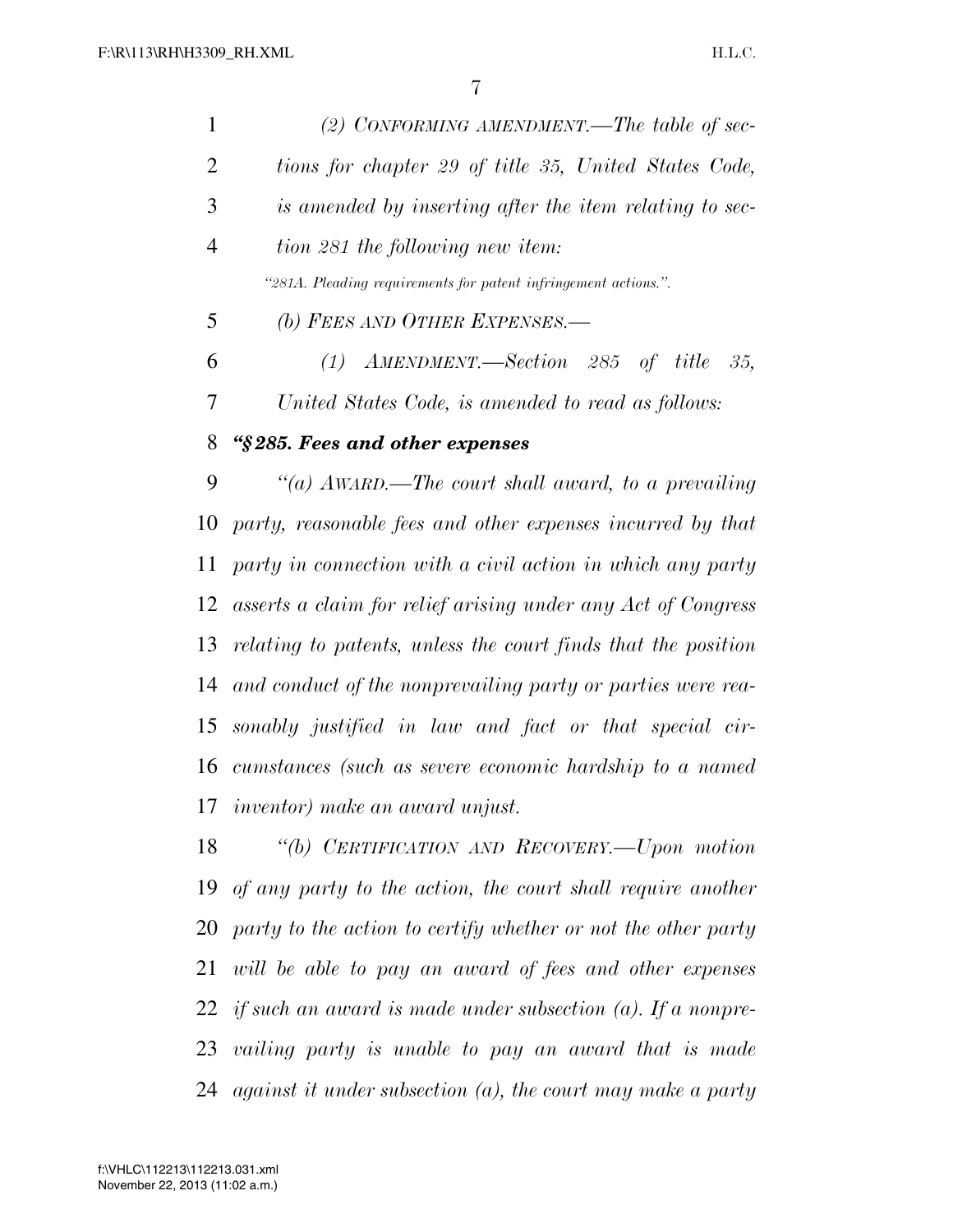*that has been joined under section 299(d) with respect to such party liable for the unsatisfied portion of the award. ''(c) COVENANT NOT TO SUE.—A party to a civil ac- tion that asserts a claim for relief arising under any Act of Congress relating to patents against another party, and that subsequently unilaterally extends to such other party a covenant not to sue for infringement with respect to the patent or patents at issue, shall be deemed to be a nonpre- vailing party (and the other party the prevailing party) for purposes of this section, unless the party asserting such claim would have been entitled, at the time that such cov- enant was extended, to voluntarily dismiss the action or claim without a court order under Rule 41 of the Federal Rules of Civil Procedure.''. (2) CONFORMING AMENDMENT AND AMEND- MENT.— (A) CONFORMING AMENDMENT.—The item relating to section 285 of the table of sections for chapter 29 of title 35, United States Code, is amended to read as follows: ''285. Fees and other expenses.''. (B) AMENDMENT.—Section 273 of title 35, United States Code, is amended by striking sub-sections (f) and (g).* 

 *(3) EFFECTIVE DATE.—The amendments made by this subsection shall take effect on the date of the*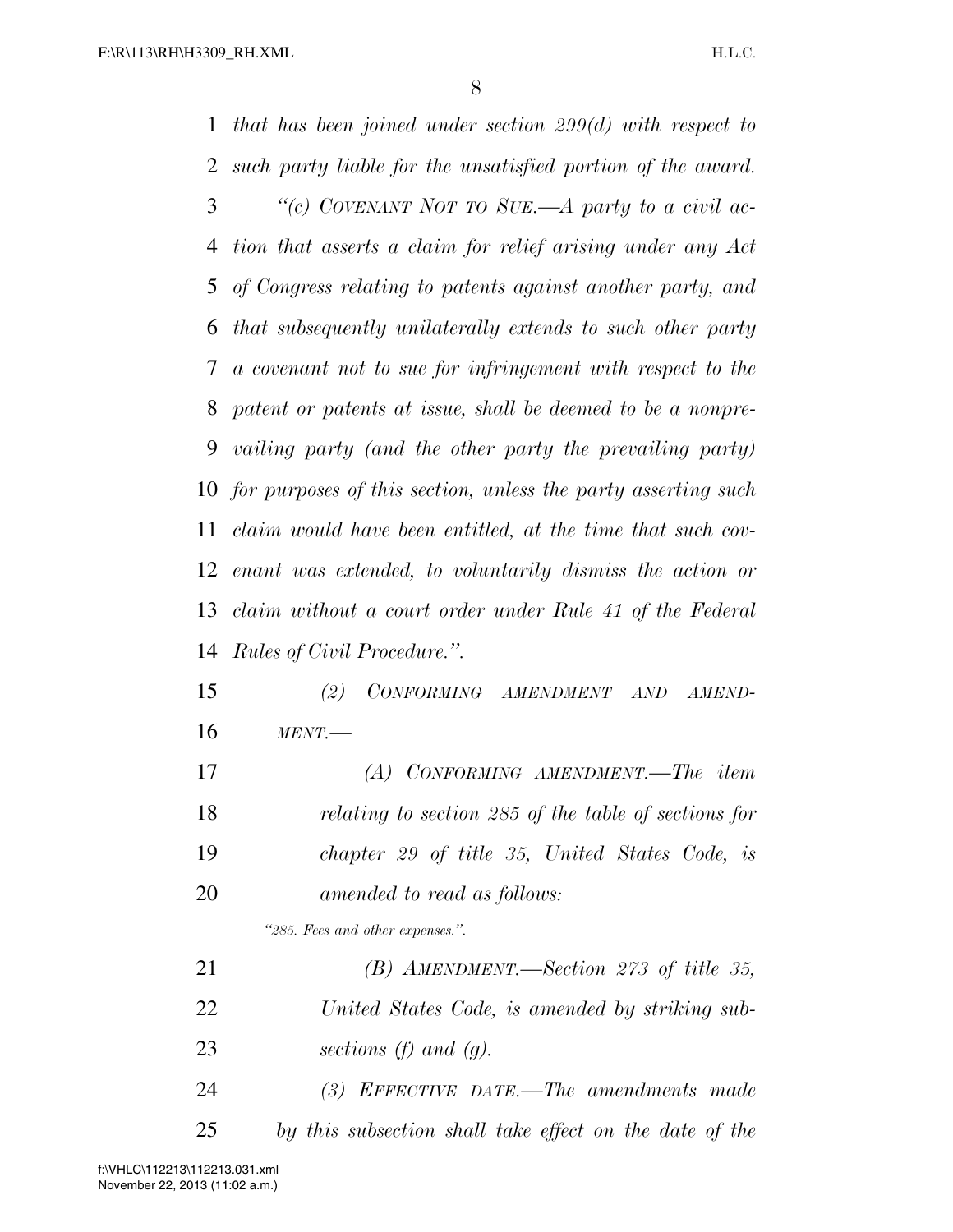| $\mathbf{1}$   | enactment of this Act and shall apply to any action      |
|----------------|----------------------------------------------------------|
| $\overline{2}$ | for which a complaint is filed on or after the first day |
| 3              | of the 6-month period ending on that effective date.     |
| $\overline{4}$ | (c) JOINDER OF INTERESTED PARTIES.-Section 299           |
| 5              | of title 35, United States Code, is amended by adding at |
| 6              | the end the following new subsection:                    |
| 7              | "(d) JOINDER OF INTERESTED PARTIES.-                     |
| 8              | "(1) JOINDER.—In a civil action arising under            |
| 9              | any Act of Congress relating to patents in which fees    |
| 10             | and other expenses have been awarded under section       |
| 11             | 285 to a prevailing party defending against an alle-     |
| 12             | gation of infringement of a patent claim, and in         |
| 13             | which the nonprevailing party alleging infringement      |
| 14             | is unable to pay the award of fees and other expenses,   |
| 15             | the court shall grant a motion by the prevailing party   |
| 16             | to join an interested party if such prevailing party     |
| 17             | shows that the nonprevailing party has no substantial    |
| 18             | interest in the subject matter at issue other than as-   |
| 19             | serting such patent claim in litigation.                 |
| 20             | "(2) LIMITATION ON JOINDER.-                             |
| 21             | "(A) DISCRETIONARY DENIAL OF MOTION.-                    |
| 22             | The court may deny a motion to join an inter-            |
| 23             | ested party under paragraph $(1)$ if—                    |
| 24             | $``(i)$ the interested party is not subject              |
|                |                                                          |

*to service of process; or*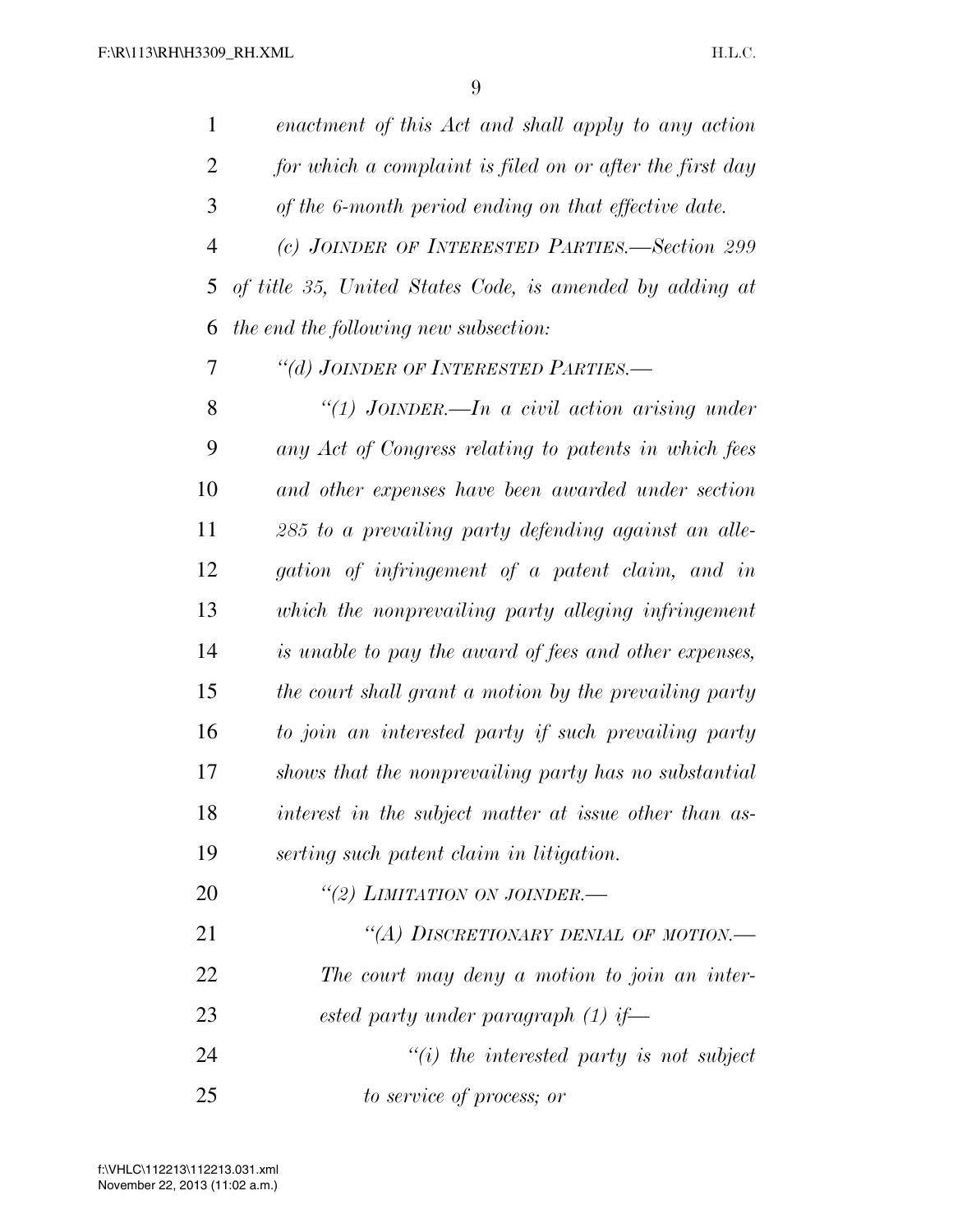| $\mathbf{1}$   | $"(ii)$ joinder under paragraph $(1)$                  |
|----------------|--------------------------------------------------------|
| $\overline{2}$ | would deprive the court of subject matter ju-          |
| 3              | risdiction or make venue improper.                     |
| $\overline{4}$ | "(B) REQUIRED DENIAL OF MOTION.—The                    |
| 5              | court shall deny a motion to join an interested        |
| 6              | party under paragraph $(1)$ if—                        |
| 7              | $"(i)$ the interested party did not timely             |
| 8              | receive the notice required by paragraph               |
| 9              | $(3)$ ; or                                             |
| 10             | $``(ii)$ within 30 days after receiving the            |
| 11             | notice required by paragraph $(3)$ , the inter-        |
| 12             | ested party renounces, in writing and with             |
| 13             | notice to the court and the parties to the ac-         |
| 14             | tion, any ownership, right, or direct finan-           |
| 15             | cial interest (as described in paragraph $(4)$ )       |
| 16             | that the interested party has in the patent            |
| 17             | or patents at issue.                                   |
| 18             | (3)<br>$NOTICE$ $REQUIREMENT. - An$ interested         |
| 19             | party may not be joined under paragraph (1) unless     |
| 20             | it has been provided actual notice, within 30 days     |
| 21             | after the date on which it has been identified in the  |
| 22             | initial disclosure provided under section 290(b), that |
| 23             | it has been so identified and that such party may      |
| 24             | therefore be an interested party subject to joinder    |
| 25             | under this subsection. Such notice shall be provided   |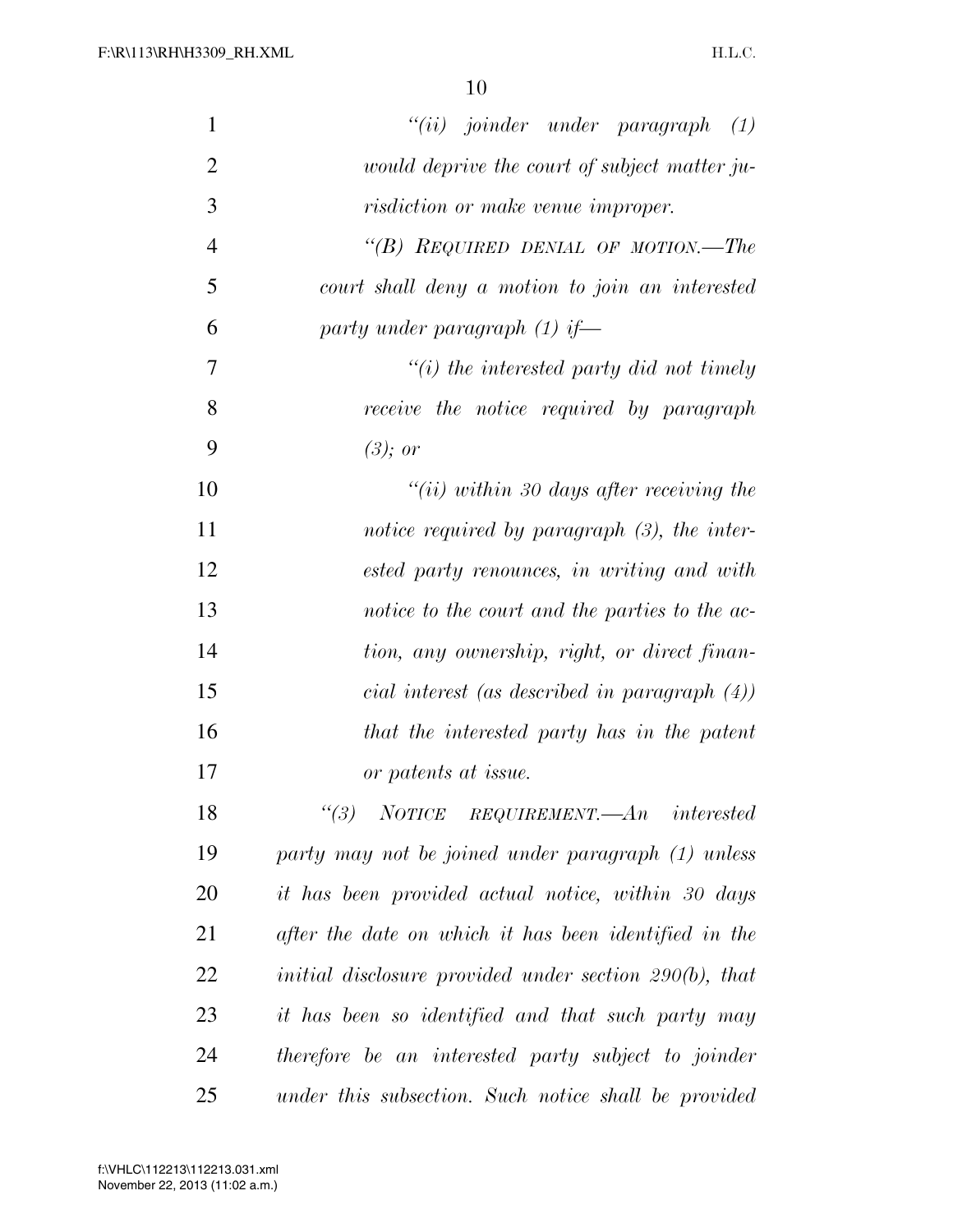| $\mathbf{1}$   | by the party who subsequently moves to join the inter- |
|----------------|--------------------------------------------------------|
| $\overline{2}$ | ested party under paragraph (1), and shall include     |
| 3              | language that-                                         |
| $\overline{4}$ | $\lq (A)$ identifies the action, the parties there-    |
| 5              | to, the patent or patents at issue, and the plead-     |
| 6              | ing or other paper that identified the party           |
| 7              | under section $290(b)$ ; and                           |
| 8              | "(B) informs the party that it may be                  |
| 9              | joined in the action and made subject to paying        |
| 10             | an award of fees and other expenses under sec-         |
| 11             | tion 285(b) if—                                        |
| 12             | $``(i)$ fees and other expenses are award-             |
| 13             | ed in the action against the party alleging            |
| 14             | infringement of the patent or patents at               |
| 15             | issue under section $285(a)$ ;                         |
| 16             | $"(ii)$ the party alleging infringement is             |
| 17             | unable to pay the award of fees and other              |
| 18             | expenses;                                              |
| 19             | $"(iii)$ the party receiving notice under              |
| 20             | this paragraph is determined by the court              |
| 21             | to be an interested party; and                         |
| 22             | $``(iv)$ the party receiving notice under              |
| 23             | this paragraph has not, within 30 days                 |
| 24             | after receiving such notice, renounced in              |
| 25             | writing, and with notice to the court and              |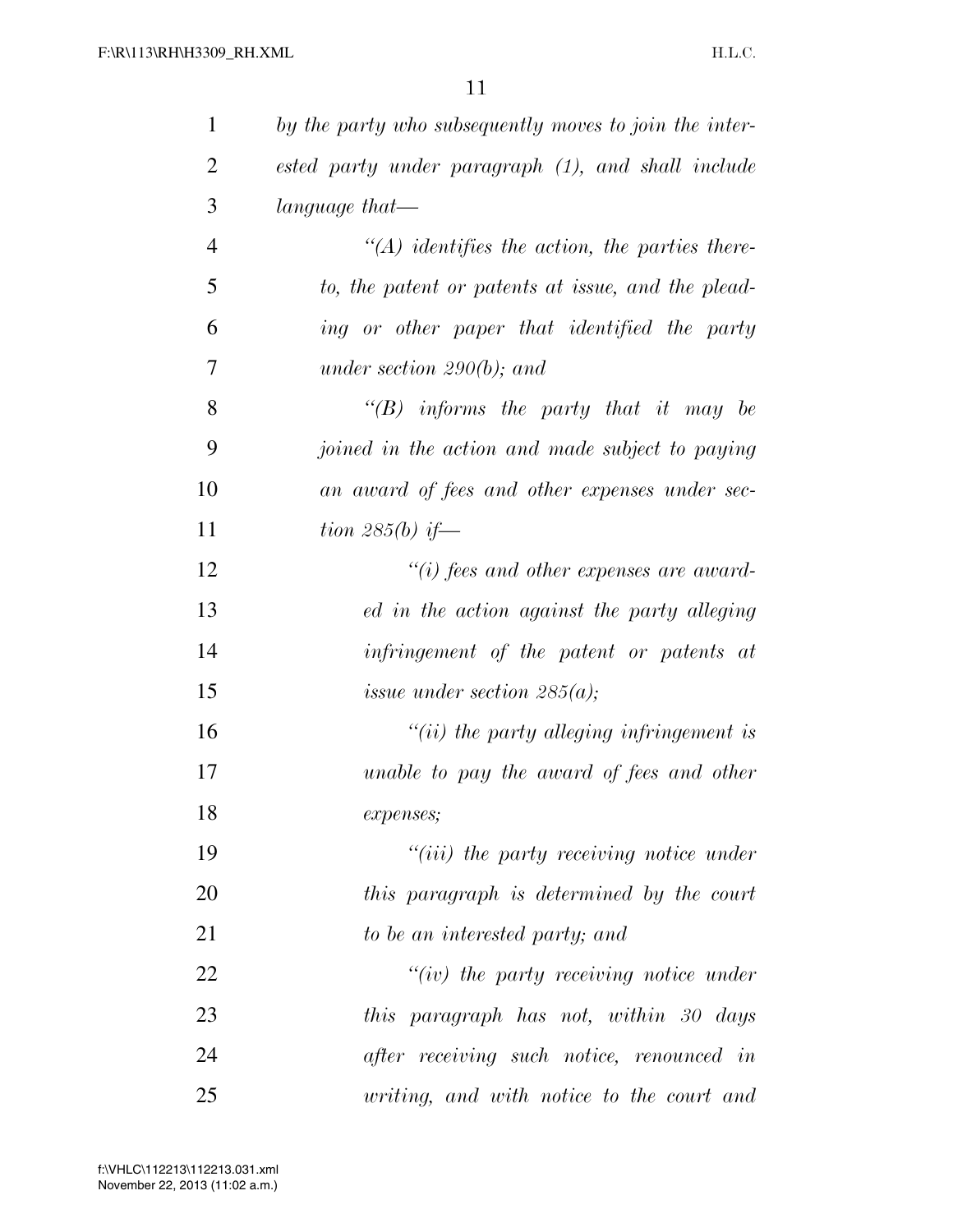| $\mathbf{1}$   | the parties to the action, any ownership,            |
|----------------|------------------------------------------------------|
| $\overline{2}$ | right, or direct financial interest (as de-          |
| 3              | scribed in paragraph $(4)$ ) that the interested     |
| $\overline{4}$ | party has in the patent or patents at issue.         |
| 5              | "(4) INTERESTED PARTY DEFINED.—In this sub-          |
| 6              | section, the term 'interested party' means a person, |
| 7              | other than the party alleging infringement, that—    |
| 8              | $\lq (A)$ is an assignee of the patent or patents    |
| 9              | at issue:                                            |
| 10             | $\lq\lq B$ has a right, including a contingent       |
| 11             | right, to enforce or sublicense the patent or pat-   |
| 12             | ents at issue; or                                    |
| 13             | $\lq\lq C$ ) has a direct financial interest in the  |
| 14             | patent or patents at issue, including the right to   |
| 15             | any part of an award of damages or any part          |
| 16             | of licensing revenue, except that a person with a    |
| 17             | direct financial interest does not include—          |
| 18             | $\lq\lq(i)$ an attorney or law firm providing        |
| 19             | legal representation in the civil action de-         |
| 20             | scribed in paragraph $(1)$ if the sole basis for     |
| 21             | the financial interest of the attorney or law        |
| 22             | firm in the patent or patents at issue arises        |
| 23             | from the attorney or law firm's receipt of           |
| 24             | compensation reasonably related to the pro-          |
| 25             | vision of the legal representation; or               |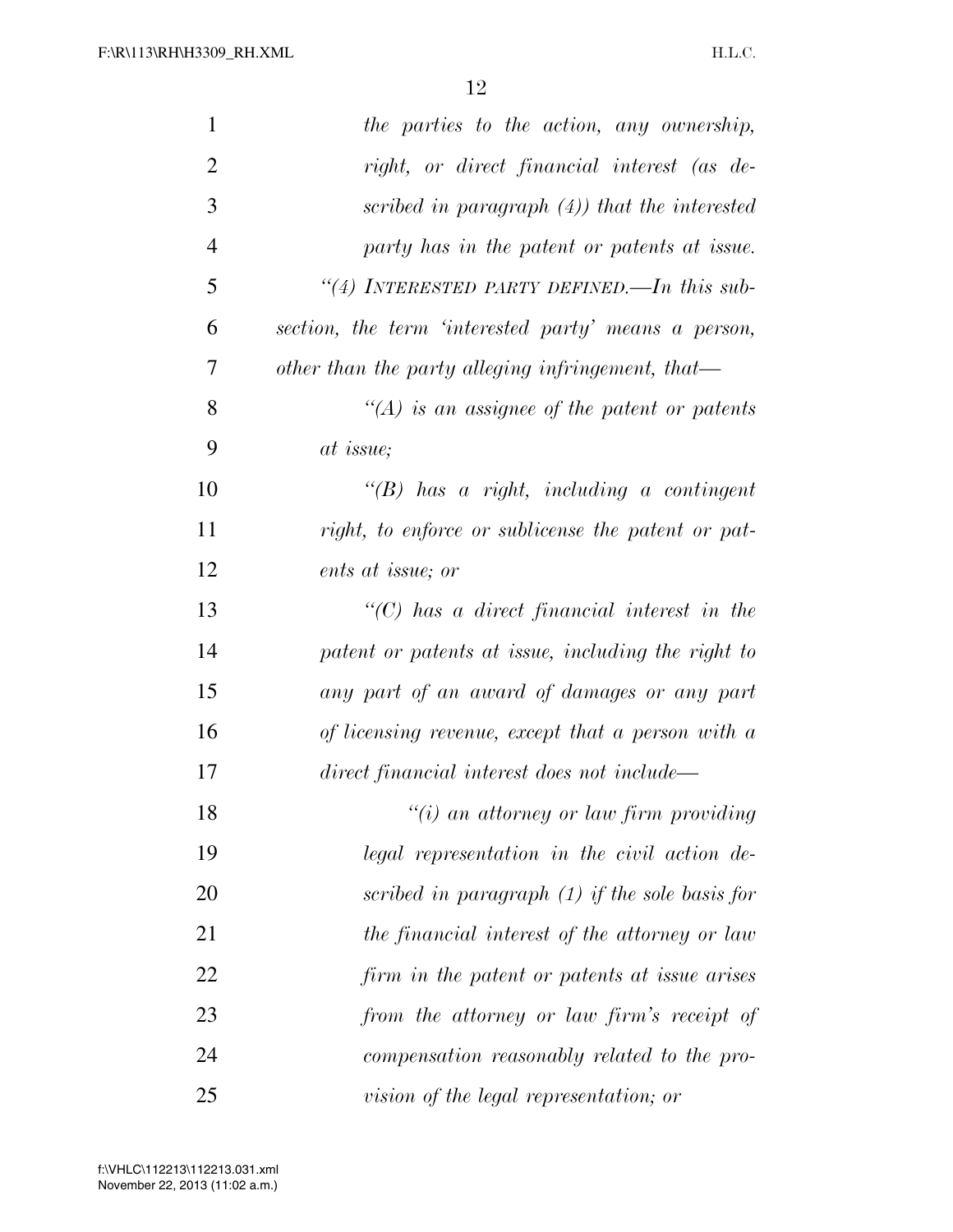| $\mathbf{1}$   | $``(ii)$ a person whose sole financial in-                                        |
|----------------|-----------------------------------------------------------------------------------|
| $\overline{2}$ | terest in the patent or patents at issue is                                       |
| 3              | ownership of an equity interest in the party                                      |
| $\overline{4}$ | alleging infringement, unless such person                                         |
| 5              | also has the right or ability to influence, di-                                   |
| 6              | rect, or control the civil action.".                                              |
| 7              | (d) DISCOVERY LIMITS.-                                                            |
| 8              | $(1)$ AMENDMENT.—Chapter 29 of title 35, United                                   |
| 9              | States Code, is amended by adding at the end the fol-                             |
| 10             | <i>lowing new section:</i>                                                        |
|                |                                                                                   |
| 11             | "§299A. Discovery in patent infringement action                                   |
| 12             | "(a) DISCOVERY IN PATENT INFRINGEMENT ACTION.—                                    |
| 13             | <i>Except as provided in subsection <math>(b)</math>, in a civil action aris-</i> |
| 14             | ing under any Act of Congress relating to patents, if the                         |
|                | 15 court determines that a ruling relating to the construction                    |
|                | 16 of terms used in a patent claim asserted in the complaint                      |
|                | 17 is required, discovery shall be limited, until such ruling is                  |
| 18             | issued, to information necessary for the court to determine                       |
| 19             | the meaning of the terms used in the patent claim, includ-                        |

*claim of infringement.* 

 *''(b) DISCRETION TO EXPAND SCOPE OF DIS-COVERY.—* 

 *''(1) TIMELY RESOLUTION OF ACTIONS.—If, under any provision of Federal law (including the*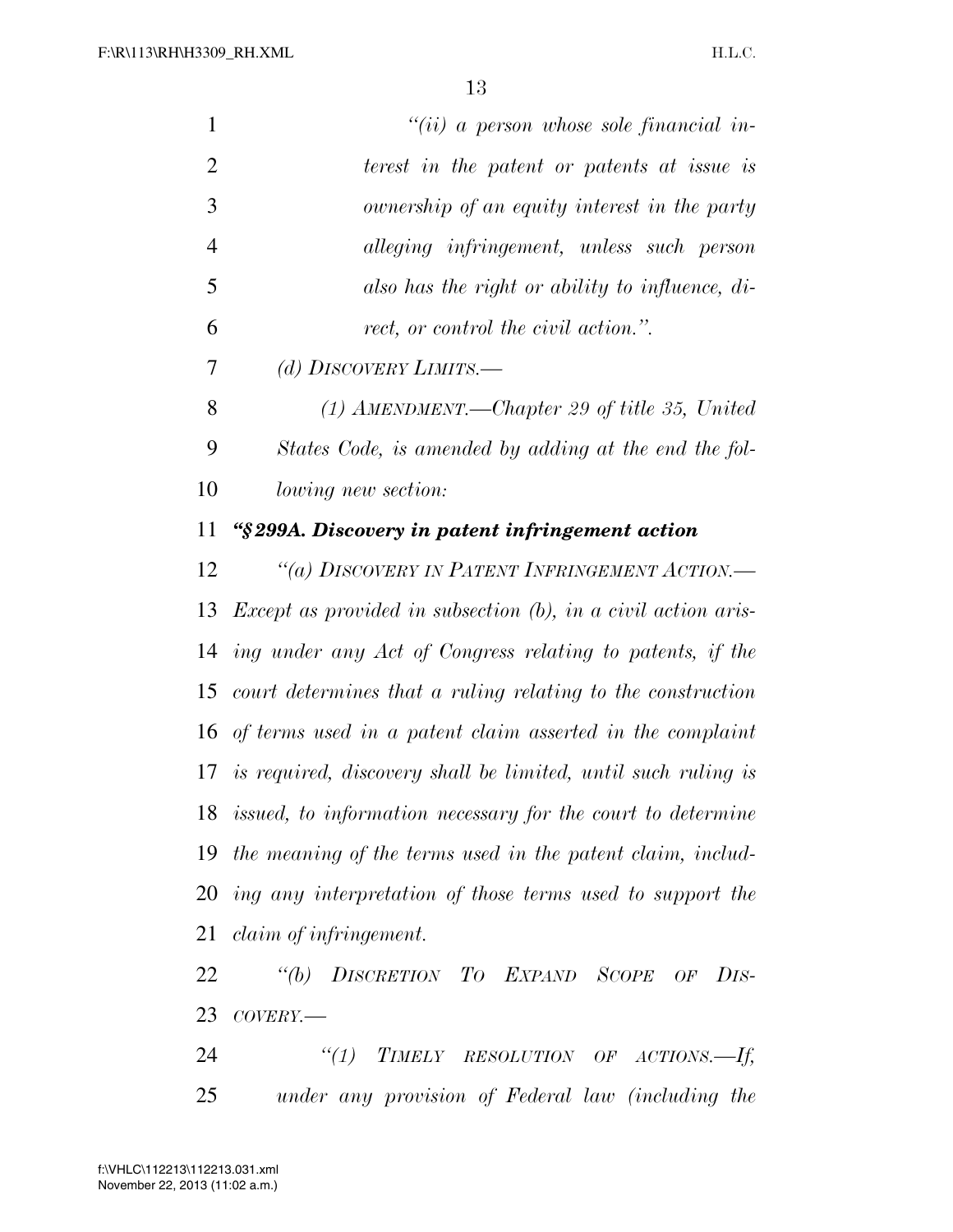| $\mathbf{1}$   | amendments made by the Drug Price Competition             |
|----------------|-----------------------------------------------------------|
| 2              | and Patent Term Restoration Act of 1984 (Public           |
| 3              | Law 98–417), resolution within a specified period of      |
| $\overline{4}$ | time of a civil action arising under any Act of Con-      |
| 5              | gress relating to patents will necessarily affect the     |
| 6              | rights of a party with respect to the patent, the court   |
| 7              | shall permit discovery, in addition to the discovery      |
| 8              | authorized under subsection $(a)$ , before the ruling de- |
| 9              | scribed in subsection $(a)$ is issued as necessary to en- |
| 10             | sure timely resolution of the action.                     |
|                |                                                           |

 *''(2) RESOLUTION OF MOTIONS.—When necessary to resolve a motion properly raised by a party before a ruling relating to the construction of terms de- scribed in subsection (a) is issued, the court may allow limited discovery in addition to the discovery authorized under subsection (a) as necessary to resolve the motion.* 

 *''(3) SPECIAL CIRCUMSTANCES.—In special cir- cumstances that would make denial of discovery a manifest injustice, the court may permit discovery, in addition to the discovery authorized under subsection (a), as necessary to prevent the manifest injustice.''. (2) CONFORMING AMENDMENT.—The table of sec-tions for chapter 29 of title 35, United States Code,*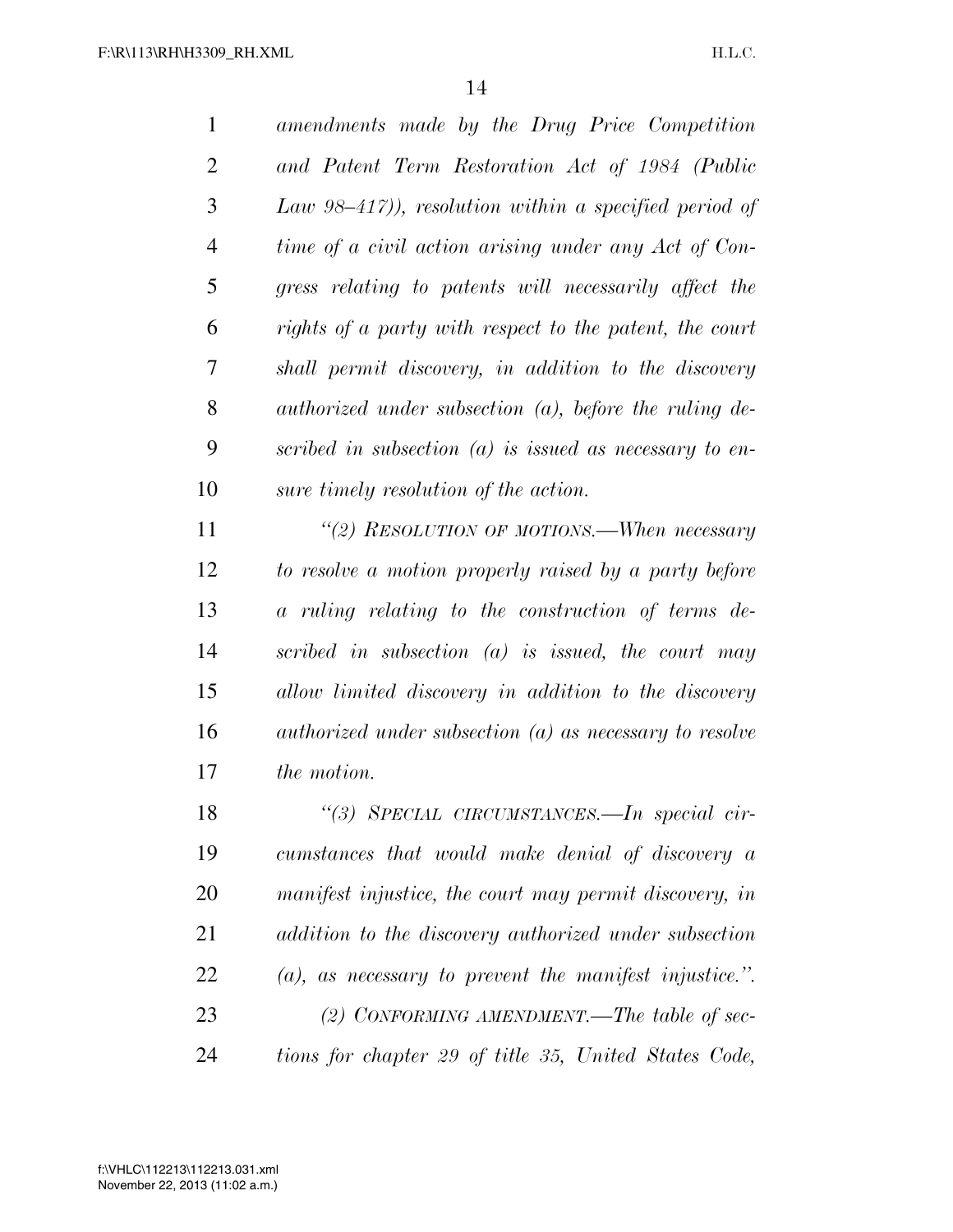*is amended by adding at the end the following new item:* 

*''299A. Discovery in patent infringement action.''.* 

 *(e) SENSE OF CONGRESS.—It is the sense of Congress that it is an abuse of the patent system and against public policy for a party to send out purposely evasive demand letters to end users alleging patent infringement. Demand letters sent should, at the least, include basic information about the patent in question, what is being infringed, and how it is being infringed. Any actions or litigation that stem from these types of purposely evasive demand letters to end users should be considered a fraudulent or deceptive practice and an exceptional circumstance when considering whether the litigation is abusive.* 

- *(f) DEMAND LETTERS.—Section 284 of title 35, United States Code, is amended—*
- *(1) in the first undesignated paragraph, by striking ''Upon finding'' and inserting ''(a) IN GEN-ERAL.—Upon finding'';*
- *(2) in the second undesignated paragraph, by striking ''When the damages'' and inserting ''(b) AS- SESSMENT BY COURT; TREBLE DAMAGES.—When the damages'';*
- *(3) by inserting after subsection (b), as des- ignated by paragraph (2) of this subsection, the fol-lowing:*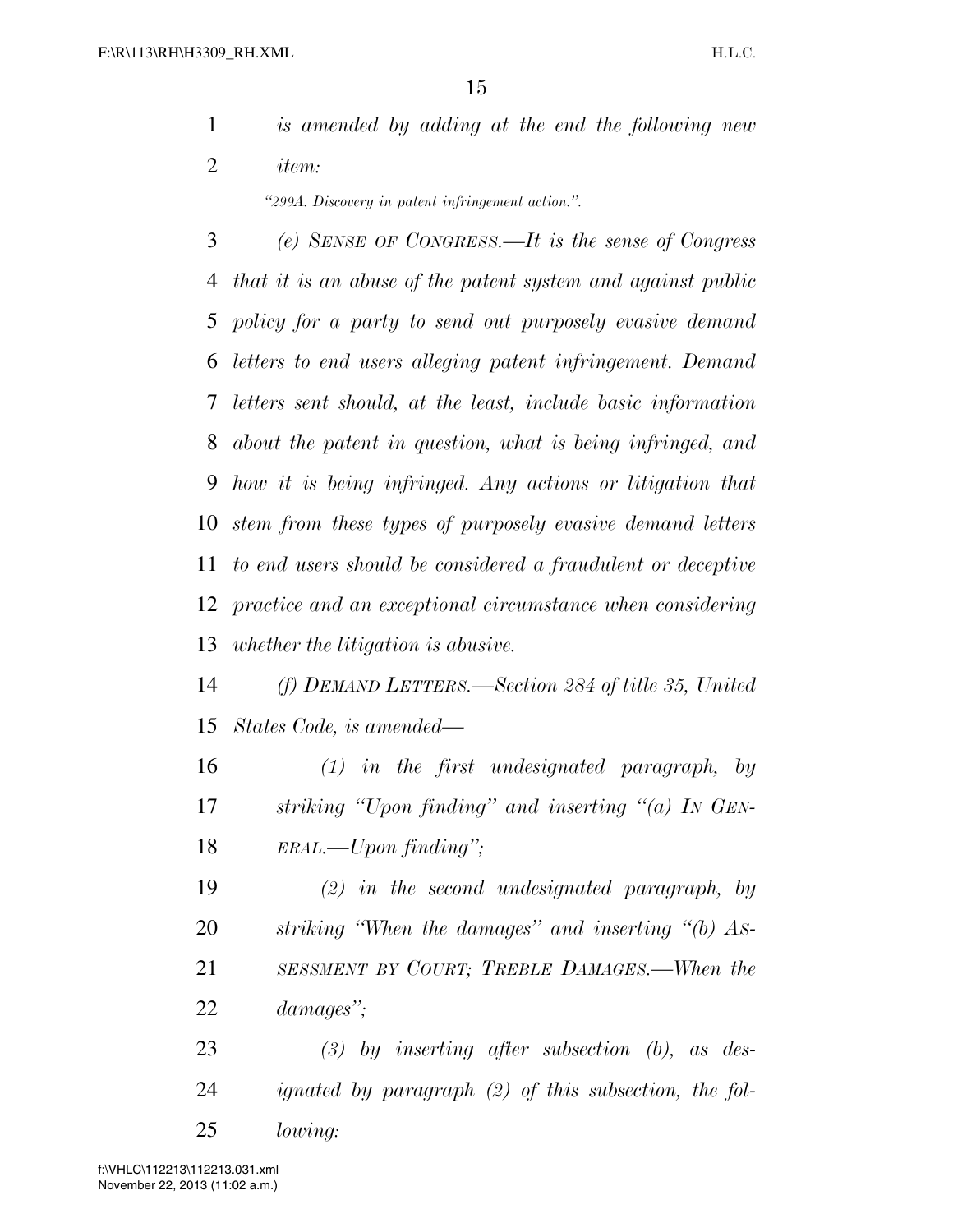*''(c) WILLFUL INFRINGEMENT.—A claimant seeking to establish willful infringement may not rely on evidence of pre-suit notification of infringement unless that notifica- tion identifies with particularity the asserted patent, iden- tifies the product or process accused, and explains with par- ticularity, to the extent possible following a reasonable in- vestigation or inquiry, how the product or process infringes one or more claims of the patent.''; and* 

 *(4) in the last undesignated paragraph, by strik- ing ''The court'' and inserting ''(d) EXPERT TESTI-MONY.—The court''.* 

 *(g) EFFECTIVE DATE.—Except as otherwise provided in this section, the amendments made by this section shall take effect on the date of the enactment of this Act and shall apply to any action for which a complaint is filed on or after that date.* 

## *SEC. 4. TRANSPARENCY OF PATENT OWNERSHIP.*

 *(a) AMENDMENTS.—Section 290 of title 35, United States Code, is amended—* 

*(1) in the heading, by striking ''suits'' and in-*

- *serting ''suits; disclosure of interests'';*
- *(2) by striking ''The clerks'' and inserting ''(a)*
- *NOTICE OF PATENT SUITS.—The clerks''; and*
- *(3) by adding at the end the following new sub-*
- *sections:*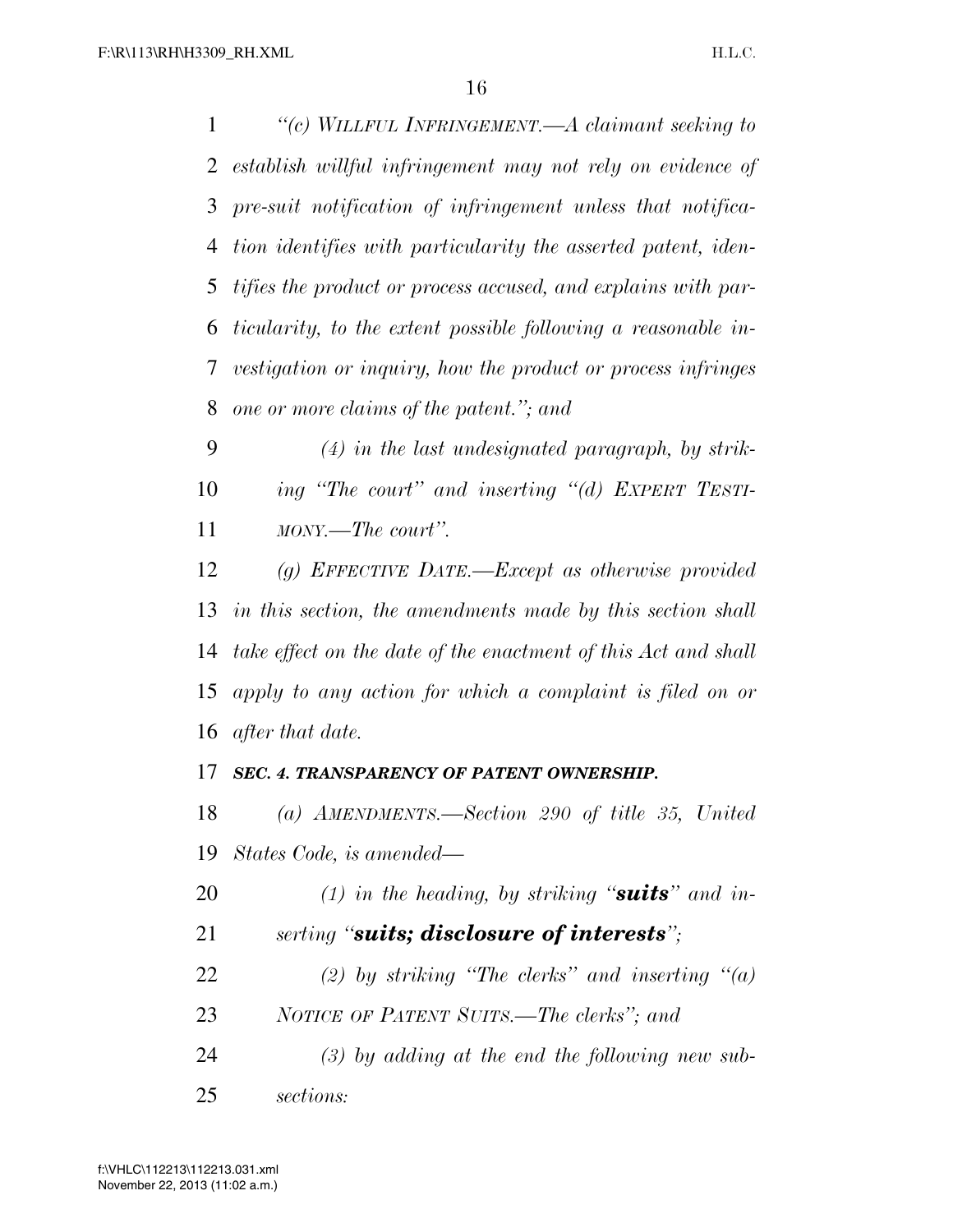| $\mathbf{1}$   | "(b) INITIAL DISCLOSURE.—                                  |
|----------------|------------------------------------------------------------|
| $\overline{2}$ | "(1) In GENERAL.—Except as provided in para-               |
| 3              | $graph (2)$ , upon the filing of an initial complaint for  |
| 4              | patent infringement, the plaintiff shall disclose to the   |
| 5              | Patent and Trademark Office, the court, and each ad-       |
| 6              | verse party the identity of each of the following:         |
| 7              | "(A) The assignee of the patent or patents                 |
| 8              | at issue.                                                  |
| 9              | "(B) Any entity with a right to sublicense                 |
| 10             | or enforce the patent or patents at issue.                 |
| 11             | "(C) Any entity, other than the plaintiff,                 |
| 12             | that the plaintiff knows to have a financial in-           |
| 13             | terest in the patent or patents at issue or the            |
| 14             | plaintiff.                                                 |
| 15             | $\lq (D)$ The ultimate parent entity of any as-            |
| 16             | signee identified under subparagraph (A) and               |
| 17             | any entity identified under subparagraph $(B)$ or          |
| 18             | (C).                                                       |
| 19             | "(2) EXEMPTION.—The requirements of para-                  |
| 20             | $graph (1) shall not apply with respect to a civil ac-$    |
| 21             | tion filed under subsection (a) that includes a cause      |
| 22             | of action described under section $271(e)(2)$ .            |
| 23             | "(c) DISCLOSURE COMPLIANCE.-                               |
| 24             | "(1) PUBLICLY TRADED.—For purposes of sub-                 |
| 25             | section $(b)(1)(C)$ , if the financial interest is held by |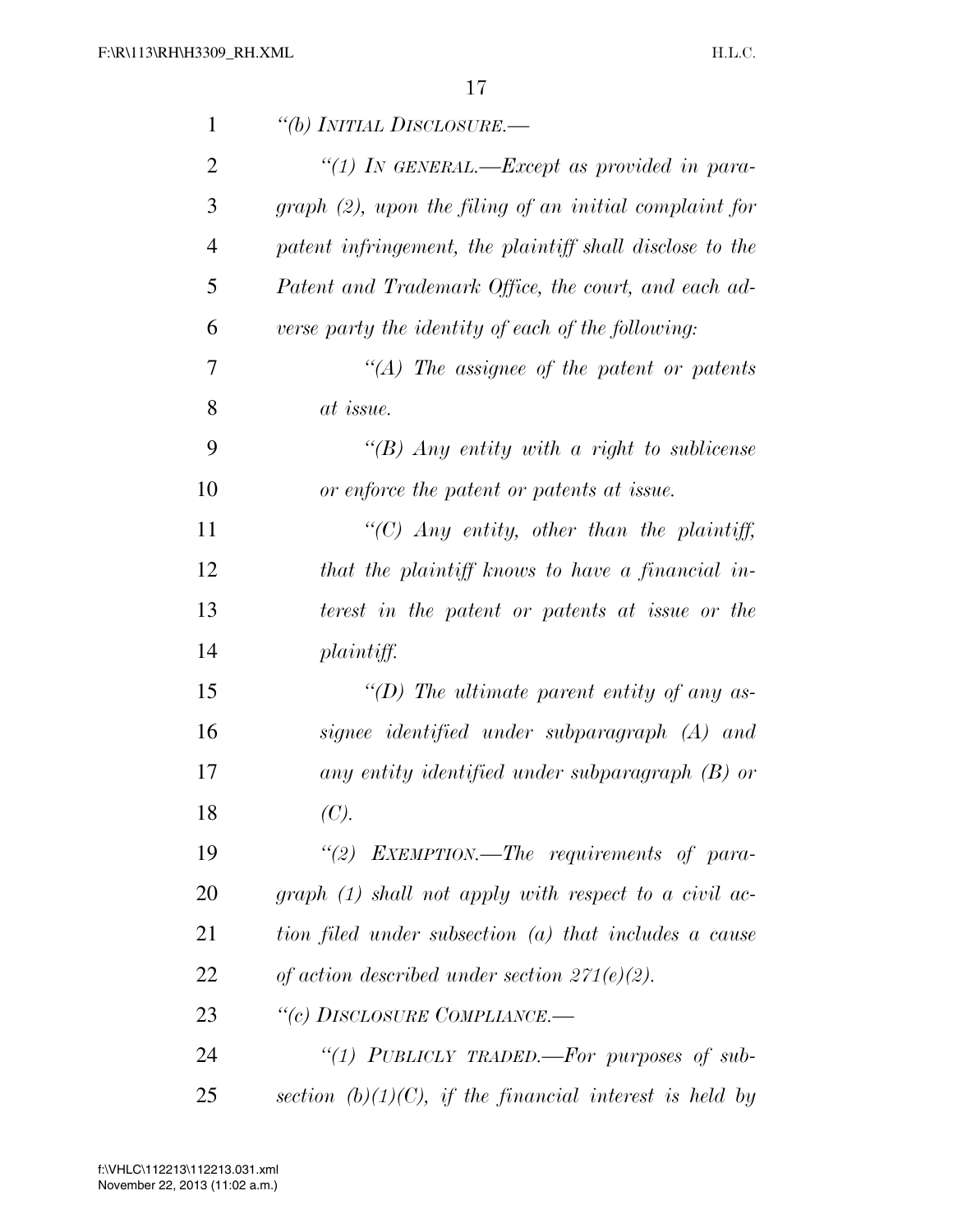| $\mathbf{1}$   | a corporation traded on a public stock exchange, an          |
|----------------|--------------------------------------------------------------|
| 2              | <i>identification of the name of the corporation and the</i> |
| 3              | public exchange listing shall satisfy the disclosure re-     |
| $\overline{4}$ | <i>quirement.</i>                                            |
| 5              | "(2) NOT PUBLICLY TRADED.—For purposes of                    |
| 6              | subsection $(b)(1)(C)$ , if the financial interest is not    |
| 7              | held by a publicly traded corporation, the disclosure        |
| 8              | shall satisfy the disclosure requirement if the informa-     |
| 9              | tion identifies—                                             |
| 10             | $\lq (A)$ in the case of a partnership, the name             |
| 11             | of the partnership and the name and correspond-              |
| 12             | ence address of each partner or other entity that            |
| 13             | holds more than a 5-percent share of that part-              |
| 14             | <i>nership</i> ;                                             |
| 15             | $\lq (B)$ in the case of a corporation, the name             |
| 16             | of the corporation, the location of incorporation,           |
| 17             | the address of the principal place of business,              |
| 18             | and the name of each officer of the corporation;             |
| 19             | and                                                          |
| 20             | $\lq\lq C$ for each individual, the name and cor-            |
| 21             | respondence address of that individual.                      |
| 22             | "(d) ONGOING DUTY OF DISCLOSURE TO THE PATENT                |
| 23             | AND TRADEMARK OFFICE.-                                       |
| 24             | "(1) IN GENERAL.—A plaintiff required to sub-                |
| 25             | mit information under subsection $(b)$ or a subsequent       |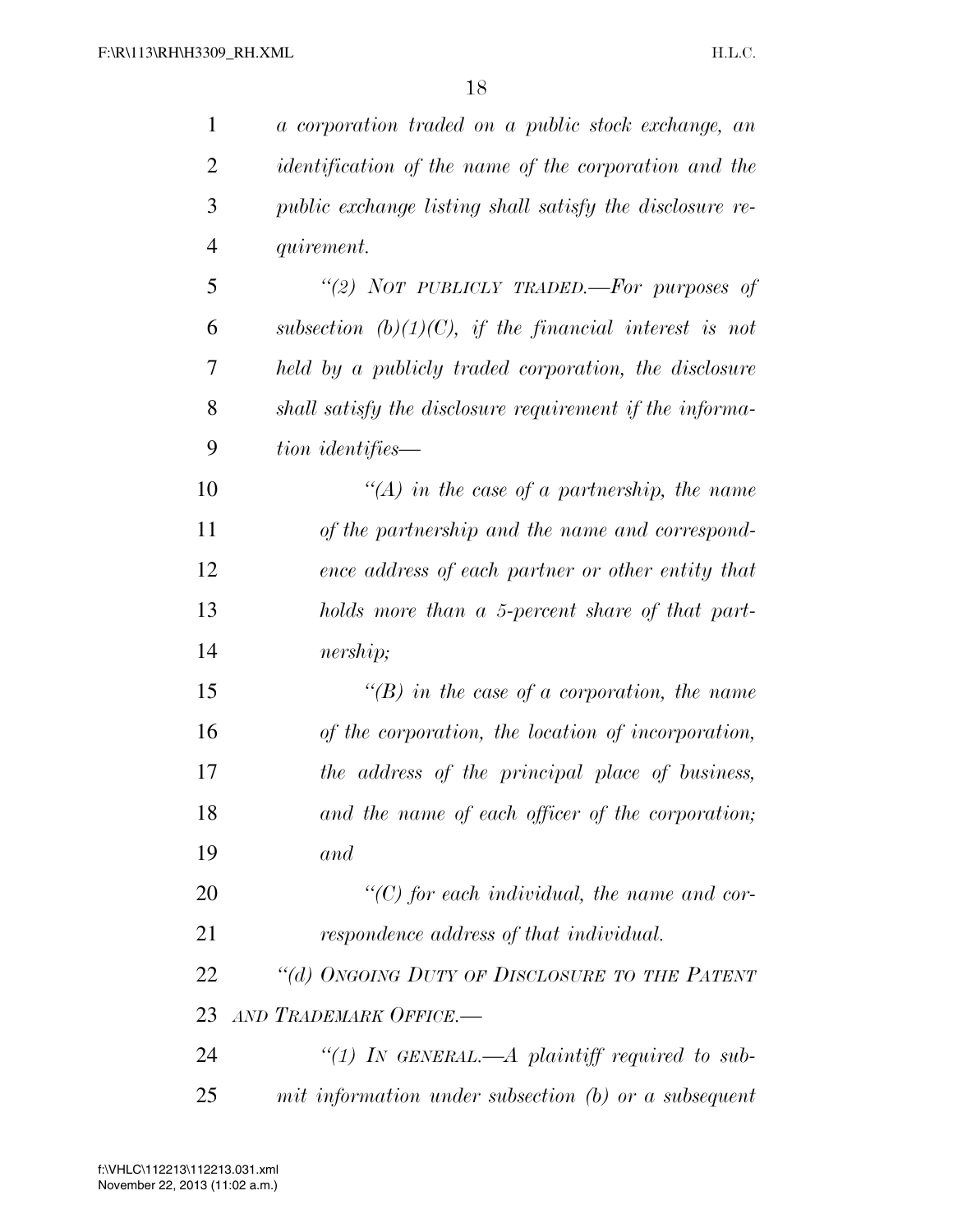| $\mathbf{1}$   | owner of the patent or patents at issue shall, not later   |
|----------------|------------------------------------------------------------|
| 2              | than 90 days after any change in the assignee of the       |
| 3              | patent or patents at issue or an entity described          |
| $\overline{4}$ | under subparagraph $(B)$ or $(D)$ of subsection $(b)(1)$ , |
| 5              | submit to the Patent and Trademark Office the up-          |
| 6              | dated identification of such assignee or entity.           |
| 7              | "(2) FAILURE TO COMPLY.—With respect to $a$                |
| 8              | patent for which the requirement of paragraph $(1)$        |
| 9              | has not been met—                                          |
| 10             | $\lq (A)$ the plaintiff or subsequent owner shall          |
| 11             | not be entitled to recover reasonable fees and             |
| 12             | other expenses under section 285 or increased              |
| 13             | damages under section 284 with respect to in-              |
| 14             | fringing activities taking place during any pe-            |
| 15             | riod of noncompliance with paragraph (1), un-              |
| 16             | less the denial of such damages or fees would be           |
| 17             | manifestly unjust; and                                     |
| 18             | "(B) the court shall award to a prevailing                 |
| 19             | party accused of infringement reasonable fees              |
| 20             | and other expenses under section 285 that are in-          |
| 21             | curred to discover the updated assignee or entity          |
| 22             | described under paragraph (1), unless such sanc-           |
| 23             | <i>tions would be unjust.</i>                              |
| 24             | "(e) DEFINITIONS.—In this section:                         |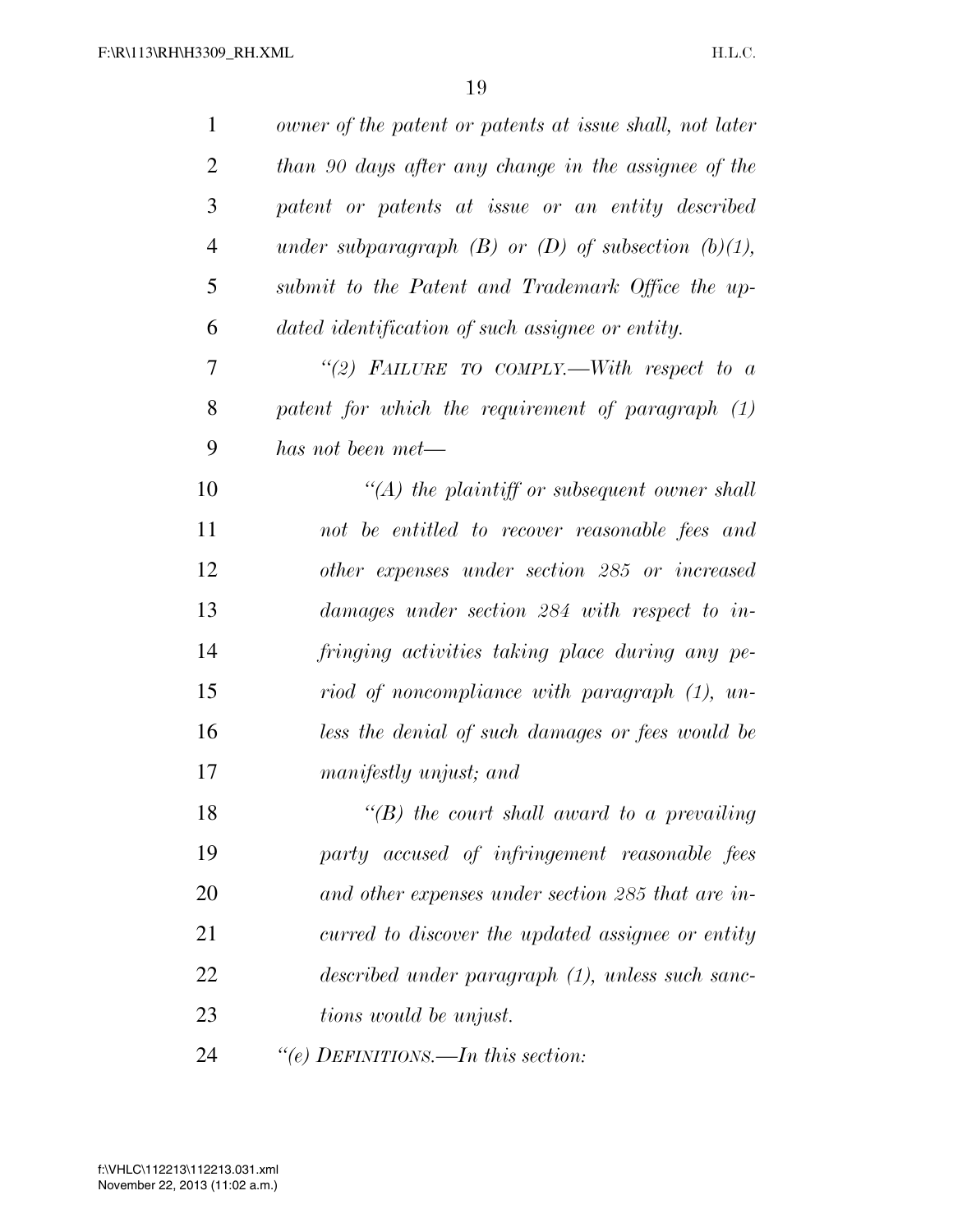| $\mathbf{1}$   | "(1) FINANCIAL INTEREST.—The term 'financial    |
|----------------|-------------------------------------------------|
| $\overline{2}$ | interest'                                       |
| 3              | $\lq\lq (A)$ means—                             |
| $\overline{4}$ | $\lq\lq(i)$ with regard to a patent or patents, |
| 5              | the right of a person to receive proceeds re-   |
| 6              | lated to the assertion of the patent or pat-    |
| 7              | ents, including a fixed or variable portion     |
| 8              | of such proceeds; and                           |
| 9              | $``(ii)$ with regard to the plaintiff, direct   |
| 10             | or indirect ownership or control by a person    |
| 11             | of more than 5 percent of such plaintiff;       |
| 12             | and                                             |
| 13             | "(B) does not mean—                             |
| 14             | $\lq\lq(i)$ ownership of shares or other inter- |
| 15             | ests in a mutual or common investment           |
| 16             | fund, unless the owner of such interest par-    |
| 17             | ticipates in the management of such fund;       |
| 18             | or                                              |
| 19             | "(ii) the proprietary interest of a pol-        |
| 20             | <i>icyholder</i> in a mutual insurance company  |
| 21             | or of a depositor in a mutual savings asso-     |
| 22             | ciation, or a similar proprietary interest,     |
| 23             | unless the outcome of the proceeding could      |
| 24             | substantially affect the value of such inter-   |
| 25             | est.                                            |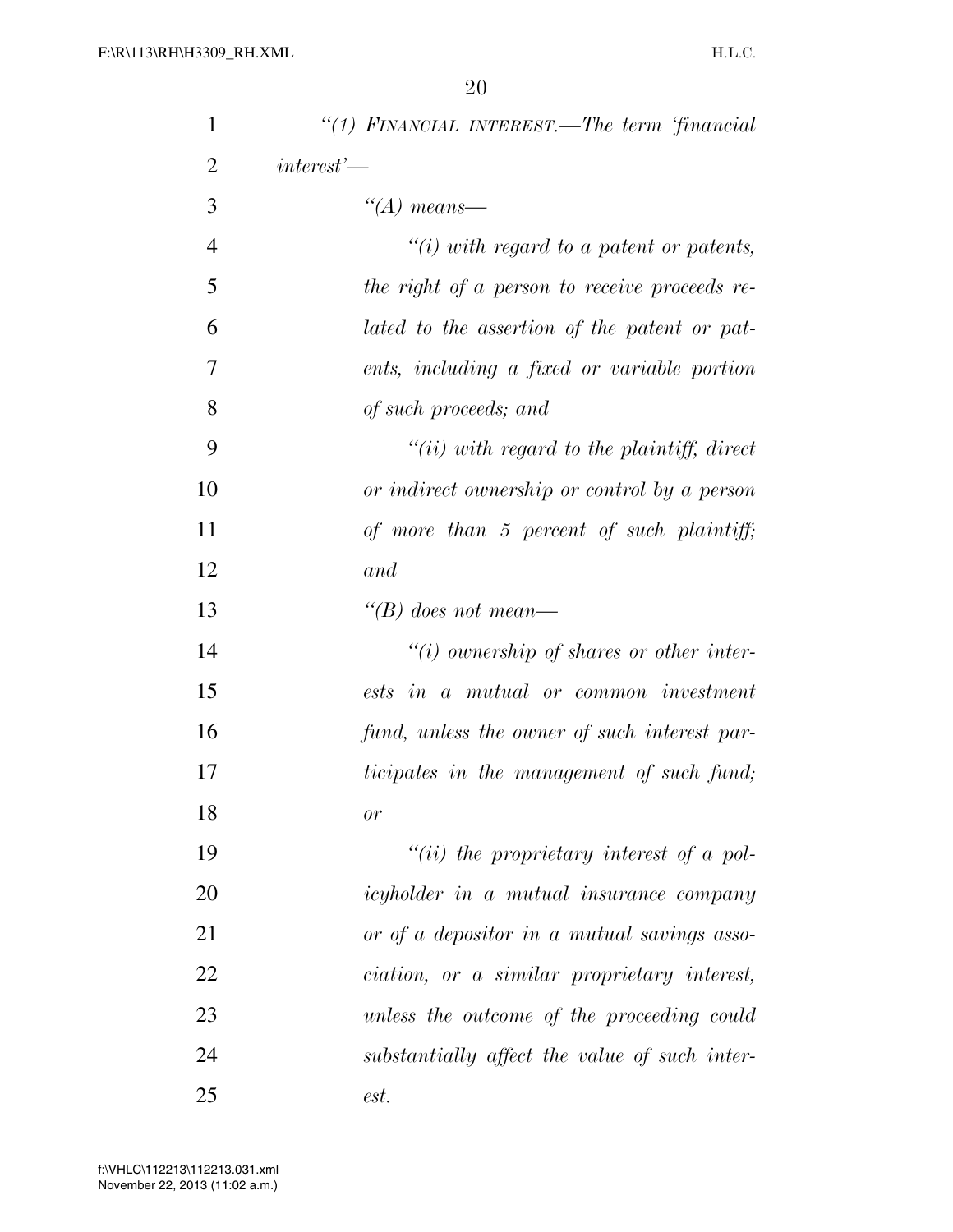| $\mathbf{1}$   | "(2) $PROCEEDING.$ The term 'proceeding'                        |
|----------------|-----------------------------------------------------------------|
| $\overline{2}$ | means all stages of a civil action, including pretrial          |
| 3              | and trial proceedings and appellate review.                     |
| $\overline{4}$ | "(3) ULTIMATE PARENT ENTITY.-                                   |
| 5              | "(A) IN GENERAL.—Except as provided in                          |
| 6              | subparagraph $(B)$ , the term 'ultimate parent en-              |
| 7              | tity' has the meaning given such term in section                |
| 8              | $801.1(a)(3)$ of title 16, Code of Federal Regula-              |
| 9              | tions, or any successor regulation.                             |
| 10             | "(B) MODIFICATION OF DEFINITION.-The                            |
| 11             | Director may modify the definition of 'ultimate                 |
| 12             | parent entity' by regulation.".                                 |
| 13             | (b) TECHNICAL AND CONFORMING AMENDMENT.—The                     |
| 14             | item relating to section 290 in the table of sections for chap- |
| 15             | ter 29 of title 35, United States Code, is amended to read      |
| 16             | as follows:                                                     |
|                | "290. Notice of patent suits; disclosure of interests.".        |
| 17             | (c) REGULATIONS.—The Director may promulgate                    |
| 18             | such regulations as are necessary to establish a registration   |
|                | 19 fee in an amount sufficient to recover the estimated costs   |

*of administering subsections (b) through (e) of section 290* 

*of title 35, United States Code, as added by subsection (a),* 

*to facilitate the collection and maintenance of the informa-*

*tion required by such subsections, and to ensure the timely* 

*disclosure of such information to the public.*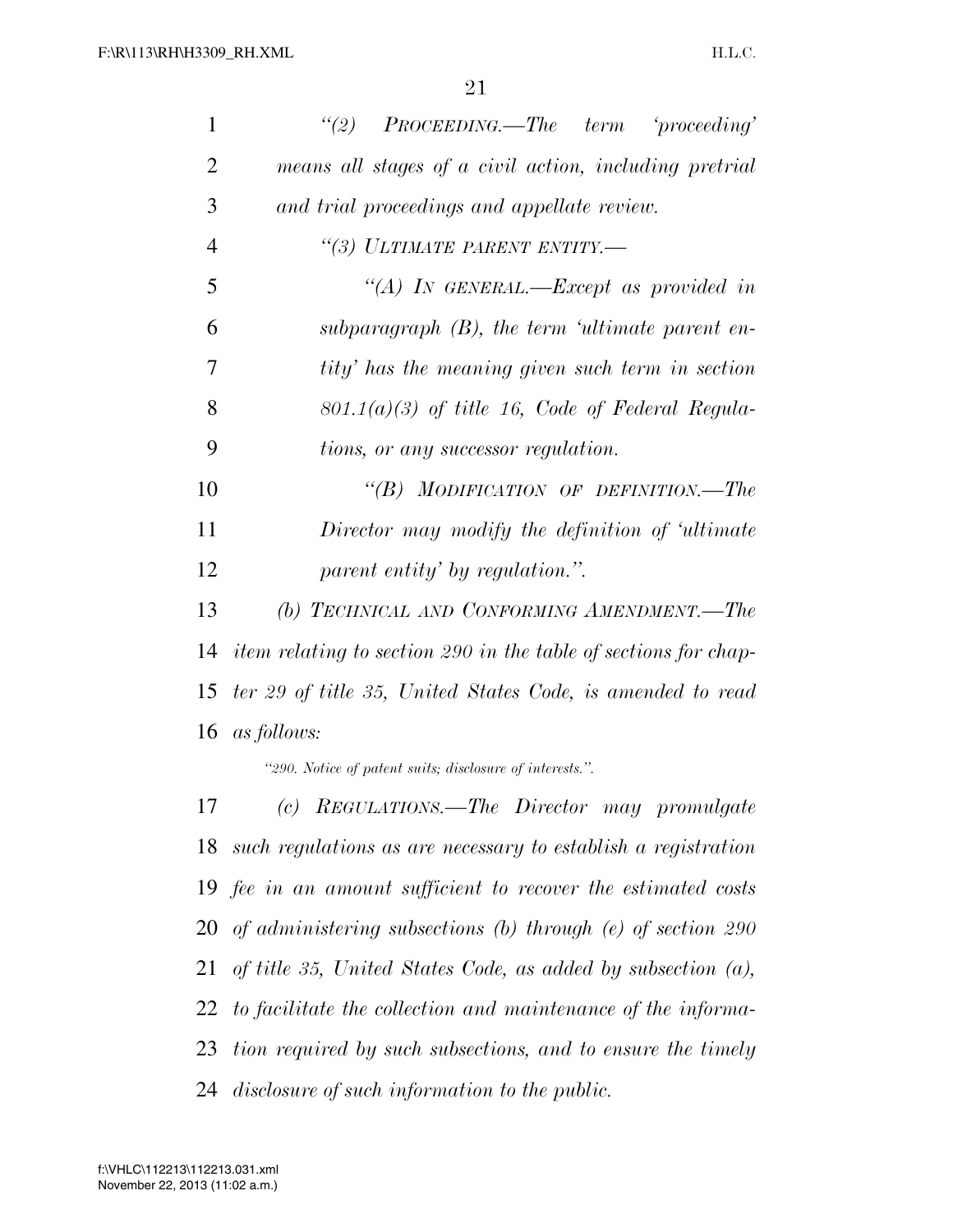*(d) EFFECTIVE DATE.—The amendments made by this section shall take effect upon the expiration of the 6-month period beginning on the date of the enactment of this Act and shall apply to any action for which a complaint is filed on or after such effective date.* 

## *SEC. 5. CUSTOMER-SUIT EXCEPTION.*

 *(a) AMENDMENT.—Section 296 of title 35, United States Code, is amended to read as follows:* 

## *''§ 296. Stay of action against customer*

 *''(a) STAY OF ACTION AGAINST CUSTOMER.—Except as provided in subsection (d), in any civil action arising under any Act of Congress relating to patents, the court shall grant a motion to stay at least the portion of the ac- tion against a covered customer related to infringement of a patent involving a covered product or process if the fol-lowing requirements are met:* 

 *''(1) The covered manufacturer and the covered customer consent in writing to the stay.* 

 *''(2) The covered manufacturer is a party to the action or to a separate action involving the same pat- ent or patents related to the same covered product or process.* 

 *''(3) The covered customer agrees to be bound by any issues that the covered customer has in common with the covered manufacturer and are finally de-*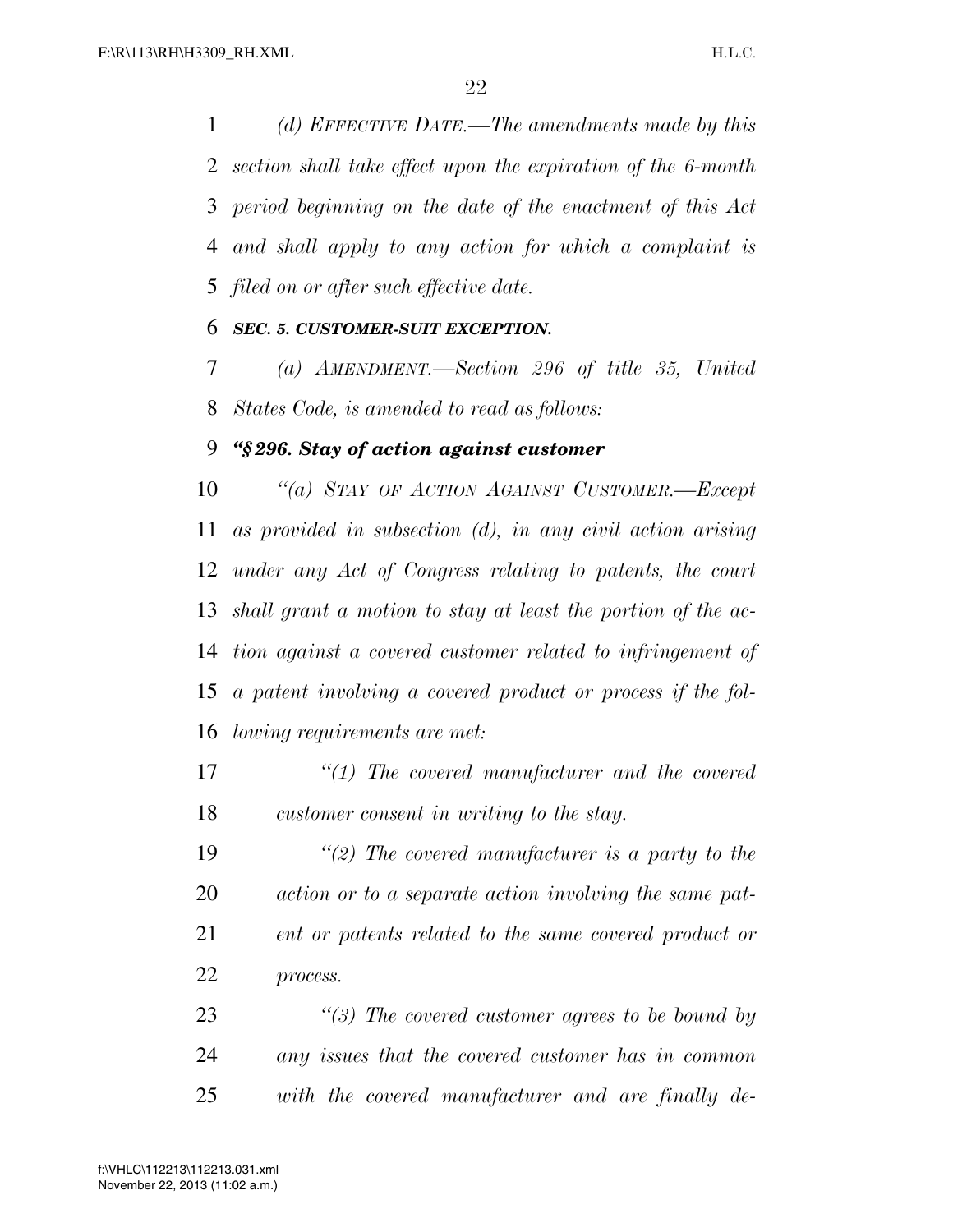| $\mathbf{1}$   | cided as to the covered manufacturer in an action de-            |
|----------------|------------------------------------------------------------------|
| 2              | scribed in paragraph (2).                                        |
| 3              | $\lq(4)$ The motion is filed after the first pleading            |
| $\overline{4}$ | in the action but not later than the later of $-$                |
| 5              | $\lq (A)$ the 120th day after the date on which                  |
| 6              | the first pleading in the action is served that                  |
| 7              | specifically identifies the covered product or                   |
| 8              | process as a basis for the covered customer's al-                |
| 9              | leged infringement of the patent and that specifi-               |
| 10             | cally identifies how the covered product or proc-                |
| 11             | ess is alleged to infringe the patent; or                        |
| 12             | $\lq$ (B) the date on which the first scheduling                 |
| 13             | order in the case is entered.                                    |
| 14             | "(b) APPLICABILITY OF STAY.—A stay issued under                  |
| 15             | subsection $(a)$ shall apply only to the patents, products, sys- |
| 16             | tems, or components accused of infringement in the action.       |
| 17             | "(c) LIFT OF STAY.—                                              |
| 18             | "(1) IN GENERAL.—A stay entered under this                       |
| 19             | section may be lifted upon grant of a motion based               |
| 20             | on a showing that-                                               |
| 21             | $\lq (A)$ the action involving the covered manu-                 |
| 22             | facturer will not resolve a major issue in suit                  |
| 23             | <i>against the covered customer; or</i>                          |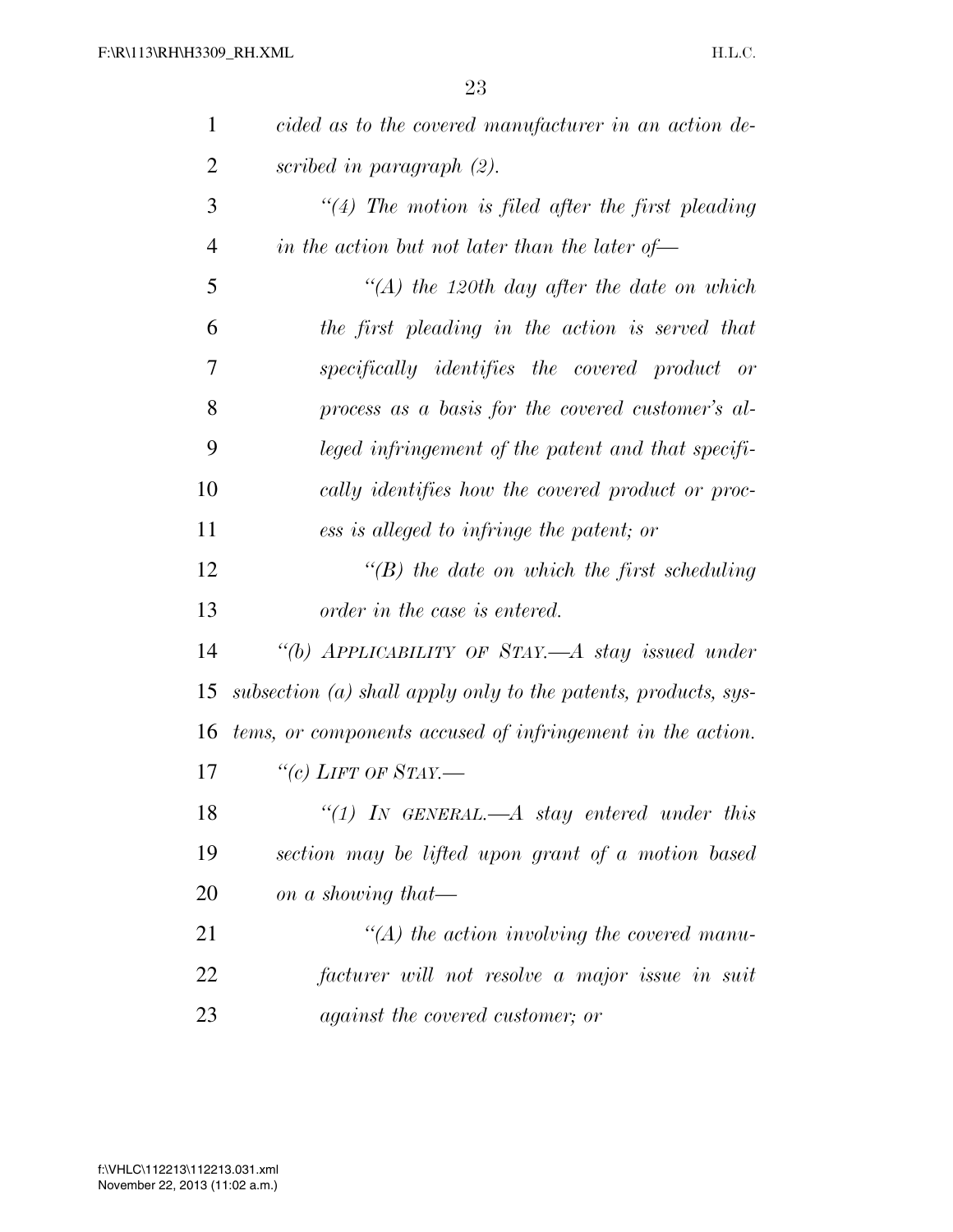|               | $\lq\lq B$ the stay unreasonably prejudices and |
|---------------|-------------------------------------------------|
|               | would be manifestly unjust to the party seeking |
| $\mathcal{R}$ | to lift the stay.                               |

 *''(2) SEPARATE MANUFACTURER ACTION IN- VOLVED.—In the case of a stay entered based on the participation of the covered manufacturer in a sepa- rate action involving the same patent or patents re- lated to the same covered product or process, a motion under this subsection may only be made if the court in such separate action determines the showing re-quired under paragraph (1) has been met.* 

 *''(d) EXEMPTION.—This section shall not apply to an action that includes a cause of action described under sec-tion 271(e)(2).* 

 *''(e) CONSENT JUDGMENT.—If, following the grant of a motion to stay under this section, the covered manufac- turer seeks or consents to entry of a consent judgment relat- ing to one or more of the common issues that gave rise to the stay, or declines to prosecute through appeal a final de- cision as to one or more of the common issues that gave rise to the stay, the court may, upon grant of a motion, determine that such consent judgment or unappealed final decision shall not be binding on the covered customer with respect to one or more of such common issues based on a showing that such an outcome would unreasonably preju-*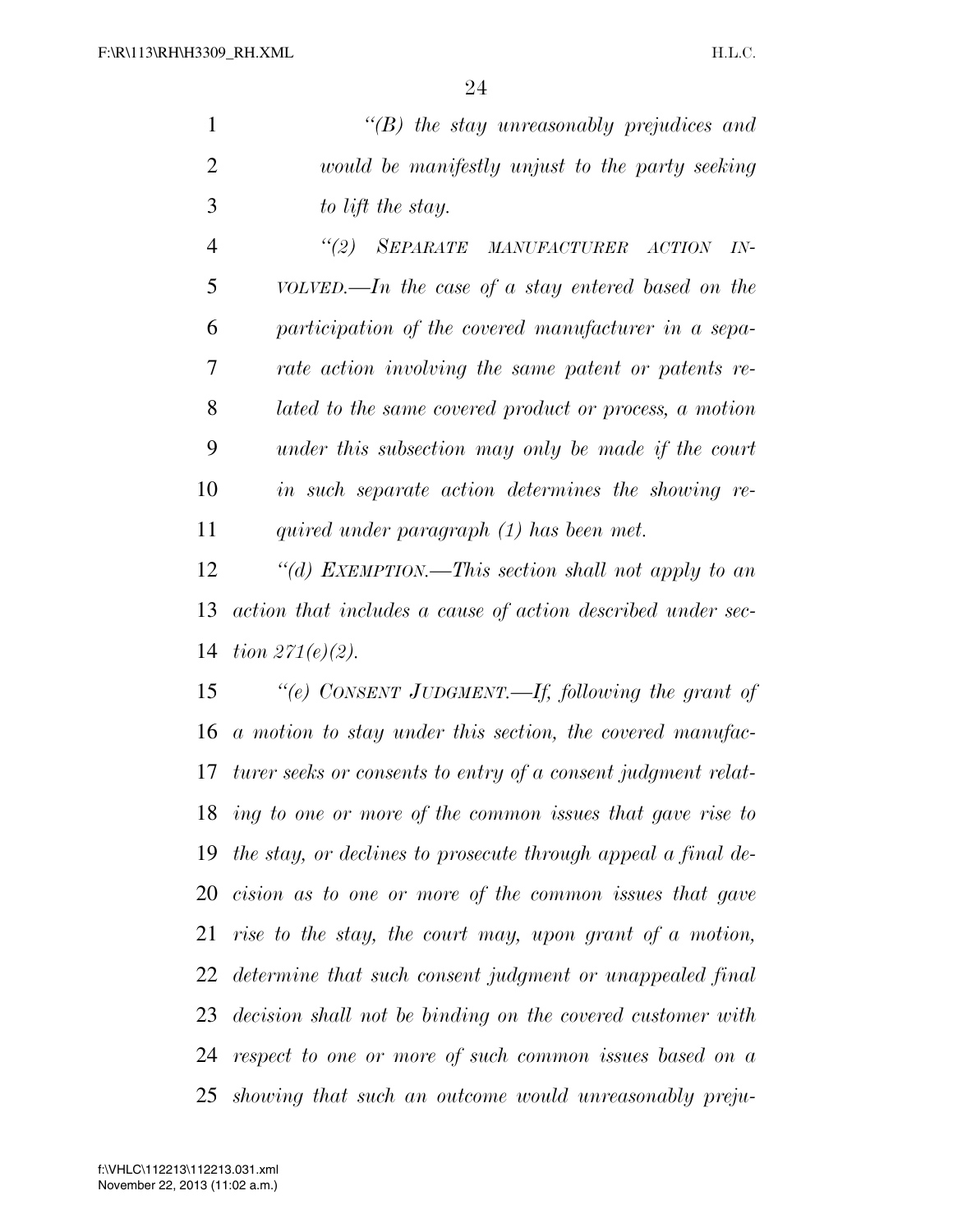*dice and be manifestly unjust to the covered customer in light of the circumstances of the case.* 

 *''(f) RULE OF CONSTRUCTION.—Nothing in this sec- tion shall be construed to limit the ability of a court to grant any stay, expand any stay granted under this section, or grant any motion to intervene, if otherwise permitted by law.* 

*''(g) DEFINITIONS.—In this section:* 

 *''(1) COVERED CUSTOMER.—The term 'covered customer' means a party accused of infringing a pat- ent or patents in dispute based on a covered product or process.* 

 *''(2) COVERED MANUFACTURER.—The term 'cov- ered manufacturer' means a person that manufactures or supplies, or causes the manufacture or supply of, a covered product or process or a relevant part there-of.* 

 *''(3) COVERED PRODUCT OR PROCESS.—The term 'covered product or process' means a product, process, system, service, component, material, or ap-paratus, or relevant part thereof, that—* 

 *''(A) is alleged to infringe the patent or pat-ents in dispute; or* 

 *''(B) implements a process alleged to in-fringe the patent or patents in dispute.''.* 

November 22, 2013 (11:02 a.m.) f:\VHLC\112213\112213.031.xml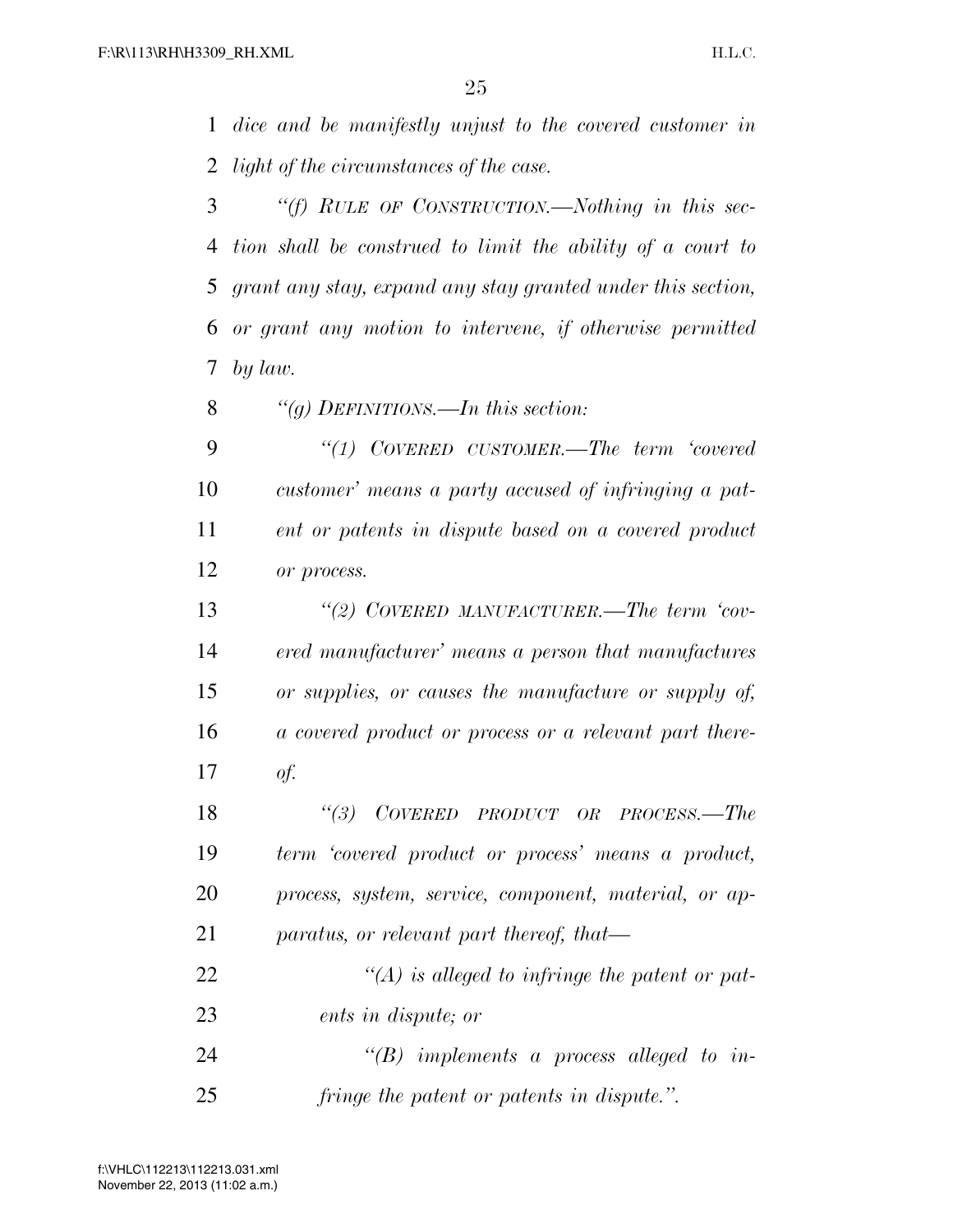*(b) CONFORMING AMENDMENT.—The table of sections for chapter 29 of title 35, United States Code, is amended by striking the item relating to section 296 and inserting the following:* 

*''296. Stay of action against customer.''.* 

 *(c) EFFECTIVE DATE.—The amendments made by this section shall take effect on the date of the enactment of this Act and shall apply to any action for which a complaint is filed on or after the first day of the 30-day period that ends on that date.* 

 *SEC. 6. PROCEDURES AND PRACTICES TO IMPLEMENT REC- OMMENDATIONS OF THE JUDICIAL CON-FERENCE.* 

 *(a) JUDICIAL CONFERENCE RULES AND PROCEDURES ON DISCOVERY BURDENS AND COSTS.—* 

 *(1) RULES AND PROCEDURES.—The Judicial Conference of the United States, using existing re- sources, shall develop rules and procedures to imple- ment the issues and proposals described in paragraph (2) to address the asymmetries in discovery burdens and costs in any civil action arising under any Act of Congress relating to patents. Such rules and proce- dures shall include how and when payment for docu- ment discovery in addition to the discovery of core documentary evidence is to occur, and what informa-tion must be presented to demonstrate financial ca-*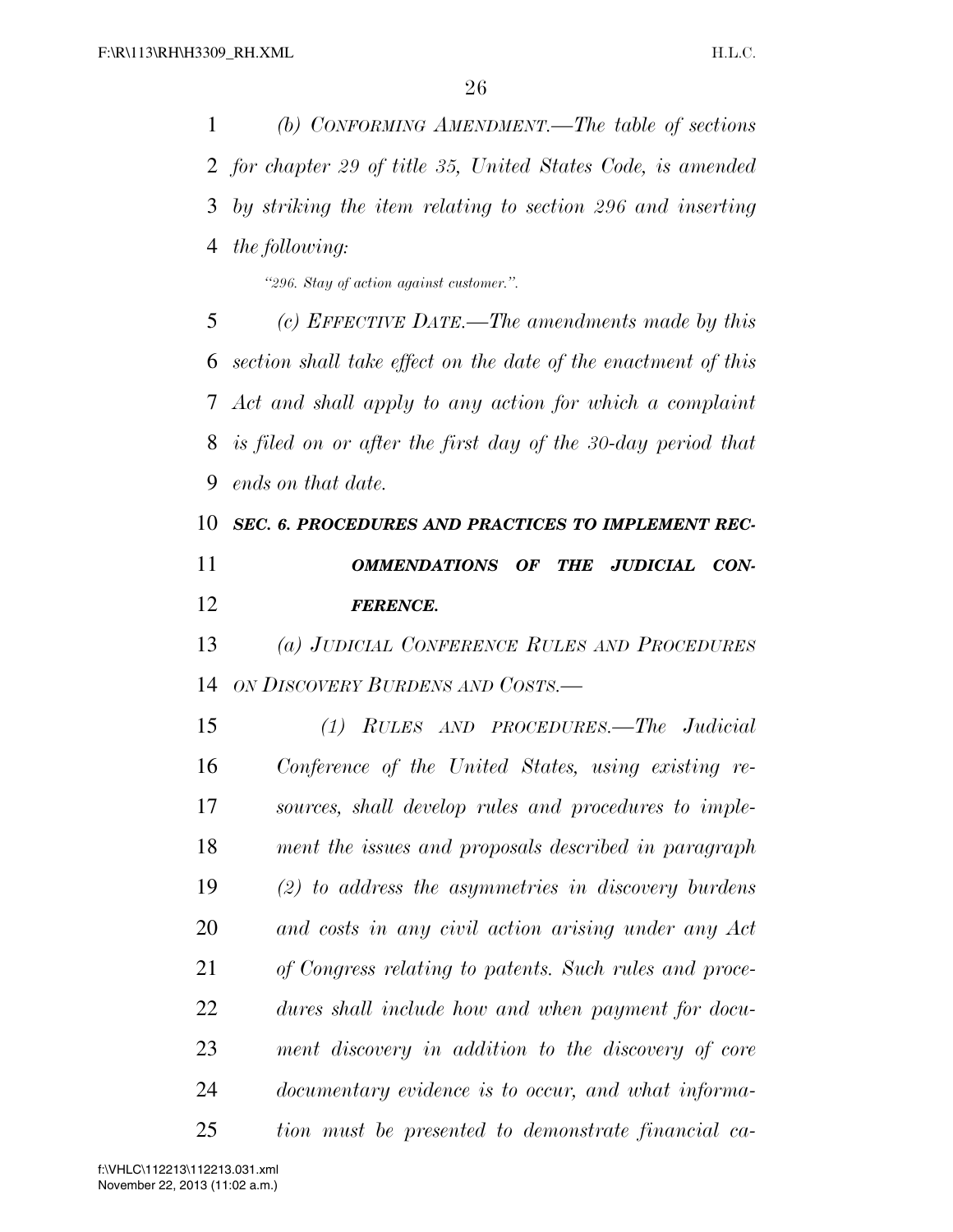| 1              | pacity before permitting document discovery in addi- |
|----------------|------------------------------------------------------|
| $\overline{2}$ | tion to the discovery of core documentary evidence.  |
| 3              | (2) RULES AND PROCEDURES TO BE CONSID-               |
| $\overline{4}$ | ERED.—The rules and procedures required under        |
| 5              | paragraph (1) should address each of the following   |
| 6              | <i>issues and proposals:</i>                         |
| 7              | (A) DISCOVERY OF CORE DOCUMENTARY                    |
| 8              | EVIDENCE.—Whether and to what extent each            |
| 9              | party to the action is entitled to receive core doc- |
| 10             | umentary evidence and shall be responsible for       |
| 11             | the costs of producing core documentary evidence     |
| 12             | within the possession or control of each such        |
| 13             | party, and whether and to what extent each           |
| 14             | party to the action may seek nondocumentary          |
| 15             | discovery as otherwise provided in the Federal       |
| 16             | <i>Rules of Civil Procedure.</i>                     |
| 17             | $(B)$ ELECTRONIC COMMUNICATION.—If the               |
| 18             | parties determine that the discovery of electronic   |
| 19             | communication is appropriate, whether such dis-      |
| 20             | covery shall occur after the parties have ex-        |
| 21             | changed initial disclosures and core documentary     |
| 22             | evidence and whether such discovery shall be in      |
| 23             | <i>accordance with the following:</i>                |
| 24             | $(i)$ Any request for the production of              |
| 25             | electronic communication shall be specific           |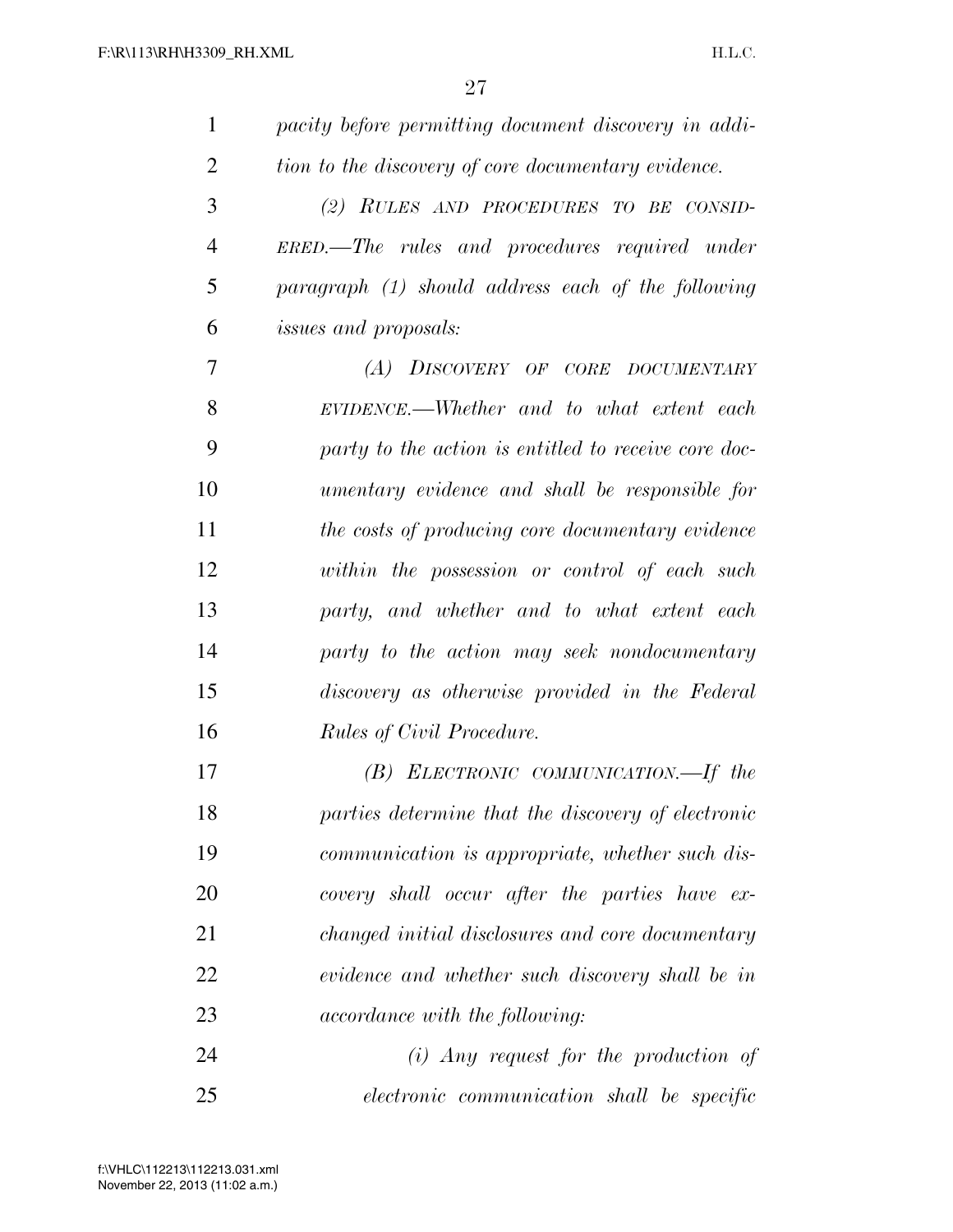| $\mathbf{1}$   | and may not be a general request for the     |
|----------------|----------------------------------------------|
| $\overline{2}$ | production of information relating to $a$    |
| 3              | product or business.                         |
| $\overline{4}$ | $(ii)$ Each request shall identify the cus-  |
| 5              | todian of the information requested, the     |
| 6              | search terms, and a time frame. The parties  |
| 7              | cooperate to identify the proper<br>shall    |
| 8              | custodians, the proper search terms, and the |
| 9              | proper time frame.                           |
| 10             | $(iii)$ A party may not submit produc-       |
| 11             | tion requests to more than 5 custodians, un- |
| 12             | less the parties jointly agree to modify the |
| 13             | number of production requests without leave  |
| 14             | of the court.                                |
| 15             | (iv) The court may consider contested        |
| 16             | requests for up to 5 additional custodians   |
| 17             | per producing party, upon a showing of a     |
| 18             | distinct need based on the size, complexity, |
| 19             | and issues of the case.                      |
| 20             | (v) If a party requests the discovery of     |
| 21             | electronic communication for additional      |
| 22             | custodians beyond the limits agreed to by    |
| 23             | the parties or granted by the court, the re- |
| 24             | questing party shall bear all reasonable     |
| 25             | costs caused by such additional discovery.   |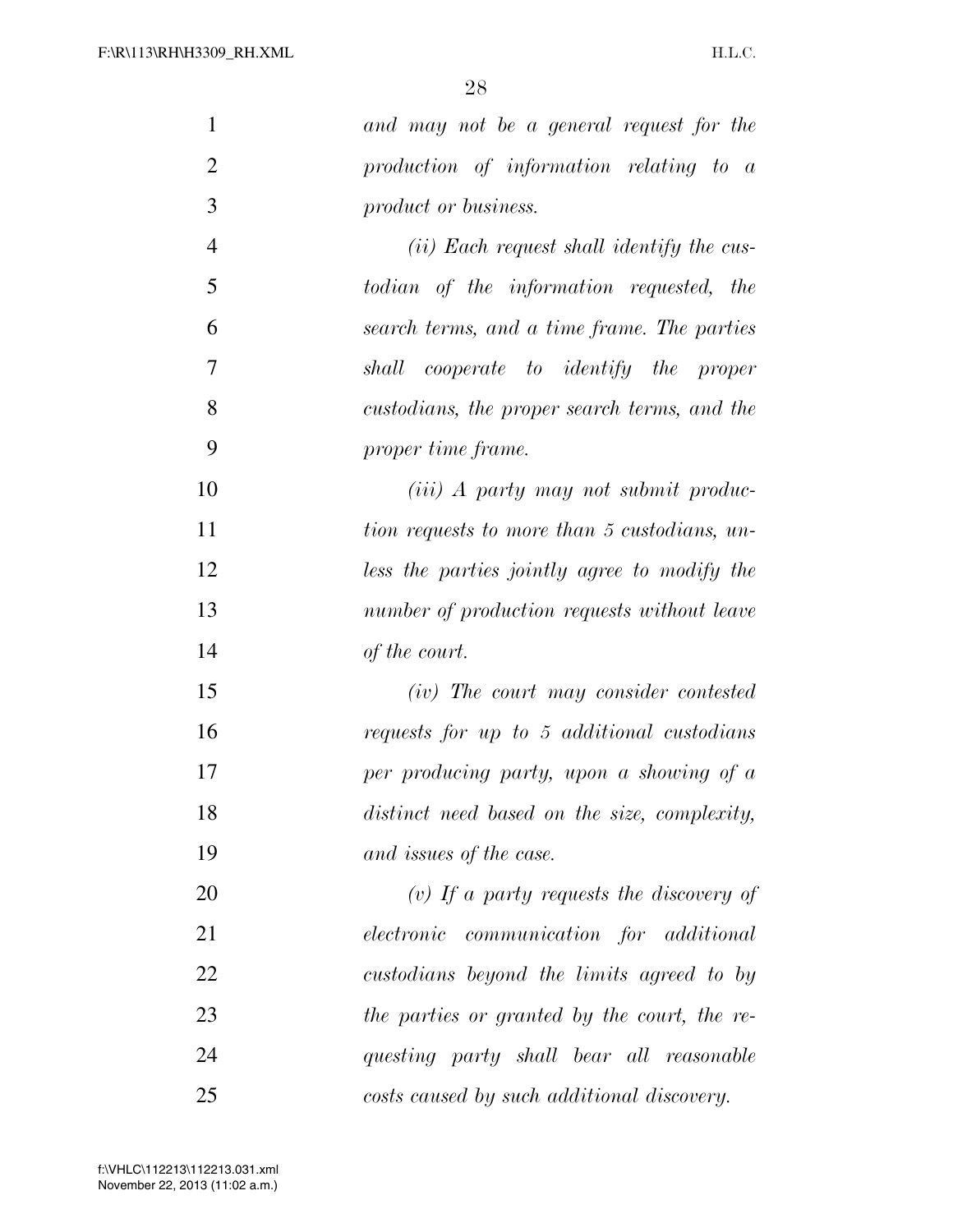| $\mathbf{1}$   | (C) ADDITIONAL DOCUMENT DISCOVERY.-            |
|----------------|------------------------------------------------|
| $\overline{2}$ | Whether the following should apply:            |
| 3              | $(i)$ In GENERAL.—Each party to the            |
| $\overline{4}$ | action may seek any additional document        |
| 5              | discovery otherwise permitted under the        |
| 6              | Federal Rules of Civil Procedure, if such      |
| 7              | party bears the reasonable costs, including    |
| 8              | reasonable attorney's fees, of the additional  |
| 9              | document discovery.                            |
| 10             | (ii) REQUIREMENTS FOR ADDITIONAL               |
| 11             | DOCUMENT DISCOVERY.—Unless the parties         |
| 12             | mutually agree otherwise, no party may be      |
| 13             | permitted additional document discovery        |
| 14             | unless such a party posts a bond, or pro-      |
| 15             | vides other security, in an amount sufficient  |
| 16             | to cover the expected costs of such additional |
| 17             | document discovery, or makes a showing to      |
| 18             | the court that such party has the financial    |
| 19             | capacity to pay the costs of such additional   |
| 20             | <i>document discovery.</i>                     |
| 21             | (iii) LIMITS ON ADDITIONAL DOCU-               |
| 22             | MENT DISCOVERY.—A court, upon motion,          |
| 23             | may determine that a request for additional    |
| 24             | document discovery is excessive, irrelevant,   |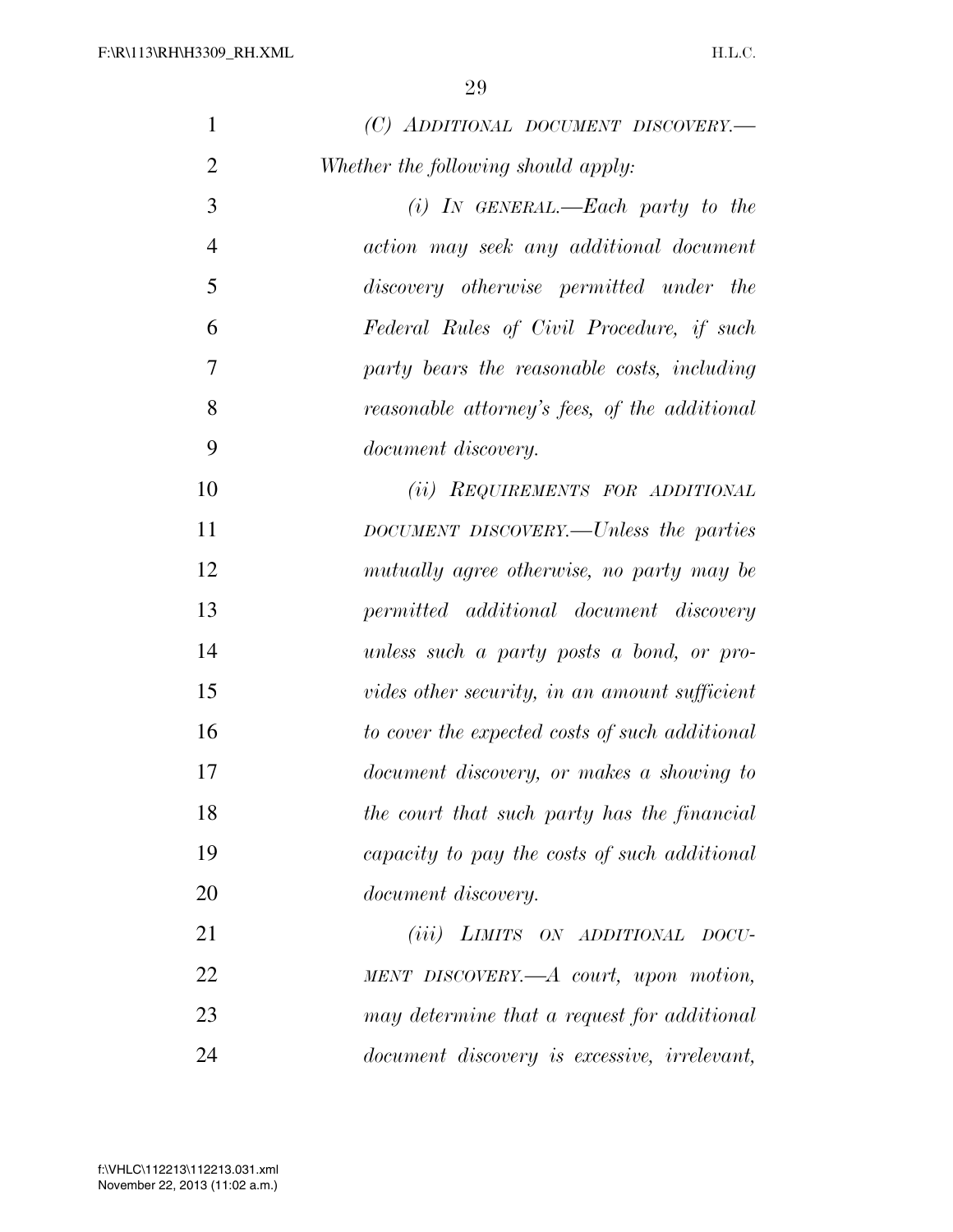| $\mathbf{1}$   | or otherwise abusive and may set limits on         |
|----------------|----------------------------------------------------|
| $\overline{2}$ | such additional document discovery.                |
| 3              | $(iv)$ GOOD CAUSE MODIFICATION.— $A$               |
| $\overline{4}$ | court, upon motion and for good cause              |
| 5              | shown, may modify the requirements of sub-         |
| 6              | paragraphs $(A)$ and $(B)$ and any definition      |
| 7              | under paragraph $(3)$ . Not later than 30          |
| 8              | days after the pretrial conference under           |
| 9              | Rule 16 of the Federal Rules of Civil Proce-       |
| 10             | dure, the parties shall jointly submit any         |
| 11             | proposed modifications of the requirements         |
| 12             | of subparagraphs $(A)$ and $(B)$ and any defi-     |
| 13             | nition under paragraph $(3)$ , unless the par-     |
| 14             | ties do not agree, in which case each party        |
| 15             | shall submit any proposed modification of          |
| 16             | such party and a summary of the disagree-          |
| 17             | ment over the modification.                        |
| 18             | (v) COMPUTER CODE.—A court, upon                   |
| 19             | motion and for good cause shown, may de-           |
| 20             | termine that computer code should be in-           |
| 21             | cluded in the discovery of core documentary        |
| 22             | evidence. The discovery of computer code           |
| 23             | shall occur after the parties have exchanged       |
| 24             | <i>initial disclosures and other core documen-</i> |
| 25             | tary evidence.                                     |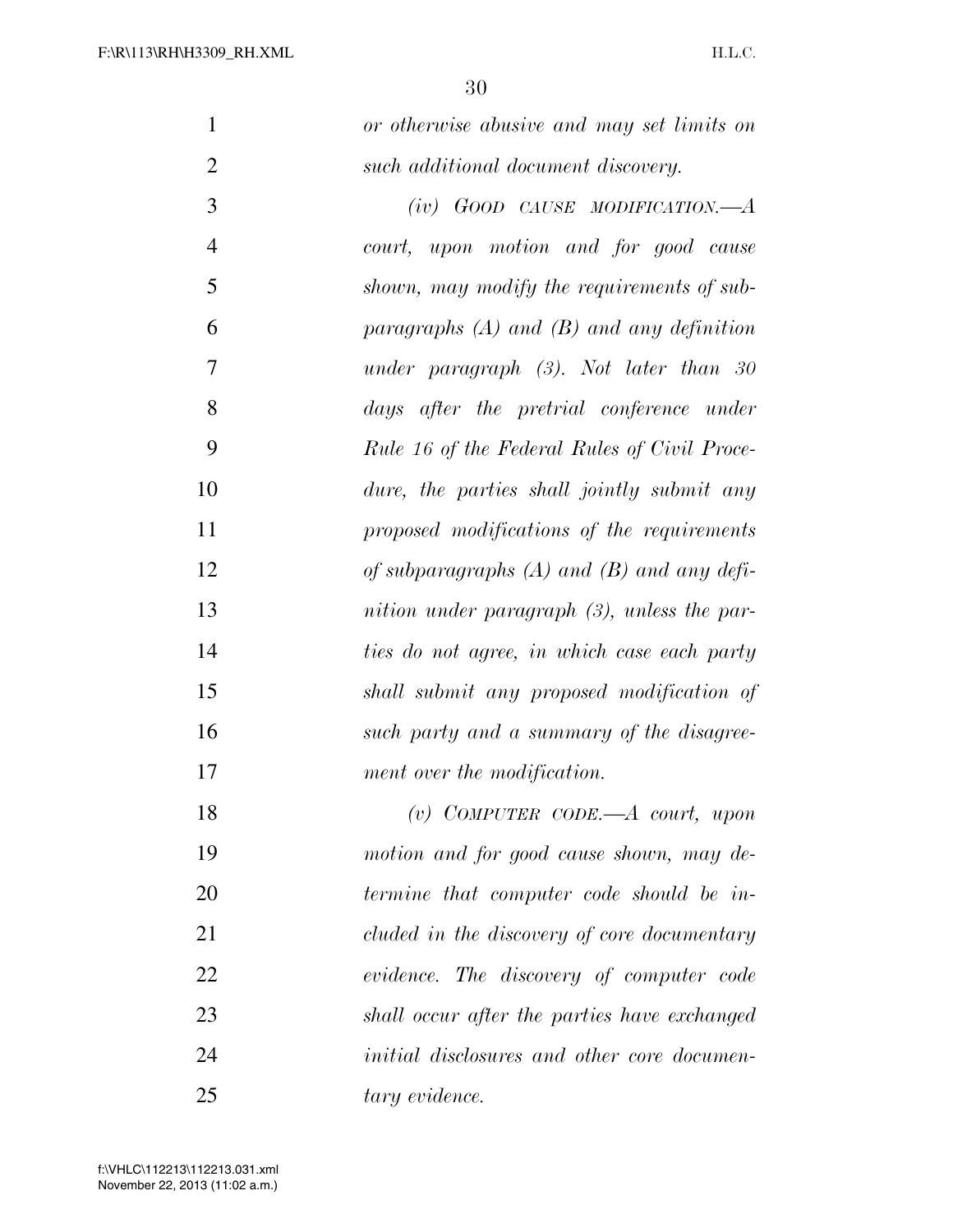| $\mathbf{1}$   | (D) DISCOVERY SEQUENCE AND SCOPE.—                   |
|----------------|------------------------------------------------------|
| $\overline{2}$ | Whether the parties shall discuss and address in     |
| 3              | the written report filed pursuant to Rule 26(f) of   |
| $\overline{4}$ | the Federal Rules of Civil Procedure the views       |
| 5              | and proposals of each party on the following:        |
| 6              | $(i)$ When the discovery of core docu-               |
| 7              | mentary evidence should be completed.                |
| 8              | ( <i>ii</i> ) Whether additional document dis-       |
| 9              | covery will be sought under subparagraph             |
| 10             | (C).                                                 |
| 11             | $(iii)$ Any issues about infringement,               |
| 12             | <i>invalidity, or damages that, if resolved be-</i>  |
| 13             | fore the additional discovery described in           |
| 14             | $subparagnph$ (C) commences, might sim-              |
| 15             | plify or streamline the case, including the          |
| 16             | <i>identification of any terms or phrases relat-</i> |
| 17             | ing to any patent claim at issue to be con-          |
| 18             | strued by the court and whether the early            |
| 19             | construction of any of those terms<br>or             |
| 20             | phrases would be helpful.                            |
| 21             | $(3)$ DEFINITIONS.—In this subsection:               |
| 22             | (A) CORE DOCUMENTARY EVIDENCE.-The                   |
| 23             | term "core documentary evidence"—                    |
| 24             | $(i)$ includes—                                      |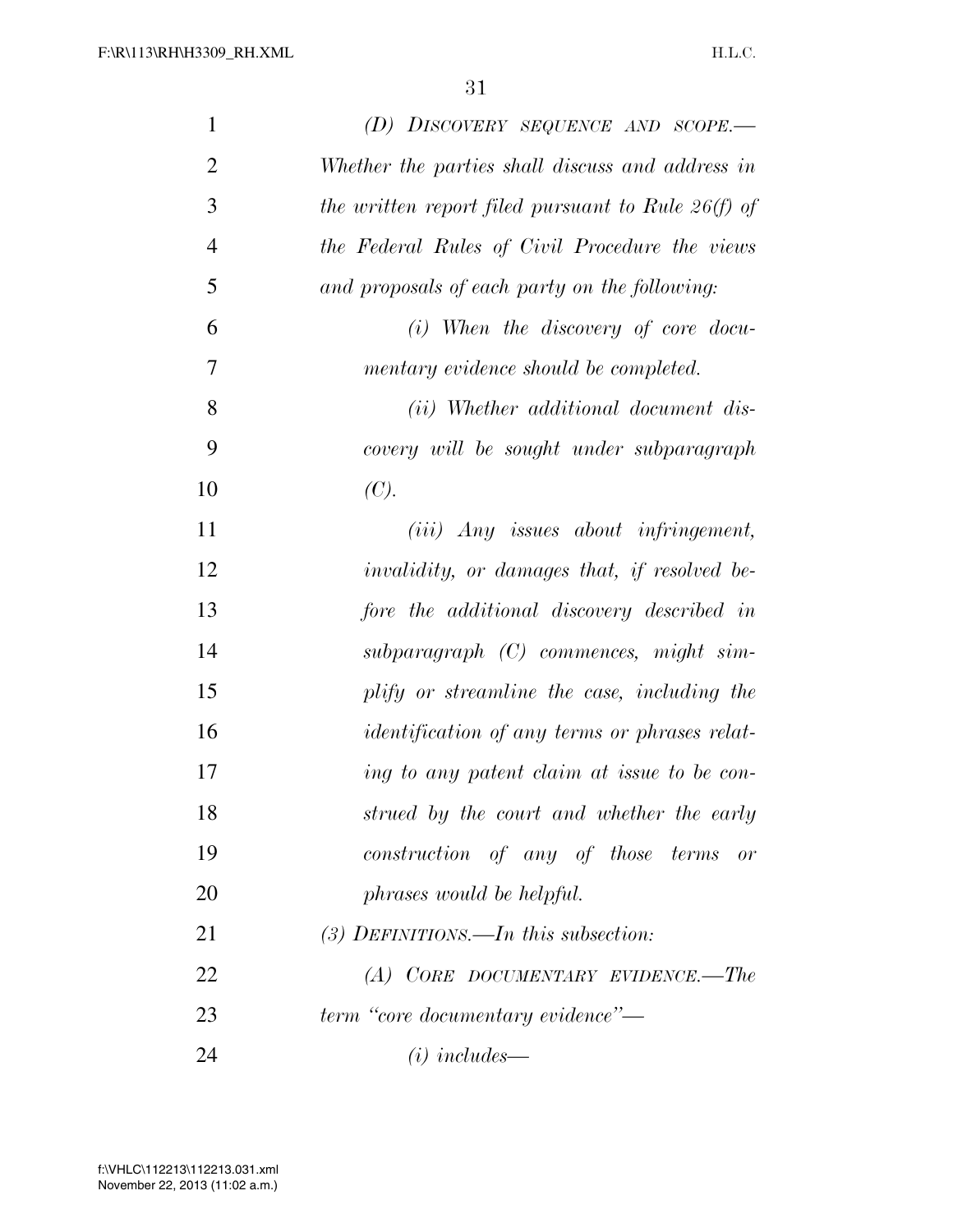| $\mathbf{1}$   | $(I)$ documents relating to the con-      |
|----------------|-------------------------------------------|
| $\overline{2}$ | ception of, reduction to practice of, and |
| 3              | application for, the patent or patents    |
| $\overline{4}$ | at issue;                                 |
| 5              | $(II)$ documents sufficient to show       |
| 6              | the technical operation of the product    |
| 7              | or process identified in the complaint    |
| 8              | as infringing the patent or patents at    |
| 9              | <i>issue</i> ;                            |
| 10             | (III) documents relating to poten-        |
| 11             | tially invalidating prior art;            |
| 12             | $(IV)$ documents relating to any li-      |
| 13             | censing of, or other transfer of rights   |
| 14             | to, the patent or patents at issue before |
| 15             | the date on which the complaint is        |
| 16             | filed;                                    |
| 17             | $(V)$ documents sufficient to show        |
| 18             | profit attributable to the claimed in-    |
| 19             | vention of the patent or patents at       |
| 20             | <i>issue</i> ;                            |
| 21             | $(VI)$ documents relating to any          |
| 22             | knowledge by the accused infringer of     |
| 23             | the patent or patents at issue before the |
| 24             | date on which the complaint is filed;     |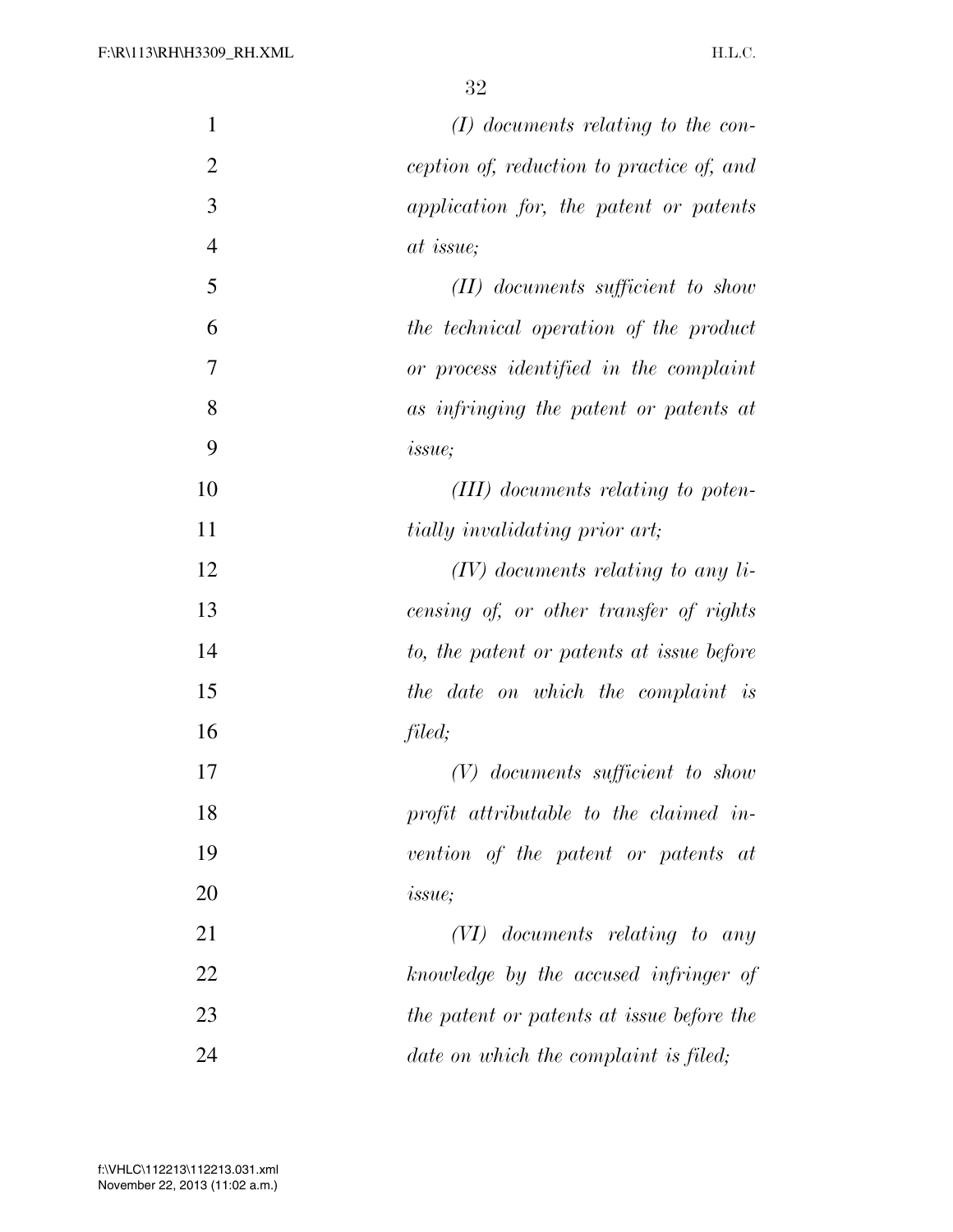| 1              | (VII) documents relating to any                                                  |
|----------------|----------------------------------------------------------------------------------|
| $\overline{2}$ | knowledge by the patentee of infringe-                                           |
| 3              | ment of the patent or patents at issue                                           |
| $\overline{4}$ | before the date on which the complaint                                           |
| 5              | <i>is filed</i> ;                                                                |
| 6              | (VIII) documents relating to any                                                 |
| 7              | <i>licensing term or pricing commitment</i>                                      |
| 8              | to which the patent or patents may be                                            |
| 9              | subject through any agency or stand-                                             |
| 10             | ard-setting body; and                                                            |
| 11             | $(IX)$ documents sufficient to show                                              |
| 12             | any marking or other notice provided                                             |
| 13             | of the patent or patents at issue; and                                           |
| 14             | $(ii)$ does not include computer code, ex-                                       |
| 15             | cept as specified in paragraph $(2)(C)(v)$ .                                     |
| 16             | ELECTRONIC COMMUNICATION.—The<br>(B)                                             |
| 17             | "electronic communication" means<br><i>term</i><br>any                           |
| 18             | form of electronic communication, including                                      |
| 19             | <i>email, text message, or instant message.</i>                                  |
| 20             | <i>IMPLEMENTATION</i><br>(4)<br>BY<br>THE<br><b>DISTRICT</b>                     |
| 21             | $\textit{COURTS}. \text{---} \textit{Not later}$ than 6 months after the date on |
| 22             | which the Judicial Conference has developed the rules                            |
| 23             | and procedures required by this subsection, each                                 |
| 24             | United States district court and the United States                               |
| 25             | Court of Federal Claims shall revise the applicable                              |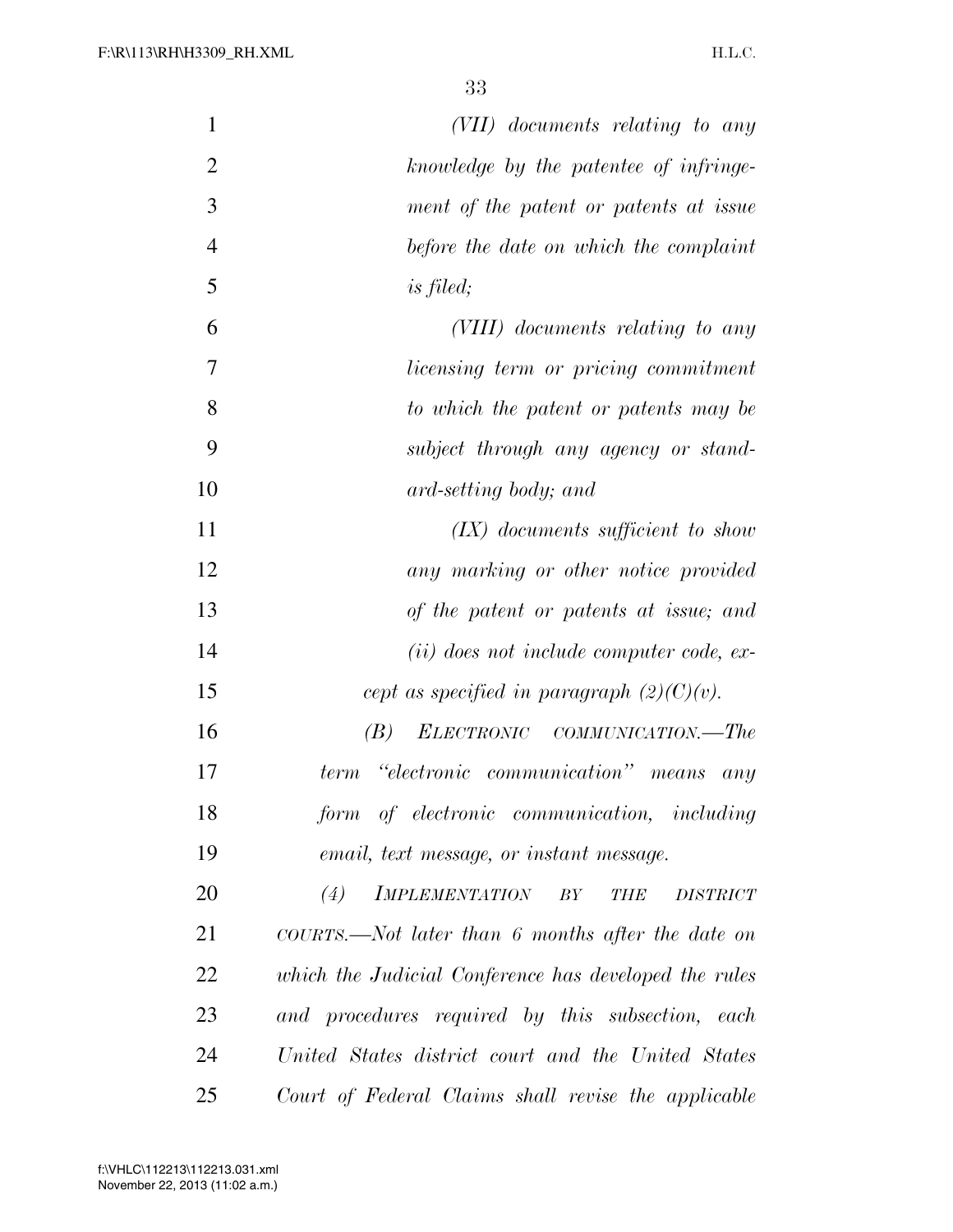| 1              | local rules for such court to implement such rules and |
|----------------|--------------------------------------------------------|
| $\overline{2}$ | procedures.                                            |
| 3              | (5) AUTHORITY FOR JUDICIAL CONFERENCE TO               |
| $\overline{4}$ | REVIEW AND MODIFY.-                                    |
| 5              | (A) STUDY OF EFFICACY OF RULES AND                     |
| 6              | PROCEDURES.—The Judicial Conference shall              |
| 7              | study the efficacy of the rules and procedures re-     |
| 8              | quired by this subsection during the 4-year pe-        |
| 9              | riod beginning on the date on which such rules         |
| 10             | and procedures by the district courts and the          |
| 11             | United States Court of Federal Claims are first        |
| 12             | implemented. The Judicial Conference may mod-          |
| 13             | ify such rules and procedures following such 4-        |
| 14             | year period.                                           |
| 15             | $(B)$ INITIAL MODIFICATIONS.—Before the ex-            |
| 16             | piration of the 4-year period described in sub-        |
| 17             | $paramph$ $(A)$ , the Judicial Conference may          |
| 18             | modify the requirements under this subsection—         |
| 19             | $(i)$ by designating categories of "core"              |
| 20             | documentary evidence", in addition to those            |
| 21             | designated under paragraph $(3)(A)$ , as the           |
| 22             | Judicial Conference determines to be appro-            |
| 23             | priate and necessary; and                              |
| 24             | $(ii)$ as otherwise necessary to prevent a             |
| 25             | manifest injustice, the imposition of a re-            |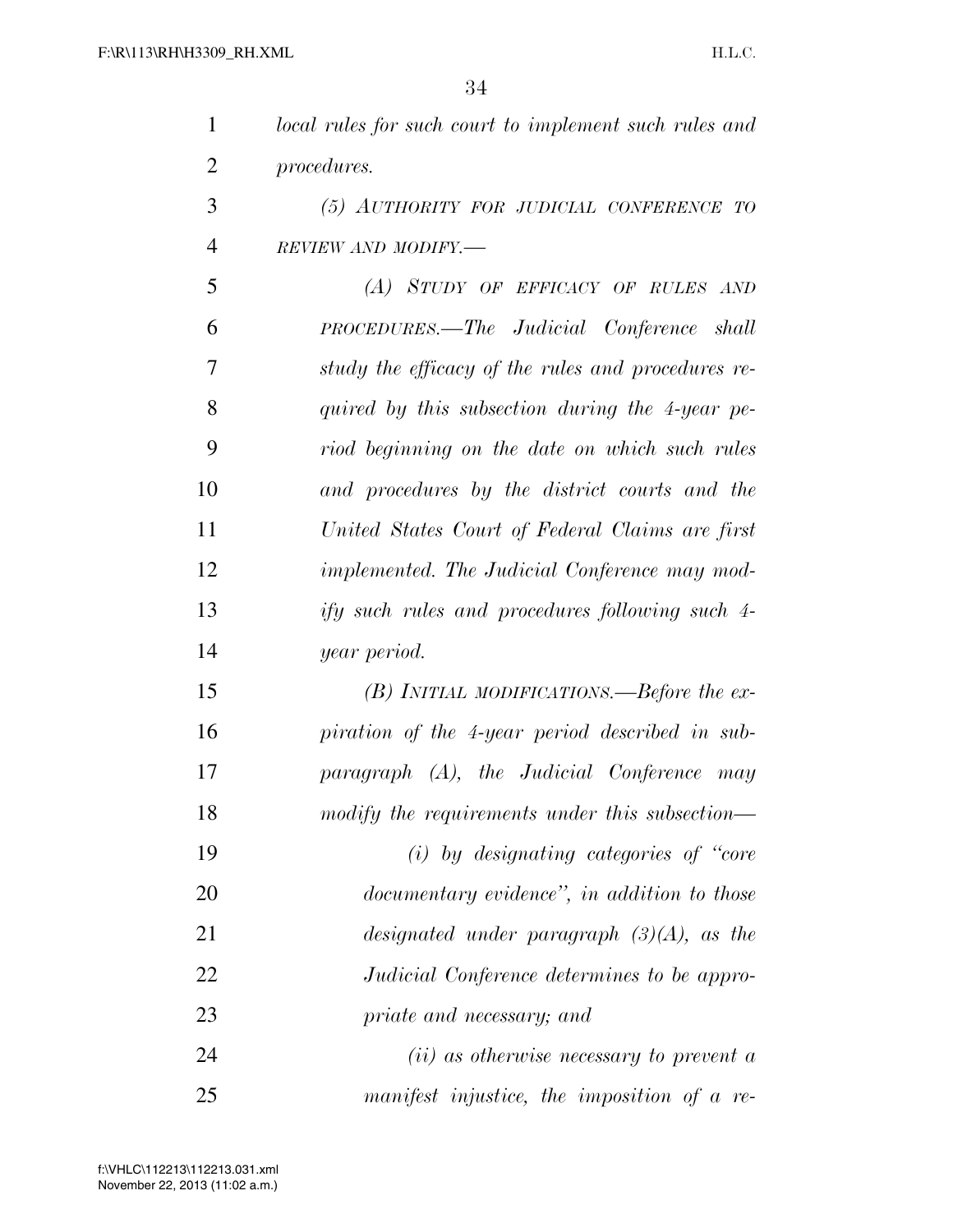| 1              | quirement the costs of which clearly out-                    |
|----------------|--------------------------------------------------------------|
| $\overline{2}$ | weigh its benefits, or a result that could not               |
| 3              | reasonably have been intended by the Con-                    |
| 4              | gress.                                                       |
| 5              | (b) JUDICIAL CONFERENCE PATENT CASE MANAGE-                  |
| 6              | MENT.—The Judicial Conference of the United States, using    |
| 7              | existing resources, shall develop case management proce-     |
| 8              | dures to be implemented by the United States district courts |
| 9              | and the United States Court of Federal Claims for any civil  |
|                | 10 action arising under any Act of Congress relating to pat- |
| 11             | ents, including initial disclosure and early case manage-    |
| 12             | ment conference practices that—                              |
| 13             | $(1)$ will identify any potential dispositive issues         |
| 14             | of the case; and                                             |
| 15             | $(2)$ focus on early summary judgment motions                |

 *when resolution of issues may lead to expedited dis-position of the case.* 

 *(c) REVISION OF FORM FOR PATENT INFRINGE-MENT.—* 

 *(1) ELIMINATION OF FORM.—The Supreme Court, using existing resources, shall eliminate Form 18 in the Appendix to the Federal Rules of Civil Pro- cedure (relating to Complaint for Patent Infringe- ment), effective on the date of the enactment of this Act.*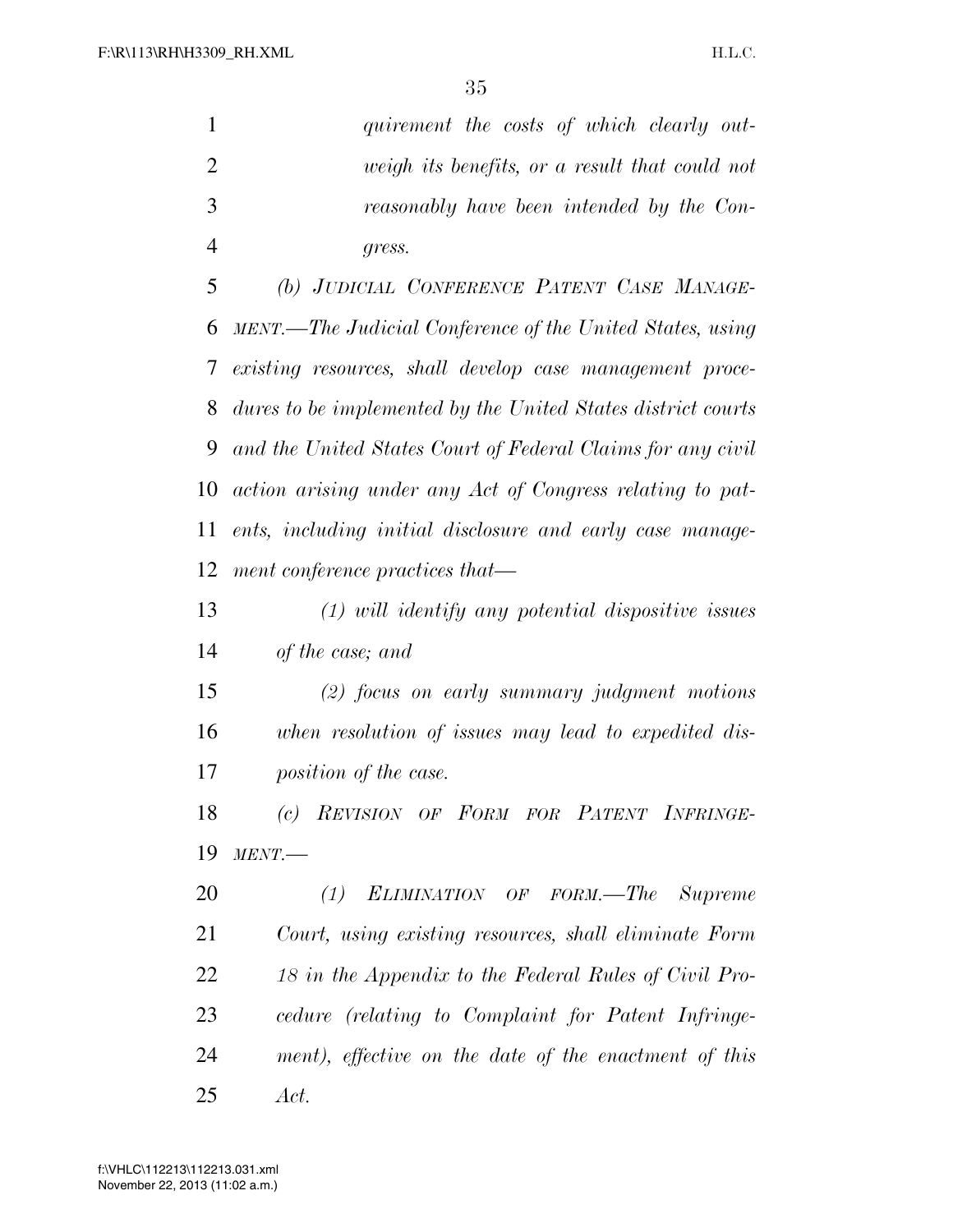| $\mathbf{1}$   | (2) REVISED FORM.—The Supreme Court may               |
|----------------|-------------------------------------------------------|
| $\overline{2}$ | prescribe a new form or forms setting out model alle- |
| 3              | gations of patent infringement that, at a minimum,    |
| $\overline{4}$ | notify accused infringers of the asserted claim or    |
| 5              | claims, the products or services accused of infringe- |
| 6              | ment, and the plaintiff's theory for how each accused |
| 7              | product or service meets each limitation of each as-  |
| 8              | serted claim. The Judicial Conference should exercise |
| 9              | the authority under section 2073 of title 28, United  |
| 10             | States Code, to make recommendations with respect to  |
| 11             | such new form or forms.                               |
| 12             | (d) PROTECTION OF INTELLECTUAL-PROPERTY LI-           |
| 13             | CENSES IN BANKRUPTCY.-                                |
| 14             | (1) IN GENERAL.—Section $1520(a)$ of title 11,        |
| 15             | United States Code, is amended—                       |
| 16             | $(A)$ in paragraph $(B)$ , by striking "; and"        |
| 17             | and inserting a semicolon;                            |
| 18             | $(B)$ in paragraph $(4)$ , by striking the period     |
| 19             | at the end and inserting "; and"; and                 |
| 20             | $(C)$ by inserting at the end the following           |
| 21             | new paragraph:                                        |
| 22             | $\lq(5)$ section 365(n) applies to intellectual prop- |
| 23             | erty of which the debtor is a licensor or which the   |
| 24             | debtor has transferred.".                             |
| 25             | (2) TRADEMARKS.—                                      |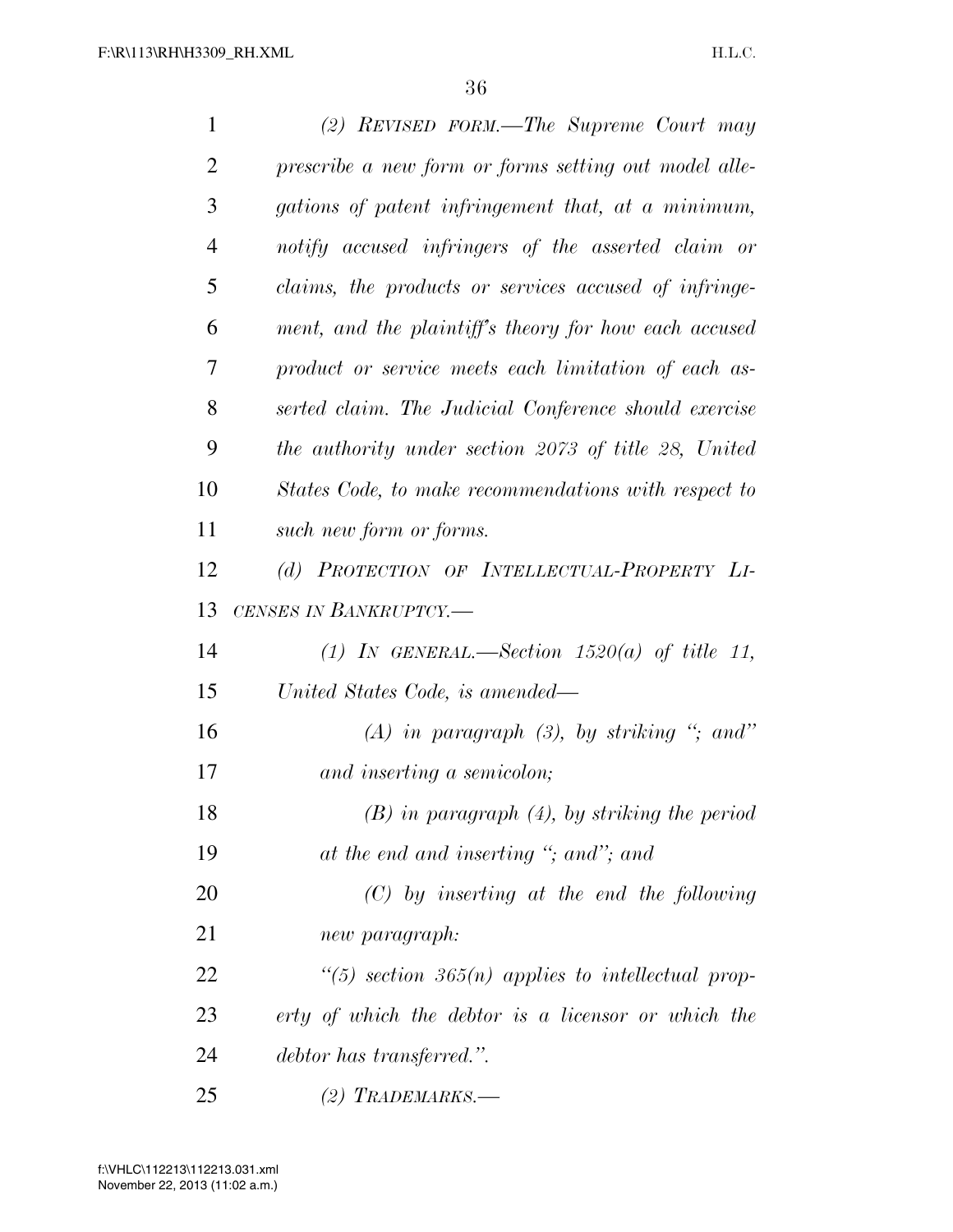| $\mathbf{1}$   | (A) IN GENERAL.—Section $101(35A)$ of title         |
|----------------|-----------------------------------------------------|
| $\overline{2}$ | 11, United States Code, is amended—                 |
| 3              | $(i)$ in subparagraph $(E)$ , by striking           |
| $\overline{4}$ | $\lq or$ .                                          |
| 5              | $(ii)$ in subparagraph $(F)$ , by striking          |
| 6              | "title $17$ ," and inserting "title $17$ ; or"; and |
| 7              | (iii) by adding after subparagraph $(F)$            |
| 8              | the following new subparagraph:                     |
| 9              | $\lq\lq(G)$ a trademark, service mark, or trade     |
| 10             | name, as those terms are defined in section 45 of   |
| 11             | the Act of July 5, 1946 (commonly referred to as    |
| 12             | the 'Trademark Act of 1946') (15 U.S.C. 1127);".    |
| 13             | CONFORMING AMENDMENT.—Section<br>(B)                |
| 14             | $365(n)(2)$ of title 11, United States Code, is     |
| 15             | $amended -$                                         |
| 16             | $(i)$ in subparagraph $(B)$ —                       |
| 17             | by striking "royalty<br>$\left( I\right)$<br>$pay-$ |
| 18             | ments" and inserting "royalty or other              |
| 19             | payments"; and                                      |
| 20             | $(II)$ by striking "and" after the                  |
| 21             | semicolon;                                          |
| 22             | $(ii)$ in subparagraph $(C)$ , by striking          |
| 23             | the period at the end of clause (ii) and in-        |
| 24             | serting "; and"; and                                |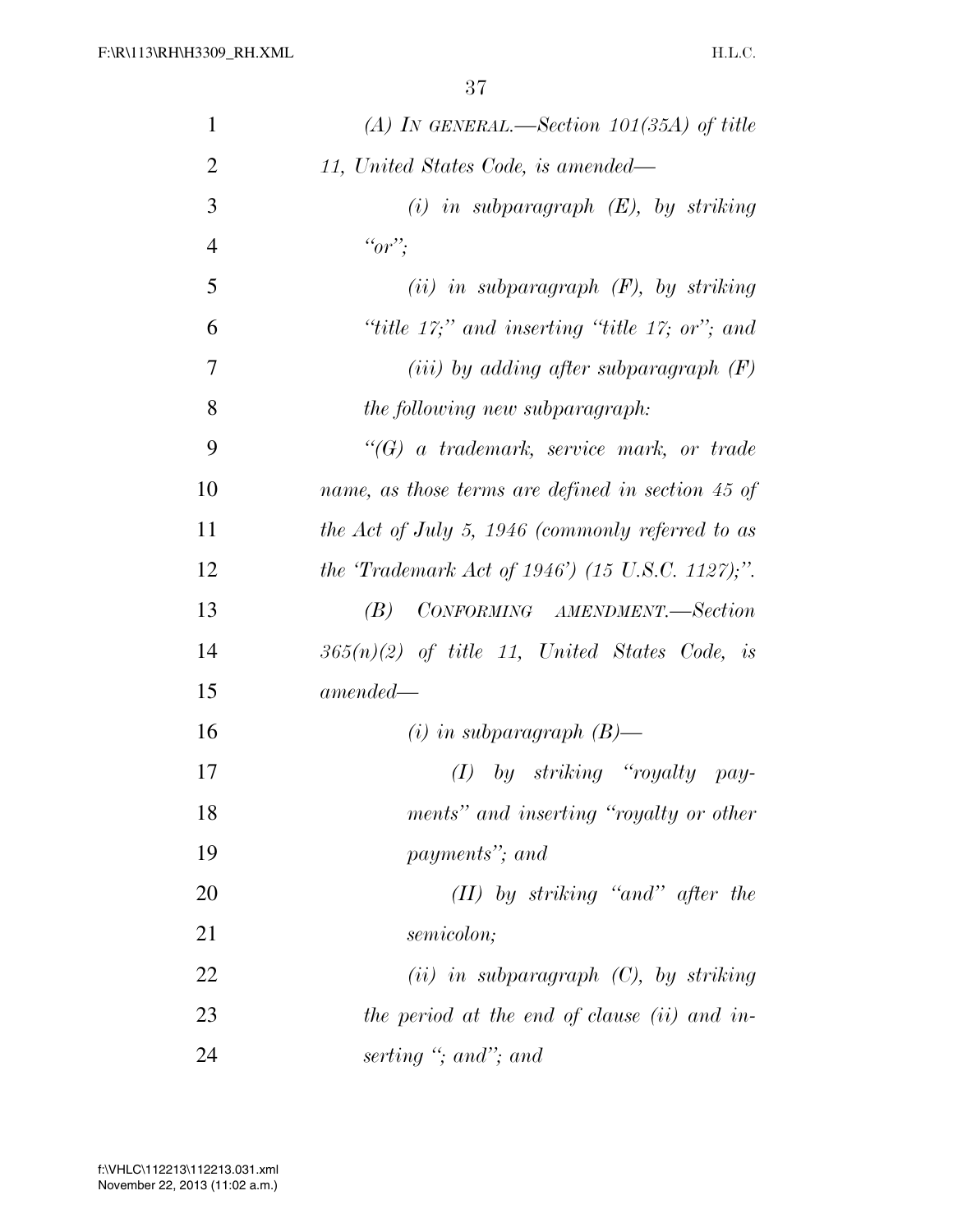| $\mathbf{1}$   | ( <i>iii</i> ) by adding at the end the following       |
|----------------|---------------------------------------------------------|
| $\overline{2}$ | new subparagraph:                                       |
| 3              | $\lq (D)$ in the case of a trademark, service mark,     |
| $\overline{4}$ | or trade name, the trustee shall not be relieved of a   |
| 5              | contractual obligation to monitor and control the       |
| 6              | quality of a licensed product or service.".             |
| 7              | $(3)$ EFFECTIVE DATE.—The amendments made               |
| 8              | by this subsection shall take effect on the date of the |
| 9              | enactment of this Act and shall apply to any case       |
| 10             | that is pending on, or for which a petition or com-     |
| 11             | plaint is filed on or after, such date of enactment.    |
| 12             | SEC. 7. SMALL BUSINESS EDUCATION, OUTREACH, AND IN-     |
|                |                                                         |
| 13             | <b>FORMATION ACCESS.</b>                                |
| 14             | (a) SMALL BUSINESS EDUCATION AND OUTREACH.-             |
| 15             | (1) RESOURCES FOR SMALL BUSINESS.-Using                 |
| 16             | existing resources, the Director shall develop edu-     |
| 17             | cational resources for small businesses to address con- |
| 18             | cerns arising from patent infringement.                 |
| 19             | (2) SMALL BUSINESS PATENT OMBUDSMAN.—The                |
| 20             | Patent Ombudsman Program established under sec-         |
| 21             | tion 28 of the Leahy-Smith America Invents Act          |
| 22             | (Public Law 112-29; 125 Stat. 339; 35 U.S.C. 2 note)    |
| 23             | shall coordinate with the existing small business out-  |
| 24             | reach programs of the Office, and the relevant offices  |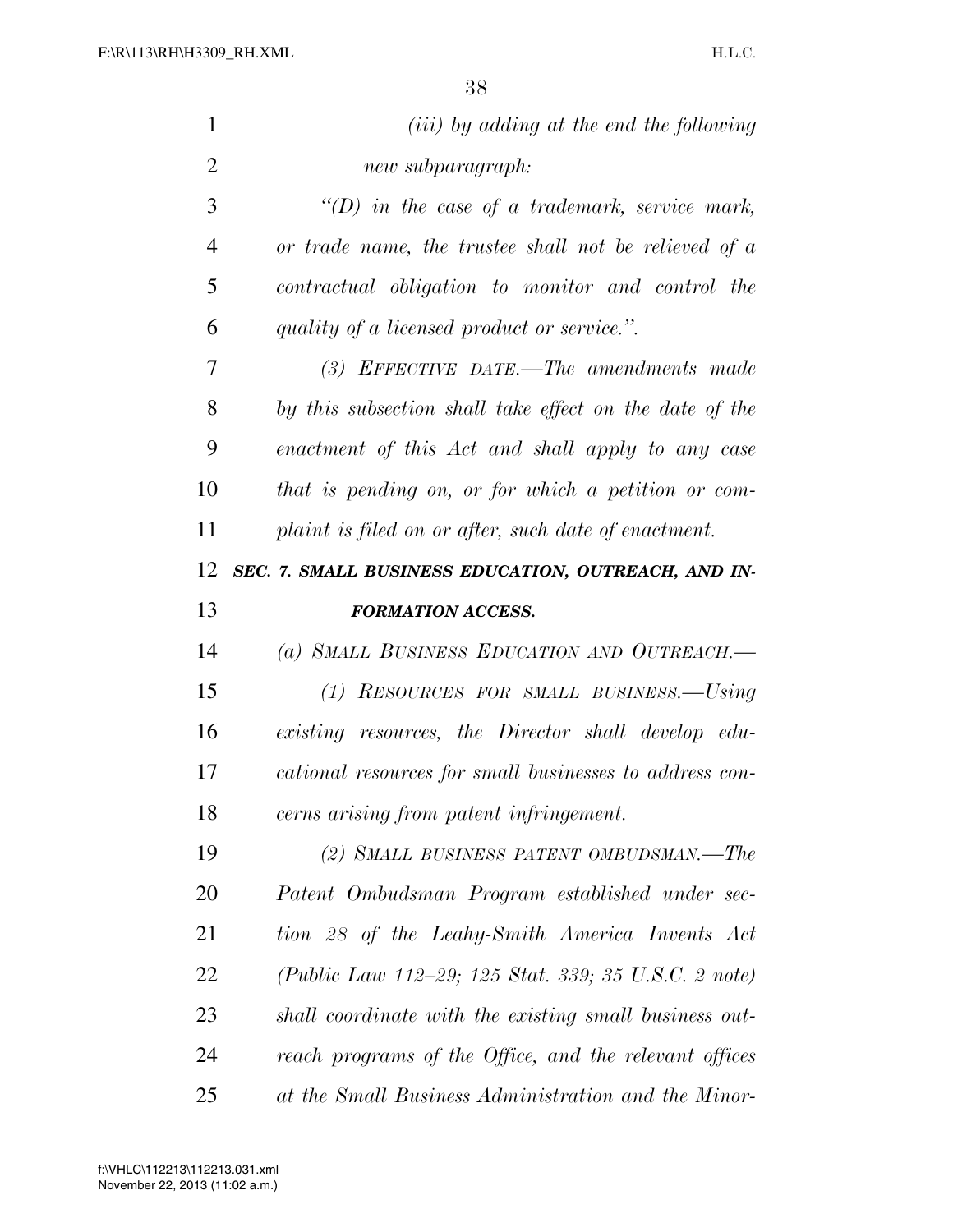| $\mathbf{1}$   | ity Business Development Agency, to provide edu-         |
|----------------|----------------------------------------------------------|
| $\overline{2}$ | cation and awareness on abusive patent litigation        |
| 3              | practices. The Director may give special consideration   |
| 4              | to the unique needs of small firms owned by disabled     |
| 5              | veterans, service-disabled veterans, women, and mi-      |
| 6              | nority entrepreneurs in planning and executing the       |
| 7              | outreach efforts by the Office.                          |
| 8              | (b) IMPROVING INFORMATION TRANSPARENCY FOR               |
| 9              | SMALL BUSINESS AND THE UNITED STATES PATENT AND          |
| 10             | TRADEMARK OFFICE USERS.-                                 |
| 11             | (1) WEB SITE.—Using existing resources, the $Di-$        |
| 12             | rector shall create a user-friendly section on the offi- |
| 13             | cial Web site of the Office to notify the public when    |
| 14             | a patent case is brought in Federal court and, with      |
| 15             | respect to each patent at issue in such case, the Direc- |
| 16             | tor shall include—                                       |
| 17             | $(A)$ information disclosed under subsections            |
| 18             | (b) and (d) of section 290 of title 35, United           |
| 19             | States Code, as added by section $4(a)$ of this Act;     |
| 20             | and                                                      |
| 21             | $(B)$ any other information the Director de-             |
| 22             | <i>termines to be relevant.</i>                          |
| 23             | $(2)$ FORMAT.—In order to promote accessibility          |
| 24             | for the public, the information described in paragraph   |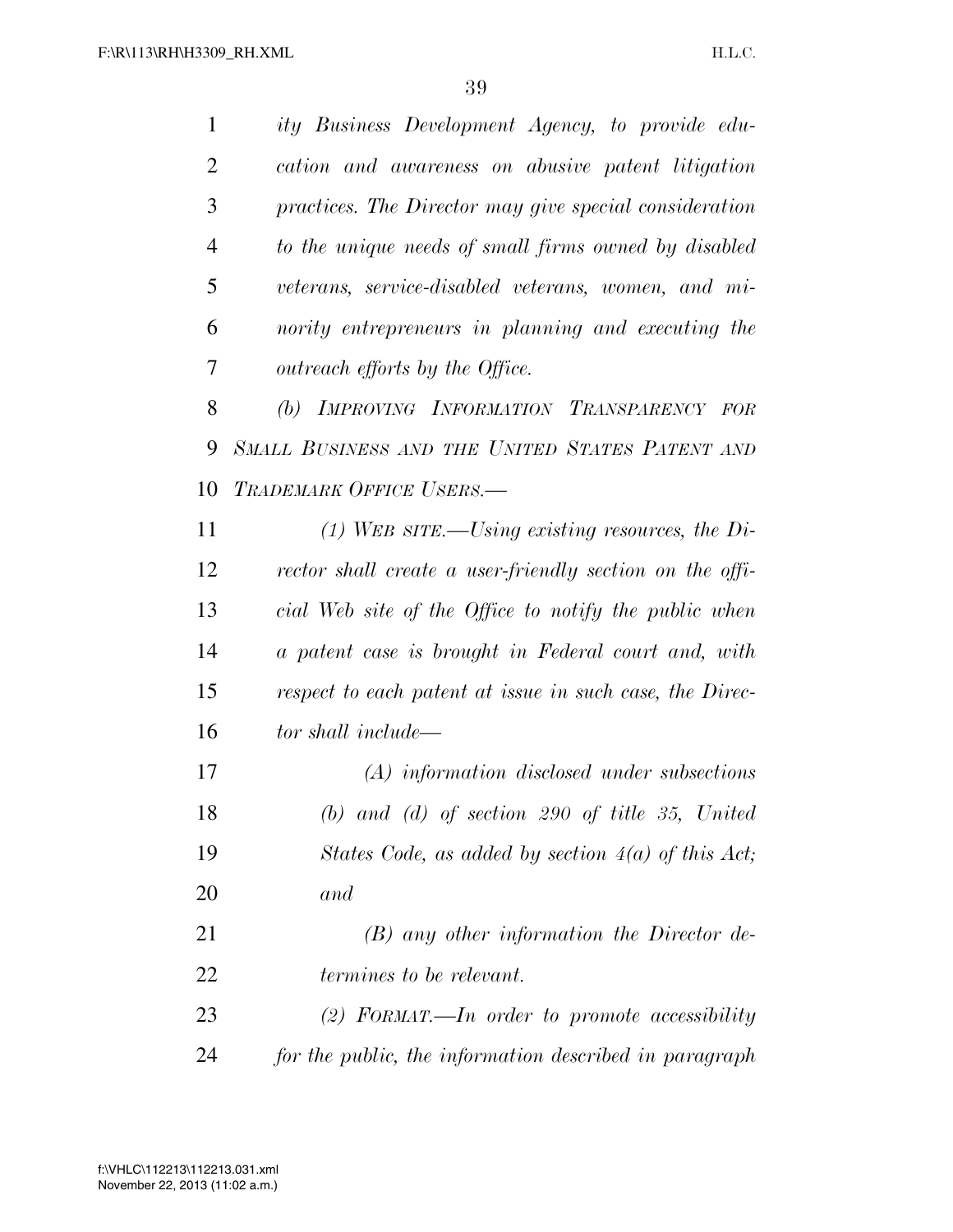| $\mathbf{1}$ | $(1)$ shall be searchable by patent number, patent art   |
|--------------|----------------------------------------------------------|
| 2            | area, and entity.                                        |
| 3            | SEC. 8. STUDIES ON PATENT TRANSACTIONS, QUALITY, AND     |
| 4            | <b>EXAMINATION.</b>                                      |
| 5            | (a) STUDY ON SECONDARY MARKET OVERSIGHT FOR              |
| 6            | PATENT TRANSACTIONS TO PROMOTE TRANSPARENCY AND          |
| 7            | ETHICAL BUSINESS PRACTICES.-                             |
| 8            | $(1)$ STUDY REQUIRED.—The Director, in con-              |
| 9            | sultation with the Secretary of Commerce, the Sec-       |
| 10           | retary of the Treasury, the Chairman of the Securities   |
| 11           | and Exchange Commission, the heads of other rel-         |
| 12           | evant agencies, and interested parties, shall, using ex- |
| 13           | isting resources of the Office, conduct a study-         |
| 14           | $(A)$ to develop legislative recommendations             |
| 15           | ensure greater transparency and account-<br>to           |
| 16           | ability in patent transactions occurring on the          |
| 17           | secondary market;                                        |
| 18           | $(B)$ to examine the economic impact that                |
| 19           | the patent secondary market has on the United            |
| 20           | States;                                                  |
| 21           | $(C)$ to examine licensing and other oversight           |
| 22           | requirements that may be placed on the patent            |
| 23           | secondary market, including on the participants          |
| 24           | in such markets, to ensure that the market is a          |
| 25           | level playing field and that brokers in the market       |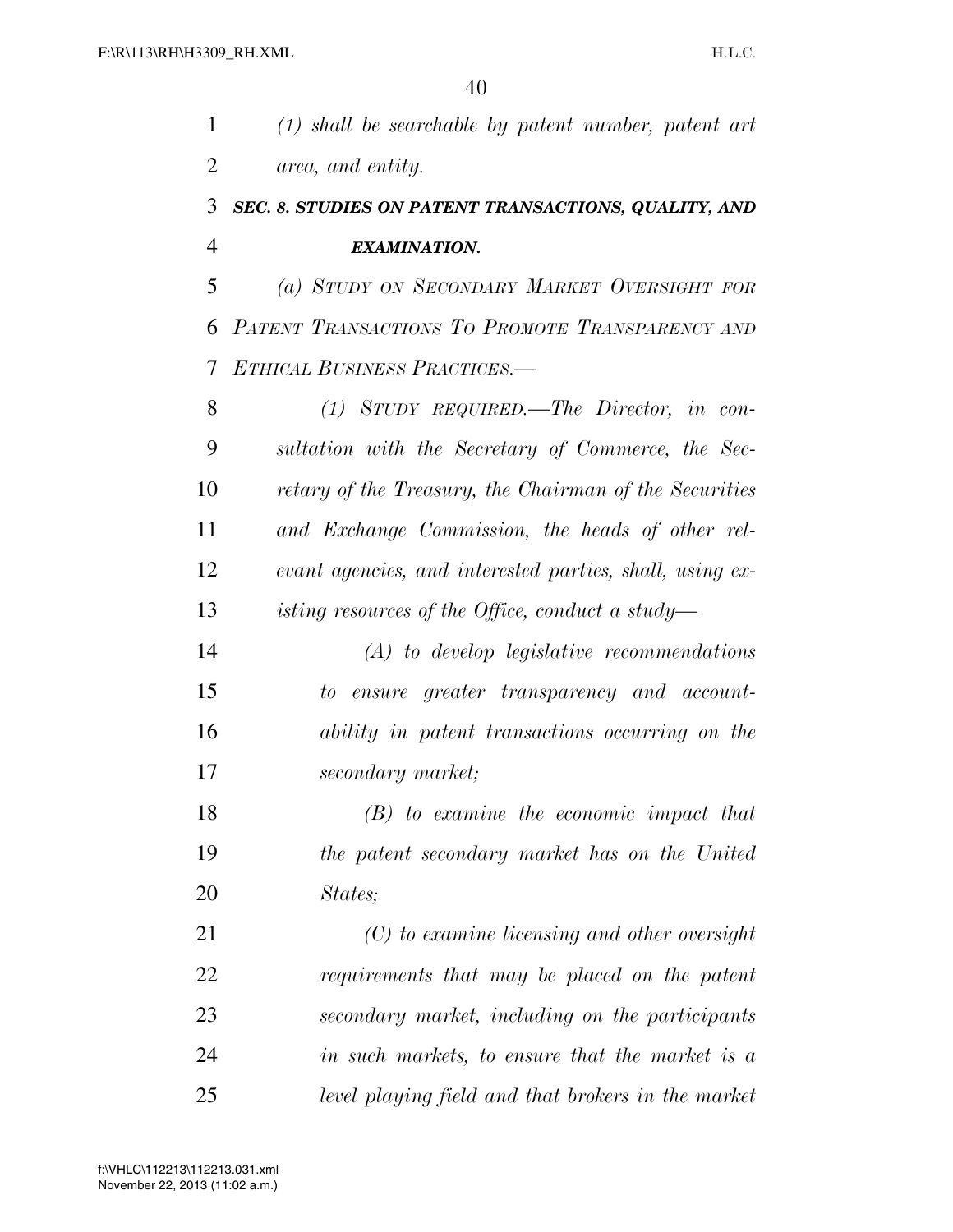| $\mathbf{1}$   | have the requisite expertise and adhere to ethical       |
|----------------|----------------------------------------------------------|
| $\overline{2}$ | business practices; and                                  |
| 3              | $(D)$ to examine the requirements placed on              |
| $\overline{4}$ | <i>other markets.</i>                                    |
| 5              | (2) REPORT ON STUDY.—Not later than 1 year               |
| 6              | after the date of the enactment of this Act, the Direc-  |
| 7              | tor shall submit a report to the Committee on the Ju-    |
| 8              | diciary of the House of Representatives and the Com-     |
| 9              | mittee on the Judiciary of the Senate on the findings    |
| 10             | and recommendations of the Director from the study       |
| 11             | required under paragraph (1).                            |
| 12             | (b) STUDY ON PATENTS OWNED BY THE<br><b>UNITED</b>       |
| 13             | STATES GOVERNMENT.-                                      |
| 14             | $(1)$ STUDY REQUIRED.—The Director, in con-              |
| 15             | sultation with the heads of relevant agencies and in-    |
| 16             | terested parties, shall, using existing resources of the |
| 17             | Office, conduct a study on patents owned by the          |
| 18             | United States Government that-                           |
| 19             | (A) examines how such patents are licensed               |
| 20             | and sold, and any litigation relating to the li-         |
| 21             | censing or sale of such patents;                         |
| 22             | (B) provides legislative and administrative              |
| 23             | recommendations on whether there should be re-           |
| 24             | strictions placed on patents acquired from the           |
| 25             | United States Government;                                |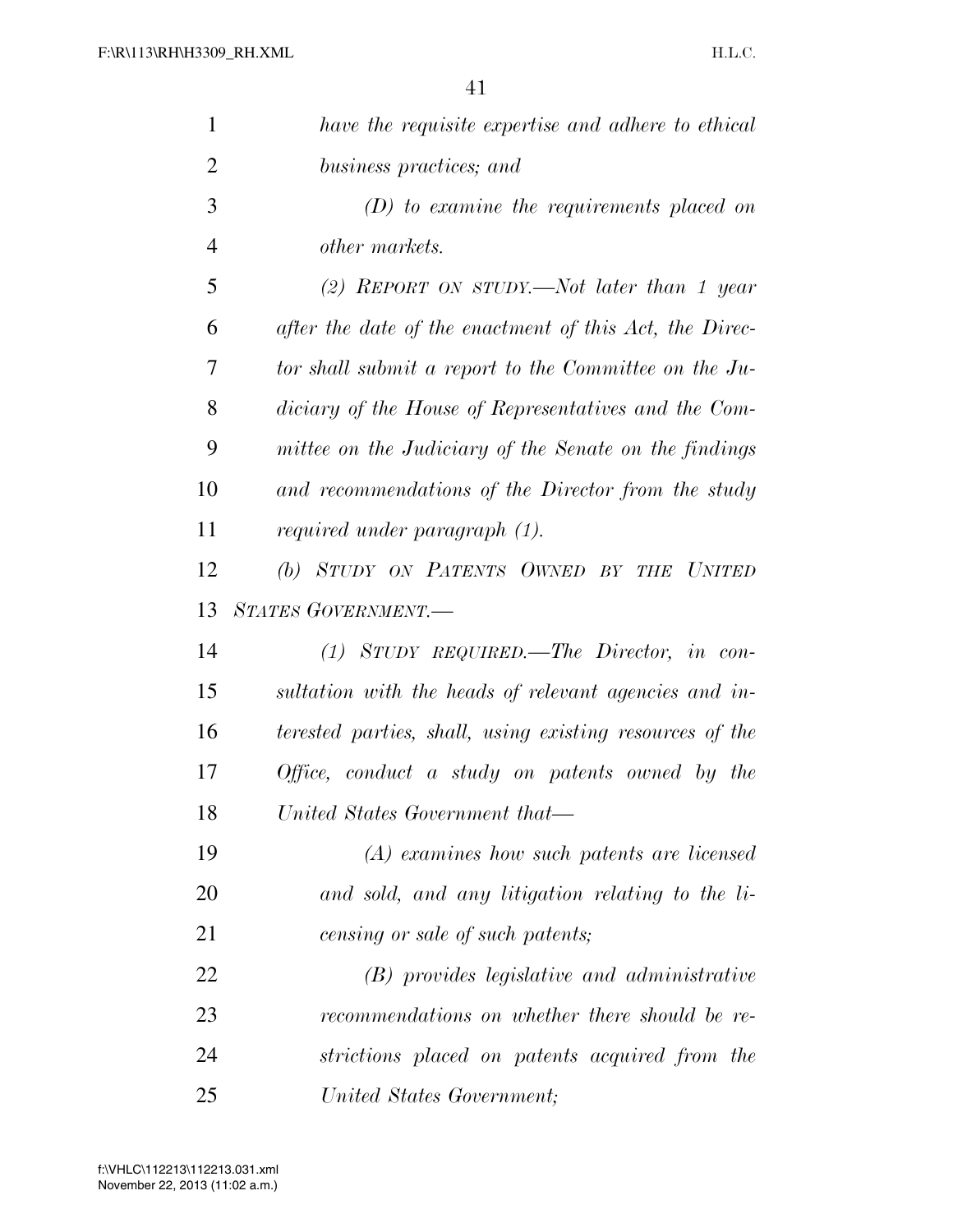| $\mathbf{1}$   | $(C)$ examines whether or not each relevant             |
|----------------|---------------------------------------------------------|
| $\overline{2}$ | agency maintains adequate records on the pat-           |
| 3              | ents owned by such agency, specifically whether         |
| $\overline{4}$ | such agency addresses licensing, assignment, and        |
| 5              | Government grants for technology related to such        |
| 6              | patents; and                                            |
| 7              | $(D)$ provides recommendations to ensure                |
| 8              | that each relevant agency has an adequate point         |
| 9              | of contact that is responsible for managing the         |
| 10             | patent portfolio of the agency.                         |
| 11             | REPORT ON STUDY.—Not later than<br>(2)<br>6             |
| 12             | months after the date of the enactment of this Act, the |
| 13             | Director shall submit to the Committee on the Judici-   |
| 14             | ary of the House of Representatives and the Com-        |
| 15             | mittee on the Judiciary of the Senate a report on the   |
| 16             | findings and recommendations of the Director from       |
| 17             | the study required under paragraph (1).                 |
| 18             | (c) STUDY ON PATENT QUALITY AND ACCESS TO THE           |
| 19             | <b>BEST INFORMATION DURING EXAMINATION.</b>             |
| 20             | $(1)$ GAO sTUDY.—The Comptroller General of             |
| 21             | the United States shall conduct a study on patent ex-   |
| 22             | amination at the Office and the technologies available  |
| 23             | to improve examination and improve patent quality.      |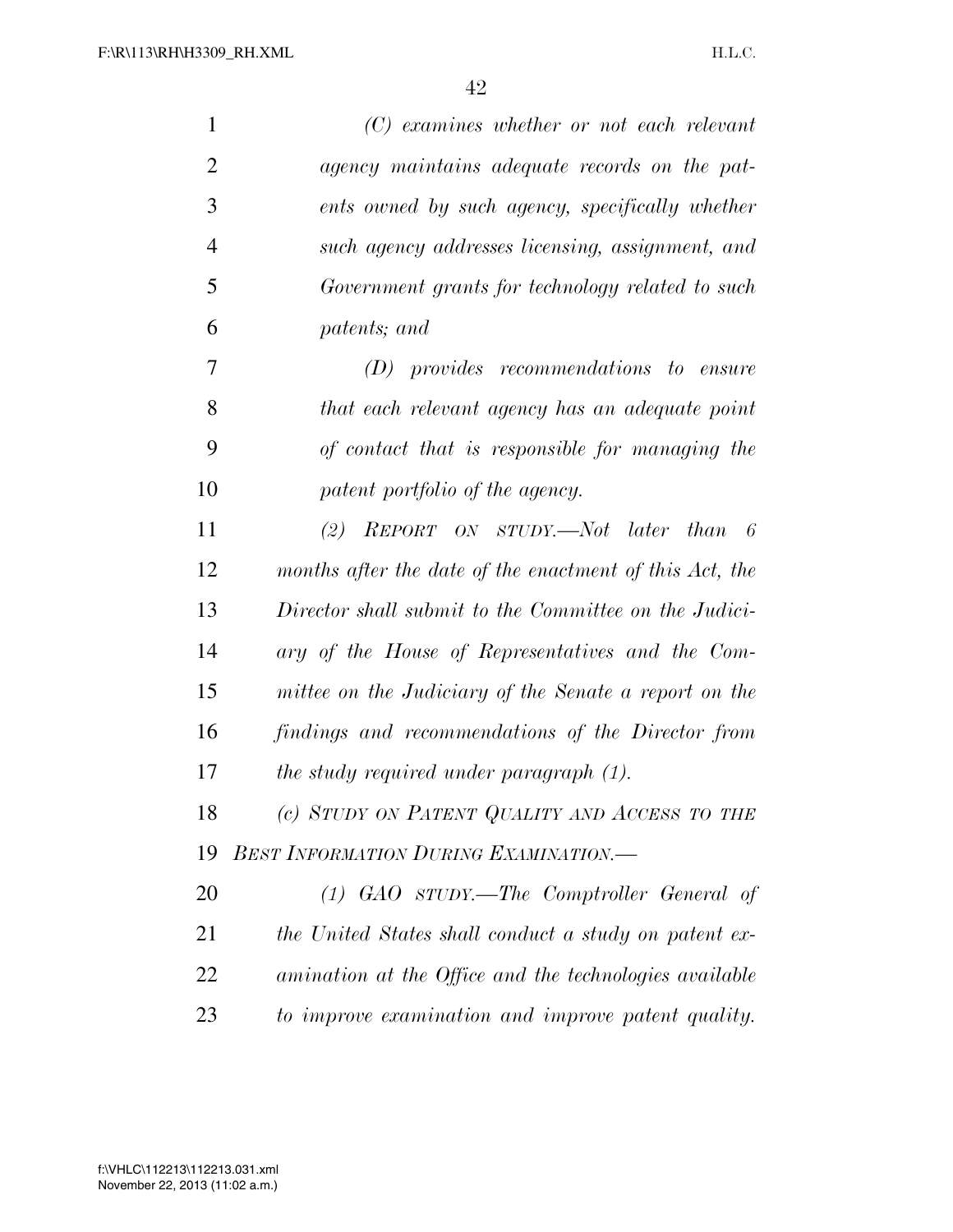| $\mathbf{1}$   | (2) CONTENTS OF THE STUDY.—The study re-            |
|----------------|-----------------------------------------------------|
| $\overline{2}$ | quired under paragraph (1) shall include the fol-   |
| 3              | lowing:                                             |
| $\overline{4}$ | $(A)$ An examination of patent quality at the       |
| 5              | Office.                                             |
| 6              | $(B)$ An examination of ways to improve             |
| 7              | patent quality, specifically through technology,    |
| 8              | that shall include examining best practices at      |
| 9              | foreign patent offices and the use of existing off- |
| 10             | the-shelf technologies to improve patent examina-   |
| 11             | tion.                                               |
| 12             | $(C)$ A description of how patents are classi-      |
| 13             | fied.                                               |
| 14             | $(D)$ An examination of procedures in place         |
| 15             | to prevent double patenting through filing by ap-   |
| 16             | plicants in multiple art areas.                     |
| 17             | $(E)$ An examination of the types of off-the-       |
| 18             | shelf prior art databases and search software       |
| 19             | used by foreign patent offices and governments,     |
| 20             | particularly in Europe and Asia, and whether        |
| 21             | those databases and search tools could be used by   |
| 22             | the Office to improve patent examination.           |
| 23             | $(F)$ An examination of any other areas the         |
| 24             | Comptroller General determines to be relevant.      |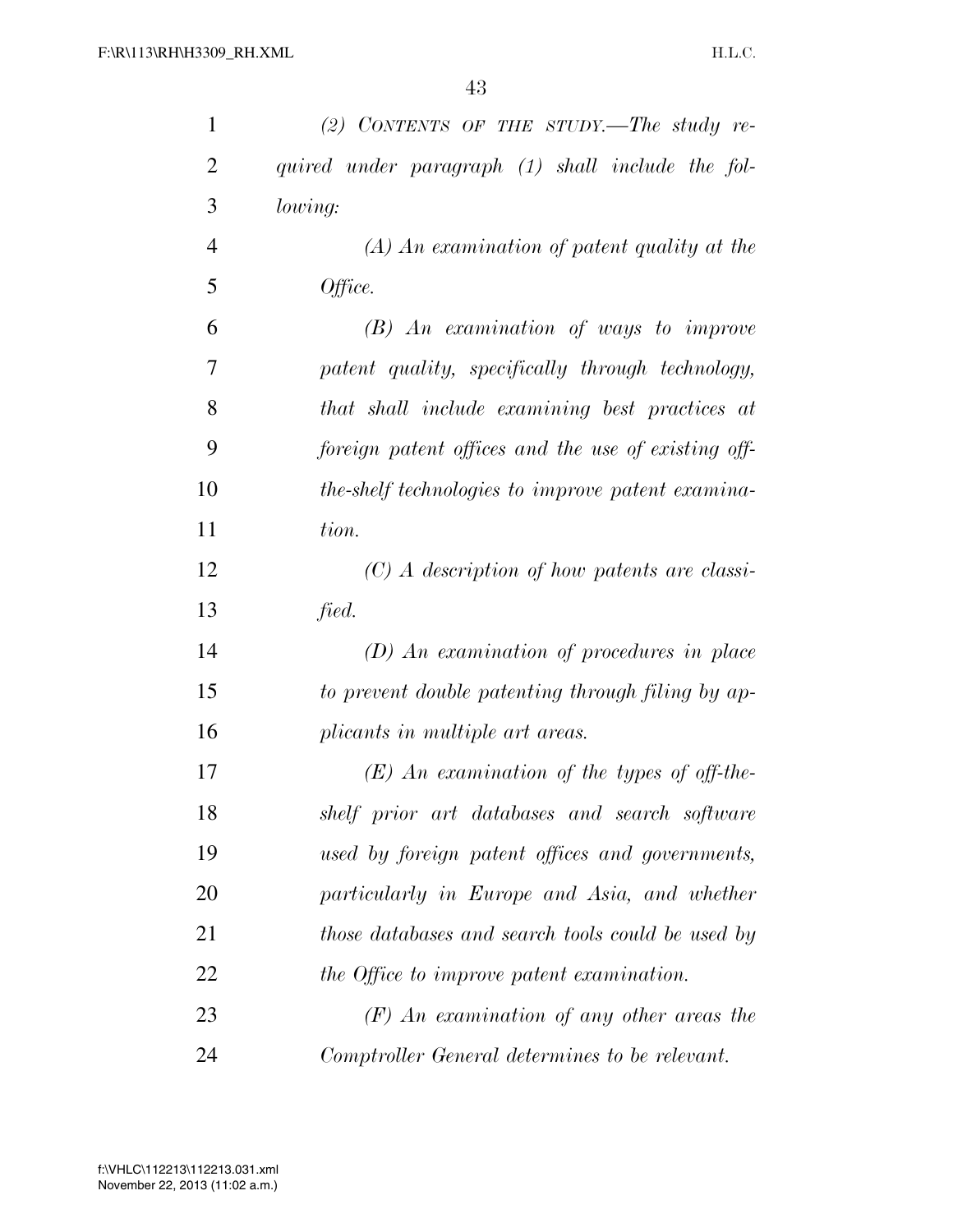| $\mathbf{1}$   | REPORT ON STUDY.—Not later than 6<br>(3)                |
|----------------|---------------------------------------------------------|
| $\overline{2}$ | months after the date of the enactment of this Act, the |
| 3              | Comptroller General shall submit to the Committee on    |
| $\overline{4}$ | the Judiciary of the House of Representatives and the   |
| 5              | Committee on the Judiciary of the Senate a report on    |
| 6              | the findings and recommendations from the study re-     |
| 7              | quired by this subsection, including recommendations    |
| 8              | for any changes to laws and regulations that will im-   |
| 9              | prove the examination of patent applications and        |
| 10             | patent quality.                                         |
| 11             | (d) STUDY ON PATENT SMALL CLAIMS COURT.—                |
| 12             | (1) STUDY REQUIRED.—                                    |
| 13             | $(A)$ In GENERAL.—The Director of the Ad-               |
| 14             | ministrative Office of the United States Courts,        |
| 15             | in consultation with the Director of the Federal        |
| 16             | Judicial Center and the United States Patent            |
| 17             | and Trademark Office, shall, using existing re-         |
| 18             | sources, conduct a study to examine the idea of         |
| 19             | developing a pilot program for patent small             |
| 20             | claims courts in certain judicial districts within      |
| 21             | the existing patent pilot program mandated by           |
| 22             | <i>Public Law 111–349.</i>                              |
| 23             | CONTENTS OF STUDY.—The<br>(B)<br>study                  |
| 24             | under subparagraph $(A)$ shall examine—                 |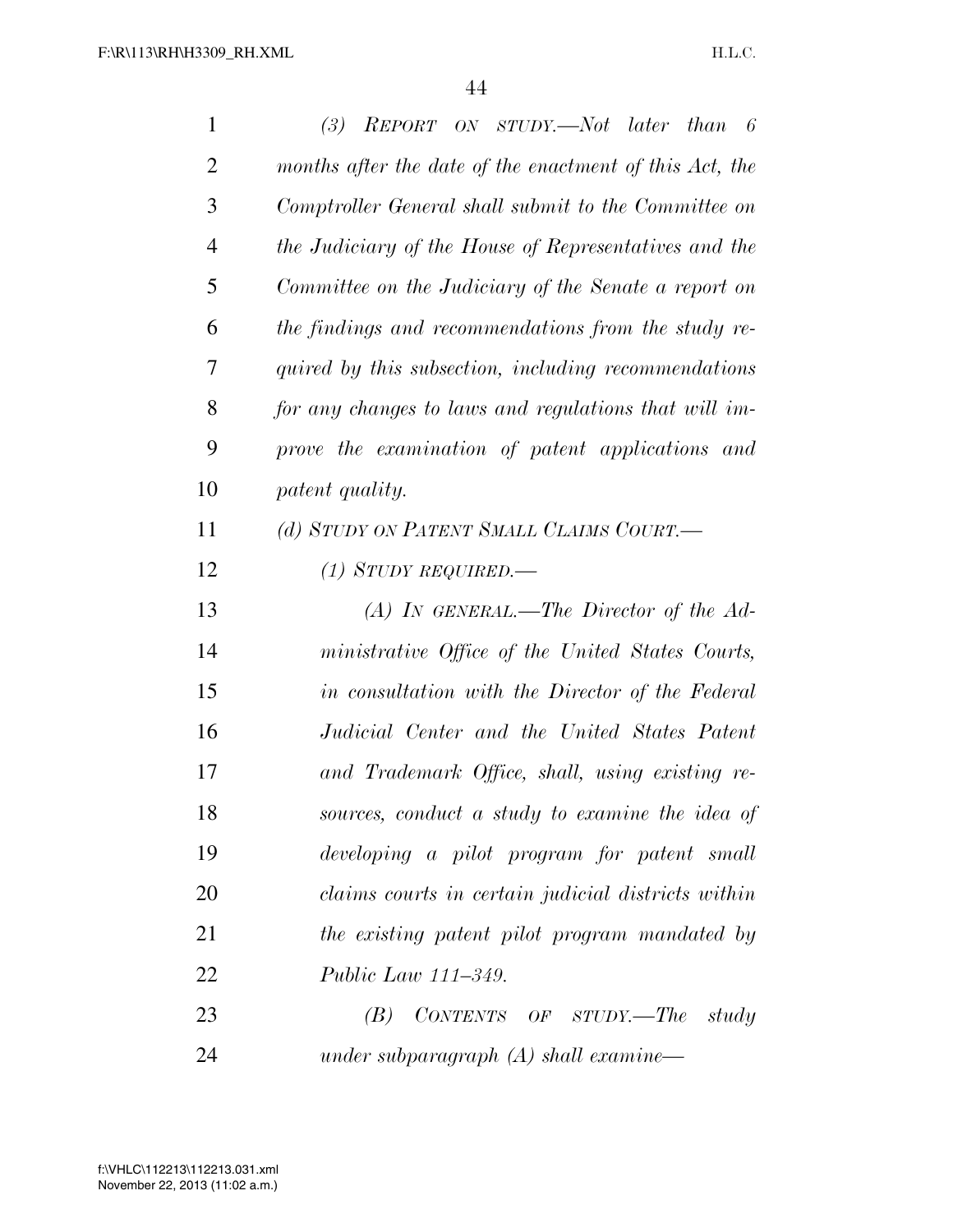| $\mathbf{1}$   | $(i)$ the number of and qualifications                  |
|----------------|---------------------------------------------------------|
| $\overline{2}$ | for judges that could serve on such small               |
| 3              | <i>claims courts;</i>                                   |
| $\overline{4}$ | ( <i>ii</i> ) how such small claims courts              |
| 5              | would be designated and the necessary cri-              |
| 6              | <i>teria for such designation;</i>                      |
| 7              | ( <i>iii</i> ) the costs that would be incurred         |
| 8              | for establishing, maintaining, and oper-                |
| 9              | ating such a pilot program; and                         |
| 10             | $(iv)$ the steps that would be taken to                 |
| 11             | ensure that the courts in the pilot program             |
| 12             | are not misused for abusive patent litiga-              |
| 13             | tion.                                                   |
| 14             | (2) REPORT ON STUDY.—Not later than 1 year              |
| 15             | after the date of the enactment of this Act, the Direc- |
| 16             | tor of the Administrative Office of the United States   |
| 17             | Courts shall submit a report to the Committee on the    |
| 18             | Judiciary of the House of Representatives and the       |
| 19             | Committee on the Judiciary of the Senate on the find-   |
| 20             | ings and recommendations of the Director of the Ad-     |
| 21             | ministrative Office from the study required under       |
| 22             | paragraph (1).                                          |
| 23             | (e) STUDY ON DEMAND LETTERS.—                           |
| 24             | $(1)$ STUDY.—The Director, in consultation with         |
| 25             | the heads of other appropriate agencies, shall conduct  |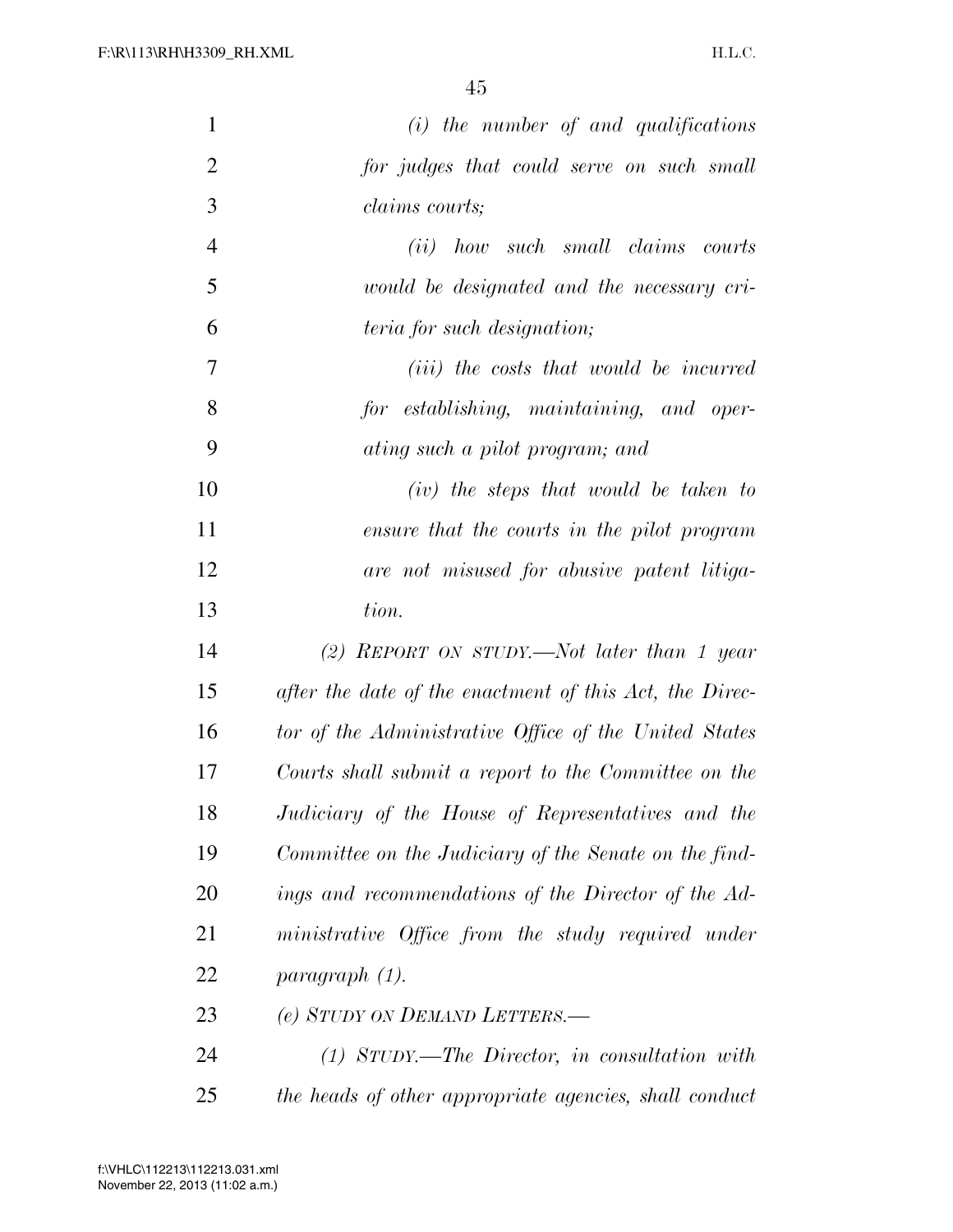*a study of the prevalence of the practice of sending patent demand letters in bad faith and the extent to which that practice may, through fraudulent or decep- tive practices, impose a negative impact on the mar-ketplace.* 

 *(2) REPORT TO CONGRESS.—Not later than 1 year after the date of the enactment of this Act, the Director shall submit a report to the Committee on the Judiciary of the House of Representatives and the Committee on the Judiciary of the Senate on the find- ings and recommendations of the Director from the study required under paragraph (1).* 

 *(3) PATENT DEMAND LETTER DEFINED.—In this subsection, the term ''patent demand letter'' means a written communication relating to a patent that states or indicates, directly or indirectly, that the re- cipient or anyone affiliated with the recipient is or may be infringing the patent.* 

*(f) STUDY ON BUSINESS METHOD PATENT QUALITY.—* 

 *(1) GAO STUDY.—The Comptroller General of the United States shall conduct a study on the volume and nature of litigation involving business method patents.* 

 *(2) CONTENTS OF STUDY.—The study required under paragraph (1) shall focus on examining the* 

November 22, 2013 (11:02 a.m.) f:\VHLC\112213\112213.031.xml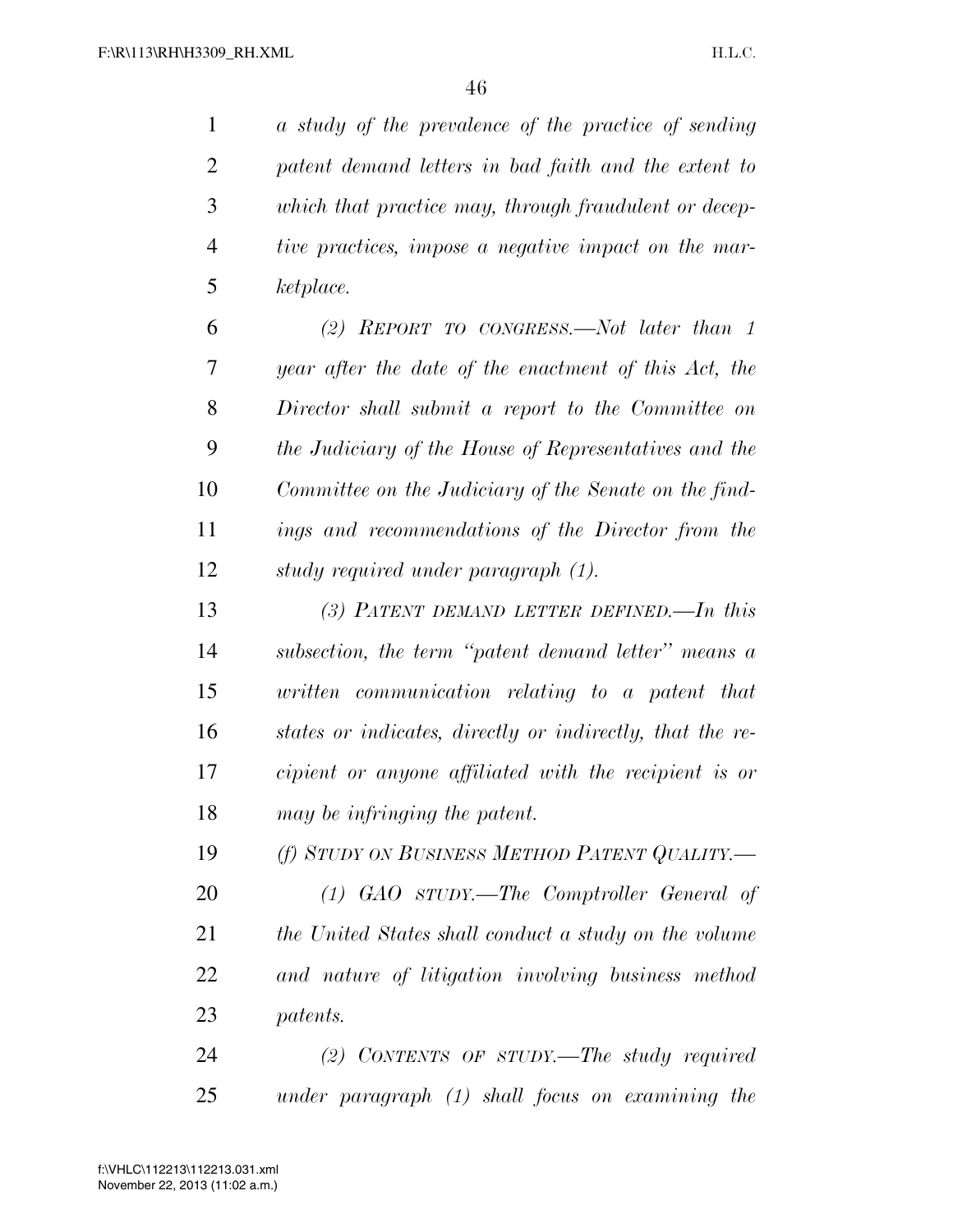| 1              | quality of business method patents asserted in suits    |
|----------------|---------------------------------------------------------|
| $\overline{2}$ | alleging patent infringement, and may include an ex-    |
| 3              | amination of any other areas that the Comptroller       |
| $\overline{4}$ | General determines to be relevant.                      |
| 5              | $(3)$ REPORT TO CONGRESS.—Not later than 6              |
| 6              | months after the date of the enactment of this Act, the |
| 7              | Comptroller General shall submit to the Committee on    |
| 8              | the Judiciary of the House of Representatives and the   |
| 9              | Committee on the Judiciary of the Senate a report on    |
| 10             | the findings and recommendations from the study re-     |
| 11             | quired by this subsection, including recommendations    |
| 12             | for any changes to laws or regulations that the Comp-   |
| 13             | troller General considers appropriate on the basis of   |
| 14             | the study.                                              |
| 15             | SEC. 9. IMPROVEMENTS AND TECHNICAL CORRECTIONS TO       |
| 16             | THE LEAHY-SMITH AMERICA INVENTS ACT.                    |
| 17             | REPEAL OF CIVIL ACTION TO OBTAIN A PAT-<br>(a)          |
| 18             | ENT.                                                    |
| 19             | $(1)$ REPEAL.—Section 145 of title 35, United           |
| 20             | States Code, is repealed.                               |
| 21             | (2) CONFORMING AMENDMENTS.                              |
| 22             | (A) FEDERAL CIRCUIT JURISDICTION.—Sec-                  |
| 23             | tion $1295(a)(4)$ of title 28, United States Code,      |
| 24             | <i>is amended—</i>                                      |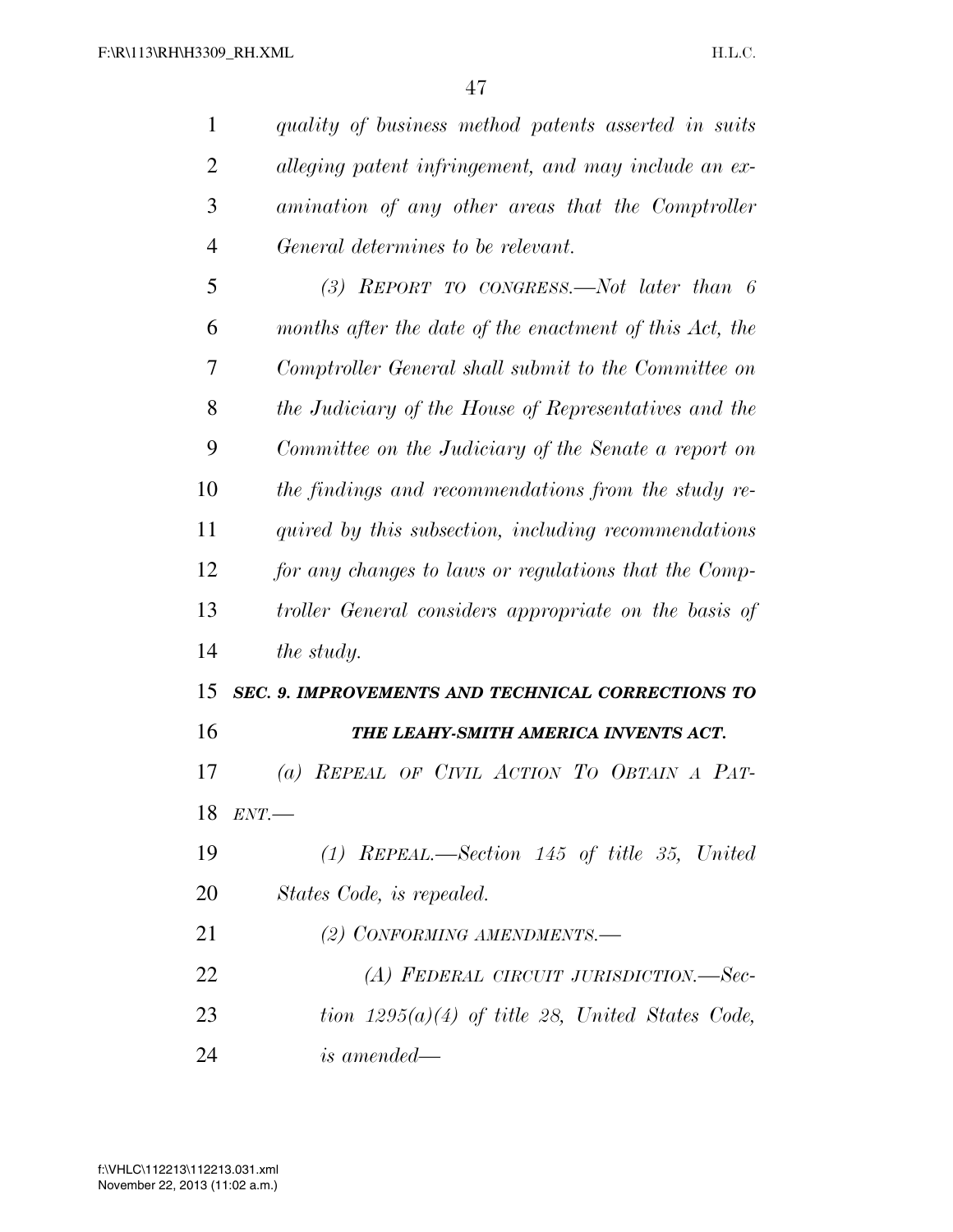| $\mathbf{1}$   | $(i)$ in subparagraph $(A)$ , by striking           |
|----------------|-----------------------------------------------------|
| $\overline{2}$ | "except that an applicant or a party" and           |
| 3              | all that follows through the end of the sub-        |
| $\overline{4}$ | paragraph and inserting the following: "ex-         |
| 5              | cept that a party to a derivation proceeding        |
| 6              | may also have remedy by civil action under          |
| 7              | section 146 of title 35; an appeal under this       |
| 8              | subparagraph of a decision of the Board             |
| 9              | with respect to a derivation proceeding shall       |
| 10             | waive the right of such party to proceed            |
| 11             | under section 146 of title 35;"; and                |
| 12             | $(ii)$ in subparagraph $(C)$ , by striking          |
| 13             | "section $145$ , $146$ , $or$ " and inserting "sec- |
| 14             | tion $146$ or".                                     |
| 15             | (B) FEDERAL CIRCUIT APPEAL.—Section                 |
| 16             | $141(a)$ of title 35, United States Code, is amend- |
| 17             | $ed$ —                                              |
| 18             | by striking "may appeal the<br>(i)                  |
| 19             | Board's decision to" and inserting "may             |
| 20             | appeal the Board's decision only to"; and           |
| 21             | $(ii)$ by striking the second sentence.             |
| 22             | (C) ADJUSTMENT OF PATENT TERM.-Sec-                 |
| 23             | tion $154(b)(1)(A)(iii)$ of title 35, United States |
| 24             | Code, is amended by striking "section 141, 145,     |
| 25             | or $146"$ and inserting "section 141 or $146"$ .    |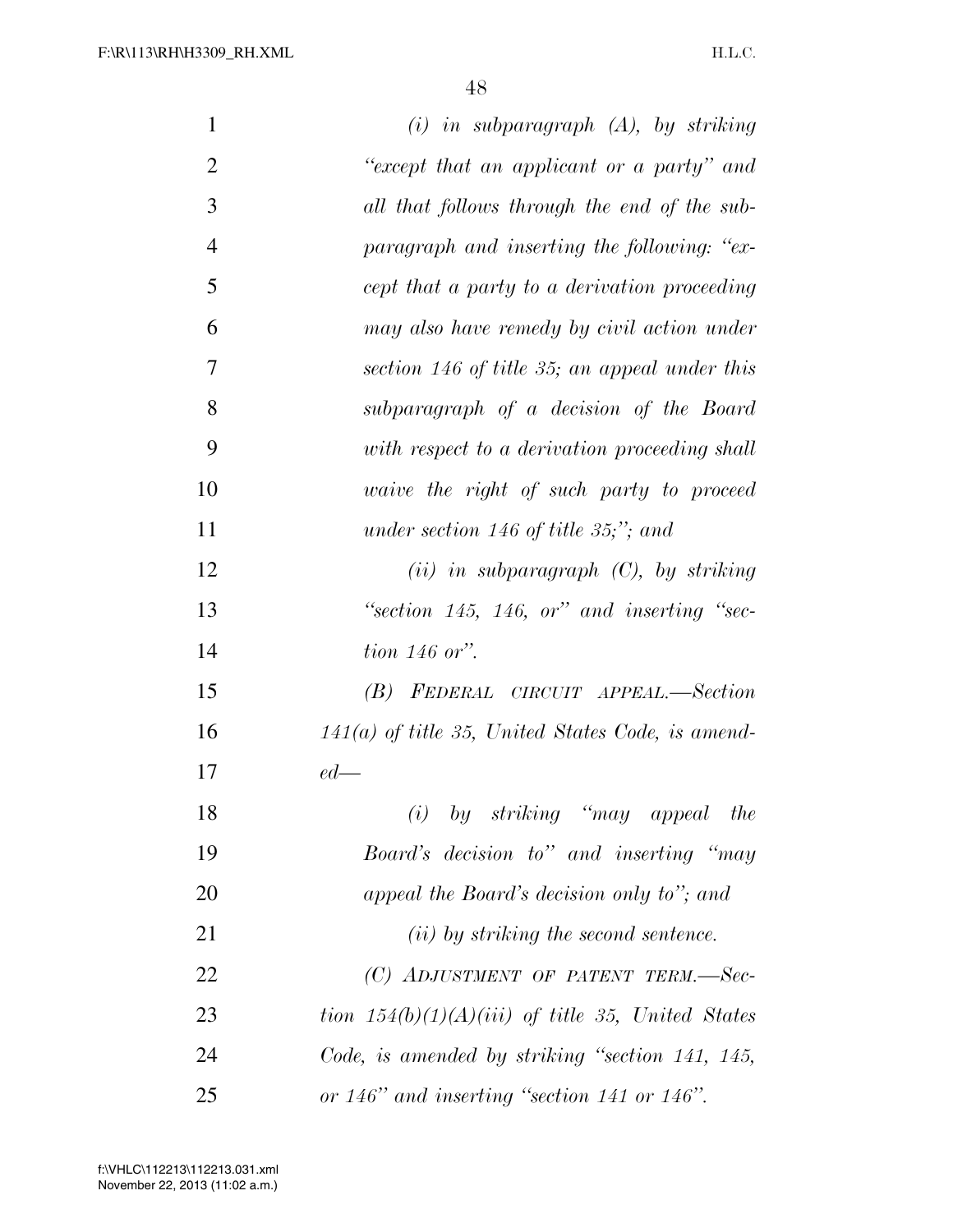| $\mathbf{1}$   | (D) CLERICAL AMENDMENT.—The table of                      |
|----------------|-----------------------------------------------------------|
| $\overline{2}$ | sections for chapter 13 of title 35, United States        |
| 3              | Code, is amended by repealing the item relating           |
| $\overline{4}$ | to section 145.                                           |
| 5              | $(3)$ EFFECTIVE DATE.—The amendments made                 |
| 6              | by this subsection shall take effect on the date of the   |
| 7              | enactment of this Act and apply to any proceeding in      |
| 8              | which a decision is made by the Patent Trial and Ap-      |
| 9              | peal Board on or after such date of enactment.            |
| 10             | POST-GRANT REVIEW AMENDMENT.-Section<br>(b)               |
| 11             | $325(e)(2)$ of title 35, United States Code is amended by |
| 12             | striking "or reasonably could have raised".               |
| 13             | (c) USE OF DISTRICT-COURT CLAIM CONSTRUCTION IN           |
| 14             | POST-GRANT AND INTER PARTES REVIEWS.                      |
| 15             | (1) INTER PARTES REVIEW.—Section 316(a) of                |
| 16             | title 35, United States Code, is amended—                 |
| 17             | (A) in paragraph $(12)$ , by striking "; and"             |
| 18             | and inserting a semicolon;                                |
| 19             | $(B)$ in paragraph $(13)$ , by striking the pe-           |
| 20             | riod at the end and inserting "; and"; and                |
| 21             | $(C)$ by adding at the end the following new              |
| 22             | paragraph:                                                |
| 23             | $" (14)$ providing that for all purposes under this       |
| 24             | $chapter$ —                                               |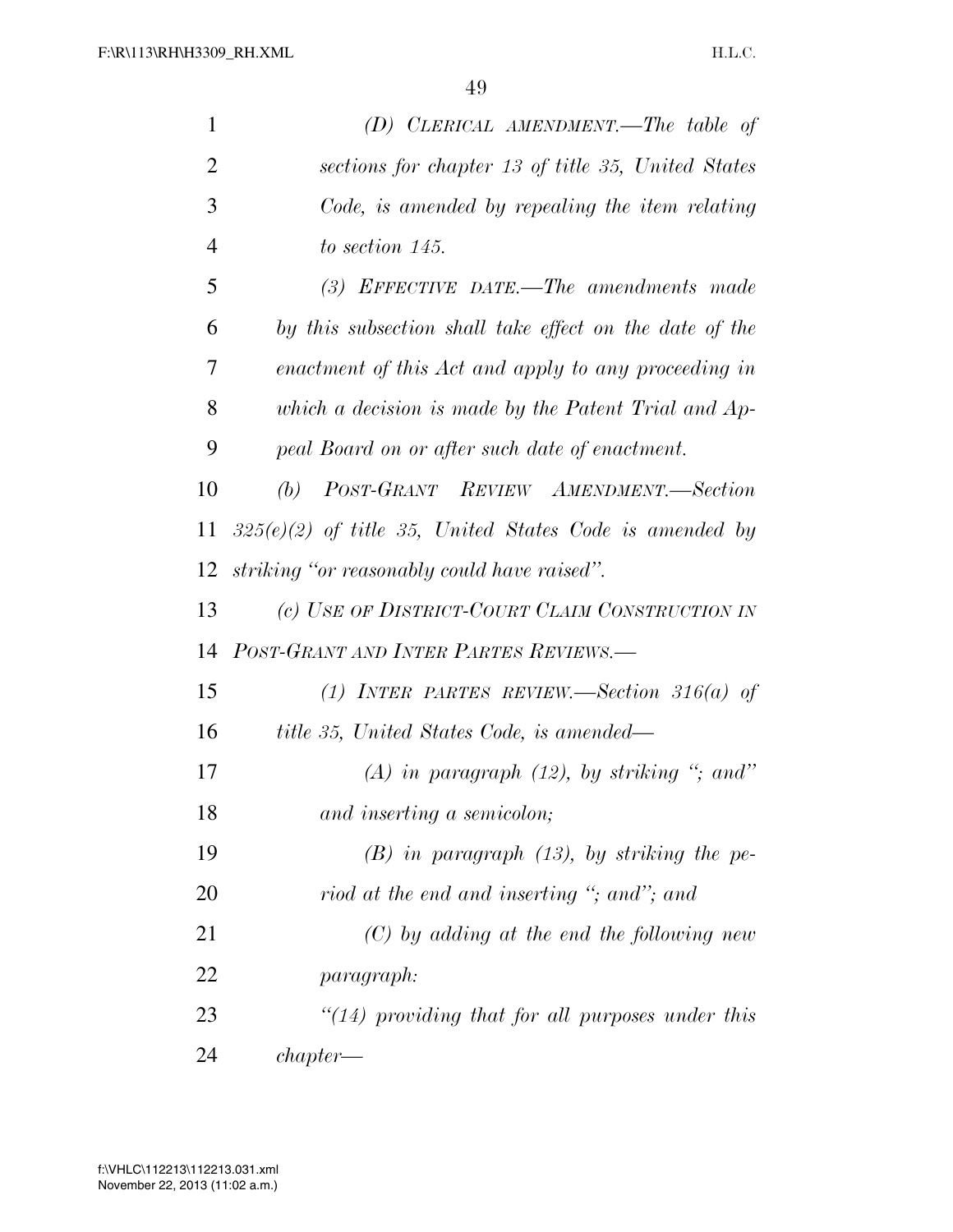| $\mathbf{1}$   | "(A) each claim of a patent shall be con-           |
|----------------|-----------------------------------------------------|
| $\overline{2}$ | strued as such claim would be in a civil action     |
| 3              | to invalidate a patent under section $282(b)$ , in- |
| $\overline{4}$ | cluding construing each claim of the patent in      |
| 5              | accordance with the ordinary and customary          |
| 6              | meaning of such claim as understood by one of       |
| 7              | ordinary skill in the art and the prosecution his-  |
| 8              | tory pertaining to the patent; and                  |
| 9              | $\lq (B)$ if a court has previously construed the   |
| 10             | claim or a claim term in a civil action in which    |
| 11             | the patent owner was a party, the Office shall      |
| 12             | consider such claim construction.".                 |
| 13             | (2) $POST-GRANT$ $REVIEW. - Section 326(a)$ of      |
| 14             | title 35, United States Code, is amended—           |
| 15             | $(A)$ in paragraph $(11)$ , by striking "; and"     |
| 16             | and inserting a semicolon;                          |
| 17             | $(B)$ in paragraph $(12)$ , by striking the pe-     |
| 18             | riod at the end and inserting "; and"; and          |
| 19             | $(C)$ by adding at the end the following new        |
| 20             | <i>paragraph:</i>                                   |
| 21             | " $(13)$ providing that for all purposes under this |
| 22             | $chapter$ —                                         |
| 23             | "(A) each claim of a patent shall be con-           |
| 24             | strued as such claim would be in a civil action     |
| 25             | to invalidate a patent under section $282(b)$ , in- |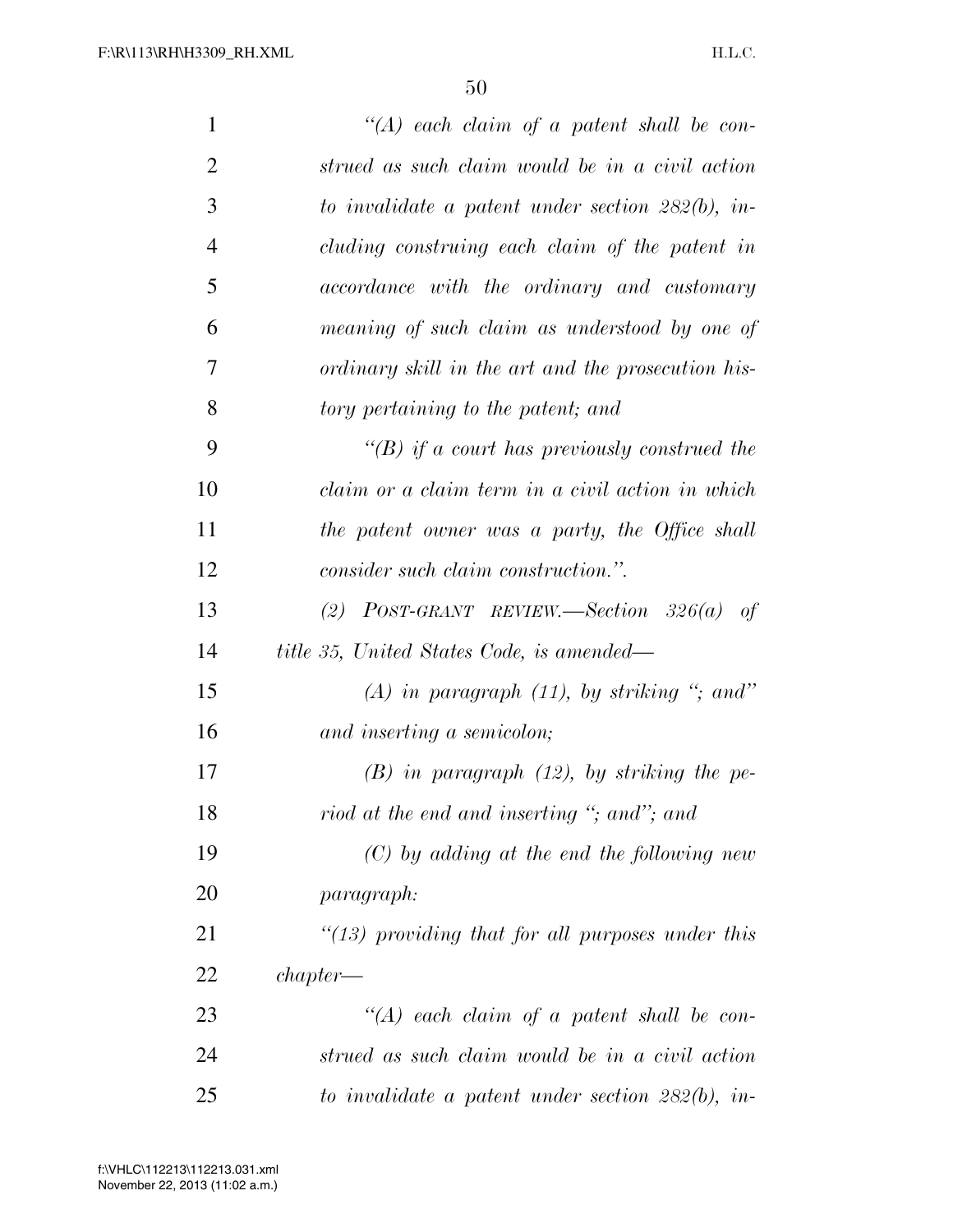| $\mathbf{1}$   | cluding construing each claim of the patent in                   |
|----------------|------------------------------------------------------------------|
| $\overline{2}$ | accordance with the ordinary and customary                       |
| 3              | meaning of such claim as understood by one of                    |
| $\overline{4}$ | ordinary skill in the art and the prosecution his-               |
| 5              | tory pertaining to the patent; and                               |
| 6              | $\lq\lq(B)$ if a court has previously construed the              |
| 7              | claim or a claim term in a civil action in which                 |
| 8              | the patent owner was a party, the Office shall                   |
| 9              | consider such claim construction.".                              |
| 10             | (3)<br>TECHNICAL AND CONFORMING AMEND-                           |
| 11             | MENT.—Section $18(a)(1)(A)$ of the Leahy-Smith                   |
| 12             | America Invents Act (Public Law 112–29; 126 Stat.                |
| 13             | $329; 35 \text{ U.S.C.} 321 \text{ note}$ is amended by striking |
| 14             | "Section 321 $(c)$ " and inserting "Sections 321 $(c)$ and       |
| 15             | $326(a)(13)$ ".                                                  |
| 16             | (4) EFFECTIVE DATE.—The amendments made                          |
| 17             | by this subsection shall take effect upon the expiration         |
| 18             | of the 90-day period beginning on the date of the en-            |
| 19             | actment of this Act, and shall apply to any pro-                 |
| 20             | ceeding under chapter 31 or 32 of title 35, United               |
| 21             | States Code, as the case may be, for which the peti-             |
| 22             | tion for review is filed on or after such effective date.        |
| 23             | (d) CODIFICATION OF THE DOUBLE-PATENTING DOC-                    |
| 24             | TRINE FOR FIRST-INVENTOR-TO-FILE PATENTS.-                       |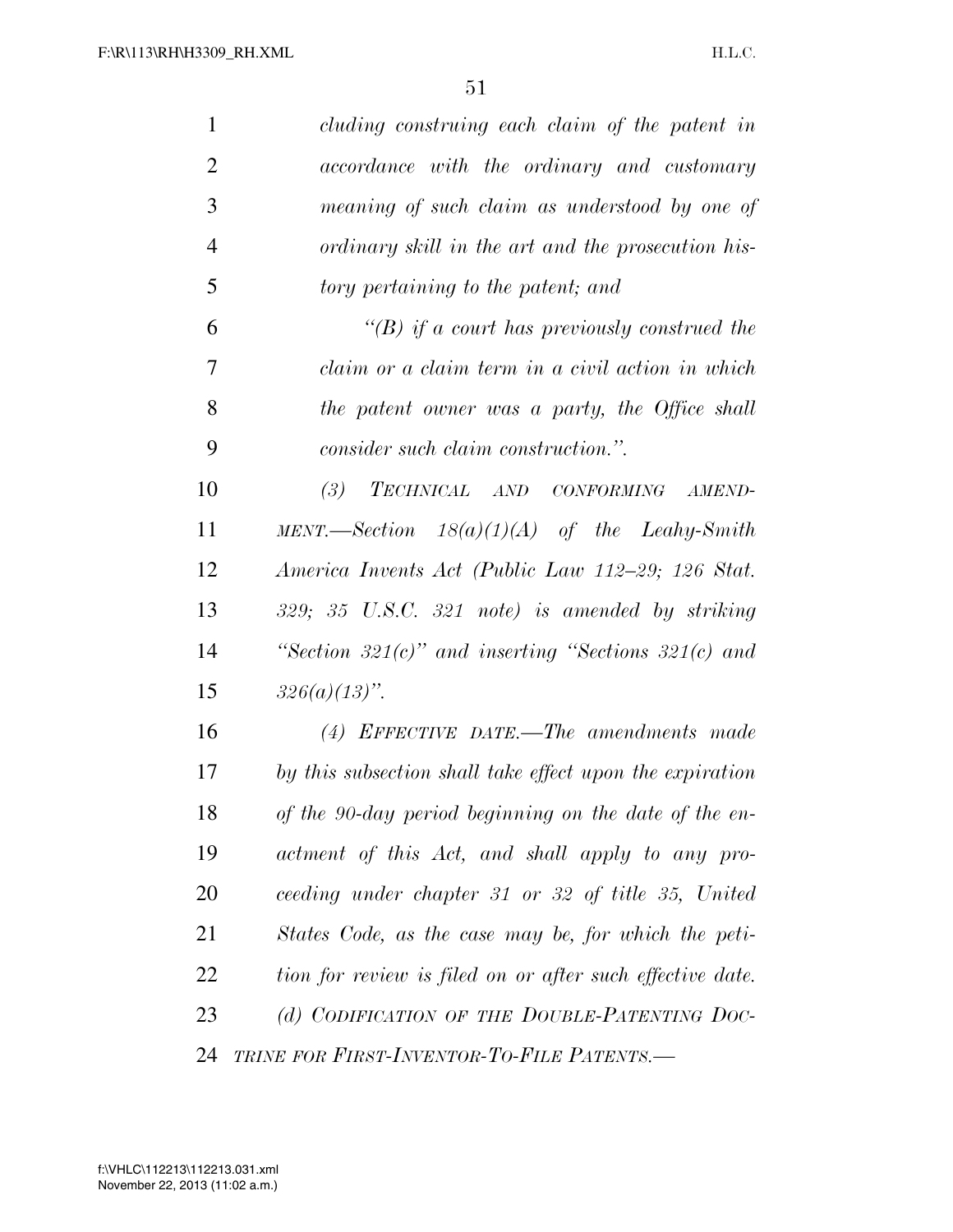|   | $(1)$ AMENDMENT.—Chapter 10 of title 35, United       |
|---|-------------------------------------------------------|
| 2 | States Code, is amended by adding at the end the fol- |
| 3 | <i>lowing new section:</i>                            |

## *''§ 106. Prior art in cases of double patenting*

 *''A claimed invention of a patent issued under section 151 (referred to as the 'first patent') that is not prior art to a claimed invention of another patent (referred to as the 'second patent') shall be considered prior art to the claimed invention of the second patent for the purpose of deter- mining the nonobviousness of the claimed invention of the second patent under section 103 if—* 

 *''(1) the claimed invention of the first patent was effectively filed under section 102(d) on or before the effective filing date of the claimed invention of the sec-ond patent;* 

*''(2) either—* 

 *''(A) the first patent and second patent name the same inventor; or* 

 *''(B) the claimed invention of the first pat- ent would constitute prior art to the claimed in- vention of the second patent under section 102(a)(2) if an exception under section 102(b)(2) were deemed to be inapplicable and the claimed invention of the first patent was, or were deemed to be, effectively filed under section 102(d) before*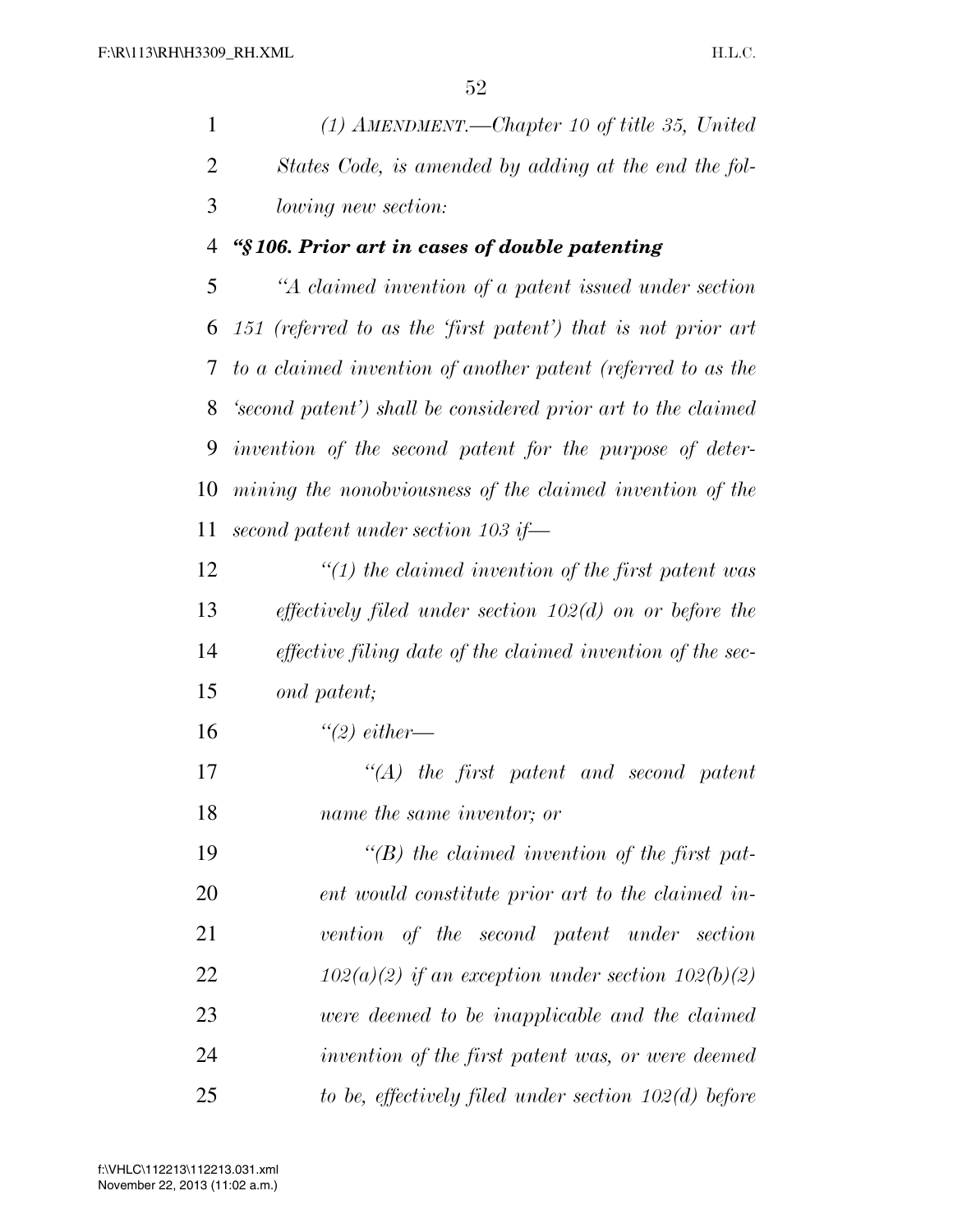| $\mathbf{1}$   | the effective filing date of the claimed invention      |
|----------------|---------------------------------------------------------|
| $\overline{2}$ | of the second patent; and                               |
| 3              | $\lq(3)$ the patentee of the second patent has not      |
| $\overline{4}$ | disclaimed the rights to enforce the second patent      |
| 5              | independently from, and beyond the statutory term of,   |
| 6              | the first patent.".                                     |
| 7              | $(2)$ REGULATIONS.—The Director shall promul-           |
| 8              | gate regulations setting forth the form and content of  |
| 9              | any disclaimer required for a patent to be issued in    |
| 10             | compliance with section 106 of title 35, United States  |
| 11             | Code, as added by paragraph (1). Such regulations       |
| 12             | shall apply to any disclaimer filed after a patent has  |
| 13             | issued. A disclaimer, when filed, shall be considered   |
| 14             | for the purpose of determining the validity of the pat- |
| 15             | ent under section 106 of title 35, United States Code.  |
| 16             | (3) CONFORMING AMENDMENT.—The table of sec-             |
| 17             | tions for chapter 10 of title 35, United States Code,   |
| 18             | is amended by adding at the end the following new       |
| 19             | <i>item:</i>                                            |
|                | "106. Prior art in cases of double patenting.".         |
| 20             | (4) EXCLUSIVE RULE.—A patent subject to sec-            |
| 21             | tion 106 of title 35, United States Code, as added by   |
| 22             | paragraph (1), shall not be held invalid on any non-    |
| 23             | statutory, double-patenting ground.                     |
| 24             | $(5)$ EFFECTIVE DATE.—The amendments made               |
| 25             | by this subsection shall take effect on the date of the |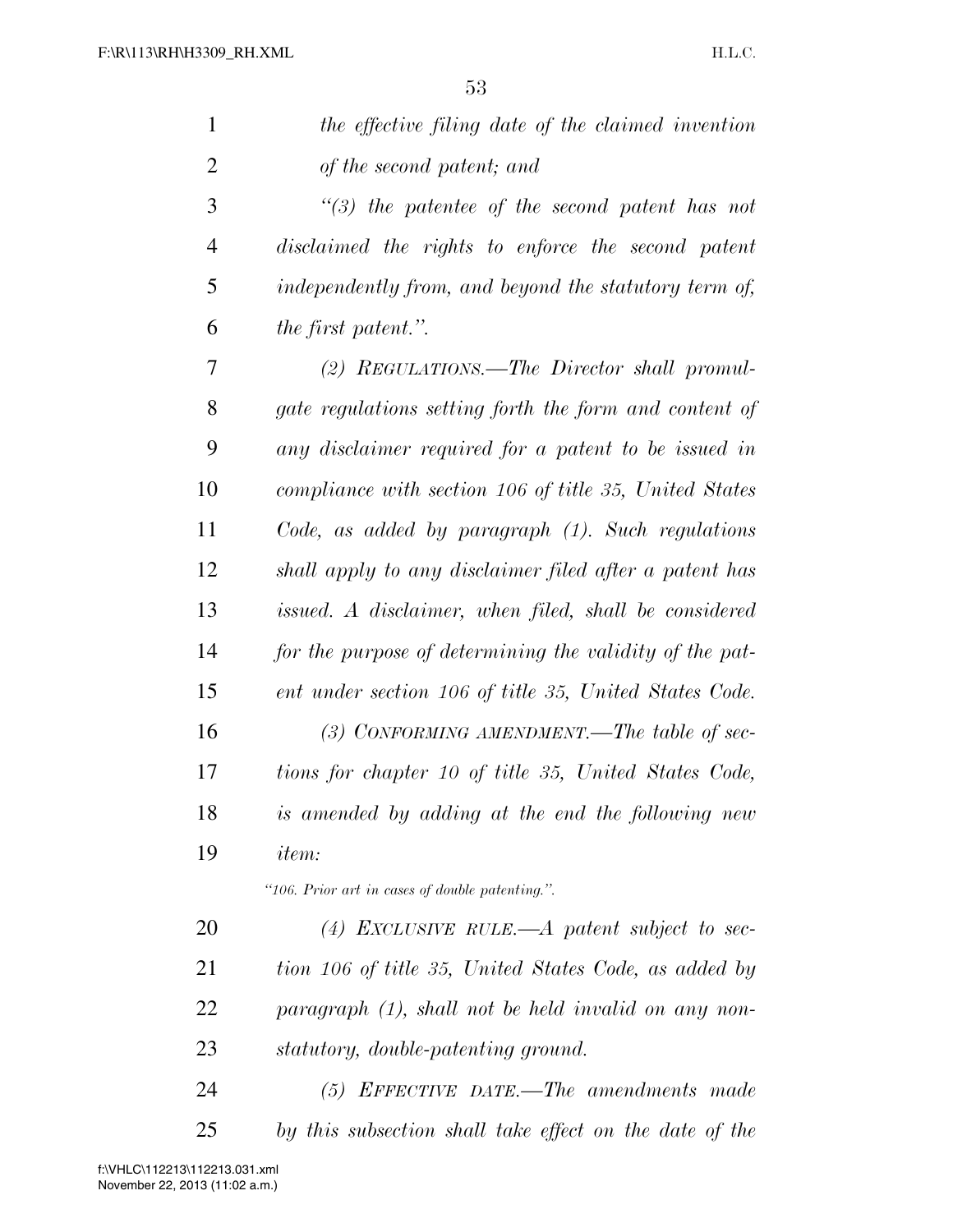| $\mathbf{1}$   | enactment of this Act and shall apply to a patent or       |
|----------------|------------------------------------------------------------|
| $\overline{2}$ | patent application only if both the first and second       |
| 3              | patents described in section 106 of title 35, United       |
| $\overline{4}$ | States Code, as added by paragraph (1), are patents        |
| 5              | or patent applications that are described in section       |
| 6              | $3(n)(1)$ of the Leahy-Smith America Invents Act (35)      |
| 7              | U.S.C. 100 note).                                          |
| 8              | (e) PTO PATENT REVIEWS.—                                   |
| 9              | $(1)$ CLARIFICATION.                                       |
| 10             | SCOPE OF PRIOR ART.—Section<br>(A)                         |
| 11             | $18(a)(1)(C)(i)$ of the Leahy-Smith America In-            |
| 12             | vents $Act$ (35 U.S.C. 321 note) is amended by             |
| 13             | striking "section $102(a)$ " and inserting "sub-           |
| 14             | section (a) or (e) of section $102$ ".                     |
| 15             | EFFECTIVE DATE.—The amendment<br>(B)                       |
| 16             | made by subparagraph $(A)$ shall take effect on            |
| 17             | the date of the enactment of this Act and shall            |
| 18             | apply to any proceeding pending on, or filed on            |
| 19             | or after, such date of enactment.                          |
| 20             | (2) $AUTHORITY$ TO WAIVE FEE.—Subject<br>$\it to$          |
| 21             | <i>available resources, the Director may waive payment</i> |
| 22             | of a filing fee for a transitional proceeding described    |
| 23             | under section $18(a)$ of the Leahy-Smith America In-       |
| 24             | vents $Act$ (35 U.S.C. 321 note).                          |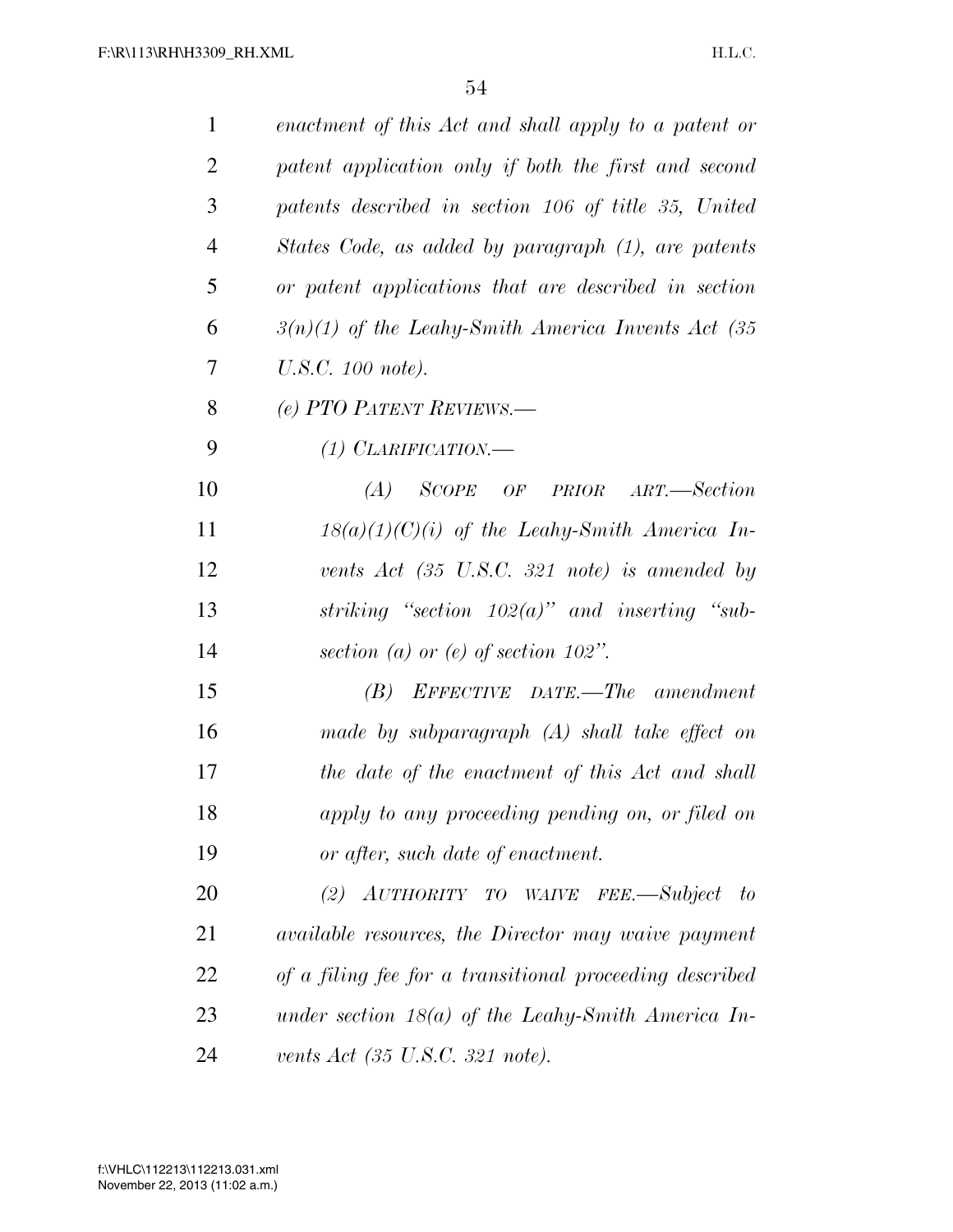| 1  | (f) CLARIFICATION OF LIMITS ON PATENT TERM AD-          |
|----|---------------------------------------------------------|
| 2  | JUSTMENT.-                                              |
| 3  | (1) AMENDMENTS.—Section $154(b)(1)(B)$ of title         |
| 4  | 35, United States Code, is amended—                     |
| 5  | $(A)$ in the matter preceding clause (i), by            |
| 6  | striking "not including-" and inserting "the            |
| 7  | term of the patent shall be extended 1 day for          |
| 8  | each day after the end of that 3-year period until      |
| 9  | the patent is issued, not including—";                  |
| 10 | $(B)$ in clause (i), by striking "consumed by           |
| 11 | continued examination of the application re-            |
| 12 | quested by the applicant" and inserting "con-           |
| 13 | sumed after continued examination of the appli-         |
| 14 | cation is requested by the applicant";                  |
| 15 | $(C)$ in clause (iii), by striking the comma at         |
| 16 | the end and inserting a period; and                     |
| 17 | $(D)$ by striking the matter following clause           |
| 18 | $(iii)$ .                                               |
| 19 | (2) EFFECTIVE DATE.—The amendments made                 |
| 20 | by this subsection shall take effect on the date of the |
| 21 | enactment of this Act and apply to any patent appli-    |
| 22 | cation or patent that is pending on, or filed on or     |
| 23 | after, such date of enactment.                          |
|    |                                                         |

*(g) CLARIFICATION OF JURISDICTION.—*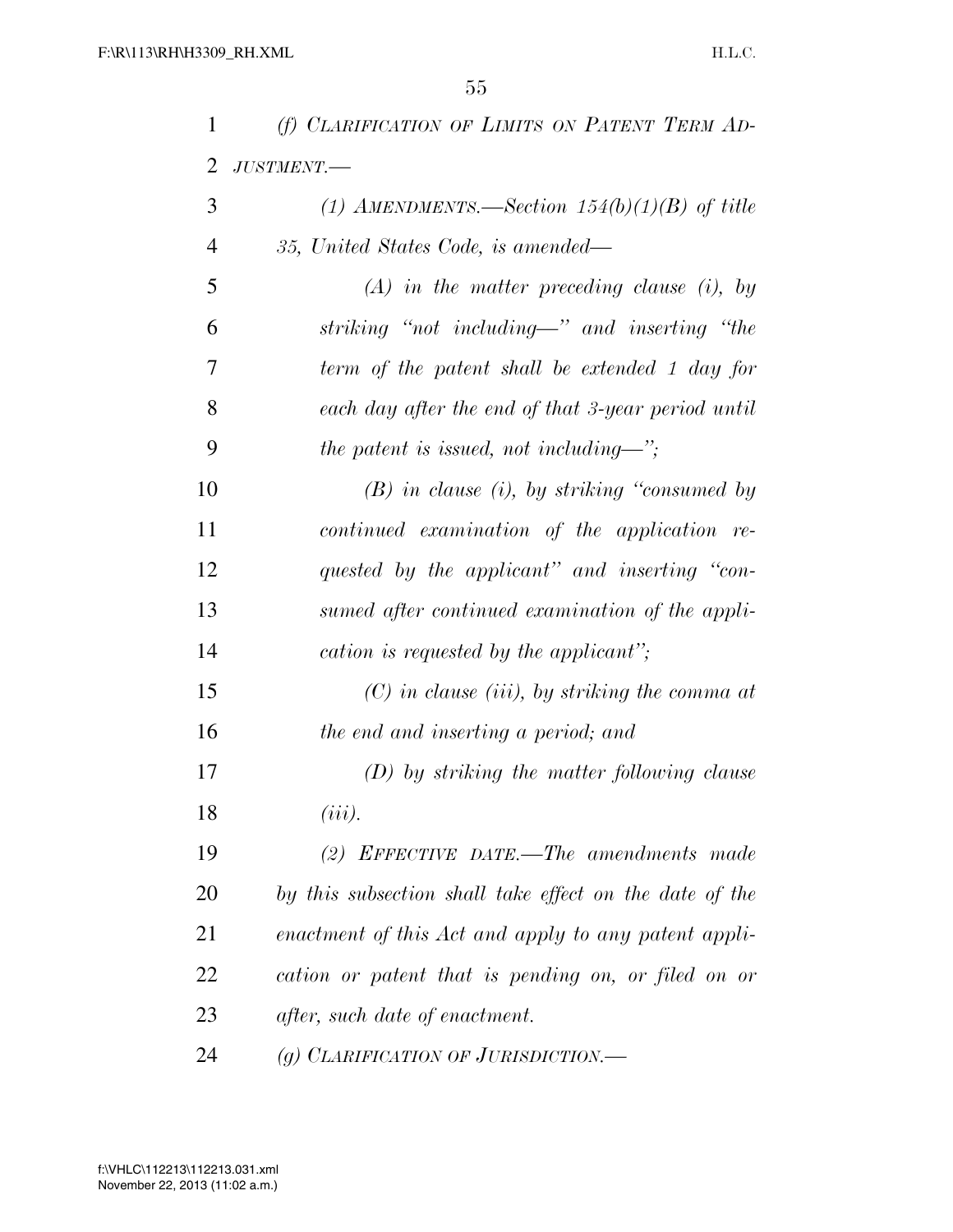| 1              | $(1)$ IN GENERAL.—The Federal interest in pre-            |
|----------------|-----------------------------------------------------------|
| $\overline{2}$ | venting inconsistent final judicial determinations as     |
| 3              | to the legal force or effect of the claims in a patent    |
| $\overline{4}$ | presents a substantial Federal issue that is important    |
| 5              | to the Federal system as a whole.                         |
| 6              | (2) $APPLICABILITY. \text{—} Paragraph (1) \text{—}$      |
| 7              | $(A)$ shall apply to all cases filed on or after,         |
| 8              | or pending on, the date of the enactment of this          |
| 9              | Act; and                                                  |
| 10             | $(B)$ shall not apply to a case in which a                |
| 11             | Federal court has issued a ruling on whether the          |
| 12             | case or a claim arises under any Act of Congress          |
| 13             | relating to patents or plant variety protection           |
| 14             | before the date of the enactment of this Act.             |
| 15             | (h) PATENT PILOT PROGRAM IN CERTAIN DISTRICT              |
| 16             | COURTS DURATION.-                                         |
| 17             | $(1)$ DURATION.—Section $1(c)$ of Public Law              |
| 18             | 111–349 (124 Stat. 3674; 28 U.S.C. 137 note) is           |
| 19             | amended to read as follows:                               |
| 20             | "(c) DURATION.—The program established under sub-         |
| 21             | section (a) shall be maintained using existing resources, |
| 22             | and shall terminate 20 years after the end of the 6-month |
|                | 23 period described in subsection $(b)$ .".               |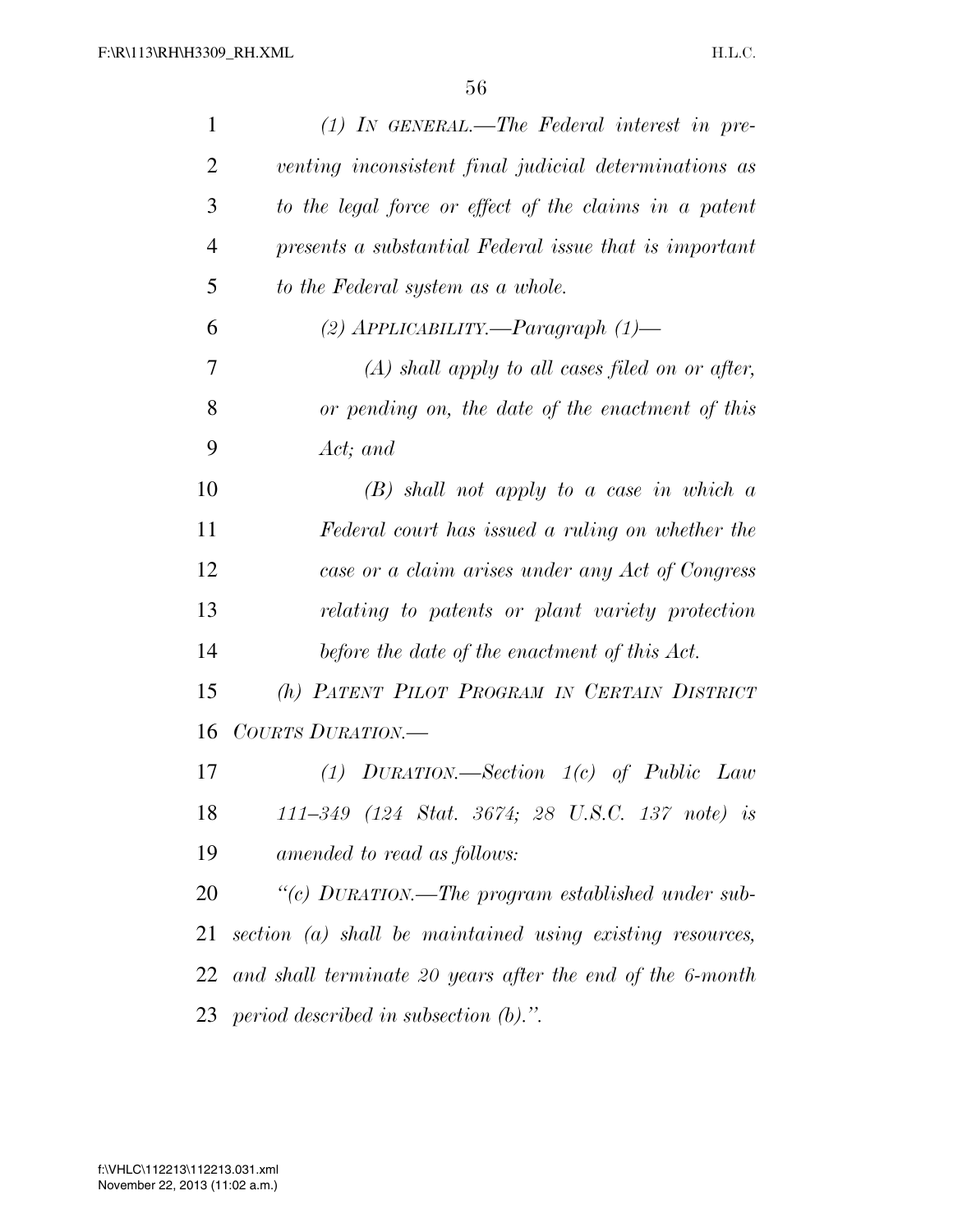| $\mathbf{1}$   | (2) EFFECTIVE DATE.—The amendment made by              |
|----------------|--------------------------------------------------------|
| $\overline{2}$ | paragraph (1) shall take effect on the date of the en- |
| 3              | actment of this Act.                                   |
| $\overline{4}$ | $(i)$ TECHNICAL CORRECTIONS.—                          |
| 5              | $(1)$ NOVELTY.—                                        |
| 6              | (A) AMENDMENT.—Section $102(b)(1)(A)$ of               |
| 7              | title 35, United States Code, is amended by            |
| 8              | striking "the inventor or joint inventor or by an-     |
| 9              | other" and inserting "the inventor or a joint in-      |
| 10             | ventor or another".                                    |
| 11             | $(B)$ EFFECTIVE DATE.—The amendment                    |
| 12             | made by subparagraph $(A)$ shall be effective as       |
| 13             | <i>if included in the amendment made by section</i>    |
| 14             | $3(b)(1)$ of the Leahy-Smith America Invents Act       |
| 15             | <i>(Public Law 112–29).</i>                            |
| 16             | (2) INVENTOR'S OATH OR DECLARATION.                    |
| 17             | $(A)$ AMENDMENT.—The second sentence of                |
| 18             | section $115(a)$ of title 35, United States Code, is   |
| 19             | $amended -$                                            |
| 20             | $(i)$ by striking "Except as otherwise"                |
| 21             | provided" and inserting "Except for an ap-             |
| 22             | plication filed under section 118 or as oth-           |
| 23             | erwise provided"; and                                  |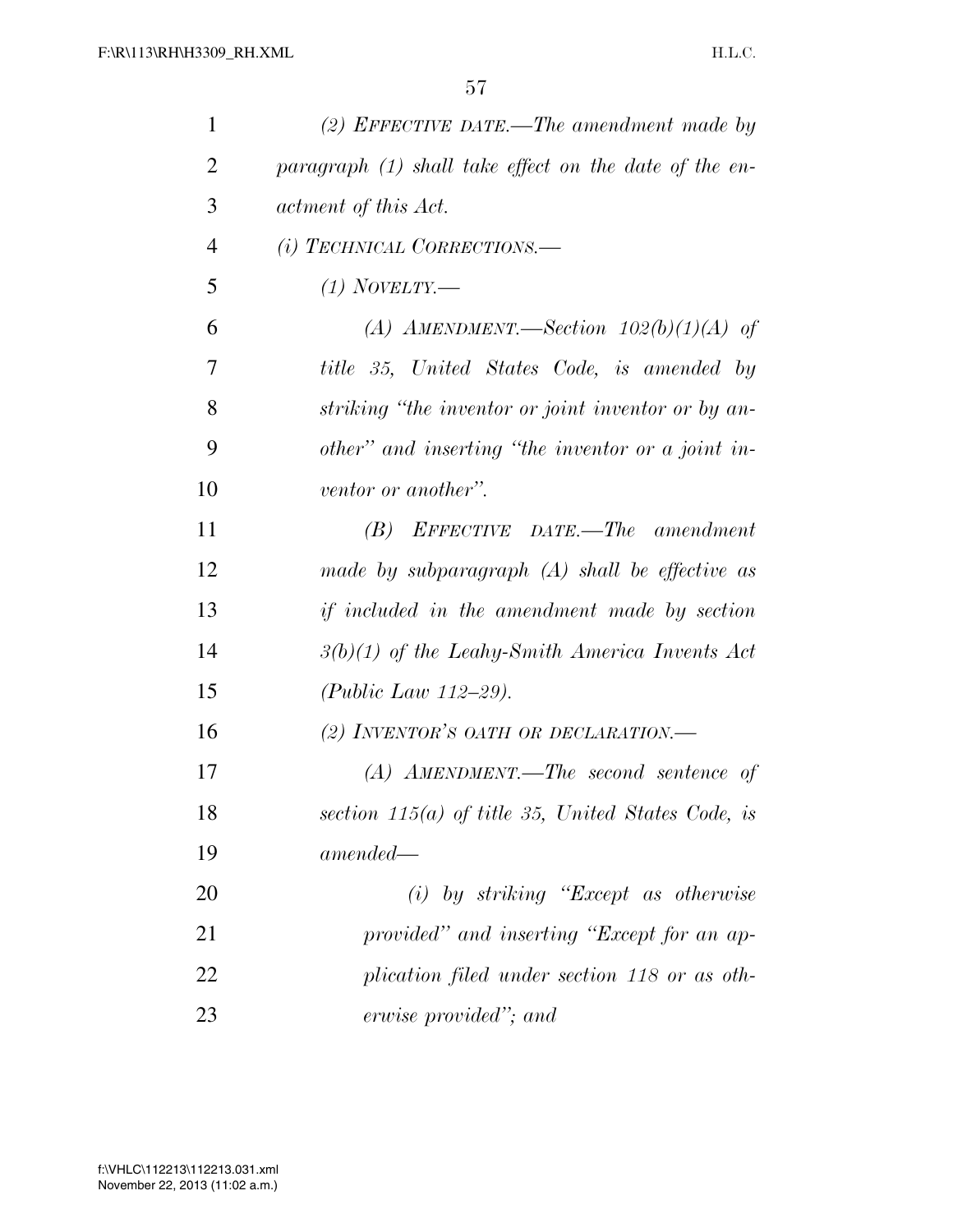| $\mathbf{1}$   | $(ii)$ by striking "shall execute" and in-          |
|----------------|-----------------------------------------------------|
| $\overline{2}$ | serting "may be required by the Director to         |
| 3              | $execute$ ".                                        |
| $\overline{4}$ | $(B)$ EFFECTIVE DATE.—The amendments                |
| 5              | made by subparagraph $(A)$ shall be effective as    |
| 6              | <i>if included in the amendment made by section</i> |
| $\overline{7}$ | $4(a)(1)$ of the Leahy-Smith America Invents Act    |
| 8              | (Public Law $112-29$ ).                             |
| 9              | $(3)$ ASSIGNEE FILERS.—                             |
| 10             | (A) BENEFIT OF EARLIER FILING DATE;                 |
| 11             | RIGHT OF PRIORITY.—Section $119(e)(1)$ of title     |
| 12             | 35, United States Code, is amended, in the first    |
| 13             | sentence, by striking "by an inventor or inven-     |
| 14             | tors named" and inserting "that names the in-       |
| 15             | ventor or a joint inventor".                        |
| 16             | (B) BENEFIT OF EARLIER FILING DATE IN               |
| 17             | THE UNITED STATES.—Section 120 of title 35,         |
| 18             | United States Code, is amended, in the first sen-   |
| 19             | tence, by striking "names an inventor or joint      |
| 20             | inventor" and inserting "names the inventor or      |
| 21             | <i>a joint inventor</i> ".                          |
| 22             | EFFECTIVE DATE.—The amendments<br>(C)               |
| 23             | made by this paragraph shall take effect on the     |
| 24             | date of the enactment of this Act and shall apply   |
| 25             | any patent application, and any patent<br>to        |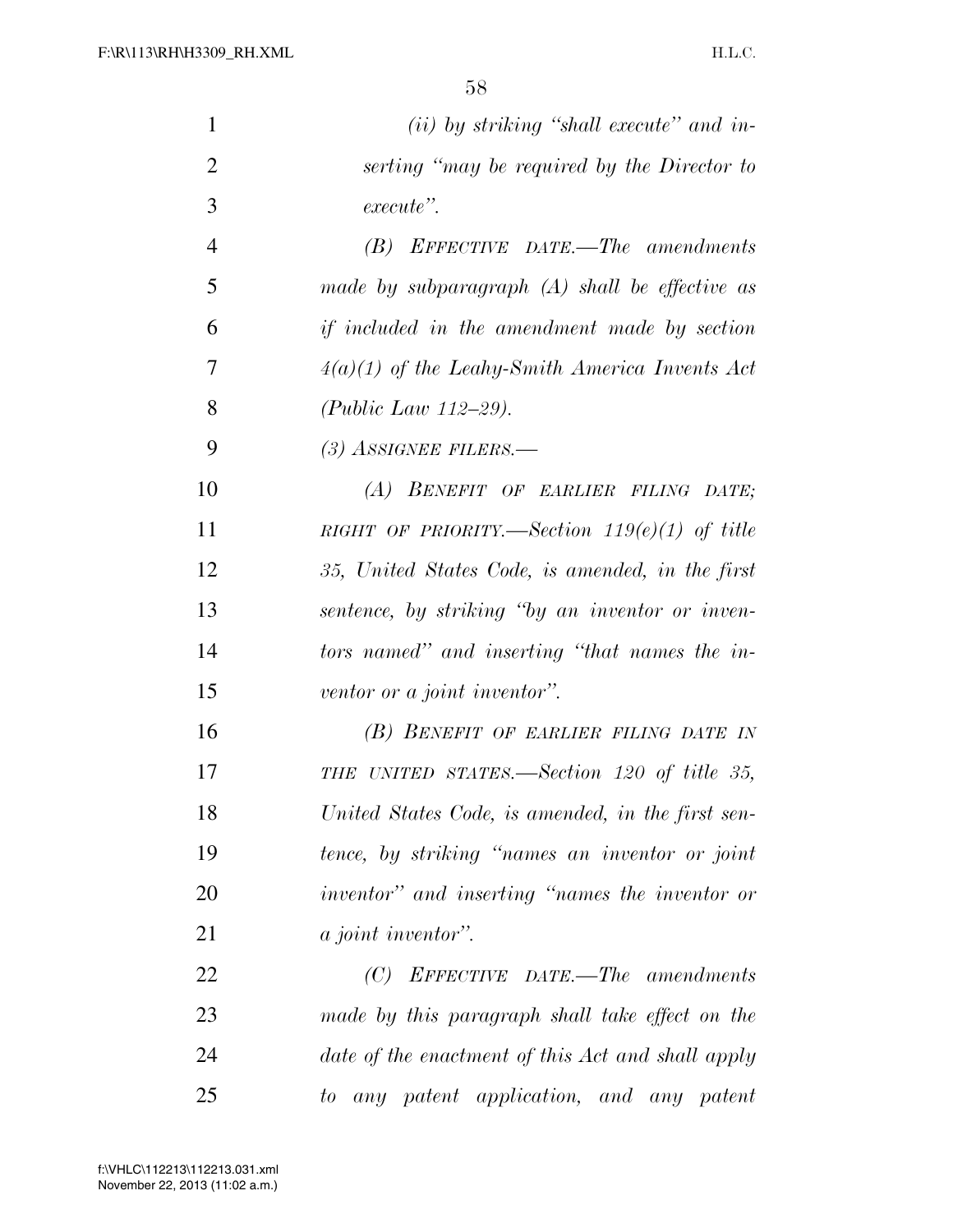| $\mathbf{1}$   | issuing from such application, that is filed on or      |
|----------------|---------------------------------------------------------|
|                |                                                         |
| $\overline{2}$ | after September 16, 2012.                               |
| 3              | (4) DERIVED PATENTS.—                                   |
| $\overline{4}$ | (A) AMENDMENT.—Section 291(b) of title                  |
| 5              | 35, United States Code, is amended by striking          |
| 6              | "or joint inventor" and inserting "or a joint in-       |
| 7              | ventor".                                                |
| 8              | EFFECTIVE DATE.—The amendment<br>(B)                    |
| 9              | made by subparagraph $(A)$ shall be effective as        |
| 10             | <i>if included in the amendment made by section</i>     |
| 11             | $\beta(h)(1)$ of the Leahy-Smith America Invents Act    |
| 12             | (Public Law No. $112-29$ ).                             |
| 13             | $SPECTFICATION.$ Notwithstanding section<br>(5)         |
| 14             | $4(e)$ of the Leahy-Smith America Invents Act (Public   |
| 15             | Law 112-29; 125 Stat. 297), the amendments made         |
| 16             | by subsections $(c)$ and $(d)$ of section 4 of such Act |
| 17             | shall apply to any proceeding or matter that is pend-   |
| 18             | ing on, or filed on or after, the date of the enactment |
| 19             | of this Act.                                            |
| 20             | (6) TIME LIMIT FOR COMMENCING MISCONDUCT                |
| 21             | PROCEEDINGS.-                                           |
| 22             | $(A)$ AMENDMENT.—The fourth sentence of                 |
| 23             | section 32 of title 35, United States Code, is          |
| 24             | amended by striking "1 year" and inserting "2           |
| 25             | years".                                                 |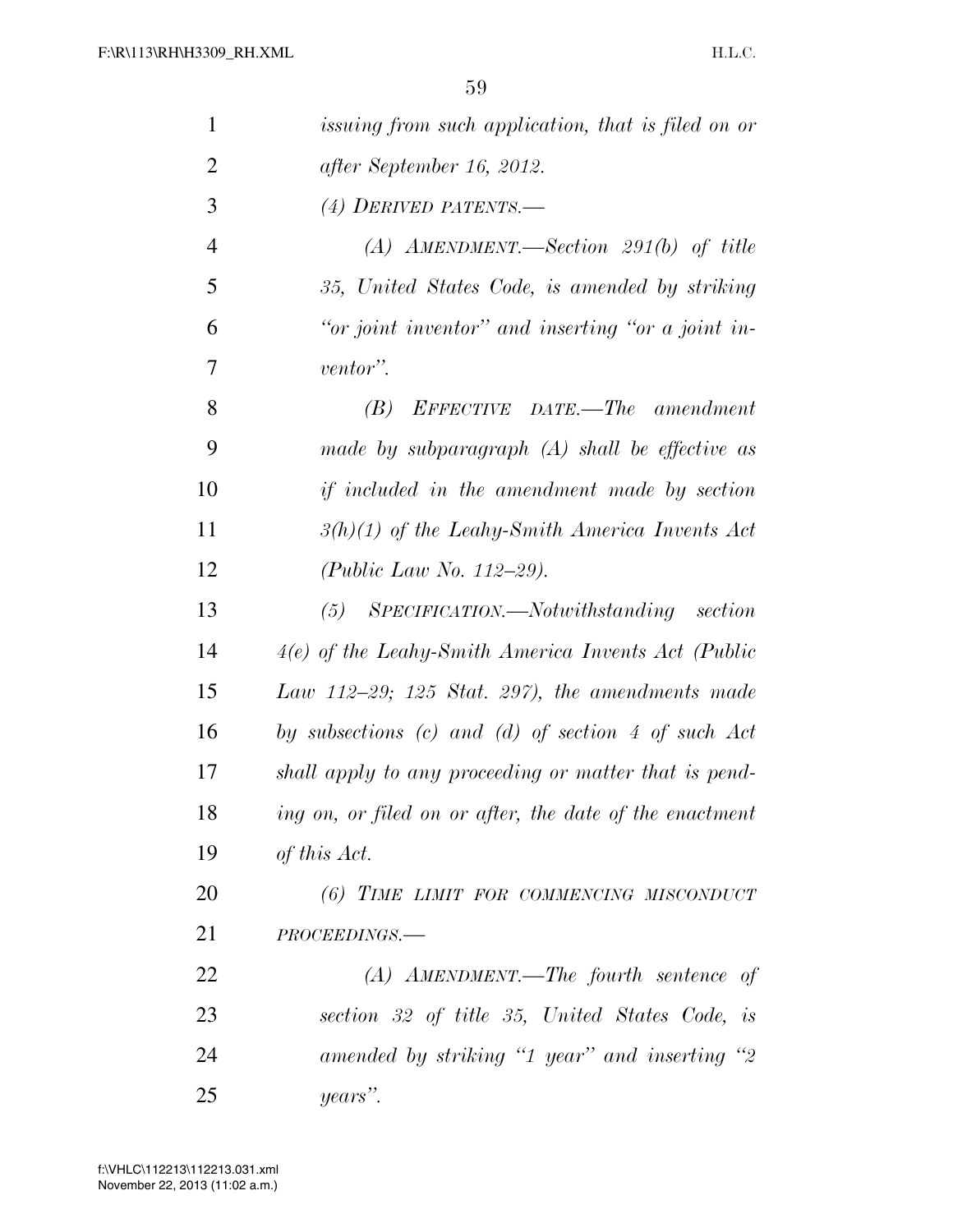| $\mathbf{1}$   | EFFECTIVE DATE.—The amendment<br>(B)              |
|----------------|---------------------------------------------------|
| $\overline{2}$ | made by this paragraph shall take effect on the   |
| 3              | date of the enactment of this Act and shall apply |
| $\overline{4}$ | to any action in which the Office files a com-    |
| 5              | plaint on or after such date of enactment.        |
| 6              | (7) PATENT OWNER RESPONSE.                        |
| 7              | (A) CONDUCT OF INTER PARTES REVIEW.—              |
| 8              | Paragraph $(8)$ of section 316(a) of title 35,    |
| 9              | United States Code, is amended by striking "the   |
| 10             | petition under section 313" and inserting "the    |
| 11             | petition under section 311".                      |
| 12             | $(B)$ CONDUCT OF POST-GRANT REVIEW.               |
| 13             | Paragraph $(8)$ of section 326(a) of title 35,    |
| 14             | United States Code, is amended by striking "the   |
| 15             | petition under section 323" and inserting "the    |
| 16             | petition under section 321".                      |
| 17             | EFFECTIVE DATE.—The amendments<br>(C)             |
| 18             | made by this paragraph shall take effect on the   |
| 19             | date of the enactment of this Act.                |
| 20             | (8) INTERNATIONAL APPLICATIONS.-                  |
| 21             | (A) AMENDMENTS.—Section $202(b)$ of the           |
| 22             | Patent Law Treaties Implementation Act of         |
| 23             | 2012 (Public Law 112–211; 126 Stat. 1536) is      |
| 24             | $amended -$                                       |
| 25             | $(i)$ by striking paragraph $(7)$ ; and           |